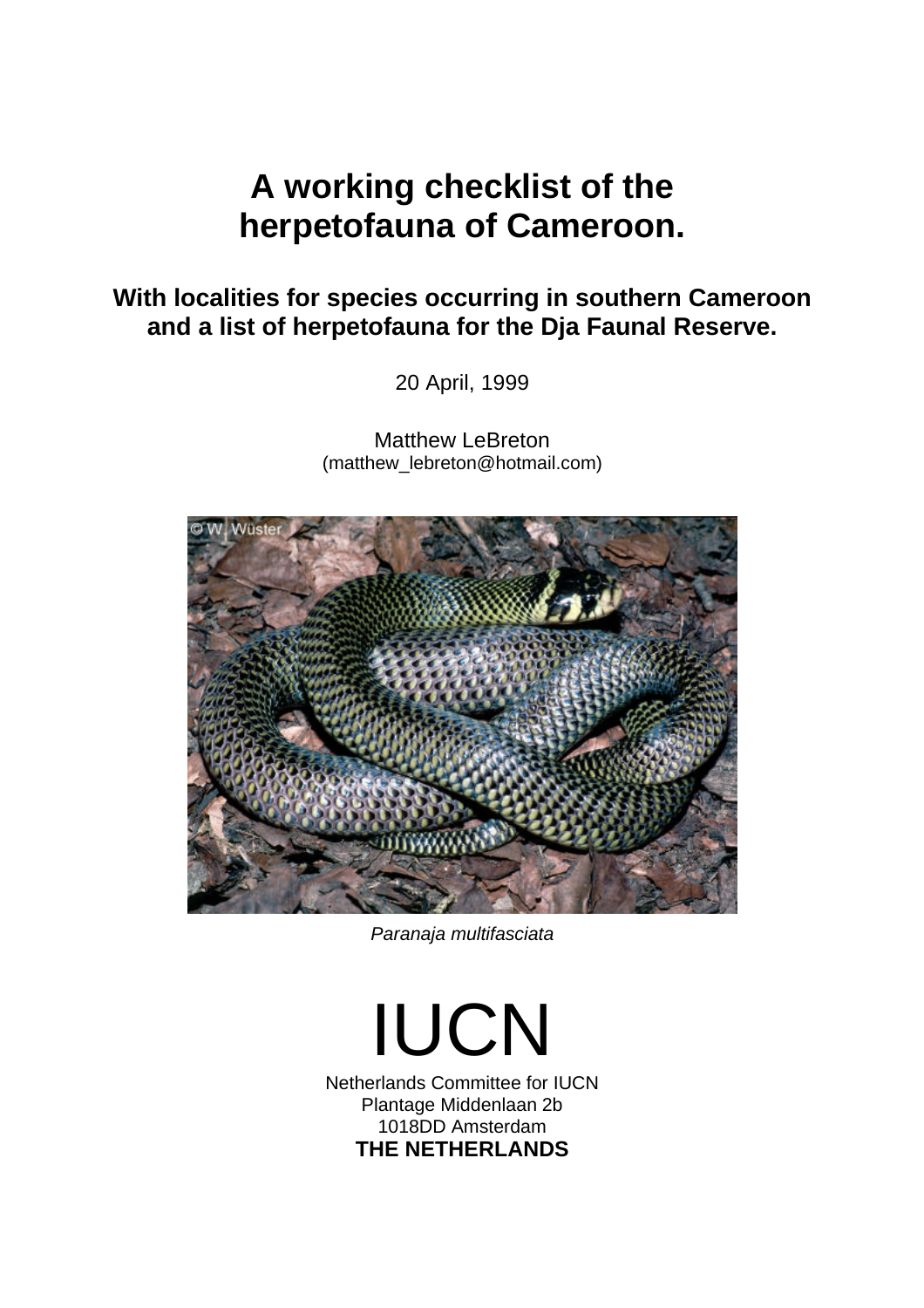## **Table of Contents**

| $NOMENCLATURE \qquad \qquad 2$                                                                       |  |
|------------------------------------------------------------------------------------------------------|--|
|                                                                                                      |  |
|                                                                                                      |  |
|                                                                                                      |  |
|                                                                                                      |  |
| APPENDIX 1. Checklist of herpetofauna occurring in the Dja Faunal Reserve area. ________________ 129 |  |
| APPENDIX 2A. Gazetteer for localities in southern Cameroon mentioned in the text. 137                |  |
| APPENDIX 2B. Gazetteer for type localities in western, northern and central Cameroon. __________ 139 |  |

## **Acknowledgments**

The compilation of this list has taken much time and has relied on many people. I would like to thank all people involved, and apologise if I fail to mention anyone who was involved.

Firstly, thanks to Wim Bergmans of the Netherlands Committee for IUCN. Wim was the originator of the idea for this list, and I hope in its final form the report fulfils what he originally sought. Wim has assisted in all aspects of this project and his contribution has been vital.

The staff of the Netherlands Committee for IUCN must be thanked for providing resources and a friendly work environment. Without their contribution I would have had nowhere to compile the report and nothing to compile it with. The New South Wales Department of Land and Water Conservation in Buronga, Australia, also provided access to computer resources.

Various libraries in The Netherlands were used when seeking copies of sometimes obscure journals and the assistance of the following libraries and their staff is noted: University of Amsterdam (Zoological Museum, Taxonomic Institute), Amsterdam; NIWI (KNAW), Amsterdam; Utrecht University, Utrecht; Leiden Natural History Museum, Leiden; Leiden University, Leiden; Tropical Institute, Amsterdam.

Numerous other herpetologists have also been involved in reading and correcting many mistakes and providing opinions on some of the messy taxonomic areas. I would like to thank these people and also say that I look forward to trying to develop this list further with their contribution. They include: Jean-Luc Amiet, Wolfgang Böhme, Ulrich Joger, Andreas Schmidt, James O'Reilly, Van Wallach, Carl Gans and Jon Loman.

Dr. Wolfgang Wüster kindly provided the photo of *Paranaja multifasciata* for on the cover.

Finally, thanks to Sari Galapo who provided support and encouragement when I compiled this report in Amsterdam.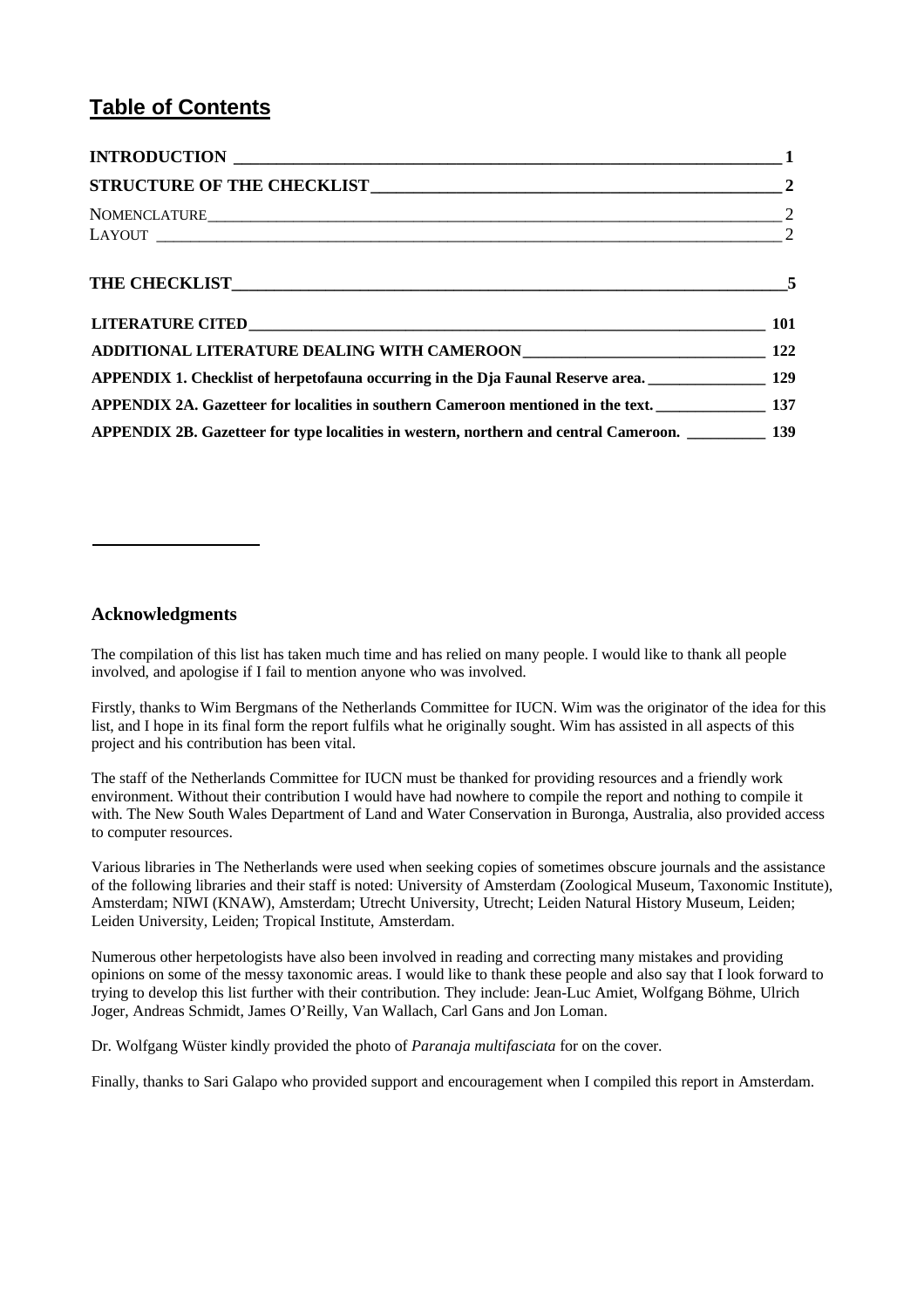Matthew LeBreton

(matthew\_lebreton@hotmail.com)

## **Introduction**

With a diversity of habitats, including lowland rainforest, mountain forest, savanna and grassland, Cameroon is a country with vast herpetological diversity. More than 190 species of amphibians alone have been recorded from Cameroon (Amiet, 1983b), and of these around 60 are endemic (Stuart, 1990). Research in Cameroon has undoubtedly been stimulated by the ecological richness of the country.

Despite a large number published papers, and both past and present research interest, there is no comprehensive, up-to-date listing of Cameroon herpetofauna. A number of papers on restricted groups (e.g. Sternfeld, 1908; Neiden, 1910b; Perret, 1966; Amiet, 1978d) or restricted areas (Lawson, 1993) have been published, and while they provide useful information, they lack completeness. Monard (1951a,b) published checklists of amphibians and reptiles known from Cameroon, however these lists are now well out-of-date. Additionally, the large number of papers on Cameroon are scattered through many journals, and over many years. To make things increasingly difficult, some of the journals and other publications are not widely available.

The original intention of this paper was to produce a list of species recorded from, or likely to occur in the Dja Faunal Reserve in southern Cameroon. However, as there is very little data available on the herpetofauna of the Dja Reserve, and no up-to-date checklists available for the herpetofauna of Cameroon, it was first necessary to produce a systematic list of species known to occur in Cameroon. I have attempted to collate all published papers and taxonomic opinions relating to Cameroon herpetofauna and present them together.



**Figure 1.** Cameroon, showing the four regions of Cameroon referred to in this study. Southern and Central Cameroon are separated by the Sanaga River, north of Yaoundé.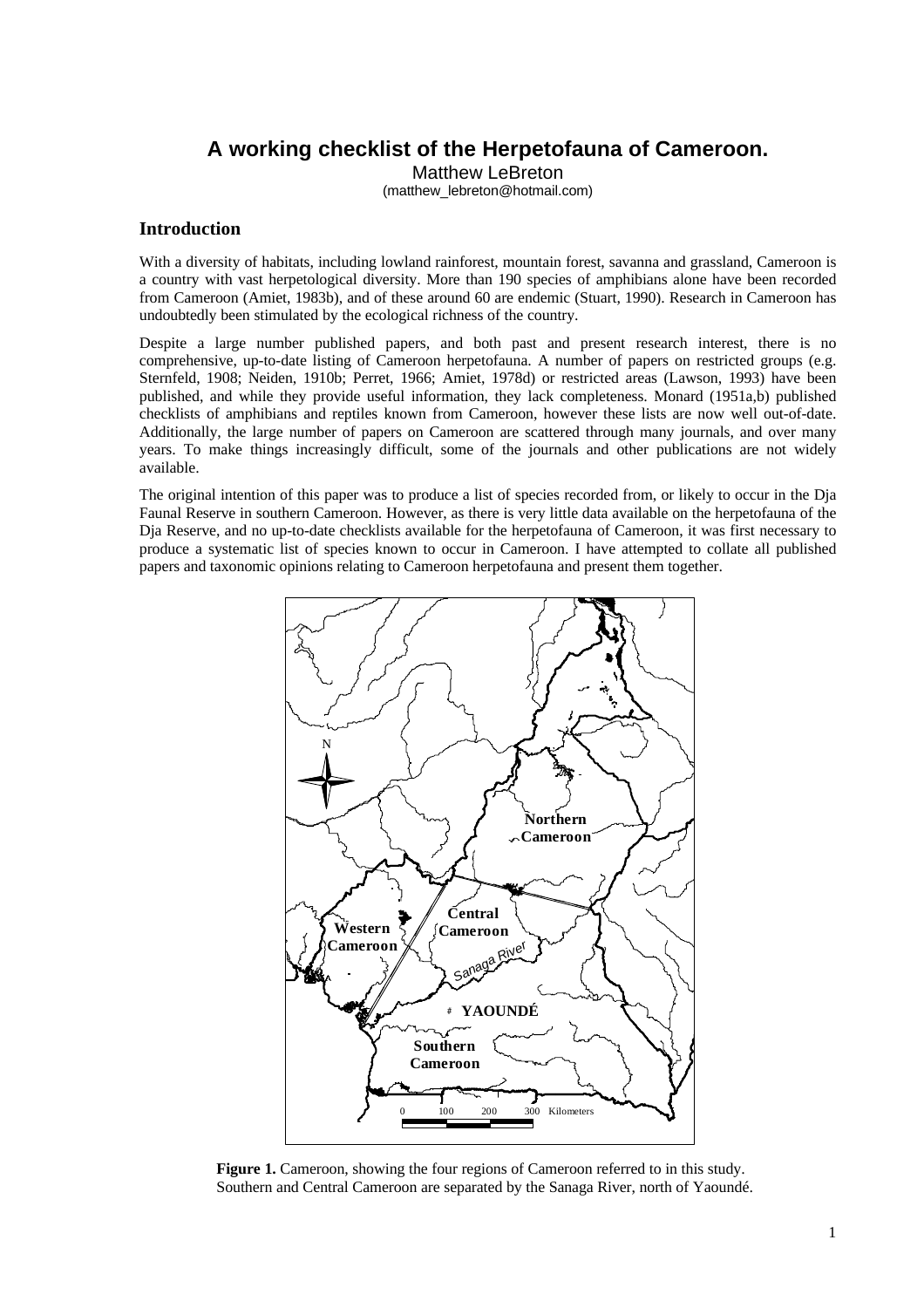The result is an almost complete list of the species recorded from Cameroon. It should serve as a useful base for determining which authors have dealt with particular species in Cameroon and the general distribution of each species in Cameroon.

In keeping with the original intention of the paper, the published localities of species from southern Cameroon (south of the Sanaga River - Figure 1), are listed here. By noting which of these species have been found in villages around the Dja Faunal Reserve (i.e. excluding the humid coastal areas), a preliminary list of species for the reserve has been be made (Appendix 1). As such, this document has a number of uses. As background information for conservation planning in southern Cameroon (and in particular Dja Faunal Reserve), and also as a resource for further herpetological research in Cameroon.

## **Structure of the checklist**

## Nomenclature

The list follows the nomenclature of a number of authors since there is no singular authority. I have attempted to follow the most recent publications and the generally accepted usage. For some species and groups (e.g. *Hyperolius*) there is little consensus on appropriate species names or the use of subspecies. I have compiled the data 'as is' and have presented the various opinions.

Some old records were published using now invalid names, or using names of species now not recognised as occurring in Cameroon. Those that have simply fallen into synonymy, I have referred to the currently valid name. Those that cannot be referred to currently valid taxa (i.e. the senior synonym could not be determined, or the name is valid but the species is not known from Cameroon) are listed here with notes about the uncertainty of the species. It may not, even with careful consideration, be possible to reassign these records.

Mention is also made of undescribed species. A number of authors have referred to undescribed species in a systematic way – using letters or numbers – and in some cases these species have been later described. Other authors have simply provided localities for specimens of uncertain identity. All these are included here to indicate areas where work is needed to clarify taxonomic uncertainty and to describe species. Occasionally, in the text there are records of species being recorded before they were described. This is due to later authors reassigning older records.

## Layout

The genera are arranged alphabetically in families. The species are arranged alphabetically in genera. Following the name of each species or subspecies are a number of paragraphs, each with different information on that species. The paragraphs have distinctive symbols as follows:

## 6 **Localities in southern Cameroon (and type locality)**

The locality names used are mostly as they were published, and a gazetteer of localities is provided in Appendix 2a (from Anon, 1962; Anon, 1995 and various maps). The whereabouts of some localities could not be established and these are included even though they may be outside southern Cameroon. The type locality for the species, if in Cameroon, is also given and if the whereabouts has been determined it is listed in Appendix 2b. Figure 2 shows rivers and faunal reserves in southern Cameroon and Figures 3 and 4 show localities around the Dja Faunal Reserve.

## > **Distribution in other parts of Cameroon (see Figure 1)**

Where published records indicate a species is distributed in parts of Cameroon other than the south, the region (north, west or central Cameroon – see Figure 1) is given along with the author. If an author records a species simply from Cameroon it is also listed here.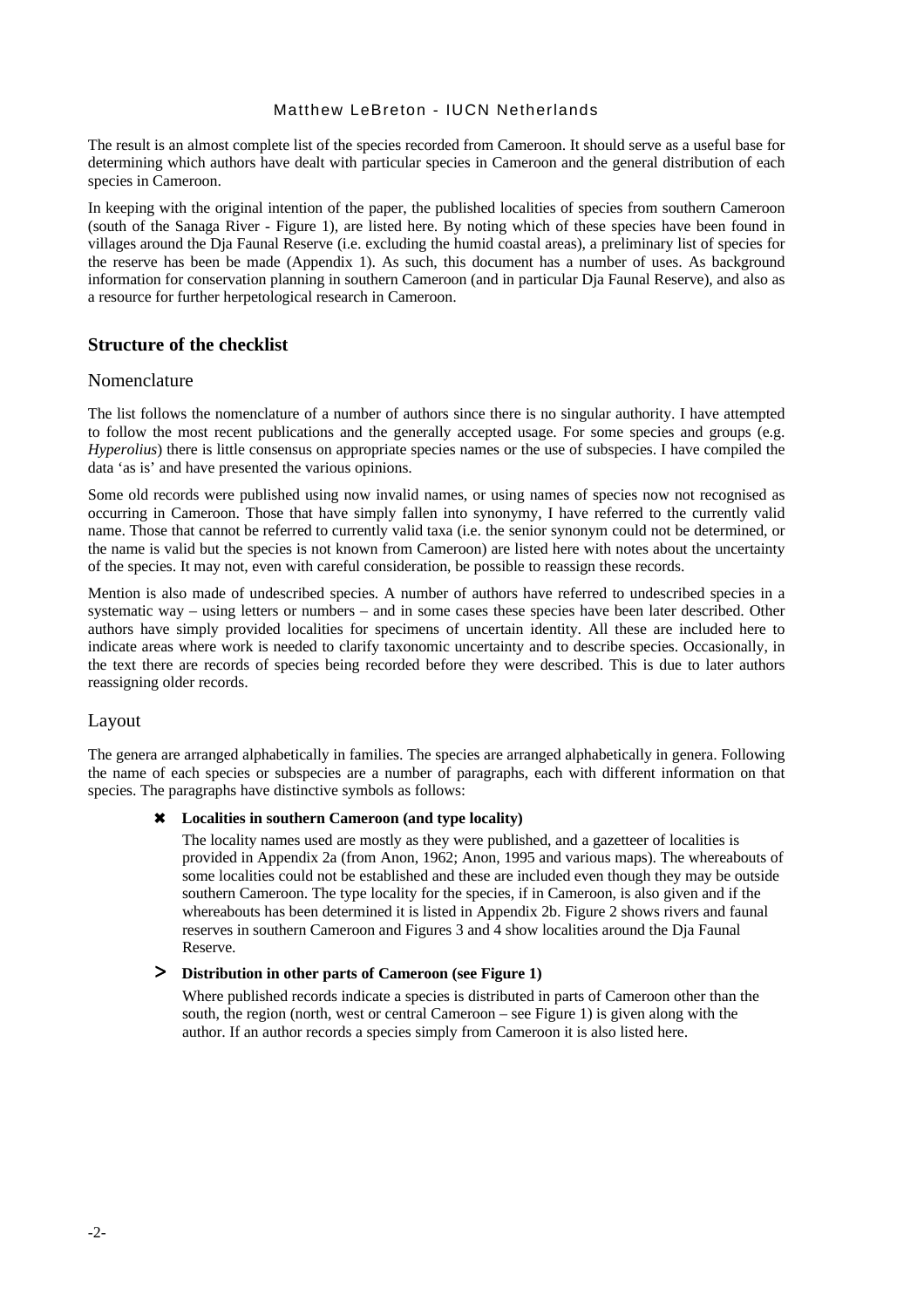

**Figure 2.** Rivers and Faunal Reserves in southern Cameroon. The Dja Faunal Reserve in centralsouthern Cameroon is the reserve focused on in this report.



Figure 3. Towns and villages in the area of Dja Reserve mentioned in the text. Figure 4 shows in more detail the localities around Foulassi west of Dja Faunal Reserve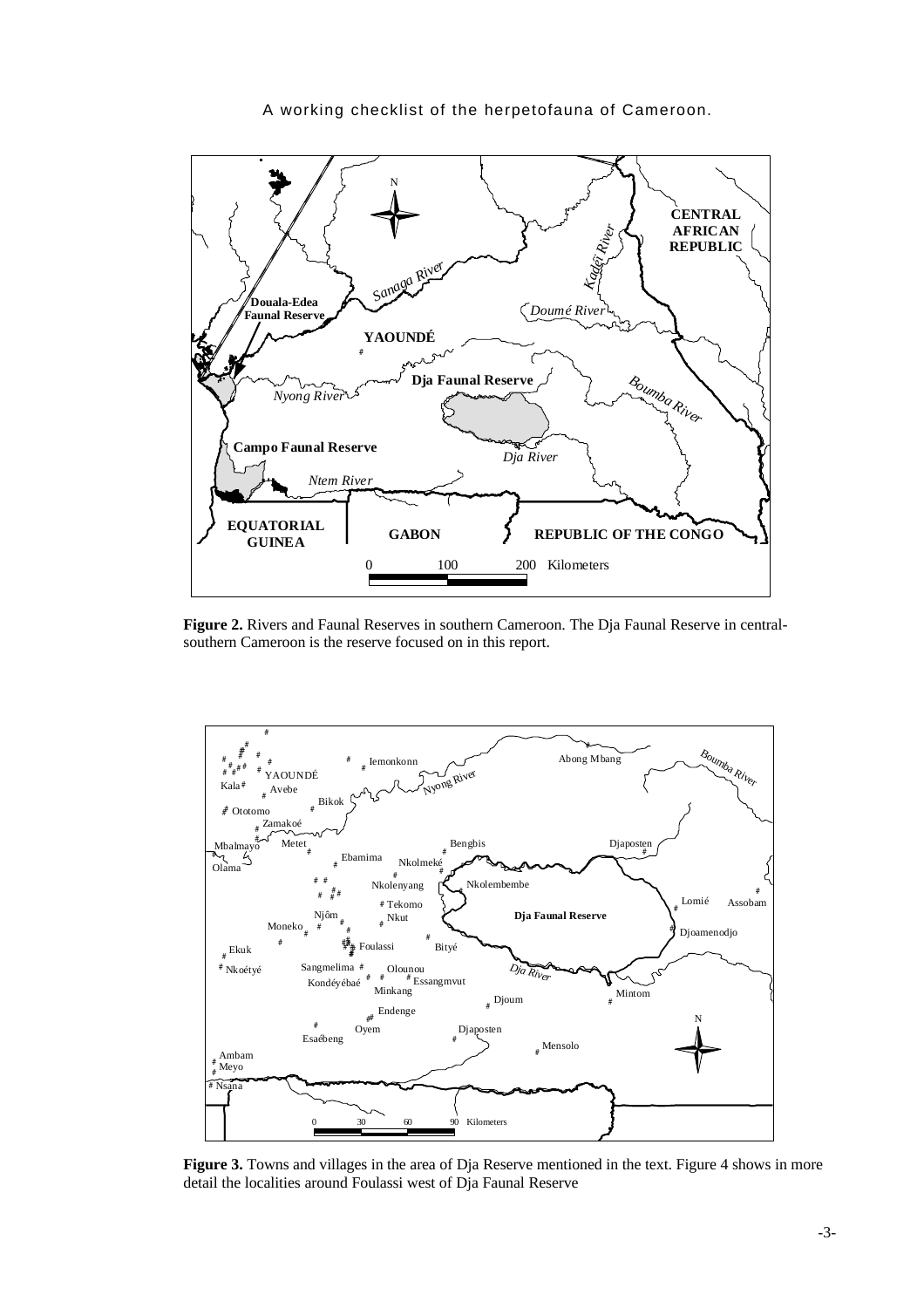## Þ **Habitat**

As recorded by various authors.

## O **Conservation status**

Published comments on conservation, listing on the IUCN Red List (Baillie and Groombridge, 1996) and listing in CITES (the Convention on International Trade in Endangered Species).

#### ù **Use by local people**

Published uses of the species for food, medicines or materials in Cameroon.

**Call**

Papers giving descriptions, sonagrams or recordings of amphibian calls.

#### 4 **Comments**

Comments on the taxonomic status of the species, and published records that have been referred to other names.

#### **E** Internet web address

Internet web addresses where ecological information or photographs of the species appear. Additionally, Internet sites advertising the species for sale are also given. Monitoring such sites may be useful in determining which species are involved in international trade.



**Figure 4.** Villages and towns in the Foulassi area west of Dja Reserve.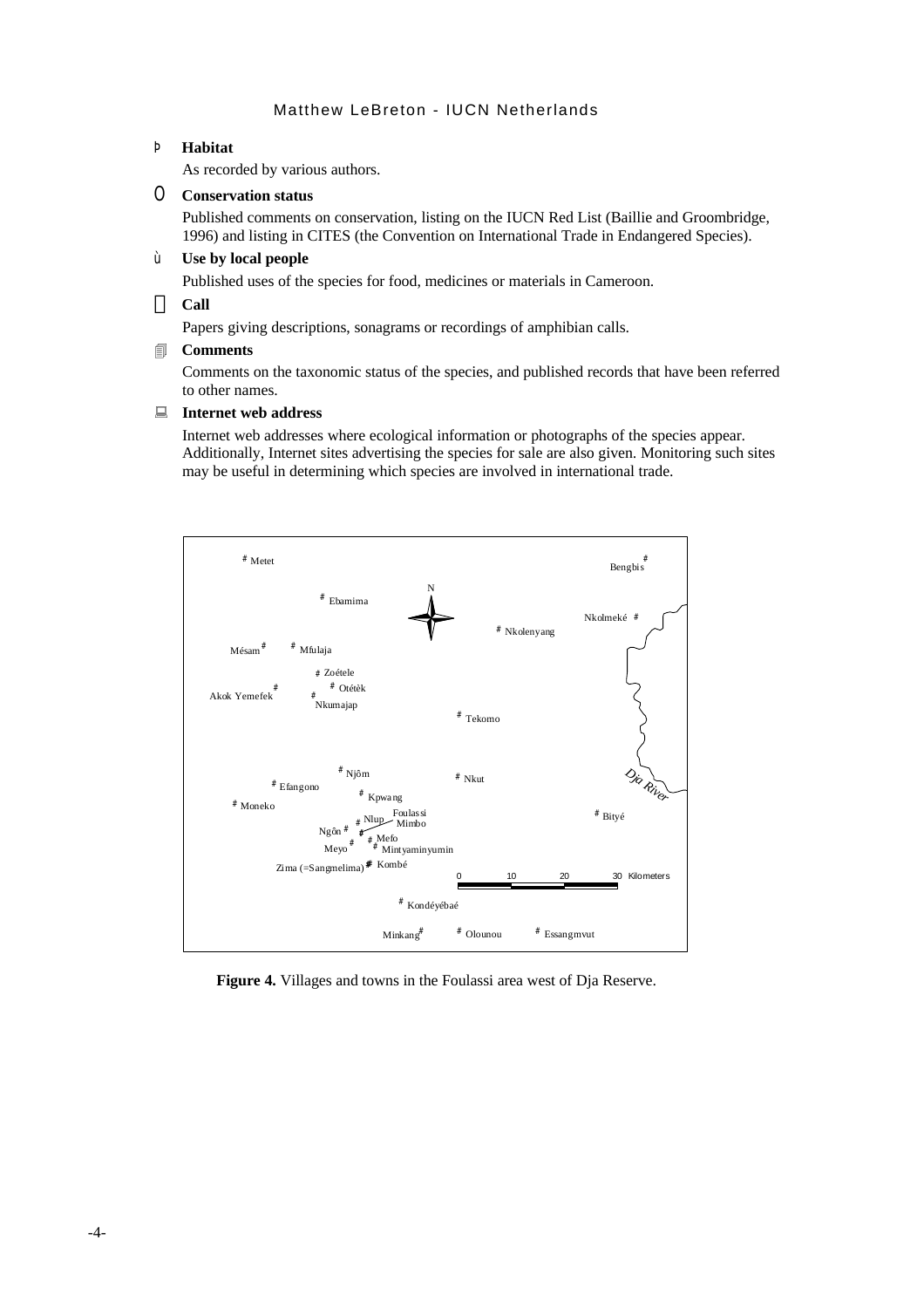|                                                            | <b>AMPHIBIA</b><br>Gymnophiona<br>Caeciliidae           |                                                                                                                                                                                                                                                                                                 |  |  |
|------------------------------------------------------------|---------------------------------------------------------|-------------------------------------------------------------------------------------------------------------------------------------------------------------------------------------------------------------------------------------------------------------------------------------------------|--|--|
| Caecilia seraphini Duméril, 1859 see Geotrypetes seraphini |                                                         |                                                                                                                                                                                                                                                                                                 |  |  |
|                                                            | C. squalostoma Stutchbury, 1834 see Herpele squalostoma |                                                                                                                                                                                                                                                                                                 |  |  |
|                                                            |                                                         | Geotrypetes petersii Boulenger, 1895 see Geotrypetes seraphini                                                                                                                                                                                                                                  |  |  |
| G. seraphini (Duméril, 1859) (type - Gabon)                |                                                         |                                                                                                                                                                                                                                                                                                 |  |  |
| Localities in<br>southern Cameroon                         |                                                         | Longji (Nieden, 1912); Foulassi (Perret and Mertens, 1957a; Perret, 1966); Ambam (Perret,<br>1966); southern Cameroon (Perret, 1966; Taylor, 1968)                                                                                                                                              |  |  |
| Distribution in<br>other parts of<br>Cameroon              |                                                         | > Western Cameroon (Buchholz and Peters, 1876; Werner, 1899; Nieden, 1908, 1910b, 1912;<br>Müller, 1910; Parker, 1936; Mertens, 1938, 1968; Monard, 1951a; Perret and Mertens, 1957a;<br>Taylor, 1968; Joger, 1982; Lawson, 1993); northern Cameroon (Perret, 1966); Cameroon (Welch,<br>1984a) |  |  |
| Habitat                                                    | Þ                                                       | Forest (Perret, 1966); lowland sub-montane forest (Gartshore, 1986); farmland (Lawson, 1993)                                                                                                                                                                                                    |  |  |
| Conservation                                               | O                                                       | Widespread, under no immediate threat (Gartshore, 1986)                                                                                                                                                                                                                                         |  |  |
|                                                            |                                                         | Herpele bornmuelleri Werner, 1899 see Crotaphatrema bornmuelleri (Scolecomorphidae)                                                                                                                                                                                                             |  |  |
| H. multiplicata Nieden, 1912                               |                                                         |                                                                                                                                                                                                                                                                                                 |  |  |

6 "*Mundame am Mungo*" (western Cameroon) (type locality) (Nieden, 1912; Perret, 1966); Victoria (Taylor, 1968; Lawson, 1993)

O Known only from the type locality (Lawson, 1993)

 $\Box$  Taylor (1968) and Lawson (1993) both erroneously cite Victoria as the type locality.

*H. squalostoma* (Stutchbury, 1834)

Comments

6 Bipindi (Nieden, 1908, 1910b; Taylor, 1968); Kribi (Monard, 1951a; Taylor, 1968); Foulassi, Bengbis (Perret and Mertens, 1957a; Perret, 1966); Yaoundé, Libamba (Perret, 1966); Etwen, Bitye (Taylor, 1968)

> Western Cameroon (Buchholz and Peters, 1876; Nieden, 1910b; Mertens, 1940a; Taylor, 1968; Böhme, 1975; Lawson, 1993); Cameroon (Andersson, 1907; Welch, 1984a); central Cameroon (Monard, 1951a)

Þ Forest (Perret, 1966)

**EXECORD EXECORD EXECORDER IN RECORD EXECUTE:** Record of Monard (1951) of a juvenile specimen from Ndikiniméki referred to *Idiocranium russeli* (Perret and Mertens, 1957b; Taylor, 1968)

#### *Idiocranium russeli* Parker, 1936

6 Makumunu (=Mukumunu) (western Cameroon) (type locality) (Parker, 1936)

> Western Cameroon (Monard, 1951a - after Perret and Mertens, 1957b; Perret, 1966; Taylor, 1968); Cameroon (Welch, 1984a)

O Endemic (Nussbaum and Wilkinson, 1989); known only from the type series (Lawson, 1993)

Uraeotyphlus seraphini (Duméril, 1859) see *Geotrypetes seraphini*

#### Scolecomorphidae

*Crotaphatrema bornmuelleri* (Werner, 1899)

6 Victoria (western Cameroon) (type locality) (Werner, 1899; Nieden, 1910b, 1912)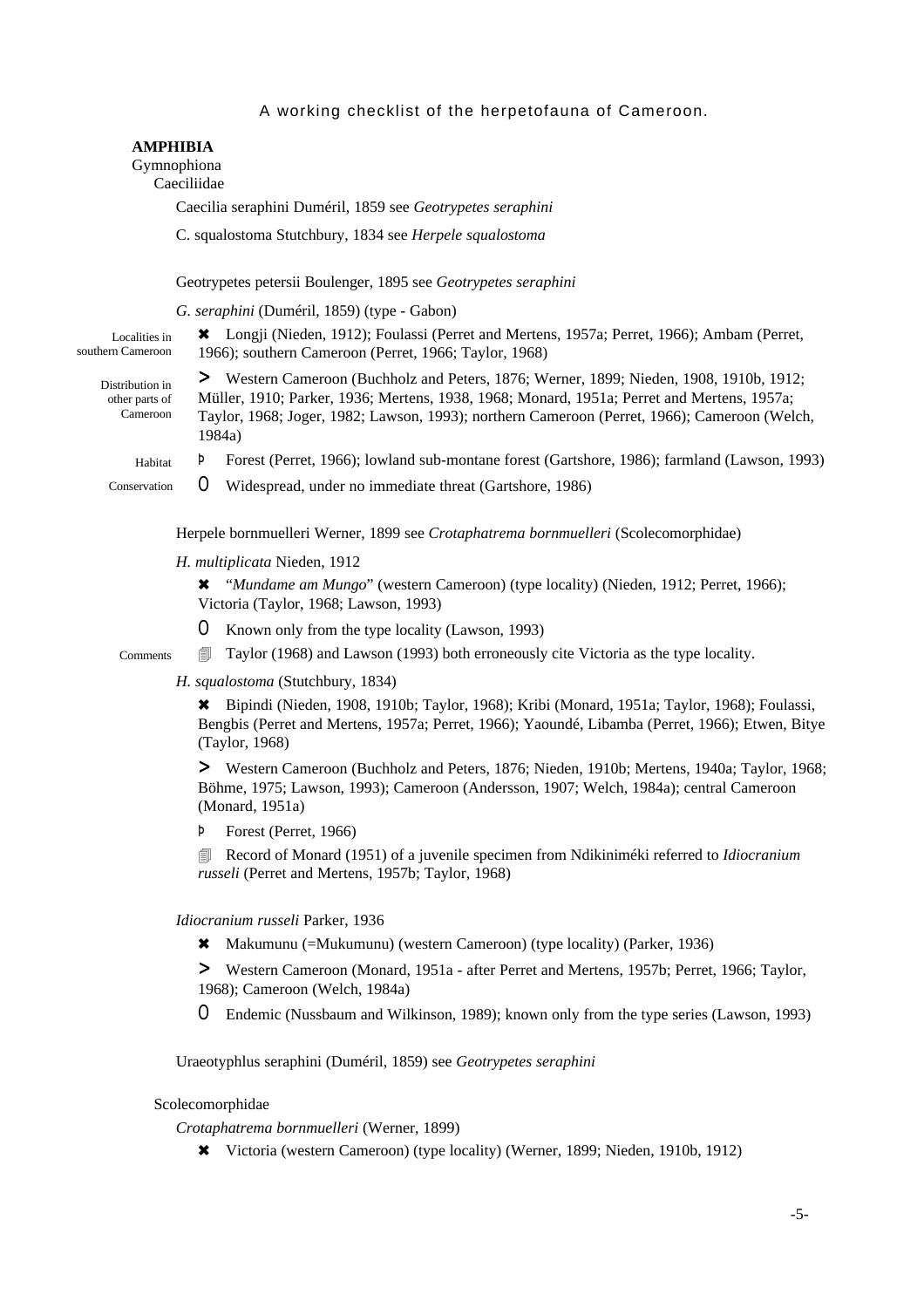O Known from the type locality only (Perret, 1966; Lawson, 1993); endemic (Nussbaum and Wilkinson, 1989)

*C. lamottei* (Nussbaum, 1981)

6 Mt. Oku (western Cameroon) (type locality) (Nussbaum, 1981)

O Endemic (Nussbaum and Wilkinson, 1989); known from the type locality only (Lawson, 1993)

Scolecomorphus bornmuelleri (Werner, 1899) see *Crotaphatrema bornmuelleri* (after Nussbaum, 1985)

S. lamottei Nussbaum, 1981 see *Crotaphatrema lamottei* (after Nussbaum, 1985)

## Anura

Pipidae

 $\Box$  As recent biochemical research in the Pipids has led to the identification of cryptic species (Lawson, 1993), identifications based on morphology may be erroneous and old specimens may need to be reassigned .

Dactylethera mülleri Peters, 1847 see *Xenopus muelleri*

#### *Hymenochirus boettgeri* Tornier, 1897 (type - Zaire)

6 Bipindi (Nieden, 1908, 1910b); Dja River district (Barbour, 1911); Kala-Afomo, Ototomo, Avebe and possibly in the south-east (Amiet, 1986)

- > Possibly in western Cameroon (Amiet, 1986)
- Þ Forest (Amiet, 1986)
- It is unclear which subspecies these records should be referred to.
- : http://www.teleport.com/~dstroy/info/mypets/dwarfs.html

*H. boettgeri boettgeri* Tornier, 1897

- 6 Bibia, Dja River (Perret, 1966)
- > Western Cameroon, central Cameroon (Perret, 1966)
- **I** Not recorded from Cameroon (Arnoult and Lamotte, 1968), however see Perret (1966).
- *H. boettgeri camerunensis* Perret and Mertens, 1957a

6 Foulassi (type locality) (Perret and Mertens, 1957a; Perret, 1966); south-east Cameroon, Asso'oseng (Perret, 1966); Nkolkomou (Yaoundé) (Amiet and Perret, 1969)

> Cameroon (Arnoult and Lamotte, 1968)

*H. merlini* Chabanaud, 1920

\* Cameroon (Arnoult and Lamotte, 1968)

*Silurana epitropicalis* (Fischberg, Colombelli and Picard, 1982)

6 Ebolowa, Nkoemvon, Longji, Nko (Loumont, 1983); Efulen (Loumont, 1983, 1984); Bipindi (Loumont, 1984)

- > Western Cameroon (Loumont, 1983, 1984)
- *S. tropicalis* Gray, 1864 (type Nigeria)
	- 6 Bipindi, Asso'oseng, Ebolowa, Efulen (Perret, 1966); near Lolodorf (Kobel *et al.*, 1980)

> Western Cameroon (Müller, 1910; Parker, 1936; Sanderson, 1936; Mertens, 1938, 1940a, 1968; Perret, 1966; Kobel *et al.,* 1980; Lawson, 1993); coastal Cameroon (Perret, 1966; Kobel *et al.,* 1980)

Þ Forest and cultivated areas (Sanderson, 1936); forest (Perret, 1966; Amiet, 1978b); edges of savanna (Amiet, 1978b); ponds, puddles and streams in forested areas (Lawson, 1993)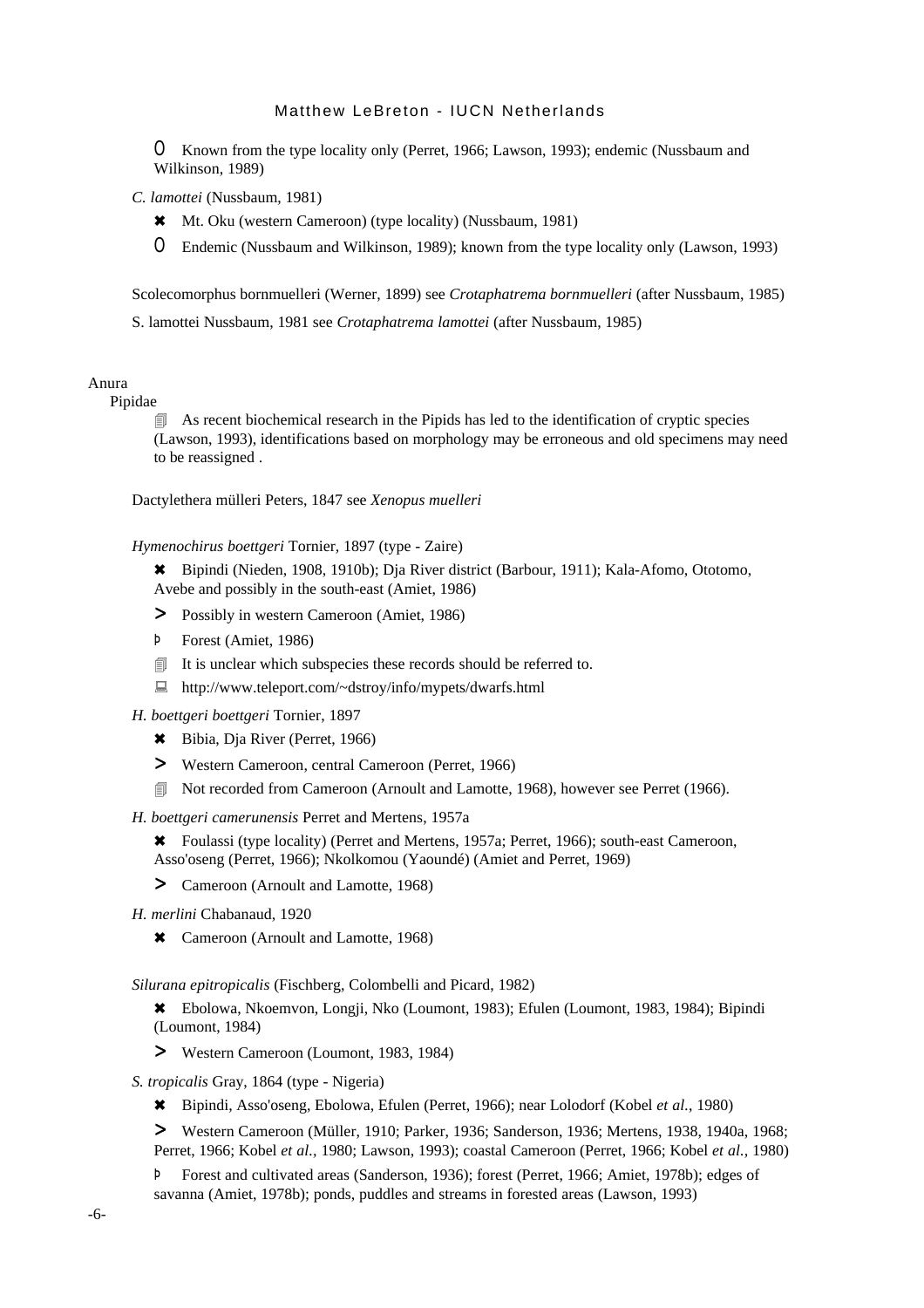ù In Baro (western Cameroon), frogs are boiled, fried in palm oil and then eaten whole (Lawson, 1993)

Call sonagram and description (Vigny, 1979)

4 Specimen of Joger (1982) is *Xenopus amieti* (after Böhme and Schneider, 1987)

*Xenopus* spp.

 $\Box$  http://www.xenopus.com

*Xenopus amieti* Kobel, Pasquier, Fischberg and Gloor, 1980

6 Mt. Manengouba (western Cameroon) (type locality) (Kobel *et al.,* 1980)

> Western Cameroon (Joger, 1982; Böhme and Schneider, 1987); northern Cameroon (Mann *et al.,* 1982)

- Þ Swampy crater lake (Kobel, *et al*., 1980)
- ù Collected by local people (Kobel, *et al*., 1980)
- *X. andrei* Loumont, 1983

6 Longji (or Longyi) (north of Kribi) (type locality) (Loumont, 1983)

*X. boumbaensis* Loumont, 1983

\* Mawa (between Yokadouma and Moloundou) (type locality) (Loumont, 1983)

*X. calcaratus* Buchholz and Peters, 1876

6 Victoria (western Cameroon) (type locality) (Buchholz and Peters, 1876); Bipindi (Nieden, 1908, 1910b); Campo (Angel, 1930)

> Cameroon (Andersson, 1905); western Cameroon (Nieden, 1908, 1910b); northern Cameroon (Nieden, 1910a)

#### *X. clivii* Peracca, 1898

- 6 Longji, Bipindi (Nieden, 1908)
- > Western Cameroon (Nieden, 1910b); northern Cameroon (Angel, 1930)

Sonagram and description of call (Vigny, 1979)

*X. epitropicalis* Fischberg, Colombelli and Picard, 1982 see *Silurana tropicalis* (see Cannatella and Trueb, 1998)

*X. fraseri* Boulenger, 1905b (type - west Africa)

6 Efulen, Bitye (Parker, 1936); Foulassi (Perret and Mertens, 1957a; Perret, 1966; Mann *et al.*, 1982; Loumont, 1984); Asso'oseng, Ngam (Perret, 1966); Dja River near Bitye, and west to the coast (Kobel *et al*., 1980); Yaoundé (Mann *et al*., 1982; Loumont, 1984); Nanga Eboko, Sangmelima (Loumont, 1984); Mbalmayo (Ebamima) (Loumont, 1984; Affa'a, 1986); Minkama, Zoétele, Ngoazip I (Affa'a, 1986); Kala-Afomo, Ototomo, Ongot, Avebe (Amiet, 1986); Kribi (Seehausen, 1986)

> Western Cameroon (Parker, 1936; Mertens, 1938, 1940a; Perret, 1966; Joger, 1982; Loumont, 1984; Lawson, 1993); northern Cameroon (Perret, 1966; Kobel *et al*., 1980; Loumont, 1984)

Þ Forests (Perret, 1966; Affa'a, 1986); edges of savanna (Perret, 1966); sheltered swamps (Tinsley, 1981); farmbush and savanna (Affa'a, 1986)

Sonagram and description of call (Vigny, 1979)

#### *X. laevis laevis* (Daudin, 1802) (Common Platanna)

\* Bangouvé (Monard, 1951a - see comments in Perret and Mertens, 1957b)

> Northern Cameroon (Monard, 1951a - see comments in Perret and Mertens, 1957b; Joger, 1982; Böhme and Schneider, 1987); central Cameroon (Monard, 1951a - see comments in Perret and Mertens, 1957b)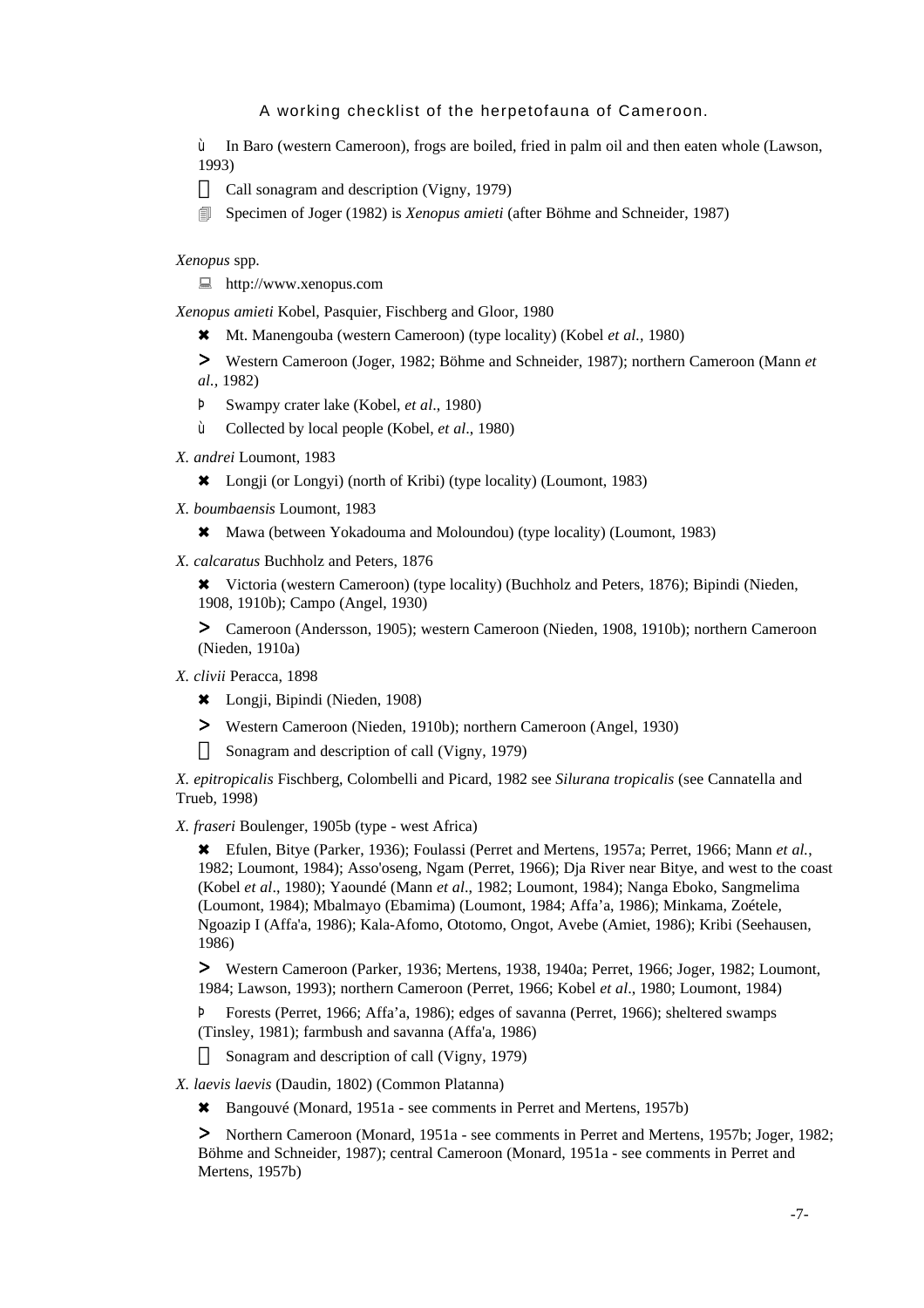Recording of call (Passmore and Carruthers, 1979b)

- *X. laevis sudanensis* Perret, 1966
	- 6 Ngaoundéré (type locality) (northern Cameroon) (Perret, 1966)

> North Cameroon (Perret, 1966; Kobel *et al.,* 1980; Mann *et al*., 1982; Loumont, 1983, 1984); western Cameroon (Loumont, 1983)

- Þ Savanna (Perret, 1966); exposed sunlit swamps (Tinsley, 1981)
- 4 Sometimes regarded as a full species (Böhme, *in litt.* 1998)

*X. longipes* Loumont and Kobel, 1991

- \* Lake Oku (type locality) (western Cameroon) (Loumont and Kobel, 1991)
- > Western Cameroon (Loumont and Kobel, 1991)

*X. muelleri* (Peters, 1847) (type - Mozambique) (Tropical Platanna)

- 6 Bangouvé (Monard, 1951a); Duru (Perret, 1966)
- > Western Cameroon (Reichenow, 1874); Cameroon (Andersson, 1905); northern Cameroon (Monard, 1951a; Perret, 1966; Böhme, 1975; Kobel *et al.,* 1980; Joger, 1982; Loumont, 1984)
- Þ Savanna and limits of forest (Perret, 1966)

Call description and sonagram (Vigny, 1979); recording of call (Passmore and Carruthers, 1979b)

X. mülleri (Peters, 1847) see *Xenopus muelleri*

X. tropicalis (Gray, 1864) see *Silurana tropicalis* (see Cannatella and Trueb, 1998)

#### Bufonidae

*Didynamipus sjoestedti* Andersson, 1903

\* Cameroon (type locality) (Andersson, 1903)

> Cameroon (Andersson, 1905); western Cameroon (Nieden, 1910b; Grandison, 1981; Lawson, 1993)

Þ Edges and clearings of forests (Gartshore, 1986)

O Rarest Bufonid in museum collections (Grandison, 1981); rarest Bufonid in Africa, known only from a small number of specimens and known only from Bioko and western Cameroon (Gartshore, 1986)

D. sjostedti Andersson, 1903 see *Didynamipus sjoestedti*

Bufo bambutensis Amiet, 1972c see *Werneria bambutensis*

B. benguelensis Boulenger, 1882 see *Bufo funereus funereus* (see Gorsham, 1974)

*B. camerunensis camerunensis* Parker, 1936 (type - Nigeria)

6 Bipindi, Longji, Yaoundé (Nieden, 1908, 1910b - as *Bufo latifrons* - see Parker, 1936); Efulen (Barbour, 1911 - as *Bufo latifrons* - see Parker, 1936; Parker, 1936); Zima country (=Sangmelima), Batouri (Parker, 1936); Meyo (Ambam), Ngam, Essangmvut (Perret and Mertens, 1957a; Perret, 1966); Moneko, Foulassi, southern Cameroon (Perret, 1966); Ngona, Ototomo, Iemonkonn (Yaoundé) (Amiet and Perret, 1969; Amiet, 1976b, 1986); Zamakoé, Nkoladzap-Ekombitié, Yaoundé and southeast Cameroon (Amiet, 1986); Ipono (Campo) (Ben Slimane and Durette-Desset, 1996)

> Western Cameroon (Nieden, 1908, 1910b - as *Bufo latifrons* - see Parker, 1936; Müller, 1910 as *Bufo latifrons* - see Parker, 1936; Parker, 1936; Sanderson, 1936; Mertens, 1940a; Angel, 1940c; Amiet, 1978b; Lawson, 1993)

Þ Forest (Sanderson, 1936; Perret, 1966; Amiet, 1986; Lawson, 1993)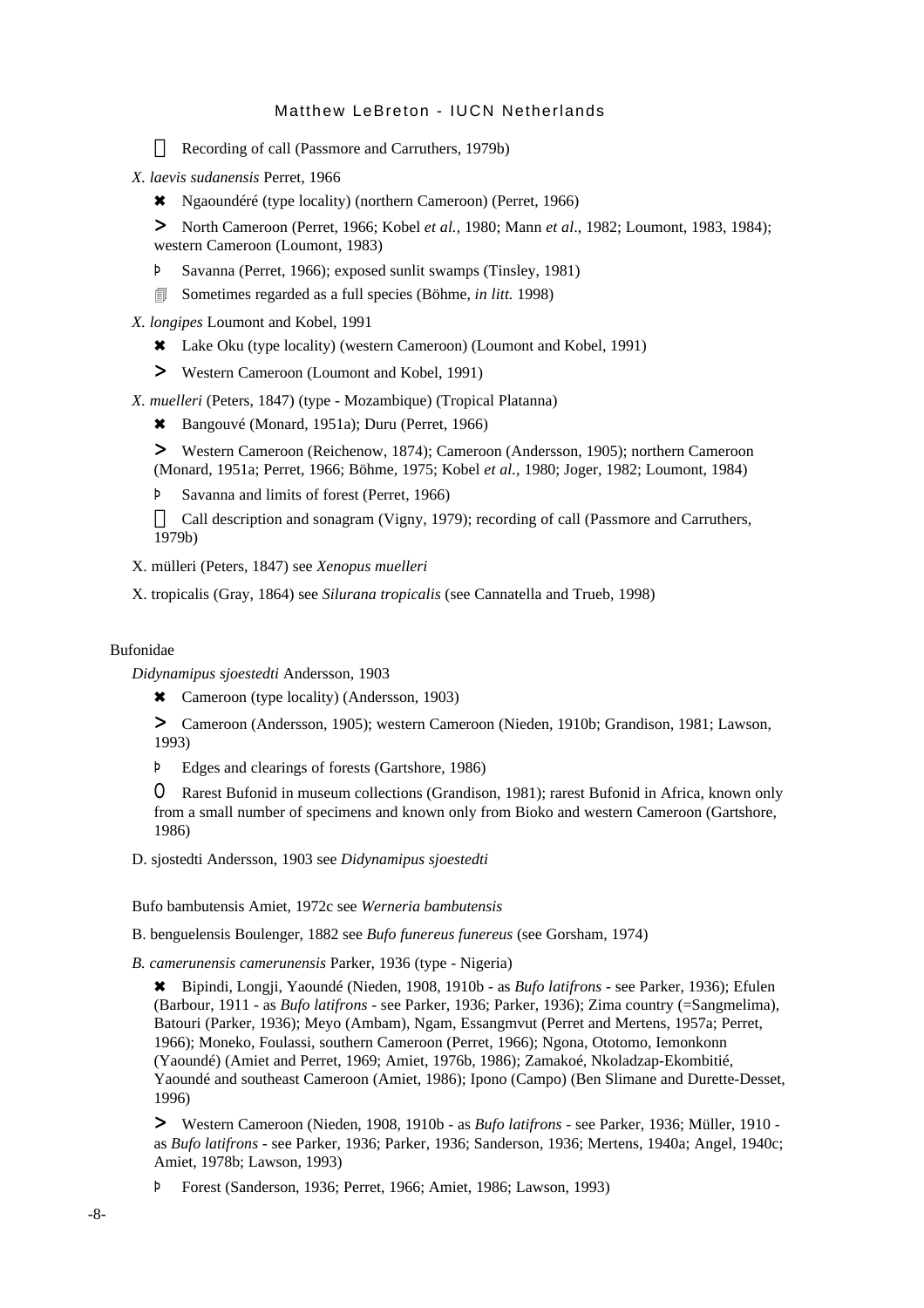**The type locality Oban, was in Cameroon at the time of description (Parker, 1936) but is now** actually in Nigeria. Record of Monard (1951) from Mabiogo, is *Bufo gracilipes* (see Perret and Mertens, 1957b).

Sonagram of call (Amiet, 1976b)

- *B. djohongensis* Hulselmans, 1977
	- 6 Djohong (type locality) (northern Cameroon) (Hulselmans, 1977)
	- > Northern Cameroon (Hulselmans, 1977; Joger, 1982; Böhme and Schneider, 1987)
	- Þ Gallery forests (Gartshore, 1986 citing Joger, 1982)
- B. funereus djohongensis Hulselmans, 1977 see *Bufo djohongensis*
- *B. funereus funereus* Bocage, 1866 (type Angola)
	- 6 Longji (Nieden, 1908); Efulen (Barbour, 1911)
	- > Cameroon (Andersson, 1905 as *Bufo benguelensis*); western Cameroon (Müller, 1910)

*A* Record of Monard (1951) from Rei Bouba is possibly *Bufo steindachneri* (after Hulselmans, 1977), records of Perret (1966) are *Bufo gracilipes* (after Hulselmans, 1977).

**This species does not occur in Cameroon (Amiet,** *in litt.***, 1998), the remaining unreferred** records may be misidentifications.

B. funereus gracilipes Boulenger, 1899 see *Bufo gracilipes*

*B. gracilipes* Boulenger, 1899 (type - Equatorial Guinea)

\* Mabiogo (Monard, 1951a - see Perret and Mertens, 1957b); Ngam (Perret and Mertens, 1957a); Foulassi, Ambam, Libama (Perret and Mertens, 1957a; Perret, 1966); Mbikiliki, Efulen, Kribi, Lomié (Perret, 1966); Kala, Ototomo, Ngoas, Iemonkonn (Yaoundé) (Amiet and Perret, 1969; Amiet, 1986); Adjap (Amiet, 1976b); Ilanga (Eséka) (Durette-Desset and Vaucher, 1979); Kala-Afomo, Ongot, Zamakoé, Mésam, Avebe and southeast Cameroon (Amiet, 1986)

> Western Cameroon (Perret, 1966; Amiet, 1986; Lawson, 1993); Cameroon (Hulselmans, 1970)

Þ Forest (Perret, 1966; Hulselmans, 1970; Amiet, 1986; Lawson, 1993); sometimes in emergent vegetation of slow flowing streams (Lawson, 1993)

Sonagram of call (Amiet, 1976b)

- B. guineensis Günther, 1858 see *Bufo regularis*
- B. laevissimus Werner, 1897 see *Bufo superciliaris* (after Perret, 1966)
- *B. latifrons* Boulenger, 1900
	- 6 Kouassi (=Foulassi?) (Angel, 1930); Boga (Amiet, 1972b)

> Western Cameroon (Angel, 1940c; Perret, 1966; Hulselmans, 1970; Amiet, 1972b, 1976b, 1986; Durette-Desset and Vaucher, 1979; Lawson, 1993); Cameroon (Metcalf, 1923)

Þ Forest (Perret, 1966; Amiet, 1972b; Lawson, 1993); by rocky streams (Lawson, 1993)

Description of call and sonagram (Schiøtz, 1964; Amiet, 1976b)

4 Records of Nieden (1908, 1910b), Müller (1910) and Barbour (1911) are *Bufo camerunensis camerunensis* (see Parker, 1936). Some of the above records (aside from Amiet's and Lawson's) may actually be *Bufo maculatus* (Hulselmans, 1970); records of Parker (1936) and Sanderson (1936) from Mamfe are *Bufo maculatus* (after Hulselmans, 1970).

*B. maculatus* Hallowell, 1854 (type - Liberia) (Flat-backed Toad)

6 Metet, Foulassi (Perret and Mertens, 1957a; Perret, 1966); Kpwang (Perret, 1966); Kribi (Böhme, 1975); Yaoundé (Böhme, 1975; Affa'a *et al.*, 1995) Mimum (Böhme and Schneider, 1987); Essos North, Melen (Affa'a and Amiet, 1985)

> Western Cameroon (Parker, 1936; Sanderson, 1936; Mertens, 1938, 1939, 1940a; Perret, 1966; Böhme, 1975; Amiet, 1978b; Joger, 1981, 1982; Böhme and Schneider, 1987; Lawson, 1993; Upton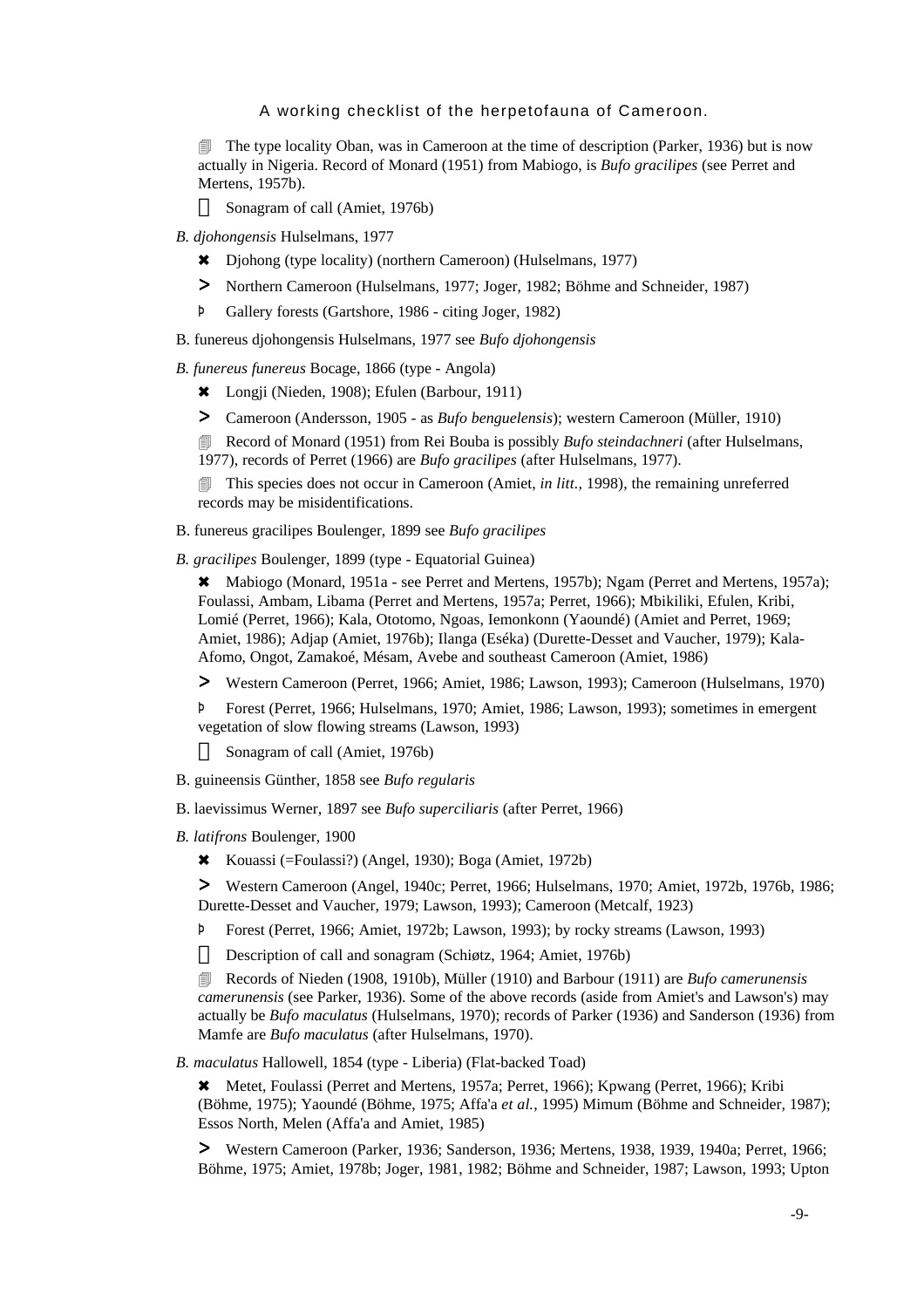*et al.*, 1992b); northern Cameroon (Amiet, 1972e; Joger, 1982; Böhme and Schneider, 1987); central Cameroon (Joger, 1982)

Þ Forest (Perret, 1966); farmbush and savanna (Amiet, 1986); roads, disturbed areas and around houses (Lawson, 1993)

Sonagram of call (Amiet, 1976b); recording of call (Passmore and Carruthers, 1979b)

- B. mertensi Amiet, 1972c see *Werneria mertensi*
- *B. pentoni* Anderson, 1893 (type Egypt)
	- > Northern Cameroon (Nieden, 1908, 1910b; Perret, 1966; Amiet, 1972e, 1976b, 1989)
	- Þ Savanna (Perret, 1966)

Description of call and sonagram (Schiøtz, 1964, Amiet, 1976b)

B. polycercus Werner, 1897 see *Bufo tuberosus* (after Parker, 1936)

- 6 Kribi (Baker, 1982)
- **■** Probably a misidentification.
- B. preussi Matschie, 1893 see *Werneria preussi*

*B. regularis* Reuss, 1834 (type - Egypt)

**\*** Kribi (Nieden 1908; 1910b; Seehausen, 1986); Yaoundé (Nieden 1908; 1910b; Perret, 1966 – as Bufo regularis regularis; Amiet and Perret, 1969; Amiet, 1976b, 1986; Affa'a and Lynn, 1994; Affa'a *et al*., 1995); Bipindi, Ngoko (Nieden 1908; 1910b); Longji (Nieden, 1910b); Efulen (Barbour, 1911); Bangouvé (Monard, 1951a); Nkolfep, Ngona, Iemonkonn, Kala (Amiet and Perret, 1969); Obala (Amiet, 1976b); Essos North, Melen (Affa'a and Amiet, 1985)

> Western Cameroon (Buchholz and Peters, 1876 - as Bufo guineensis; Werner, 1898; Nieden, 1908, 1910a, 1910b; Parker, 1936; Sanderson, 1936; Angel, 1940c; Monard, 1951a; Perret, 1966 – as Bufo regularis regularis; Böhme, 1975; Joger, 1981; Böhme and Schneider, 1987); northern Cameroon (Nieden, 1908, 1910a, 1910b; Monard, 1951a; Perret, 1966 – as Bufo regularis regularis; Amiet, 1972e, 1976b; Böhme, 1975; Fischthal, 1977; Tinsley, 1978; Joger, 1981, 1982; Seehausen, 1986); central Cameroon (Monard, 1951a; Perret, 1966 – as Bufo regularis regularis; Joger, 1982); Cameroon (Reichenow, 1874 - as Bufo guineensis; Andersson, 1907; Mignot, and Affa'a, 1995)

Þ Forest (Andersson, 1907; Sanderson, 1936); rainforest, steepe (Seehausen, 1986); cultivated areas, montane grassland and savanna (Sanderson, 1936); savanna and forest edges (Perret, 1966); does not occur in forest or rainforest (Amiet, *in litt.,* 1998)

Description of call and sonagram (Schiøtz, 1964); sonagram of call (Amiet, 1976b)

B. regularis maculatus Hallowell, 1854 see *Bufo maculatus*

B. regularis regularis *Reuss, 1834 see* Bufo regularis

- *B. steindachneri* Pfeffer
	- > Northern Cameroon (Amiet, 1972e, 1976b)
	- **5** Sonagram of call (Amiet, 1976b)

*B. superciliaris* Boulenger, 1887b (Cameroon Toad or Zaire Toad)

6 Rio del Rey (western Cameroon) (type locality) (Boulenger, 1887b); Bipindi (Nieden, 1908; 1910b); Kribi (Nieden, 1908, 1910b; Monard, 1951a); Dja River (Barbour, 1911); Foulassi (Perret and Mertens, 1957a; Perret, 1966); Mefo, Ngôn, Ngam, Kpwang (Perret and Mertens, 1957a); Efulen, Foulassi (Lobô River), Ambam (Ntem River) (Perret, 1966); Eloumden, Ngona, Kala, Ebogo (Yaoundé), Nkolkomou (Yaoundé), Yaoundé (Amiet and Perret, 1969); Nkometou (Amiet, 1976b); Olounou (Fischthal, 1977); Avebe (Amiet, 1986)

> Cameroon (Werner, 1898 - as Bufo laevissimus; Andersson, 1905); western Cameroon (Nieden, 1908, 1910b; Müller, 1910; Sanderson, 1936; Mertens, 1940a; Böhme, 1975; Joger, 1982; Lawson, 1993)

Þ Forest (Sanderson, 1936; Perret, 1966; Amiet, 1986; Lawson, 1993); farmbush (Amiet, 1986)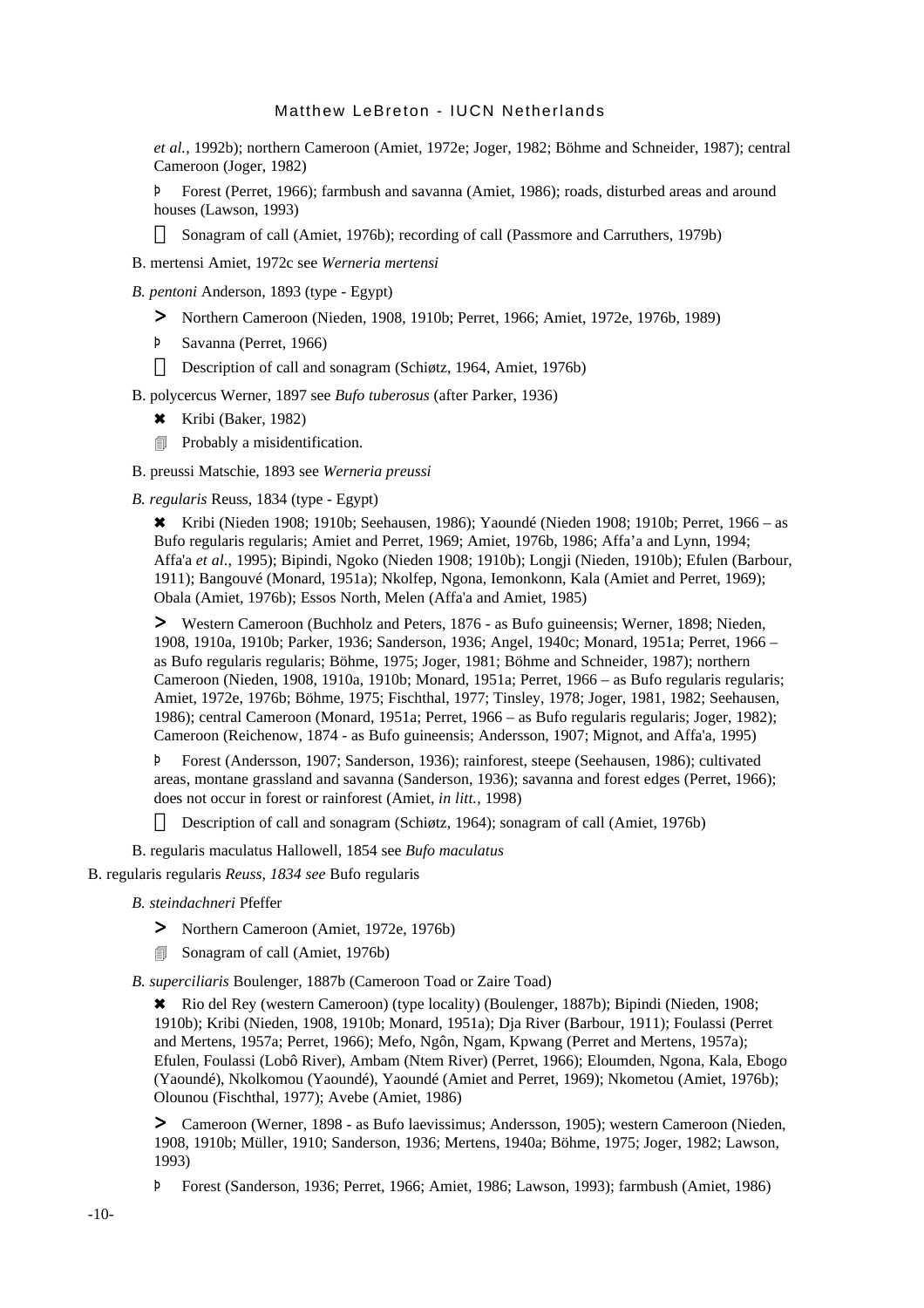ù Bones used medicinally in Ekundu Kundu (western Cameroon) and sold in Nigeria (Lawson, 1993)

O Appendix I CITES

Sonagram of call (Amiet, 1976b)

- B. tandyi Amiet, 1972c see *Werneria tandyi*
- *B. tuberosus* Günther, 1858

6 Bipindi (Nieden, 1908, 1910b); Efulen (Barbour, 1911); Campo, Mabiogo (Monard, 1951a); Foulassi, Ngam, Akok Yemefek (Perret and Mertens, 1957a; Perret, 1966); Mbanlam (Perret, 1966); Kala (Amiet and Perret, 1969; Amiet, 1986, 1989); Iemonkonn , Ekekam III (Amiet and Perret, 1969; Amiet, 1986); Momobelenga (Amiet, 1976b); Kribi (Böhme, 1975); Kala-Afomo, Ongot, Zamakoé, Nkoladzap-Ekombitié, south-east Cameroon (Amiet, 1986)

> Western Cameroon (Buchholz and Peters, 1876; Nieden, 1908, 1910b; Müller, 1910; Amiet, 1976b, 1978b, 1986; Böhme and Schneider, 1987; Lawson, 1993); Cameroon (Boulenger, 1887b; Werner, 1898)

- Þ Forest (Perret, 1966; Amiet, 1986); undisturbed forest (Lawson, 1993) Sonagram of call (Amiet, 1976b)
- *B. villiersi* Angel, 1940b
	- 6 Mt. Bambutos (western Cameroon) (type locality) (Angel, 1940b,c)
	- > Western Cameroon (Perret, 1971b; Amiet, 1973a, 1976b; Böhme and Schneider, 1987)
	- Þ Montane grasslands (Gartshore, 1986)

Sonagram of call (Amiet, 1976b)

#### B. wazae Hulselmans, 1977 see *Bufo xeros*

4 *Bufo xeros* Tandy *et al*. (1976), predates *Bufo wazae* Hulselmans (1977), however Hulselmans (1977) believes that the Cameroon populations deserve to be a separate species from *B. xeros*.

*B. xeros* Tandy *et al.,* 1976

> Northern Cameroon (Joger, 1981, 1982; Amiet, 1972e, 1976b - as Bufo. sp.; Böhme, 1975 - as Bufo. sp. *sensu*. Amiet, 1972c; Hulselmans, 1977 - as Bufo wazae)

Sonagram of call (Amiet, 1976b)

4 *Bufo xeros* Tandy *et al*. (1976), predates *Bufo wazae* Hulselmans (1977) however Hulselmans (1977) believed the Cameroon populations to be a separate species from *B. xeros*.

B. sp. (*sensu* Amiet, 1972c in Böhme, 1975) see *Bufo xeros*

B. sp. (in Amiet, 1972e, 1976b) see *Bufo xeros*

*Nectophryne afra* Buchholz and Peters, 1876

6 Western Cameroon (type locality) (Buchholz and Peters, 1876); Efulen (Roux, 1906; Boulenger, 1913); southern Cameroon (Roux, 1906); Bipindi (Nieden, 1908, 1910b); Bitye (Dja River) (Barbour, 1911); Bitye, Kribi, Akok, Zima Country (=Sangmelima) (Boulenger, 1913); Dja River (Perret, 1966); Foulassi (Perret, 1966; Laurent, 1987); Kala (Amiet and Perret, 1969; Amiet, 1986); Ngona (Amiet and Perret, 1969); Kala-Afomo, Ototomo, Ongot, Nkoladzap-Ekombitié, Yaoundé area and possibly in the south-east of Cameroon (Amiet, 1986); Amamkoé (Amiet, 1991b)

> Cameroon (Andersson, 1905, 1907); western Cameroon (Nieden, 1908, 1910b; Müller, 1910; Parker, 1936; Sanderson, 1936; Mertens, 1938, 1940a; Perret, 1966; Amiet, 1986; Lawson, 1993)

Þ Forest (Andersson, 1907; Sanderson, 1936; Perret, 1966; Amiet, 1986); more open, less humid habitat (Scheel, 1970)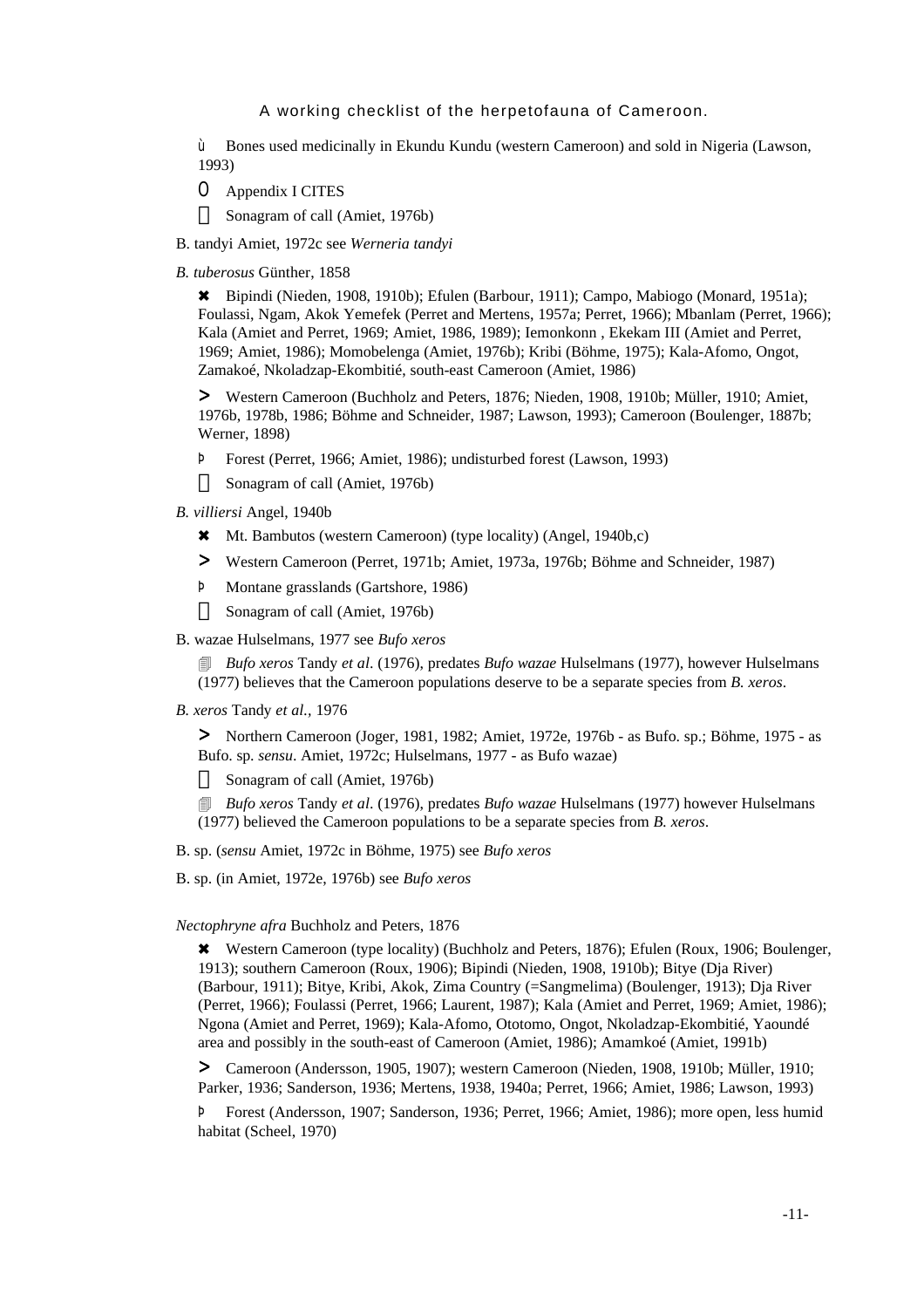*N. batesi* Boulenger 1913

6 Bitye (type locality), Dja River (Boulenger, 1913); Foulassi (Perret, 1966; Laurent, 1987); Mt. M'Bikanga (Yaoundé) (Amiet and Perret, 1969); Yaoundé (Amiet, 1986); Edéa (Amiet, 1976b); Kala, possibly south-east Cameroon (Amiet, 1986)

> Western Cameroon (Parker, 1936; Sanderson, 1936; Lawson, 1993); possibly in western Cameroon (Amiet, 1986)

Þ Forest (Sanderson, 1936; Amiet, 1986)

Sonagram of call (Amiet, 1976b)

N. parvipalmata Werner, 1898 see *Wolterstorffina parvipalmata*

Nectophrynoides mirei Perret, 1971a see *Wolterstorffina mirei*

Stenoglossa fulva Andersson, 1903 see *Werneria preussi* (after Amiet, 1972c)

*Werneria bambutensis* (Amiet, 1972c)

6 Mt. Bambutos (western Cameroon) (type locality) (Amiet, 1972c)

> Western Cameroon (Amiet, 1973a, 1976a; Gartshore, 1986)

Þ Tadpoles abundant in torrents, adults found under rocks in streams (Amiet, 1972c); bamboo glades and relict forests (Gartshore, 1986)

O Threatened by forest clearance and overgrazing and may be close to extinction in the Bambutos Mountains (western Cameroon) (Gartshore, 1986); endemic (Gartshore, 1986; Lawson, 1993)

W. mertensiana Amiet, 1976a see *Werneria mertensi*

*W. mertensi* (Amiet, 1972c)

6 Mt. Nlonako (N'Kongsamba) (type locality), Mt. Mbam-Minkoum (Amiet, 1972c - as *Bufo mertensi*); Yaoundé area (Amiet and Perret, 1969 – see Amiet, 1972c; Amiet, 1976a); Kala (Amiet, 1986)

> Western Cameroon (Amiet, 1972c - as *Bufo mertensi*; Böhme, 1975; Amiet, 1976a; Joger, 1982; Böhme and Schneider, 1987; Lawson, 1993)

Þ Small rivers and cascades, 850-1600m (Amiet, 1972c); a submontane species restricted to foothills of mountains (Gartshore, 1986); forest (Amiet, 1986)

O Widespread, not threatened at present (Gartshore, 1986); endemic (Lawson, 1993)

4 As *Werneria preussi mertensiana* in Amiet (1986) and as *Werneria mertensiana* in Schätti *et al*. (1997).

*W. preussi* (Matschie, 1893)

6 Buéa (western Cameroon) (type locality) (Matschie, 1893; Perret, 1966); Kala River (Kala), Lékié River (Nkolodou) (Amiet and Perret, 1969)

> Western Cameroon (Andersson, 1903; Nieden, 1908, 1910b; Mertens, 1938, 1939, 1940a; Angel, 1940c; Eisentraut, 1963 - after Böhme and Schneider 1987; Perret, 1966; Amiet, 1972c; Böhme, 1975)

Þ Permanent rivers (Amiet, 1972c); forest (Amiet, 1986)

O Probably not threatened (Gartshore, 1986)

W. preussi mertensiana Amiet, 1976a see *Werneria mertensi*

*W. tandyi* (Amiet, 1972c)

- 6 Nsoung (western Cameroon) (type locality) (Amiet, 1972c, 1976b)
- > Western Cameroon (Amiet, 1976a; Gartshore, 1986)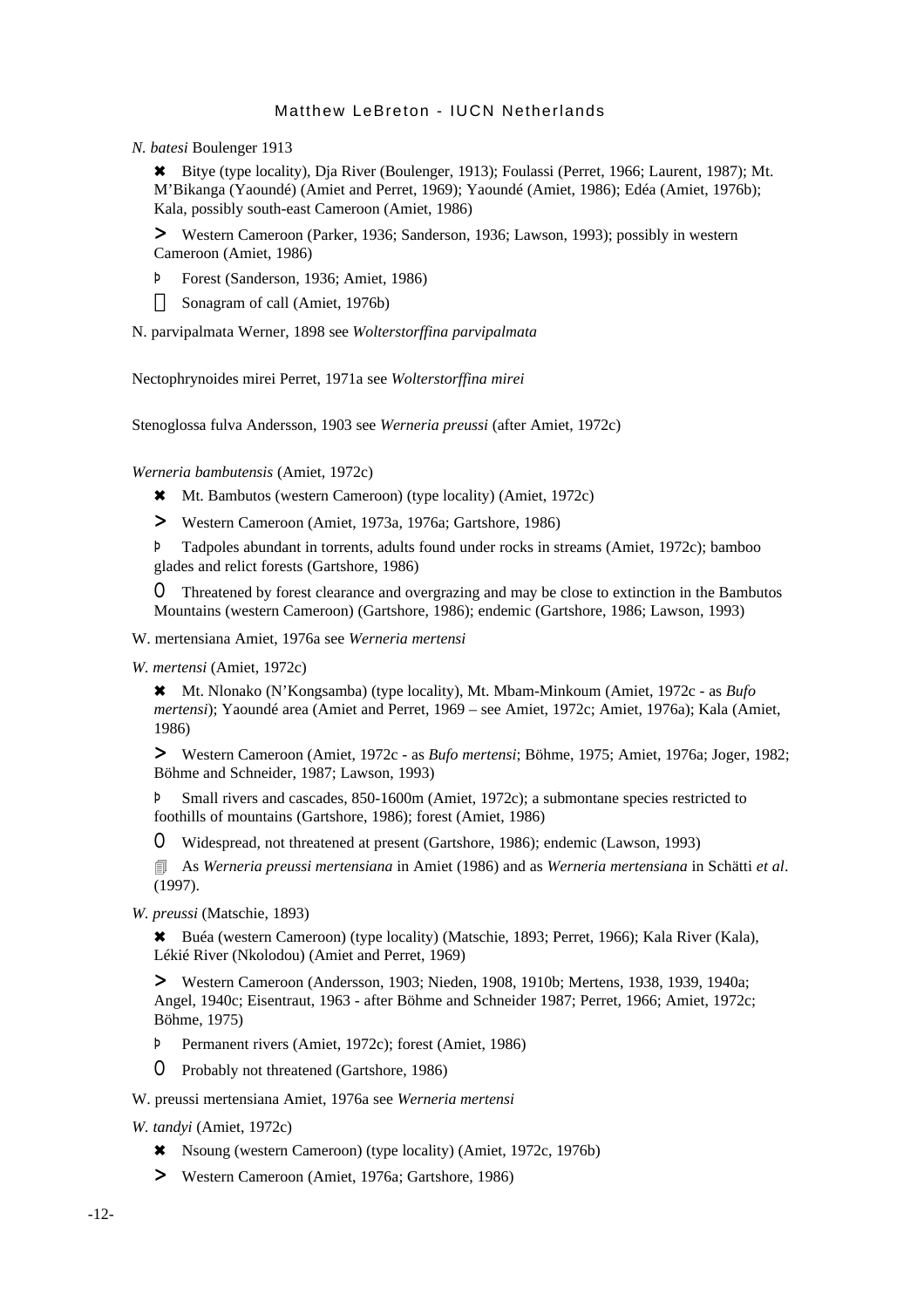Þ Banks of torrents, 1350-1600m (Amiet, 1972c); splash zones of fast flowing streams (Gartshore, 1986)

O Endemic to Cameroon (Amiet, 1976a; Gartshore, 1986; Lawson, 1993); occurs in Rumpi Hills (western Cameroon) where there is much undisturbed forest (Gartshore, 1986)

Sonagram of call (Amiet, 1976b)

*Wolterstorffina mirei* (Perret, 1971a)

> Mt. Oku (western Cameroon) (type locality) (Perret, 1971a)

Þ Forest (Perret, 1971a); high montane grassland, bamboo forest in small watercourses (see Gartshore, 1986); not found in forest (Amiet, *in litt.,* 1998)

O Endemic to western Cameroon (only Mt. Oku and Mt. Bambutos), if adversely affected by agricultural development, then on Mt. Bambutos it must be nearing extinction, and on Mt. Oku it must be seriously threatened (Gartshore, 1986).

*W. parvipalmata* (Werner, 1898)

\* Mt. Cameroon (western Cameroon) (type locality) (Werner, 1898; Mertens, 1939; Perret, 1966; Joger, 1982); Kala (Amiet and Perret, 1969; Amiet, 1972b) Kala (Amiet, 1972b, 1986); Nkolodou (Yaoundé), Lékié Valley (Nkolodou) (Amiet, 1972b); Kala River (Kala) (Perret, 1972)

> Western Cameroon (Nieden, 1908; Angel, 1940c; Mertens, 1940a; Amiet, 1972b; Perret, 1972; Böhme, 1975; Lawson, 1993); probably western Cameroon (Nieden, 1910b)

Þ Forest (Amiet, 1986); found on wet leaves near waterfalls and sometimes far from streams during the night, during the day found beneath rocks near streams (Gartshore, 1986)

O Endemic to western Cameroon and eastern Nigeria; although found in areas of undisturbed forest, the populations around Yaoundé are more threatened (Gartshore, 1986 - after Amiet)

#### Ranidae

Abrana floweri (Boulenger, 1917) see *Ptychadena floweri*

*A. cotti* Parker, 1930 (type - Mozambique)

> North Cameroon (Perret, 1966)

*Aubria masako* Ohler and Kazadi, 1990

6 Nkoladzap-Ekombitié, Mésam, Avebe (Amiet, 1986 - as *Aubria subsigillata*); Batouri district, Bitye, Dja River, Efa Yong (Efangono) (Ohler, 1996)

Þ Farmbush (Amiet, 1986); drier guineo-congolian rainforest (Ohler, 1996)

*A. occidentalis* Perret, 1994 (type - Ivory Coast)

6 Kribi, 'continental inland shelf' of southern Cameroon (Perret, 1994)

Þ Dense forests of Cameroon (Perret, 1994)

4 Ohler (1996) referred this species to the synonymy of *A. subsigillata* however Schätti, *et al.* (1997) maintain this species; Amiet (*in litt.,* 1998) suggests there is only two species of *Aubria* in Cameroon, *A. masako* (on the southern Cameroon plateau) and *A. subsigillata* (on the littoral plain). If this is the case Perret's (1994) records should be referred to *A. masako*.

*A. subsigillata* (Duméril, 1856) (type - Gabon)

6 Longji (Nieden, 1910b - as *Phrynopsis ventrimaculata*; Ohler and Kazadi, 1990); Ebamima (Perret, 1966); Batouri (Ohler and Kazadi, 1990)

> Western Cameroon (Buchholz and Peters, 1876; Parker, 1936; Sanderson, 1936; Joger, 1982; Ohler and Kazadi, 1990; Lawson, 1993; Ohler, 1996); Cameroon (Andersson, 1905; Nieden, 1908); probably in the coastal regions of Cameroon (Nieden, 1910b)

Þ Coastal lowland rainforest (Ohler, 1996)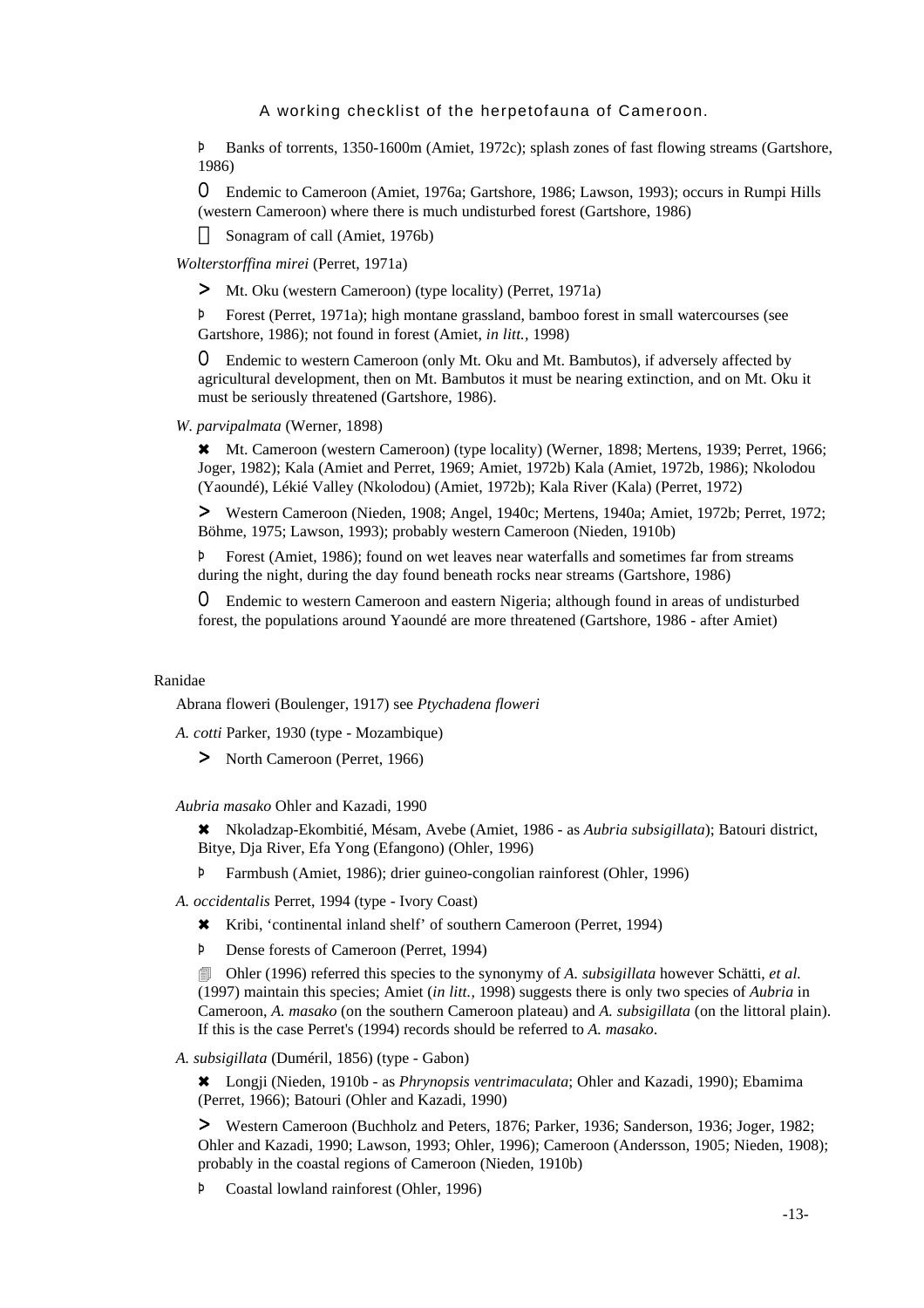4 *Aubria subsigillata* records in Amiet (1986) are *Aubria masako* (Amiet, *in litt.,* 1998)

## *Conraua crassipes* (Buchholz and Peters, 1876)

\* Abo (western Cameroon) (type locality) (Buchholz and Peters, 1876); Bipindi (Nieden, 1908, 1910b; Angel, 1930); Longji (Nieden, 1908, 1910b); Efulen (Barbour, 1911); Bongola, Mabiogo, Nyabenan (Angel, 1930); Foulassi, Ngam (Perret and Mertens, 1957a; Perret, 1966); Meyo (Sangmelima), Ambam (Sangmelima) (Perret, 1966); Kala (Amiet and Perret, 1969; Gassmann, 1975; Amiet, 1986, 1991a); Ototomo (Amiet and Perret, 1969; Amiet, 1986); Eloumden, Iemonkonn (Amiet and Perret, 1969); Sakbayémé, Ebamima (Gassmann, 1975); Kala-Afomo, Ongot, Zamakoé, Nkoladzap-Ekombitié, Mésam, south-east Cameroon (Amiet, 1986)

> Cameroon (Metcalf, 1923); western Cameroon (Parker, 1936; Sanderson, 1936; Amiet, 1978b, 1986; Lawson, 1993)

Þ Forest and cultivated areas (Sanderson, 1936); banks of streams and ponds where water has a feeble current (Perret, 1966); forest (Perret, 1966; Amiet, 1986); slow flowing, sandy bottomed rivers (Kingdon, 1990)

*C. goliath* (Boulenger, 1906)

6 Efulen (type locality) (Boulenger, 1906; Nieden, 1910b; Perret, 1957a, 1987); between Efulen and coast on the Kribi River (Boulenger, 1906); Bipindi (Nieden, 1908, 1910b; Perret, 1957a, 1987); Ambam (Perret and Mertens, 1957a); Nsana (Ntem River), Kribi, Bipindi (Lokoundjé River), Sakbayémé (Sanaga River), Lolodorf (Perret, 1957a, 1987); Lolodorf (Mbikiliki River) (Lamotte, *et al*., 1959a); Ntui rapids (Sanaga River?) (Perret, 1960b - cited by Sabater-Pi, 1985); Nsana (Sabater-Pi, 1962 - cited by Sabater-Pi, 1985; Perret, 1966; Sabater-Pi, 1967); Mensolo, Assik-bikom (Sabater-Pi, 1962 - cited by Sabater-Pi, 1985); Makaî (Djell River), Lolodorf (Lokoundjé River), Olama (Nyong River), Mbikiliki (Perret, 1966); Nachtiga rapids (on Sanaga River) (Amiet and Perret, 1969); Dokoa (Fischthal, 1977); Kjenge rapids (probably Kienke) (Gewalt, 1977 - cited by Sabater-Pi, 1985); Foulassi (Joger, 1982); Avebe, Yaoundé area (Amiet, 1986); Kienke River (east of Kribi) (Seehausen, 1987); Bipindi, Akom II (van Dijk, 1994); Sanaga basin in the north to Equatorial Guinea in the south (van Dijk, 1994)

> Western Cameroon (Perret, 1957a, 1987; Sabater-Pi, 1967; Joger, 1982; Amiet, 1986)

Þ Fast flowing waters, such as waterfalls and rapids, visible after the end of the rain season when the waters are receding (Perret, 1957a, 1987); ponds and torrents (Perret, 1966); 20-700m asl (Sabater-Pi, 1967); 100-700m asl, to about 150 or 180km from the coast in rapids and cascades of rivers with sandy bottoms (Sabater-Pi, 1985); forest (Amiet, 1986); rocky parts of large forest rivers and beside deep pools on rivers and streams (Kingdon, 1990)

O Threatened by "*natives who consider it a delicacy… alterations to the biotypes adjacent to the margins of the rivers it inhabits (Indigenous dwellings, forestal exploitations, sewage dumping*)*…*" (Sabater-Pi, 1985: 152); vulnerable (Baillie and Groombridge, 1996); several hundreds of this species were at one stage exported to America for frog jumping competitions (Amiet, *in litt*., 1998); around 300 exported from Cameroon each year (AMNH, 1998).

ù Collected by people of the Bipindi/Akom II area (van Dijk, 1994); Boulous people of Efulen trap this species (but only rarely), it is sometimes killed when its eyeshine is mistaken for crocodile eyeshine (Perret, 1957a, 1987)

Mating call not known, can vocalise when handled (Perret, 1957a and 1987)

 $\Box$  For local names see van Dijk (1994) and Perret (1960b); difficult to maintain in captivity (Pawley, 1987)

**Execords from Sangmelima and N'kongsamba are probably in error (but are possibly** *Conraua***)** *robusta*) (Perret, 1957a , 1987)

: http://www.amnh.org/Exhibition/Expedition/Endangered/frog/frog.html

C. niedeni (Parker, 1936) see *Conraua robusta*

*C. robusta* Nieden, 1908

6 Longji (type locality) (Nieden, 1908); coast of southern Cameroon (Nieden, 1910b)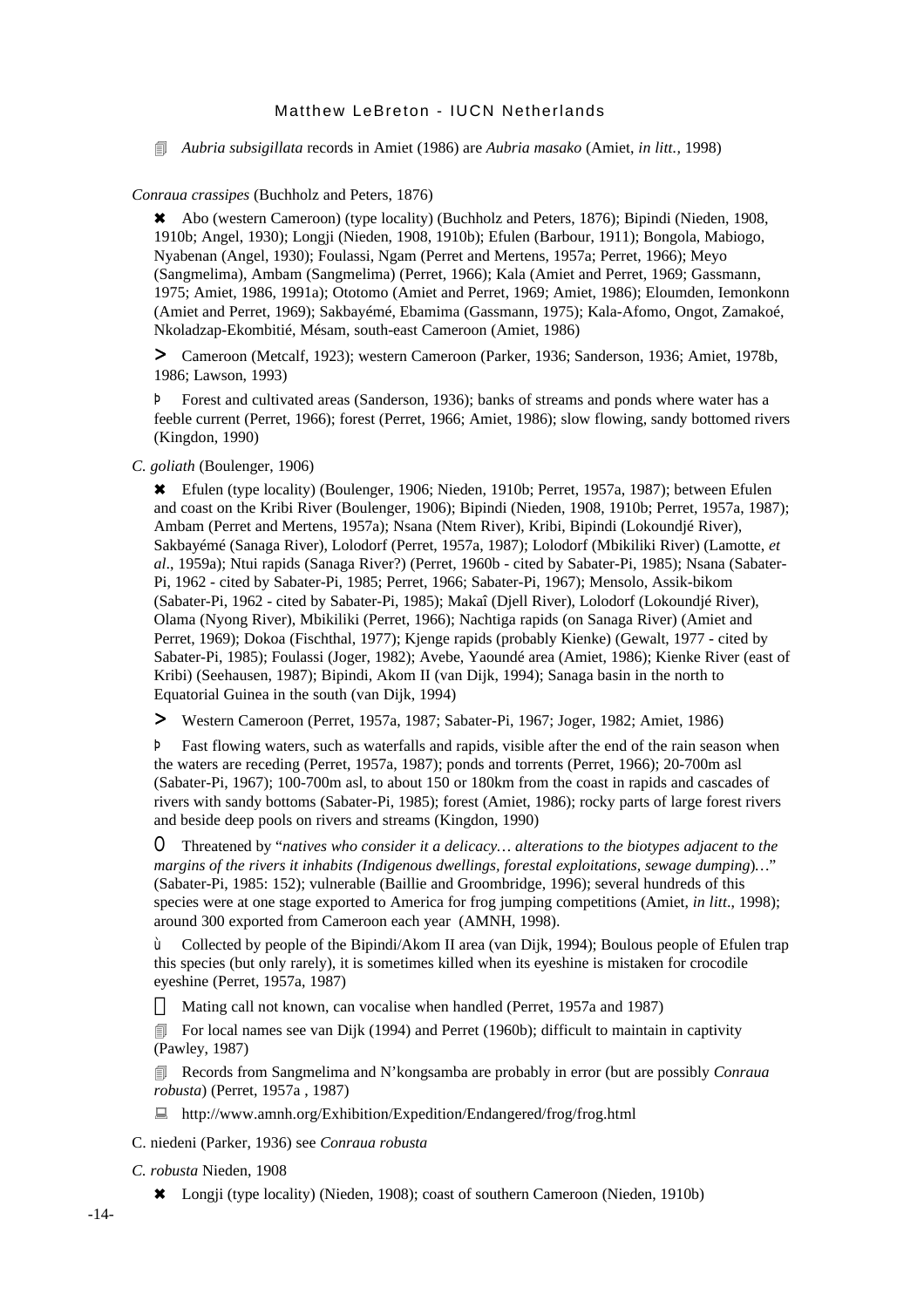> Western Cameroon (Parker, 1936 - as Rana niedeni; Sanderson, 1936 - as Rana niedeni; Perret and Mertens, 1957a; Perret, 1966; Mertens, 1968; Amiet, 1972b, 1978b, 1983b, 1986; Böhme, 1975; Gartshore, 1986; Lawson, 1993)

Þ Forest (Sanderson, 1936); streams and torrents (Perret, 1966); not a true mountain species, occupies forest near mountain areas and prefers faster flowing and colder streams than *Conraua goliath* (Gartshore, 1986); rocky torrents and waterfalls (Kingdon, 1990); large rocks in fast flowing moderate sized streams (Lawson, 1993)

O Endemic to Cameroon, changes in water quality may affect this species (Gartshore, 1986); under intense hunting pressure around villages in western Cameroon, particularly Dikome Balue (Lawson, 1993)

ù Captured for food (Gartshore, 1986; Lawson, 1993)

Cornufer johnstoni Boulenger, 1887b see *Petropedetes johnstoni*

*Dicroglossus occipitalis* (Günther, 1858)

6 Nanga Eboko (Perret, 1966); Nachtiga (Sanaga River) (Amiet and Perret, 1969); Yaoundé (Amiet, 1972e); Foulassi (Amiet, 1974; Gassmann, 1975); Obala (Gassmann, 1975)

> North Cameroon (Nieden, 1908, 1910a,b; Monard, 1951a; Perret, 1966; Amiet, 1972e; Böhme, 1975; Joger, 1982; Böhme and Schneider, 1987); western Cameroon (Parker, 1936; Sanderson, 1936; Perret, 1966; Amiet, 1978b)

Þ Forest and cultivated areas (Sanderson, 1936); not found in forest (Amiet, *in litt.,* 1998) Sonagram of call (Amiet, 1974)

**There is some disagreement over the appropriate genus for this species, other genera include** *Limnonectes*, *Euphlyctis* and *Hoplobatrachus*.

#### *Dimorphognathus africanus* (Hallowell, 1857) (type - Gabon)

6 Bipindi (Nieden, 1908, 1910b); Efulen (Barbour, 1911); Foulassi (Perret, 1966); Kala, Ototomo (Amiet and Perret, 1969; Amiet, 1986); Mt. Kala (Kala), Kala River (Kala), Ngoas, Lékié Valley, Nkolkomou (Nga Valley) (Amiet and Perret, 1969); Kala-Afomo, Ongot, Zamakoé, Nkoladzap-Ekombitié, Mésam, south-east, and Yaoundé region (Amiet, 1986)

> Cameroon (Werner, 1898); western Cameroon (Nieden, 1908, 1910a,b; Parker, 1936; Sanderson, 1936; Joger, 1982; Amiet, 1978b, 1986; Lawson, 1993)

Þ Forest (Sanderson, 1936; Amiet, 1986); in mud of backwaters in dense forest at low and medium altitude (Perret, 1966); dense inland forest (Lawson, 1993)

#### *Hildebrandtia ornata* (Peters, 1878) (Ornate Frog)

> Northern Cameroon (Amiet, 1972e, 1974, 1989, 1990)

Sonagram of call (Amiet, 1974); recording of call (Passmore and Carruthers, 1979b)

Hylarana acutirostris longipes Perret, 1960b see *Hylarana longipes* (after Schätti *et al.*, 1997)

*H. albolabris* (Hallowell, 1856) (type - west Africa)

6 Bipindi (Nieden, 1908, 1910b; Angel, 1930); Yaoundé (Nieden, 1908, 1910b; Perret, 1977); Ebolowa, Longji (Nieden, 1908, 1910b); Efulen (Barbour, 1911); Lake Manuyomba (Angel, 1930); Meyo (Ambam), Essangmvut, Nkut (Perret and Mertens, 1957a); Foulassi (Perret and Mertens, 1957a; Perret, 1966); Njabilobé (=Djabilobé), Mbikiliki (Perret, 1966); Ototomo (Amiet and Perret, 1969; Perret, 1977); Ekekam III, Nkolfep, Eloumden (Amiet and Perret, 1969); Kribi (Perret, 1977; Joger, 1982); Sangmelima, Makakou (Yaoundé), Nkoemvon, Libamba, Njazeng (Meyo-Centre), Oyem (Perret, 1977); Metet (Perret and Mertens, 1957a; Perret, 1977; Murith *et al.*, 1978)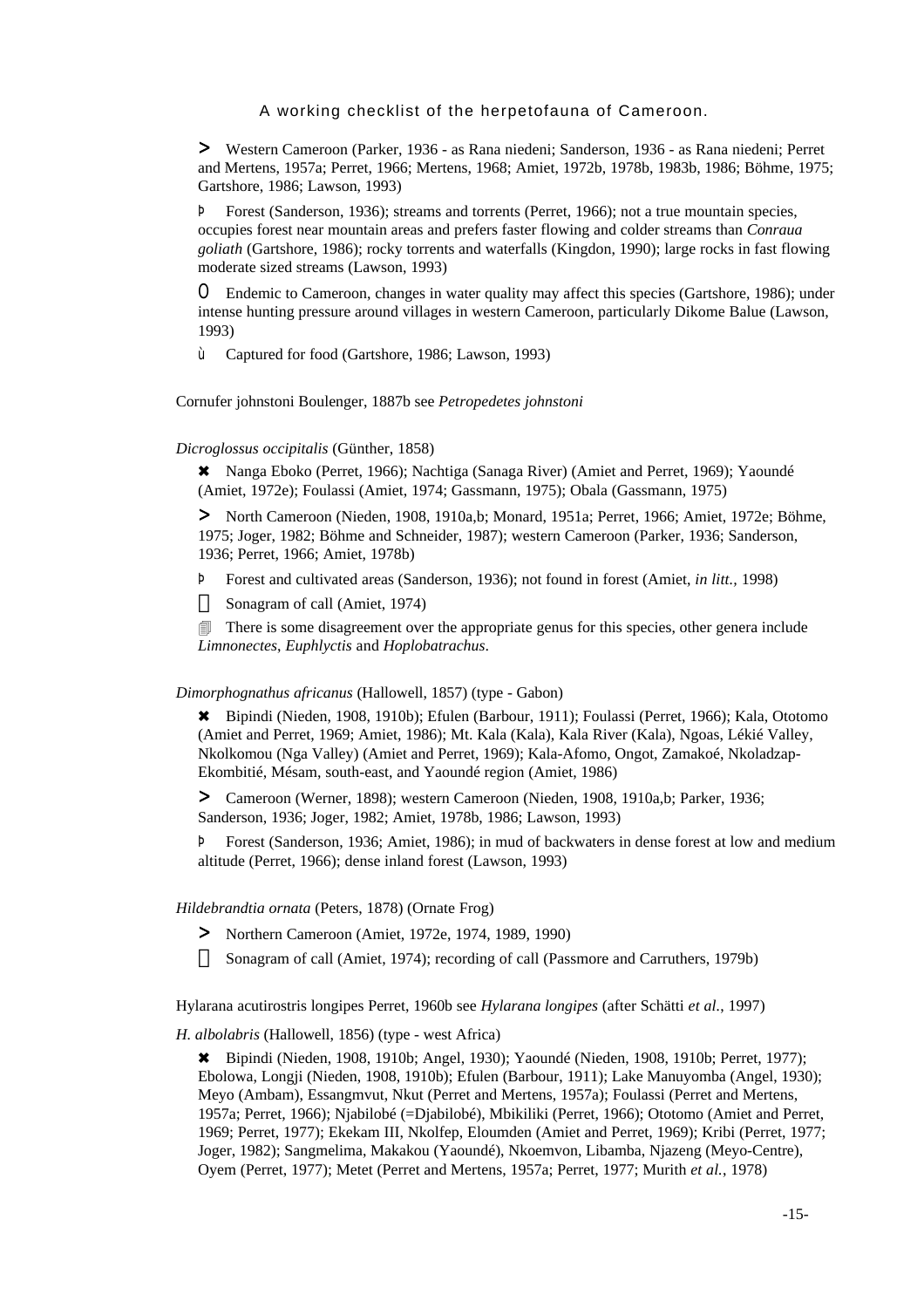> Western Cameroon (Buchholz and Peters, 1876; Müller, 1910; Nieden, 1908, 1910b; Parker, 1936; Sanderson, 1936; Mertens, 1938, 1940a; Böhme, 1975; Perret, 1977; Amiet, 1978b; Joger, 1982; Lawson, 1993); northern Cameroon (Nieden, 1910a; Böhme and Schneider, 1987); central Cameroon (Monard, 1951a; Joger, 1982); Cameroon (Andersson, 1905, 1907)

Þ Forest (Andersson, 1907; Lawson, 1993); montane grassland and cultivated areas (Sanderson, 1936); forest (Perret, 1960b); farmland in forest (Schiøtz, 1964); farmbush (Amiet, 1986)

Description of call and sonagram (Schiøtz, 1964)

- 4 Records of Sanderson (1936) and Parker (1936) are *Hylarana amnicola* (after Amiet, 1978b)
- *H. amnicola* Perret, 1977

6 Ilanga (Eséka) (type locality), Mefo (see Schätti *et al.*, 1997); Sakbayémé (Mamboué River); Makakou (Yaoundé), Njazeng (Meyo-Centre), Ototomo Forest reserve, Sangmelima, Foulassi, Njabilobé (=Djabilobé), Yaoundé (Perret, 1977); Sakbayémé (Murith *et al.*, 1978); Kala, Kala-Afomo, Ototomo, Zamakoé, Nkoladzap-Ekombitié, south-east Cameroon and Yaoundé region (Amiet, 1986); Ipono (Campo) (Ben Slimane and Durette-Desset, 1996)

> Western Cameroon (Parker, 1936 - as *Hylarana albolabris*, see Amiet, 1978b; Sanderson, 1936 - as *Hylarana albolabris*, see Amiet, 1978b; Perret, 1977; Amiet, 1986; Lawson, 1993)

Þ Forest (Amiet, 1986); primary or slightly disturbed forest (Lawson, 1993)

*H. asperrima* Perret, 1977

- 6 N'kongsamba (Ndoungué) (western Cameroon) (type locality) (Perret, 1977)
- > Western Cameroon (Perret, 1977; Amiet, 1983b, 1986)

*H. galamensis* (Duméril and Bibron, 1841) (type - Senegal)

\* Bangouvé (Monard, 1951a)

> Cameroon (Nieden, 1908, 1910b); western Cameroon (Parker, 1936; Sanderson, 1936); northern Cameroon (Monard, 1951a; Perret, 1966, 1977; Amiet, 1972e; Joger, 1982)

- Þ Forest and cultivated areas (Sanderson, 1936)
- : http://www.calacademy.org/research/herpetology/frogs/gold1.htm
- *H. lepus* (Andersson, 1903)

6 Cameroon (type locality) (Andersson, 1903); Bipindi, Lolodorf (Nieden, 1908; Nieden, 1910b as Rana zenkeri); Efulen (Barbour, 1911 - as Rana zenkeri); Meyo (Sangmelima), Sangmelima, Mefo (Perret and Mertens, 1957a - as Rana zenkeri); Foulassi (Perret and Mertens, 1957a - as Rana zenkeri; Perret, 1966, 1977); Nkolowang (Nyong River); Kala (Amiet and Perret, 1969; Perret, 1977); Iemonkonn (Amiet and Perret, 1969); Ototomo (Perret, 1977; Murith *et al*., 1978; Amiet, 1986); Nkolmeké (Nyong River), Libamba (Makak), Njazeng (Meyo-Centre), Makakou (Yaoundé), Ongot, Kombé (Perret, 1977); Metet (Perret, 1977; Murith, *et al*., 1978); Pont de Sô (Murith *et al*., 1978); Kala-Afomo, Ongot, Zamakoé, Nkoladzap-Ekombitié, Mésam, Avebe, south-east Cameroon and Yaoundé region (Amiet, 1986)

> Cameroon (Andersson, 1905; Ahl, 1929; Perret, 1983); western Cameroon (Nieden, 1910b; Joger, 1982; Amiet, 1986; Lawson, 1993)

Þ Forest (Perret, 1960b; Amiet, 1986; Lawson, 1993); along water courses in dense forest (Perret, 1966); farmland and secondary forest (Lawson, 1993)

- *H. longipes* Perret, 1960b
	- 6 Bangwa (type locality) (western Cameroon) (Perret, 1960b, 1966; Gartshore, 1986)

> Western Cameroon (Perret, 1966, 1977; Murith *et al.*, 1978); northern Cameroon (Perret, 1966, 1977; Joger, 1982; Böhme and Schneider, 1987)

Þ Savanna (Perret, 1960b); submontane gallery forest along watercourses, and forest outliers in foothills (Gartshore, 1986)

O Endemic to forest patches western Cameroon, deforestation and water quality changes may cause problems for this species (Gartshore, 1986)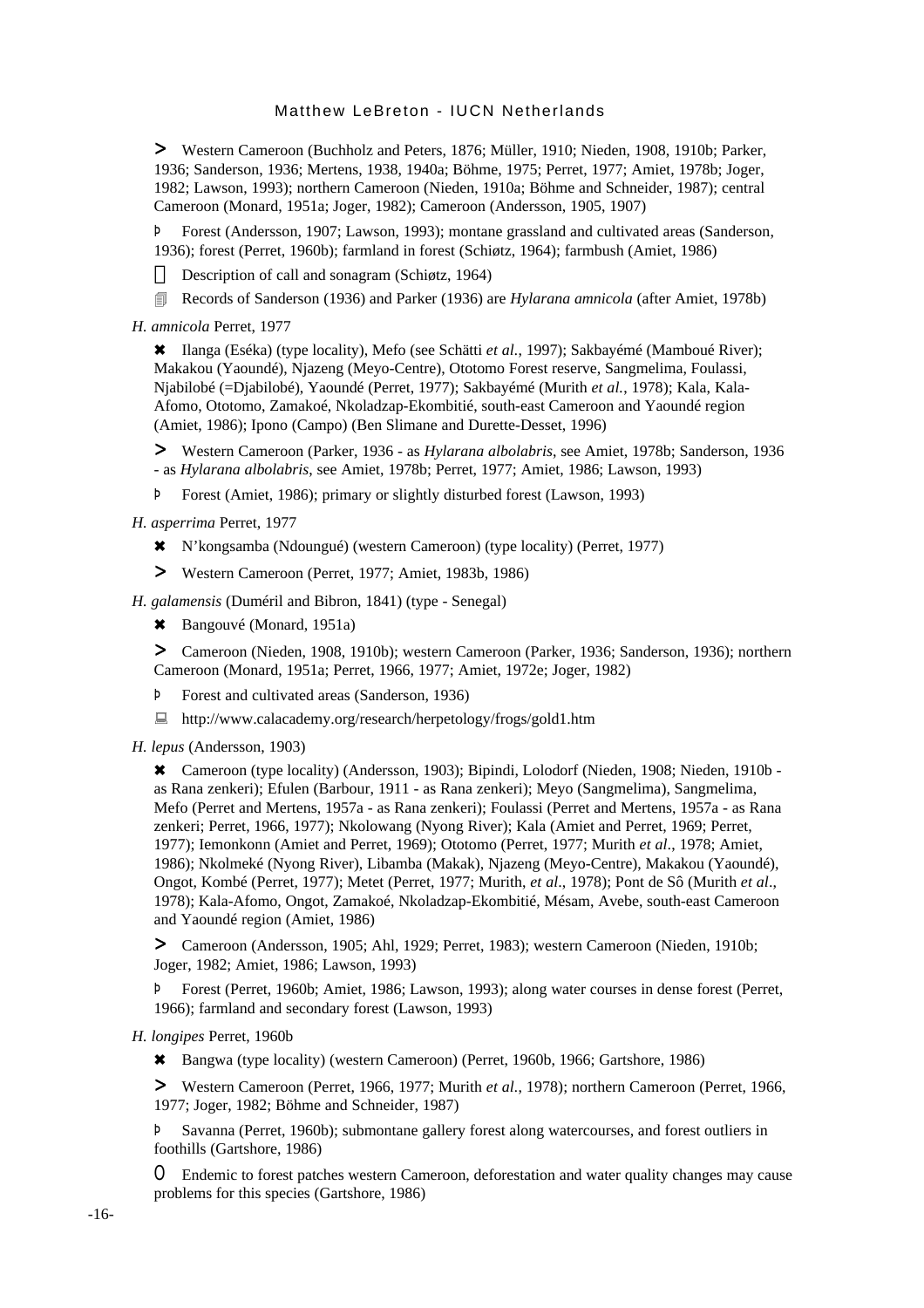- H. parkeriana longipes Perret, 1960b see *Hylarana longipes*
- H. zenkeri (Nieden, 1908) see *Hylarana lepus*
- *H*. sp*.* a (in Perret, 1977)
	- 6 Buéa (western Cameroon) (Perret, 1977)
- *H.* sp. b (in Perret, 1977)
	- 6 Djabilobé, Mbikiliki (Perret, 1977)

Limnodytes albolabris Hallowell, 1856 see *Hylarana albolabris*

*Petropedetes cameronensis* Reichenow, 1874

6 Bimbia (type locality) (western Cameroon) (Reichenow, 1874; Perret, 1966)

> Cameroon (Andersson, 1875); western Cameroon (Buchholz and Peters, 1876; Nieden, 1908, 1910b; Parker, 1936; Sanderson, 1936; Mertens, 1938, 1939; Angel, 1940c; Mertens, 1940a; Perret, 1966; Amiet, 1973c, 1978b; Böhme, 1975; Joger, 1982; Amiet, 1986; Lawson, 1993)

- Þ Forest (Sanderson, 1936)
- P. camerunensis Reichenow, 1874 see *Petropedetes cameronensis*

*P. johnstoni* (Boulenger, 1887b)

6 Rio del Rey (western Cameroon) (type locality) (Boulenger, 1887b); Bipindi (Nieden, 1908, 1910b); Akok (Barbour, 1911)

> Cameroon (Werner, 1898; Andersson, 1907); western Cameroon (Nieden, 1908, 1910a, 1910b; Parker, 1936; Sanderson, 1936; Mertens, 1940a; Lawson, 1993); northern Cameroon (Böhme, 1975)

Þ Forest (Andersson, 1907); littoral zone (Gartshore, 1986)

**EXECORDER Records of Parker (1936), Sanderson (1936), Perret (1966) and Amiet (1975, 1978b) see** *Petropedetes parkeri* (see Amiet, 1983a); record of Durette-Desset and Vaucher (1979) see *Petropedetes parkeri* (see Amiet, *in litt.,* 1998).

P. natalensis Smith, 1849 see *Phrynobatrachus natalensis*

*P. newtoni* (Barboza du Bocage, 1895) (type locality - Fernando Po = Bioko)

6 Bipindi (Nieden, 1908, 1910b); Efulen (Barbour, 1911; Perret, 1966); Nkoétyé, Mibikiliki (Perret, 1966); Ngona, Nkolfep, Ekekam III, Mt. Nkolodon, Mt. Mbam-Minkoum, Mt. Kala (Amiet and Perret, 1969); Yaoundé (Amiet, 1973c; Amiet, 1986); Kala (Amiet and Perret, 1969; Vaucher and Durette-Desset, 1980; Amiet, 1986, 1991b); Ototomo (Amiet and Perret, 1969; Amiet, 1986); Kala-Afomo (Amiet, 1986)

> Cameroon (Andersson, 1905); western Cameroon (Müller, 1910; Nieden, 1910b; Parker, 1936; Sanderson, 1936; Mertens, 1938; Perret and Mertens, 1957a; Mertens, 1968; Amiet, 1973c, 1978b, 1986; Böhme, 1975; Joger, 1982; Lawson, 1993); northern Cameroon (Perret, 1966; Joger, 1982)

Þ Forest (Sanderson, 1936; Amiet, 1986)

*P. palmipes* Boulenger, 1905a

6 Efulen (type locality) (Boulenger, 1905a; Nieden, 1910b; Lamotte, *et al*., 1959a); Mbikiliki, Abiete (Perret, 1966)

> Western Cameroon (Nieden, 1908; Perret and Mertens, 1957a; Lamotte, *et al.*, 1959a; Perret, 1966)

*P. parkeri* Amiet, 1983a

6 Atolo (western Cameroon) (type locality) (Amiet, 1983a); Yaoundé area (Amiet, 1973c – see Amiet, 1983a; Gartshore, 1986); Kala (Durette-Desset and Vaucher, 1979 - as *Petropedetes johnstoni*; Amiet, 1983a, 1986)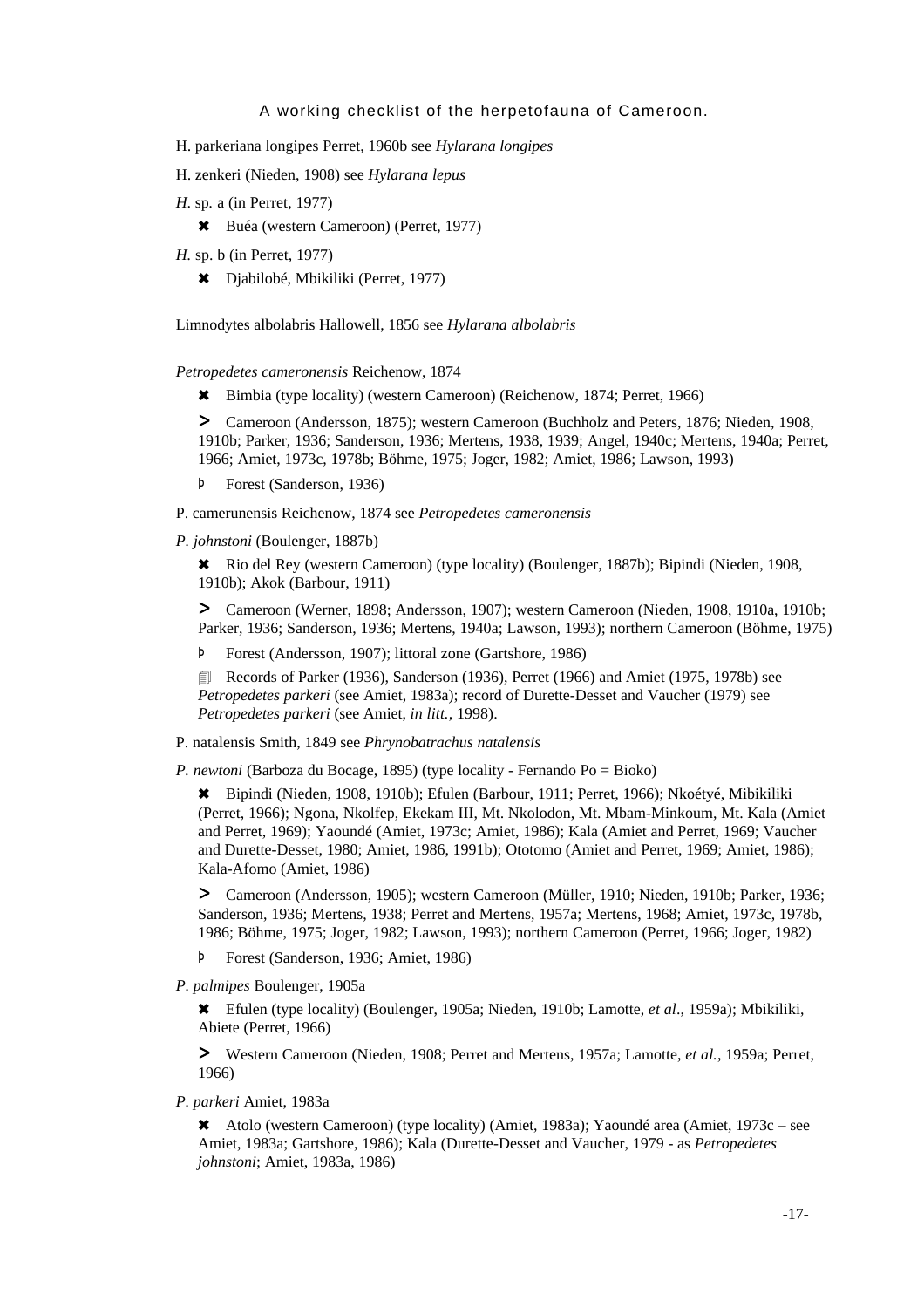> Western Cameroon (Sanderson, 1936; Perret, 1966 – see Amiet, 1983a; Amiet, 1973c, 1975, 1978b – see Amiet, 1983a; Amiet, 1983a; Gartshore, 1986; Lawson, 1993); central and northern Cameroon (Amiet, 1983a)

Þ Forest (Sanderson, 1936; Amiet, 1986); sub-montane waterfalls (Gartshore, 1986); crevices in moist rock faces (Lawson, 1993)

O Endemic to Cameroon and Nigeria, apparently not threatened (Gartshore, 1986)

*P. perreti* Amiet, 1973c

6 Nsoung (western Cameroon) (type locality) (Amiet, 1973c; Böhme, 1975)

> Western Cameroon (Amiet, 1973c; Böhme, 1975; Lawson, 1993)

Þ On torrents in montane forest (Amiet, 1973b); low vegetation next to fast flowing streams (Lawson, 1993)

O Endemic to submontane zone of Cameroon, forest clearance and related water quality changes could threaten the survival of this species (Gartshore, 1986)

*P.* sp.

6 40 km north of Ngaoundéré (northern Cameroon) (Joger, 1982)

*Phrynobatrachus acridoides* (Cope, 1867)

> Western Cameroon (Parker, 1936; Sanderson, 1936)

Þ Forest, savanna and montane grasslands (Sanderson, 1936)

*P. auritus* Boulenger, 1900 (type - Equatorial Guinea)

6 Efulen (Nieden, 1908, 1910b - as Phrynobatrachus plicatus; Barbour, 1911 - as Phrynobatrachus plicatus); Bipindi (Nieden, 1908, 1910b - as Phrynobatrachus plicatus); Bitye (Dja River) (Barbour, 1911 - as Phrynobatrachus plicatus); Akok (Loveridge, 1936 - not seen - as Phrynobatrachus plicatus); Ngam (Perret and Mertens, 1957a - as Phrynobatrachus plicatus); Foulassi (Lamotte and Xavier, 1966b; Perret, 1966); Ngam (Perret, 1966); Foulassi, Sangmelima (Perret, 1966 - as Phrynobatrachus plicatus); Mbénéga (Yaoundé), Ebogo (Yaoundé) (Amiet and Perret, 1969); Yaoundé area (Amiet and Perret, 1969 - as Phrynobatrachus plicatus); Ongot, Mésam, Avebe, southeast, and Yaoundé region (Amiet, 1986)

> Western Cameroon (Buchholz and Peters, 1876 - as Phrynobatrachus plicatus; Boulenger, 1906 – cited by Perret, 1957c - as Phrynobatrachus plicatus; Nieden, 1908, 1910b - as Phrynobatrachus plicatus; Müller, 1910 - as Phrynobatrachus plicatus; Parker, 1936 - as *Phrynobatrachus plicatus*, see Amiet, 1978b; Sanderson, 1936 - as *Phrynobatrachus plicatus*, see Amiet, 1978b; Mertens, 1938, 1940a - as Phrynobatrachus plicatus; Amiet, 1978b, 1986; Joger, 1982 - as Phrynobatrachus plicatus; Lawson, 1993); Cameroon (Andersson, 1905 - as Phrynobatrachus plicatus); northern Cameroon (Böhme and Schneider, 1987)

Þ Near small rivers in dark forests (Perret, 1966); forest (Lamotte and Xavier, 1966b; Amiet, 1986); farmbush (Amiet, 1986)

*P. batesi* (Boulenger, 1906)

6 Efulen, Zima (=Sangmelima) (type locality) (Boulenger, 1906; Nieden, 1910b; Perret, 1966); Ngam (Perret and Mertens, 1957a); Sangmelima (Perret and Mertens, 1957a; Perret, 1966); Foulassi (Perret, 1966); Kala, Kala-Afomo, Ototomo, Ongot, Zamakoé, south-east, and Yaoundé region (Amiet, 1986)

> Cameroon (Schiøtz, 1963); western Cameroon (Amiet, 1986)

Þ Forest (Perret, 1959a; Amiet, 1986); high forest (Schiøtz, 1963)

Description of call and sonagram (Schiøtz, 1964)

*P. calcaratus* (Peters, 1863) (type - Ghana)

6 Bipindi, Yaoundé (Nieden, 1908, 1910b); Zima (=Sangmelima) (Nieden, 1910b); Mbikiliki (Perret, 1988b)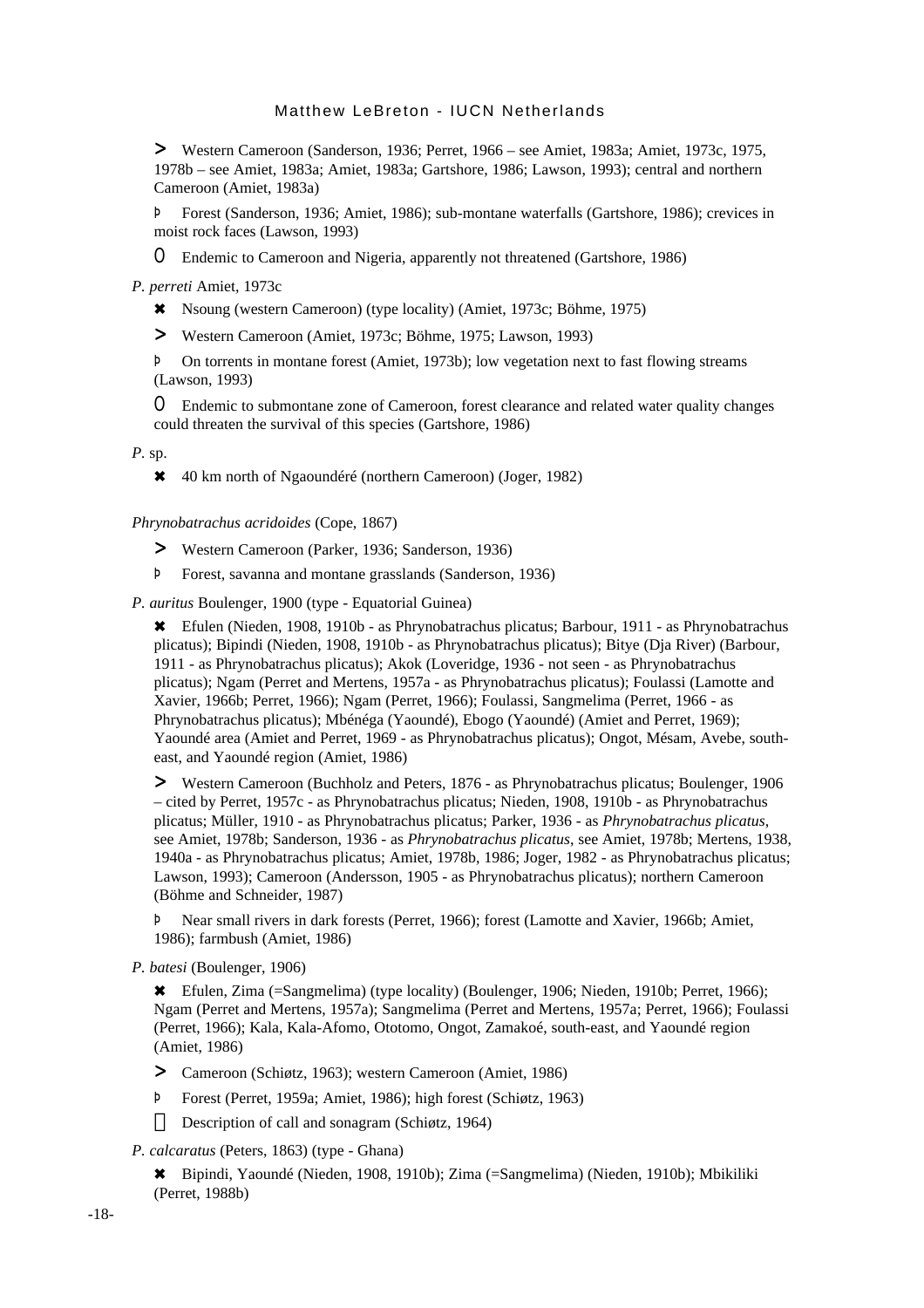> Western Cameroon (Buchholz and Peters, 1876; Nieden, 1908, 1910b; Parker, 1936; Sanderson, 1936; Angel, 1940c, Mertens, 1940a; Perret, 1966, 1988b; Amiet, 1978b; Lawson, 1993); Cameroon (Andersson, 1905)

Þ Forest (Perret, 1959a; Schiøtz, 1964); savanna (Schiøtz, 1964); on small streams of inland forest (Lawson, 1993)

*P. cornutus* (Boulenger, 1906)

6 Zima (=Sangmelima) (type locality) (Boulenger, 1906; Perret, 1988); Mbikiliki (Perret, 1966); Foulassi (Perret, 1966, 1988); Kala (Amiet and Perret, 1969; Perret, 1988); Mbénéga (Yaoundé) (Amiet and Perret, 1969); Sangmelima, Obala (Perret, 1988b); Kala-Afomo, Ototomo, Ongot, Zamakoé, south-east Cameroon and Yaoundé region (Amiet, 1986); Kienke River (east of Kribi) (tentative) (Seehausen, 1987)

> Western Cameroon (Angel, 1940c; Mertens, 1940a; Amiet, 1978b, 1986; Perret, 1988; Lawson, 1993)

- Þ Forest (Perret, 1959a, 1966; Amiet, 1986)
- *P. cricogaster* Perret, 1957c
	- 6 Mt. Manengouba (type locality) (western Cameroon) (Perret, 1957c)

> Western Cameroon (Perret, 1966; Mertens, 1968; Amiet, 1973a; Durette-Desset and Vaucher, 1979; Joger, 1982; Lawson, 1993)

Þ Montane forest (Perret, 1959a); bush in submontane forest, breeds in still pools of mountain streams (Gartshore, 1986); primary and secondary forest (Lawson, 1993)

O Endemic to Cameroon and eastern Nigeria, but occurs in undisturbed areas so there is no immediate conservation threat (Gartshore, 1986)

- P. elberti (Ahl, 1935)
	- 6 Bulala (Uam River) (western Cameroon) (type locality), Efulen (Perret, 1957c)
	- **I** Unable to refer this record to a currently recognised species form Cameroon.
- P. francisci Boulenger, 1912 see *Phrynobatrachus natalensis*
- P. giorgii (de Witte, 1921) see *Phrynobatrachus latifrons*
- *P. hylaios* Perret, 1959a

6 Sangmelima (type locality) (Perret, 1959a); Foulassi (Perret, 1959a,b, 1966); Kala-Afomo, Ototomo, Ongot, Zamakoé (Amiet, 1986)

- Þ Forest (Perret, 1959a); along small rivers (Perret, 1966); forest and farmbush (Amiet, 1986)
- **Exercise:** Schätti, *et al.* (1997) record the type locality as Foulassi.
- *P. latifrons* Ahl, 1924

6 Dodo (northern Cameroon) (type locality) (Ahl, 1924; Loveridge, 1946 - not seen – incompletely cited by Perret, 1957c; Perret, 1966)

> Northern Cameroon (Monard, 1951a- as Phrynobatrachus giorgii; Perret, 1957c - as Phrynobatrachus giorgii)

- *P. liberiensis* Barbour and Loveridge, 1927
	- > Western Cameroon (Parker, 1936 as *P. ?liberiensis*; Sanderson, 1936 -as *P. ?liberiensis*)
	- Þ Forest (Sanderson, 1936); high forest (Schiøtz, 1964) Description of call and sonagram (Schiøtz, 1964)
- *P. manengoubensis* (Angel, 1940b)
	- 6 Mt. Manengouba (type locality) (western Cameroon) (Angel, 1940b,c; Perret, 1959a)
	- Þ Savanna of summit (Perret, 1959a); probably strictly montane (Perret, 1966)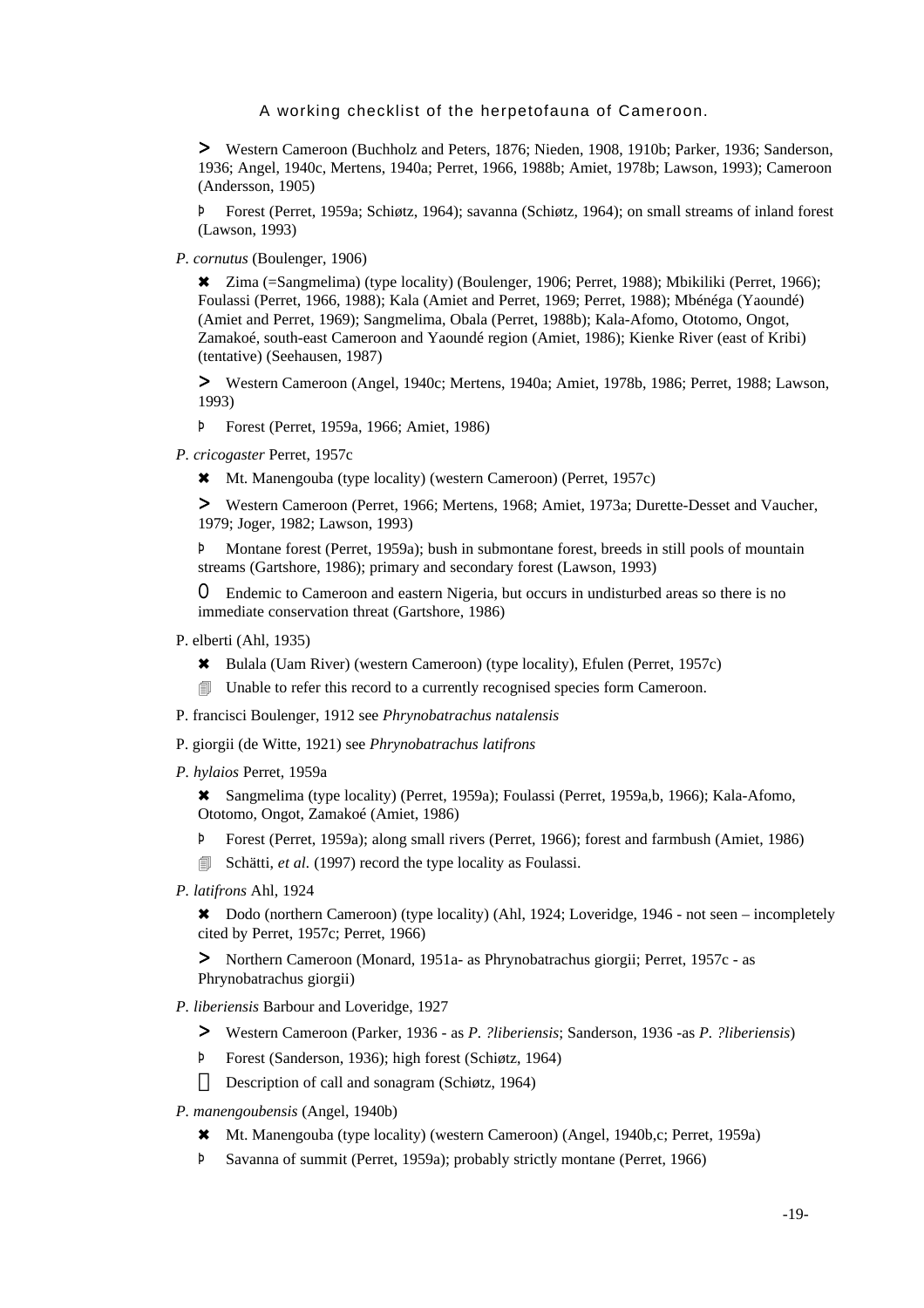*P. natalensis* (Smith, 1849) (type - Natal)

> Northern Cameroon (Angel, 1930 - cited by Perret, 1957c; Dekert, 1938 – incompletely cited by Perret, 1957c - as Phrynobatrachus francisci; Mertens, 1938 - cited by Perret, 1957c; Monard, 1951a; Perret, 1966; Amiet, 1972e; Böhme, 1975 - as *Phrynobatrachus* cf. *natalensis*; Joger, 1982 - as Phrynobatrachus natalensis/francisci; Böhme and Schneider, 1987); western Cameroon (Mertens, 1940a; Perret and Mertens, 1957a; Lamotte and Xavier, 1966a; Perret, 1966); central Cameroon (Joger, 1982 - as Phrynobatrachus natalensis/francisci)

- Þ Savanna (Perret, 1959a; Schiøtz, 1964; Amiet, 1986); forest (Lamotte and Xavier, 1966a) Description of call and sonagram (Schiøtz, 1964)
- P. perpalmatus Boulenger, 1898 see *Phrynobatrachus steindachneri* (after Perret, 1966)

*P. plicatus* (Günther, 1858) see *Phrynobatrachus auritus* (after Amiet, 1978b)

4 Records of Sanderson (1936) and Parker (1936) are *P. auritus* (after Amiet, 1978b); all other records have been referred to *P. auritus* also (see Amiet, *in litt.,* 1998).

P. plicatus auritus Boulenger, 1900 see *Phrynobatrachus auritus*

*P. steindachneri* Nieden, 1910a

6 Banjo (western Cameroon) (type locality) (Nieden, 1910a, b); Foulassi, Essangmvut, Ngam, Enongal (Perret and Mertens, 1957a)

> Western Cameroon (Angel, 1940c, Mertens, 1940a, 1968; Perret and Mertens, 1957a - as Phrynobatrachus perpalmatus; Perret, 1966; Böhme, 1975 - as *Phrynobatrachus cf. steindachneri*)

Þ Savanna (Perret, 1959a); elevated savanna (Perret, 1966); high altitude montane forest and forest strips along slow water courses (Gartshore, 1986)

4 One or more similar species (currently regarded as *Phrynobatrachus steindachneri*) are common in highland rainforest in Cameroon and Nigeria (Gartshore, 1986)

*P. werneri* (Nieden, 1910a)

6 Banjo (western Cameroon) (type locality) (Nieden, 1910a,b); Kribi (tentative) (Seehausen, 1986)

> Western Cameroon (Mertens, 1940a; Perret and Mertens, 1957a; Perret, 1966; Gartshore, 1986; Böhme and Schneider, 1987)

Þ Savanna and forest (Perret, 1959a); dense low forest (Schiøtz, 1964); a variety of habitats at different localities, roadside ditches, grassland on stream verges, slow flowing streams (Gartshore, 1986)

O Adaptable, widespread and common in Cameroon and Nigerian highlands (Gartshore, 1986) Description of call and sonagram (Schiøtz, 1964)

**Example 3** Some populations may prove to be different species (Gartshore, 1986)

P. werneri hylaios Perret, 1959a see *Phrynobatrachus hylaios*

```
P. sp. sensu Amiet, 1970c
```

```
6 Mt. Lefo (western Cameroon) (Böhme, 1975)
```
*P.* sp.

\* Ototomo, Kala River (Kala) (Amiet and Perret, 1969)

*P.* sp.

6 Minim (northern Cameroon) (Joger, 1982; Böhme and Schneider, 1987)

*P.* sp. A

6 Pamol Palm Plantations, Ikenge Research Station, Baro, Korup National Park, Mudemba, Manja (western Cameroon) (Lawson, 1993)

4 Resembles *Phrynobatrachus auritus* (Lawson., 1993)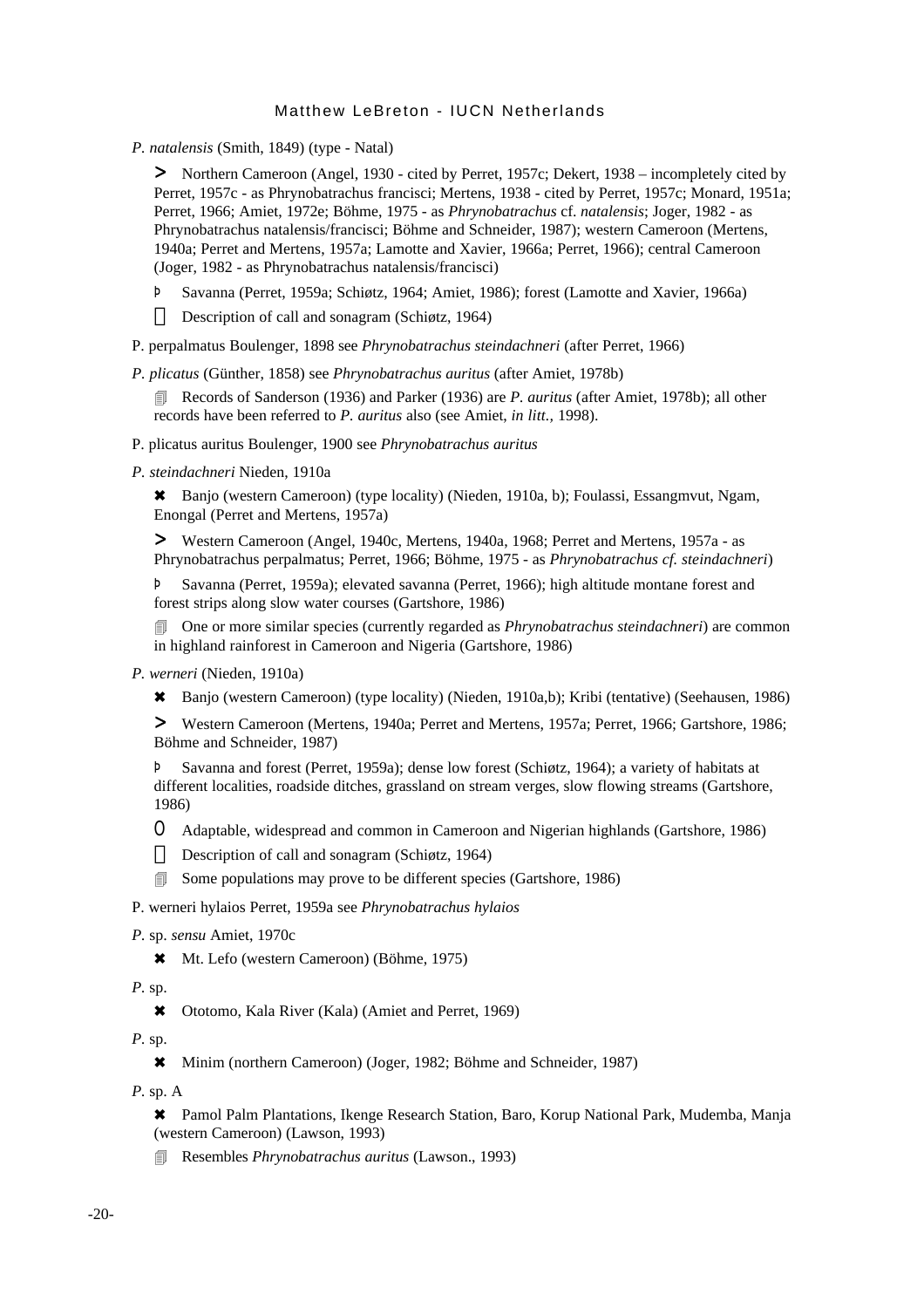*P.* sp. B

- 6 Dikome Balue and vicinity (western Cameroon) (Lawson, 1993)
- 4 Resembles *Phrynobatrachus* sp. C (Lawson, 1993)
- *P.* sp. C
	- 6 Mt Yuhan (wetern Cameroon) (Lawson, 1993)
	- 4 Resembles *Phrynobatrachus* sp. B (Lawson, 1993)

#### *Phrynodon sandersoni* Parker, 1935

6 Kribi and Efulen (type locality) (Perret, 1966); Mt. Kala (Kala), Kala River (Kala), Ototomo, Nkolodou (Lékié River) (Amiet and Perret, 1969); Kala (Amiet and Perret, 1969; Amiet, 1986, 1989, 1991b); Kala-Afomo, Ototomo, Zamakoé, Yaoundé region (Amiet, 1986)

> Western Cameroon (Perret, 1966; Mertens, 1968; Amiet, 1986; Lawson, 1993)

Þ Banks of small rivers (Amiet and Perret, 1969); forest (Amiet and Perret, 1969; Amiet, 1986); rocky montane streams (Lawson, 1993)

O Endemic to Cameroon (Amiet, 1981a)

Phrynopsis ventrimaculata Nieden, 1908 see *Aubria subsigillata*

Platymantis cameronensis (Reichenow, 1874) see *Petropedetes cameronensis*

#### *Ptychadena aequiplicata* (Werner, 1898)

6 Victoria (type locality) (western Cameroon) (Werner, 1898; Guibé and Lamotte, 1958); Foulassi, Bipindi (Perret, 1966); Kala, Nkolfep (Amiet and Perret, 1969); Avebe (Amiet, 1974, 1986); Kala-Afomo, Ototomo, Ongot, Zamakoé, Nkoladzap-Ekombitié, Mésam, south-east Cameroon, and Yaoundé region (Amiet, 1986)

> Cameroon (Andersson, 1905, 1907; Guibé and Lamotte, 1958); western Cameroon (Parker, 1936; Sanderson, 1936; Guibé and Lamotte, 1958; Perret, 1966; Joger, 1982; Amiet, 1978b, 1986; Lawson, 1993 - tentative identification)

Þ Cultivated areas (Sanderson, 1936); forest (Andersson, 1907; Sanderson, 1936; Amiet, 1986); closed forest (Schiøtz, 1964); dense forest (Perret, 1966)

Description of call and sonagram (Schiøtz, 1964; Amiet, 1974)

P. bibroni (Hallowell, 1845) see *Ptychadena mascareniensis bibroni*

*P. floweri* (Boulenger, 1917) (type - Sudan)

- > North Cameroon (Monard, 1951a; Perret, 1966; Amiet, 1972e, 1974)
- Þ Savanna (Schiøtz, 1964)

Description of call and sonagram (Schiøtz, 1964; Amiet, 1974)

P. grandisonae Laurent, 1954 see *Ptychadena straeleni* (after Perret, 1979)

P. huguettae Inger see *Ptychadena schubotzi*

*P. longirostris* (Peters, 1870) (type - Guinea)

6 Efulen, Bipindi (Nieden, 1908, 1910b)

> Western Cameroon (Nieden, 1908, 1910b; Mertens, 1940a); Cameroon (Guibé and Lamotte, 1958)

4 Absent from Cameroon (Perret, 1981; Amiet, *in litt.,* 1998); *Ptychadena longirostris* often used incorrectly for *Ptychadena aequiplicata* (Amiet, *in litt.,* 1998)

Description of call and sonagram (Schiøtz, 1964)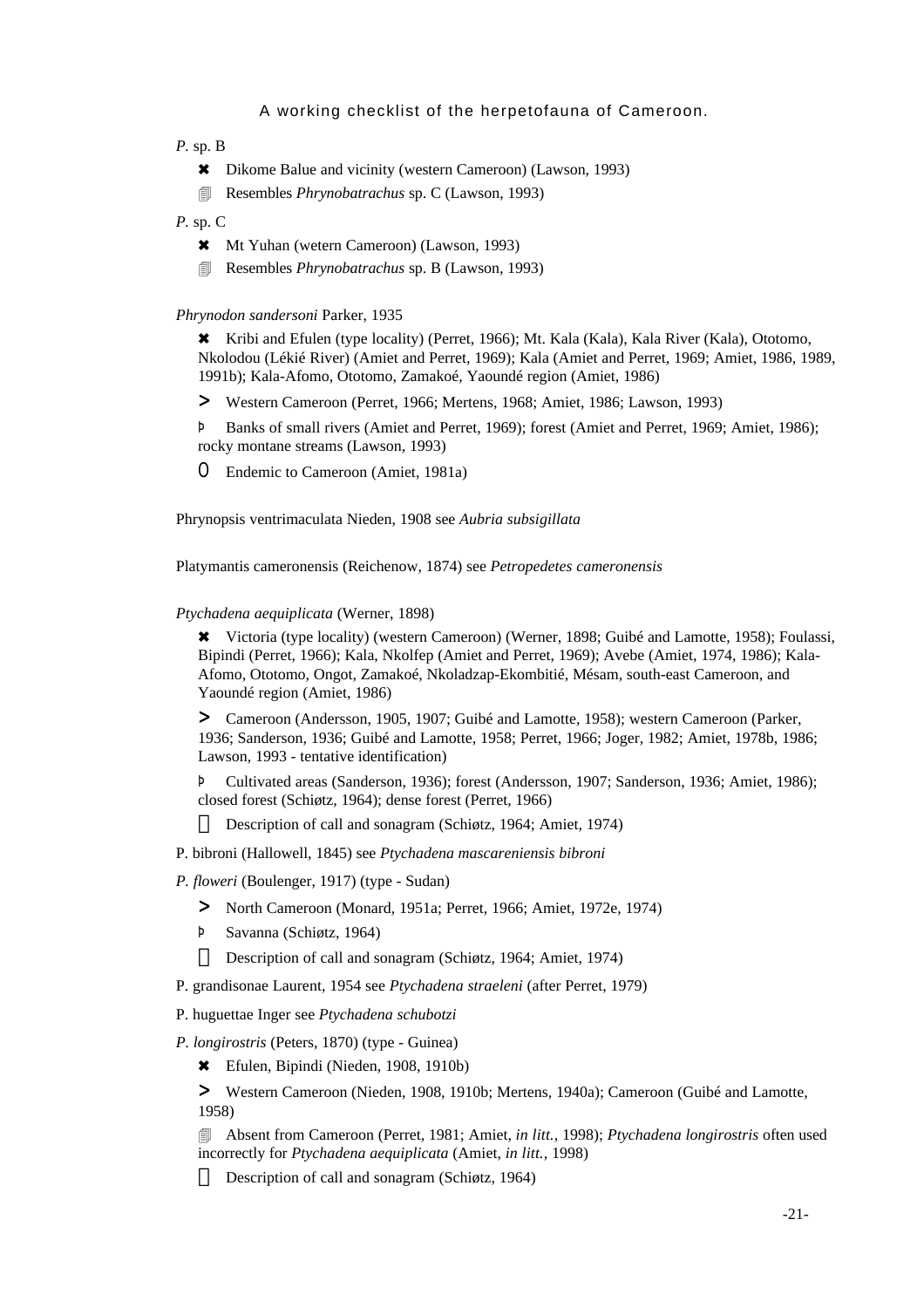*P. maccarthyensis* (Andersson, 1937) (type - Gambia)

6 Minkama (Amiet, 1974); Obala (Amiet, 1972e; Murith *et al.*, 1978)

> Northern Cameroon (Amiet, 1972e - as 'a species resembling *Ptychadena maccarthyensis'*; Joger, 1982; Böhme and Schneider, 1987); Cameroon (Perret, 1979)

Þ Savanna (Schiøtz, 1964; Amiet, 1986)

Sonagram of call (Amiet, 1974)

*P. mascareniensis* (Duméril and Bibron, 1841) (type - Mascarene and Seychelle Islands) (Mascarene Grass Frog)

6 Bipindi, Ebolowa, Longji, Yaoundé (Nieden, 1908, 1910b); Efulen (Barbour, 1911); Eloumden, Ekekam III, Nkolowang (Nyong River) (Amiet and Perret, 1969); Minkama (Amiet, 1974); Foulassi (Gassmann, 1975); Obala (Gassmann, 1975; Murith *et al.*, 1978); Libamba (Murith *et al.*, 1978)

> Western Cameroon (Werner, 1898, 1899; Nieden, 1908, 1910b; Müller, 1910; Parker, 1936; Sanderson, 1936; Mertens, 1938 - as *Ptychadena mascareniensis venusta*; Mertens, 1939 - as *Ptychadena mascareniensis venusta*; Mertens, 1940a; Perret, 1966; Böhme, 1975; Amiet, 1978b; Murith *et al.*, 1978; Joger, 1982; Lawson, 1993); Cameroon (Andersson, 1907); north Cameroon (Nieden, 1908, 1910b)

Þ Forest (Andersson, 1907; Sanderson, 1936); cultivated areas (Sanderson, 1936); disturbed forest areas (Lawson, 1993)

Recording of call (Passmore and Carruthers, 1979b)

**Execords in Monard (1951), Guibé and Lamotte (1957), Perret (1966) and Amiet (1972b, 1974)** see *Ptychadena stenocephala* (after Perret, 1979)

4 These records may be referable to *Ptychadena mascareniensis bibroni*.

*P. mascareniensis bibroni* (Hallowell, 1845) (type - Liberia)

6 Ngam, Foulassi (Perret and Mertens, 1957a)

> Cameroon (Reichenow, 1874; Guibé and Lamotte, 1958); western Cameroon (Buchholz and Peters, 1876; Mertens, 1940a); north Cameroon (Guibé and Lamotte, 1958; Amiet, 1972b)

- Þ Savanna and open farmland (Schiøtz, 1964); farmbush and savanna (Amiet, 1986) Description of call and sonagram (Schiøtz, 1964)
- 4 Records of Amiet (1973a) see *Ptychadena stenocephala* (after Perret, 1979)

P. mascareniensis pumilio Boulenger, 1920 see *Ptychadena pumilio*

P. mascareniensis venusta (Werner, 1907) see *Ptychadena mascareniensis* (see Perret, 1979)

*P. oxyrhynchus* (Smith, 1849) (type - South Africa) (Sharp-nosed Grass Frog)

6 Bipindi (Perret, 1966); Eloumden, Kala, Ekakam III (Amiet and Perret, 1969); Foulassi (Amiet, 1974; Murith *et al.*, 1978); Ibong, Obala (Murith *et al.*, 1978); Elon (Loman, 1998)

> Northern Cameroon (Buchholz and Peters, 1876; Nieden, 1908, 1910a,b; Amiet, 1972e); western Cameroon (Nieden, 1910b; Parker, 1936; Sanderson, 1936; Monard, 1951a, Perret, 1966; Amiet, 1978b; Lawson, 1993); Cameroon (Guibé and Lamotte, 1958); central Cameroon (Murith *et al.,* 1978)

Þ Forest (Sanderson, 1936); farmbush (Amiet, 1986); savanna (Schiøtz, 1964; Amiet, 1986); forest clearings (Schiøtz, 1964)

Description of call and sonagram (Schiøtz, 1964; Amiet, 1974); recording of call (Passmore and Carruthers, 1979b)

: http://www.biol.lu.se/zooekologi/jon/herpbild/hb03.htm

*P. perreti* Guibé and Lamotte, 1958

6 Foulassi (Guibé and Lamotte, 1958; Perret, 1966); Bipindi (Perret, 1966); Nkolfep, Ototomo (Amiet and Perret, 1969); Bikok (Amiet, 1974)

Þ Forest and cultivated terrain (Perret, 1966); farmbush and savanna (Amiet, 1986)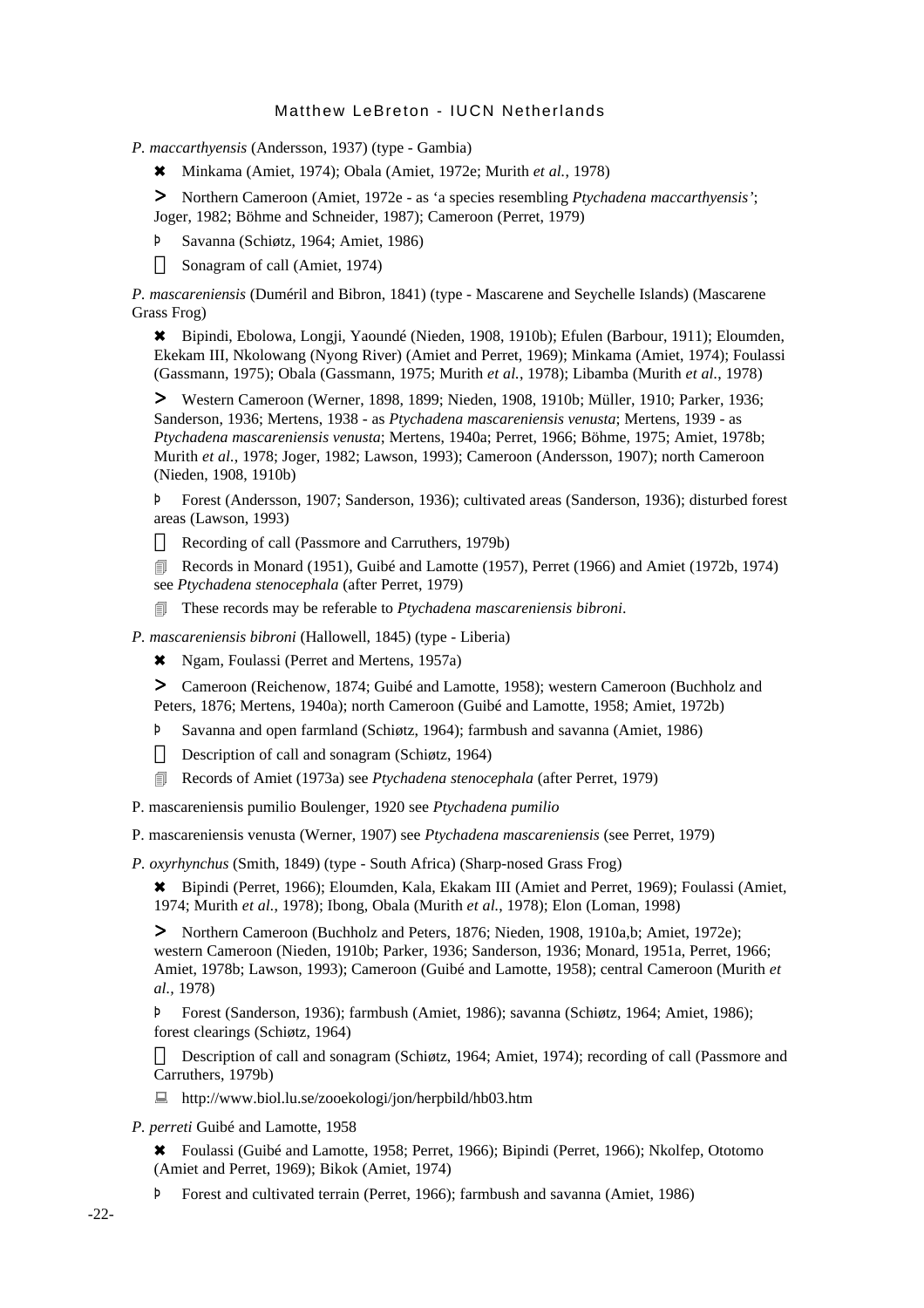Sonagram of call (Amiet, 1974)

*P. pumilio* (Boulenger, 1920) (type - Senegal)

> Cameroon (Lamotte, 1967; Perret, 1979); northern Cameroon (Joger, 1982)

Þ Savanna (Amiet, 1986)

4 Amiet (*in litt.,* 1998) is of the opinion that *Ptychadena pumilio* is a synonym of *Ptychadena taenioscelis*.

*P. schubotzi*

> Northern Cameroon (Amiet, 1974 - as Ptychadena huguettae) Sonagram of call (Amiet, 1974 - Ptychadena huguettae)

*P. stenocephala* (Boulenger, 1901) (type - Uganda)

6 Bindjal (Monard, 1951a); Foulassi, Djabilobé (Perret, 1966 - as *Ptychadena mascareniensis*); Obala, Elomzok (Amiet, 1973a – as *Ptychadena mascareniensis bibroni* – see Perret, 1979); Minkama (Amiet, 1974 - as Ptychadena tournieri)

> Western Cameroon (Perret, 1966 - as *Ptychadena mascareniensis*); northern Cameroon (Monard, 1951a; Perret, 1966 - as *Ptychadena mascareniensis*); Cameroon (Guibé and Lamotte, 1958, - as *Ptychadena mascareniensis*; Perret, 1979)

Þ Savanna (Perret, 1966; Amiet, 1986)

Sonagram of call (Amiet, 1974 - as Ptychadena tournieri)

*P. straeleni* Inger, 1968 (type - Zaire)

> Central Cameroon (Amiet, 1973a; Perret, 1979); northern Cameroon (Amiet, 1974 - as Ptychadena grandisonae)

Sonagram of call (Amiet, 1974 - as Ptychadena grandisonae)

*P. superciliaris* (Günther, 1858) (type - Sierra Leone)

- 6 Foulassi (Perret, 1966)
- > Cameroon (Guibé and Lamotte, 1958)

Description and sonagram of call (Schiøtz, 1964)

4 Absent from Cameroon (Amiet, *in litt.,* 1998)

*P. taenioscelis* Laurent, 1954 (type - Tanganyika)

\* Minkama (Amiet, 1974)

> Western Cameroon (Guibé and Lamotte, 1958; Perret, 1966; Amiet, 1972b); northern Cameroon (Amiet, 1972e; Böhme and Schneider, 1987)

Sonagram of call (Amiet, 1974)

**EXECUTE:** Regarded as a synonym of *Ptychadena pumilio* (see Perret, 1979) but has been recognised since (Böhme and Schneider, 1987); Amiet (*in litt.,* 1998) is of the opinion that *P. pumilio* is a synonym of *P. taenioscelis*.

P. tournieri Guibé and Lamotte, 1955 see *Ptychadena stenocephala* (after Perret, 1979)

*P. trinodis* Boettger, 1881 (type - Senegal)

> North Cameroon (Perret, 1966; Amiet, 1972e, 1974) Sonagram of call (Amiet, 1974)

*P.* sp.

6 Garoua (northern Cameroon) (Amiet, 1972e); Mokolo (northern Cameroon) (Amiet, 1972e; Böhme, 1975)

*P.* sp.

6 Mokolo (northern Cameroon) (Böhme, 1975)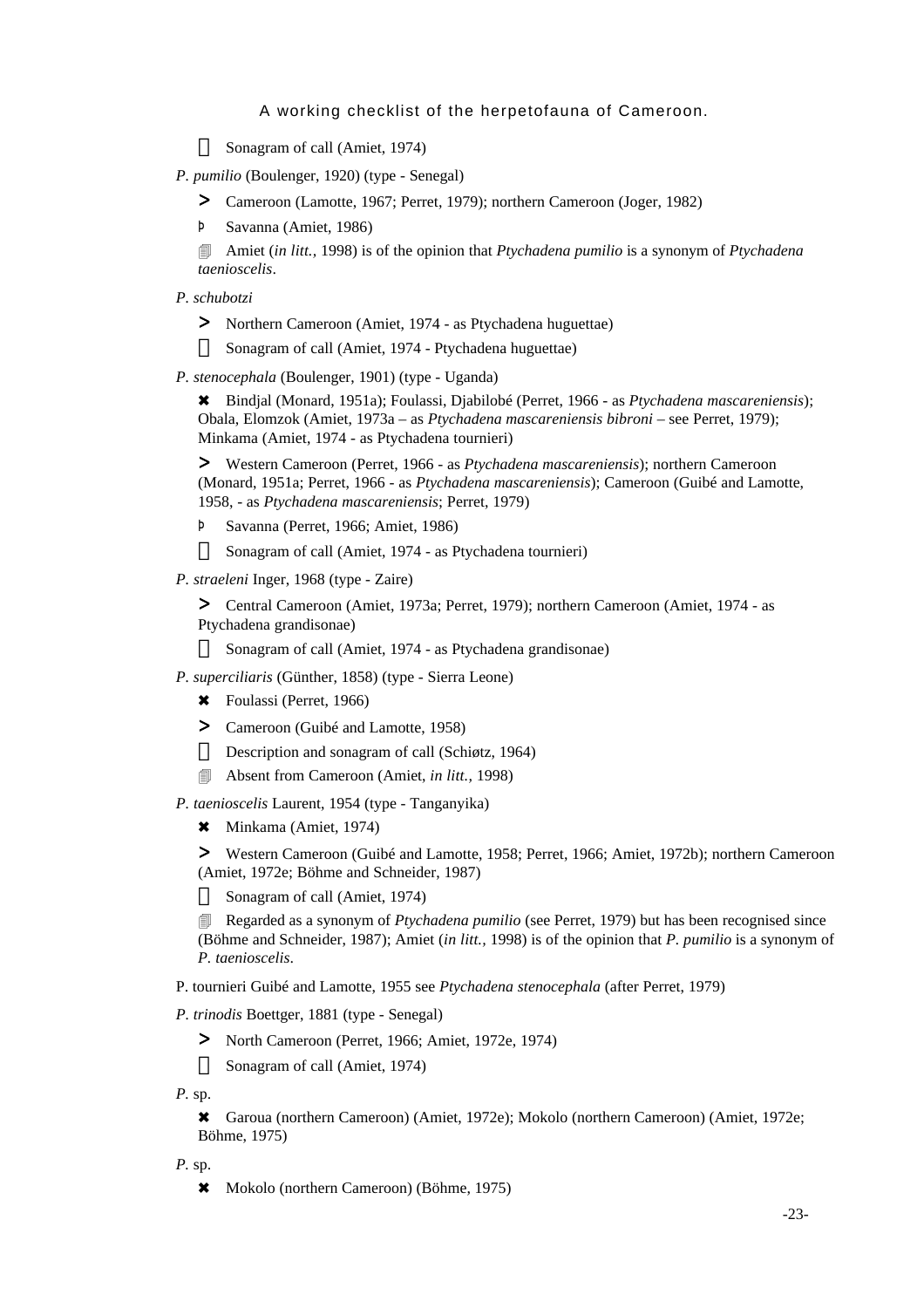*Pyxicephalus adspersus* Tschudi, 1838 (Bull Frog)

> Northern Cameroon (Amiet, 1972e; Böhme, 1975)

Recording of call (Passmore and Carruthers, 1979b); description of call (Channing *et al.,* 1994)

4 Amiet (*in litt.,* 1999) suggests that *Pyxicephalus edulis* may be the only *Pyxicephalus* occuring

- in Cameroon. These records may be referable to that species.
- : http://www.animalnetwork.com/reptiles/finder/profiles/amphibians/african\_bullfrog.asp

P. adspersus reiensis (Monard, 1951a) see *Pyxicephalus adspersus* (after Perret, 1966)

*P. edulis* Peters, 1854 (African Bull Frog)

- > North Cameroon (Monard, 1951a after Perret, 1966; Perret, 1966)
- Þ Savanna (Perret, 1966)
- : http://www.calacademy.org/research/herpetology/frogs/list9.htm Description of call (Channing *et al.,* 1994)

Rana æquiplicata Werner, 1898 see *Ptychadena aequiplicata*

R. albilabris Hallowell, 1856 see *Hylarana albolabris*

R. albolabris Hallowell, 1856 see *Hylarana albolabris*

R. bibroni Hallowell, 1845 see *Ptychadena mascareniensis bibroni*

R. crassipes Buchholz and Peters, 1876 see *Conraua crassipes*

R. floweri Boulenger, 1917 (type - Sudan) see *Ptychadena floweri*

- R. galamensis Duméril and Bibron, 1841 see *Hylarana galamensis*
- R. goliath Boulenger, 1906 see *Conraua goliath*
- R. longipes see *Rana aurura* (see Gorsham, 1974)

6 Efulen (Barbour, 1911)

4 A synonym of *Rana aurura* however that species is restricted to North America. Cannot be referred to *Hylarana parkeriana longipes* Perret, 1960b as this record predates the description of that species.

- R. longirostris Peters, 1870 see *Ptychadena longirostris*
- R. maccarthyensis Andersson, 1937 see *Ptychadena maccarthyensis*
- R. mascareniensis (Duméril and Bibron, 1841) see *Ptychadena mascareniensis*
- R. mascareniensis aequiplicata Werner, 1898 see *Ptychadena aequiplicata*
- R. niedeni Parker, 1936 see *Conraua robusta*
- R. occipitalis Günther, 1858 see *Dicroglossus occipitalis*
- R. oxyrhyncha (Sundewall) Smith, 1849 see *Ptychadena oxyrhynchus*
- R. oxyrhynchus Smith, 1849 see *Ptychadena oxyrhynchus*
- R. reiensis Monard, 1951a see *Pyxicephalus adspersus* (after Perret, 1966)
- R. straeleni Inger, 1968 see *Ptychadena straeleni*
- R. subsigillata Duméril, 1856 see *Aubria subsigillata*
- R. superciliaris Günther, 1858 see *Ptychadena superciliaris*
- R. ventrimaculata (Nieden, 1908) see *Aubria subsigillata*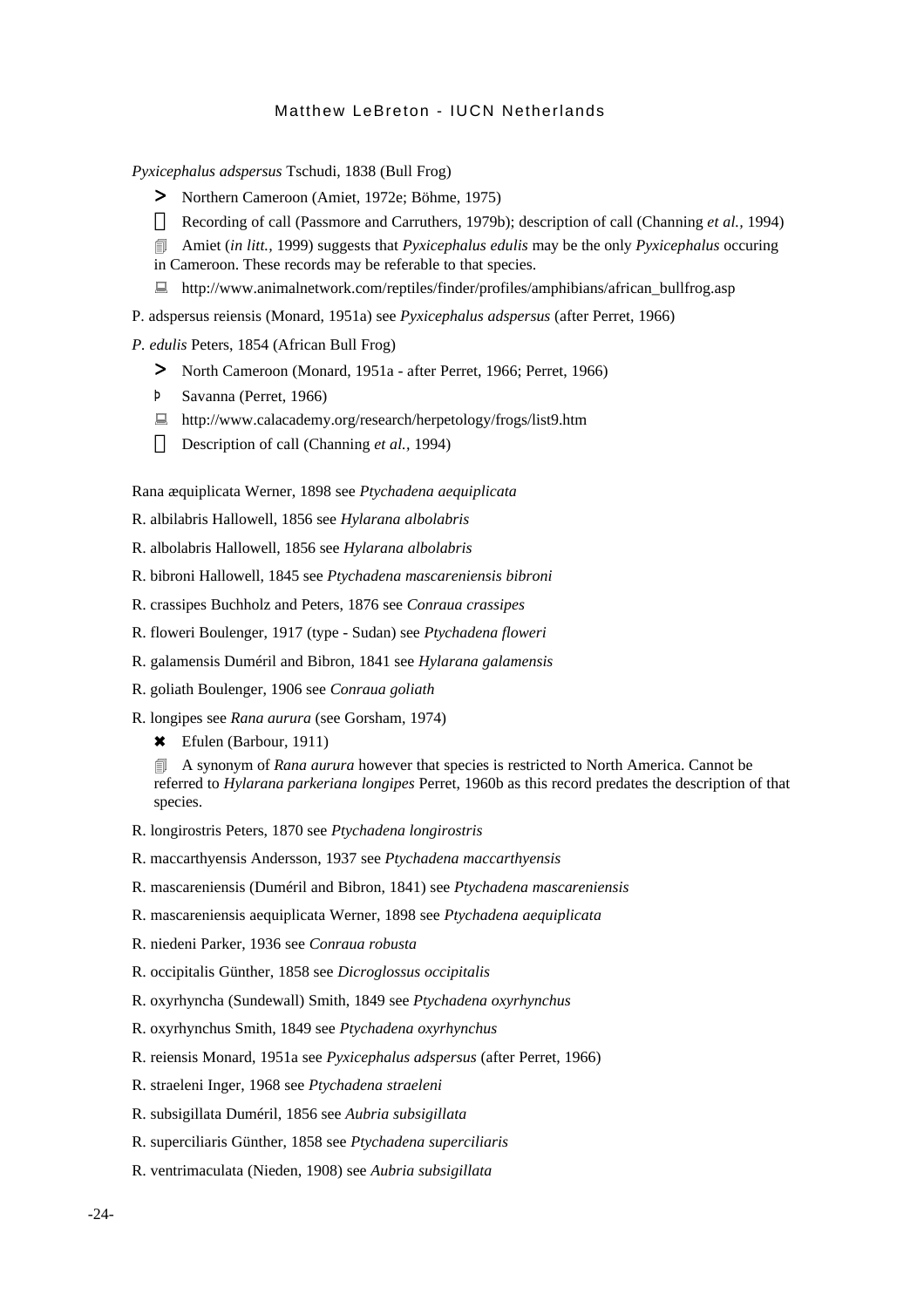R. zenkeri Nieden, 1908 see *Hylarana lepus*

Schoutedenella sylvatica Laurent, 1954 see *Arthroleptis sylvaticus* (Arthroleptidae) (after Perret, 1991 *et al*.)

S. taeniata (Boulenger, 1906) see *Arthroleptis taeniatus* (Arthroleptidae) (after Amiet, 1986 and Perret, 1991 *et al.*)

*Tomopterna delalandei* (Tschudi, 1839) (type - Esparence) (Cape Sand Frog)

> Possibly in north Cameroon (Perret, 1966)

Description of call and sonagram (Schiøtz, 1964); recording of call (Passmore and Carruthers, 1979b)

Tympanceros newtonii Barboza du Bocage, 1895 see *Petropedetes newtoni*

#### Arthroleptidae

*Arthroleptis adelphus* Perret, 1966

6 Foulassi (type locality) (Perret, 1966); Ototomo, Kala (Amiet and Perret, 1969; Amiet, 1986); Mt. Kala, Nkolkomou (Amiet and Perret, 1969); Bakundu (Amiet, 1973a); Kala-Afomo, Ongot, Zamakoé, Nkoladzap-Ekombitié, Mésam, Avebe, south-east Cameroon, Yaoundé region (Amiet, 1986)

> Western Cameroon (Amiet, 1973a, 1978b, 1986; Böhme and Schneider, 1987); central Cameroon (Amiet, 1973a)

- Þ Dense forest (Perret, 1966); forest (Amiet, 1986)
- 4 See also comments under *Arthroleptis tuberosus*.
- *A. adolfifriderici* Nieden, 1910a (type Rwanda)

> Western Cameroon (Perret, 1966; Amiet, 1973a; Durette-Desset and Vaucher, 1979; Lawson, 1993)

Þ Montane and sub-montane rainforest, on the forest floor among leaves or in dense vegetation (Gartshore, 1986)

O Abundant in western Cameroon (Gartshore, 1986)

A. batesi Boulenger, 1906 see *Phrynobatrachus batesi* (Ranidae)

A. bivittatus Müller, 1885 see *Arthroleptis taeniatus* (after Perret, 1991: *A. bivittatus* occurs in Guinea)

A. boulengeri de Witte, 1921 see *Arthroleptis spinalis* Boulenger, 1919 (see Gorsham, 1974)

\* Western Cameroon (Angel, 1940c)

4 *Arthroleptis boulengeri* is a synonym of *A. spinalis* Boulenger, 1919 (see Gorsham, 1974), a species is not recorded from Cameroon. This record cannot be referred to a currently recognised taxon.

A. calcarata Peters, 1863 see *Phrynobatrachus calcaratus* (Ranidae)

A. calcaratus Peters, 1863 see *Phrynobatrachus calcaratus* (Ranidae)

A. cornutus Boulenger, 1906 see *Phrynobatrachus cornutus* (Ranidae)

- A. dispar Peters, 1870
	- > Western Cameroon (Buchholz and Peters, 1876)
	- **If This record cannot be referred to a currently recognised species from Cameroon.**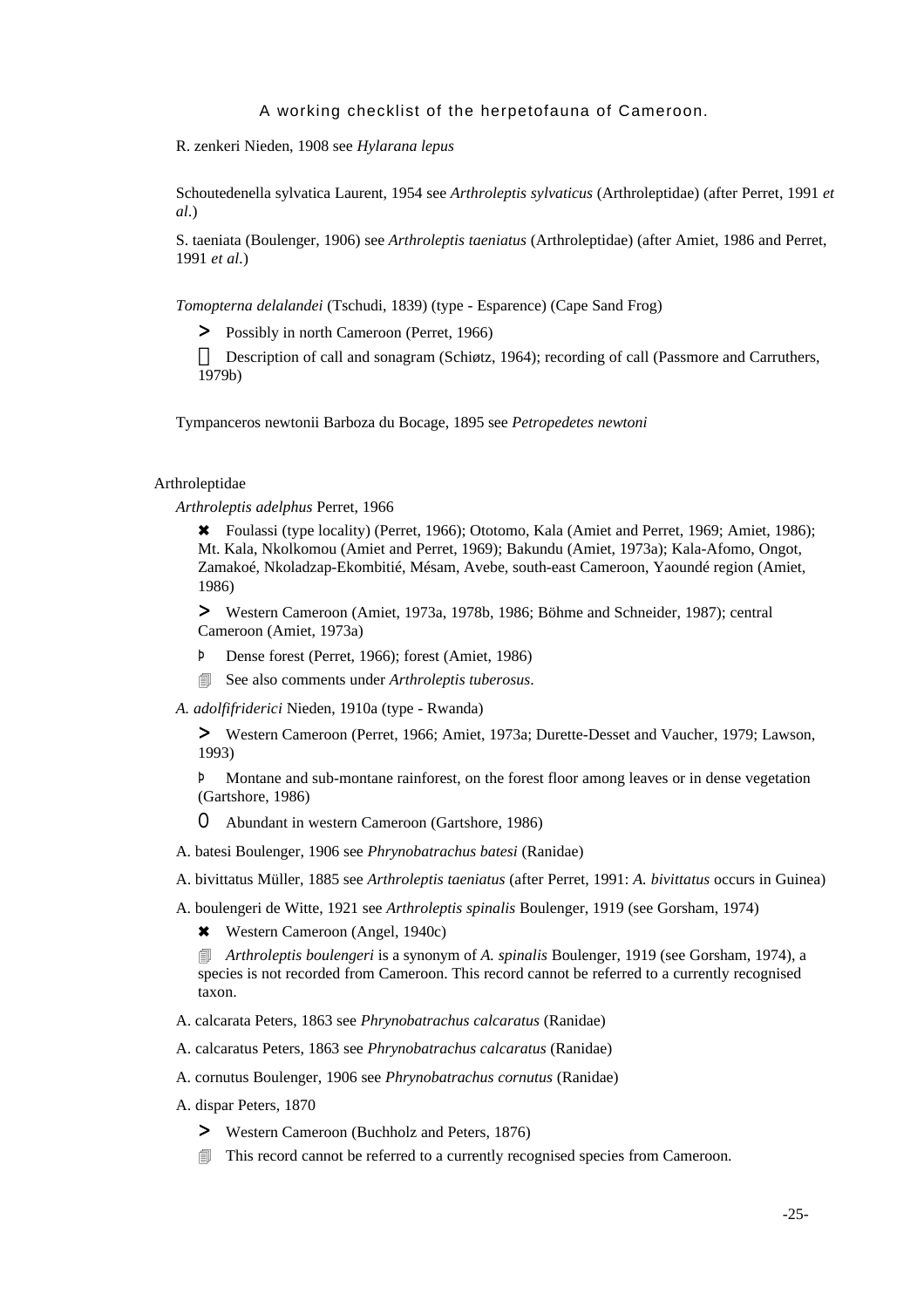- A. inguinalis Boulenger, 1900 see *Arthroleptis poecilonotus*
- A. leucomystax Boulenger, 1900 see *Cardioglossa leucomystax*
- A. macrodactylus Boulenger, 1882 see *Arthroleptis poecilonotus*
- A. manengoubensis Angel, 1940b see *Phrynobatrachus manengoubensis* (Ranidae)
- A. plicata (Günther, 1858) see *Phrynobatrachus plicatus* (Ranidae)
- *A. poecilonotus* Peters, 1863 (type Ghana)

6 Bipindi, Ebolowa (Nieden, 1908, 1910b); Efulen (Barbour, 1911 - as Arthroleptis inguinalis); Meyo (near Sangmelima) (Perret and Mertens, 1957a); Foulassi (Perret and Mertens, 1957a; Perret, 1966); Ekanga (Yaoundé), Kala, Mt. Mbam-Minkoum, Mbénéga (Yaoundé), Nkolfep, Ototomo, Mt. Nkolodon, Mt. Ngoa-Ekélé (Nkolkomou) (Amiet and Perret, 1969); Sangmelima (Perret, 1991)

> Western Cameroon (Werner, 1899 - as Arthroleptis macrodactylus; Nieden, 1908, 1910a, 1910b; Müller, 1910; Sanderson, 1936; Mertens, 1938, 1939, 1940a; Perret and Mertens, 1957a; Perret, 1966; Böhme, 1975; Amiet, 1978b; Böhme and Schneider, 1987; Lawson, 1993); Cameroon (Anderson, 1905, 1907 - as Arthroleptis macrodactylus); northern Cameroon (Amiet, 1972e)

Þ Cultivated terrain (Sanderson, 1936; Perret, 1966); forest (Andersson, 1907; Parker, 1936; Sanderson, 1936; Amiet and Perret, 1969); secondary forest (Perret, 1966); farmbush and savanna (Amiet, 1986); disturbed forest (Lawson, 1993)

- 4 See also *Arthroleptis poecilonotus/variabilis*.
- *A. poecilonotus* Peters, 1863 */ variabilis* Matschie, 1893
	- > Northern Cameroon, central Cameroon, western Cameroon (Joger, 1982)
	- $\Box$  Joger (1982) did not distinguish between these two species.
- *A. stenodactylus stenodactylus* Pfeffer, 1893 (Shovel-footed Squeaker)
	- \* Western Cameroon (Angel, 1940c)
	- 4 This sub-species is recognised as occurring in other African countries but needs confirmation for Cameroon.
- A. stenodactylus whytii Boulenger, 1897
	- \* Northern Cameroon (Nieden, 1908)

 $\Box$  This record cannot be referred to a currently recognised taxon for Cameroon without further investigation.

- A. sylvatica (Laurent, 1954) see *Arthroleptis sylvaticus*
- *A. sylvaticus* (Laurent, 1954)

6 Foulassi (Perret, 1966); Mt. Mbam-Minkoum, Mt. Kala (Kala), Ototomo, Ngoa (Yaoundé), Lékié Valley (Nkolodou), Obokoué, Mt. Nkolodon, Mt. Ngoa-Ekélé (Nkolkomou) (Amiet and Perret, 1969)

- Þ Dense forest (Perret, 1966)
- *A. taeniatus* Boulenger, 1906

<sup>\*</sup> Zima (=Sangmelima) (type locality) (Boulenger, 1906; Nieden, 1910b; Perret, 1966); Foulassi (Perret, 1966); Avebe, Obokoué (Amiet and Perret, 1969); Yaoundé area (Amiet, 1986); Kala, Kala-Afomo, Ototomo, Ongot, Zamakoé, Nkoladzap-Ekombitié, Mésam, south-east Cameroon (Amiet, 1986)

> Western Cameroon (Mertens, 1938 - see Perret, 1991; Perret, 1966; Mertens, 1968; Amiet, 1986)

Þ Dense forest (Perret, 1966); forest (Amiet, 1986)

*A. tuberosus* Andersson, 1905

6 Cameroon (type locality) (Anderson, 1905); Kribi (Barbour, 1911); Mt. Nkolodon (Amiet and Perret, 1969)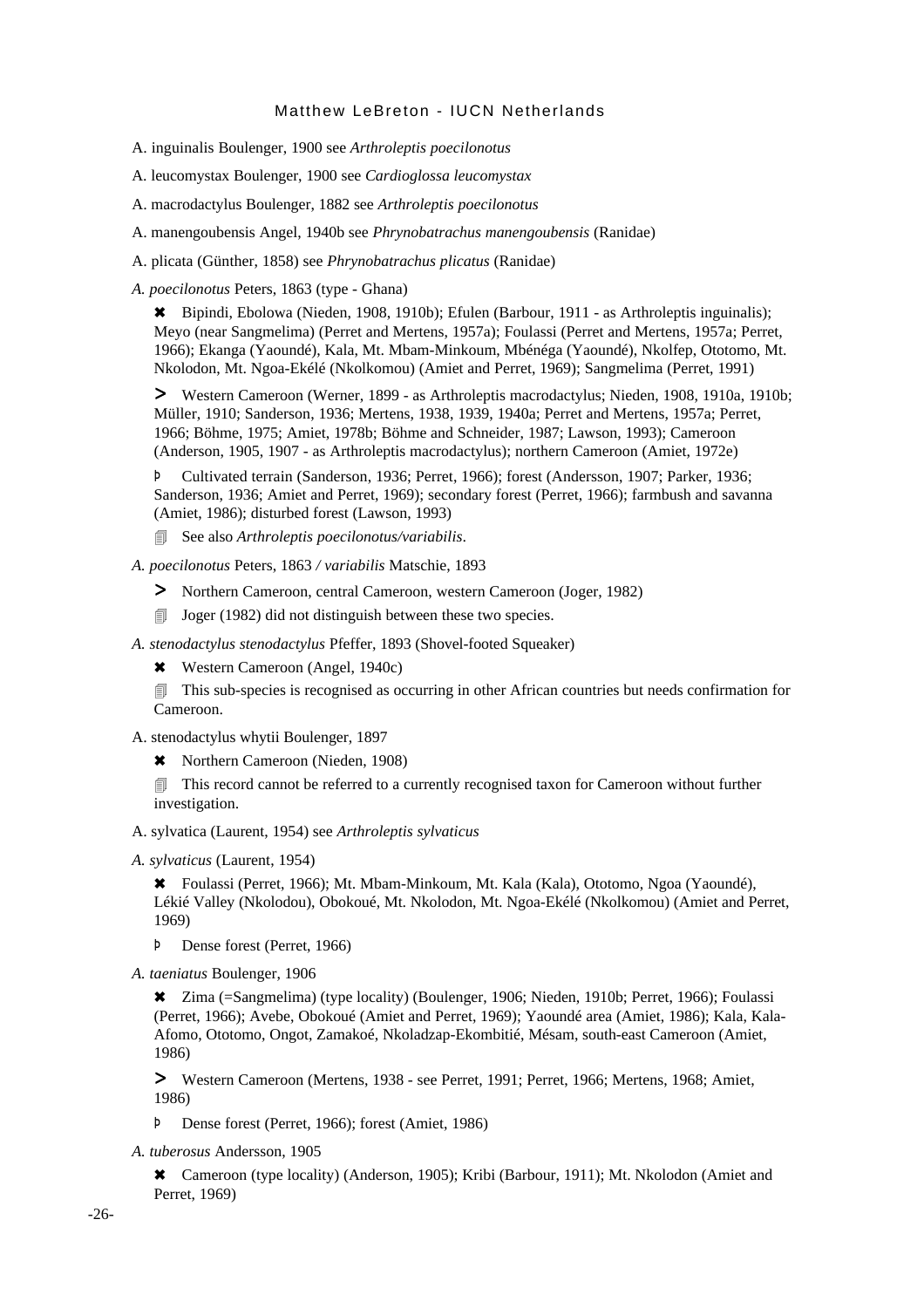- > Western Cameroon (Perret, 1966); northern Cameroon (Böhme and Schneider, 1987)
- 4 Probably *Arthroleptis adelphus* (Amiet, *in litt.,* 1998)
- *A. variabilis* Matschie, 1893

6 Buéa, Barombi (western Cameroon) (type locality) (Matschie, 1893; Perret, 1966); Ebolowa, Bipindi (Nieden, 1908, 1910b); Ngam (Perret and Mertens, 1957a; Perret, 1966); Foulassi (Perret, 1966); Mt. Eloumden, Mt. Kala (Kala), Mt. Mbam-Minkoum, Nkolkomou, Iemonkonn, Ekekam III (Amiet and Perret, 1969); Kala (Amiet and Perret, 1969; Amiet, 1986); Ototomo (Amiet and Perret, 1969; Amiet, 1986); Kala-Afomo, Ongot, Zamakoé, Nkoladzap-Ekombitié, south-east Cameroon, Yaoundé region (Amiet, 1986)

> Cameroon (Werner, 1898, 1899; Andersson, 1905, 1907; Mertens, 1938, 1940a; Angel, 1940c); western Cameroon (Nieden, 1908, 1910b; Müller, 1910; Parker, 1936; Sanderson, 1936; Mertens, 1939; Perret, 1966; Amiet, 1978b, 1986; Lawson, 1993)

- Þ Forest (Sanderson, 1936;Amiet, 1986; Lawson, 1993); cultivated areas (Sanderson, 1936)
- 4 See also *Arthroleptis poecilonotus/variabilis*.
- A. variabilis tuberosa Andersson, 1905 see *Arthroleptis tuberosus*

A. verrucosus Werner, 1898 see *Dimorphognathus africanus* (Ranidae)

- A. werneri Nieden, 1910a see *Phrynobatrachus werneri* (Ranidae)
- A. whytii Boulenger, 1897 see *Arthroleptis stenodactylus whytii* (see Gorsham, 1974)
- A. xenochirus Boulenger, 1905
	- \* Yaoundé (Nieden, 1908, 1910b)
	- $\Box$  This record cannot be referred to a currently recognised species from Cameroon.
- *A.* sp. 5
	- 6 Fainchang, Mbio, Eyomojok, Nta Ali (all western Cameroon) (Amiet, 1978b)
- *A.* sp. 6
	- 6 Kala, Kala-Afomo, Ototomo, Ongot, Nkoladzap-Ekombitié, Mésam, Avebe (Amiet, 1986)
	- > Western Cameroon (Amiet, 1978b)
	- Þ Forest (Amiet, 1986)
- *'A.* sp. 6 bis'
	- 6 Kala, Kala-Afomo, Ototomo (Amiet, 1986)
	- Þ Forest (Amiet, 1986)
- *A.* sp.
	- 6 Wum (western Cameroon) and Mt. Lefo (western Cameroon) (Böhme, 1975)
- *A*. sp.

6 40 km north of Ngaoundéré (northern Cameroon) (Joger, 1982); Minim (northern Cameroon) (Böhme and Schneider, 1987)

*Astylosternus batesi* (Boulenger, 1900) (type - Equatorial Guinea)

6 Kala (Amiet, 1978a, 1986); Nkolodou (Yaoundé), Nkolngem, Wom, Mpalla, Apouh, Mintom, Ekekam III, Nkolfep (Amiet, 1978a); Ototomo (Amiet, 1978a, 1986); widespread south of the Sanaga River (Amiet, 1983b, 1987 - from map); Kala-Afomo, Zamakoé, Nkoladzap-Ekombitié (Amiet, 1986)

- > Western Cameroon (Angel, 1940c as Astylosternus platycephalus)
- Þ Forest (Amiet, 1978a, 1986)

Sonagram of call (Amiet, 1978a)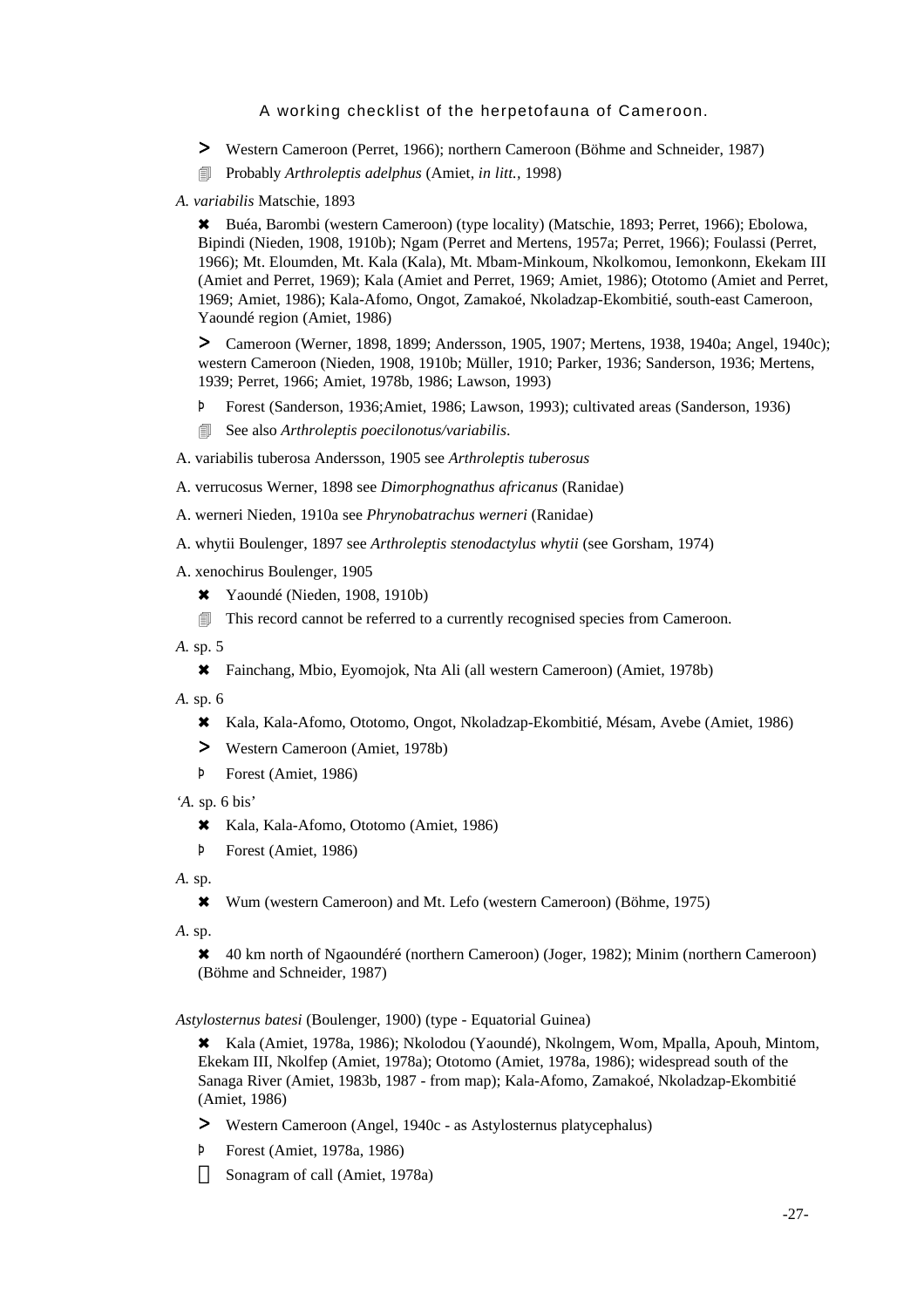A. corrugatus (Boulenger, 1904) see *Nyctibates corrugatus*

*A. diadematus* Werner, 1898

6 Victoria (western Cameroon) (type locality) (Werner, 1898; Perret, 1966); Bulu area (southern Cameroon) (Nieden, 1910b); Efulen (Barbour, 1911); Meyo (Sangmelima), Eséka (Perret and Mertens, 1957a); Foulassi, Bibia (Perret, 1966); Kala, Ekekam III, Nkolfep, Mt. Mbam-Minkoum, Mt. Kala, Kala River (Kala) (Amiet and Perret, 1969); Yaoundé, south-east Cameroon (Amiet, 1986)

> Western Cameroon (Nieden, 1910a,b; Parker, 1936; Sanderson, 1936; Mertens, 1938, 1939, 1940a, 1968; Perret, 1960b, 1966; Böhme, 1975; Joger, 1982; Amiet, 1978a,b, 1983b, 1986, 1987; Lawson, 1993)

Þ Forest (Sanderson, 1936; Amiet and Perret, 1969); dense coastal forest and elevated savanna (Perret, 1966)

Sonagram of call (Amiet, 1978a)

*A. fallax* Amiet, 1978a

- 6 Fopounga (western Cameroon) (type locality) (Amiet, 1978a)
- > Western Cameroon (Amiet, 1978a, 1986; Lawson, 1993)
- *A. laurenti* Amiet, 1978a
	- 6 Ekomtolo (western Cameroon) (type locality) (Amiet, 1978a)
	- > Western Cameroon (Amiet, 1978a, 1986; Lawson, 1993) Sonagram of call (Amiet, 1978a)

*A. montanus* Amiet, 1978a

6 Djan (western Cameroon) (type locality) (Amiet, 1978a)

> Central Cameroon (Amiet, 1978a, 1983b); northern Cameroon (Amiet, 1978a, 1983b); western Cameroon (Amiet, 1978a, 1983b; Gartshore, 1986)

Þ Along streams in forest (Gartshore, 1986)

O Not threatened but endemic to Nigeria and western Cameroon and populations fragmented due to habitat clearance (Amiet, 1978; Gartshore, 1986)

Sonagram of call (Amiet, 1978a)

*A. nganhanus* Amiet, 1978a

- 6 Mount Nganha (northern Cameroon) (type locality) (Amiet, 1978a)
- Þ Water courses through gallery forest, grassland (Gartshore, 1986)
- O Endemic to Mt. Nganha, only three specimens known (Gartshore, 1986)

A. oxyrhynchus Nieden, 1908 see *Scotobleps gabonicus*

*A. perreti* Amiet, 1978a

6 Mouandong (Mt. Manengouba) (western Cameroon) (type locality) (Amiet, 1978a); Efulen (Perret, 1966 - as Astylosternus corrugatus - after Amiet, 1978a)

> Western Cameroon (Perret, 1966 - as Astylosternus corrugatus - after Amiet, 1978a; Amiet, 1978a; Gartshore, 1986)

- Þ Fast-flowing streams in submontane degraded forest and on forest edges (Gartshore, 1986)
- O Endemic to Cameroon (Gartshore,1986)

Sonagram of call (Amiet, 1978a)

*A. platycephalus* Boulenger, 1900 see *Astylosternus batesi* (see Amiet, *in litt.,* 1998)

*A. ranoides* Amiet, 1978a

- 6 Mt. Mélétan (Bambutos Mountains) (western Cameroon) (type locality) (Amiet, 1978a)
- > Western Cameroon (Amiet, 1978a; Gartshore, 1986)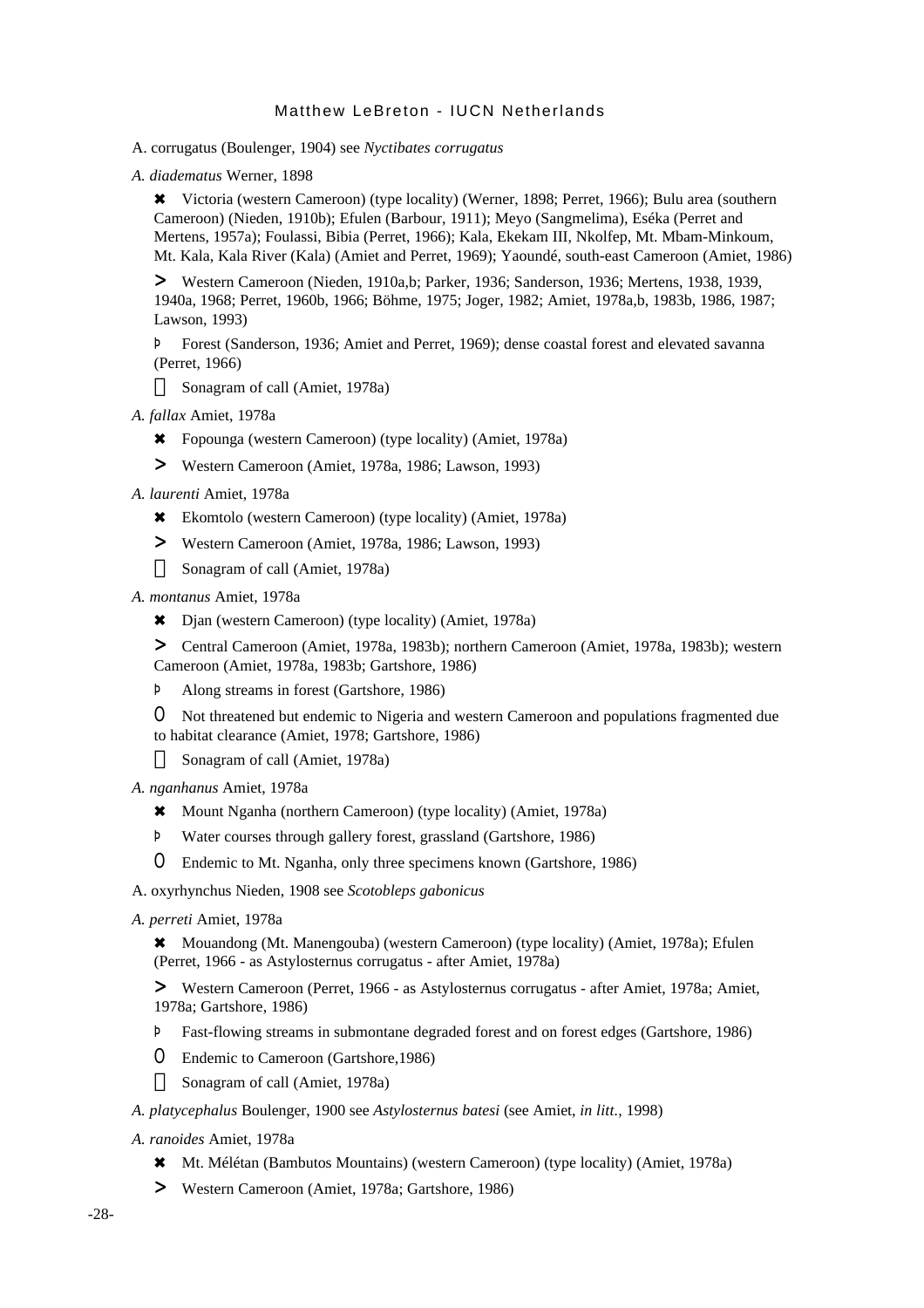Þ Grassy marshes and rainforest (Gartshore, 1986)

O Overgrazing, forest clearance and water quality changes probably threaten this species, endemic to Cameroon (Gartshore, 1986)

- *A. rheophilus rheophilus* Amiet, 1978a
	- 6 Bafut-Ngemba Forest Reserve (western Cameroon) (type locality) (Amiet, 1978a)
	- > Western Cameroon (Böhme, 1975 see Böhme and Schneider, 1987; Amiet, 1978a)
	- Þ Grassland and rainforest streams (Gartshore, 1986)

O Endemic but widespread in western Cameroon, may be adaptable to habitat degradation (Gartshore, 1986)

Sonagram of call (Amiet, 1978a)

- *A. rheophilus tchabalensis* Amiet, 1978a
	- 6 Tchabal Mbabo (northern Cameroon) (type locality) (Amiet, 1978a)
	- Þ Rainforest remnants (Amiet, 1978a)

O Probably endemic to the area of the type locality (Amiet, 1978a); threatened by clearing of habitat patches for agriculture or timber (Gartshore, 1986)

Sonagram of call (Amiet, 1978a)

- A. robustus (Boulenger, 1900) see *Trichobatrachus robustus*
- *A. schioetzi* Amiet, 1978a
	- 6 Apouh (type locality) (Amiet, 1978a)
	- > Western Cameroon (Amiet, 1978a)
	- Þ Forest (Amiet, 1978a; Lawson, 1993); edges of slow shallow streams (Lawson, 1993) Sonagram of call (Amiet, 1978a)
- A. sp. 1 (in Amiet, 1975) see *Astylosternus perreti*
- A. sp. 2 (in Amiet, 1975) see *Astylosternus laurenti* (after Amiet, 1978a)
- A. sp. 3 (in Amiet, 1975) see *Astylosternus fallax* (after Amiet, 1978a)
- A. sp. 4 (in Amiet, 1975) see *Astylosternus rheophilus rheophilus* (after Amiet, 1978a)
- A. sp. (in Amiet, 1970c) see *Astylosternus rheophilus rheophilus* (after Amiet, 1978a)
- A. sp. (in Böhme, 1975) see *Astylosternus rheophilus rheophilus* (after Böhme and Schneider, 1987)
- *A.* sp.
	- 6 Nsoung, Mouakoumal, Mt. Manengouba (western Cameroon) (Amiet, 1978a) Sonagram of call (Amiet, 1978a)

Bulua albiventris Boulenger, 1905a see *Leptodactylodon albiventris albiventris*

B. ventrimarmorata Boulenger, 1904 see *Leptodactylodon ventrimarmoratus*

#### *Cardioglossa elegans* Boulenger, 1906

6 Efulen (type locality) (Boulenger, 1906; Nieden, 1910b; Perret, 1966); Mbikiliki (Perret, 1966); Afomo (Yaoundé), Ongot, Ototomo (Amiet, 1972b, Amiet, 1986); Nga Valley (Yaoundé) (Amiet, 1972b); Kala (Amiet, 1972b, 1973b, 1986); Yaoundé area and a small number of localities in the south west about 100km from the coast (Amiet, 1983b - from map)

- > Western Cameroon (Parker, 1936; Sanderson, 1936; Amiet, 1978b, 1983b, 1986)
- Þ Forest (Sanderson, 1936; Amiet, 1986)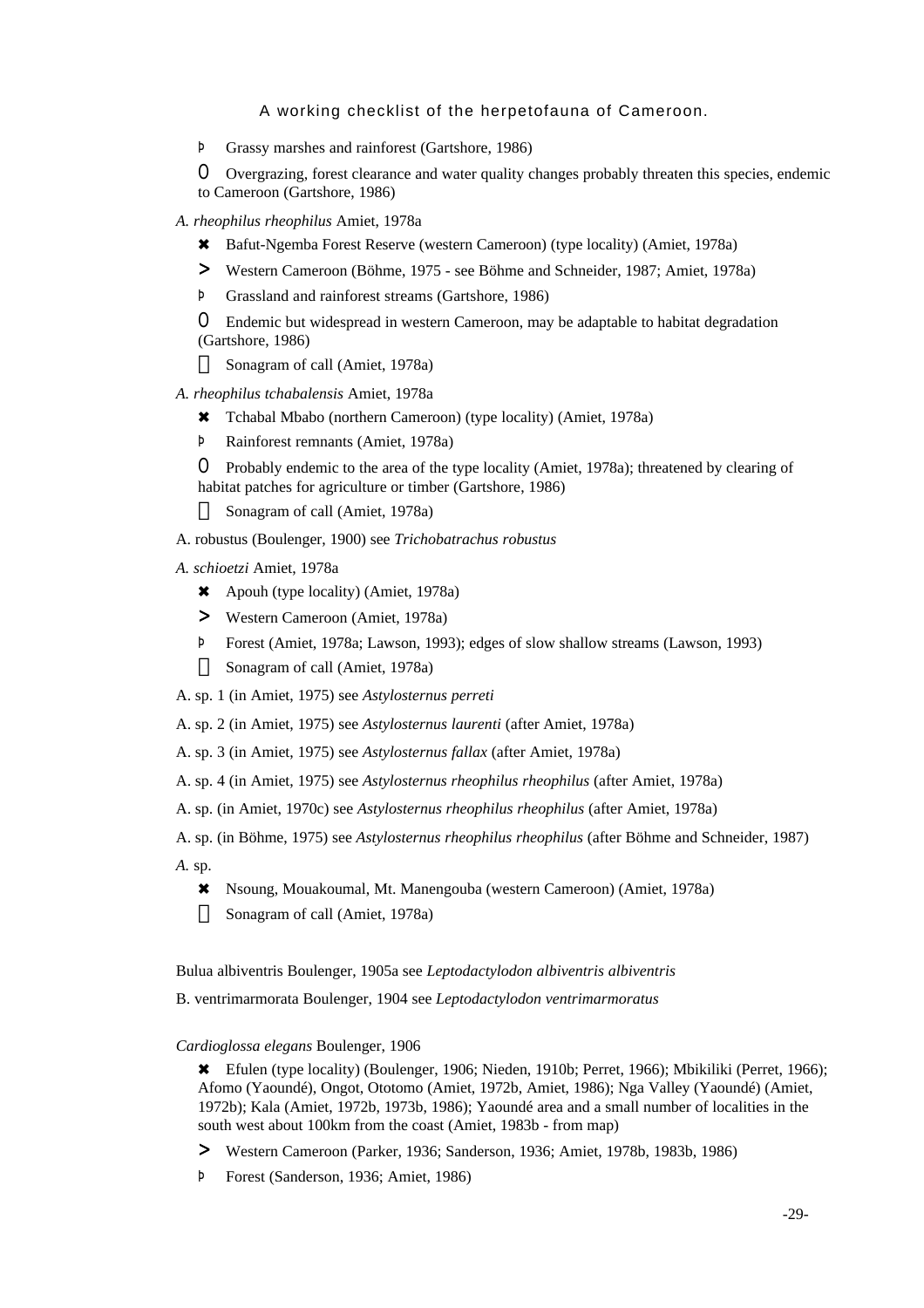Recording, sonagram and description of call (Amiet, 1973b)

*C. escalerae* Boulenger, 1903 (type - Equatorial Guinea)

6 Essangmvut (Perret and Mertens, 1957a; Perret, 1966); Libamba (Perret and Mertens, 1957a); Efulen, Kribi, Bitye, Foulassi (Perret, 1966); Ototomo (Amiet and Perret, 1969; Amiet, 1986); Ongot (Amiet, 1973b, 1986); widespread south of the Sanaga River (Amiet, 1983b); Kala, Kala-Afomo, Zamakoé, south-east Cameroon, Yaoundé region (Amiet, 1986)

- > Western Cameroon (Parker, 1936; Sanderson, 1936; Perret, 1966)
- Þ Forest (Sanderson, 1936; Amiet, 1986)

Recording, sonagram and description of call (Amiet, 1973b)

*C. gracilis* Boulenger, 1900

6 Dja River District (Barbour, 1911); Foulassi (Perret, 1966); Kala, Ongot (Amiet, 1973b, 1986); Nkolfep, Ototomo (Ototomo River) (Amiet and Perret, 1969); Kala-Afomo, Ototomo, Zamakoé, Nkoladzap-Ekombitié, south-east Cameroon (Amiet, 1986)

> Cameroon (Andersson, 1907); western Cameroon (Nieden, 1910b; Perret and Mertens, 1957a; Perret, 1966; Amiet, 1972d, 1978b, 1986; Lawson, 1993)

Þ Forest (Andersson, 1907; Amiet, 1986; Lawson, 1993)

Recording, sonagram and description of call (Amiet, 1973b)

*C. gratiosa gratiosa* Amiet, 1972a

6 Ongot (type locality), Avebe (Amiet, 1972a, 1986); Kala (Amiet, 1972b); Ototomo (Amiet, 1972a, 1973b, 1986); Kala-Afomo, Ongot, Zamakoé, Nkoladzap-Ekombitié, Mésam, south-east Cameroon, Yaoundé region (Amiet, 1986); widespread particularly south of the Sanaga River, scattered localities north of the Sanaga River (from map) (Amiet, 1987)

Þ Forest (Amiet, 1986)

Recording, sonagram and description of call (Amiet, 1973b)

*C. gratiosa peternageli* Böhme and Schneider, 1987

- 6 Minim (type locality) (northern Cameroon) (Böhme and Schneider, 1987)
- 4 Amiet (*in litt.,* 1998) considers this subspecies unnecessary.
- *C. leucomystax* (Boulenger, 1903)

6 Yaoundé (Nieden, 1908, 1910b); Kribi (Nieden, 1910b); Foulassi (Perret, 1966); Nkolkomou (Nga River), Ngoas, Ongot (Nga River) (Amiet and Perret, 1969); Ototomo (Amiet and Perret, 1969; Amiet, 1973b, 1986); Boga, Kala (Amiet, 1972a); Kala-Afomo, Ongot, Avebe, south-east Cameroon (Amiet, 1986)

> Western Cameroon (Nieden, 1908, 1910b; Parker, 1936; Sanderson, 1936; Mertens, 1938, 1940a; Perret, 1966; Amiet, 1972a, 1978b, 1986; Joger, 1982; Lawson, 1993)

Þ Forest (Sanderson, 1936; Amiet, 1986; Lawson, 1993); in vegetation along watercourses (Perret, 1966); small streams (Lawson, 1993)

Recording, sonagram and description of call (Amiet, 1973b)

C. leucomystax nigromaculata Nieden, 1908 see *Cardioglossa nigromaculata*

*C. melanogaster* Amiet, 1972a

- 6 Mwakoumel (western Cameroon) (type locality) (Amiet, 1972a; Schiatti, *et al.,* 1997)
- > Western Cameroon (Amiet, 1972a, 1973a,b; Böhme, 1975; Gartshore, 1986)
- Þ Submontane and montane forest (Amiet, 1975 cited by Gartshore, 1986)

O Endemic to western Cameroon and eastern Nigeria, forest clearance may threaten this species (Gartshore, 1986)

Recording, sonagram and description of call (Amiet, 1973b)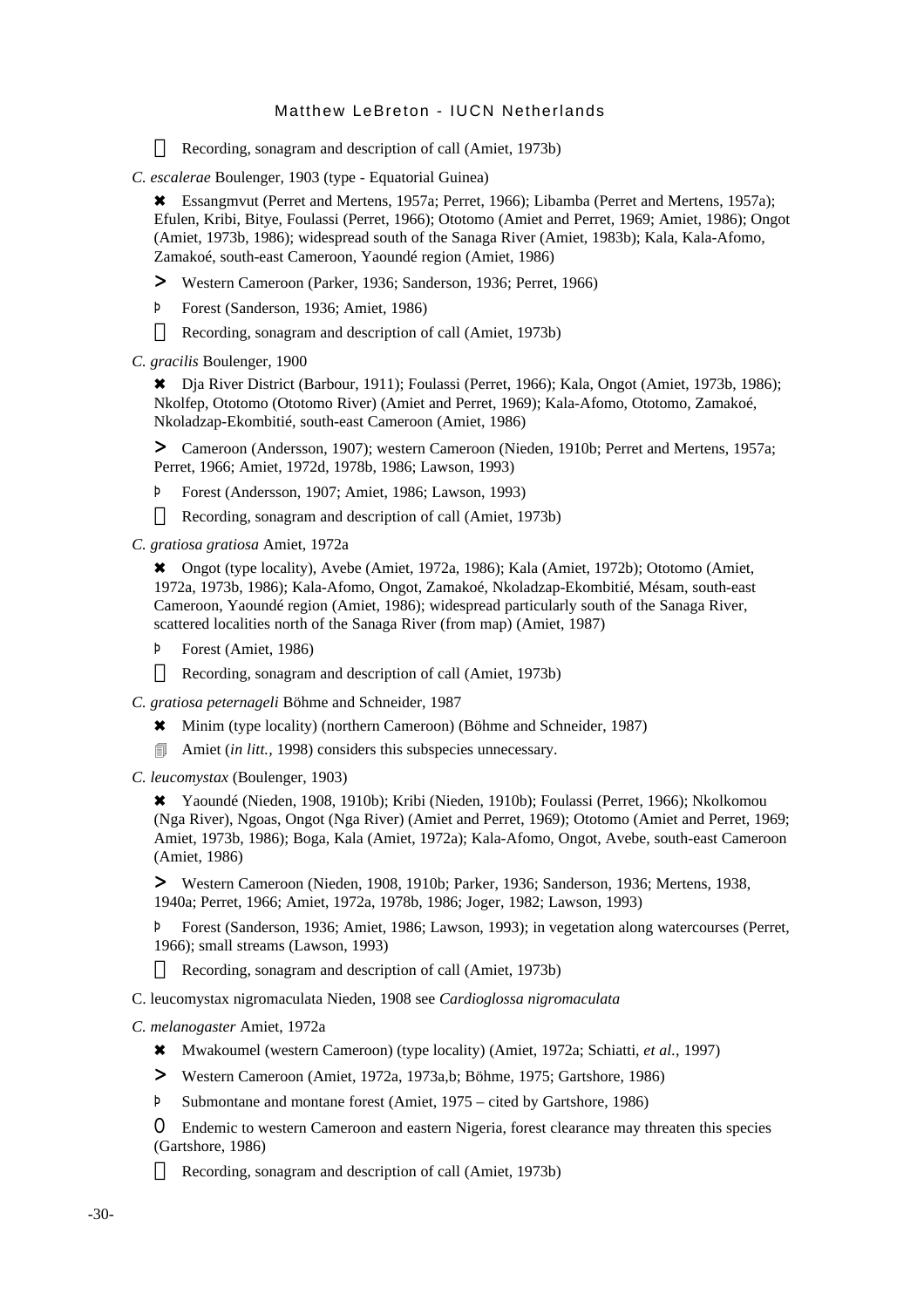- *C. nigromaculata* Nieden, 1908
	- \* Yaoundé region (Amiet, 1986)
	- > Western Cameroon (Nieden, 1910b; Perret, 1966; Amiet, 1972a, b, 1978b, 1986; Lawson, 1993) Recording, sonagram and description of call (Amiet, 1973b)
- *C. oreas* Amiet, 1972a
	- 6 Mt. Bambutos (western Cameroon) (type locality) (Amiet, 1972a, d)
	- > Western Cameroon (Amiet, 1972a, d; Böhme, 1975; Gartshore, 1986)
	- Þ Bamboo forest, in fast flowing streams and beside small streams (Gartshore, 1986)
- *C. pulchra* Schiøtz, 1963 (type Nigeria)
	- > Western Cameroon (Perret, 1966; Amiet, 1972a, 1973b, 1989)
	- Þ Fast flowing streams in dense gallery forest (Schiøtz, 1963)

O Endemic to western Cameroon and Nigeria, can survive some deforestation, no immediate threat (Gartshore, 1986)

Description of call and sonagram (Schiøtz, 1964; Amiet, 1973b); recording of call (Amiet, 1973b)

- *C. schioetzi* Amiet, 1981b
	- 6 Acha Tugi (Mt. Oshié) (western Cameron) (type locality) (Amiet, 1981b)
	- > Western Cameroon (Amiet, 1981b)
	- Þ Edge of streams in relict montane forest patches, steep overgrown scree slopes (Gartshore, 1986)
	- O Endemic to Oshié Mountains and the Obudu Plateau (western Cameroon) (Amiet, 1981b) Sonagram of call (Amiet, 1981b)
- *C. trifasciata* Amiet, 1972a
	- 6 Nsoung (western Cameroon) (type locality) (Amiet, 1972a, 1973b)
	- > Western Cameroon (Amiet, 1972a, d, 1973b; Gartshore, 1986)
	- O Endemic to Mt. Manengouba (western Cameroon) (Amiet, 1972d; Gartshore, 1986); endangered by forest clearance, burning and overgrazing (Gartshore, 1986)

Recording, sonagram and description of call (Amiet, 1973b)

- *C. venusta* Amiet, 1972a
	- 6 Fotabong (western Cameroon) (type locality) (Amiet, 1972a)
	- > Western Cameroon (Amiet, 1972a, 1973b; Gartshore, 1986)
	- Þ Fast flowing streams in hilly submontane forest (Gartshore, 1986)

O Intense agricultural development and water quality changes may affect this species (Gartshore, 1986)

Recording, sonagram and description of call (Amiet, 1973b)

Dilobates platycephalus Boulenger, 1900 see *Astylosternus batesi*

Gampsosteonyx batesi Boulenger, 1900 see *Astylosternus batesi*

#### *Leptodactylodon albiventris albiventris* (Boulenger, 1905a)

6 Efulen (type locality) (Boulenger, 1905a; Nieden, 1910b; Barbour, 1911; Mertens, 1959a; Perret, 1960b, 1966); Bipindi (Nieden, 1908, 1910b; Perret, 1959a); Kribi, Akok (Perret, 1966); Wom (Amiet, 1972b, 1980b; Amiet and Schiøtz, 1972); Mbikiliki (Amiet, 1980b); south of the Sanaga River (from distribution map) (Amiet, 1987)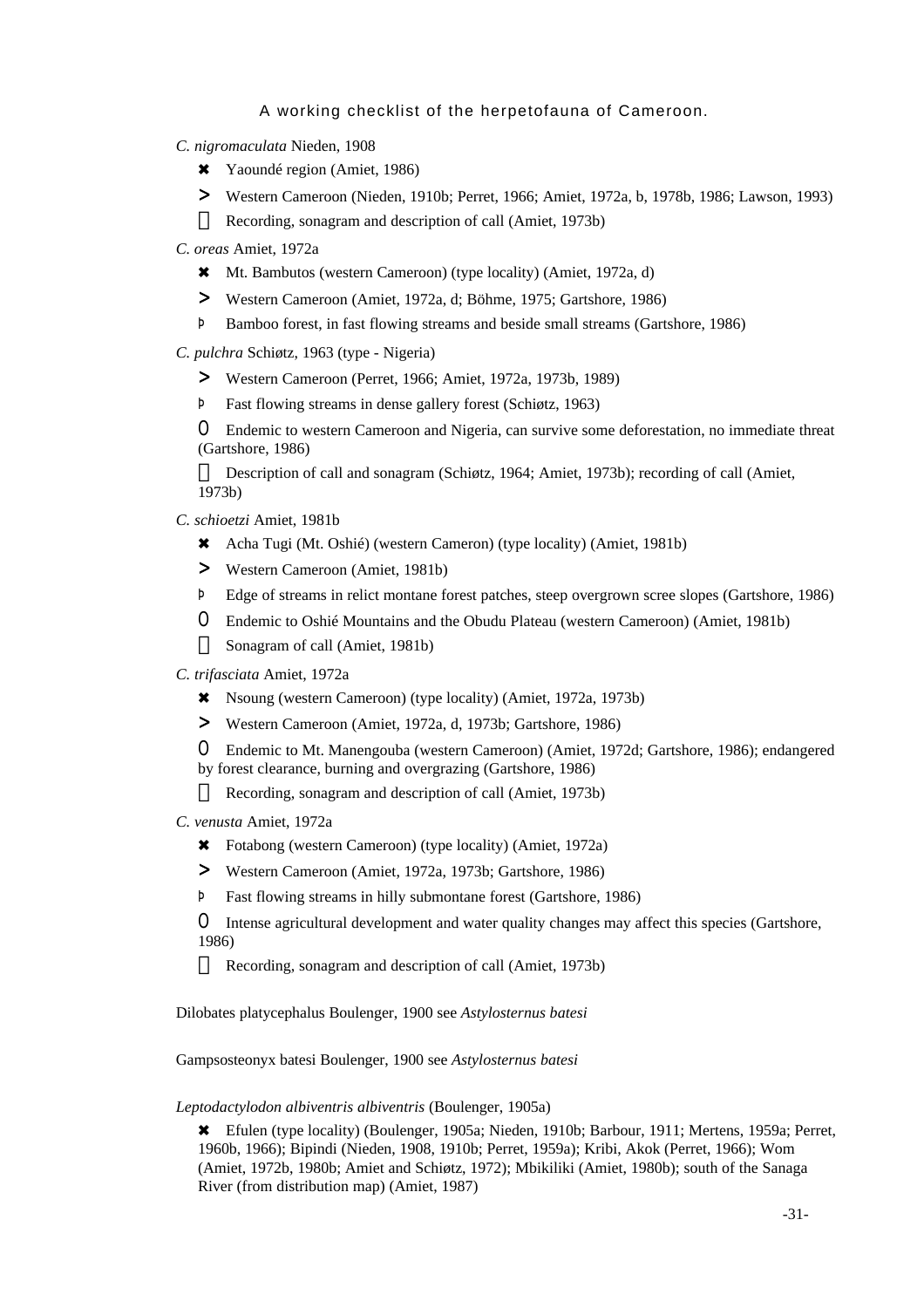Sonagram of call (Amiet and Schiøtz, 1972)

- *L. albiventris bueanus* Amiet, 1980b
	- 6 Bolifamba (western Cameroon) (type locality) (Amiet, 1980b)
	- > Western Cameroon (Mertens, 1940a; Amiet, 1970b, 1980b, 1987)
- *L. axillaris* Amiet, 1971b
	- 6 Mt. Bambutos (western Cameroon) (type locality) (Amiet, 1971b cited by Amiet, 1980b)
	- > Western Cameroon (Amiet, 1971b cited by Amiet, 1980b; Amiet, 1980b)
	- Þ Bamboo forest and grasslands (Amiet, 1980b)

O Threatened by over grazing and habitat clearance, more information is required (Gartshore, 1986)

L. bamilekianus Amiet, 1971b see *Leptodactylodon boulengeri* (see Amiet, 1980b)

*L. bicolor* Amiet, 1971b

\* Foto (western Cameroon) (type locality) (Amiet, 1971b - cited by Amiet, 1980b; Amiet and Schiøtz, 1972)

- > Western Cameroon (Amiet and Schiøtz, 1972; Amiet, 1975 not seen; Amiet, 1980b, 1983b)
- Þ Submontane forest, on rocky streams and springs (Gartshore, 1986); forest (Lawson, 1993)

O Endemic to western Cameroon and eastern Nigeria; forest clearance threatens this species (Gartshore, 1986)

ù Tadpoles eaten by people at Dikome Balue (western Cameroon) (Lawson, 1993) Sonagram of call (Amiet, 1980b)

*L. boulengeri* Nieden, 1910a

- 6 Banjo (western Cameroon) (type locality) (Nieden, 1910a, 1910b; Perret, 1960b)
- > Western Cameroon (Perret, 1959a, 1960b; Amiet, 1973a, 1980b)

Þ Submontane forest, degraded forest and swamps on rocky streams (Amiet,1980b; Gartshore, 1986)

O Endemic to western Cameroon, can tolerate some disturbance but habitat destruction is a threat (Gartshore, 1986)

Sonagram of call (Amiet, 1980b)

*L. erythrogaster* Amiet, 1970b

- 6 Nsoung (western Cameroon) (type locality) (Amiet, 1970b)
- > Western Cameroon (Amiet, 1970b, 1973a, 1980b; Amiet and Schiøtz, 1972)
- Þ Forest (Amiet, 1980b)

O Endemic to Mt. Manengouba, threatened by extinction with forest clearance and overgrazing (Gartshore, 1986)

Sonagram of call (Amiet and Schiøtz, 1972; Amiet, 1980b)

*L. mertensi* Perret, 1959a

- 6 Nsoung (western Cameroon) (type locality) (Perret, 1959a, 1960b)
- > Western Cameroon (Perret, 1966; Amiet, 1970b, 1980b; Amiet and Schiøtz, 1972)
- Þ Dense forest (Amiet, 1980b)

O Endemic to western Cameroon, threatened by habitat clearance and degradation (Gartshore, 1986)

Sonagram of call (Amiet and Schiøtz, 1972; Amiet, 1980b)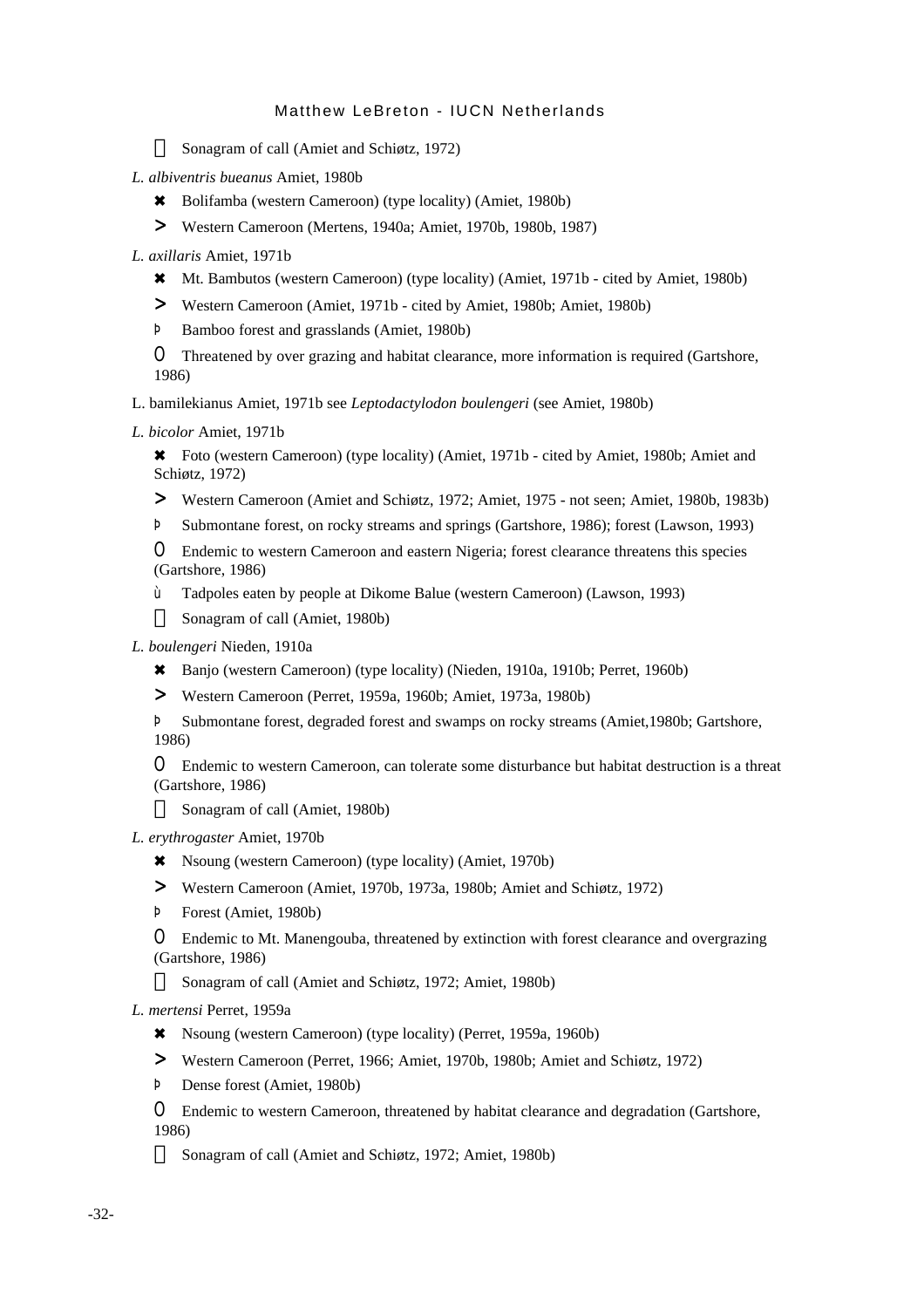*L. ornatus ornatus* Amiet, 1970b

6 Mt. Nkolako (Nkongsamba) (western Cameroon) (type locality) (Amiet, 1970b, Amiet and Schiøtz, 1972)

> Western Cameroon (Amiet, 1970b, 1980b; Gartshore, 1986)

O Deforestation, water quality changes and agricultural development may threaten this species, endemic to western Cameroon (Gartshore, 1986)

Sonagram of call (Amiet and Schiøtz, 1972; Amiet, 1980b)

- *L. ornatus permaculatus* Amiet, 1971b
	- 6 Fotabong (western Cameroon) (Amiet, 1971b cited by Amiet, 1980b)
	- > Western Cameroon (Amiet, 1980b)
	- O Endemic to Cameroon, threatened by habitat alteration (Gartshore, 1986) Sonagram of call (Amiet and Schiøtz, 1972; Amiet, 1980b)
- *L. ovatus* Andersson, 1903

6 Bipindi (Nieden, 1908, 1910b); Efulen (Nieden, 1910b); Yaoundé region (Amiet, 1986); north of the Sanaga River from Yaoundé to western border (Amiet, 1987)

> Cameroon (Andersson, 1905; Perret, 1960b); western Cameroon (Parker, 1936; Sanderson, 1936; Perret, 1959a, 1966; Amiet, 1978b, 1986)

- Þ Forest (Sanderson, 1936)
- **If it is unclear which subspecies of** *Leptopelis ovatus* **these records should be referred to.**
- *L. ovatus orientalis* Amiet, 1971b
	- 6 Nkondjock (western Cameroon) (type locality) (Amiet, 1971b cited by Amiet, 1980b)
	- > Western Cameroon (Amiet and Schiøtz, 1972; Amiet, 1980b) Sonagram of call (Amiet and Schiøtz, 1972; Amiet, 1980b)
- *L. ovatus ovatus* Andersson, 1903
	- \* Cameroon (type locality) (Andersson, 1903)
	- > Western Cameroon (Amiet and Schiøtz, 1972; Amiet, 1980b) Sonagram of call (Amiet and Schiøtz, 1972)
- *L. perreti* Amiet, 1971b
	- 6 Mt. Mbam (western Cameroon) (type locality) (Amiet, 1971b cited by Amiet, 1980b)
	- > Western Cameroon (Böhme, 1975; Amiet and Schiøtz, 1972; Amiet, 1980b, 1983b)
	- Þ Streams in gallery forest (Amiet, 1980b)

O Endemic to Cameroon but widespread and common at higher elevations, clearance of montane forest threatens this species (Gartshore, 1986)

Sonagram of call (Amiet and Schiøtz, 1972)

*L. polyacanthus polyacanthus* Amiet, 1970b

6 Bafut-Ngemba Forest Reserve (western Cameroon) (type locality) (Amiet, 1970b, 1980b; Amiet and Schiøtz, 1972)

Þ Montane forest (Gartshore, 1986)

O Endemic to western Cameroon and eastern Nigeria; can survive in degraded areas but habitat clearance and overgrazing may threaten this species (Gartshore, 1986)

Sonagram of call (Amiet and Schiøtz, 1972)

- *L. polyacanthus punctiventris* Amiet, 1971b
	- 6 Fotabong (western Cameroon) (type locality) (Amiet, 1971b cited by Amiet, 1980b)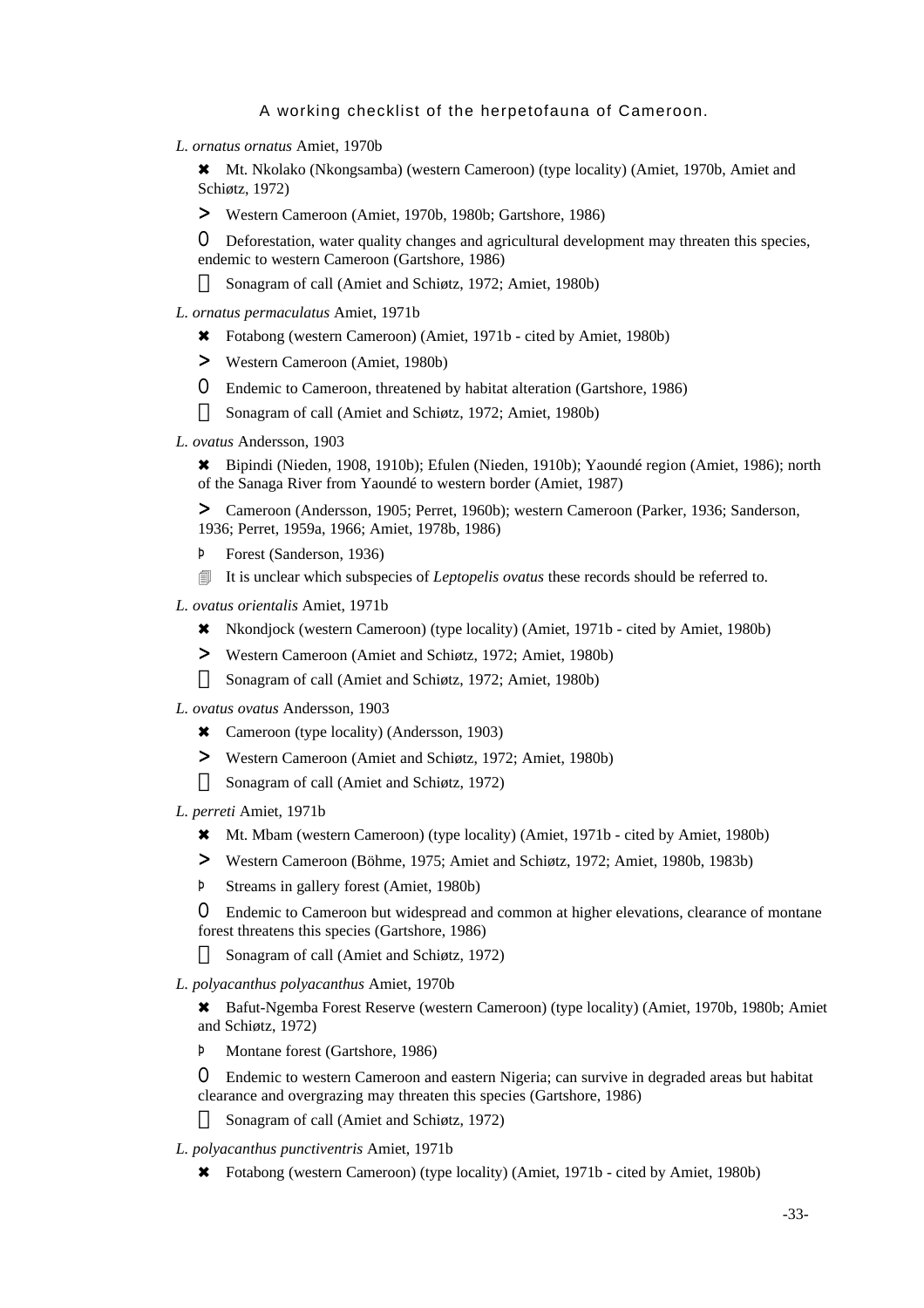- > Western Cameroon (Amiet and Schiøtz, 1972; Amiet, 1980b)
- Þ Forest and degraded sub-montane forest (Gartshore, 1986)

O While this species does occur in degraded forest, increased habitat destruction and agricultural encroachment is likely to threaten this species, endemic to western Cameroon (Gartshore, 1986)

Sonagram of call (Amiet and Schiøtz, 1972)

L. ventrimarmorata (Boulenger, 1904) see *Leptodactylodon ventrimarmoratus*

#### *L. ventrimarmoratus* (Boulenger, 1904)

6 Efulen (type locality) (Boulenger, 1904; Perret, 1959a, 1960b, 1966); Lolodorf, Bipindi (Perret, 1966); Kala River (Kala), Mt. Eloumden, Mt. Ngoa-Ekélé (Nkolkomou), Nkolafémé (Amiet and Perret, 1969); Mt. Kala (Kala), Mt. Mbam-Minkoum, Lékié Valley (Nkolodou) (Amiet and Perret, 1969; Amiet, 1980b); Kala (Amiet and Perret, 1969; Amiet and Schiøtz, 1972, Amiet, 1986); Yaoundé (Amiet, 1970a); Nkolfep, Nkolodou (Yaoundé), Boga, Apouh, Matomb, Bidou III, Eséka, Ngoulemakong (Amiet, 1980b); Kala-Afomo (Amiet, 1986); south of the Sanaga river from Yaoundé south, and east to the coast (Amiet, 1987)

- > Western Cameroon (Perret, 1959a)
- Þ Forest (Amiet, 1970a, 1986)

Sonagram of call (Amiet and Schiøtz, 1972; Amiet, 1980b)

*L.* sp.

6 Nta Ali (western Cameroon) (Amiet, 1978b)

#### *Nyctibates corrugatus* Boulenger, 1904

6 Efulen (type locality) (Boulenger, 1904); Efulen (Nieden, 1910b; Barbour, 1911; Perret, 1960b); Nkolodon (Lékié Valley) (Amiet and Perret, 1969); Afomo River (near Kala) (Amiet, 1971a); Kala (Amiet and Perret, 1969; Amiet and Schiøtz, 1972; Amiet, 1978b, 1986); Kribi (Amiet, 1973a); Yaoundé region (Amiet, 1973a; 1986)

> Western Cameroon (Perret, 1960b; Amiet, 1971a, 1973a, 1986; Joger, 1982; Lawson, 1993)

Þ Streams (Perret, 1966); small sandy rivers in forests (Amiet, 1971a); forest with moist substrate (Amiet, 1973a); forest (Amiet, 1986; Lawson, 1993)

Sonagram of call (Amiet and Schiøtz, 1972)

4 Records of Perret (1966) are *Astylosternus perreti* (see Amiet, 1978a).

N. laevis Barbour, 1911 see *Leptopelis aubryi* (Hyperoliidae)

4 Record of Nyctibates laevis from Efulen (Barbour, 1911) is *Leptopelis ocellatus* (see Perret, 1958b)

Scotobleps camerunensis Ahl, 1927 see *Scotobleps gabonicus*

*S. gabonicus* Boulenger, 1900 (type - Spanish Guinea)

\* Lolodorf, Bipindi (Nieden, 1910b); Akok (Barbour, 1911); Meyo (Ambam) (Perret and Mertens, 1957a; Perret, 1966); Tchangué River (Perret, 1966); Ototomo (Amiet and Perret, 1969; Amiet, 1986); Yaoundé area (Amiet, 1983b, 1986)

> Western Cameroon (Parker, 1936; Sanderson, 1936; Mertens, 1938, 1940a; Amiet and Schiøtz, 1972; Amiet, 1978b, 1983b, 1986; Joger, 1982; Lawson, 1993); Cameroon (Perret, 1960b)

Þ Forest (Sanderson, 1936; Amiet, 1986); banks of rivers with rapid currents in the dense coastal forests (Perret, 1966); along moderate-sized streams in disturbed and undisturbed forest (Lawson, 1993)

Sonagram of call (Amiet and Schiøtz, 1972)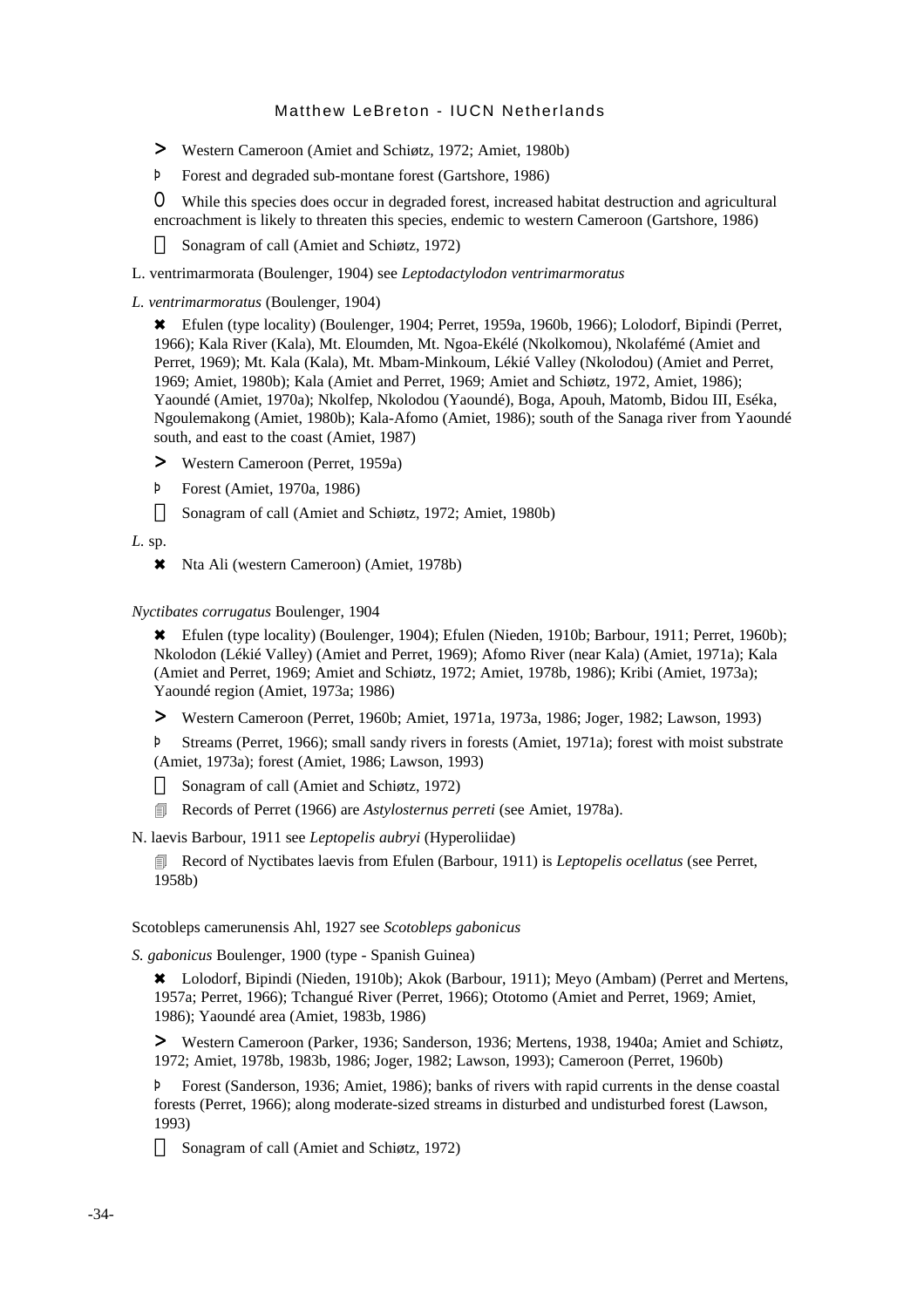S. oxyrhynchus (Nieden, 1908) see *Scotobleps gabonicus*

#### *Trichobatrachus robustus* Boulenger, 1900

6 Bulu area (southern Cameroon) (Nieden, 1910b); Mbikiliki (Perret, 1966); Nkolfep, Metak, Ongot (Nga Cascade), Kala (Amiet and Perret, 1969); Yaoundé area (Amiet, 1986)

> Western Cameroon (Andersson, 1907; Nieden, 1910b; Parker, 1936; Sanderson, 1936; Mertens, 1938, 1940a, 1968; Perret and Mertens, 1957a; Perret, 1966; Böhme, 1975; Joger, 1982; Amiet, 1978b, 1986; Lawson, 1993); northern Cameroon (Nieden, 1910b; Perret, 1966); Cameroon (Perret, 1960b)

Þ Forest (Andersson, 1907; Sanderson, 1936; Amiet, 1986); streams (Amiet and Affa'a, 1986); in the breeding season males are found under rocks in swift flowing rainforest streams, females are found in the rainforest along with males outside the breeding season (Lawson, 1993)

ù "…*considered a local delicacy, … hunting pressure around villages is intense, and village women often make special trips to distant, unhunted streams to collect these frogs. Dried* Trichobatrachus *are often prepared as a special treat for children returning to villages from government schools for the Christmas holiday*" (western Cameroon) (Lawson, 1993).

#### Rhacophoridae

Chiromantis guineensis Buchholz and Peters, 1876 see *Chiromantis rufescens*

- C. lepus Andersson 1903 see *Hylarana lepus* (Ranidae)
- *C. rufescens* (Günther, 1868) (type West Africa)

6 Bipindi (Nieden, 1908, 1910b; Perret, 1966); Yaoundé, Ebolowa (Nieden, 1908, 1910b); Efulen (Barbour, 1911); Yaoundé (Ahl, 1929; Dupouy and Knoepffler, 1978; Amiet, 1991c); Ebolero (Ahl, 1929); Libamba (Perret and Mertens, 1957a); Foulassi, Otétèk (Perret, 1966); Kala (Amiet and Perret, 1969; Amiet, 1986); Eloumden, Ekekam III, Ototomo (Amiet and Perret, 1969); Kala-Afomo, Ongot, Zamakoé, Nkoladzap-Ekombitié, Mésam, Avebe (Amiet, 1986)

> Western Cameroon (Buchholz and Peters, 1876 - as Chiromantis guineensis; Werner, 1898; Müller, 1910; Nieden, 1908, 1910b; Ahl, 1929; Parker, 1936; Sanderson, 1936; Angel, 1940c; Amiet, 1978b; Lawson, 1993); Cameroon (Andersson, 1905)

Þ Forest (Sanderson, 1936; Amiet, 1986); dense forest at low and medium altitude (Perret, 1966); farmbush (Amiet, 1986); roadside areas (Lawson, 1993)

#### Hyperoliidae

*Acanthixalus spinosus* (Buchholz and Peters, 1876)

\* Cameroon (type locality) (Buchholz and Peters, 1876); Foulassi (Perret, 1966); Nkolafémé (Amiet and Perret, 1969); southern Cameroon (Drewes, 1984); Kala, Kala-Afomo, Ototomo, Zamakoé, south-east Cameroon (Amiet, 1986)

> Cameroon (Werner, 1898); western Cameroon (Nieden, 1908, 1910b; Ahl, 1930; Lampe, 1911); probably in western Cameroon (Amiet, 1986)

Þ Strictly arboreal (Perret, 1966); forests (Drewes, 1984; Amiet, 1986); farmbush (Amiet, 1986). Description of call (Perret, 1962b)

Afrixalus congicus paradorsalis Perret, 1960a see *Afrixalus paradorsalis*

*A. dorsalis* (Peters, 1875)

6 Bipindi (Ahl, 1930b); Kribi (Amiet, 1973a); south eastern coastal plain (Amiet, 1983b)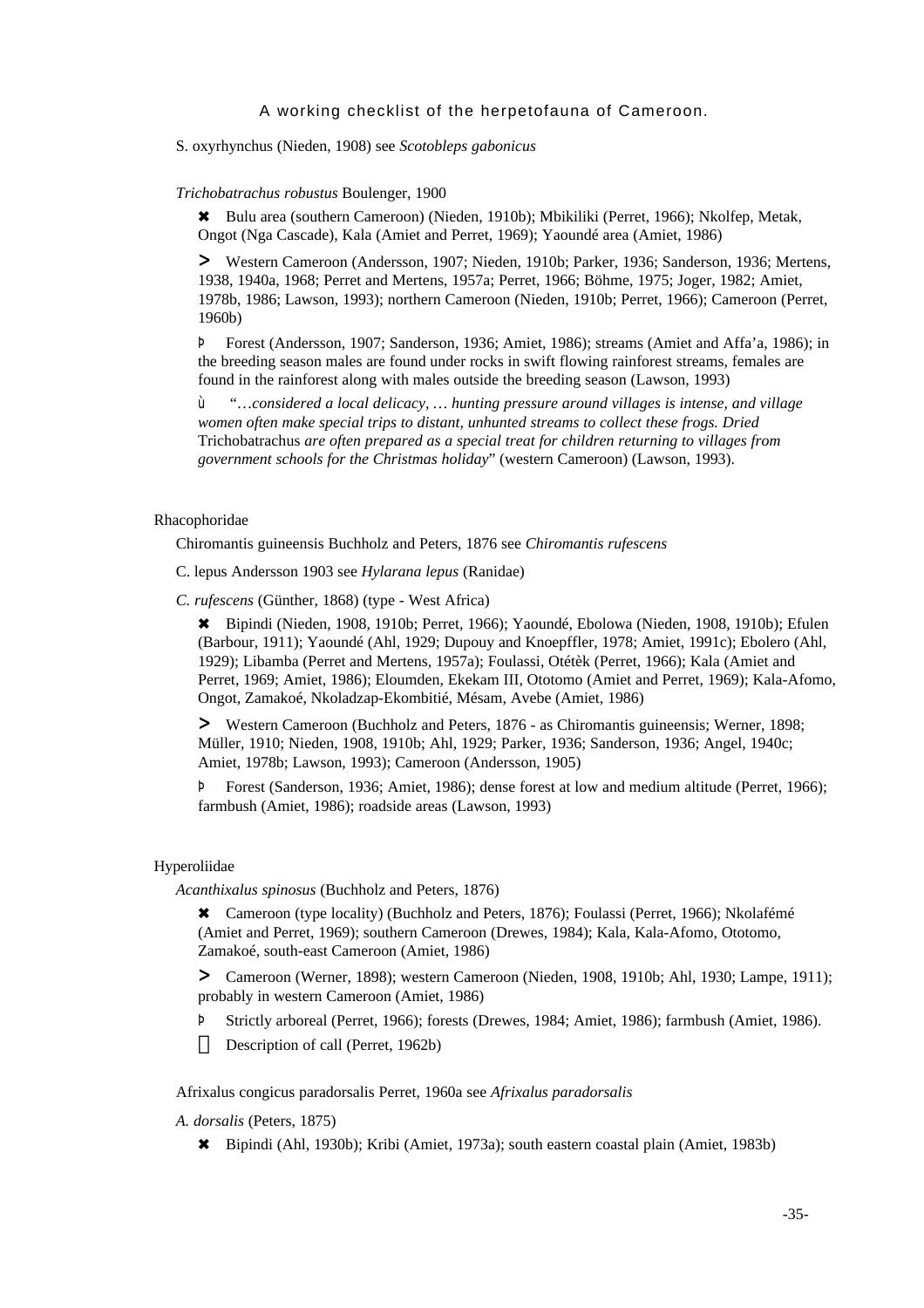> Western Cameroon (Buchholz and Peters, 1876 - as Hyperolius dorsalis; Ahl, 1930b; Mertens, 1938, 1940a; Perret, 1960a, 1966; Amiet, 1973a, 1978b, 1983b; Böhme, 1975; Joger, 1982; Lawson, 1993)

Þ Forest and cultivated areas (Sanderson, 1936); marshes in coastal forest (Perret, 1966); marsh (Lawson, 1993)

- 4 Subspecies of *Afrixalus dorsalis* are questionable (Amiet, *in litt.,* 1998)
- *A. dorsalis laciniosus* Perret, 1960a
	- 6 Douala (western Cameroon) (type locality) (Perret, 1960a)
- *A. dorsalis leptosomus* (Peters, 1877) (type Cabinda)
	- 6 Kribi (Perret, 1976)
	- > Coastal plain of Cameroon (Perret, 1976)
	- 4 See also *Afrixalus fulvovittatus leptosomus.*

*A. fornasinii* (Bianconi, 1849) (Spiny Leaf-folding Frog)

- 6 Efulen (Barbour, 1911); Bipindi (Nieden, 1908, 1910b)
- > Cameroon (Werner, 1898; Andersson, 1905 as Megalixalus fornasinii; Andersson, 1907); western Cameroon (Müller, 1910; Nieden, 1908, 1910b)
- Þ Forest (Andersson, 1907)

Recording of call (Passmore and Carruthers, 1979b)

- 4 Not found in Cameroon (Amiet, *in litt.,* 1998).
- : http://www.calacademy.org/research/herpetology/frogs/list16.html
- *A. fulvovittatus* (Cope, 1981)
	- 4 Subspecies of *Afrixalus fulvovittatus* are questionable (Amiet, *in litt.,* 1998)
- *A. fulvovittatus brevipalmatus* (Ahl, 1931)

6 Sangmelima (type locality) (Ahl, 1931; Laurent, 1961; Perret, 1976); Mbalmayo (Murith, *et al*., 1978)

- Þ Farms and grassland (Perret, 1976); farmbush and savanna (Amiet, 1986)
- *A. fulvovittatus fulvovittatus* (Cope, 1861) (type Liberia)

\* Bipindi (Nieden, 1910b); south of the Sanaga River, found only east and south of Yaoundé (Amiet, 1983b)

> Western Cameroon (Mertens, 1940a; Perret, 1966; Schiøtz, 1967; Amiet, 1983b, 1989); northern Cameroon (Perret, 1966; Amiet, 1972e, 1983b); central Cameroon (Amiet, 1983b)

- Þ Savanna (Perret, 1966)
- *A. fulvovittatus leptosoma* (Peters, 1877) see *Afrixalus fulvovittatus leptosomus*
- *A. fulvovittatus leptosomus* (Peters, 1877) (type Cabinda)

6 Foulassi (Perret and Mertens, 1957a; Perret, 1966); Bipindi (Laurent, 1961; Perret, 1962a); Sangmelima (Perret, 1962a); Ambam (Perret, 1966)

> Western Cameroon (Perret, 1960a); central Cameroon (Monard, 1951a); northern Cameroon (Monard, 1951a; Perret, 1960a)

- Þ Humid southern forests and elevated savanna (Perret, 1960a)
- 4 See also *Afrixalus dorsalis leptosomus.*
- *A. lacteus* Perret, 1976
	- 6 Nsoung (western Cameroon) (type locality) (Perret, 1976)
	- > Western Cameroon (Amiet, 1972b, 1975; Perret, 1976; Gartshore, 1986)
	- Þ Near running water in sub-montane rainforest and palm verges (Gartshore, 1986)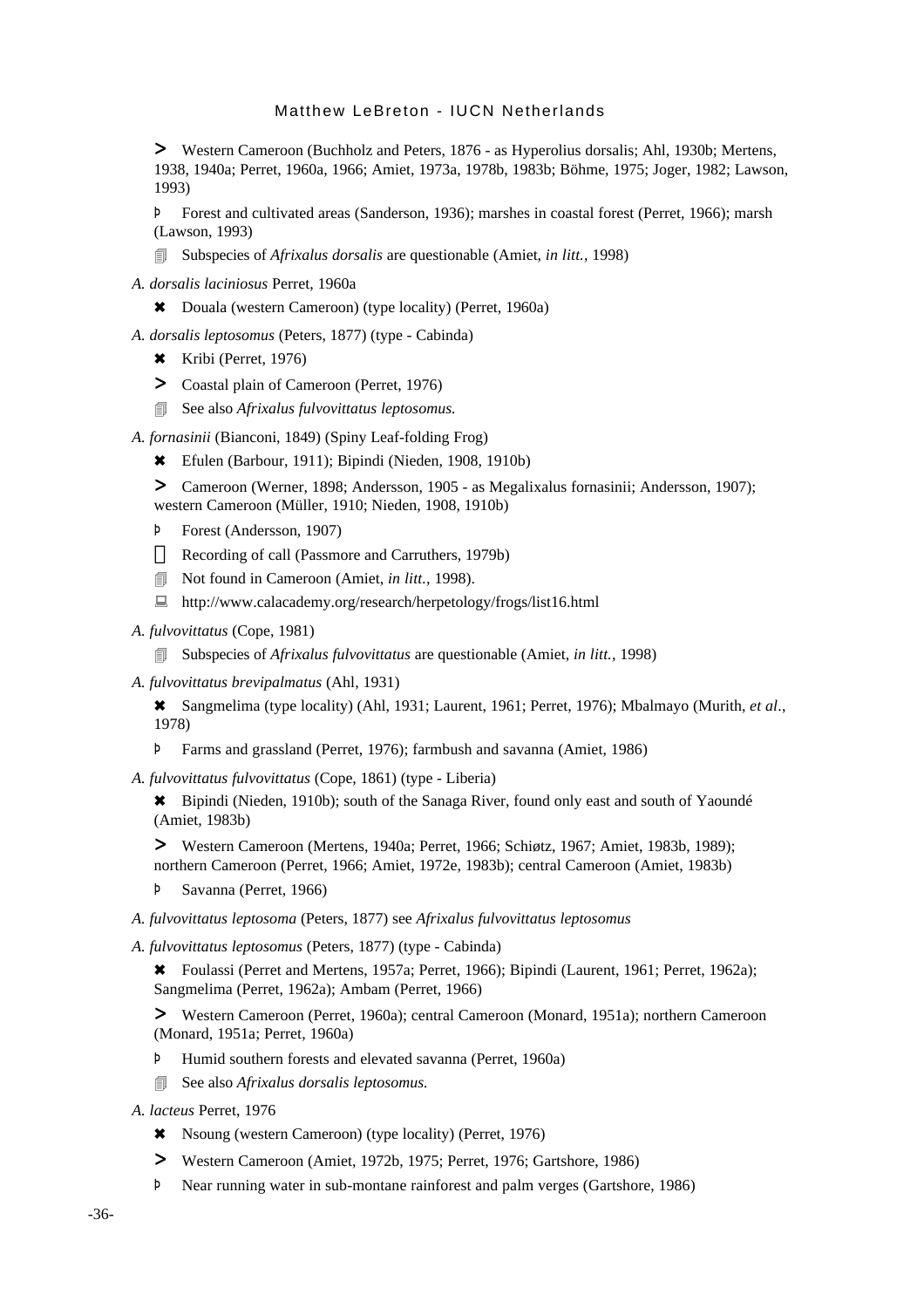O Endemic to Cameroon, forest clearance and agricultural development are likely to affect this species (Gartshore, 1986); resistant to habitat change (Amiet, *in litt.,* 1998)

*A. laevis* (Ahl, 1930b)

6 Cameroon (type locality) (Ahl, 1930b); Foulassi (Perret, 1966); Kala-Afomo, Ototomo, Zamakoé, south-east Cameroon, Yaoundé region (Amiet, 1986); Kala (Amiet, 1986, 1991b)

> Cameroon (Ahl, 1930b; Perret, 1960a; Laurent, 1982); western Cameroon (Parker, 1936; Sanderson, 1936; Mertens, 1938, 1940a; Perret, 1966; Amiet, 1978b, 1986; Lawson, 1993)

Þ Forest (Sanderson, 1936; Amiet, 1986); dense forests at medium altitudes (Perret, 1966).

*A. lindholmi* (Andersson, 1907)

6 Bibundi (western Cameroon) (type locality) (Andersson, 1907; Nieden, 1910b; Perret, 1966, 1976)

- > Western Cameroon (Perret, 1960a, 1976)
- Þ Lowland equatorial forest (Perret, 1976)
- O Only known from type locality, Bibundi (western Cameroon) (Gartshore, 1986)
- 4 Records of Amiet (1972b, 1975) are *Afrixalus lacteus* (see Perret, 1976)

#### *A. paradorsalis* Perret, 1960a

6 Foulassi (type locality) (Perret, 1960a, 1966); southern Cameroon (except the coastal plain) (Perret, 1960a); Kala-Afomo, Ototomo, Ongot, Zamakoé, Nkoladzap-Ekombitié, Mésam, Avebe (Amiet, 1986); Kala (Amiet, 1986, 1991c)

> Cameroon (Perret, 1976); western Cameroon (Amiet, 1978b; Lawson, 1993)

Þ Forests (Perret, 1960a; Amiet, 1986); farmbush (Amiet, 1986); disturbed areas with slow moving water or marshes in forest (Lawson, 1993)

*A. schneideri* (Boettger, 1889)

6 Bonamandune (King Bell-Dorf) (type locality) (Boettger, 1889); Douala (western Cameroon) (type locality) (Perret, 1960a, 1966)

- > Cameroon (Perret, 1976)
- *A. vittiger* (Peters, 1876)
	- 6 Bitye (Dja River) (Barbour, 1911)
	- > North Cameroon (Perret, 1976)
	- Þ Guinean savanna (Perret, 1976)

**If it is likely that the only record from southern Cameroon (Bitye: Barbour, 1911) is referable to** another taxon.

- *A. weidholzi* (Mertens)
	- 6 Northern Cameroon (Amiet, 1972b, e)

*Alexteroon obstetricans* (Ahl, 1931)

6 Bipindi (type locality) (Ahl, 1931); Foulassi (Lobô River) (Perret, 1966, 1988a; Schätti, *et al.*, 1997 - as type locality); Ototomo (Amiet, 1972b, 1991b); Ongot, Zamakoé, Nkoladzap-Ekombitié, Mésam, Avebe, south-east Cameroon (Amiet, 1986)

- > Western Cameroon (Amiet, 1972b, 1978b, 1986; Perret, 1988a)
- Þ Forest (Amiet, 1972b, 1986)

#### *Arlequinus krebsi* (Mertens, 1938)

6 Mubengué (=Mubenge) (western Cameroon) (type locality) (Mertens, 1938, Perret, 1966; Amiet, 1986)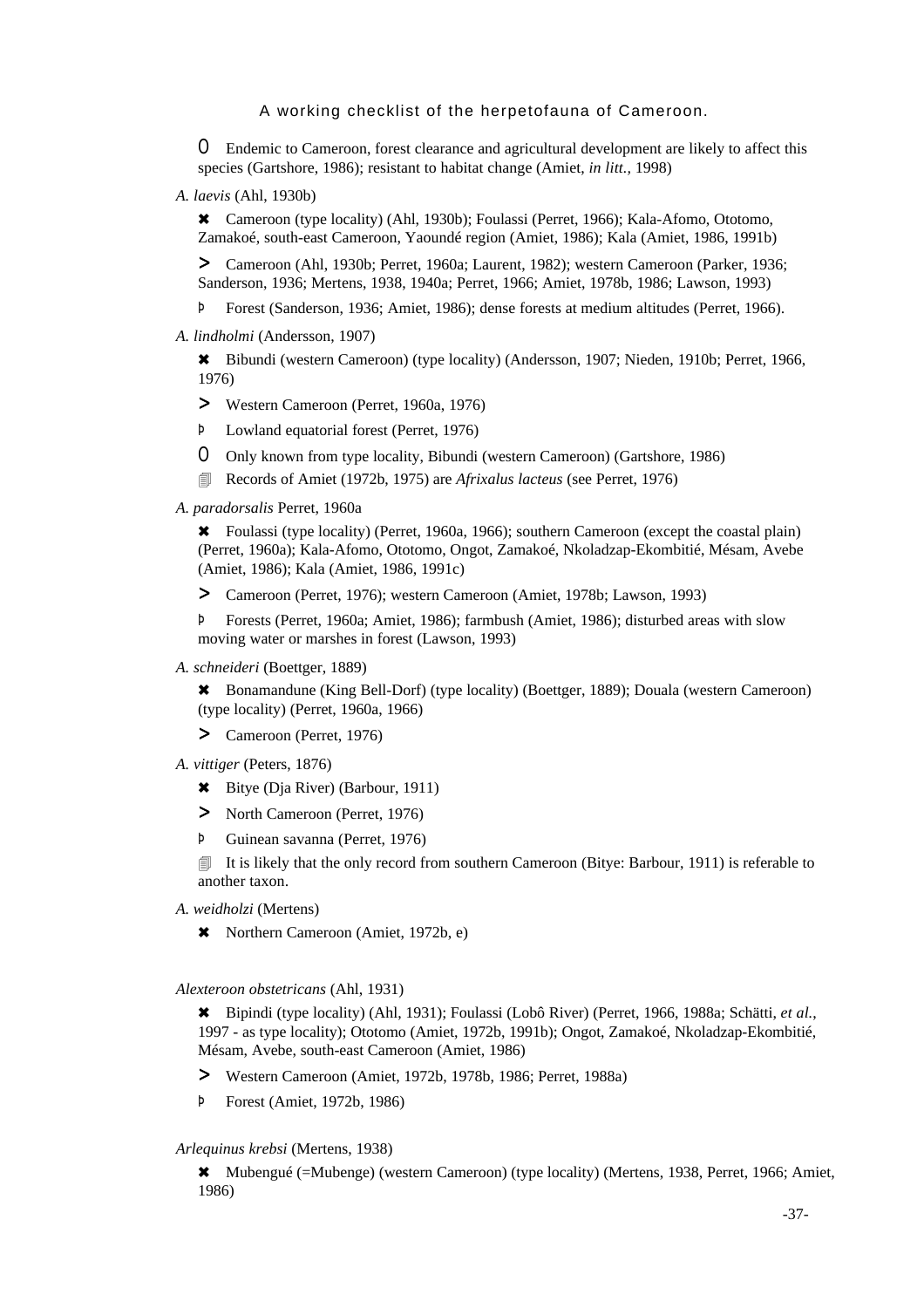- > Western Cameroon (Amiet, 1972b)
- Þ Forest (Gartshore, 1986)

O Endemic to Cameroon and only known from two specimens (Gartshore, 1986)

### *Chlorolius koehleri* (Mertens, 1940a)

6 Yaoundé region, Kala-Afomo, Ongot (Amiet, 1986)

> Western Cameroon (Mertens, 1940a; Perret, 1966, 1988a; Amiet, 1972b, 1986; Gartshore, 1986)

Þ Forests (Amiet, 1986; Gartshore, 1986); disturbed areas surrounded by forest (Gartshore, 1986)

O Endemic to western Cameroon; as long as water quality is maintained, can tolerate (or benefit from) habitat disturbance (Gartshore, 1986)

### *Cryptothylax greshoffi* (Schilthuis, 1889)

6 Olama (Nyong River) (Lamotte, *et al.,* 1959b; Perret, 1966); Foulassi (Lamotte, *et al.,* 1959b); Ngam (Sangmelima) (Mfong River), Mimbo (Mfongô River), Mfongô, Kondéyébaé (Perret, 1966); Yaoundé region (Affa'a and Lynn, 1994)

Þ On floating plants in large coastal rivers, and ponds traversed by a currant (Perret, 1966); swamps, lakes and streams in dense forest (Drewes, 1984); tadpole: still or flowing water (Amiet and Affa'a, 1985); farmbush (Amiet, 1986)

Hylambates anchietae Bocage, 1873 see *Leptopelis nordequatorialis*

H. aubryi (Duméril, 1856) see *Leptopelis aubryi*

H. brevirostris Werner, 1898 see *Leptopelis brevirostris*

H. calcaratus Boulenger, 1906 see *Leptopelis calcaratus*

H. cassinoides Boulenger, 1903 see *Kassina cassinoides*

H. cubito-albus Boulenger, 1906 see *Leptopelis notatus*

- H. greshoffi Schilthuis, 1889 see *Cryptothylax greshoffi*
- H. haugi Mocquard, 1902 see *Leptopelis aubryi*
- H. leonardi Boulenger, 1906 see *Phlyctimantis leonardi*
- H. millsoni Boulenger, 1894 see *Leptopelis millsoni*
- H. notatus Buchholz and Peters, 1876 see *Leptopelis notatus*
- H. ocellatus Mocquard, 1902 see *Leptopelis ocellatus*
- H. palmatus Peters, 1868 see *Leptopelis rufus*
- H. rufus (Reichenow, 1874) see *Leptopelis rufus*
- H. rufus boulengeri Werner, 1898 see *Leptopelis boulengeri*
- H. rufus brevirostris Werner, 1898 see *Leptopelis brevirostris*
- H. rufus modesta Werner, 1898 see *Leptopelis modestus*
- H. rufus modestus Werner, 1898 see *Leptopelis modestus*
- H. rufus notata Werner, 1898 see *Leptopelis notatus*
- H. rufus ventrimaculata Buchholz and Peters, 1875 see *Leptopelis modestus* (see Gorsham, 1974)
- H. tessmanni Nieden, 1909 see *Leptopelis notatus*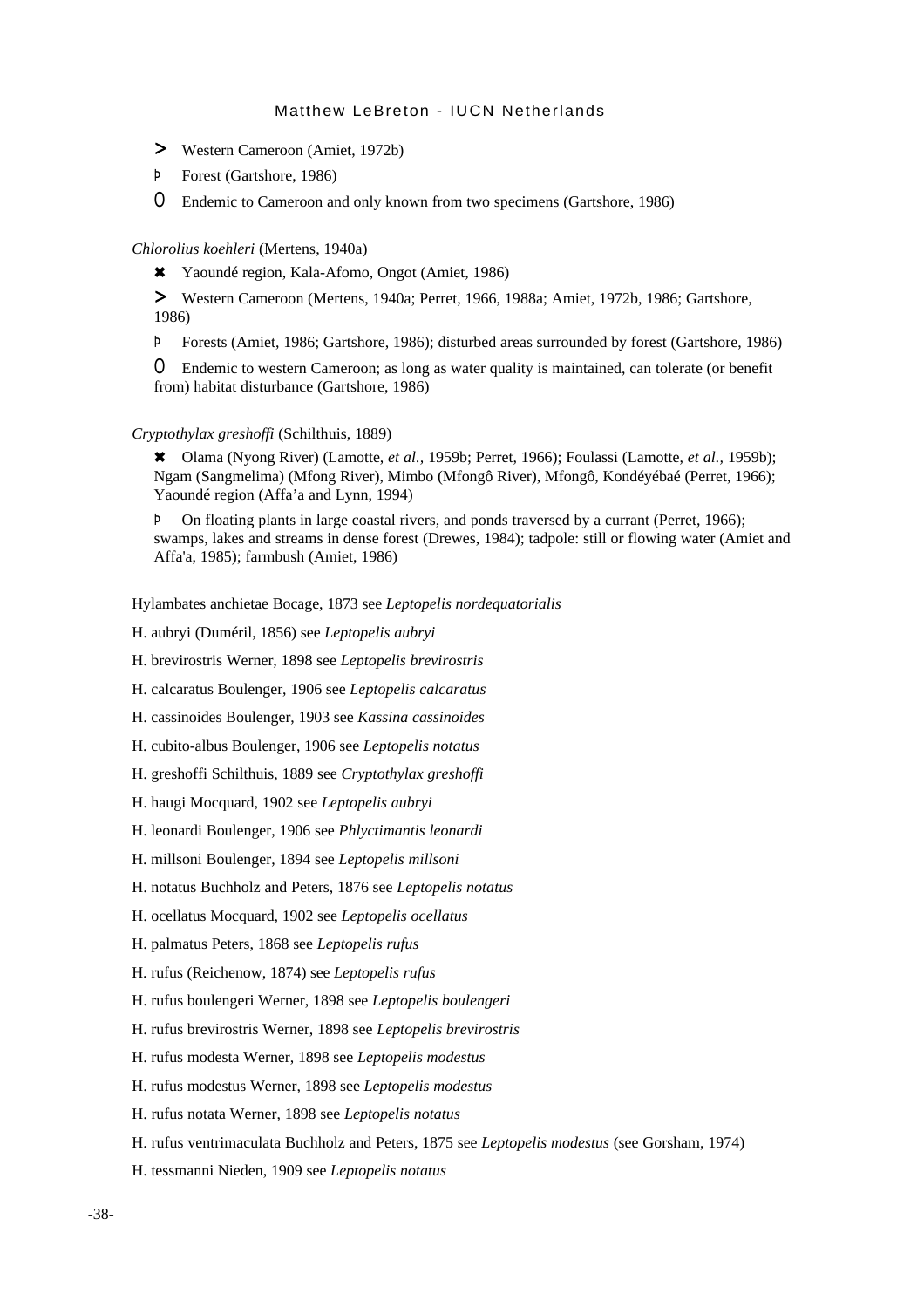H. viridis Günther, 1868 see *Leptopelis viridis*

*Hyperolius acutirostris* Buchholz and Peters, 1876

\* Cameroon (type locality) (Buchholz and Peters, 1876); Sangmelima (Perret, 1975a, 1966); Foulassi (Perret, 1966); Kala, Ototomo, Zamakoé, Yaoundé region (Amiet, 1986)

> Cameroon (Werner, 1898; Andersson, 1905; Nieden, 1908, 1910b); northern Cameroon (Angel, 1930); western Cameroon (Amiet, 1986)

Þ Strictly arboreal (Perret, 1966); forest (Amiet, 1986)

4 *Hyperolius acutirostris* and *Hyperolius mosaicus* are regarded as distinct (see Amiet, 1980a and also Schätti *et al*., 1997) however Perret (1966) only recognised *Hyperolius acutirostris*, thus Perret's records may be either species*.*

*H. adametzi* Ahl, 1931

- 6 Bamenda (western Cameroon) (type locality) (Ahl, 1931; Laurent, 1961; Perret, 1962a, 1966)
- > Western Cameroon (Angel, 1940c; Amiet, 1978c)
- Þ Stream verges in intermediate and high elevation savanna (Gartshore, 1986)

O Endemic to Cameroon, given its preference for grassy streams this species can probably tolerate all but very severe land use changes (Gartshore, 1986)

*H. balfouri* (Werner, 1907)

6 Yaoundé (Amiet, 1983b)

> Central and northern Cameroon (from map) (Amiet, 1983b); western Cameroon (Böhme and Schneider, 1987; Joger, 1982; Amiet, 1983b)

*H. balfouri viridistriatus* Monard, 1951a

6 Tibati (type locality) (central Cameroon) (Monard, 1951a); Yaoundé region (Affa'a and Lynn, 1994)

> Northern Cameroon (Monard, 1951a; Perret, 1966; Amiet, 1972e); Cameroon (Laurent, 1961); central Cameroon (Perret, 1966); western Cameroon (Perret, 1966; Schiøtz, 1967; Böhme, 1975)

Þ Farmbush and savanna (Amiet, 1986)

O Endemic (Perret, 1966)

H. benueensis Monard, 1951a see *Hyperolius riggenbachi hieroglyphicus* (after Perret, 1962a, 1966)

H. bocagei Steindachner, 1869

> Western Cameroon (Angel, 1940c)

4 This name is often erroneously applied to uniformly coloured or finely speckled *Hyperolius* (Laurent, 1947a).

*H. bolifambae* Mertens, 1938

6 Bolifamba (western Cameroon) (type locality) (Mertens, 1938); Kribi area, Yaoundé area (Amiet, 1973a)

> Cameroon (Laurent, 1947a); western Cameroon (Amiet, 1973a, 1978b; Lawson, 1993 – tentative identification)

- O Endemic to Cameroon/Nigeria (Schiøtz, 1963)
- 4 Possibly a junior synonym of *Hyperolius pardalis* (Lawson, 1993)
- *H. bopeleti* Amiet, 1979

6 Dizangué (type locality) (western Cameroon) (Amiet, 1979; Schätti, *et al.*, 1997); Longji (Amiet, 1979)

- > Western Cameroon (Amiet, 1979)
- O Endemic to Cameroon (Amiet, 1979)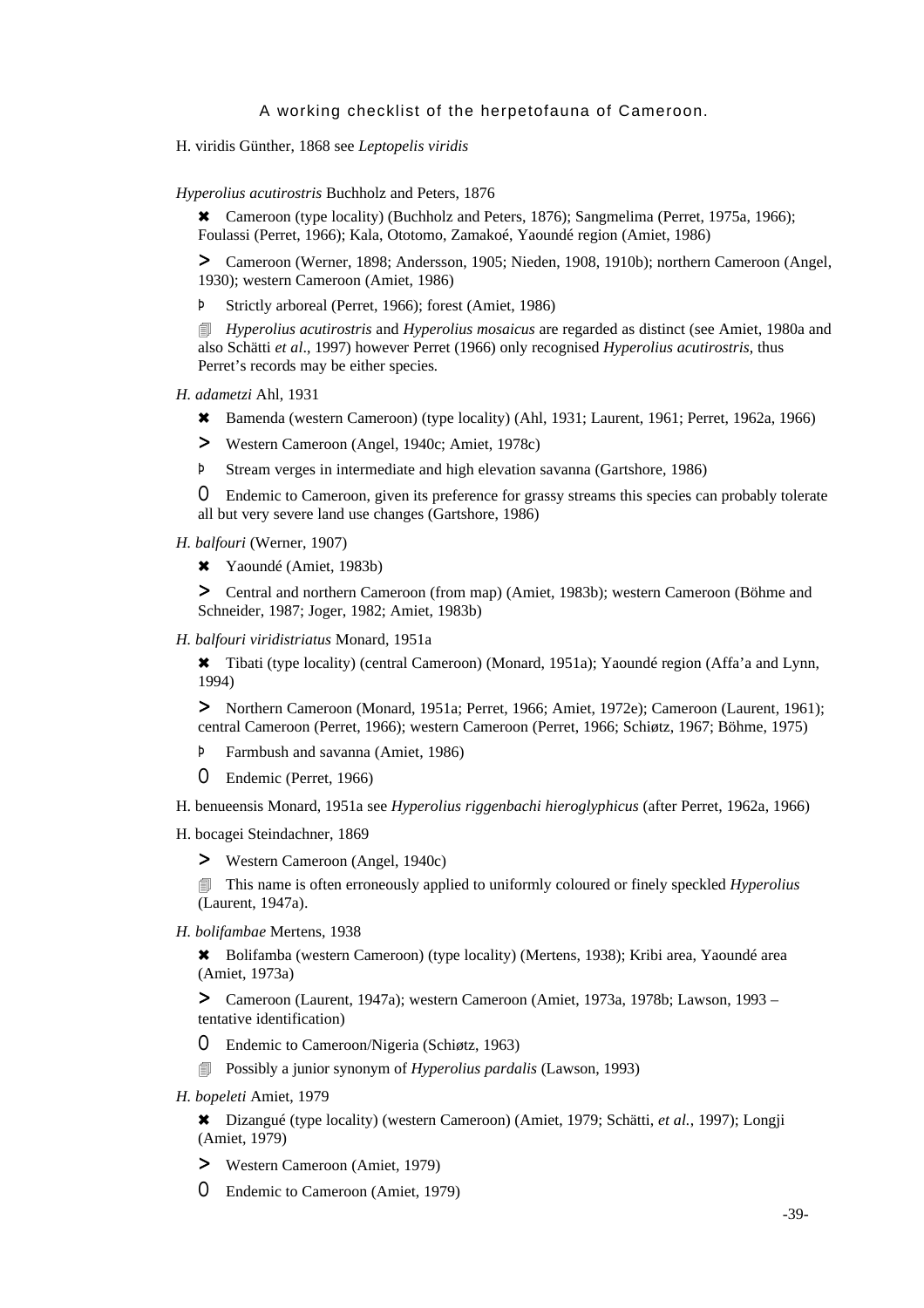H. brevipalmatus Ahl, 1931 see *Afrixalus fulvovittatus brevipalmatus*

H. burgeoni De Witte, 1921

> Central Cameroon (Monard, 1951a - as *Hyperolius ?burgeoni*)

**Exercise 3 Synonym of** *Hyperolius pachyderma* (see Gorsham, 1974) a species not recorded from Cameroon.

*H. cinnamomeoventris* Bocage, 1866

6 Foulassi (Perret, 1966); Yaoundé (Amiet and Perret, 1969); Yaoundé area (Amiet and Perret, 1969; Affa'a and Lynn, 1994)

> Cameroon (Werner, 1898 - as Hyperolius picturatus); western Cameroon (Nieden, 1910a,b - as Hyperolius fimbriolatus; Perret, 1962a; Schiøtz, 1967; Böhme, 1975); northern Cameroon (Perret, 1966; Böhme, 1975)

- Þ Farmbush (Amiet, 1986)
- *H. concolor* (Hallowell, 1844) (type Liberia)

6 Bipindi (Ahl, 1931 - as Arthroleptis stenodactylus; Perret, 1966 - as Arthroleptis stenodactylus); Kribi (Seehausen, 1986)

> Cameroon (Andersson, 1907; Nieden, 1910b; Ahl, 1931 - as Hyperolius maximus); western Cameroon (Ahl, 1931 - as Hyperolius pulcher; Parker, 1936 - as Hyperolius sordidus; Sanderson, 1936 - as Hyperolius sordidus; Mertens, 1938, 1940a; Perret and Mertens, 1957a; Laurent, 1961; Perret, 1962a; 1966; Amiet, 1973a, 1978b; Joger, 1982 - as *Hyperolius cf. concolor*)

Þ Forest (Andersson, 1907; Sanderson, 1936); and cultivated areas (Sanderson, 1936); gallery forest and edges of savanna (Perret, 1966)

H. concolor viridistriatus Monard, 1951a see *Hyperolius balfouri viridistriatus*

H. decoratus Ahl, 1931 see *Hyperolius marmoratus decoratus* Ahl, 1931

H. dorsalis Schlegel see (probably) *Afrixalus dorsalis* (Peters, 1875)

*H. endjami* Amiet, 1980a

6 Kala (type locality), and the Kribi area (Amiet, 1980a); Kala, Kala-Afomo, Zamakoé, Yaoundé region (Amiet, 1986); Ongot, Ototomo (Amiet, 1986; Schätti *et al.*, 1997); Nkolkomou (Yaoundé) (Schätti *et al.*, 1997)

- > Central Cameroon (Amiet, 1980a); western Cameroon (Amiet, 1986)
- Þ Forest (Amiet, 1986)

H. fimbriolatus Peters, 1876 see (probably) *Hyperolius cinnamomeoventris* (see Frost, 1985)

*H. fusciventris burtoni* (Boulenger, 1883)

> Western Cameroon (Sanderson, 1936 - as Hyperolius sp., see Amiet, 1978b; Amiet, 1978b, 1983b; Lawson, 1993)

Þ Disturbed forest (Lawson, 1993)

H. guttatus Peters, 1875 see *Hyperolius pardalis* (see Perret, 1975a)

**EXECUTE:** Perret (1975a) moved Hyperolius guttatus records to Hyperolius steindachneri and then later to *Hyperolius pardalis.*

*H. guttulatus* Günther, 1858

\* 70 km west of Yaoundé (Amiet, 1973a)

> Western Cameroon (Parker, 1936- as Hyperolius lagoensis; Sanderson, 1936 - as Hyperolius lagoensis; Amiet, 1973a, 1978b; Joger, 1982 - as *Hyperolius cf. guttulatus*)

Þ Forest (Sanderson, 1936)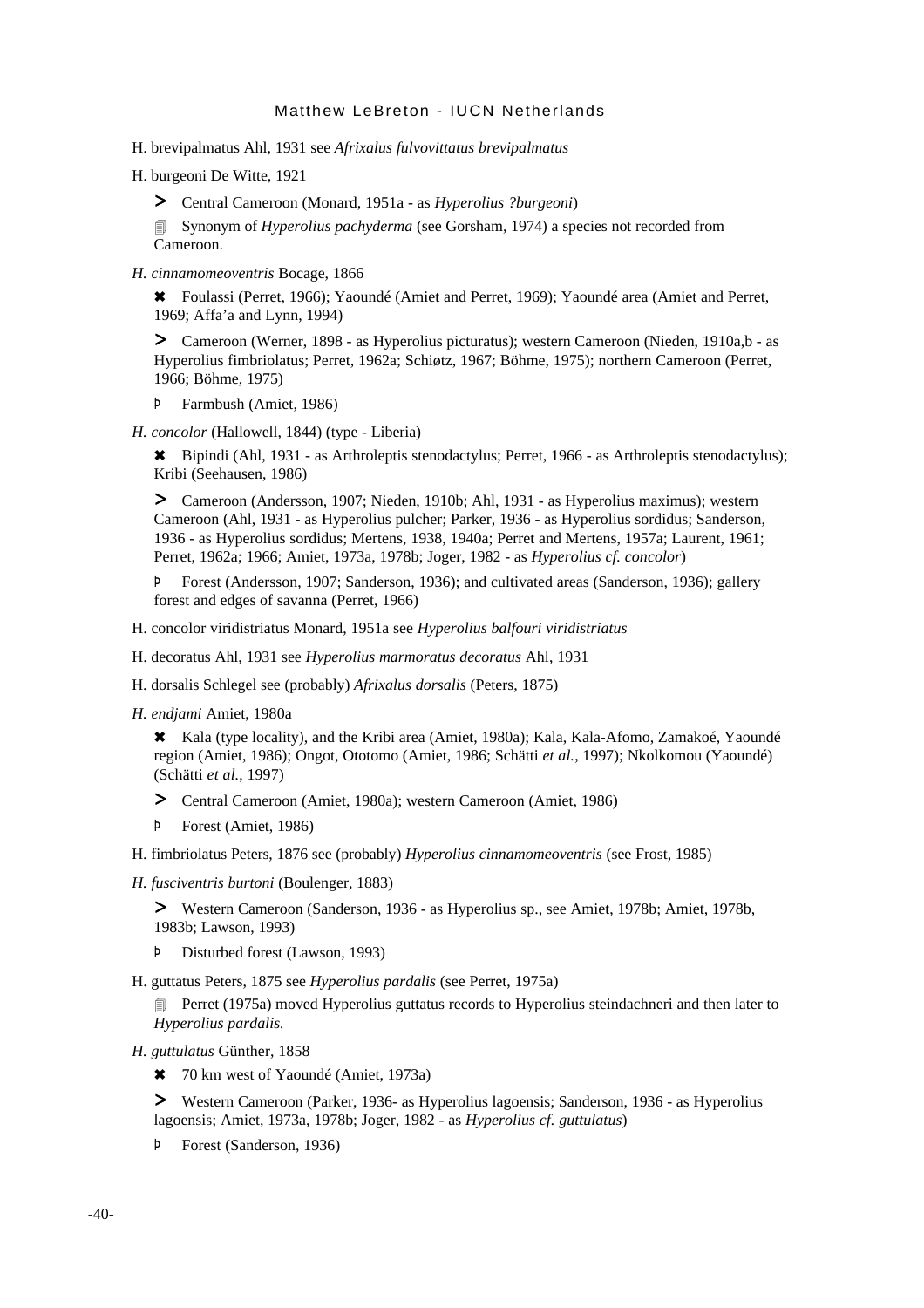- *H. guttulatus picturatus* Peters, 1875
	- > Possibly northern Cameroon (Monard, 1951a after Perret and Mertens, 1957b)

4 Other specimens of Monard (1951) were referred to *Hyperolius pallidus* (Perret and Mertens, 1957b)

H. hieroglyphicus Ahl, 1931 see *Hyperolius riggenbachi hieroglyphicus*

H. hildebrandti Ahl, 1931 see *Hyperolius pardalis* (see Perret, 1975a)

4 Perret (1975a) moved Hyperolius hildebrandti records to *Hyperolius steindachneri* and then later to *Hyperolius pardalis.*

*H. houyi* (Ahl, 1931)

6 Ussagara (type locality) (Ahl, 1931)

- H. koehleri Mertens, 1940a see *Chlorolius koehleri* (after Perret, 1988a)
- H. köhleri Mertens, 1940a see *Chlorolius koehleri* (after Perret, 1988a)
- H. krebsi Mertens, 1938 see *Arlequinus krebsi*
- *H. kuligae* Mertens, 1940a

6 Mubengué (=Mubenge) (western Cameroon) (type locality) (Mertens, 1940a; Perret, 1966); Ototomo, Ongot, Nkoladzap-Ekombitié, Mésam, Avebe (Amiet, 1986)

> Western Cameroon (Mertens, 1940a; Perret, 1966; Amiet, 1978c; Gartshore, 1986); central Cameroon (Joger, 1982)

- Þ Farmbush and forest, grassy habitats, marshes, roadside ditches (Amiet, 1986; Gartshore, 1986)
- O Widespread at medium altitudes (Gartshore, 1986)
- H. lagoensis (Günther, 1868) see *Hyperolius guttulatus* (see Gorsham, 1974)
- H. marmoratus Rapp, 1842 see *Hyperolius viridiflavus marmoratus*
- *H. marmoratus decoratus* Ahl, 1931
	- 6 Longa (type locality) (Ahl, 1931; Laurent, 1961); south-east Cameroon (Laurent, 1951)
	- 4 This species does not occur in Cameroon (Amiet, *in litt.,* 1998)
- H. maximus Ahl, 1931 see *Hyperolius concolor* (see Perret, 1966)
- H. microstictus Ahl, 1931 see *Hyperolius marmoratus decoratus*
- *H. mosaicus* Perret, 1959b
	- 6 Ngam, Sangmelima (Perret, 1959b); south-east Cameroon (Amiet, 1986)
	- Þ Forest (Perret, 1959b)

4 *Hyperolius mosaicus* and *Hyperolius acutirostris* are regarded as distinct (Amiet, 1980a and also Schätti, *et al.*, 1997), but considered under *Hyperolius acutirostris* Perret (1966). Some records of *Hyperolius acutirostris* in Perret (1966) may be *Hyperolius mosaicus*.

- *H. nasutus* Günther, 1864 (Long Reed Frog)
	- 6 Obala, Ototomo (Amiet, 1972b)
	- > Western Cameroon (Böhme and Schneider, 1987 as *Hyperolius* cf. *nasutus*)
	- Þ Savanna (Amiet, 1972b, 1986)
		- Recording of call (Passmore and Carruthers, 1979b)
	- 4 Unclear if these records relate to the subspecies *Hyperolius nasutus igbettensis.*

*H. nasutus igbettensis* Schiøtz, 1963 (type - Nigeria)

- > Western Cameroon (Mertens, 1940a; 1968); northern Cameroon (Perret, 1966)
- Þ Savanna (Schiøtz, 1963; Perret, 1966)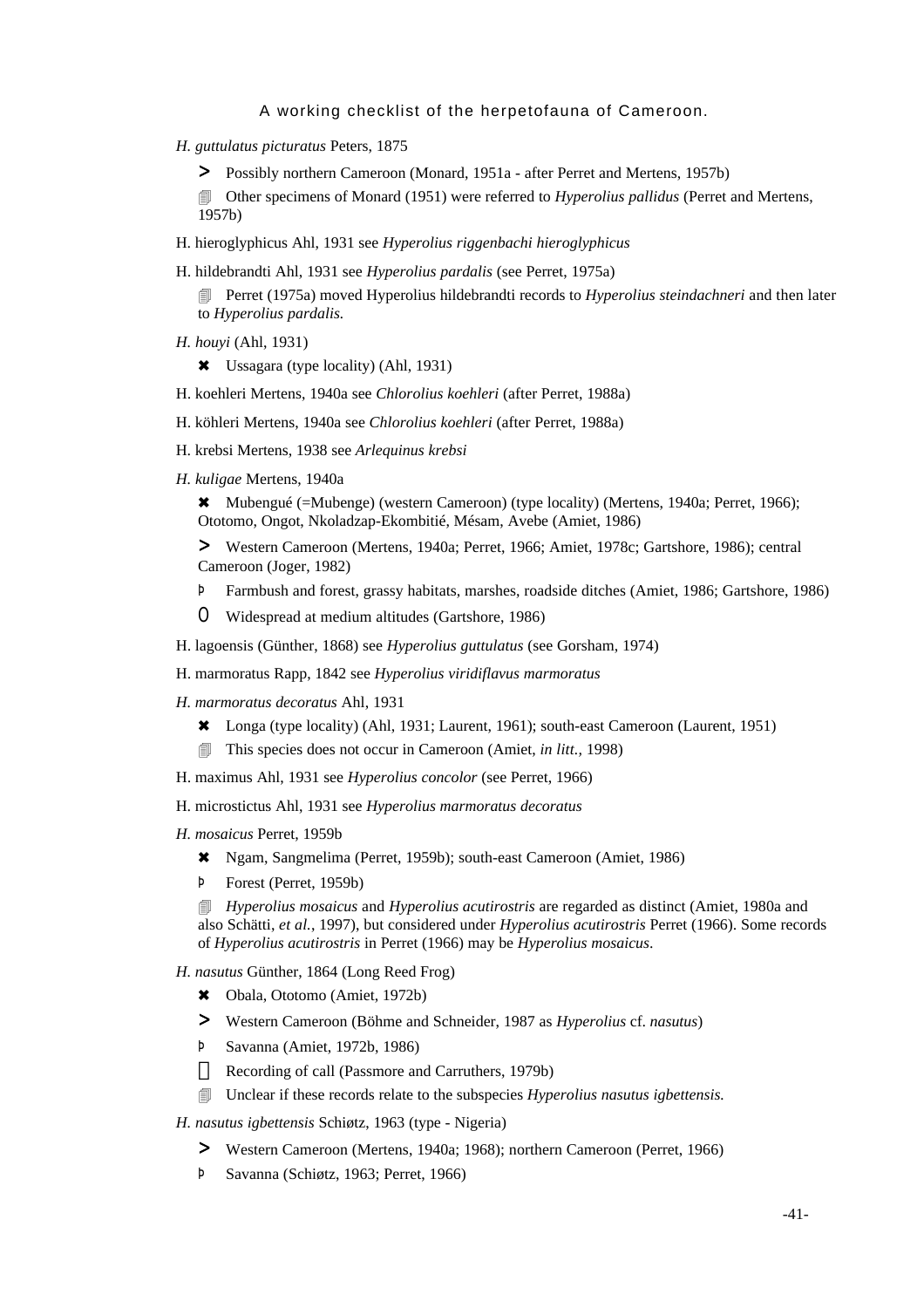- : http://www.calacademy.org/research/herpetology/frogs/big/xc.jpg
- H. nigropalmatus Ahl, 1931 see *Hyperolius phantasticus* (after Perret, 1966)
- *H. nitidulus* Peters, 1875
	- > Northern Cameroon (Böhme, 1975; Böhme and Schneider, 1987)
	- 4 Recognised as *Hyperolius viridiflavus nitidus* by Schiøtz, 1971*.*
- H. nitidulus aureus Perret, 1966 see *Hyperolius viridiflavus aureus*
- H. nitidulus bangwae Perret, 1966 see *Hyperolius viridiflavus bangwae*
- H. obstetricans Ahl, 1931 see *Alextroon obstetricans*
- *H. ocellatus* (Günther, 1858)

> Cameroon (Andersson, 1905); western Cameroon (Nieden, 1910b; Mertens, 1938; Lawson, 1993 - tentative)

H. ocellatus guttatus Peters, 1875 see *Hyperolius pardalis*

**EXECUTE:** Perret (1975a) moved Hyperolius ocellatus guttatus records to Hyperolius steindachneri and then later to *Hyperolius pardalis.*

H. ocellatus hildebrandti Ahl, 1931 see *Hyperolius pardalis*

**EXECUTE:** Perret (1975a) moved Hyperolius ocellatus hildebrandti records to Hyperolius steindachneri and then later to *Hyperolius pardalis.*

- *H. ocellatus ocellatus* (Günther, 1858)
	- \* Widespread inland south of the Sanaga River (Amiet, 1983b)
	- > Western Cameroon (Amiet, 1978b)
- *H. ocellatus purpurescens* Laurent, 1943

6 Efulen (Barbour, 1911 - as Rappia pusilla; Loveridge, 1936 as Hyperolius pleurotaenius - see Laurent, 1943); Dja River (Laurent, 1943); Nomayos (Gassmann, 1975); Ebolowa, Makak, Sangmelima, Nomayos, Sakbayémé, Makakou (Yaoundé), Kala, generally south of the Sanaga River (Perret, 1975b); Kala-Afomo, Ototomo, Ongot, Zamakoé, Nkoladzap-Ekombitié, Mésam (Amiet, 1986); Yaoundé (Amiet, 1990)

> Cameroon (Andersson, 1905- as Rappia pusilla; Nieden, 1908, 1910b- as Rappia pusilla); western Cameroon (Müller, 1910- as Rappia pusilla)

Þ Forest and farmbush (Amiet, 1986)

H. pallidus Mertens, 1940b see *Hyperolius viridiflavus pallidus* (after Schiøtz, 1971)

*H. pardalis* Laurent, 1947b

6 Yaoundé (Nieden, 1910b - as *Hyperolius steindachneri*); Bitye (type locality) (Laurent, 1947b; Barbour, 1911; Perret, 1966); Lolodorf (Müller, 1910); Efulen (Barbour, 1911; Laurent, 1947b, 1961; Perret, 1962a, 1966); '*5 miles inland from Kribi*' (Laurent, 1947b); Foulassi (Perret and Mertens, 1957a - as *Hyperolius pardalis* and as Hyperolius ocellatus hildebrandti; Perret, 1966 - as *Hyperolius pardalis* and as Hyperolius ocellatus guttatus); Essangmvut, Nlup (Perret and Mertens, 1957a); Abimo River (Foulassi) (Perret and Mertens, 1957a - as Hyperolius ocellatus hildebrandti); Sangmelima (Perret, 1962a); Ototomo (Amiet and Perret, 1969); widespread south of the Sanaga River (Amiet, 1983b)

> Western Cameroon (Buchholz and Peters, 1876 - as Hyperolius guttatus; Mertens, 1938 - as Hyperolius ocellatus guttatus; Lawson, 1993); Cameroon (Nieden, 1908 - as Hyperolius ocellatus guttatus; Nieden, 1910b - as Rappia guttata; Ahl, 1931 - as Hyperolius ocellatus hildebrandti; Laurent, 1961 - as Hyperolius ocellatus guttatus);

Þ Low vegetation and bushes in the forest zone, not far from water (Perret, 1966); farmbush (Amiet, 1986); grass and emergent vegetation of slow flowing shallow streams in open habitats (Lawson, 1993)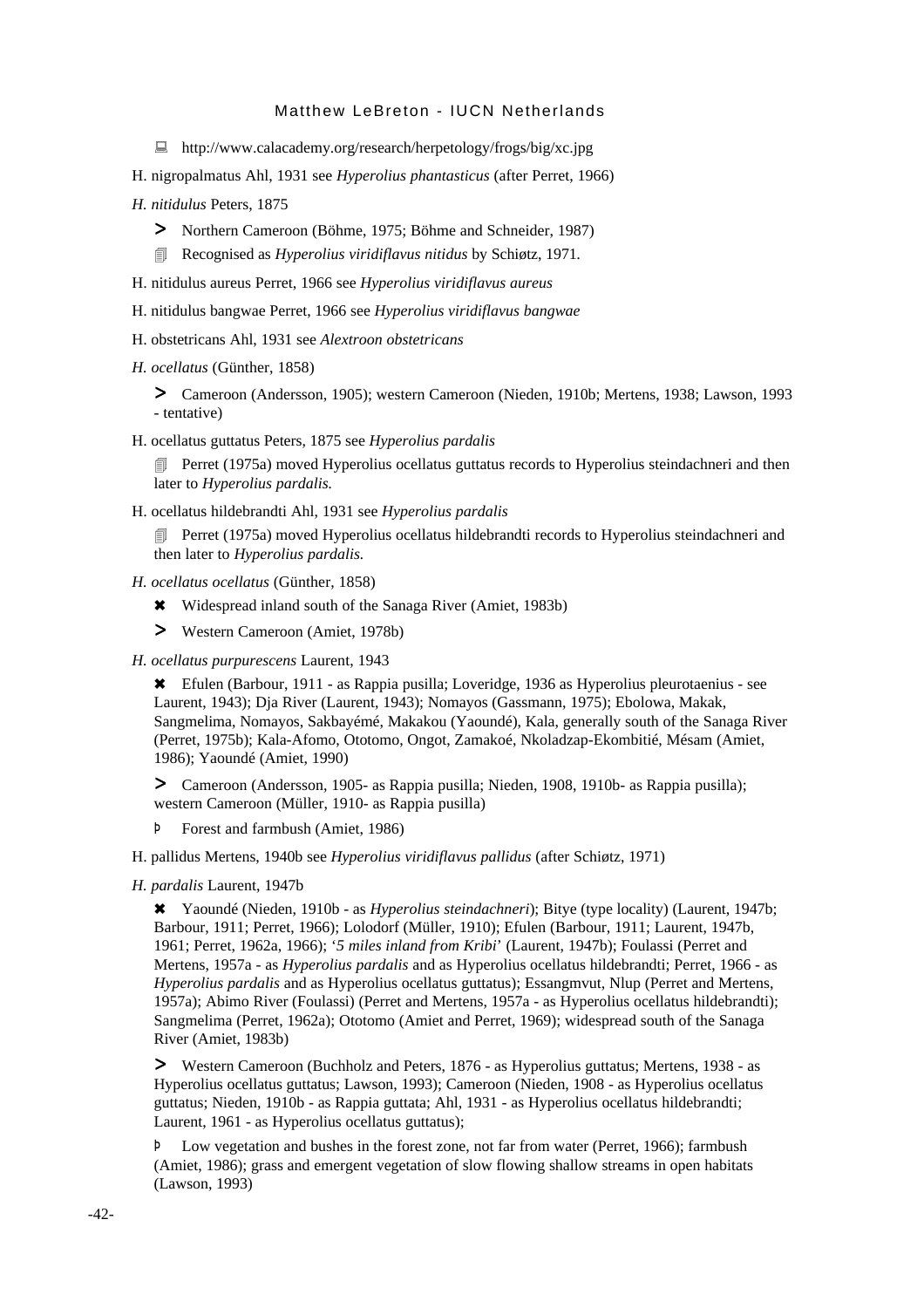*H. phantasticus* (Boulenger, 1899)

6 Lolodorf (Ahl, 1931 - as Hyperolius nigropalmatus); Kribi area, Yaoundé to Sanaga River area (Amiet, 1973a)

> Western Cameroon (Müller, 1910; Nieden, 1910b; Amiet, 1973; Lawson, 1993)

Þ Low altitude coastal forest (Perret, 1966); along shallow streams in forest and on forest edges (Lawson, 1993)

H. picturatus Peters, 1875 see *Hyperolius cinnamomeoventris* (see Laurent, 1947a)

4 Specimens from the rainforest regions, identified as this species, are usually *Hyperolius cinnamomeoventris* Bocage, 1866 (see Laurent, 1947a)

*H. platyceps* (Boulenger, 1900)

6 Zima (=Sangmelima) (Boulenger, 1906; Nieden, 1910b; Perret, 1966 - all as Hyperolius platyceps pleurotaenia); Ebolowa (Nieden, 1908 - as Hyperolius platyceps pleurotaenia); Longji (Nieden, 1910b - as Hyperolius platyceps pleurotaenia); Bitye (Laurent, 1943 - as Hyperolius platyceps pleurotaenia); Foulassi (Perret and Mertens, 1957a; Perret, 1966 - as Hyperolius platyceps pleurotaenia); Akok Yemefek (Perret and Mertens, 1957a - as Hyperolius platyceps pleurotaenia); Edéa (Amiet, 1978c); Kala, Kala-Afomo, Ototomo, Ongot, Zamakoé, Nkoladzap-Ekombitié, Mésam, Avebe (Amiet, 1986)

> Cameroon (Andersson, 1905 - as Hyperolius platyceps pleurotaenia; Nieden, 1910b - as Hyperolius platyceps pleurotaenia); western Cameroon (Mertens, 1938, 1940a - as Hyperolius platyceps pleurotaenia; Amiet, 1978c); northern Cameroon (Amiet, 1978c)

- Þ Forest (Amiet, 1978c, 1986); farmbush (Amiet, 1986)
- H. platyceps pleurotaenia (Boulenger, 1906) see *Hyperolius platyceps* (see Amiet, 1978c)
- H. pleurotaenius (Boulenger, 1906) see *Hyperolius platyceps* (Boulenger, 1906) (see Amiet, 1978c) 4 Record of Loveridge (1936) from Efulen, see *Hyperolius ocellatus purpurescens* (see Laurent, 1943).
- H. pulcher Ahl, 1931 see *Hyperolius concolor*
- H. purpurescens Laurent, 1943 see *Hyperolius ocellatus purpurescens*
- *H. riggenbachi hieroglyphicus* Ahl 1931

\* Bamenda (western Cameroon) (type locality) (Ahl, 1931; Laurent, 1961; Perret, 1962a, 1966); Duru (Perret, 1966)

> Western Cameroon (Parker, 1936; Sanderson, 1936; Perret, 1966; Schiøtz, 1967); northern Cameroon (Monard, 1951a; Perret, 1966)

- *H. riggenbachi riggenbachi* (Nieden, 1910a)
	- 6 Banyo (western Cameroon) (type locality) (Nieden, 1910a; 1910b)

> Western Cameroon (Laurent, 1961; Perret, 1962a, 1966; Joger, 1982; Gartshore, 1986); northern Cameroon (Amiet, 1973a; Gartshore, 1986; Böhme and Schneider, 1987); central Cameroon (Joger, 1982)

Þ Gallery forest (Joger, 1982); wetlands and watercourses in montane grassland (Gartshore, 1986)

O Restricted to western and central Cameroon and eastern Nigeria; destruction of forest and degradation of water quality may lead to population declines (Gartshore, 1986)

4 Parker (1936) and Sanderson (1936) records see *Hyperolius riggenbachi hieroglyphicus* (after Laurent, 1943)*.*

H. sordidus Fischer, 1887 see *Hyperolius concolor* (after Laurent, 1943)

H. spinosus Buchholz and Peters, 1876 see *Acanthixalus spinosus*

H. steindachneri Bocage, 1866 see *Hyperolius pardalis*

H. steindachneri pardalis Laurent, 1947b see *Hyperolius pardalis*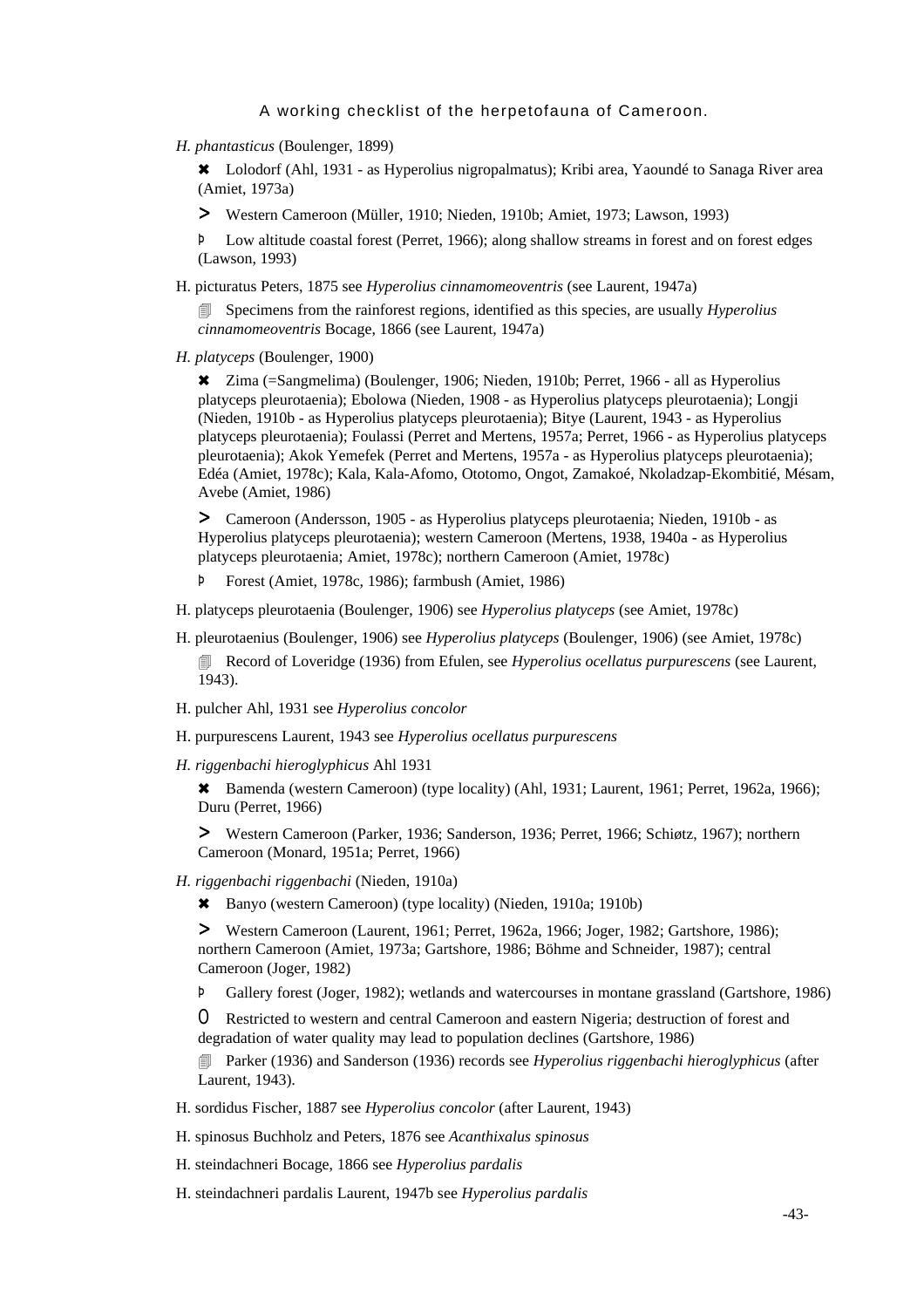- H. stenodactylus Ahl, 1931 see *Hyperolius concolor*
- *H. sylvaticus* Schiøtz, 1967 (type Ghana)

4 Record of Lawson (1993) referred to the subspecies *Hyperolius sylvaticus nigeriensis* as there is only one subspecies in western Cameroon (Amiet, *in litt.,* 1998).

- *H. sylvaticus nigeriensis* Schiøtz, 1967 (type Nigeria)
	- > Western Cameroon (Amiet, 1978b, 1983b; Lawson, 1993 as *Hyperolius sylvaticus*)
- *H. tuberculatus* (Mocquard, 1897) (type Gabon)

\* Yaoundé (Müller, 1910, Nieden, 1910b; Amiet and Perret, 1969); Foulassi (Perret and Mertens, 1957a; Perret, 1966); Batouri (Perret, 1966); N'kolbisson, Yaoundé (Amiet and Perret, 1969); Oveng (Murith *et al.*, 1978)

> Cameroon (Laurent, 1951); western Cameroon (Perret and Mertens, 1957a)

Þ Forest and cultivated terrain (Perret, 1966); forest clearings (Schiøtz, 1971); farmbush (Amiet, 1986)

*H. viridiflavus* (Duméril and Bibron, 1841)

**There are many problems and little consensus on the use and placement of the subspecies and** related species of *Hyperolius viridiflavus*. Schiøtz (1971) recognised *Hyperolius viridiflavus nitidulus*, and *Hyperolius viridiflavus pallidus.* Schiøtz (1975) recognised *Hyperolius viridiflavus nitidulus, Hyperolius viridiflavus pallidus, Hyperolius viridiflavus viridiflavus and Hyperolius viridiflavus marmoratus*. Wieczorek *et al*. (1998) suggest more collection is needed as this group is not adequately represented in museums for study and the old museum specimens are not useful for genetic studies.

- *H. viridiflavus aureus* Perret, 1966
	- 6 Ngaoundéré (type locality) (northern Cameroon) (Perret, 1966)
	- 4 Probably a synonym of *Hyperolius viridiflavus nitidus* (after Schiøtz, 1971).
- *H. viridiflavus bangwae* Perret, 1966
	- 6 Bangwa (type locality) (western Cameroon) (Perret, 1966)

4 Probably a synonym of *Hyperolius viridiflavus nitidus* or *Hyperolius viridiflavus pallidus* - after Schiøtz, 1971).

*H. viridiflavus marmoratus* Rapp, 1842 (Painted Reed Frog)

6 Bipindi (Nieden, 1908 – possibly in error as no *Hyperolius viridiflavus* superspecies are found in southern Cameroon - Amiet, *in litt.,* 1998)

> Western Cameroon (Nieden, 1910a, 1910b)

Recording of call (Passmore and Carruthers, 1979b)

*H. viridiflavus nitidulus* Peters, 1875

4 Schiøtz (1971) considers *Hyperolius viridiflavus aureus* a synonym (or race) of *Hyperolius viridiflavus nitidulus*.

- *H. viridiflavus pallidus* Mertens, 1940b
	- 6 Poli (type locality) (north Cameroon) (Mertens, 1940b; Perret, 1966)
	- > Northern Cameroon (Monard, 1951a; Amiet, 1972e, 1990)

H. viridistriatus Monard, 1951asee *Hyperolius balfouri viridistriatus*

*H.* sp. A.

- 6 Ikenge Research Station, Baro, Korup National Park (western Cameroon) (Lawson, 1993)
- 4 Females resemble *Hyperolius hieroglyphicus*, and males, *Hyperolius ocellatus* (Lawson, 1993).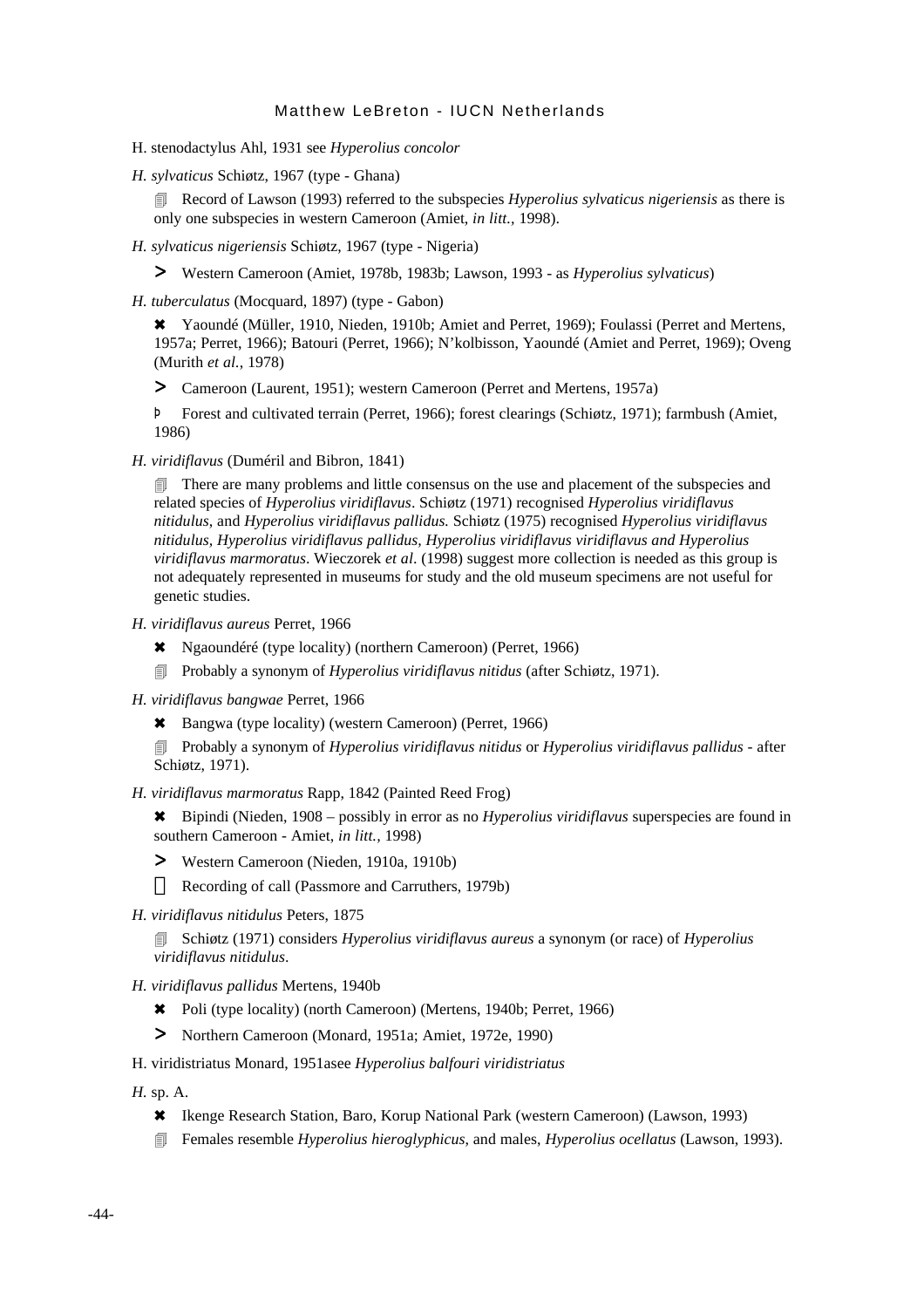*H.* sp. B.

6 Mundemba, Kumba/Mundemba Road (19.1 km south of Mundemba), Pamol Palm Plantations (western Cameroon) (Lawson, 1993)

4 Most similar to *Hyperolius guttulatus (*Lawson, 1993)

*H.* sp. 3 (in Amiet, 1975) see *Hyperolius endjami*

*H*. sp. 7

- $\star$  Avebe (Amiet, 1986)
- > Western Cameroon (Amiet, 1978b)
- Þ Forest (Amiet, 1986)
- *H*. sp. 10
	- Þ Farmbush and forest (Amiet, 1986)

H*.* sp. (in Parker, 1936; Sanderson, 1936) see *Hyperolius fusciventris burtoni* (after Amiet, 1978b)

*H.* sp.

6 Mt. Cameroon (western Cameroon) (Mertens, 1939)

*H.* sp.

\* Minim (northern Cameroon) (Böhme and Schneider, 1987)

Kassina benueana Monard, 1951a see *Kassina senegalensis* after (Perret and Mertens, 1957b)

*K. cassinoides* Boulenger, 1903 (type - Gambia)

- > North Cameroon (Monard, 1951a; Perret, 1966; Amiet, 1972e)
- Þ Savanna (Perret, 1966) Description of call (Tandy and Drewes, 1985)
- *K. decorata* (Angel, 1940b)

6 Mt. Manengouba (western Cameroon) (type locality) (Angel, 1940b); Ngam (Perret 1958a, 1966)

> Western Cameroon (Perret and Mertens, 1957a; Perret, 1966; Gartshore, 1986)

Þ Forest and elevated savanna (Perret, 1966); farmbush and savanna (Amiet, 1986); montane grasslands, moist montane forest and gallery forest (Gartshore, 1986)

O Endemic but widespread in montane forest and savanna; there is probably no threat from habitat disturbance in the immediate future (Gartshore, 1986)

- *K. maculatus* (Duméril, 1853) (Red-legged Kassina)
	- 6 Kribi (tentative) (Seehausen, 1986 possibly *Kassina decorata* Amiet, *in litt*., 1998) Recording of call (Passmore and Carruthers, 1979b)
	- 4 This species does not occur in Cameroon and is restricted to west Africa the Kribi record may possibly be *Kassina decorata* (Amiet, *in litt.*, 1998, 1999).
- K. maculosa (Sternfeld, 1917) see *Kassina maculosus*
- *K. maculosus* (Sternfeld, 1917)

> Western Cameroon (Mertens, 1968)

*K. senegalensis* (Duméril and Bibron, 1841) (type - Senegal) (Running Frog or Bubbling Kassina)

6 Obala (Amiet, 1972b); Minkama (Amiet, 1990; Dejean and Amiet, 1992); Ndzi (Dejean and Amiet, 1992)

> Western Cameroon (Mertens, 1940a); north Cameroon (Monard, 1951a - after Perret, 1966; Perret, 1966; Amiet, 1972b,e; Böhme and Schneider, 1987)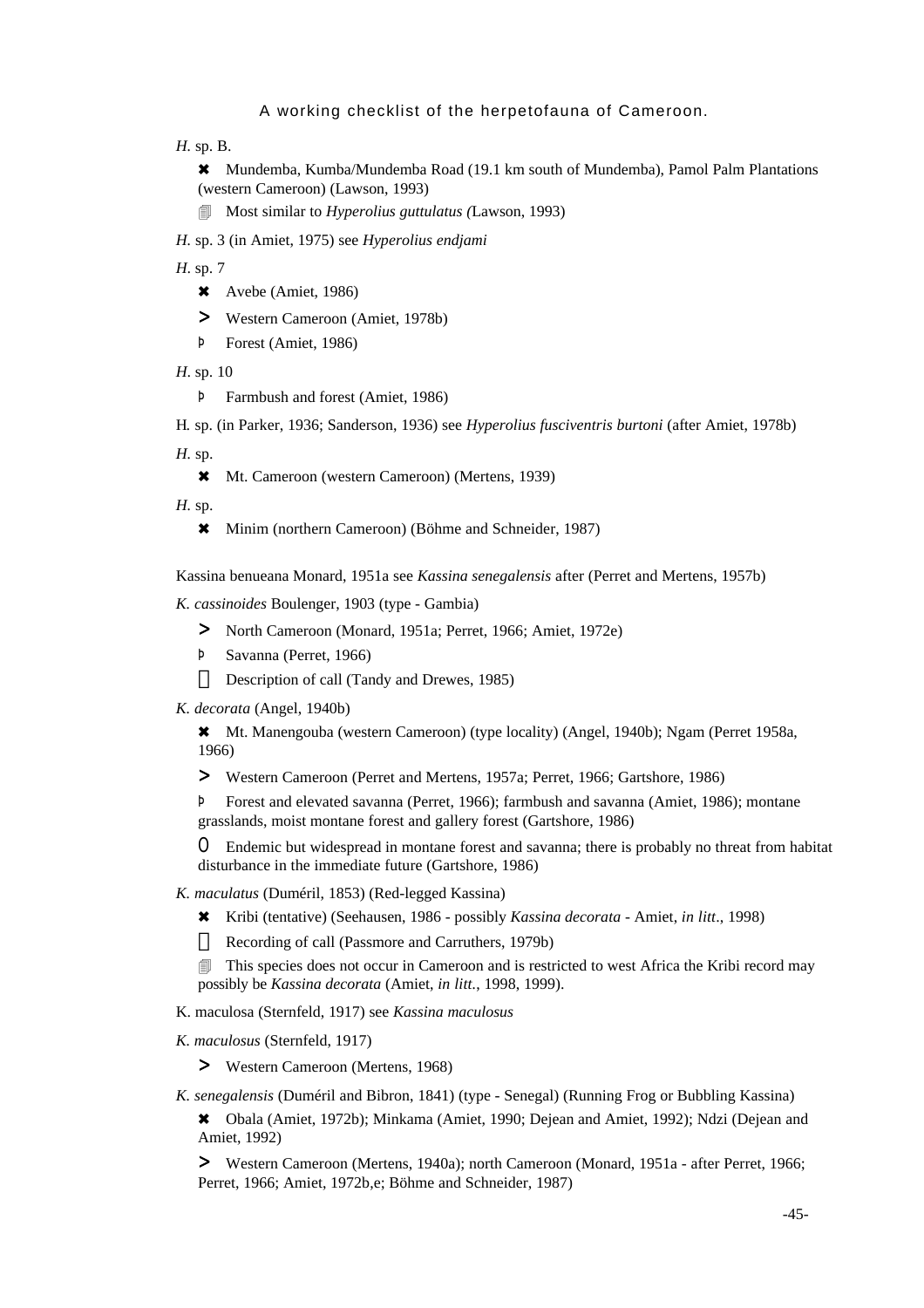Þ Savanna (Perret, 1966; Amiet, 1986)

Þ Recording of call (Passmore and Carruthers, 1979b); description of call (Tandy and Drewes, 1985)

 $\Box$  http://www.calacademy.org/research/herpetology/frogs/list13

Leptopelis acuticeps Ahl, 1930a see *Leptopelis ocellatus*

L. anchietae (Bocage, 1873) see *Leptopelis nordequatorialis*

L. anchietae nordequatorialis Perret, 1966 see *Leptopelis nordequatorialis* (after Amiet and Schiøtz, 1974)

### *L. aubryi* (Duméril, 1856) (type - Gabon)

6 Bipindi (Nieden, 1908, 1910b; Perret, 1966); Ebolowa (Nieden, 1908, 1910b); Foulassi, Obala (Gassmann, 1975); Kala, Kala-Afomo, Ototomo, Zamakoé, Nkoladzap-Ekombitié, Mésam, Avebe (Amiet, 1986); Yaoundé region (Affa'a and Lynn, 1994); Nkoladzap (Amiet, 1991d)

> Western Cameroon (Buchholz and Peters, 1876; Nieden, 1910b; Mertens, 1938, 1939, 1940a; Perret, 1962a; Amiet, 1978b; Joger, 1982; Lawson, 1993); Cameroon (Andersson, 1905, 1907; Ahl, 1930)

Þ Dense coastal forests and forests at medium altitudes in the interior (Perret, 1966); forest (Andersson, 1907; Amiet, 1986); farmbush (Amiet, 1986; Lawson, 1993)

Sonagram of call (Amiet and Schiøtz, 1974)

4 Record of Perret and Mertens (1957a) see *Leptopelis notatus* (after Perret, 1958b)

*L. boulengeri* (Werner, 1898)

6 Victoria (western Cameroon) (type locality) (Werner, 1898; Perret, 1966); Foulassi, Eséka (Perret and Mertens, 1957a); Moneko, Meyo, Foulassi (Perret, 1966); Ototomo (Amiet and Schiøtz, 1974; Amiet, 1976a); Kala, Kala-Afomo, Ongot, Zamakoé, Nkoladzap-Ekombitié, Mésam, southeast Cameroon, Yaoundé region (Amiet, 1986)

> Cameroon (Andersson, 1907; Ahl, 1930a - as Leptopelis flaviventer); western Cameroon (Ahl, 1930a; Sanderson, 1936; Mertens, 1938, 1940a; Amiet and Schiøtz, 1974; Amiet, 1978b, 1986; Lawson, 1993)

Þ Forest (Andersson, 1907; Sanderson, 1936; Amiet, 1986); dense forest at medium altitude (Perret, 1966)

Sonagram of call (Amiet and Schiøtz, 1974)

#### *L. brevirostris* (Werner, 1898)

6 Victoria (western Cameroon) (type locality) (Werner, 1898; Perret, 1966); Bipindi (Nieden, 1908; Perret, 1962a; Ahl, 1930a); '5 miles inland from Kribi' (Barbour, 1911); Akok Yemefek (Perret and Mertens, 1957a); Yaoundé, Foulassi (Perret, 1958b, 1966; Amiet and Perret, 1969; Amiet, 1986); Meyo (Sangmelima) (Perret, 1958b); Mt. Kala (Kala), Ekekam III (Amiet and Perret, 1969); Kala, Ototomo (Amiet and Perret, 1969; Amiet, 1986, 1990); Kala-Afomo, Ongot, Nkoladzap-Ekombitié, Mésam, south-east Cameroon (Amiet, 1986); Zamakoé (Amiet, 1986, 1990)

> Western Cameroon (Werner, 1898, 1899; Nieden, 1908; Müller, 1910; Ahl, 1930a; Parker, 1936; Sanderson, 1936; Mertens, 1938, 1940a; Perret and Mertens, 1957a; Perret, 1962a, 1966; Amiet and Schiøtz, 1974; Amiet, 1978b, 1986; Lawson, 1993); Cameroon (Andersson, 1907)

Þ Forest (Andersson, 1907; Sanderson, 1936; Amiet, 1986); on the coast and inland at medium altitudes in dense forest (Perret, 1966)

Sonagram of call (Amiet and Schiøtz, 1974)

L. buchholzi Ahl, 1930a see *Leptopelis aubryi*

*L. bufonides* Schiøtz, 1967

> Northern Cameroon (Amiet, 1972e; Amiet and Schiøtz, 1974)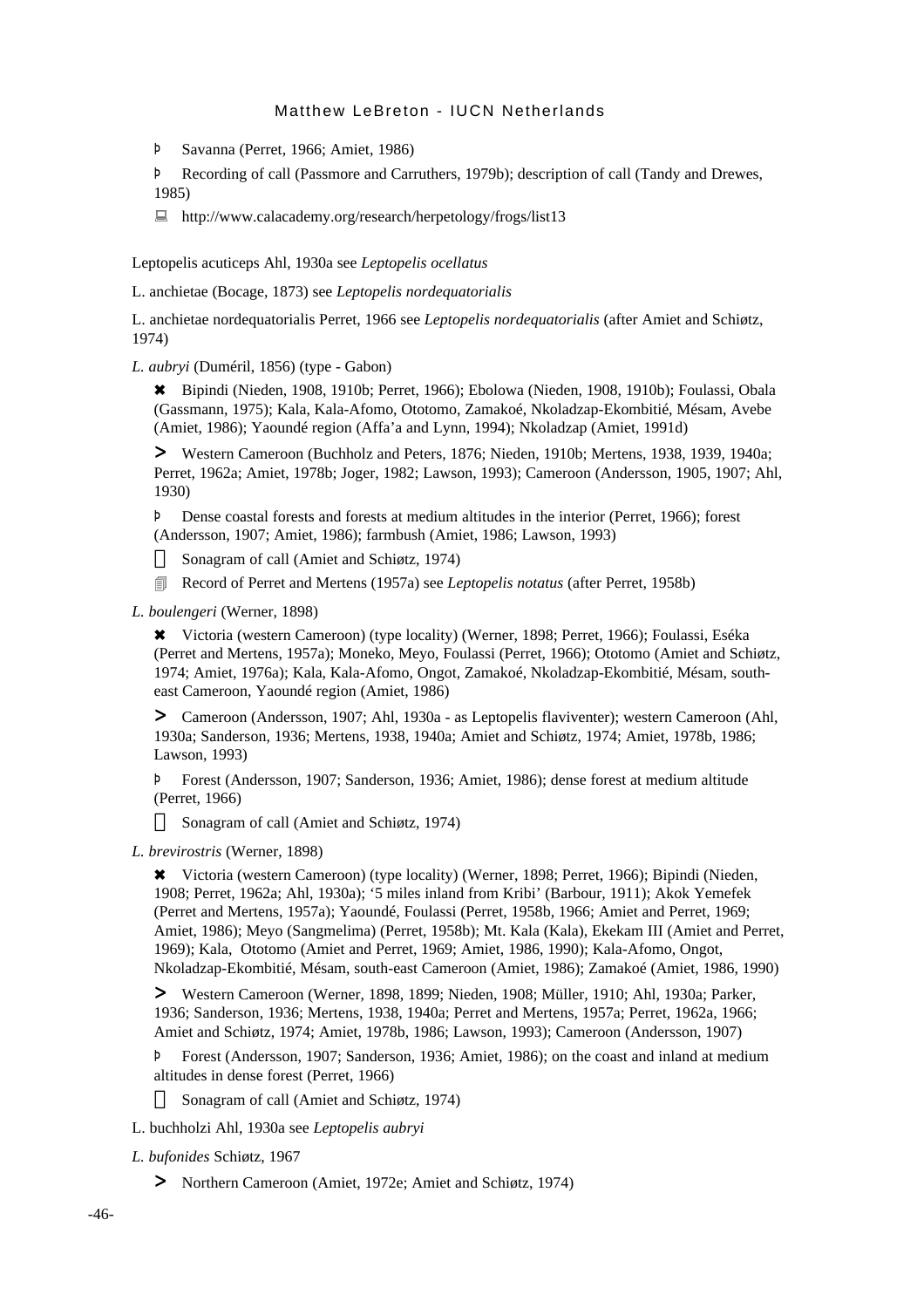Sonagram of call (Amiet and Schiøtz, 1974)

*L. calcaratus* (Boulenger, 1906)

6 Efulen (type locality) (Boulenger, 1906; Perret, 1966); '5 miles inland from Kribi' (Barbour, 1911); Ngam (Perret and Mertens, 1957a); Foulassi (Perret, 1966); Ekekam III, Iemonkonn (Amiet and Perret, 1969); Kala (Amiet and Perret, 1969; Amiet, 1986); Yaoundé area (Amiet, 1986, 1991d); Kala-Afomo, Ototomo, Ongot, Zamakoé, Nkoladzap-Ekombitié, Mésam, south-east Cameroon (Amiet, 1986)

> Western Cameroon (Parker, 1936; Sanderson, 1936; Mertens, 1938, 1940a; Perret, 1962a; Perret, 1966; Amiet and Schiøtz, 1974; Amiet, 1978b, 1986; Joger, 1982; Lawson, 1993)

Þ Forest (Sanderson, 1936; Perret, 1966; Amiet, 1986); cultivated terrain (Perret, 1966); in vegetation adjacent to small rocky forest streams (Lawson, 1993)

Sonagram of call (Amiet and Schiøtz, 1974)

- *L. cinnamomeus* (Bocage)
	- > Northern Cameroon (Amiet and Schiøtz, 1974)

Sonagram of call (Amiet and Schiøtz, 1974)

**EXECUTE:** Populations in Cameroon are a new, as yet undescribed species (Amiet, *in litt.*, 1998) (see also *Leptopelis concolor*)

- *L. concolor* Ahl
	- > Northern Cameroon (Amiet, 1972e as *Leptopelis cf. concolor*)

4 Populations in Cameroon are a new, as yet undescribed species (Amiet, *in litt.*, 1998) (see also *Leptopelis cinnamomeus*)

L. flaviventer (Ahl, 1930a) see *Leptopelis boulengeri*

L. greshoffi Schilthuis, 1889 see *Cryptothylax greshoffi*

*L. millsoni* (Boulenger, 1894)

6 Dja River (Barbour, 1911); Meyo (Sangmelima) (Perret and Mertens, 1957a); Bipindi (Perret, 1962a); Foulassi (Perret, 1966); Mésam (Amiet and Schiøtz, 1974; Amiet, 1986); Ongot, Nkoladzap-Ekombitié, Avebe, south-east Cameroon, Yaoundé region (Amiet, 1986)

> Western Cameroon (Parker, 1936; Sanderson, 1936 – now actually in Nigeria, see Amiet, 1978b; Perret, 1966; Amiet, 1978b, 1986; Joger, 1982; Lawson, 1993)

Þ Cultivated areas (Sanderson, 1936); dense forest along rivers (Perret, 1966); forest (Amiet, 1986); disturbed forest and secondary growth (Lawson, 1993)

Sonagram of call (Amiet and Schiøtz, 1974)

*L. modestus* (Werner, 1898)

6 Cameroon (type locality) (Werner, 1898 - some of the syntypes are actually *Leptopelis calcaratus* - see Perret, 1966); Ongot (Amiet and Schiøtz, 1974; Amiet, 1986); Kala-Afomo, Ototomo, Yaoundé region and probably in the south-east of Cameroon also (Amiet, 1986)

> Western Cameroon (Ahl, 1930a; Perret, 1960, 1966; Amiet, 1972b, 1973a; Gartshore, 1986; Lawson, 1993); Cameroon (Werner, 1898 - as *Leptopelis modestus* and also as Hylambates rufus ventrimaculata)

Þ Forest (Amiet, 1986; Gartshore, 1986); brush along streams, only found in montane forest (Gartshore, 1986); primary and secondary forest (Lawson, 1993)

O Endemic to western Cameroon (Perret, 1966); disjunct populations may be under threat (e.g. on Mt. Manengouba) (Gartshore, 1986)

Sonagram of call (Amiet and Schiøtz, 1974); call sounds like a loud kiss (Lawson, 1993)

- *L. nordequatorialis* Perret, 1966
	- 6 Bangwa (western Cameroon) (type locality) (Perret, 1966)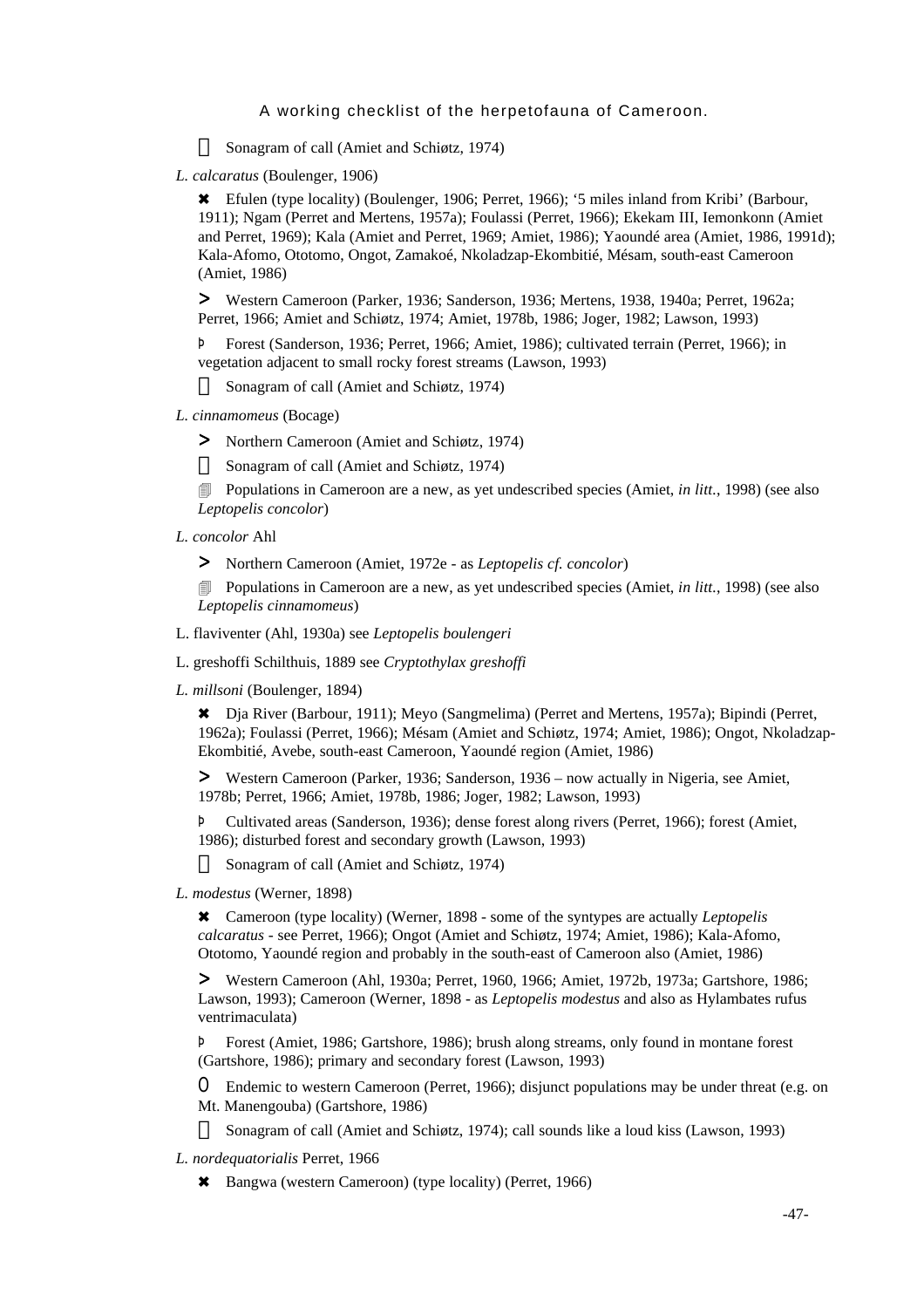> Western Cameroon (Nieden, 1910a, 1910b; Mertens, 1940a; Perret, 1966; Amiet and Schiøtz, 1974; Gartshore, 1986; Schätti, *et al.*, 1997); northern Cameroon (Perret, 1966; Amiet and Schiøtz, 1974; Böhme and Schneider, 1987)

- Þ Springs and seepages in dry montane grasslands (Gartshore, 1986)
- O Endemic to east Nigeria and western Cameroon, persists in degraded areas (Gartshore, 1986) Sonagram of call (Amiet and Schiøtz, 1974)

*L. notatus* (Buchholz and Peters, 1876)

6 Cameroon (type locality) (Buchholz and Peters, 1876; Perret, 1958b); Zima (=Sangmelima) (Boulenger, 1906); Bipindi, Yaoundé (Nieden, 1908, 1910b); '5 miles inland from Kribi' (Barbour, 1911); Essangmvut (Perret and Mertens, 1957a; Perret, 1966); Néméyong, Ngam, Mefo (Perret and Mertens, 1957a); Foulassi (Perret and Mertens, 1957a; Perret, 1958b, 1966; Lamotte, *et al.*, 1959b); Yaoundé, Sangmelima, Meyo (6km NW of Sangmelima), Endenge, Esaébeng, Ambam (Perret, 1958b); southern Cameroon (Perret, 1962a); Ekekam III (Amiet and Perret, 1969); Mésam (Amiet and Schiøtz, 1974)

> Cameroon (Werner, 1898); western Cameroon (Nieden, 1910b; Mertens, 1940a; Perret, 1958b, 1966; Schiøtz, 1967; Böhme, 1975, Joger, 1982; Lawson, 1993); northern Cameroon (Böhme and Schneider, 1987)

Þ Forest (Perret, 1958b); forest at medium altitude inland (Perret, 1966); farmbush (Amiet, 1986); primary forest (Lawson, 1993)

Sonagram of call (Amiet and Schiøtz, 1974)

*L. ocellatus* (Mocquard, 1902) (type - Gabon)

6 Bitye (Dja River), Efulen (Barbour, 1911 - as Nyctibates laevis); southern Cameroon (Ahl, 1930a); Foulassi, Nsana (Perret, 1958b; Perret, 1966); Ekekam III, Yaoundé area (Amiet and Perret, 1969; Amiet, 1986); Kala (Amiet and Schiøtz, 1974; Murith *et al.*, 1978; Amiet, 1986); Ibong (Perret, 1975b); Kala-Afomo, Ototomo, Ongot, Zamakoé, Nkoladzap-Ekombitié, south-east Cameroon (Amiet, 1986)

- > Western Cameroon (Perret, 1975b; Lawson, 1993); north of the Sanaga River (Perret, 1975b)
- Þ Cultivated terrain (Perret, 1966); forest (Amiet, 1986; Lawson, 1993)

Sonagram of call (Amiet and Schiøtz, 1974)

*L. omissus* Amiet, 1991d

6 Kala (type locality) (Amiet, 1991d); Mésam (Amiet and Schiøtz, 1974; Amiet, 1986 - as Leptopelis sp. 1); Kala, Kala-Afomo, Ototomo, Ongot, Zamakoé, Nkoladzap-Ekombitié (Amiet, 1986 - as Leptopelis sp. 1); Mankouat, Momboué, Ibaïak, Mintom, Nkoladzap, Zamakoe, Ekombitié, Ayip Eku (Amiet, 1991d)

- > Western Cameroon (Amiet, 1983b as Leptopelis sp. 1; Amiet, 1991d)
- Þ Forest (Amiet, 1983b, 1986)

Sonagram of call (Amiet and Schiøtz, 1974)

- L. palmatus (Peters, 1868) see *Leptopelis rufus* (after Perret, 1973b)
- L. poensis Ahl, 1930a see *Leptopelis boulengeri*
- *L. rufus* Reichenow, 1874

6 Victoria (type locality) (Reichenow, 1874); Nkonjock (neotype) (Schätti, *et al.*, 1997); Bipindi (Nieden, 1908, 1910b; Perret, 1966); Ebolowa (Nieden, 1908, 1910b); Kribi (Barbour, 1911); Akak (Angel, 1930; Monard, 1951a; Perret, 1966); Ekekam III, Lékié Valley (Nkolodou) (Amiet and Perret, 1969 - as Leptopelis palmatus); Yaoundé area (Perret, 1973b; Amiet, 1986); Kala (Amiet and Perret, 1969 - as Leptopelis palmatus; Amiet and Schiøtz, 1974; Amiet, 1986); Kala-Afomo, Ongot (Amiet, 1986); Ototomo (Amiet, 1986, 1989)

> Western Cameroon (Günther, 1874 - as Hylambates palmatus; Buchholz and Peters, 1876; Werner, 1898; Nieden, 1908, 1910b; Ahl, 1930a; Parker, 1936 - as Leptopelis palmatus; Sanderson,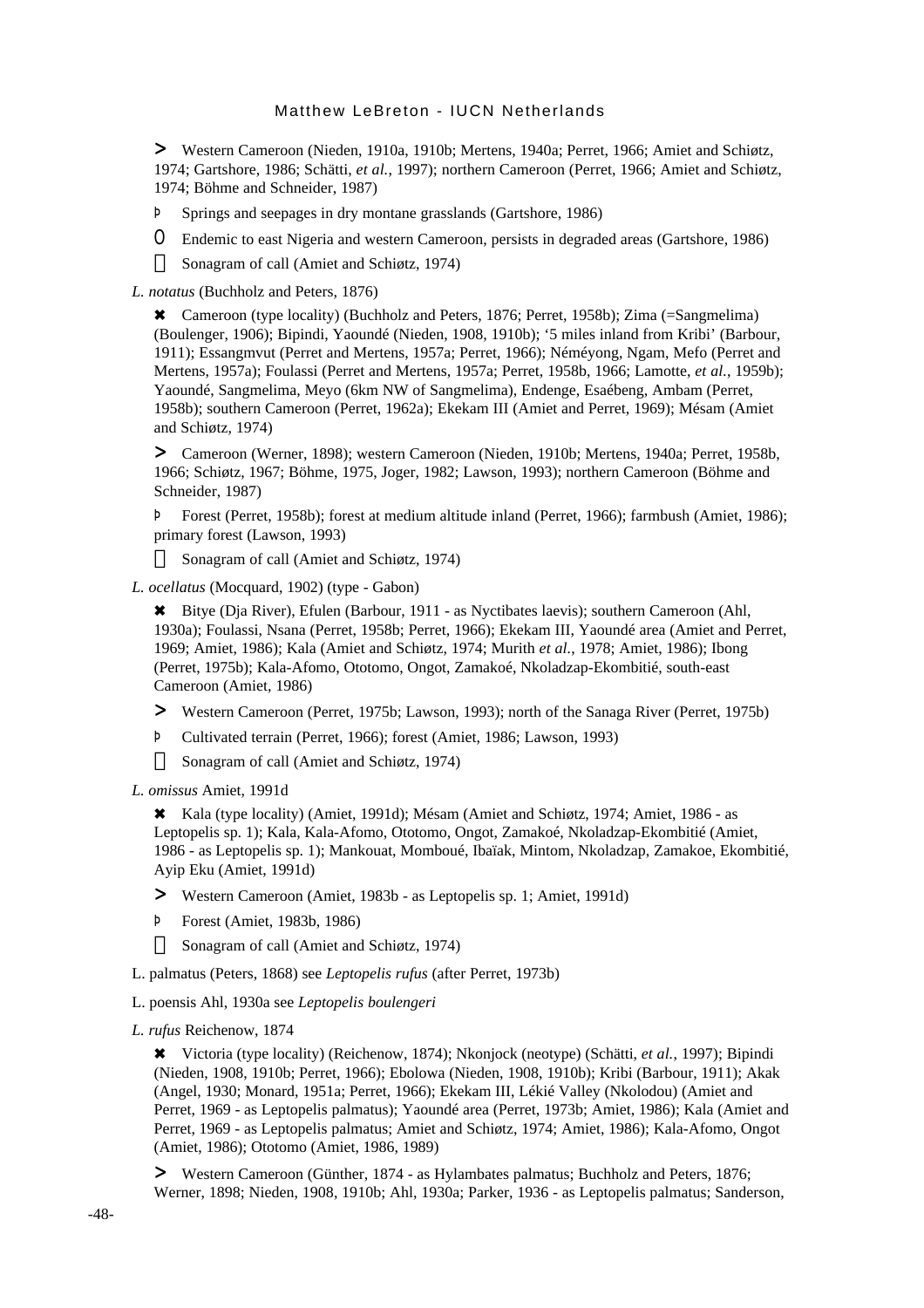1936 - as Leptopelis palmatus; Mertens, 1938, 1940a; Perret, 1973b; Amiet and Schiøtz, 1974; Amiet, 1978b, 1986; Lawson, 1993); Cameroon (Andersson, 1905; Müller, 1910; Metcalf, 1923; Perret, 1962a)

Þ Forest (Werner, 1898; Sanderson, 1936; Amiet, 1986); on vegetation overhanging brooks and rivers, 800-1000m (Perret, 1973b); primary and secondary forest (Lawson, 1993)

Sonagram of call (Amiet and Schiøtz, 1974)

*L. viridis* (Günther, 1868) (type - West Africa)

> Western Cameroon (Buchholz and Peters, 1876); central Cameroon (Monard, 1951a); north Cameroon (Monard, 1951a; Perret, 1966; Amiet, 1972e; Amiet and Schiøtz, 1974; Böhme and Schneider, 1987)

Þ Cultivated terrain and savanna (Perret, 1966)

Sonagram of call (Amiet and Schiøtz, 1974)

L. sp. 1. (see Amiet and Schiøtz, 1974 *et al*.) see *Leptopelis omissus*

*L.* sp. 2*.*

6 Ototomo (Amiet and Schiøtz, 1974; Amiet, 1986); Kala-Afomo, Zamakoé, Nkoladzap-Ekombitié, Mésam (Amiet, 1986)

Þ Forest (Amiet, 1986)

Sonagram of call (Amiet and Schiøtz, 1974)

- *L*. sp 4*.* (see Amiet 1975)
	- 6 Mt. Manengouba (western Cameroon) (Amiet, 1986 cited by Gartshore, 1986)
	- Þ Montane forest (Amiet, 1986 cited by Gartshore, 1986)
	- O Probably under serious threat from over grazing and forest clearance (Gartshore, 1986)

 $L$  sp.

6 Ikenge Research Station (western Cameroon) (Lawson, 1993)

*L* sp.

- 6 Dikome Balue (western Cameroon) (Lawson, 1993)
- 4 Similar to *Leptopelis brevirostris* (Lawson, 1993)

Megalixalus decoratus Angel, 1940b see *Kassina decorata*

M. dorsalis (Peters, 1875) see *Afrixalus dorsalis*

- M. fornasinii (Bianconi, 1849) see *Afrixalus fornasinii*
- M. fulvovittatus (Cope, 1861) see *Afrixalus fulvovittatus fulvovittatus*
- M. laevis Ahl, 1830b see *Afrixalus laevis*
- M. lindholmi Andersson, 1907see *Afrixalus lindholmi*
- M. platyceps (Boulenger, 1900) see *Hyperolius platyceps*
- M. schneideri Boettger, 1889 see *Afrixalus schneideri*
- M. spinosus (Buchholz and Peters, 1876) see *Acanthixalus spinosus*
- M. vittiger (Peters, 1876) see *Afrixalus vittiger*

Nesionixalus spinosus (Buchholz and Peters, 1876) see *Acanthixalus spinosus*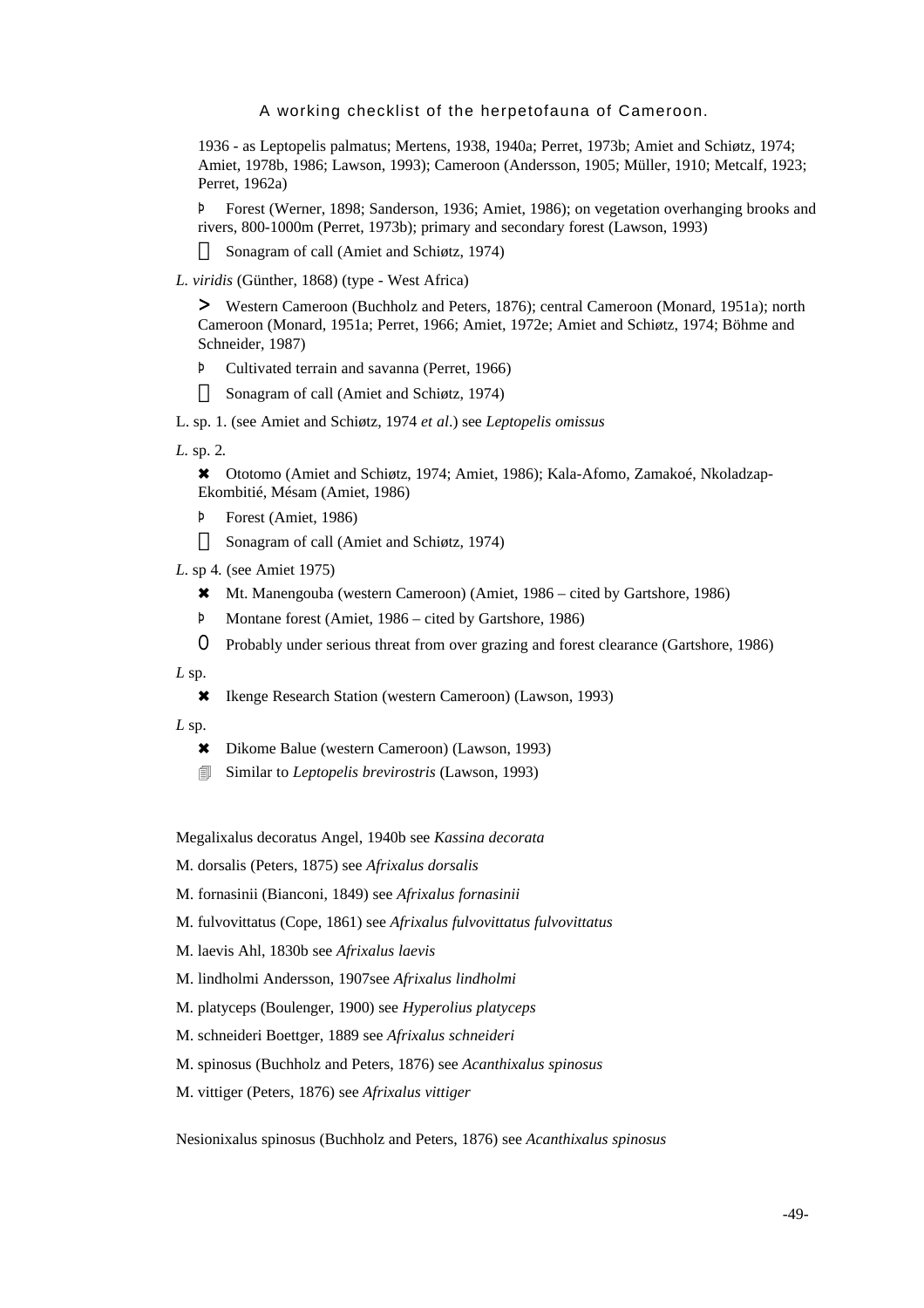*Opisthothylax immaculatus* (Boulenger, 1903) (type - Equatorial Guinea)

6 Nkolenyang (Perret, 1960a, 1966); Foulassi (Perret, 1966); Kala-Afomo, Ototomo, Ongot, Zamakoé, Nkoladzap-Ekombitié, Mésam, south-east Cameroon, Yaoundé region (Amiet, 1986); Nkoladzap (Amiet, 1991c)

> Western Cameroon (Amiet, 1978b, 1986; Lawson, 1993)

Þ Probably strictly arboreal, lowland forest (Perret, 1966; Lawson, 1993); low altitude swamp forest (Drewes, 1984); forest (Amiet, 1986).

*Phlyctimantis boulengeri* Perret, 1986a

- 6 Fainchang (western Cameroon) (type locality) (Perret, 1986a)
- > Western Cameroon (Perret, 1986a)
- Þ Dense humid forest (Perret, 1986a)

*P. leonardi* (Boulenger, 1906) (type - Gabon)

6 Longji (Nieden, 1908, 1910b; Amiet, 1978b)

> Western Cameroon (Mertens, 1938, 1940a; Amiet, 1978b; Lawson, 1993); Cameroon (Perret, 1986a)

Þ Dense forest at low altitude (Perret, 1966); forest (Drewes, 1984); at a pond at the edge of forest (Lawson, 1993)

Þ Description of call (Tandy and Drewes, 1985)

Rappia acutirostris (Buchholz and Peters, 1876) see *Hyperolius acutirostris*

R. fimbriolata (Buchholz and Peters) see (possibly) *Hyperolius cinnamomeoventris*

- R. fulvovittata (Cope, 1861) see *Afrixalus fulvovittatus*
- R. guttata (Peters, 1875) see *Hyperolius pardalis*
- R. marmorata Rapp, 1842 see *Hyperolius viridiflavus marmoratus*
- R. ocellata (Günther, 1858) see *Hyperolius ocellatus*
- R. phantastica Boulenger, 1899 see *Hyperolius phantasticus*
- R. picturata (Peters, 1875) see *Hyperolius cinnamomeoventris* (see Laurent, 1947a)
- R. platyceps Boulenger, 1900 see *Hyperolius platyceps*
- R. pleurotaenia Boulenger, 1906 see *Hyperolius platyceps* (see Amiet, 1978c)
- R. pusilla Cope, 1862 see *Hyperolius ocellatus purpurescens* (see Laurent, 1947a)
- R. riggenbachi Nieden, 1910a see *Hyperolius riggenbachi riggenbachi*
- R. sordida (see Fischer, 1887) see *Hyperolius concolor* (after Laurent, 1943)
- R. steindachneri Bocage, 1866 see *Hyperolius pardalis*
- R. tuberculata Mocquard, 1897 see *Hyperolius tuberculatus*

### Hemisotidae

*Hemisus guineensis* Cope, 1865

- \* Obala (Amiet, 1991b)
- > Western Cameroon (Parker, 1936; Sanderson, 1936)
- Þ Forest and cultivated areas (Sanderson, 1936); savanna (Amiet, 1986)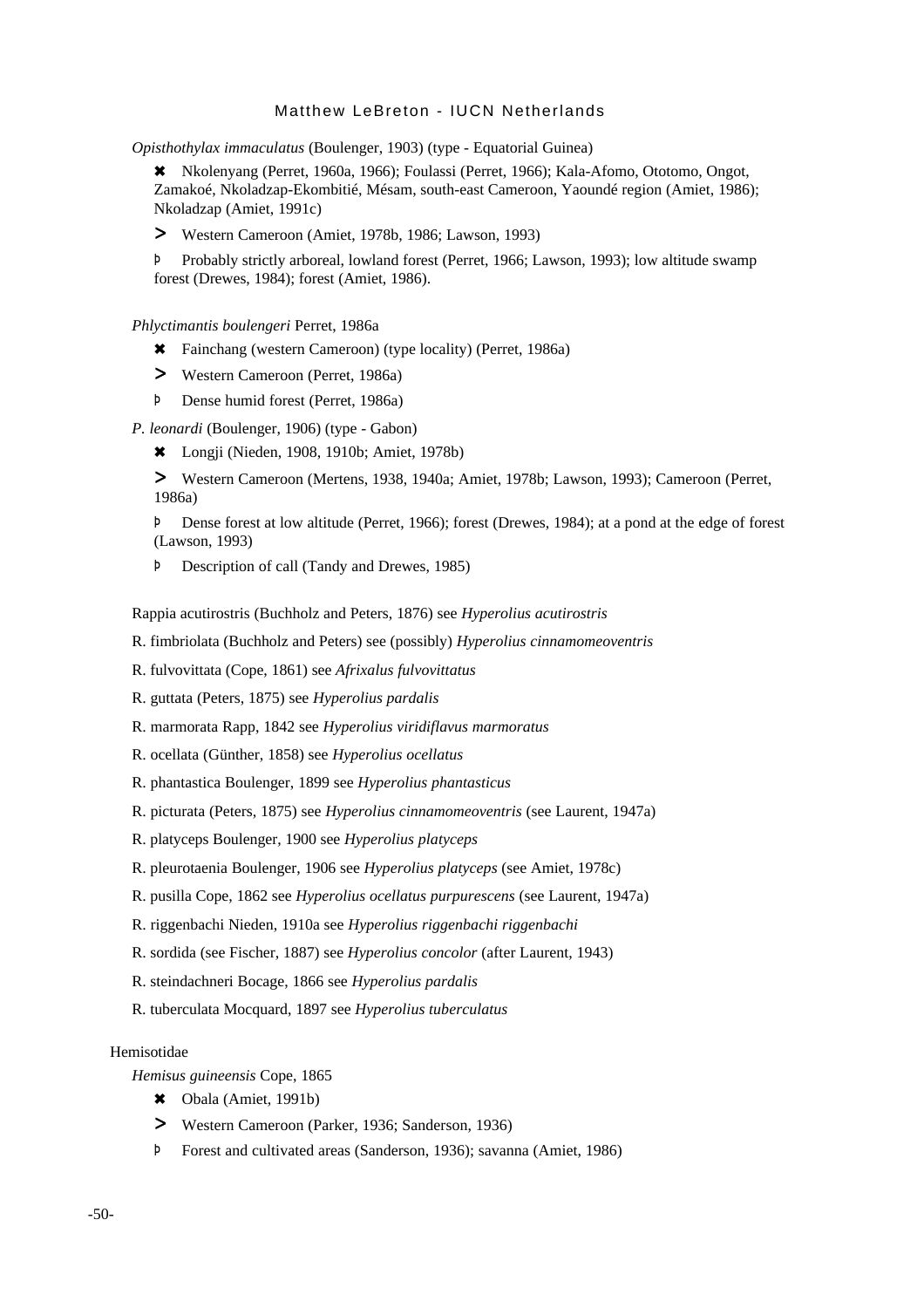H. marmoratum guineense Cope, 1865 see *Hemisus guineensis*

*H. marmoratus* (Peters, 1854) (type - Mozambique) (Mottled Shovel-nosed Frog)

- $\text{6}$  Obala (Amiet, 1972b, e)
- > North Cameroon (Mertens, 1938; Amiet, 1972b, e)
- Þ Savanna (Schiøtz, 1964; Amiet, 1972b)

Description of call and sonagram (Schiøtz, 1964); recording of call (Passmore and Carruthers, 1979)

# Microhylidae

*Phynomerus microps* (Peters, 1875) (type locality - Ghana)

- > Probably occurs in Cameroon (Perret, 1966); northern Cameroon (Amiet, 1972b)
- Þ Savanna (Amiet, 1972b)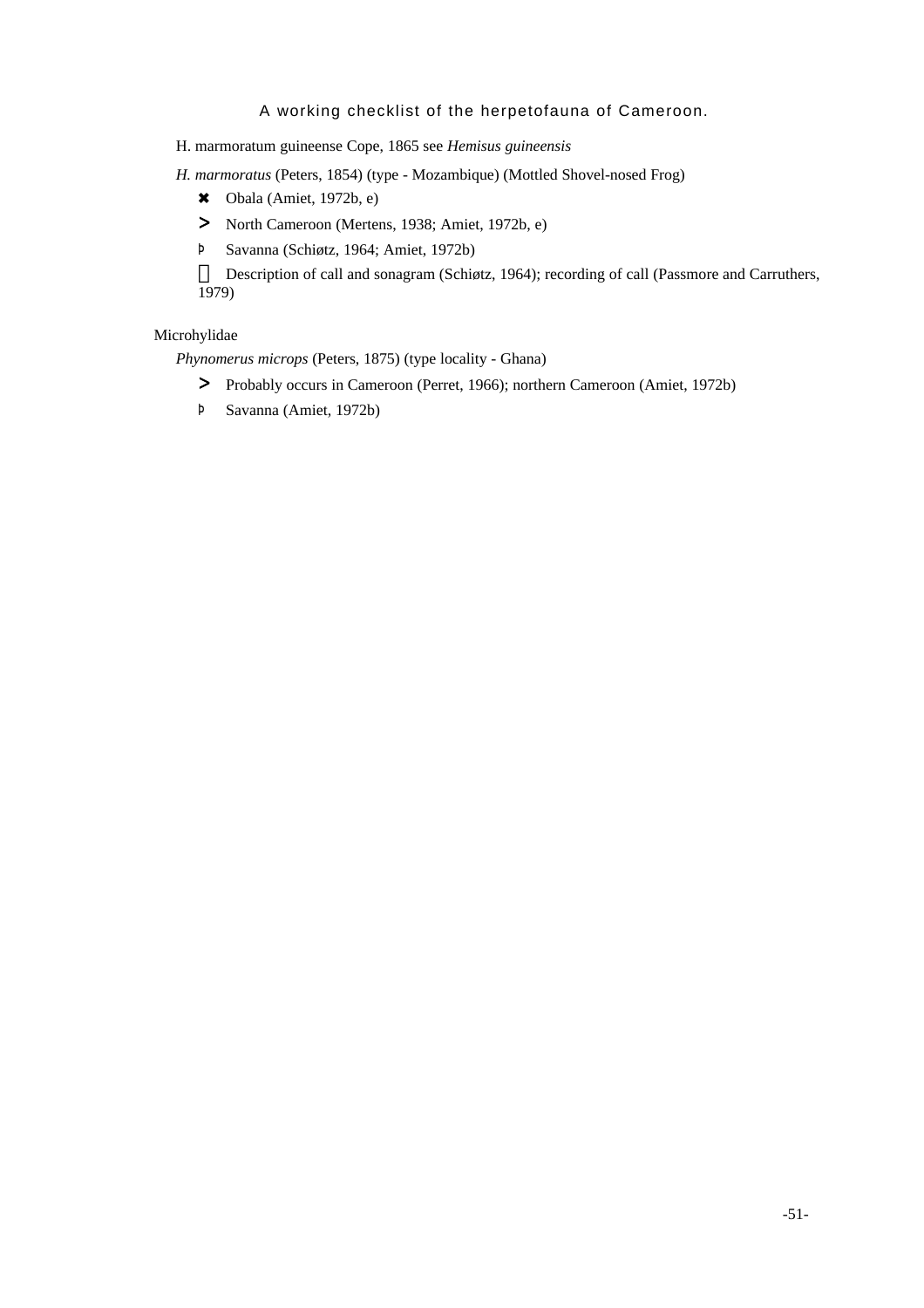### **REPTILIA**

Amphisbaenia

Amphisbaenidae

Amphisbaena leucura Duméril and Bibron, 1839 see *Cynisca leucura*

A. schaeferi (Sternfeld, 1912) see *Cynisca schaeferi*

Anops africanus (Gray, 1865) see *Baikia africana*

*Baikia africana* Gray, 1865 (type - west Africa)

- > Cameroon (Tornier, 1902; Nieden, 1910b)
- **In Northern Nigeria only (Gans, 1967)**

Chirindia schaeferi Sternfeld, 1912 see *Cynisca schaeferi*

*Cynisca leucura* (Duméril & Bibron, 1839) (type - Guinea)

• Not recorded from Cameroon but recorded in eastern Nigeria and central Central African Republic (Gans, 1987).

Þ Found in compost heaps, under decomposing palm leaves and on the edges of golf courses (Gans, 1987)

*C. schaeferi* (Sternfeld, 1912)

6 Japoma (=Yapoma) (type locality) (Sternfeld, 1912; Loveridge, 1941a; Gans, 1987)

*Monopeltis jugularis* Peters, 1880 (type - west Africa)

\* Kribi (Nieden, 1910b; Loveridge, 1941a; Gans and Lehmann, 1973); Campo (Monard, 1951a); Mabiogo (Gans and Lehmann, 1973)

> Cameroon (Tornier, 1902; Nieden, 1910a)

*M. galeata* (Hallowell, 1852) (type - Liberia)

\* Ssibanga (=?Ssibange, near Bipindi or Kribi) (Loveridge, 1941a - this specimen has been lost or destroyed - Gans and Lehmann, 1973)

> Cameroon (Nieden, 1910a)

M. magniparita Peters, 1879 see *Monopeltis galeata*

M. semipunctata Boettger, 1893 see *Monopeltis jugularis*

## Crocodylia

Crocodylidae

■ Crocodile Specialist Group: Action Plan for Crocodiles http://www.flmnh.ufl.edu/natsci/herpetology/act-plan/plan1998a.htm

■ Crocodile specialist group newsletter

http://www.flmnh.ufl.edu/natsci/herpetology/crocs/crocsd.htm#CSG

*Crocodylus cataphractus* Cuvier, 1825 (African Slender-snouted Crocodile)

- 6 Kribi (Lobé River) (Monard, 1951a); Nyong River mouth (north of Kribi) (Böhme, 1975)
- > Western Cameroon (Buchholz and Peters, 1876; Nieden, 1910b; Lawson, 1993)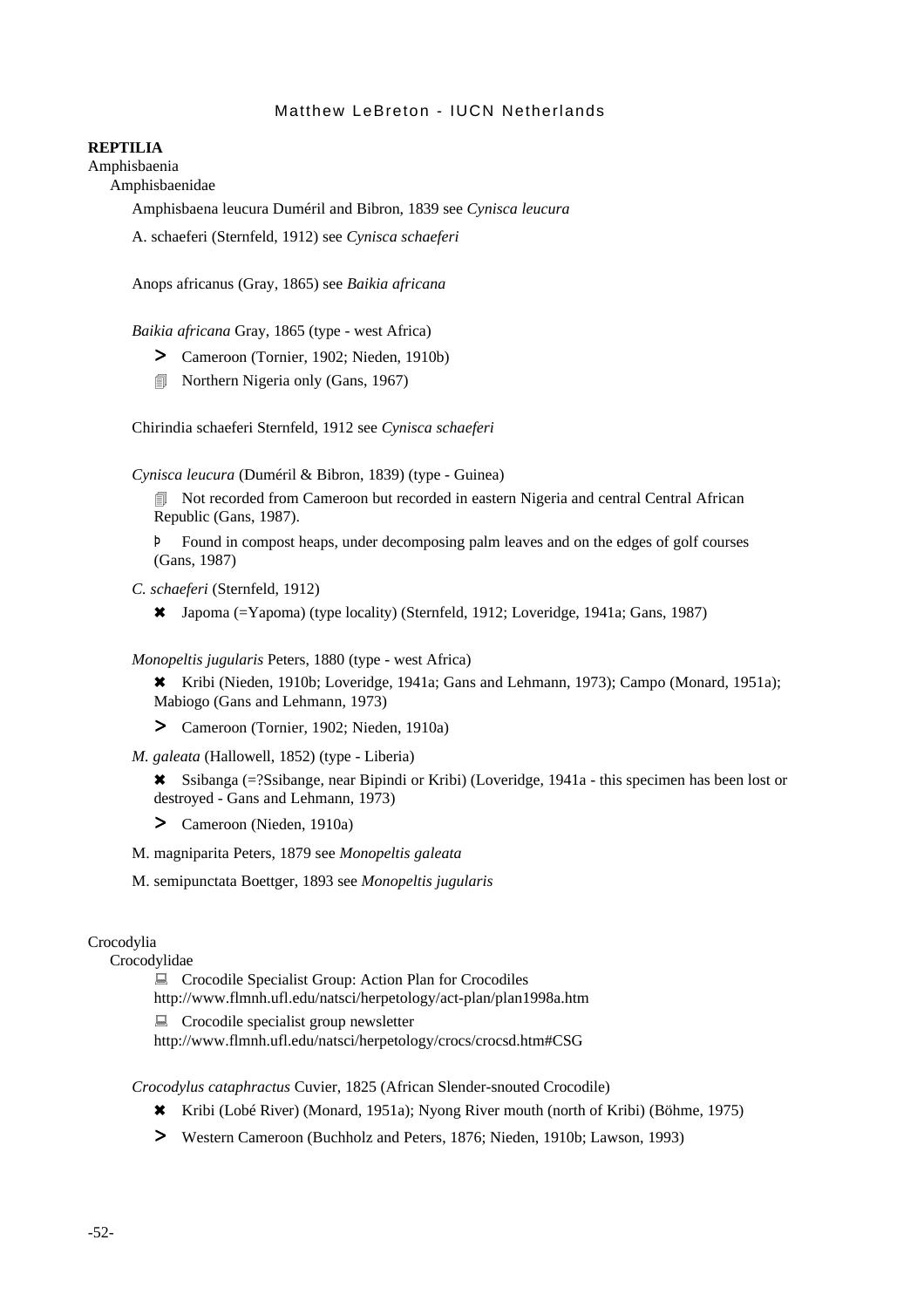Þ Lakes, lagoons and rivers in remote forest areas, and also some coastal regions (e.g. on Bioko) (Alderton, 1991); freshwater rivers in rainforest in Liberia (Kofron, 1992); rivers but not streams (near Ekundu Kundu in western Cameroon) (Lawson, 1993)

O Greatly reduced in numbers in Gabon (Cott and Pooley, 1972); does not appear to be an international trade species, however with the decline of *Crocodilus niloticus* this species may be sought as a substitute (Alderton, 1991); data deficient (Baillie and Groombridge, 1996); Appendix 1 CITES.

- ù This species is hunted for food and for skin (Alderton, 1991).
- : http://www.bio.bris.ac.uk/research/crocs/csp\_ccat.htm
- *C. niloticus* Laurenti, 1768 (Nile Crocodile)
	- 6 Lokoundjé River (Tornier, 1902; Nieden, 1910b)

> Western Cameroon (Buchholz and Peters, 1876; Tornier, 1902; Müller, 1910; Nieden, 1910b; Lawson, 1993); central Cameroon (Monard, 1951a)

Þ Mangrove swamps and river mouths in Liberia (Kofron, 1992)

O This species has declined due to hunting and almost disappeared from inhabited areas, it is illegally sold in markets in Yaoundé and Douala (western Cameroon) (Cott and Pooley, 1972); still widely distributed in Africa despite its range contracting; in the north and south of Africa increasing aridity has led to declines, as has hunting (between 1950 and 1980 three million Nile Crocodiles were killed), hunting bans in some areas have led to recovery of populations (Alderton, 1991); apparent declines in Liberia have been attributed to hunting, and to mangrove and forest clearing (Kofron, 1992); exceedingly rare in the Korup area (western Cameroon) (Lawson, 1993); Appendix 1 CITES

- : http://www.bio.bris.ac.uk/research/crocs/csp\_cnil.htm
- : http://alpha.mic.dundee.ac.uk/ft/stories/CrocodileBurning.html
- C. vulgaris Cuvier, 1807 see *Crocodylus niloticus*

Mecistops cataphractus (Cuvier, 1825) see *Crocodylus cataphractus*

*Osteolaemus tetraspis tetraspis* Cope, 1861 (Dwarf Crocodile)

- 6 Longji (Nieden, 1910b); Bipindi, Akom II (van Dijk, 1994)
- > Western Cameroon (Müller, 1910; Nieden, 1910b; Böhme, 1975; Lawson, 1993)

Þ May be found on land at night or basking in trees during the day but usually found in swamps and other slow-moving waterbodies, retreats to holes in banks when disturbed (Alderton, 1991); small freshwater streams in rainforest in Liberia (Kofron, 1992); pools along small streams (Lawson, 1993)

O Stuffed specimens of this species sold in Douala for US\$125, but sales were apparently infrequent, declines in the Mamfe region (western Cameroon) have apparently made commercial exploitation non-viable (Abercrombie, 1978); this species has apparently declined in the Central African Republic (Alderton, 1991); vulnerable to exploitation in populated and adjacent areas (Lawson, 1993); vulnerable (Baillie and Groombridge, 1996); Appendix 1 CITES

ù As this species is small and has bony skin plates, it is not hunted for its skin but mainly for food and occasionally for tourist souvenirs, this species has apparently declined in the Central African Republic (Alderton, 1991); collected by people of the Bipindi/Akom II area (van Dijk, 1994); hunted and eaten in the Korup area (western Cameroon) (Lawson, 1993)

- : http://www.lpzoo.com/animals/herps/facts/dwarf\_croc.html
- : http://www.bio.bris.ac.uk/research/crocs/csp\_otet.htm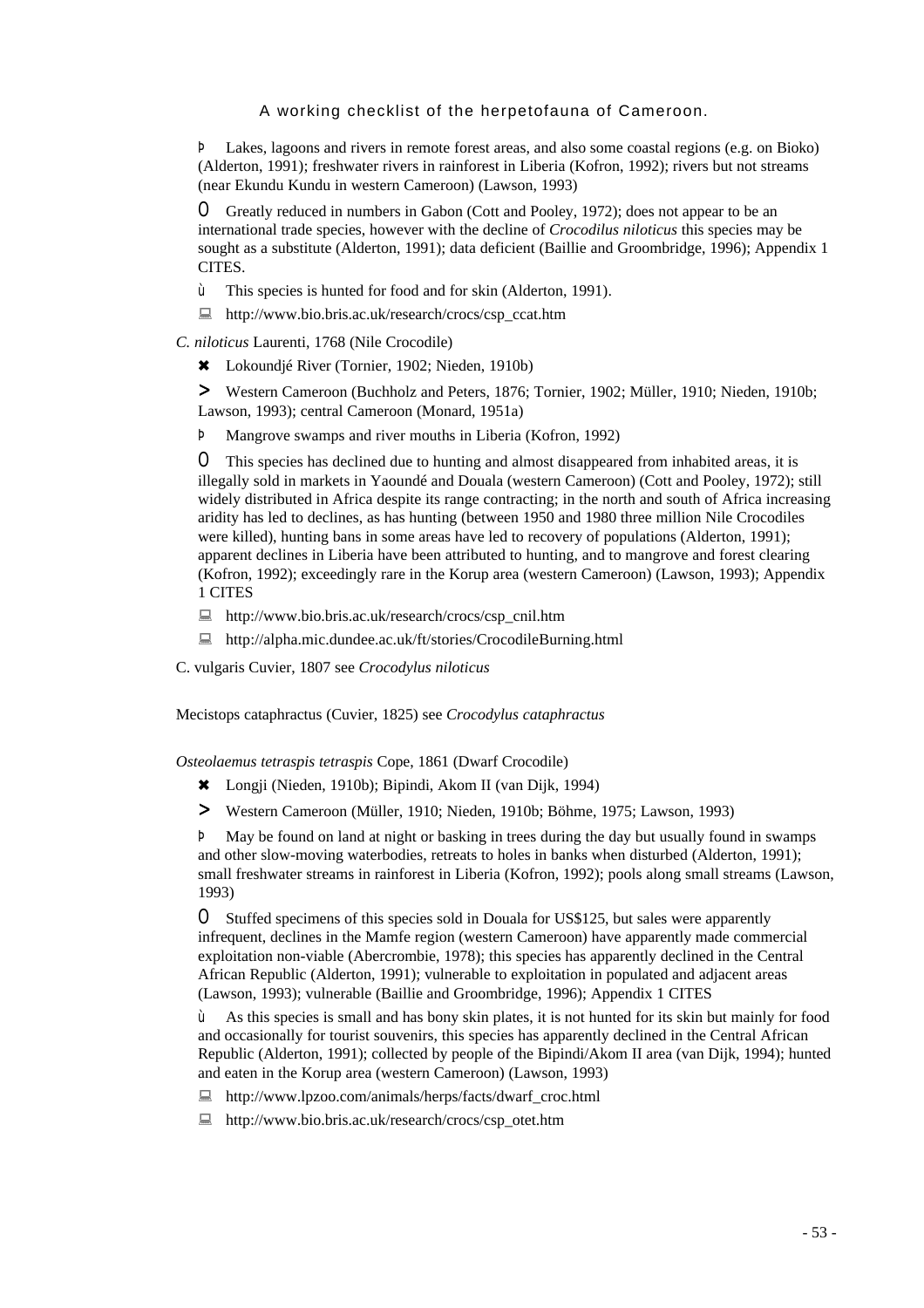Chelonia

Cheloniidae

*Caretta caretta* (Linnaeus, 1758) (Loggerhead Turtle)

- > Western Cameroon (Nieden, 1910b); Cameroon (Iverson, 1992)
- O Endangered (Ballie and Groombridge, 1996); Appendix 1 CITES

Chelone imbricata (Linnaeus, 1766) see *Eretomchelys imbricata*

*Eretmochelys imbricata* (Linnaeus, 1766) (Hawksbill Turtle)

- \* Longji (Nieden, 1910b)
- > Cameroon (Iverson, 1992)
- O Critically endangered (Baillie and Groombridge, 1996); Appendix 1 CITES

Thalossochelys caretta (Linnaeus, 1758) see *Caretta caretta*

### Dermochelyidae

*Dermochelys coriacea* (Vandelli, 1761) (Leatherback Turtle)

- > Cameroon (Iverson, 1992)
- O Appendix 1 CITES

## Pelomedusidae

Pelomedusa galeata (Schoepff, 1792) see *Pelomedusa subrufa olivacea*

*P. subrufa olivacea* (Schweigger, 1812) (North African Helmeted Turtle)

6 Bipindi (Tornier, 1902; Nieden, 1910b); Bangouvé (Monard, 1951a)

> Northern Cameroon (Monard, 1951a; Böhme, 1975; Iverson, 1992); south of the Sahara (Ernst and Barbour, 1989); Cameroon (Iverson, 1992)

Þ Forest (Tornier, 1902); temporary creeks, waterholes, and marshes in open country, from the coastal plain to upland savanna but seldom in dense forest, semiaquatic (Ernst and Barbour, 1989); coastal (Iverson, 1992)

O Appendix 3 CITES

*Pelusios adansonii* (Schweigger, 1812) (Adanson's mud turtle)

> Cameroon (Ernst and Barbour, 1989); northern Cameroon (Nieden, 1910b; Böhme, 1975; Iverson, 1992)

- Þ Savanna rivers (Ernst and Barbour, 1989 quoting Loveridge, 1941b)
- O Appendix 3 CITES

*P. castaneus* (Schweigger, 1812) (West African Mud Turtle)

6 Longji (Nieden, 1910b); Campo, Bangouvé (Monard, 1951a)

> Cameroon (Tornier, 1902); western Cameroon (Nieden, 1910b; Lawson, 1993); northern Cameroon (Monard, 1951a)

O Appendix 3 CITES

4 Older records may be in error as Bour (1983) and Iverson (1992) did not record this species from Cameroon.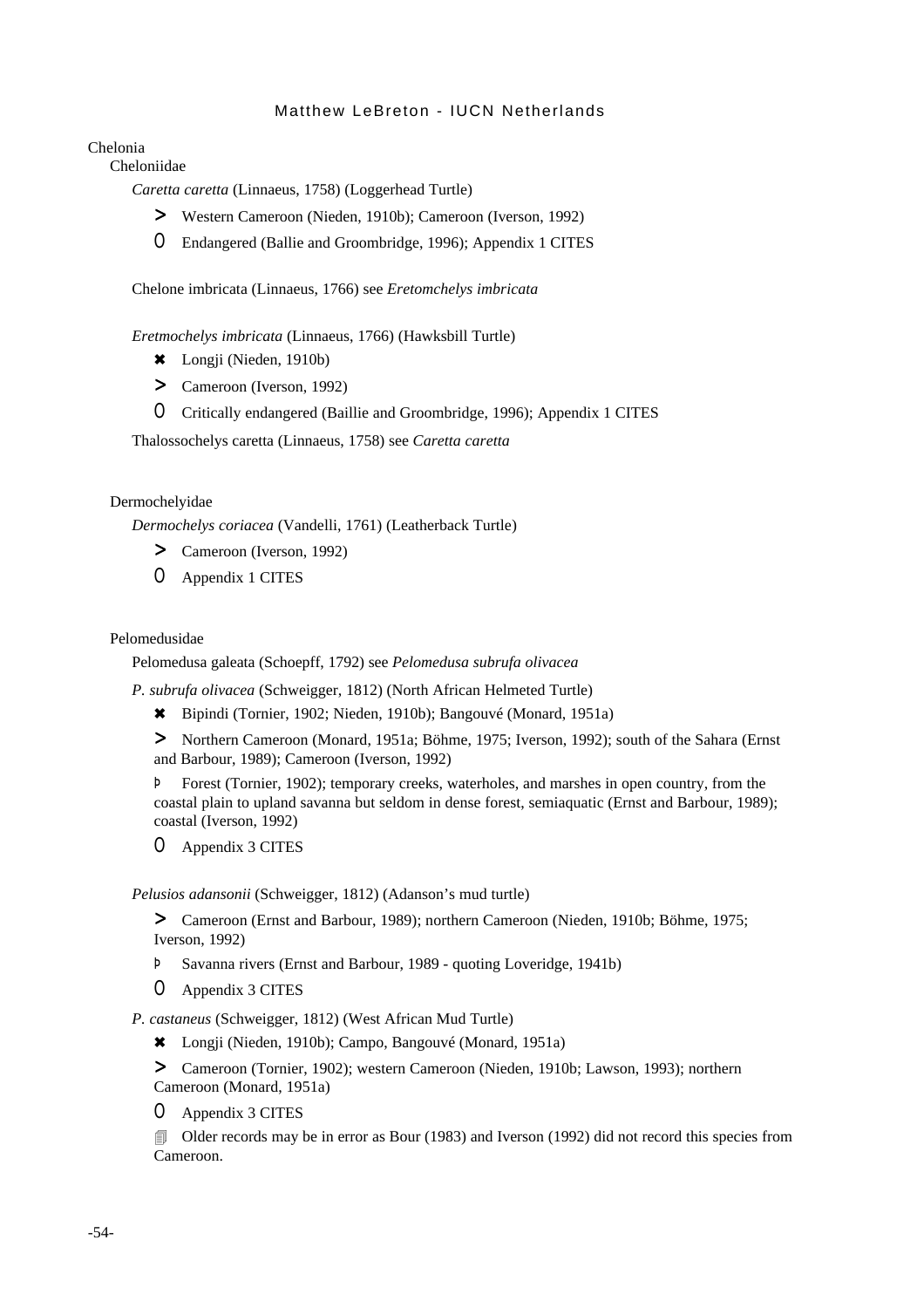- P. derbianus (Gray, 1844) see *Pelusios castaneus*
- *P. gabonensis* (Duméril, 1856) (African Forest Turtle)

6 Ngam (Perret and Mertens, 1957a); southern Cameroon (Bour, 1983; Iverson, 1992); Dja River area (Iverson, 1992 - from map)

> Cameroon (Reichenow, 1874; Tornier, 1902; Nieden, 1910b; Ernst and Barbour, 1989)

Þ Marshes, swamps and water courses in rainforest, adults in flowing waters and young in quiet waters (Ernst and Barbour, 1989)

O Appendix 3 CITES

*P. niger* (Duméril and Bibron, 1835) (West African Black Turtle)

6 Southern Cameroon (Bour, 1983; Iverson, 1992); Dja River area (Iverson, 1992 - from map)

> Western Cameroon (Buchholz and Peters, 1876; Müller, 1910; Nieden, 1910b; Mertens, 1938; Bour, 1983; Iverson, 1992; Lawson, 1993); Cameroon (Tornier, 1902; Ernst and Barbour, 1989)

- Þ Permanent water in the savanna (Ernst and Barbour, 1989)
- O Appendix 3 CITES
- ù Captured in freshwater prawn funnel traps by local people (Lawson, 1993)

*P. subniger* (Bonnaterre, 1789) (East African Black Mud Turtle)

- > Northern Cameroon (Böhme, 1975)
- Þ Swamps, marshes, lakes and water courses in savanna (Ernst and Barbour, 1989)
- 4 Not in Cameroon (east Africa only) (Ernst and Barbour, 1989; Iverson, 1992)

Pentonyx gabonensis Duméril, 1856 see *Pelusios gaboniensis*

Sternothaerus adansonii (Schweigger, 1814) see *Pelusios adansonii*

- S. derbianus Gray, 1844 see *Pelusios castaneus*
- S. gabonensis (Duméril, 1856) see *Pelusios gaboniensis*
- S. niger Duméril and Bibron, 1835 see *Pelusios niger*

### Testudinidae

Cinixys see *Kinixys*

*Kinixys belliana* Gray, 1831 (Eastern Hinge-back Tortoise)

> Cameroon (Tornier, 1902); northern Cameroon (Nieden, 1910b; Monard, 1951a; Böhme, 1975; Joger, 1982); western and central Cameroon (Monard, 1951a)

Þ Moist savanna woodland and thickets (Broadley, 1989a)

O Threatened by hunting for food but survives in densely populated areas (Broadley, 1989a); Appendix 2 CITES

- *K. belliana belliana* Gray, 1831 (Bell's Hinge-back Tortoise)
	- \* Southern Cameroon (Broadley, 1992a)

> Central Cameroon (Loveridge and Williams, 1957; Broadley, 1992a); northern Cameroon (Loveridge and Williams, 1957); possibly in eastern Cameroon (Laurent, 1962 – see Iverson, 1992)

- Þ Savanna in moist areas, edges of swamps and watercourses (Loveridge and Williams, 1957).
- O Appendix 2 CITES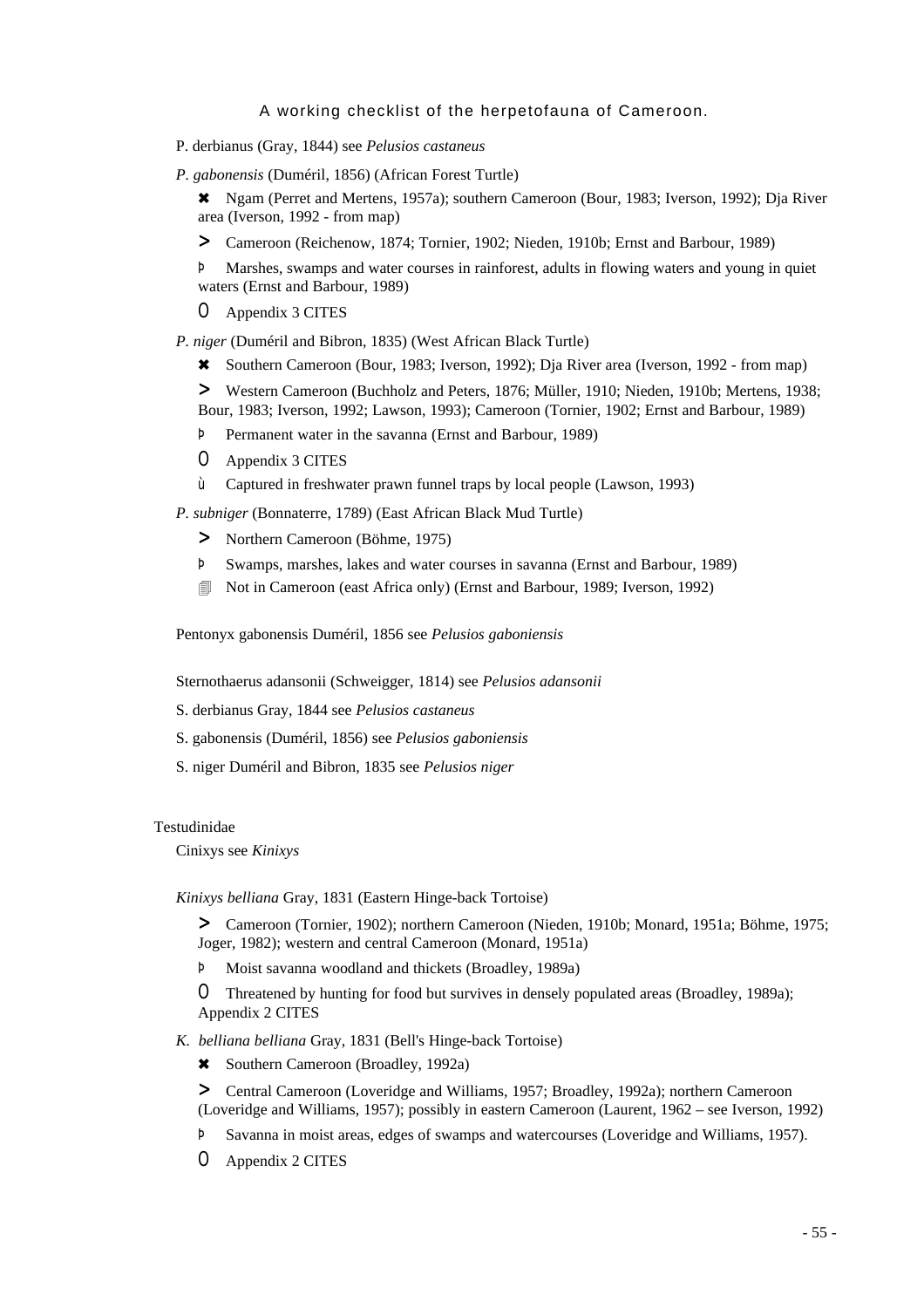K. belliana mertensi Laurent, 1956 see *Kinixys belliana belliana*

*K. belliana nogueyi* (Lataste, 1886) (Western Hinge-back Tortoise)

> Northern Cameroon (Müller, 1910; Loveridge and Williams, 1957; Laurent, 1962; Garden, 1991; Broadley, 1992a; Iverson, 1992); central Cameroon (Loveridge and Williams, 1957; Garden, 1991; Iverson, 1992); western Cameroon (Loveridge and Williams, 1957; Laurent, 1962; Garden, 1991); Cameroon (Welch, 1984b)

Þ Generally outside the rainforests, savanna, grassland and dry brush (Ernst and Barbour, 1989)

O Appendix 2 CITES

: http://www.herpmart.com/cfrf/tort.html

*K. erosa* (Schweigger, 1812) (Serrated Hinge-back Tortoise)

6 Bipindi (Tornier, 1902; Nieden, 1910b; Loveridge and Williams, 1957); Doumé River 'mouth' (Nieden, 1910b); Campo (Monard, 1951a; Loveridge and Williams, 1957); Efulen, Lolodorf, Metet, Sakbayémé, Sangmelima, Yaoundé (Loveridge and Williams, 1957); Kribi (Loveridge and Williams, 1957; Böhme, 1975); Ngam, Foulassi, Nkoétyé (Perret and Mertens, 1957a); southern Cameroon (Iverson, 1992); Djoamenodjo (=Djomedjo) (W. Bergmans pers.comm., 1997)

> Cameroon (Reichenow, 1874; Ernst and Barbour, 1989); western Cameroon (Buchholz and Peters, 1876; Tornier, 1902; Boulenger, 1905c; Nieden, 1910b; Monard, 1951a; Loveridge and Williams, 1957; Iverson, 1992: Lawson, 1993); northern Cameroon (Tornier, 1902; Nieden, 1910b)

Þ Marshy areas (Loveridge and Williams, 1957; Broadley, 1989b; Ernst and Barbour, 1989); forest (Broadley, 1989b); along rivers and streams (Loveridge and Williams, 1957; Ernst and Barbour, 1989); sometimes enters the water to feed (Loveridge and Williams, 1957; Broadley, 1989b)

O Threatened by clearance of rainforest habitat and hunting for food (Broadley, 1989b); data deficient (Baillie and Groombridge, 1996); declines in *Kinixys erosa* have been reported around Nfainchang (Lawson, 1993); Appendix 2 CITES

ù Collected for food in western Cameroon (Lawson, 1993); collected for food in the Dja River area (W. Bergmans pers.comm. 1997)

*K. homeana* Bell, 1827 (Home's Hinge-back Tortoise) (type - western Africa)

6 Bipindi (Tornier, 1902; Nieden, 1910b; Loveridge and Williams, 1957); Dibongo (Müller, 1910; Loveridge and Williams, 1957); Jengwe (Nieden, 1910b); Kribi (Monard, 1951a; Loveridge and Williams, 1957); Déhané, Nkolembembe, Nko'olong (Loveridge and Williams, 1957); southern Cameroon (Iverson, 1992)

> Western Cameroon (Buchholz and Peters, 1876; Tornier, 1902; Nieden, 1910b; Mertens, 1938; Loveridge and Williams, 1957; Böhme, 1975; Iverson, 1992; Lawson, 1993); Cameroon (Ernst and Barbour, 1989)

Þ Lowland, evergreen forest (Broadley, 1989c); forest, drier areas than *Kinixys erosa* (Ernst and Barbour, 1989)

O Threatened by clearance of forest for cultivation (Broadley, 1989c); declines in *Kinixys homeana* have been reported around Nfainchang (Lawson, 1993); data deficient (Baillie and Groombridge, 1996)

ù Collected for food in western Cameroon (Lawson, 1993)

*K.* sp.?

6 Bipindi, Akom II (van Dijk, 1994)

ù Collected for food in southern Cameroon (van Dijk, 1994)

# Trionychidae

*Cyclanorbis elegans* (Gray, 1869) (Nubian Flapshell Turtle)

**EXECORDED** Recorded from Chad and Nigeria thus this species possibly occurs in Cameroon (Iverson, 1992)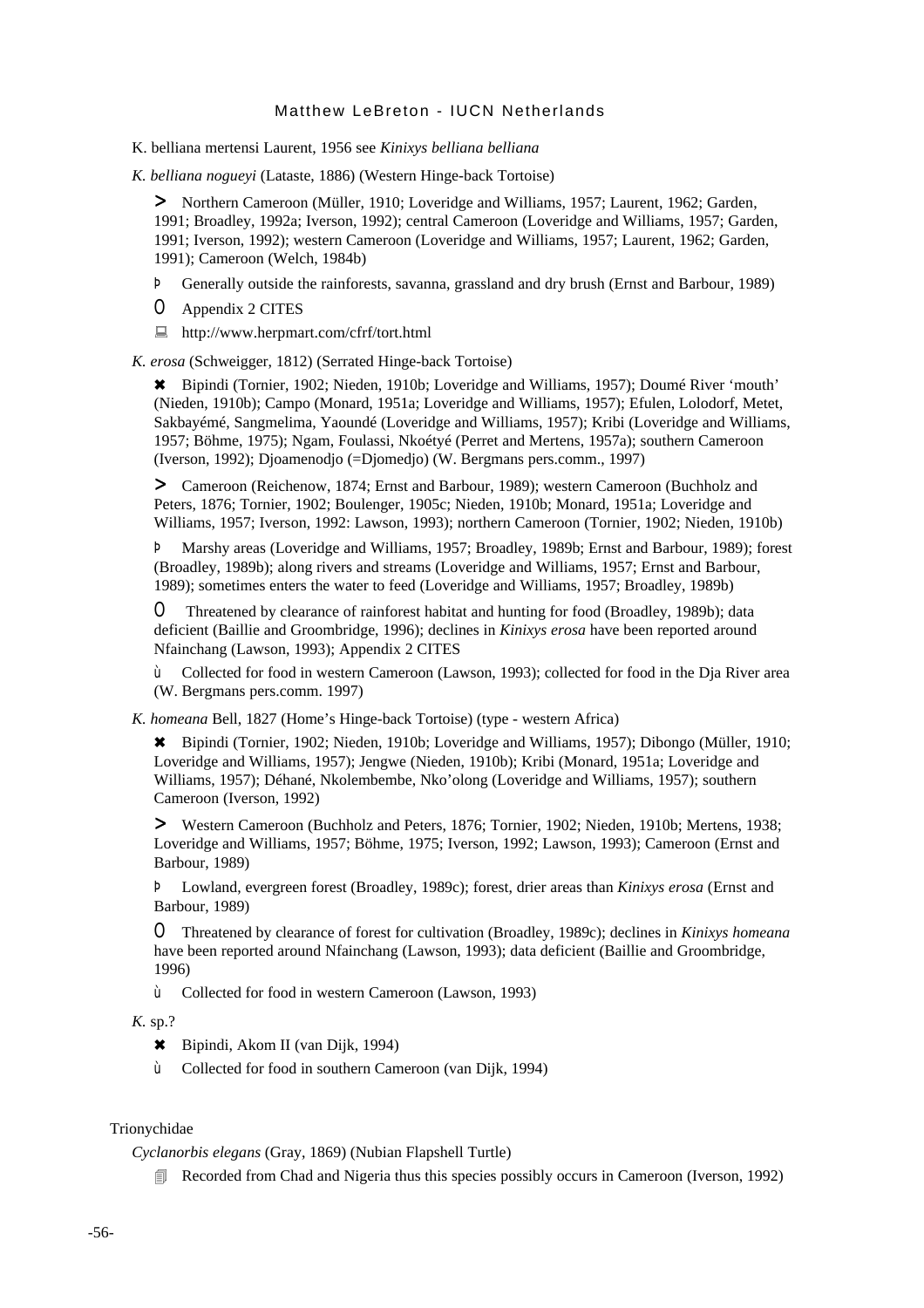*C. senegalensis* (Duméril and Bibron, 1835) (Senegal Flapshell Turtle)

> Northern Cameroon (singular record) (Müller, 1910; Nieden, 1910b; Loveridge and Williams, 1957; Iverson, 1992)

O Lower risk (near threatened) (Baillie and Groombridge, 1996)

*Cycloderma aubryi* (Duméril, 1856) (Aubry's Flapshell Turtle)

- \* Cameroon (Tornier, 1902; Nieden, 1910b)
- **■** Not recorded in Cameroon (Iverson, 1992)

Trionyx aegypticus Geoffroy Saint-Hilaire, 1809 see *Trionyx triunguis*

*T. triunguis* (Forsskål, 1775) (African Softshell Turtle) (type - Nile River)

\* Dibongo, Sakbayémé (Loveridge and Williams, 1957)

> Cameroon (Tornier, 1902); western Cameroon (Reichenow, 1874; Müller, 1910; Nieden, 1910b; Loveridge and Williams, 1957; Iverson, 1992; Lawson, 1993); north Cameroon (Iverson, 1992)

- Þ Rivers, lakes and ponds (Loveridge and Williams, 1957)
- O Appendix 3 CITES
- ù Eaten by people of Ekundu Kundu (western Cameroon) (Lawson, 1993)

#### Sauria

#### Agamidae

*Agama agama* (Linnaeus, 1758)

6 Bipindi (Tornier, 1902 - as Agama colonorum; Nieden, 1910b - as Agama colonorum; van Dijk, 1994); Yaoundé (Tornier, 1902 - as Agama colonorum; Nieden, 1910b - as Agama colonorum); Vevoka, Jengwe (Nieden, 1910b - as Agama colonorum); Campo, Akak, Bangouvé (Monard, 1951a); Akom II (van Dijk, 1994)

> Western Cameroon (Buchholz and Peters, 1876 - as Agama colonorum; Werner, 1899 - as Agama colonorum; Tornier, 1902 - as Agama colonorum; Nieden, 1910b - as Agama colonorum; Mertens, 1938, 1940b; Angel, 1940c; Monard, 1951a; Lawson, 1993); northern Cameroon (Nieden, 1910b - as Agama colonorum; Monard, 1951a; Böhme, 1975; Joger, 1982; Moody and Böhme, 1984; Böhme and Schneider, 1987); Cameroon (Angel, 1930 - as Agama colonorum; Perret and Mertens, 1957a; Wermuth, 1967; Welch, 1994b); central Cameroon (Monard, 1951a)

- Þ Roadways and around buildings (Lawson, 1993)
- ù Collected by people of the Bipindi/Akom II area (van Dijk, 1994)
- : http://www.biol.lu.se/zooekologi/jon/herpbild/hb12.htm
- A. agama boensis Monard, 1940 see *Agama sankaranica*
- *A. agama planiceps* Peters, 1862
	- > Northern Cameroon (Monard, 1951a as *Agama agama ap. planiceps*)
	- 4 Not otherwise known from Cameroon, known from Namibia and Angola only (Welch, 1994b)
- A. benueensis Monard, 1951a see *Agama doriae benueensis*
- A. colonorum Daudin, 1802 see *Agama agama*
- *A. doriae benueensis* Monard, 1951a
	- 6 Benoué (type locality) (northern Cameroon) (Monard, 1951a)
	- > Northern Cameroon (Böhme, 1975; Joger, 1982; Moody and Böhme, 1984; Welch, 1994b)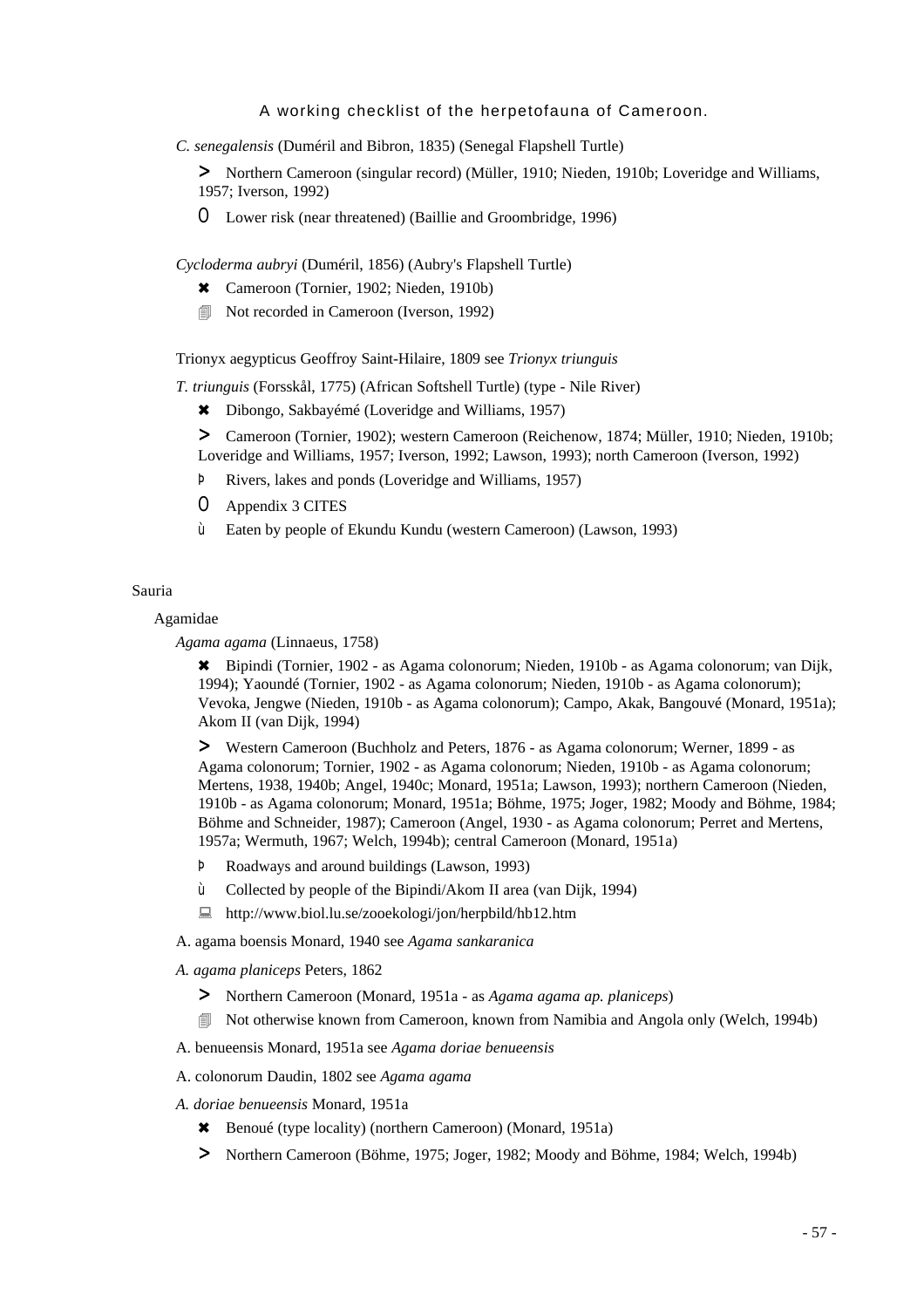- *A. doriae doriae* Boulenger, 1885
	- > Northern Cameroon (Böhme and Schneider, 1987 as *Agama doriae*)
- *A. gracilimembris* Chabandaud, 1918
	- > Northern Cameroon (Böhme, 1975; Joger, 1982); Cameroon (Welch, 1994b)
- *A. mehelyi* Tornier, 1902
	- 6 Bipindi (type locality) (Tornier, 1902; Nieden, 1910b)
	- > Cameroon (Welch, 1994b)
- *A. paragama paragama* Grandison, 1968
	- > Northern Cameroon (Böhme, 1975; Böhme and Schneider, 1987); Cameroon (Welch, 1994b)
- *A. paragama sylvanus* Macdonald, 1981
	- 6 Kribi (tentative record) (Ota *et al.,* 1987)
	- > Northern Cameroon (Joger, 1982); Cameroon (Welch, 1994b)
- *A. sankaranica* Chabandaud, 1918

> Central Cameroon (Monard, 1951a- as *Agama agama ap. boensis*); northern Cameroon (Böhme and Schneider, 1987 - as *Agama* cf. *sankaranica*)

Þ Found in the dry savanna (Joger, 1979)

A. sylvanus (Macdonald, 1981) see *Agama paragama sylvanus*

#### Chamaeleonidae

Brookesia spectrum spectrum (Buchholz, 1874) see *Rhampholeon spectrum*

#### *Chamaeleo africanus* Laurenti, 1768 (African Chameleon)

> Northern Cameroon (Nieden, 1910a,b; Perret, 1957b; Böhme, 1975; Fischthal, 1976; Joger, 1982); Cameroon (Mertens, 1966; Welch, 1994b)

O CITES Appendix 2

*C. camerunensis* Müller, 1909

6 Dibongo (type locality) (Müller, 1909; Klaver and Böhme, 1992); Sakbayémé (Klaver and Böhme, 1992)

> Western Cameroon (Müller, 1910; Nieden, 1910b; Mertens, 1966; Klaver, 1981; Klaver and Böhme, 1986, 1992, 1997); Cameroon (Perret, 1957b)

\* Dense lowland forest (Klaver and Böhme, 1992)

> Endemic to Cameroon (Mertens, 1966; Welch, 1994b; Klaver and Böhme, 1997); CITES Appendix 2

*C. cristatus* Stutchbury, 1837 (Crested Chameleon) (type - Gabon)

6 Kribi (Tornier, 1902; Werner, 1902; Nieden, 1910b; Böhme, 1975; Klaver and Böhme, 1992); Yaoundé, Ebolowa (Tornier, 1902; Nieden, 1910b; Klaver and Böhme, 1992); Efulen (Klaver and Böhme, 1992); Bipindi (Nieden, 1910b); Longji (Nieden, 1910b; Klaver and Böhme, 1992); Mowange (Lampe, 1911); Campo (Lampe, 1911; Monard, 1951a); Ekuk, Ekób (Klaver and Böhme, 1992); Batanga (Loveridge, 1936); 30 km east of Kribi (Loveridge, 1937; Klaver and Böhme, 1992); Akak (Monard, 1951a); Foulassi (Perret and Mertens, 1957a; Klaver and Böhme, 1986, 1992); Ngam, Nkumajap, Kombé, Njôm, Mfulaja (Perret and Mertens, 1957a; Klaver and Böhme, 1992); north Yaoundé (Böhme, 1975); Olounu (=?Olounou) (Fischthal, 1976); Beri, Lomié, Lolodorf, east of Tekomo, Nko'olong, Sangmelima, Djaposten, Eséka, Batange, Nyabessan, Etulen (=?Efulen), Ekowon (Ebolowa), N'kolbisson, Mossaku, Obala, 30km north of Benglois, Assok, Bipindihof (Kribi), south of Kribi, Palm Beach (Kribi) (Klaver and Böhme, 1992); Elon (Loman, 1998)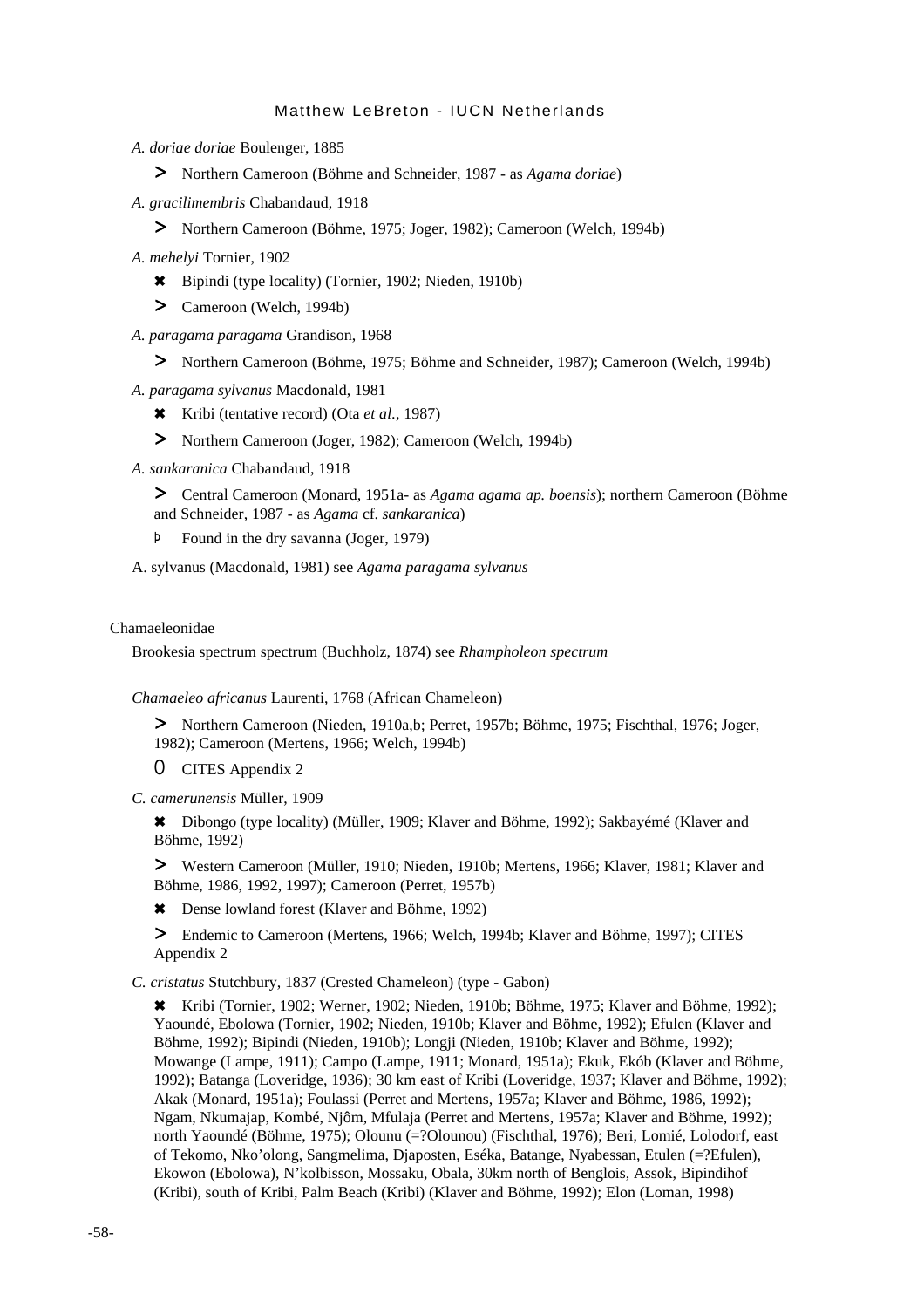> Western Cameroon (Günther, 1874; Buchholz and Peters, 1876; Boettger, 1889; Werner, 1899, 1902; Tornier, 1902; Müller, 1910; Nieden, 1910b; Lampe, 1911; Mertens, 1938; Eisentraut, 1963; Rasheed, 1965; Klaver, 1981; Joger, 1982; Klaver and Böhme, 1992; Lawson, 1993); Cameroon (Reichenow, 1874; Boettger, 1893; Perret, 1957b; Mertens, 1966; Welch, 1994b; Klaver and Böhme, 1997); northern Cameroon (Nieden, 1910b)

- Þ Lowland rainforest (Klaver and Böhme, 1992).
- O CITES Appendix 2
- : http://www.biol.lu.se/zooekologi/jon/herpbild/hb04.htm

*C. dilepis dilepis* Leach, 1819 (Flap-necked Chameleon)

> Cameroon (Tornier, 1902; Perret, 1957b; Mertens, 1966; Welch, 1994b); western Cameroon (Müller, 1910)

- O CITES Appendix 2
- : http://uts.cc.utexas.edu/~varanus/chameleo.gif
- : http://www.islandnet.com/~creature/reptile.html
- C. dilepis roperi Boulenger, 1890
	- 6 Sanaga, Jengwe, Bipindi, Dibongo (Nieden, 1910b)
	- > Western Cameroon (Nieden, 1910b)
	- **If This subspecies is not known from Cameroon (Klaver and Böhme, 1997)**
- *C. eisentrauti* Mertens, 1968
	- 6 Dikome Balue (western Cameroon) (type locality) (Mertens, 1968; Klaver and Böhme, 1997)
	- > Western Cameroon (Klaver, 1981; Klaver and Böhme, 1986; Lawson, 1993)
	- Þ Montane forest (Gartshore, 1986); confined to relatively pristine forests (Lawson, 1993)

O Endemic to Rumpi Hills (western Cameroon) (Gartshore, 1986); endemic to Cameroon (Welch, 1994b; Klaver and Böhme, 1992, 1997); Appendix 2 CITES

*C. gracilis gracilis* Hallowell, 1842 (Gracile Chameleon or Spur-heeled Chameleon)

6 Bipindi, Longji (Nieden, 1910b); Campo, Mabiogo, Akak, Bangouvé (Monard, 1951a); Kribi (Monard, 1951a; Böhme, 1975; Klaver and Böhme, 1986)

> Cameroon (Tornier, 1902; Perret, 1957b; Mertens, 1966); western Cameroon (Nieden, 1910a; Monard, 1951a); northern Cameroon (Nieden, 1910b; Monard, 1951a; Böhme and Schneider, 1987)

- O CITES Appendix 2
- *C. laevigatus* Gray, 1863 (Smooth Chameleon)

> Central Cameroon (Monard, 1951a - as Chamaeleo senegalensis tibatiensis; Mertens, 1966); Cameroon (Perret, 1957b; Welch, 1994b; Klaver and Böhme, 1997); western Cameroon (Perret and Mertens, 1957a); northern Cameroon (Böhme and Schneider, 1987)

O Appendix 2 CITES

*C. montium* Buchholz, 1874 (Mountain Chameleon or Cameroon Sail-fin Chameleon)

6 Bonjongo (western Cameroon) (type locality) (Mertens, 1966)

> Western Cameroon (Günther, 1874; Buchholz and Peters, 1876; Werner, 1897, 1899 - as Chamaeleo montium montium; Tornier, 1902 - as Chamaeleo montium montium; Boulenger, 1905c; Nieden, 1910b; Mertens, 1938 - as Chamaeleo montium grafi; Mertens, 1938 - as Chamaeleo montium montium; Angel, 1940c - as Chamaeleo montium montium; Monard, 1951a; Perret and Mertens, 1957a - as Chamaeleo montium montium; Mertens, 1968 - as Chamaeleo montium montium; Böhme, 1975; Joger, 1982; Gartshore, 1986; Klaver and Böhme, 1986, 1992, 1997; Böhme and Schneider, 1987; Lawson, 1993; Ebwekoh and Wild, 1996; Loman, 1998); Cameroon (Perret, 1957b - as Chamaeleo montium grafi and Camaeleo montium montium; Welch, 1994b)

Þ Sub-montane forest (Gartshore, 1986)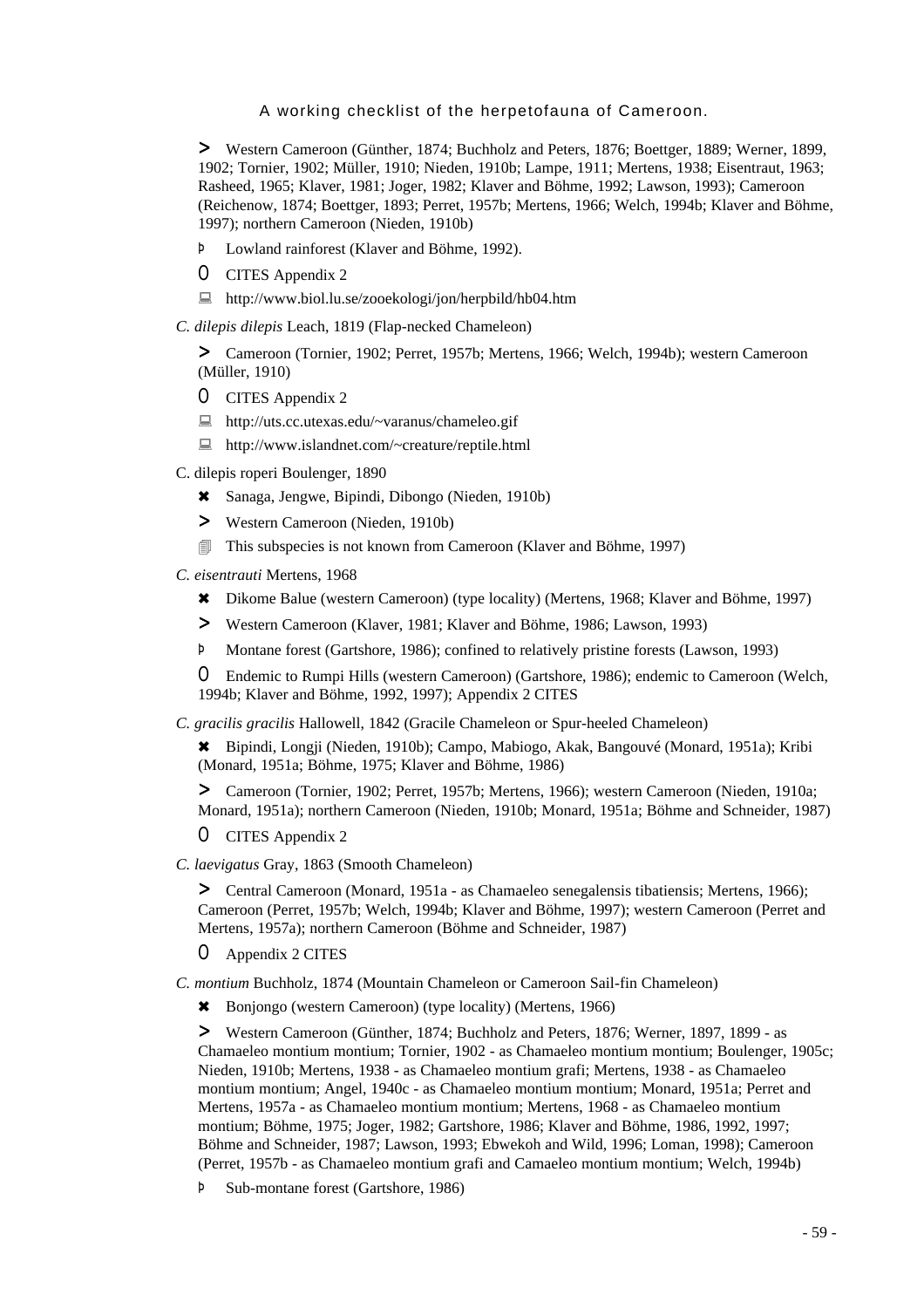O Endemic to the highlands of western Cameroon (Mertens, 1966); on sale to tourists at Buéa (western Cameroon), not likely to be threatened by moderate agricultural activity (Gartshore, 1986); endemic (Klaver and Böhme, 1997); Appendix 2 CITES

- : http://www.biohaven.com/bus/stf/images/montiumm.jpg
- : http://www.biohaven.com/bus/stf/images/montf.jpg
- : http://www.biol.lu.se/zooekologi/jon/herpbild/hb06.htm
- C. montium grafi Mertens, 1938 see *Chamaeleo montium* (see Klaver and Böhme, 1997)
- C. montium camerunensis Müller, 1909 see *Chamaeleo camerunensis*
- C. montium montium Buchholz, 1874 see *Chamaeleo montium*

*C. oweni* Gray, 1831 (Owen's Three-horned Chameleon)

6 Bipindi, Yaoundé (Tornier, 1902; Nieden, 1910b); Ebolowa (Nieden, 1910b); Nwini (Angel, 1930); Ngam, Njôm, Mfulja (Perret and Mertens, 1957a); Foulassi (Perret and Mertens, 1957a; Klaver and Böhme, 1986)

> Western Cameroon (Reichenow, 1874; Buchholz and Peters, 1876; Boulenger, 1887a; Boettger, 1889; Werner, 1899; Tornier, 1902; Müller, 1910; Nieden, 1910b; Mertens, 1938; Lawson, 1993); Cameroon (Perret, 1957b; Mertens, 1966; Welch, 1994b; Klaver and Böhme, 1997)

O Appendix 2 CITES

*C. pfefferi* Tornier, 1900 (Pfeffer's Chameleon)

> Cameroon (Tornier, 1902; Perret, 1957b; Welch, 1994b); western Cameroon (Nieden, 1910b; Klaver, 1981; Klaver and Böhme, 1997)

O Endemic to Cameroon (Mertens, 1966; Wild, 1993; Klaver and Böhme, 1997); known from the type only (Klaver and Böhme, 1992); Appendix 2 CITES

*C. quadricornis* Tornier, 1899 (Four-horned Chameleon)

> Cameroon (Tornier, 1902; Nieden, 1910b); western Cameroon (Böhme, 1975; Klaver, 1981; Klaver and Böhme, 1986, 1997)

- O Appendix 2 CITES
- : http://www.biohaven.com/bus/stf/images/quadm.jpg

*C. quadricornis gracilior* Böhme and Klaver, 1981

- 6 Mt. Lefo (western Cameroon) (type locality) (Böhme and Klaver, 1981)
- > Western Cameroon (Böhme and Klaver, 1981; Klaver and Böhme, 1992, 1997; Welch, 1994b)
- Þ Montane gallery forest and the forest-grassland transitional zone (Gartshore, 1986)

O Plant cultivation, burning, forest clearance and overgrazing may threaten this species (Gartshore, 1986); Appendix 2 CITES

*C. quadricornis quadricornis* Tornier, 1899 (Four-horned Chameleon)

6 Mt. Manengouba (western Cameroon) (type locality) (Gartshore, 1986)

> Western Cameroon (Perret, 1959a; Mertens, 1968; Böhme, 1975; Klaver and Böhme, 1992, 1997); Cameroon (Perret, 1957b)

O Overgrazing, burning and forest clearance may threaten this species (Gartshore, 1986); endemic to Cameroon (Wild, 1993; Klaver and Böhme, 1992, 1997); Appendix 2 CITES

*C. quilensis* Bocage, 1866 (Bocage's Chameleon)

> Western Cameroon (Boettger, 1889); Cameroon (Werner, 1897; Angel, 1930; Perret, 1957b; Mertens, 1966)

O CITES Appendix 2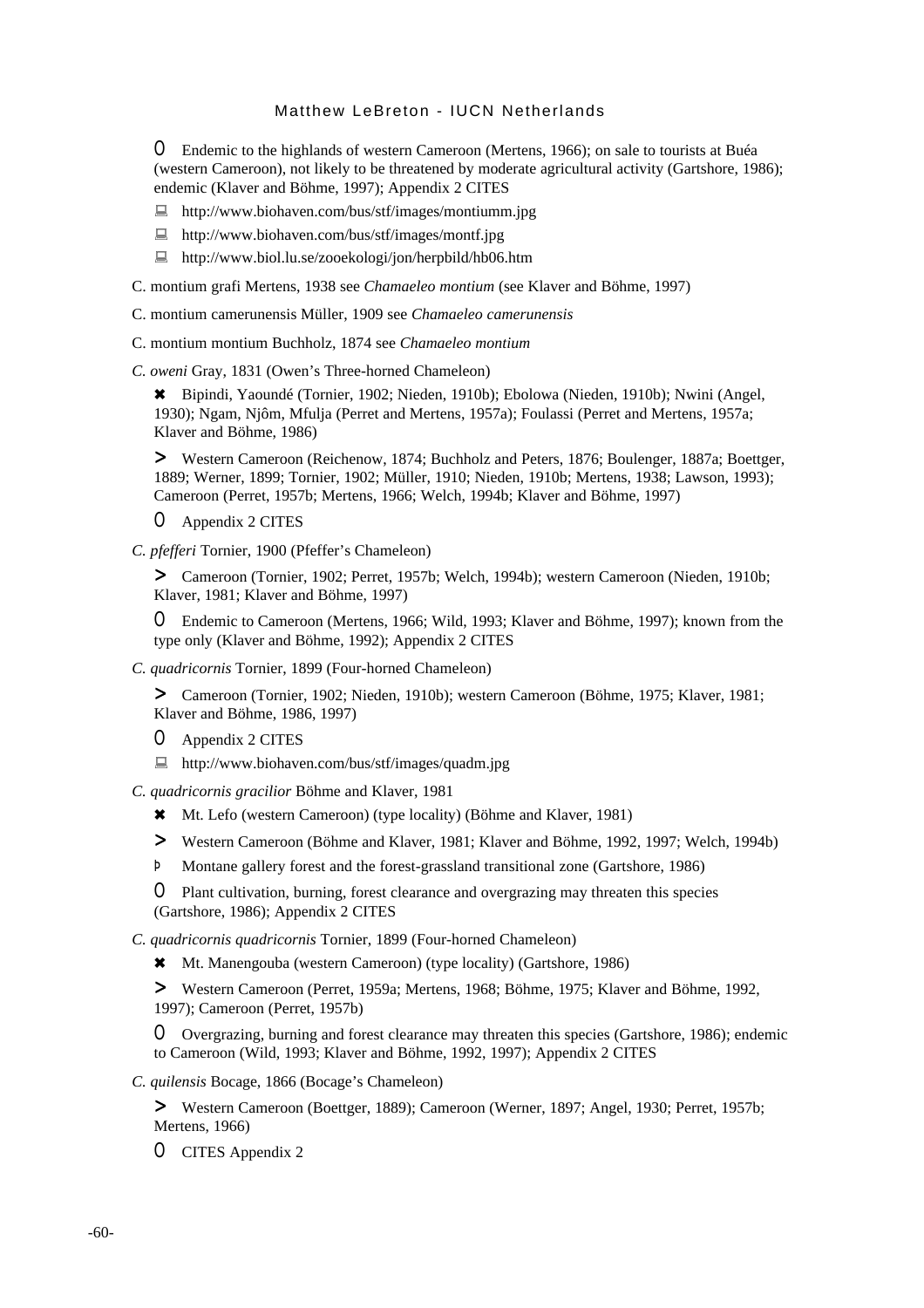- *C. senegalensis* Daudin, 1802 (Senegal Chameleon)
	- \* Bangouvé (Monard, 1951a)

> Western Cameroon (Buchholz and Peters, 1876; Nieden, 1910a); Cameroon (Tornier, 1902; Perret, 1957b); northern Cameroon (Nieden, 1910a, 1910b; Monard, 1951a; Mertens, 1966; Joger, 1982; Klaver and Böhme, 1997); central Cameroon (Böhme, 1975)

- O CITES Appendix 2
- C. senegalensis laevigatus Gray, 1863 see *Chamaeleo laevigatus*
- C. senegalensis tibatiensis Monard, 1951a see *Chamaeleo laevigatus*
- C. spectrum Buchholz, 1874 see *Rhampholeon spectrum*
- C. tibatiensis Monard, 1951a see *Chamaeleo laevigatus*
- *C. wiedersheimi perreti* Klaver and Böhme, 1992
	- 6 Nsoung (western Cameroon) (Klaver and Böhme, 1992)
	- > Western Cameroon (Klaver and Böhme, 1992)
	- O Endemic to Cameroon (Klaver and Böhme, 1992); CITES Appendix 2
- *C. wiedersheimi wiedersheimi* Nieden, 1910a (Mt. Lefo Chameleon)

6 Genderobirge (=Tchabal Mbabo) (northern Cameroon) and Bekom (Bamenda) (western Cameroon) (type locality) (Nieden, 1910a - see Klaver and Böhme, 1997); south Cameroon (Mertens, 1922 - as Chamaeleo serratus)

> Cameroon (Nieden, 1910a; Perret, 1957b; Mertens, 1966; Welch, 1994b); western Cameroon (Nieden, 1910b; Barbour and Loveridge, 1929; Angel, 1940c, Mertens, 1940b, 1968; Perret, 1959a; Böhme, 1975; Durette-Desset and Vaucher, 1979; Joger, 1982; Klaver and Böhme, 1986, 1992; Böhme and Schneider, 1987)

Þ Montane forest edges and grassy meadows (Gartshore, 1986)

O Endemic to highlands of eastern Nigerian and western Cameroon, appears to tolerate some habitat disturbance (Gartshore, 1986); Appendix 2 CITES

- : http://www.biohaven.com/bus/stf/images/weiderm.jpg
- : http://www.biohaven.com/bus/stf/images/wiederf.jpg

Chamaeleon basiliscus Cope, 1868 see *Chamaeleo africanus*

C. camerunensis Müller, 1909 see *Chamaeleo camerunensis*

- C. cristatus Stutchbury, 1837 see *Chamaeleo cristatus*
- C. dilepis roperi Boulenger, 1890 see *Chamaeleo dilepis roperi*
- C. gracilis Hallowell, 1842 see *Chamaeleo gracilis gracilis*
- C. montium Buchholz, 1874 see *Chamaeleo montium*
- C. montium grafi Mertens, 1938 see *Chamaeleo montium grafi*
- C. owenii Gray, 1831 see *Chamaeleo oweni*
- C. parvilobus Boulenger see *Chamaeleo quilensis*
- C. pfefferi Tornier, 1900 see *Chamaeleo pfefferi*
- C. quadricornis Tornier, 1899 see *Chamaeleo quadricornis*
- C. senegalensis Daudin, 1802 see *Chamaeleo senegalensis*
- C. serratus Mertens, 1922 see *Chamaeleo wiedersheimi wiedersheimi*
- C. senegalensis tibatiensis Monard, 1951a see *Chamaeleo laevigatus*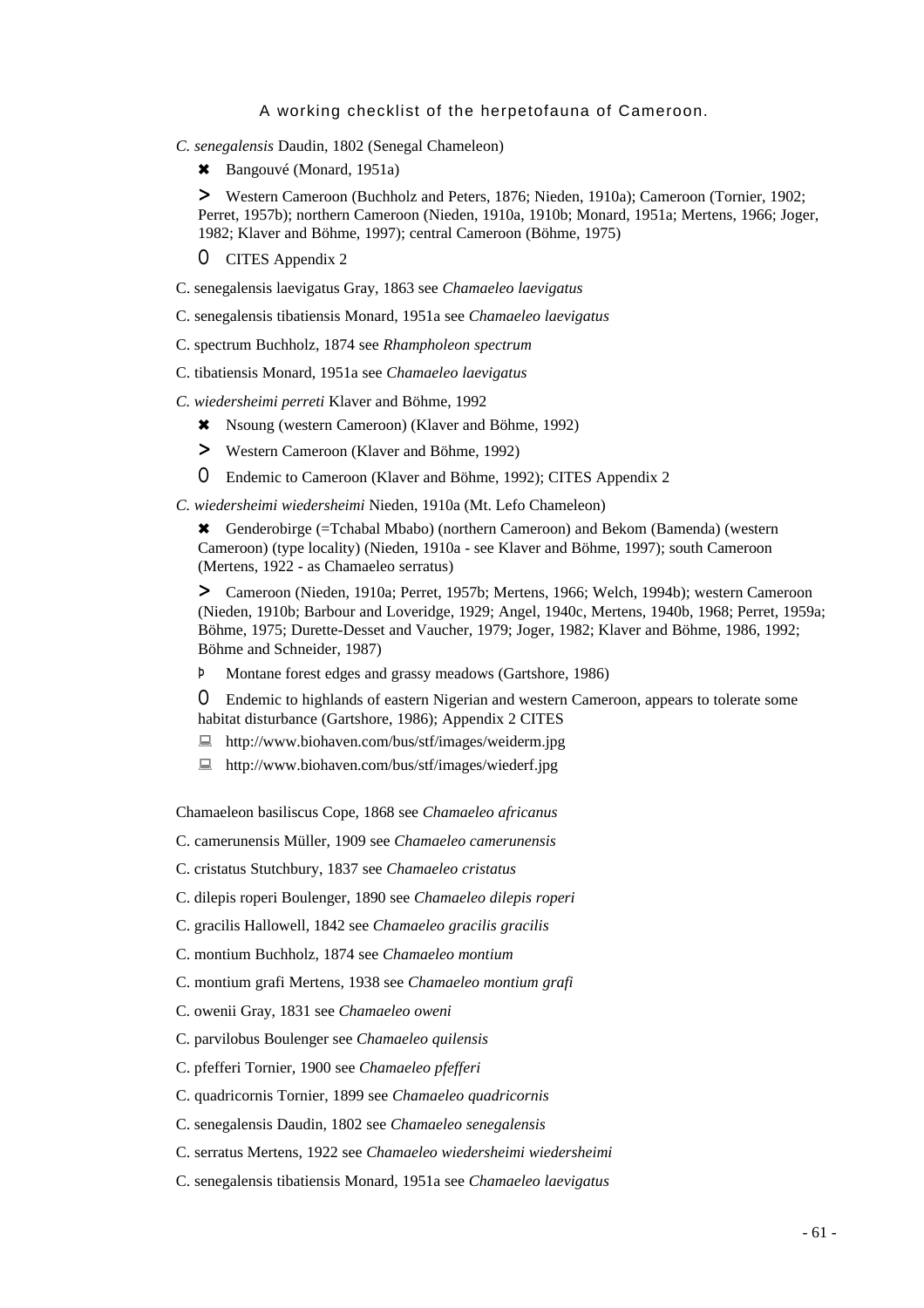C. wiedersheimi Nieden, 1910a see *Chamaeleo wiedersheimi wiedersheimi*

*Rhampholeon spectrum* (Buchholz, 1874)

6 Yaoundé (Tornier, 1902; Nieden, 1910b); Dibongo (Müller, 1910); Kribi (Nieden, 1910b; Böhme, 1975); Itoki, Bipindi (Nieden, 1910b); Ngam, Foulassi, Metet, Meyo (Sangmelima) (Perret and Mertens, 1957a); Olounu (Fischthal, 1976); Campo Faunal Reserve (Ota *et al*., 1987)

> Cameroon (Boulenger, 1887b; Werner, 1899; Mertens, 1966; Welch, 1994b); western Cameroon (Günther, 1874; Buchholz and Peters, 1876; Tornier, 1902; Müller, 1910; Nieden, 1910b; Mertens, 1938; Angel, 1940c; Lawson, 1993; Wild, 1994)

- Þ Forest (Ota *et al*., 1987); evergreen and semi-evergreen rainforest (Wild, 1994)
- : http://www.biohaven.com/bus/stf/images/rspectr.jpg

### Gekkonidae

Ancyclodactylus spinicollis Müller, 1907 see *Cnemaspis spinicollis*

Cnemaspis africanus koehleri Mertens, 1937 see *Cnemaspis koehleri*

*C. dilepis* Perret, 1963

6 Foulassi (type locality) (Perret, 1963, 1986b; Wermuth, 1965; Schätti, *et al*., 1997); Lobô River (Perret, 1963; 1986b); south Cameroon (van den Audenaerde, 1967; Perret, 1986b; Welch, 1994a)

Þ Equatorial forest (Perret, 1985, 1986b)

*C. koehleri* Mertens, 1937

6 Buéa (western Cameroon) (type locality) (Mertens, 1937); Efulen (Perret, 1985)

> Western Cameroon (Mertens, 1938; Loveridge, 1947; Perret, 1963, 1985, 1986b; Audenaerde, 1967; Lawson, 1993); Cameroon (Wermuth, 1965; Welch, 1994a)

- Þ Edges of torrents (Perret, 1985); forest (Lawson, 1993)
- C. quattuorseriatus dilepis Perret, 1963 see *Cnemaspis dilepis*
- *C. spinicollis* (Müller, 1907)

6 Mundame (western Cameroon) (type locality) (Müller, 1907, 1910; Wermuth, 1965); Efulen (Nieden, 1910b; Loveridge, 1947; Audenaerde, 1967); Nkoétyé, Kala (Perret, 1986b)

> Western Cameroon (Nieden, 1910b; Loveridge, 1947; Audenaerde, 1967; Perret, 1986b; Lawson, 1993); northern Cameroon (Böhme, 1975); Cameroon (Welch, 1994a)

Þ Forest (Perret, 1986b); forest (Lawson, 1993)

Diplodactylus palmatus (Mocquard, 1897) see *Urocotyledon palmata*

D. weileri Müller, 1909 see *Urocotyledon weileri*

Hemidactylus angulatus Hallowell, 1854a see *Hemidactylus brookii angulatus*

*H. ansorgii* Boulenger, 1901 (type - Nigeria)

- > Western Cameroon (Lawson, 1993)
- Þ Lowland primary forest (Lawson, 1993)

*H. brookii* Gray, 1845

6 Batanga (Angel, 1930); Bangouvé (Monard, 1951a)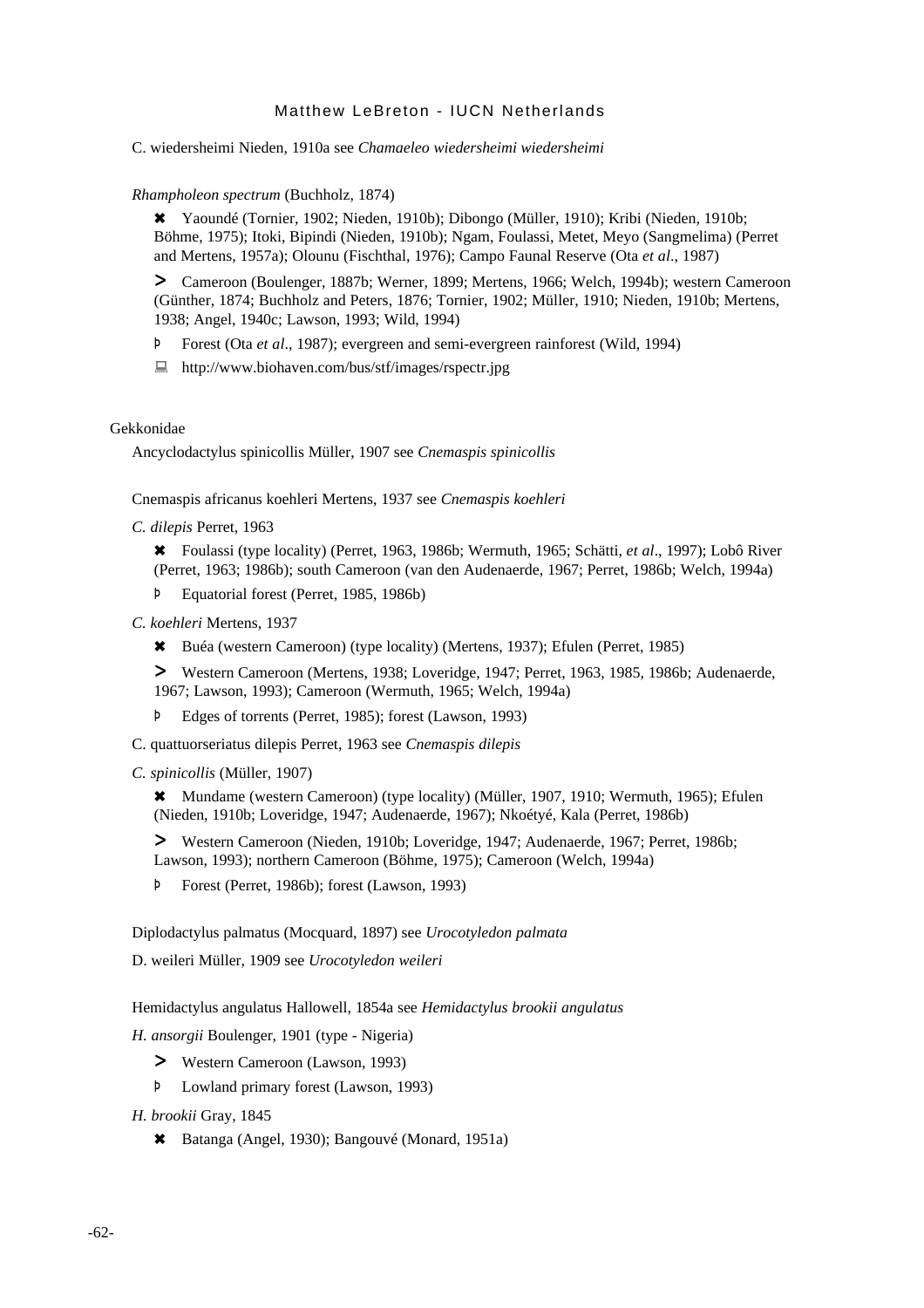> Cameroon (Tornier, 1902); western Cameroon (Nieden, 1910b; Böhme, 1975; Lawson, 1993); northern Cameroon (Monard, 1951a; Kluge, 1969; Böhme and Schneider, 1987); central Cameroon (Monard, 1951a)

Þ Primary forest and walls of buildings (Lawson, 1993)

*H. brookii angulatus* Hallowell, 1854a

6 West coast of Africa (type locality) (Hallowell, 1854a); Batanga (Loveridge, 1947); Foulassi (Perret and Mertens, 1957a; Perret, 1963); Ngam (Perret, 1963)

> Western Cameroon (Buchholz and Peters, 1876 - as Hemidactylus guineensis; Nieden, 1910b; Mertens, 1938; Loveridge, 1947); northern Cameroon (Angel, 1930; Nieden, 1910a; Loveridge, 1947; Perret, 1963; Joger, 1982); Cameroon (Wermuth, 1965; Audenaerde, 1967; Welch, 1994a)

Þ Found from the coastal plains to upland savanna, beneath rocks, in termite mounds, buildings, gardens, ruins and rock crevices (Loveridge, 1947)

*H. echinus* O'Shaughnessy, 1875 (type - Gabon)

6 Dibongo (Müller, 1910; Loveridge, 1947)

> Western Cameroon (Tornier, 1902; Nieden, 1910b; Mertens, 1938; Loveridge, 1947; Perret, 1963; Böhme, 1975; Lawson, 1993); Cameroon (Wermuth, 1965; Welch, 1994a)

Þ Buildings (Loveridge, 1947); coastal plain (Perret, 1963); primary forest (Lawson, 1993)

*H. fasciatus fasciatus* Gray, 1842

6 Yaoundé (Tornier, 1902); Bipindi (Tornier, 1902; Nieden, 1910b; Loveridge, 1947); Dibongo (Müller, 1910; Nieden, 1910b; Loveridge, 1947); Campo, Akak, Dipikar (Monard, 1951a); Foulassi (Perret and Mertens, 1957a; Perret, 1963); Ebolowa, Efulen, Kribi, Metet, Sakbayémé (Loveridge, 1947); Campo Faunal Reserve (Ota *et al*., 1987)

> Cameroon (Werner, 1899; Wermuth, 1965; Audenaerde, 1967; Welch, 1994a); western Cameroon (Buchholz and Peters, 1876; Tornier, 1902; Nieden, 1910b; Müller, 1910; Mertens, 1938, 1940b; Loveridge, 1947; Böhme, 1975; Joger, 1982; Lawson, 1993); northern Cameroon (Nieden, 1910b; Loveridge, 1947)

Þ During the day this species hides in dark, damp places and is seen at night on forest trees (Loveridge, 1947); houses (Loveridge, 1947; Ota *et al*., 1987; Lawson, 1993); forest (Perret, 1963); treefalls in primary forest (Lawson, 1993)

H. guineensis Peters, 1869 see *Hemidactylus brookii* (see Kluge, 1991)

H. intestinalis Werner, 1897 see *Hemidactylus muriceus*

*H. longicephalus* Bocage, 1873

6 Bipinidi (Tornier, 1902; Loveridge, 1947); Lolodorf (Müller, 1910; Nieden, 1910b; Loveridge, 1947); Ngam, Foulassi (Perret, 1963); Metet (Loveridge, 1947)

> Western Cameroon (Tornier, 1902; Nieden, 1910b; Loveridge, 1947; Perret, 1963); Cameroon (Wermuth, 1965; Welch, 1994a)

Þ Forest (Perret, 1963); has been found under banana leaves on a termitarium (Loveridge, 1947)

*H. mabouia* (Moreau de Jonnès, 1818)

6 Foulassi (Perret and Mertens, 1957a); Yaoundé (Perret, 1963; Böhme, 1975); Kribi, Bertoua (Böhme, 1975); near Kribi, near Yaoundé (Kluge, 1969)

> Cameroon (Nieden, 1910a; Wermuth, 1965; Welch, 1994a); western Cameroon (Nieden, 1910b; Angel, 1940c; Loveridge, 1947; Perret, 1963; Böhme, 1975; Joger, 1982; Upton *et al.*, 1992a; Bursey *et al*., 1997)

Þ Human habitations (Perret, 1963; Audenaerde, 1967); found in forest clearings, in caves and crevices, on rocky hills and in and on tree trunks (sometimes baobabs) (Loveridge, 1947)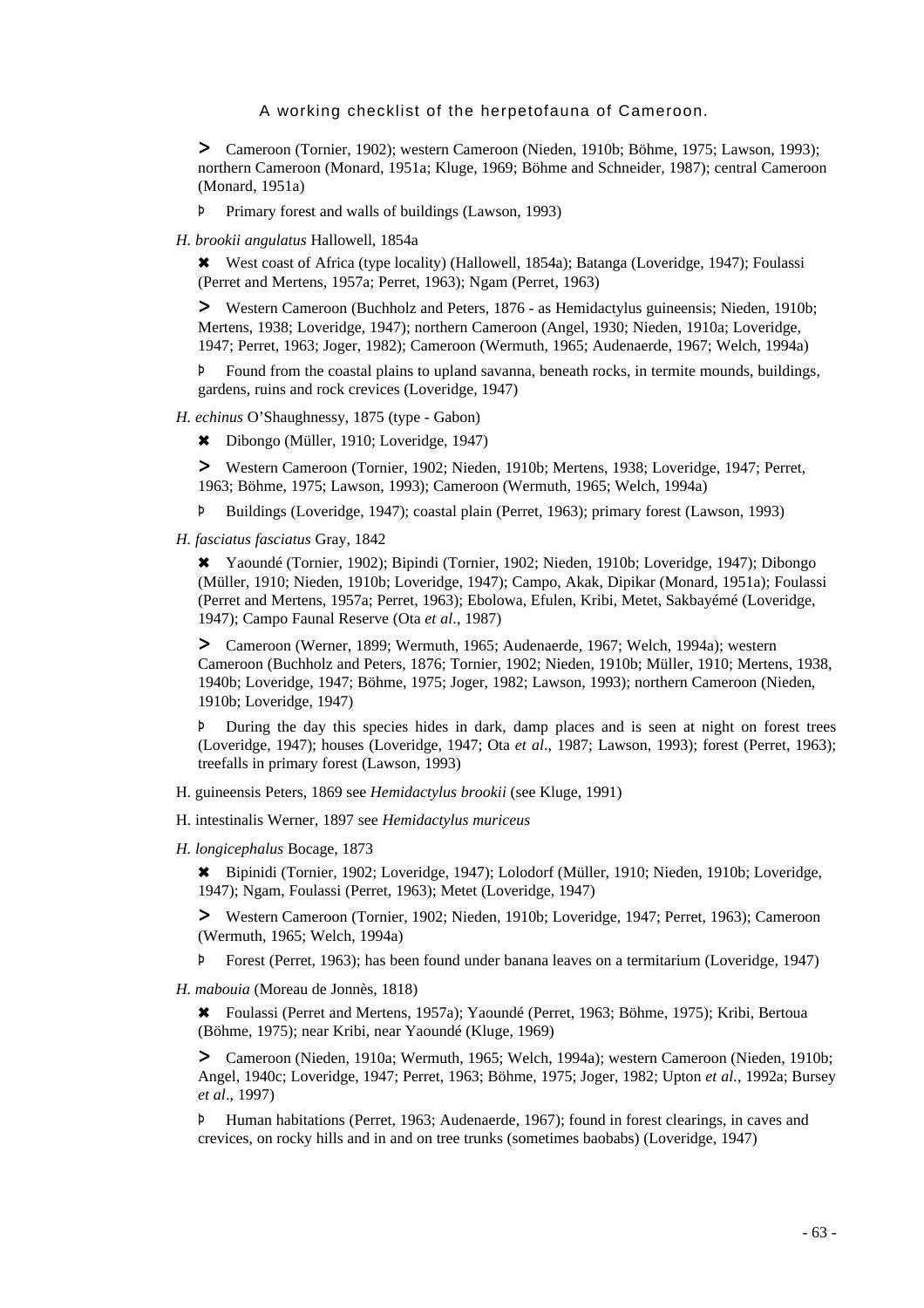*H. muriceus* Peters, 1870

> Western Cameroon (Tornier, 1902; Müller, 1910; Nieden, 1910b; Mertens, 1938; Perret, 1963; Loveridge, 1947; Böhme, 1975); Cameroon (Wermuth, 1965; Audenaerde, 1967; Welch, 1994a)

Þ Coastal plain (Perret, 1963); forest (Audenaerde, 1967)

*H. richardsoni* (Gray, 1845)

6 Ebolowa (Tornier, 1902; Nieden, 1910b; Loveridge, 1947); Dibongo (Müller, 1910; Nieden, 1910b); Yaoundé (Müller, 1910; Nieden, 1910b; Loveridge, 1947); Metet (Loveridge, 1947); Foulassi (Perret and Mertens, 1957a; Perret, 1963); southern Cameroon (Perret, 1963)

> Western Cameroon (Mertens, 1938; Loveridge, 1947); Cameroon (Wermuth, 1965; Audenaerde, 1967; Welch, 1994a)

- Þ In stumps and tree trunks (Loveridge, 1947); forest (Perret, 1963; Audenaerde, 1967)
- H. steindachneri Tornier, 1902 see *Hemidactylus longicephalus*
- H. stellatus Boulenger, 1885 see *Hemidactylus brookii angulatus*

*Hemitheconyx caudicinctus* (Duméril, 1851) (Fat-tailed Gecko)

- > Northern Cameroon (Böhme, 1975; Ineich, 1993)
- : http://www.islandnet.com/~creature/jpgs/gecko\_aft.html
- : http://www.animalnetwork.com/reptiles/finder/profiles/lizards/fat-tailed\_gecko.asp

Lygodactylus angularis dysmicus (Perret, 1963) see *Lygodactylus gutturalis dysmicus*

*L. conradti* Matschie, 1892

- > Western Cameroon (Tornier, 1902)
- **E** Possibly erroneous as this species is known from Kenya and Tanzania only (Welch, 1994a)
- *L. conraui* Tornier, 1902

6 Bipindi (type locality) (Tornier, 1902; Nieden, 1910b; Loveridge, 1947); Dibongo (Müller, 1910; Nieden, 1910b; Loveridge, 1947); Sakbayémé (Loveridge, 1947); Ngam, Foulassi (Perret, 1963)

- > Cameroon (Audenaerde, 1967; Loveridge, 1994)
- Þ Forest and savanna edges (Audenaerde, 1967)
- 4 See also *Lygodactylus* sp. A.
- *L. fischeri* Boulenger, 1890
	- 6 Foulassi (Perret, 1963); Dibongo (Müller, 1910; Nieden, 1910b; Loveridge, 1947)
	- > Cameroon (Audenaerde, 1967; Welch, 1994a)
- *L. gutturalis dysmicus* Perret, 1963
	- 6 Foulassi (type locality), southern Cameroon (Perret, 1963)
	- > Cameroon (Audenaerde, 1967; Welch, 1994a)
	- Þ Forest (Perret, 1963; Audenaerde, 1967)
	- O Endemic to Cameroon (Audenaerde, 1967; Welch, 1994a)
- *L. guttularis guttularis* Bocage, 1873
	- > Cameroon (Welch, 1994a)

4 Only a general account of this subspecies occurring in Cameroon was found (Welch, 1994a). There are apparently no published locality records for Cameroon.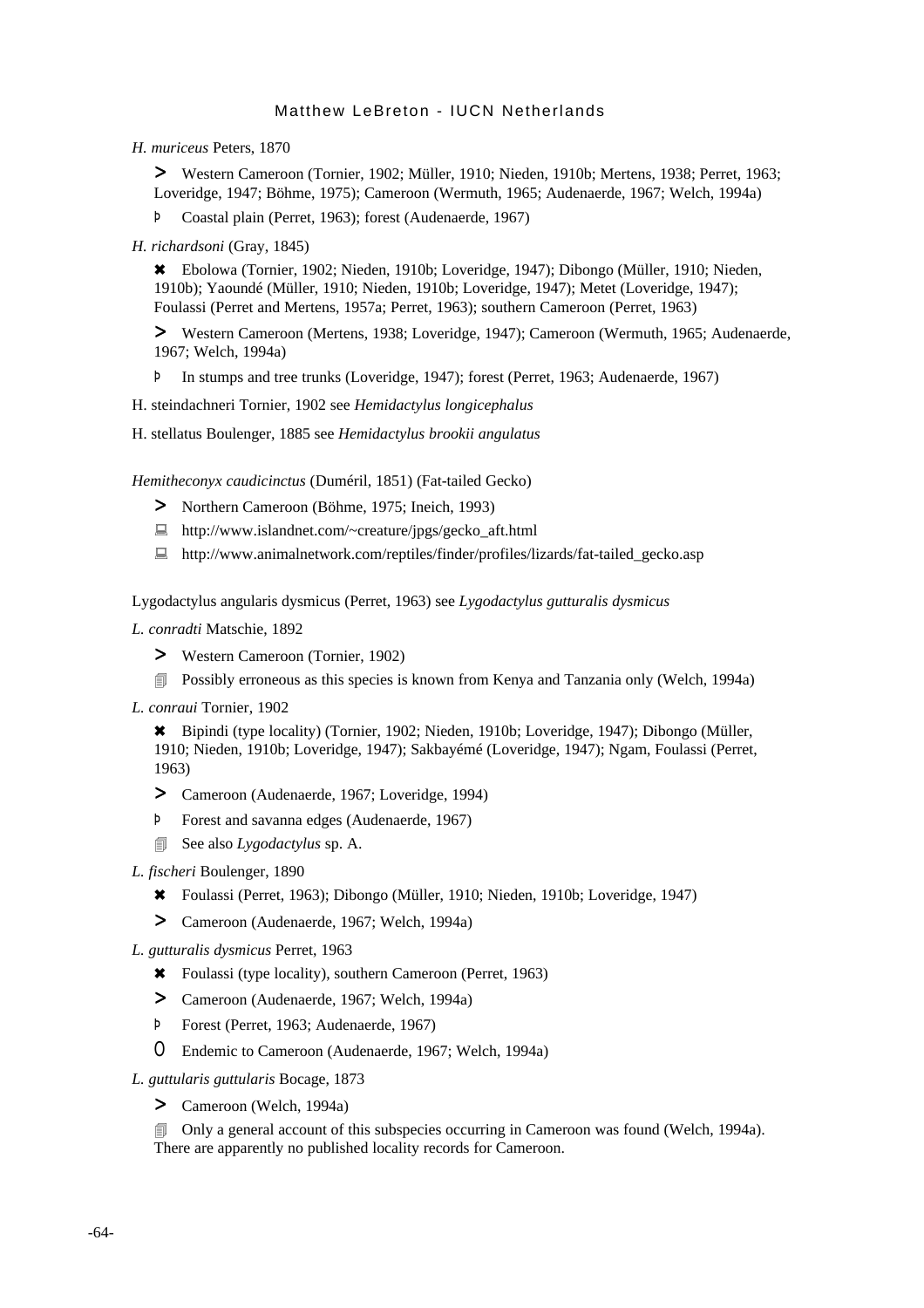- L. picturatus (Peters) see *Lygodactylus gutturalis dysmicus*
- *L. thomensis* (Peters, 1880)
	- > Cameroon (Werner, 1899)

4 Known only from the islands of Sao Thomé, Principé, and Annibon (Welch, 1994a). Unable to refer this record to a currently recognised species from Cameroon.

- *L.* sp. A
	- 6 Palmol Palm Plantations, Mundemba, Baro (western Cameroon) (Lawson, 1993)
	- 4 May be referrable to *Lygodactylus conraui* (Lawson, 1993)

Phyllodactylus palmatus Mocquard, 1897 see *Urocotyledon palmata*

*P. porphyreus* Daudin, 1802

- > Cameroon (Tornier, 1902); western Cameroon (Nieden, 1910b)
- **EXECUTE:** Known from the Republic of South Africa only (Welch, 1994a). Unable to refer this record to a currently recognised species from Cameroon.
- P. weileri Müller, 1809 see *Urocotyledon weileri*

*Ptyodactylus hasselquisti* (Duméril and Bibron, 1836)

- > Northern Cameroon (Perret, 1963; Böhme, 1975; Joger, 1982)
- Þ Savanna (Perret, 1963)

Stenodactylus elegans mauritanica Guichenot, 1850

6 Bipindi (Tornier, 1902; Nieden, 1910b)

4 A synonym of *Stenodactylus sthenodactylus* (see Kluge, 1991), a species not otherwise known from Cameroon. The Bipindi records are probably misidentifications (Böhme, *in litt.,* 1998 and Joger, *in litt,* 1998).

*Tarentola annularis annularis* (Geoffroy, 1827)

> Northern Cameroon (Angel, 1930 - as Tarentola senegalensis; Perret, 1963 – as *Tarentola annularis*; Joger, 1984b); Cameroon (Welch, 1994a)

- *T. annularis relicta* Joger, 1984a
	- > Northern Cameroon (Böhme, 1975; Joger, 1982, 1984a,b; Welch, 1994a)

4 Joger (*in litt*., 1998) states that *Tarentola annularis relicta* is known only from Sudan and that in Cameroon only *Tarentola annularis annularis* occurs. The above records may be referable to *Tarentola annularis annularis.*

*T. ephippiata ephippiata* O'Shaughnessy, 1875

> Northern Cameroon (Monard, 1951a; Perret, 1963; Joger, 1984a,b; Welch, 1994a); Cameroon (Wermuth, 1965)

T. senegalensis Boulenger, 1885 see *Tarentola annularis* (see Kluge, 1991)

#### *Urocotyledon palmata* (Mocquard, 1897)

- 6 Foulassi (Perret, 1963; Audenaerde, 1967)
- > Western Cameroon (Müller, 1910; Nieden, 1910b; Mertens, 1938; Loveridge, 1947; Audenaerde, 1967); Cameroon (Wermuth, 1965; Welch, 1994a)
- Þ On trees in dry forest (Loveridge, 1947); forest (Audenaerde, 1967)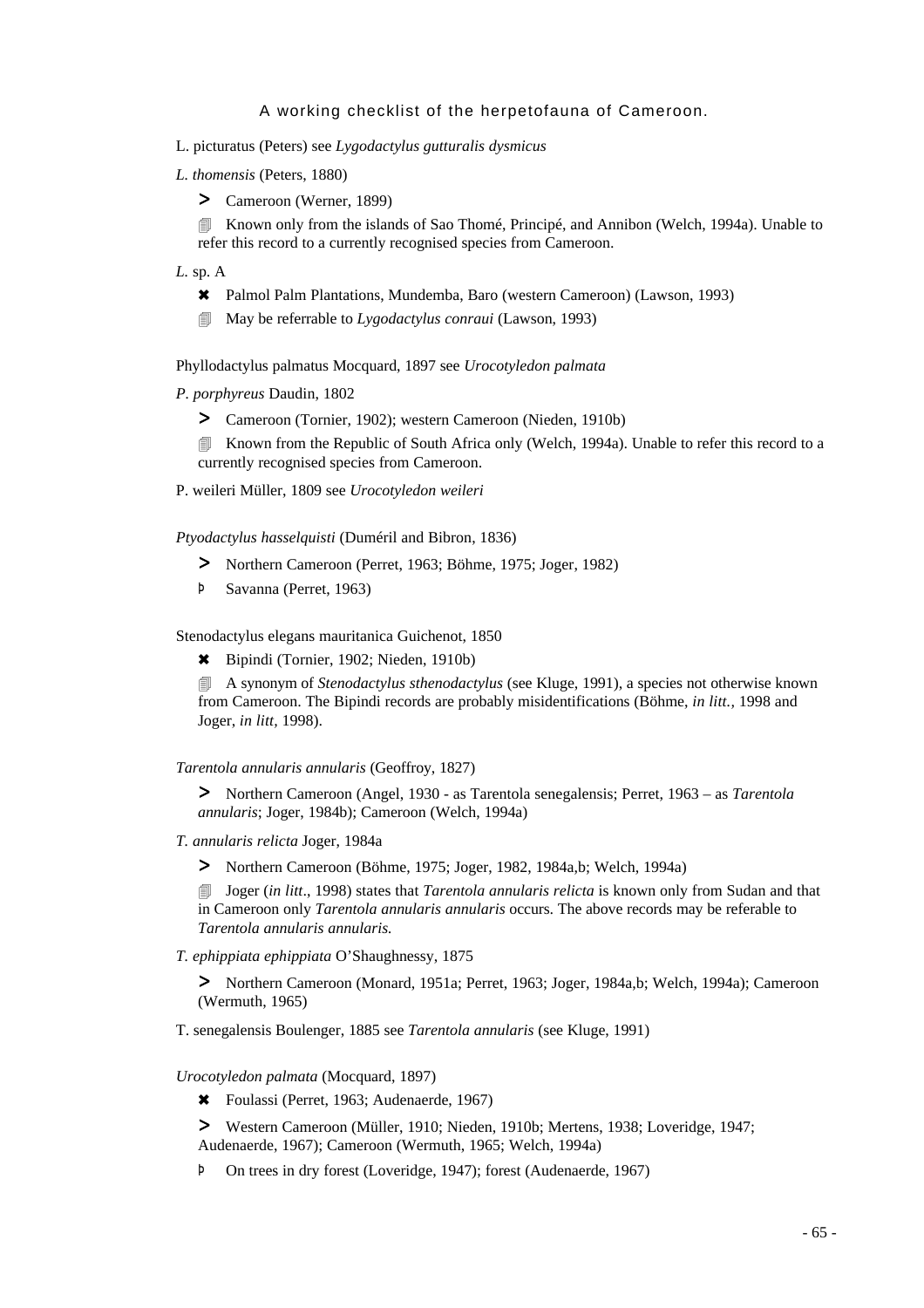*U. weileri* (Müller, 1909)

6 Bibundi (western Cameroon) (type locality) (Müller, 1909; Nieden, 1910b; Wermuth, 1965)

> Cameroon (Müller, 1910; Welch, 1994a); western Cameroon (Perret, 1963; Loveridge, 1947; Audenaerde, 1967)

### Gerrhosauridae

Gerrhosaurus major bottegoi del Prato, 1895 see *Gerrhosaurus major*

*G. major* Duméril, 1851 (Great Plated Lizard)

> Northern Cameroon (Böhme, 1975); Cameroon (Welch, 1994b)

Þ Rock outcrops in thorne bush steppe (Loveridge, 1942); rock outcrops in open savanna (Broadley, 1987)

- : http://www.islandnet.com/~creature/reptile.html
- : http://www.islandnet.com/~creature/caresheets/plateliz.html
- : http://www.biol.lu.se/zooekologi/jon/herpbild/hb15.htm

#### Lacertidae

*Acanthodactylus guineensis* (Boulenger, 1887)

6 Ngaouyanga (type locality) (northern Cameroon), Bangouvé (Monard, 1949, 1951a)

*Adolfus africanus* (Boulenger, 1906) (type - Uganda)

- \* Bitye (Mertens, 1968)
- > Western Cameroon (Mertens, 1968; Arnold, 1989); northern Cameroon (Böhme and Schneider, 1987)
- Þ Edges of cultivated fields (Gartshore, 1986); montane woodland (Arnold, 1989)
- O Clearing does not appear to adversely threaten this species (Gartshore, 1986)

Algyroides africanus Boulenger, 1906 see *Adolfus africanus*

Eremias benuensis Monard, 1949 see *Acanthodactylus guineensis* (Boulenger, 1887)

E. mandjarum Sternfeld, 1916 see *Heliobolus mandjarum*

E. nitida garambensis Schmidt see *Heliobolus mandjarum*

*Gastropholis echinata* (Cope, 1862)

- 6 Kribi (Monard, 1951a); Bitye (Dja River) (Arnold, 1989)
- > Western Cameroon (Tornier, 1902; Müller, 1910; Nieden, 1910b)
- Þ Moist swampy habitats, arboreal (Arnold, 1989)

#### *Heliobolus mandjarum*Sternfeld, 1916

- \* Uam River (western Cameroon) (type locality) (Sternfeld, 1916)
- *H. nitida garambensis* Schmidt
	- \* Bangouvé (Monard, 1951a)
	- > Northern Cameroon (Monard, 1951a)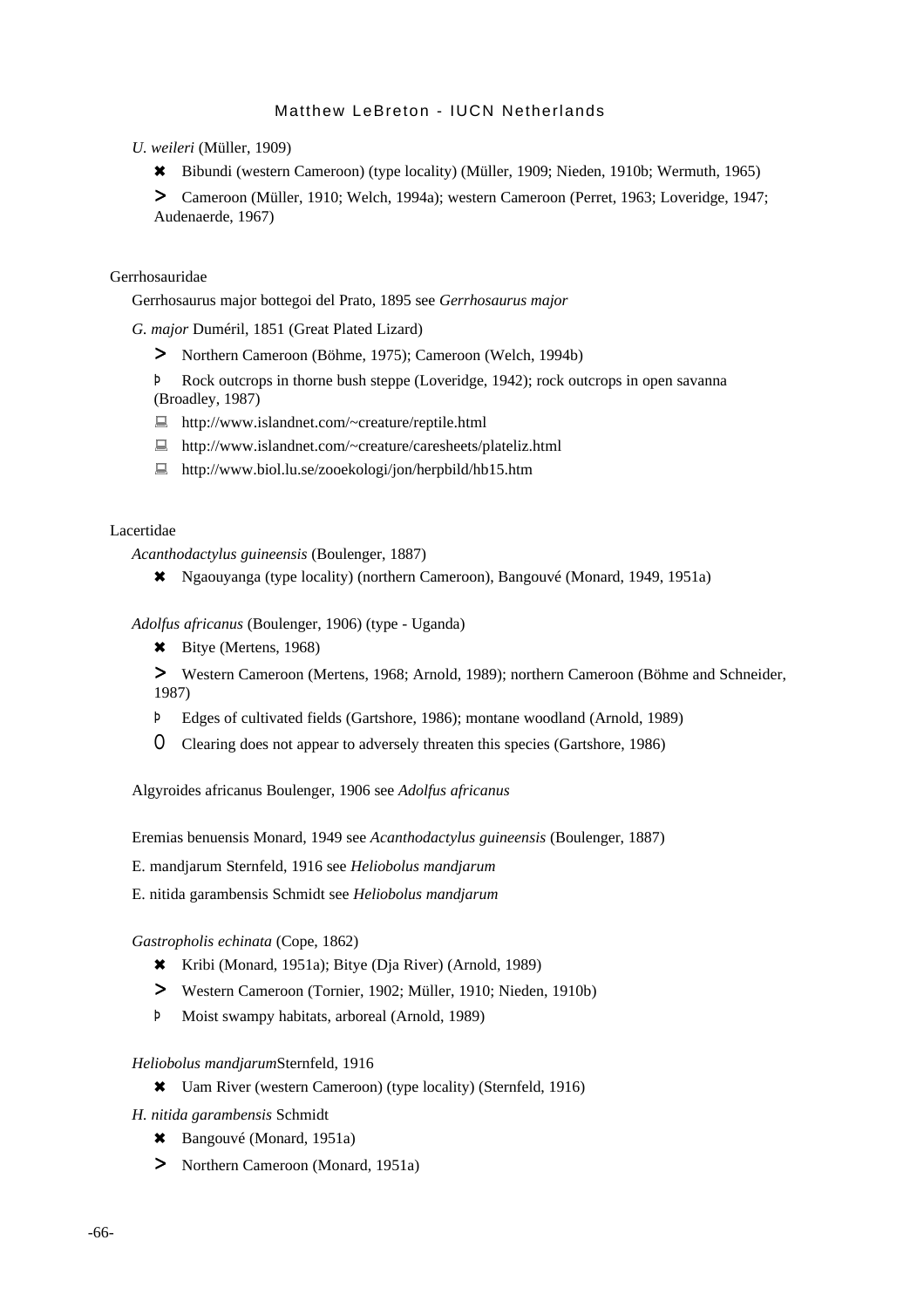*Holaspis guentheri guentheri* Gray, 1863

6 Bipindi, Ebolowa, Kribi (Tornier, 1902; Nieden, 1910b); Foulassi (Perret and Mertens, 1957a)

> Western Cameroon (Müller, 1910; Nieden, 1910b; Lawson, 1993); northern Cameroon (Böhme and Schneider, 1987); Cameroon (Arnold, 1989)

Þ Farms and roads through primary forest (Lawson, 1993); can glide up to 30m between trees (Arnold, 1989)

Lacerta dugesii Milne-Edwards, 1829 see *Teira dugesii* (see Mayer and Bischoff, 1996)

L. echinata Cope, 1862 see *Gastropholis echinata*

*Latastia longicaudata* (Reuss, 1834)

- > Northern Cameroon (Böhme, 1975)
- : http://home.pi.net/~hch/nl.htm (from Tanzania \$14.95)

#### *Poromera fordii* Hallowell

- 6 Yaoundé, Bipindi (Tornier, 1902; Nieden, 1910b); Foulassi (Perret and Mertens, 1957a)
- > Western Cameroon (Tornier, 1902; Nieden, 1910b; Mertens, 1968)

*Teira dugesi* (Milne-Edwards, 1829)

> Western Cameroon (Angel, 1940c – as Lacerta dugesii)

4 Unable to refer this record to a currenlty recognised species for Cameroon. *Teira dugesi* is found only on the Madeira Archipelago (Joger, *in litt.*, 1998)

#### Scincidae

Ablepharus duruarum Monard, 1949 see *Panaspis duruarum*

Euprepes Blandingii Hallowell, 1844 see *Mabuya blandingii*

E. breviceps Peters, 1873 see *Panaspis breviceps*

- E. Fernandi Gray, 1845 see *Mochlus fernandi*
- E. reichenowi Peters, 1874 see *Panaspis reichenowi*

#### *Feylinia currori* Gray, 1845

\* Meyo (Sangmelima), Foulassi (Perret and Mertens, 1957a; Brygoo and Roux-Estève, 1983); Sangmelima, Bitye, Dja River (Bitye), Kribi, Lomié district, Lolodorf, Batouri (Brygoo and Roux-Estève, 1983)

> Western Cameroon (Buchholz and Peters, 1876; Tornier, 1902; Boulenger, 1905c; Nieden, 1910b; Brygoo and Roux-Estève, 1983); Cameroon (Werner, 1899; Blandford, 1993); central Cameroon (Monard, 1951a); northern Cameroon (Brygoo and Roux-Estève, 1983)

- F. currori grandisquamis Müller, 1910 see *Feylinia grandisquamis*
- F. elegans grandisquamis Müller, 1910 see *Feylinia grandisquamis*

### *F. grandisquamis* Müller, 1910

- 6 Dibongo (type locality) (Müller, 1910); Kribi (Brygoo and Roux-Estève, 1983)
- > Western Cameroon (Müller, 1910)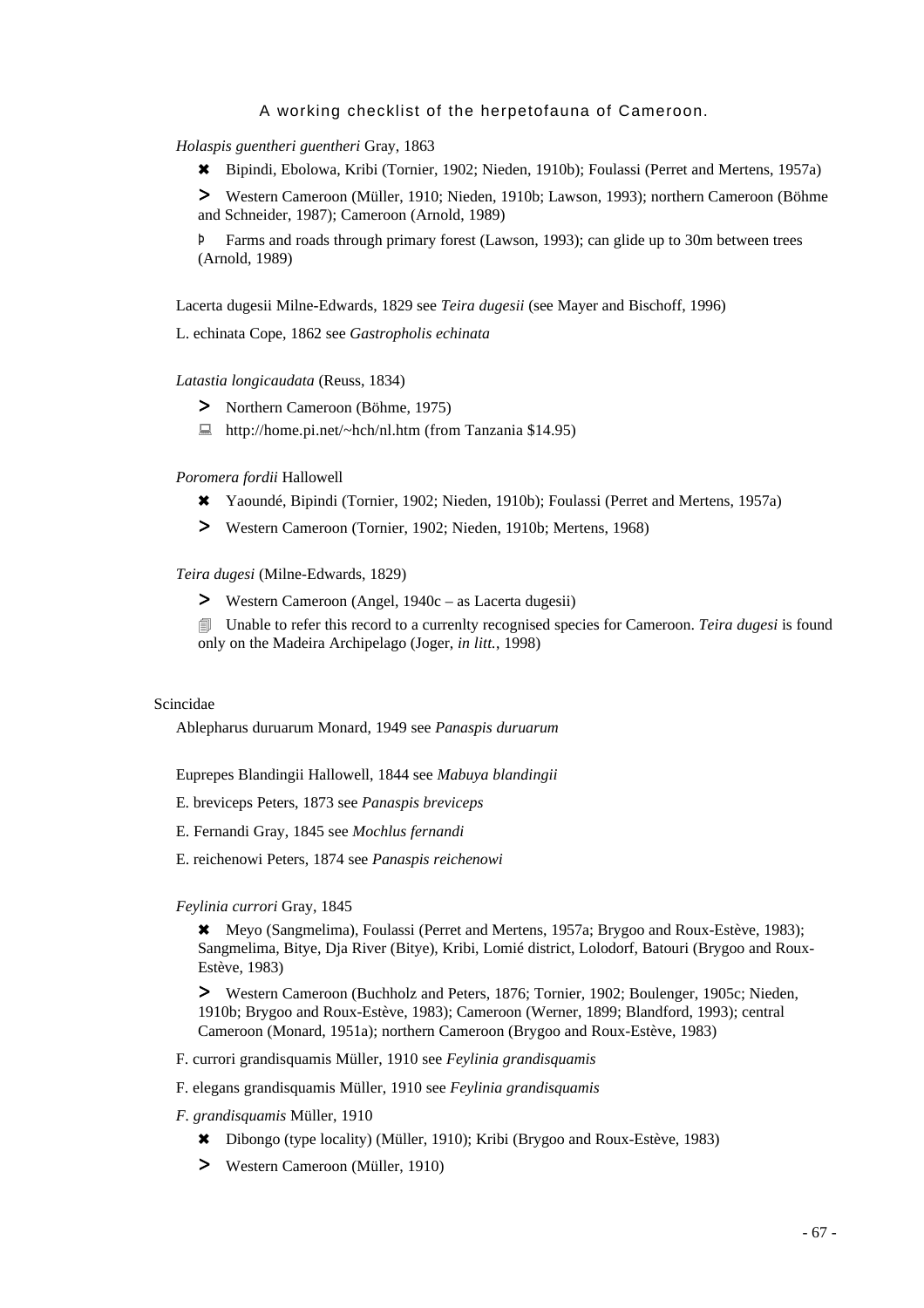Lygosoma aloysiisabaudiae Peracca, 1907 see *Panaspis aloysiisabaudiae*

- L. breviceps (Peters, 1873) see *Panaspis breviceps*
- L. buchneri Werner, 1909 see *Panaspis breviceps*
- L. fernandi (Burton, 1836) see *Mochlus fernandi*
- L. gemmiventris Sjöstedt, 1897 see *Panaspis gemmiventris*

#### L. houyi Sternfeld, 1916

- \* Between Bossum and Pama River (Sternfeld, 1916)
- 4 Unable to refer this record to a currently recognised species from Cameroon.
- L. lepesmei Angel, 1940a see *Panaspis lepesmei*
- L. pauliani Angel, 1940a see *Panaspis pauliani*
- L. reichenowii Peters, 1874 see *Panaspis reichenowi*
- L. rohdei Müller, 1910 see *Panaspis rohdei*
- L. vigintiserierum Sjöstedt, 1897 see *Panaspis vigintiserierum*

Mabuia maculilabris Gray, 1845 see *Mabuya maculilabris maculilabris*

M. polytropis Boulenger, 1903 see *Mabuya polytropis*

M. Raddonti (Gray, 1845) see *Mabuya affinis* (see Böhme, *in litt.*, 1998)

#### *Mabuya affinis* (Gray, 1838)

6 Dibongo (Müller, 1910 - as Mabuya raddoni; Nieden, 1910b - as Mabuya raddoni); Bipindi (Nieden, 1910b - as Mabuya raddoni); Campo, Akak (Monard, 1951a - as Mabuya raddoni)

> Cameroon (Werner, 1899 - as Mabuya raddoni; Angel, 1930 - as Mabuya raddoni); western Cameroon (Müller, 1910 - as Mabuya raddoni; Nieden, 1910b - as Mabuya raddoni; Angel, 1940c as Mabuya raddoni; Blandford, 1993); northern Cameroon (Böhme and Schneider, 1987)

- *M. blandingii* (Hallowell, 1844)
	- 6 Foulassi, Ngam (Perret and Mertens, 1957a); Kribi (Böhme, 1975)

> Western Cameroon (Buchholz and Peters, 1876; Mertens, 1938, 1940b; Böhme, 1975; Lawson, 1993); northern Cameroon (Böhme and Schneider, 1987)

Þ Farms and other clearings (Lawson, 1993)

4 Joger (*in litt.,* 1998) suggests this species in a synonym of *Mabuya affinis.* Böhme (*in litt.,* 1999) maintains they may be distinct species.

- *M. buettneri* Matschie, 1893 (type Togo)
	- \* Bangouvé (Monard, 1951a as Mabuya sudanensis)
	- > Northern Cameroon (Böhme and Schneider, 1987)

*M. maculilabris maculilabris* (Gray, 1845) (Speckle-lipped Skink) (type - west Africa)

6 Bipindi (Tornier, 1902; Nieden, 1910b); Yaoundé, Dibongo (Müller, 1910; Nieden, 1910b); Sanaga (Nieden, 1910b); Ngam, Foulassi, Metet (Perret and Mertens, 1957a); Campo Faro (Böhme and Schneider, 1987)

> Western Cameroon (Müller, 1910; Nieden, 1910a,b; Mertens, 1938, 1940b; Angel, 1940c; Monard, 1951a; Perret and Mertens, 1957a; Joger, 1982; Lawson, 1993); northern Cameroon (Nieden, 1910b); central Cameroon (Monard, 1951a; Böhme, 1975); Cameroon (Blandford, 1993)

Þ Clearings (Lawson, 1993)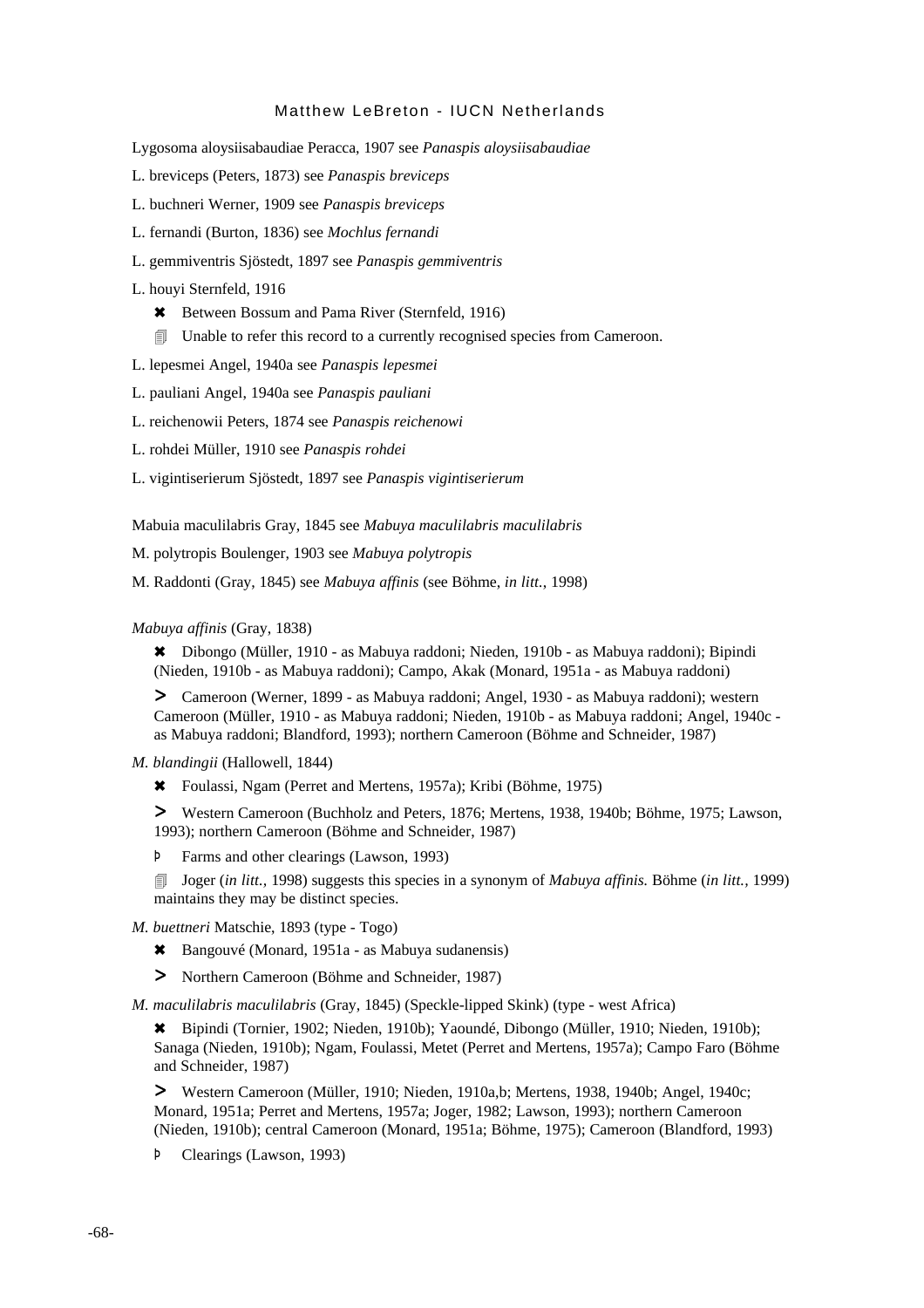- *M. perroteti* (Duméril and Bibron, 1839)
	- \* Bangouvé (Monard, 1951a)

> Western Cameroon (Tornier, 1902); Cameroon (Nieden, 1910a; Blandford, 1993); northern Cameroon (Nieden, 1910b; Angel, 1930; Monard, 1951a; Böhme, 1975; Joger, 1982; Böhme and Schneider, 1987)

- *M. polytropis* Boulenger, 1903
	- 6 Efulen (Nieden, 1910b); Foulassi (Perret and Mertens, 1957a)
	- > Western Cameroon (Müller, 1910; Nieden, 1910b); Cameroon (Angel, 1930; Blandford, 1993)

*M. quinquetaeniata* Lichtenstein, 1823 (Five-lined Skink)

\* Toreba (Nieden, 1910a, 1910b)

> Northern Cameroon (Nieden, 1910a, 1910b; Böhme, 1975; Joger, 1982); central Cameroon (Joger, 1982); Cameroon (Blandford, 1993)

: http://www.islandnet.com/~creature/reptile.html (US\$18)

4 The subspecies of *Mabuya quinquetaeniata* occurring in Cameroon is *Mabuya quinquetaeniata scharica* Sternfeld, 1917 according to Blandford (1993)

- *M. quinquetaeniata langheldi* Sternfeld
	- \* Bangouvé (Monard, 1951a)
	- > Northern Cameroon (Monard, 1951a)

4 The subspecies of *Mabuya quinquetaeniata* occurring in Cameroon is *Mabuya quinquetaeniata scharica* Sternfeld, 1917 according to Blandford (1993)

*M. quinquetaeniata riggenbachi* (Sternfeld, 1910a)

\* Cameroon (Sternfeld, 1911 - cited in Monard 1951a)

4 The subspecies of *Mabuya quinquetaeniata* occurring in Cameroon is *Mabuya quinquetaeniata scharica* Sternfeld, 1917 according to Blandford (1993)

M. raddoni (Gray, 1845) see *Mabuya affinis* (see Böhme, *in litt.*, 1998)

M sudanensis Schmidt, 1919 see *Mabuya buettneri* (see Böhme, *in litt.*, 1998)

*M.* sp A

6 Dikome Balue (western Cameroon) (Lawson, 1993)

- *M.* sp B
	- 6 Mundemba (western Cameroon) (Lawson, 1993)

#### *Melanoseps occidentalis* (Peters, 1898)

6 Ngam (Perret and Mertens, 1957a; Brygoo and Roux-Estève, 1981); Dja River district, Bitye (Dja River District), Bitye, Metet, Sangmelima, Yaoundé (Brygoo and Roux-Estève, 1981)

> Cameroon (Werner, 1899; Blandford, 1993); western Cameroon (Tornier, 1901 – cited in Tornier, 1902; Müller, 1910; Nieden, 1910b; Brygoo and Roux-Estève, 1981)

*Mochlus fernandi* (Burton, 1836) (Red and Black Skink) (type - Fernando Po = Bioko)

6 Yaoundé (Tornier, 1902; Müller, 1910; Nieden, 1910b); Moneko, Foulassi, Ngam (Perret and Mertens, 1957a); Kribi (Böhme, 1975); Koupone (Loman, 1998)

> Western Cameroon (Buchholz and Peters, 1876; Mertens, 1938, 1940b, 1968; Böhme, 1975; Joger, 1982; Lawson, 1993); Cameroon (Werner, 1897, 1899; Tornier, 1902; Boulenger, 1905c; Müller, 1910; Nieden, 1910a)

Þ Primary forests and margins of disturbed areas (Lawson, 1993)

4 As *Lygosoma fernandi* in Lawson (1993)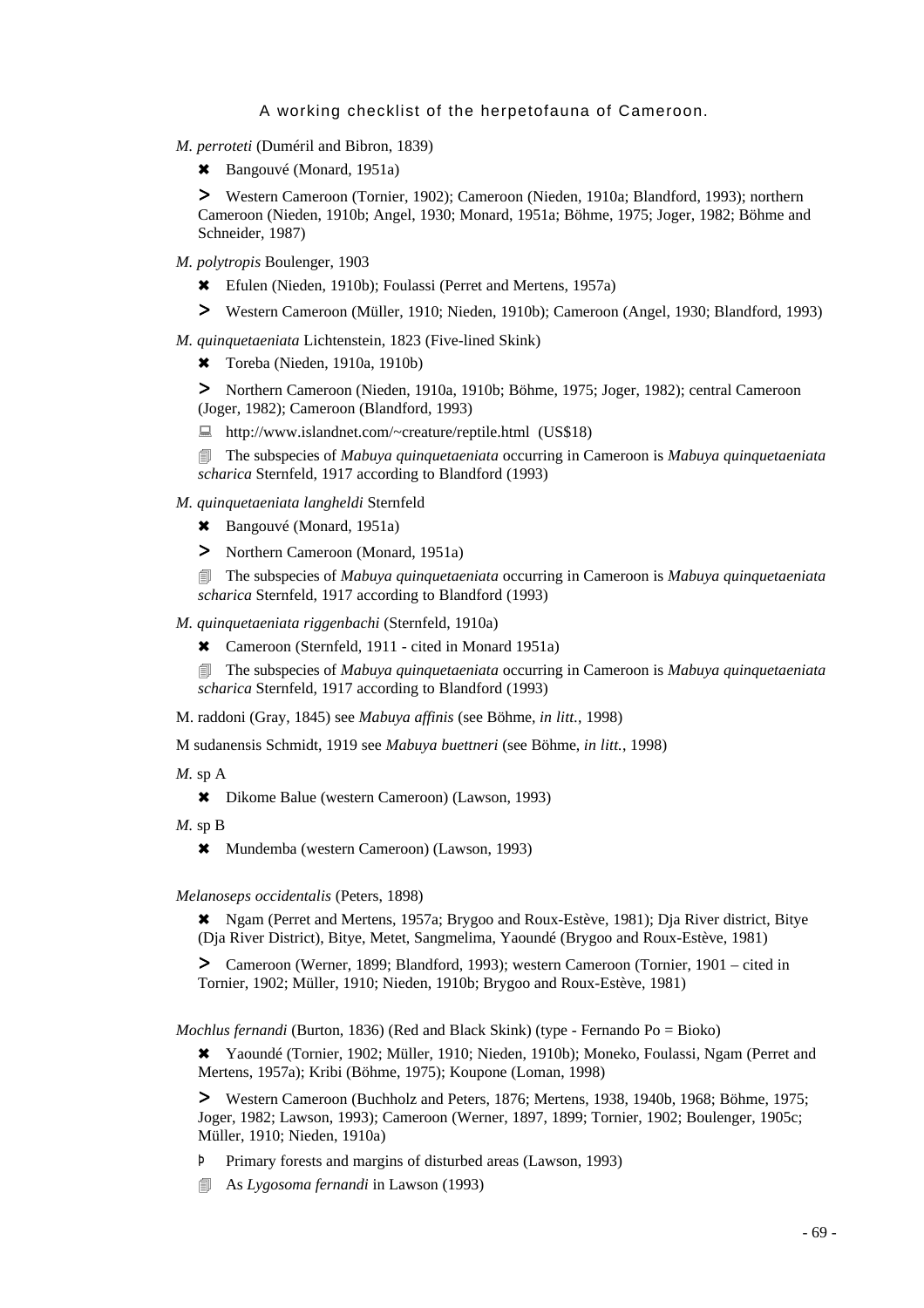: http://www.biol.lu.se/zooekologi/jon/herpbild/hb01.htm

*Panaspis aloysiisabaudiae* (Peracca, 1907)

> Cameroon (Perret, 1975c); northern Cameroon (Böhme and Schneider, 1987)

*P. amieti* Perret, 1973a

- 6 Mt. Kala (Yaoundé) (type locality), Boga (Eséka) (Perret, 1973a)
- > Cameroon (Perret, 1975c; Blandford, 1993)
- Þ Dense forest (Perret, 1973a)
- O Endemic to Cameroon (Blandford, 1993)

*P. breviceps* (Peters, 1873) (type - Gabon)

\* Makak (Angel, 1940c; Fuhn, 1972); Foulassi (Perret and Mertens, 1957a; Fuhn, 1972; Perret, 1973a); Efulen, Kribi River (Fuhn, 1972); Ngam (Fuhn, 1972; Perret and Mertens, 1957a); Eloumden, Ekekem, Nkolofep, Kala (Perret, 1973a)

> Cameroon (Reichenow, 1874; Tornier, 1902; Perret, 1975c; Blandford, 1993); western Cameroon (Buchholz and Peters, 1876; Müller, 1910; Nieden, 1910b; Fuhn, 1972)

- Þ Equatorial forests at low and medium altitudes (Perret, 1973a)
- *P. chriswildi* Böhme and Schmitz, 1996
	- 6 Mt. Kupe (western Cameroon) (type locality) (Böhme and Schmitz, 1996)
- *P. duruarum* (Monard, 1949)
	- 6 Ngések (Ngaouyanga) (type locality) (northern Cameroon) (Monard, 1949, 1951a)
	- > Cameroon (Perret, 1975c; Blandford, 1993)
	- Þ Grasslands (Fuhn, 1970); savanna (Fuhn, 1970; Perret, 1975c)
	- O Endemic to Cameroon (Blandford, 1993)
- *P. fuhni* Perret, 1973a
	- 6 Abong Mbang (type locality) (Perret, 1973a)
	- > Cameroon (Perret, 1975c; Blandford, 1993)
	- O Endemic to Cameroon (Blandford, 1993)

*P. gemmiventris* (Sjöstedt, 1897)

6 Mapanja (western Cameroon) (type locality) (Sjöstedt, 1897; Nieden, 1910b; Fuhn, 1972; Perret, 1973a)

- > Cameroon (Tornier, 1902; Müller, 1910; Perret, 1975c); western Cameroon (Perret, 1973a)
- Þ Sub-montane forest and houses (Gartshore, 1986)

O Endemic to Bioko and Cameroon (Perret, 1973a; Gartshore, 1986); endemic and may be threatened by agricultural processes (Gartshore, 1986); Cameroon endemic (Blandford, 1993)

*P. ianthinoxantha* Böhme, 1975

- 6 Mt. Lefo (western Cameroon) (type locality) (Böhme, 1975)
- > Western Cameroon (Böhme, 1975)
- Þ Sub-montane forest (Gartshore, 1986 citing Böhme, 1975)

O Seriously threatened by forest destruction and agriculture should these processes persist (Gartshore, 1986)

4 Second paratype is actually *Panaspis vigintiserierum* (see Perret, 1982)

*P. kitsoni* (Boulenger, 1913)

> Cameroon (no specimens or locality mentioned) (Fuhn, 1972)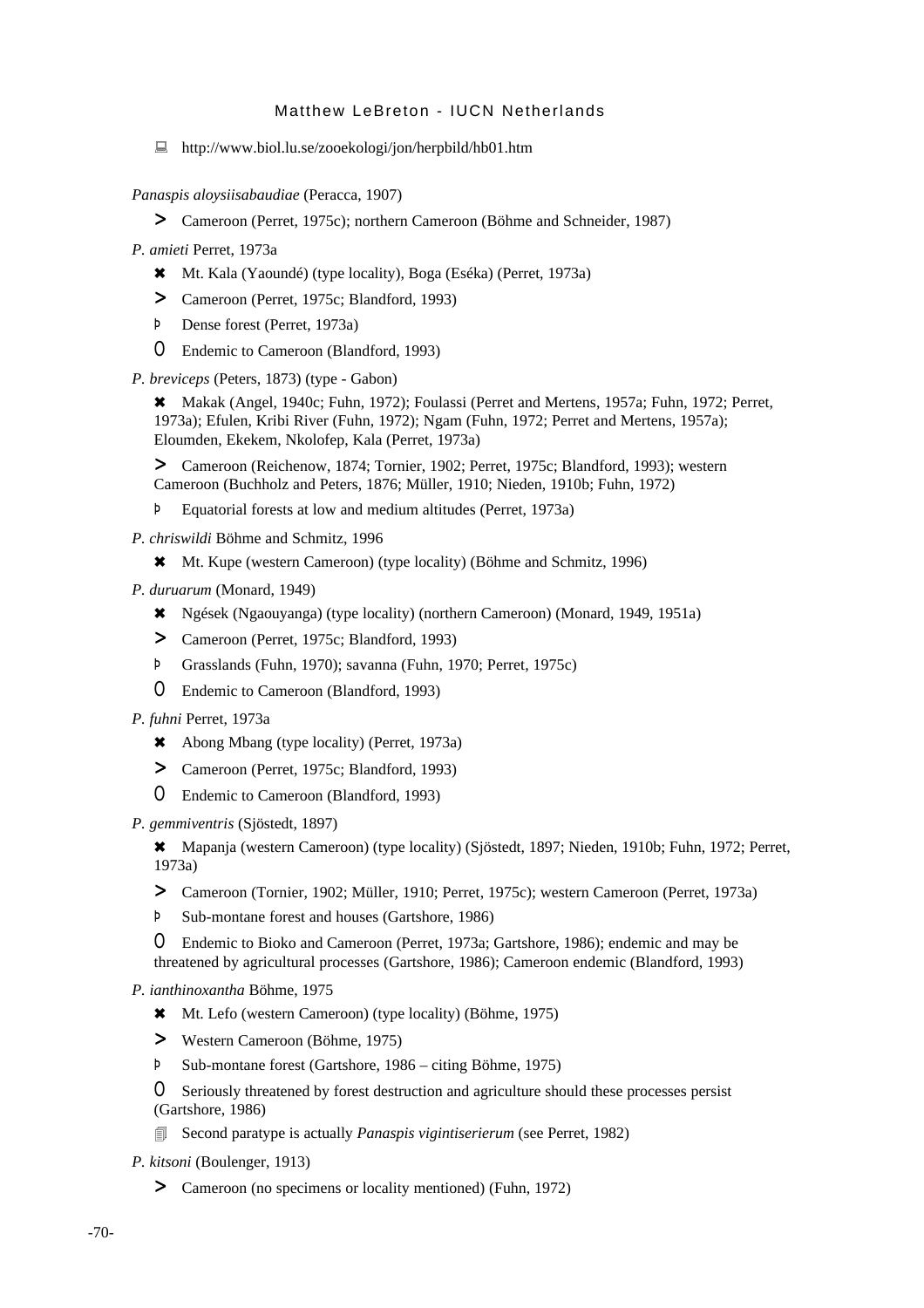**4** As only this general record was found the occurrence of this species in Cameroon requires confirmation.

*P. lepesmei* (Angel, 1940a)

6 Mt. Bambutos (western Cameroon) (type locality) (Angel, 1940a)

> Western Cameroon (Angel, 1940c; Fuhn, 1972; Perret, 1973a); Cameroon (Perret, 1975c; Blandford, 1993)

Þ Moist grassland and discontinuous forest (Fuhn, 1972)

O Probably endemic to Bambutos Mountains (western Cameroon), if affected by human disturbance then it is seriously threatened at this locality (Gartshore, 1986); endemic to Cameroon (Blandford, 1993)

- *P. pauliani* (Angel, 1940a)
	- 6 Mt. Bambutos (western Cameroon) (type locality) (Angel, 1940a)

> Western Cameroon (Angel, 1940c; Mertens, 1968; Fuhn, 1972; Perret, 1973a); Cameroon (Perret, 1975c)

Þ Dense humid grasslands and montane forest patches (Gartshore, 1986 – citing Fuhn, 1972)

O Known from only two localities (Perret, 1973a); if not adaptable to habitat degradation then it may be threatened in the future (Gartshore, 1986); Cameroon endemic (Blandford, 1993)

*P. reichenowi* (Peters, 1874)

6 Mt. Cameroon (western Cameroon) (type locality) (Reichenow, 1874; Nieden, 1910b); Dibongo (Müller, 1910); Bipindi (Nieden, 1910b; van Dijk, 1994); Efulen, Bitye (Fuhn, 1972); Foulassi, Nkolfep (Yaoundé) (Perret, 1973a); Akom II (van Dijk, 1994)

> Western Cameroon (Tornier, 1902; Nieden, 1910b; Fuhn, 1972); Cameroon (Perret, 1975c; Blandford, 1993)

- Þ Humid montane and sub-montane forest (Fuhn, 1972)
- ù Collected by people of the Bipindi/Akom II area (van Dijk, 1994)
- *P. rohdei* (Müller, 1910)

6 Dibongo (type locality) (Müller, 1910; Nieden, 1910b); Ngam (Fuhn, 1972; Perret, 1973a); Foulassi, Kala (Perret, 1973a)

> Western Cameroon (Mertens, 1968); Cameroon (Perret, 1975c)

Þ Low and medium altitudes (Perret, 1973a); equatorial forest (terrestrial and semi-arboreal (Perret, 1975c)

- *P. togoensis* (Werner, 1902)
	- > Cameroon (Perret, 1975c); northern Cameroon (Joger, 1982)
	- Þ Equatorial forest (Perret, 1975c)
- *P. vigintiserierum* (Sjöstedt, 1897)

6 Mapanja (western Cameroon) (type locality) (Sjöstedt, 1897; Nieden, 1910b); Mt. Nkolodou (Yaoundé) (Fuhn, 1972; Perret, 1973a); Mt. Kala (Yaoundé) (Perret, 1973a)

> Western Cameroon (Perret, 1973a; Böhme, 1975 - see Perret, 1982; Gartshore, 1986; Böhme and Schneider, 1987); Cameroon (Perret, 1975c; Blandford, 1993)

- Þ Sub-montane rainforest clearings (Gartshore, 1986)
- O Restricted to Bioko and Cameroon (Gartshore, 1986); endemic to Cameroon (Blandford, 1993)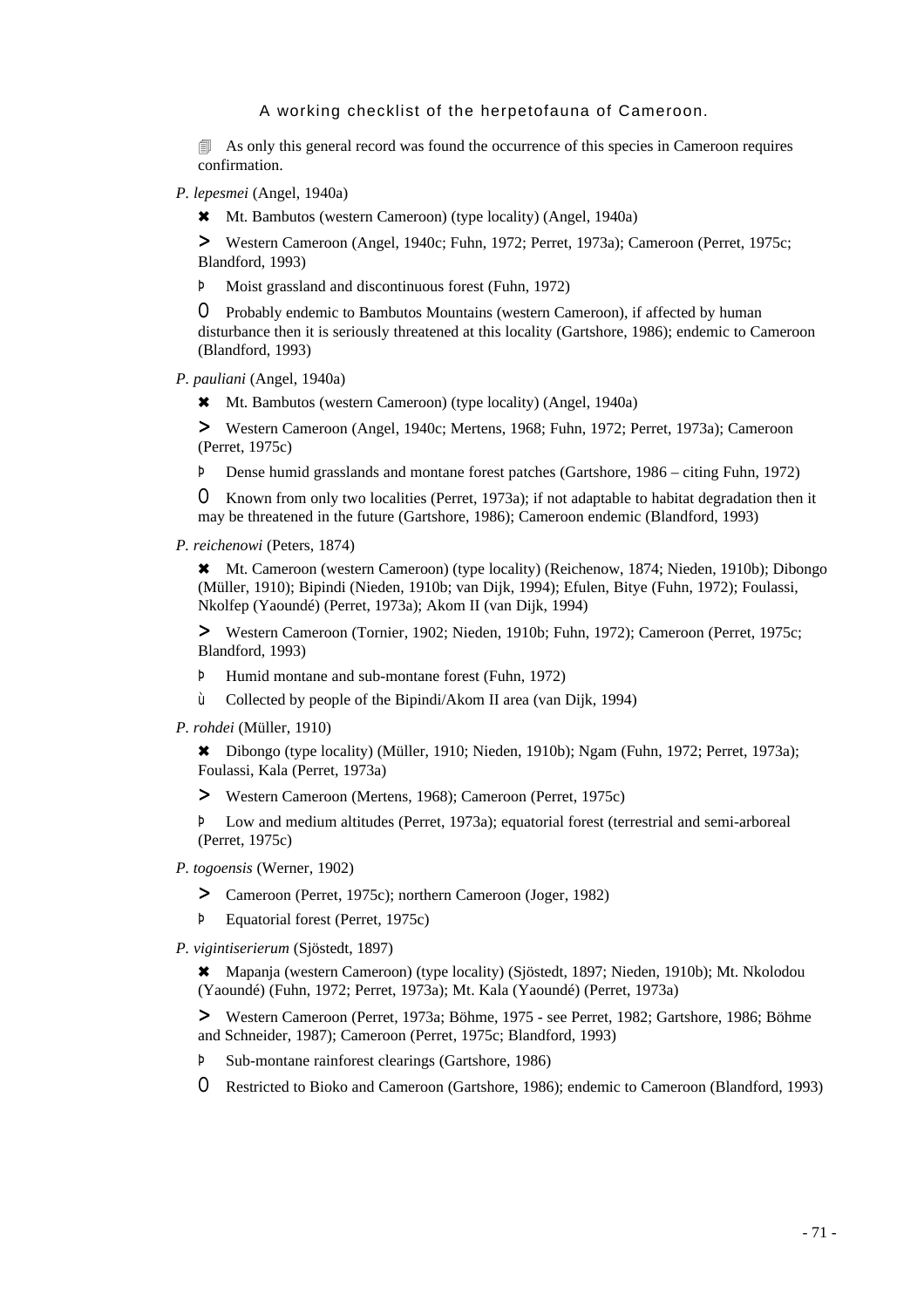Riopa breviceps (Peters, 1873) see *Panaspis breviceps*

R. erythropleuron Mertens, 1968 see *Panaspis pauliani* (after Fuhn, 1972; Perret, 1973a)

R. fernandi (Burton, 1836) see *Mochlus fernandi*

R. rohdei (Müller, 1910) see *Panaspis rohdei*

Scelotes occidentalis see *Melanoseps occidentalis*

## Varanidae

Monitor saurus Laurenti

> Western Cameroon (Buchholz and Peters, 1876)

**EXECUTE:** Possibly refers to *Varanus ornatus*, however cannot reliably be referred to a currently vaild species.

#### *Varanus exanthematicus* (Bosc, 1792)

- > Northern Cameroon (Müller, 1910; Nieden, 1910b; Monard, 1951a; Böhme, 1975; Joger, 1982)
- Þ Dry steppe (Nieden, 1910b)
- O Appendix 2 CITES
- : http://www.animalnetwork.com/reptiles/finder/profiles/lizards/savannah\_monitor.asp
- : http://www.en.com/users/jzupich/sidney.jpg
- : http://www.en.com/users/jzupich/exanth.jpg
- : http://www.en.com/users/jzupich/bandy.jpg
- : http://www.en.com/users/jzupich/bandy2.jpg

*V. niloticus* (Linnéus 1766) see also *Varanus ornatus* (after Böhme and Ziegler, 1997)

> Northern Cameroon (Monard, 1951a; Joger, 1982)

4 Böhme and Zeigler (1997) elevated the forest dwelling *Varanus niloticus ornatus* to species level. The records of *Varanus niloticus* in southern Cameroon now belong in *Varanus ornatus* and the few records in the north of Cameroon should probably remain as *Varanus niloticus*.

V. niloticus ornatus (Daudin, 1803) see *Varanus ornatus* (after Böhme and Ziegler, 1997)

*V. ornatus* (Daudin, 1803)

6 Bipindi (Tornier, 1902; Nieden, 1910b; van Dijk, 1994; Böhme and Ziegler, 1997); Yaoundé (Tornier, 1902; Nieden, 1910b; Böhme and Ziegler, 1997); Lokandje (Lokoundjé) (Tornier, 1902; Nieden, 1910b); Dibongo (Müller, 1910; Böhme and Ziegler, 1997); Longji (Nieden, 1910b; Böhme and Ziegler, 1997); Jengwe (Nieden, 1910b); Akak (Monard, 1951a); Essangmvut, Minkang, Ngam, Foulassi, Mefo, Moneko (Perret and Mertens, 1957a); Akom II (van Dijk, 1994); Batouri, Sangmelima, Ebolowa (Böhme and Ziegler, 1997)

> Cameroon (Werner, 1899); western Cameroon (Boulenger, 1887a; Boettger, 1889; Tornier, 1902; Müller, 1910; Nieden, 1910b; Mertens, 1938; Perret and Mertens, 1957a; Lawson, 1993; Böhme and Ziegler, 1997)

Þ Forest (Lawson, 1993; Böhme and Ziegler, 1997); farmbush (Lawson, 1993)

ù Rarely hunted (Lawson, 1993); collected by people of the Bipindi/Akom II area (van Dijk, 1994)

4 Bohme and Zeigler (1997) elevated the forest dwelling *Varanus niloticus ornatus* to species level. The records of *Varanus niloticus* in southern Cameroon now belong in *Varanus ornatus*.

 $\Box$  http://www.animalnetwork.com/reptiles/finder/profiles/lizards/nile\_monitor.asp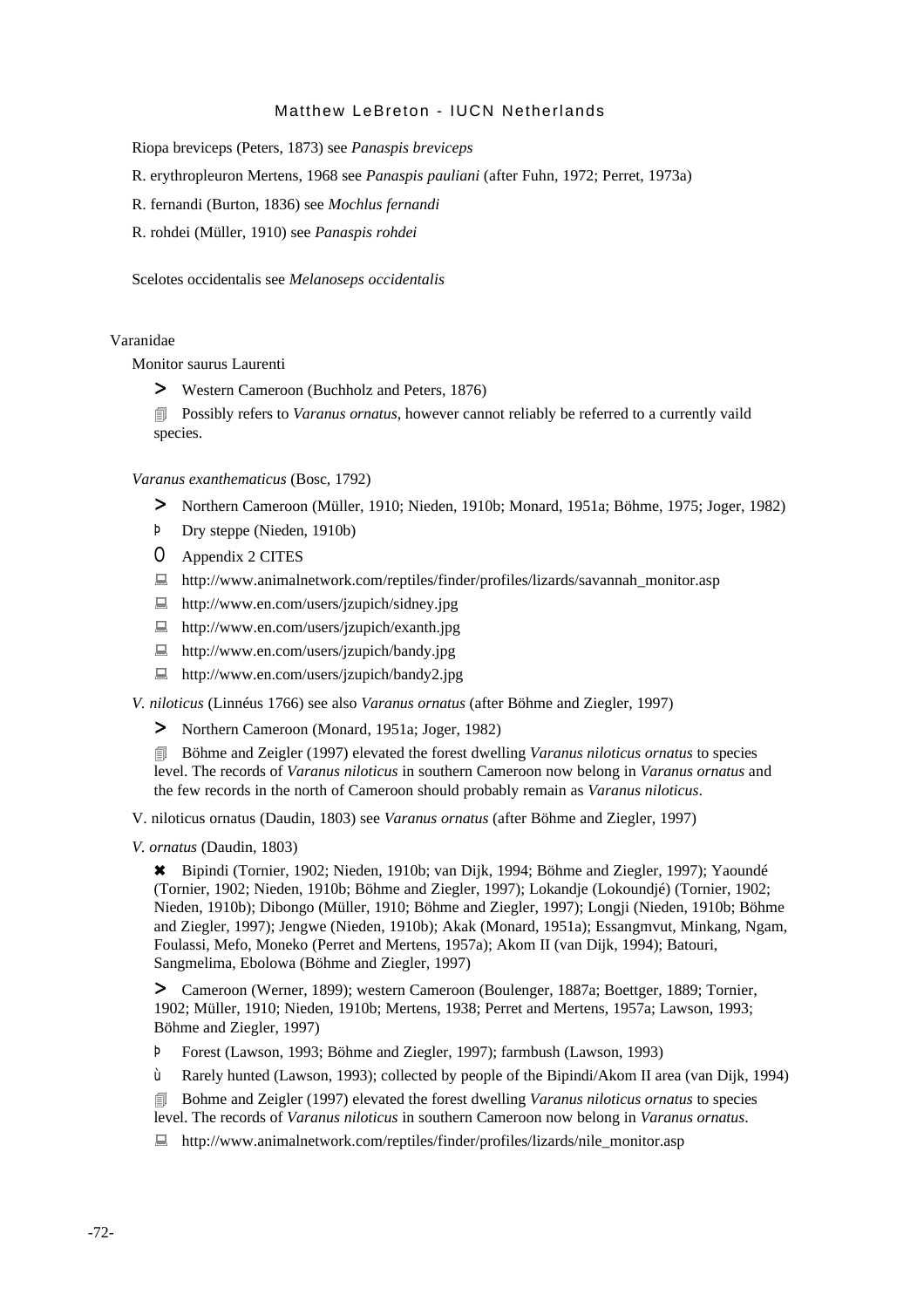### Serpentes

## Typhlopidae

*Ramphotyphlops braminus* (Daudin, 1803)

- > Western Cameroon (Roux-Estève, 1974); Cameroon (Hahn, 1980)
- Þ Coastal (Hahn, 1980)

*Rhinotyphlops caecus* (Duméril and Bibron, 1856)

- 6 Bipindi (Sternfeld, 1908, 1909); Bitye, Dja River district (Roux-Estève, 1974)
- > Western Cameroon (Stucki-Stirn, 1979); Cameroon (Perret, 1961; Hughes, 1983)
- Þ Forest (Perret, 1961; Stucki-Stirn, 1979; Hughes, 1983)
- *R. praeocularis* (Stejneger, 1894)

**Example 3** Possibly in Cameroon as it has been recorded from, Gongola (50 km into Nigeria from the Cameroon border), and also recorded from The Republic of the Congo, Democratic Republic of the Congo (former Zaire) and Angola (Rasmussen, 1997)

- *R. rufescens* (Chabanaud, 1916)
	- Þ Savanna (Perret, 1961)
	- **I** Potentially in eastern Cameroon (Perret, 1961 as Typhlops rufescens)

*Typhlops angolensis* (Barboza du Bocage, 1866)

- > Western Cameroon (Roux-Estève, 1974); Cameroon (Hahn, 1980; Hughes, 1983).
- Þ Forest and savanna (Hughes, 1983)
- T. batesi Boulenger, 1911 see *Typhlops steinhausi*
- *T. boulengeri* Bocage, 1893
	- \* 3 km east of Kribi (Laurent, 1964)
	- Þ Savanna (Laurent, 1964)
- *T. buchholzi* Peters, 1881

> Cameroon (Werner, 1899); western Cameroon (Sternfeld, 1909); northern Cameroon (Perret, 1961; Böhme, 1975 as "*T.* cf*. buchholzi*")

- T. caecus Duméril and Bibron, 1856 see *Rhinotyphlops caecus*
- *T. decorosus* Buchholz and Peters, 1876
	- 6 'Cameruns' (type locality) (Buchholz and Peters, 1876)
	- > Cameroon (Sternfeld, 1909; Perret, 1961); northern Cameroon (Roux-Estève, 1974)
- T. eschrichti see *Typhlops punctatus*
- T. eschrichti congestus (Duméril and Bibron, 1856) see *Typhlops punctatus*
- T. eschrichti kraussi Jan, 1864 see *Typhlops punctatus*
- *T. lineolatus* Jan, 1863 (Lineate Blind Snake)
	- 6 Kribi (Roux-Estève, 1974)
	- > Northern Cameroon (Roux-Estève, 1974); Cameroon (Hahn, 1980)
	- Þ Savanna (Roux-Estève, 1974)

*T. punctatus* (Leach, 1819) (Spotted Blind Snake) (type - Ghana)

6 Bipindi (Sternfeld, 1908, 1909; van Dijk, 1994); Longji, Jengwe, Ngoko (Sternfeld, 1908, 1909); Metet (Bogert, 1940); Foulassi (Perret and Mertens, 1957a; Roux-Estève, 1974); Meyo (Sangmelima), Mintyaminyumin (Perret and Mertens, 1957a); Kribi (Laurent, 1964; Roux-Estève,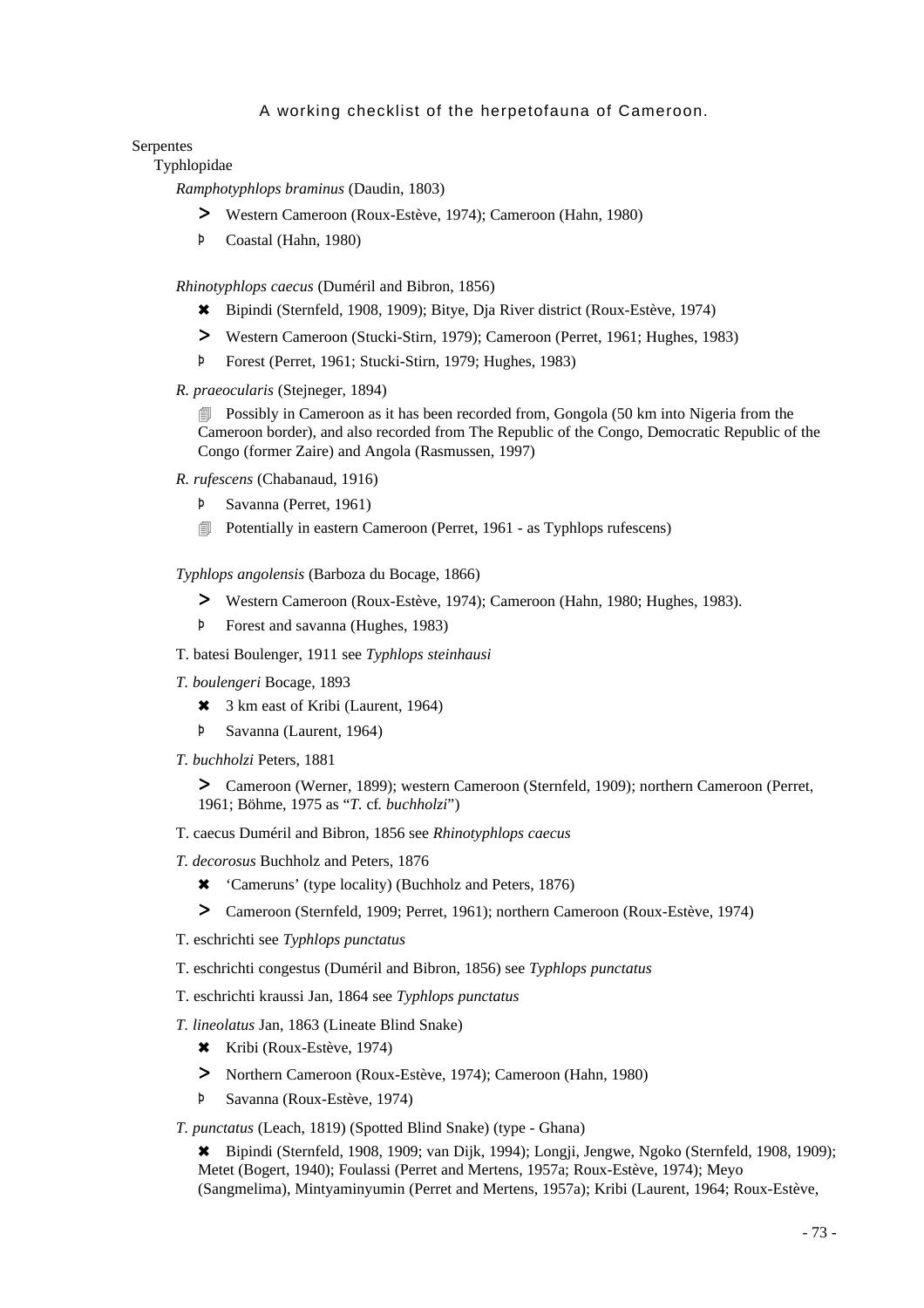1974); Kribi River, Lolodorf, Metet, Sakbayémé (Laurent, 1964); Yaoundé, Efulen, Lomié, Lolodorf, Batouri (Roux-Estève, 1974); Akom II (van Dijk, 1994);

> Western Cameroon (Günther, 1874 - as Typhlops eschrichti; Boettger, 1889 - as Typhlops eschrichti kraussi; Boettger, 1889 - as Typhlops eschrichti congestus; Werner, 1899; Sternfeld, 1909; Müller, 1910; Mertens, 1940b; Perret and Mertens, 1957a; Roux-Estève, 1974; Hahn, 1980; Hughes, 1983; Lawson, 1993); northern Cameroon (Sternfeld, 1910a; Monard, 1951a; Roux-Estève, 1974; Böhme, 1975; Böhme and Schneider, 1987); central Cameroon (Monard, 1951a); Cameroon (Perret, 1961)

Þ Ubiquitous (Perret, 1961); rainforest (Laurent, 1964); grasslands (Stucki-Stirn, 1979); forest (Stucki-Stirn, 1979; Hughes, 1983); savanna (Hughes, 1983); farm (Bulter and Reid, 1986); farmbush (Lawson, 1993)

- ù Collected by people of the Bipindi/Akom II area (van Dijk, 1994).
- T. punctatus congestus (Leach, 1819) see *Typhlops punctatus*
- T. punctatus punctatus (Leach, 1819) see *Typhlops punctatus*
- T. rufescens Mocquard see *Rhinotyphlops rufescens* (Chabanaud, 1916)
- *T. steinhausi* Werner, 1909
	- 6 Bitye (Roux-Estève, 1974); south Cameroon (Hahn, 1980)
	- > Cameroon (Perret, 1961; Hughes, 1983)
	- Þ Forest (Perret, 1961; Hughes, 1983)
- *T. vermis* Boulenger, 1914 (cited in Uetz, 1999)
	- 6 Bitye (type locality) (Boulenger, 1914)
- *T. zenkeri* Sternfeld, 1908

6 Kribi (Sternfeld, 1909; Roux-Estève, 1974); Kribi River (Laurent, 1964); Bitye (Laurent, 1964; Roux-Estève, 1974)

- > Cameroon (Perret, 1961; Hahn, 1980; Hughes, 1983)
- Þ Rainforest (Laurent, 1964); Forest (Perret, 1961; Hughes, 1983)
- O Endemic to Cameroon (Hahn, 1980)
- *T.* sp.
	- $\star$  Baro (Lawson, 1993)

#### Leptotyphlopidae

Glauconia gestri Boulenger, 1905c see *Leptotyphlops sundewalli*

## *Leptotyphlops bicolor* (Jan, 1860)

- Þ Savanna and forest (Hughes, 1983)
- **Possibly occurs in Cameroon (Hughes, 1983)**
- L. gestri (Boulenger, 1906) see *Leptotyphlops sundewalli* (after Hahn and Wallach, in press)
- *L. macrorhynchus* (Jan, 1861)
	- Þ Savanna (Hughes, 1983)
	- **Possibly occurs in Cameroon (Hughes, 1983)**
- *L. narirostris* (Peters, 1867)
	- > Cameroon (Perret, 1961; Hughes, 1983)
	- Þ Forest (Perret, 1961; Stucki-Stirn, 1979; Hughes, 1983); possibly savanna (Hughes, 1983)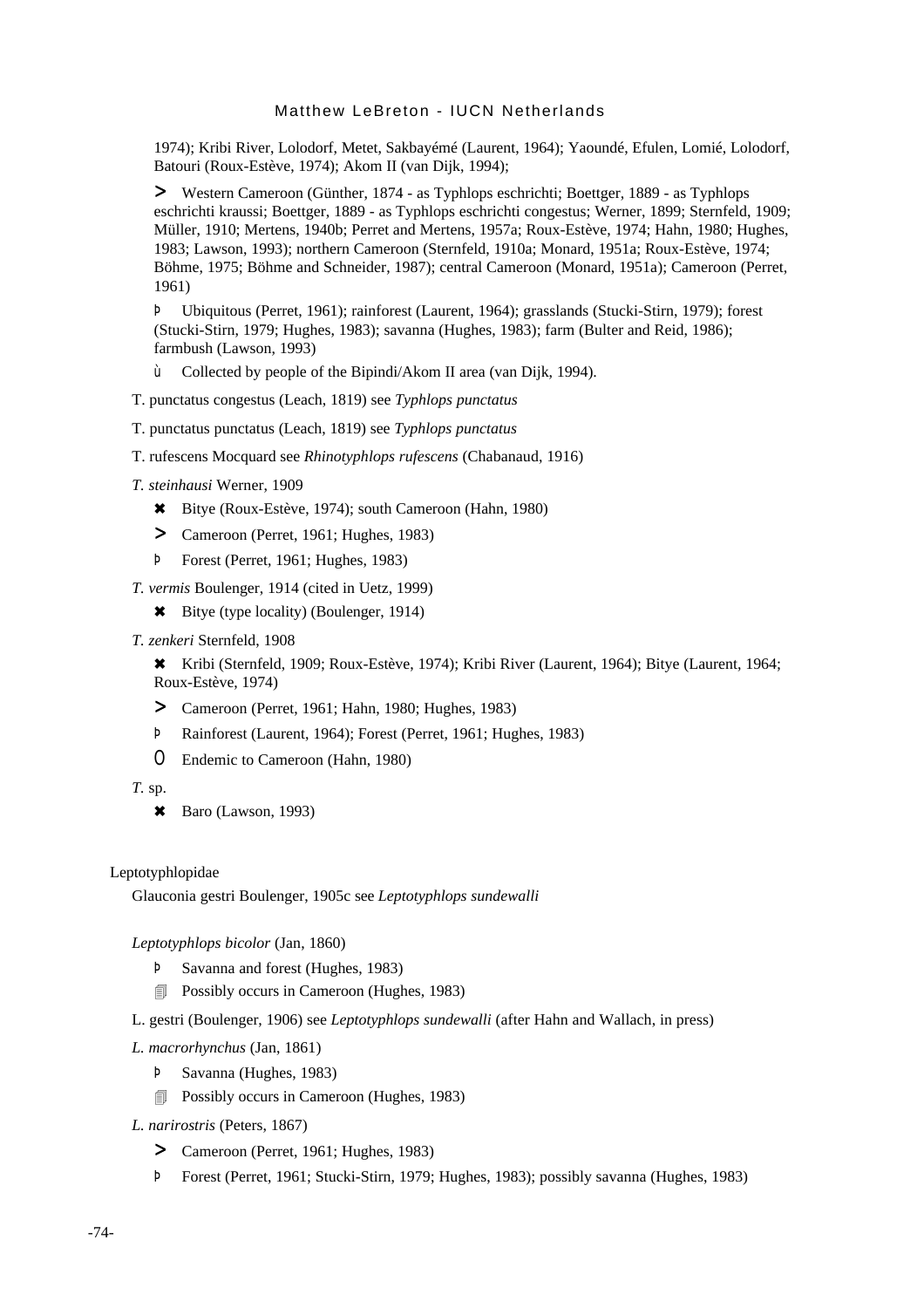### *L. perreti* Roux-Estève, 1979

- 6 Ebolowa (type locality), Batouri, Bitye, Dja River District (Roux-Estève, 1979)
- > Cameroon (Hughes, 1983)
- Þ Forest (Hughes, 1983)

L. sundevalli (Jan, 1861) see *Leptotyphlops sundewalli*

*L. sundewalli* (Jan, 1861)

> Western Cameroon (Boulenger, 1905 - as Glauconia gestri); Cameroon (Perret, 1961 - as Leptotyphlops gestri; Hughes, 1983)

Þ Forest (Perret, 1961; Hughes, 1983); possibly savanna (Hughes, 1983)

## Boidae

*Eryx muelleri muelleri* (Boulenger, 1892) (Müller's Sand Boa)

- Þ Edge of deserts and dry savanna (Stucki-Stirn, 1979)
- O CITES Appendix 1
- $\Box$  Potentially occurring in Cameroon (Perret, 1961)

### Pythonidae

Calabaria fusca see *Calabaria reinhardti*

*C. reinhardti* (Schlegel, 1851)

6 Nanga Eboko (Böhme, 1975); Campo Faunal Reserve (Ota *et al*., 1987); 20 km north of Kribi (Loman, 1998)

> Western Cameroon (Günther, 1874 - as Calabaria fusca; Buchholz and Peters, 1876; Werner, 1899; Boulenger, 1905c; Sternfeld, 1909; Müller, 1910; Mertens, 1938, 1940b; Böhme, 1975; Joger, 1982; Lawson, 1993); Cameroon (Perret, 1961; Stimson, 1969; Hughes, 1983); central Cameroon (Böhme, 1975)

Þ Forest (Perret, 1961; Stucki-Stirn, 1979; Hughes, 1983; Ota *et al*., 1987); swamp, cultivated terrain (Butler and Reid, 1986); farmbush and other cultivated terrain (Lawson, 1933)

- O Appendix 2 CITES
- : http://www.biol.lu.se/zooekologi/jon/herpbild/hb05.htm

#### *Python regius* (Shaw, 1802) (Royal Python or Ball Python)

> Northern Cameroon (Monard, 1951a; Perret, 1961; Böhme, 1975; Joger, 1982); Cameroon (Sternfeld, 1909; Stimson, 1969; Hughes, 1983)

Þ Savanna (Perret, 1961; Hughes, 1983); forest and sometimes grassland (Stucki-Stirn, 1979); suburban areas, farm (Bulter and Reid, 1986)

- O Appendix 2 CITES
- : http://www.oit.itd.umich.edu/bioweb/display/herp/112.herp.JPG
- : http://www.lpzoo.com/animals/herps/facts/images/ball\_python2.gif
- : http://www.lpzoo.com/animals/herps/facts/ball\_python.html

### *P. sebae* (Gmelin, 1788) (Water Python or Rock Python)

6 Bipindi (Sternfeld, 1908, 1909; van Dijk, 1994); Jengwe (Sternfeld, 1908, 1909); Metet (Bogert, 1940); Akom II (van Dijk, 1994)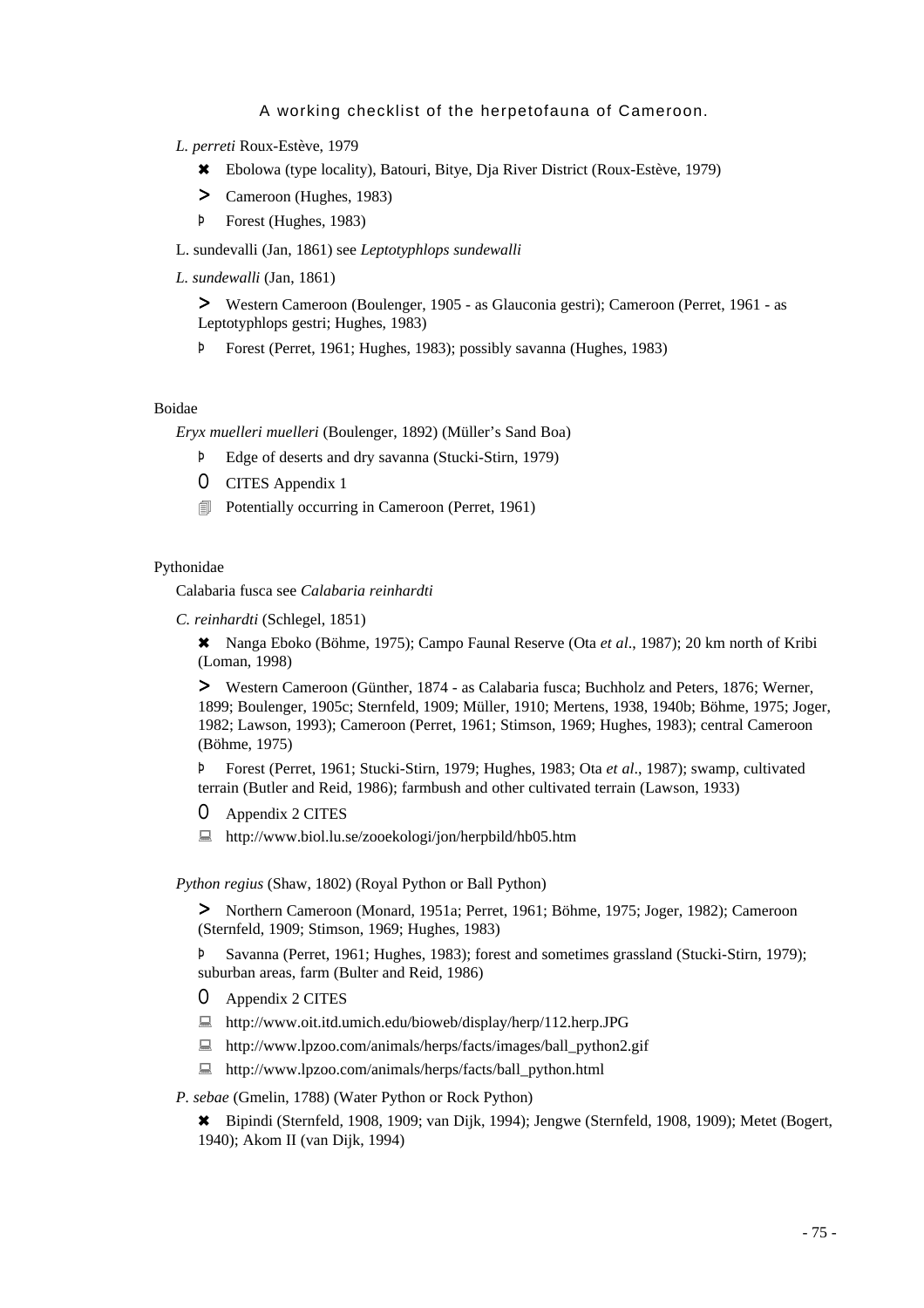> Cameroon (Werner, 1899; Perret, 1961; Stimson, 1969; Hughes, 1983); western Cameroon (Sternfeld, 1908, 1909; Perret and Mertens, 1957a; Joger, 1982; Lawson, 1993); northern Cameroon (Joger, 1982); central Cameroon (Monard, 1951a)

Þ Savanna (Perret, 1961; Hughes, 1983); sometimes in forest (Perret, 1961); well timbered valleys, plantations and bush, usually in wet rocky areas (Stucki-Stirn, 1979); suburban areas, forest, ponds, streams, swamps (Bulter and Reid, 1986)

O Appendix 2 CITES

ù Collected by people of the Bipindi/Akom II area (van Dijk, 1994); large individuals are collected for food and medicine in western Cameroon, smaller pythons are not killed to allow them to grow (Lawson, 1993)

: http://www.biol.lu.se/zooekologi/jon/herpbild/hb22.htm

Rhoptrura Reinhardtii (Schlegel, 1851) see *Calabaria reinhardti*

## Colubridae

*Afronatrix anoscopus* (Cope, 1861) (type - Bioko)

> Western Cameroon (Sternfeld, 1909 - as Tropidonotus ferox; Mertens, 1938 - as Natrix ferox; Perret, 1961; Lawson , 1993); Cameroon (Hughes, 1983)

Þ Forest (Stucki-Stirn, 1979; Hughes, 1983; Lawson, 1993); savanna (Hughes, 1983); pond/stream, swamp (Bulter and Reid, 1986); disturbed vegetation choked streams (Lawson, 1993)

Ahætulla hoplogaster Günther, 1863b see *Philothamnus irregularis*

A. irregularis Leach, 1819 see *Philothamnus irregularis*

Alopecium vossi see *Hormonotus modestus*

Aparallactus batesii Boulenger, 1907 see *Aparallactus modestus*

A. boulengeri Werner, 1896 see *Aparallactus modestus*

*A. lineatus* (Peters, 1870)

> Cameroon (Hughes, 1983)

Þ Savanna (Hughes, 1983)

4 As only a general reference to this species was found (Hughes, 1983), confirmation of its occurrence in Cameroon is required.

*A. lunulatus nigricollaris* Chabanaud (Southeastern Plumbeous Centipede-eater or Blotched-backed Centipede-eater)

> 'Eastern Cameroon' (Perret, 1961); northern Cameroon (Böhme, 1975; Böhme and Schneider, 1987); possibly occurs in Cameroon (Hughes, 1983)

Þ Savanna (Perret, 1961; Hughes, 1983); forest and grasslands (Stucki-Stirn, 1979)

*A. modestus* (Günther, 1897) (Grey Forest Snake or Western-forest Centipede-eater)

6 5 miles inland of Kribi (Boulenger, 1907); Bipindi, Longji, Yaoundé, Kribi (Sternfeld, 1908, 1909); Metet (Bogert, 1940); Foulassi (Perret and Mertens, 1957a); Ototomo, Nkolgem (=Nkolngem?) (Gauduin, 1970)

> Cameroon (Werner, 1897, 1899; Perret, 1961; Hughes, 1983); western Cameroon (Boulenger, 1905c; Sternfeld, 1908, 1909; Müller, 1910; Mertens, 1940b; Gauduin, 1970; Lawson, 1993)

Þ Forest (Perret, 1961; Stucki-Stirn, 1979; Hughes, 1983; Butler and Reid, 1986)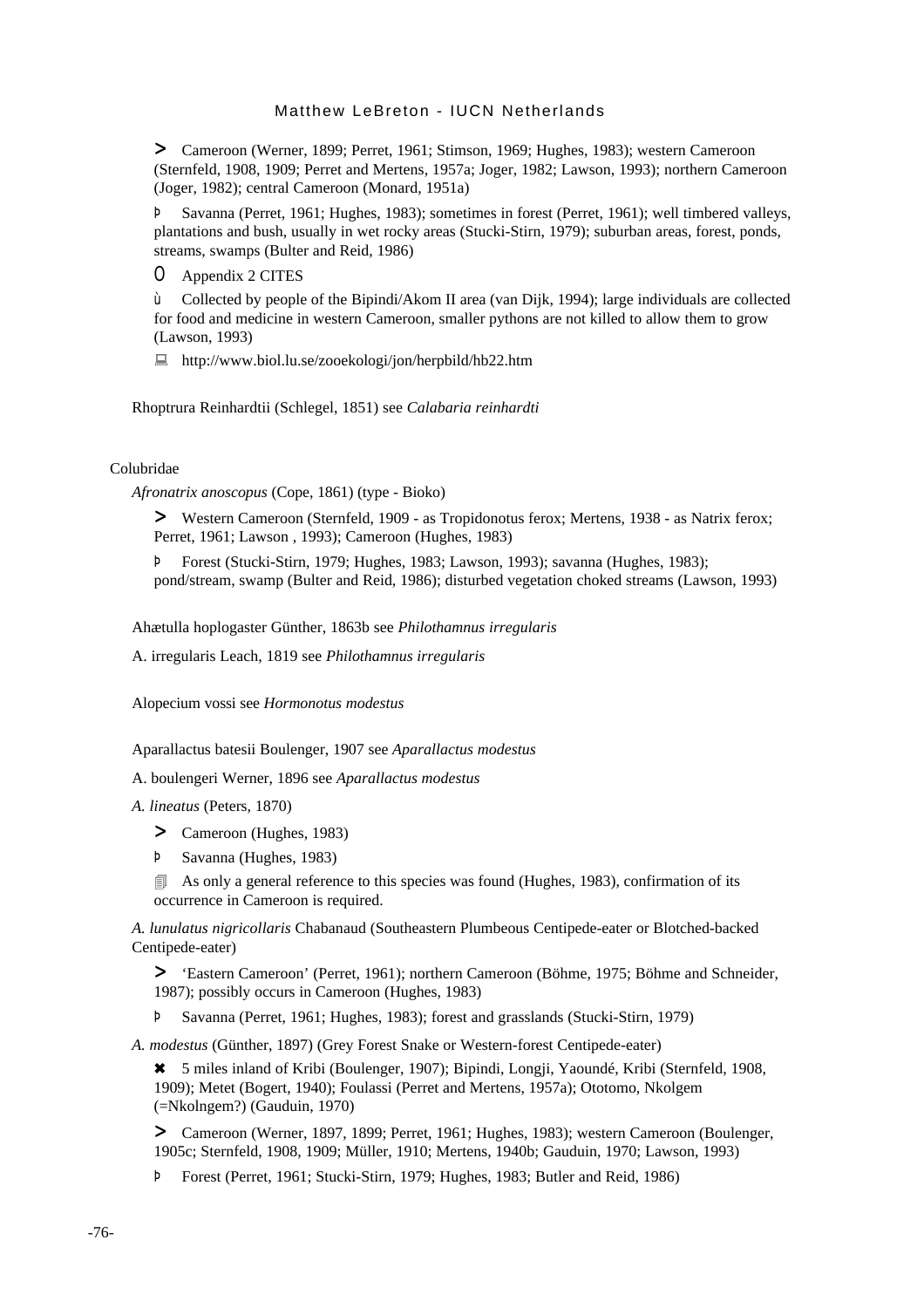In the family Atractaspidae in Lawson (1993).

A. peraffinis Werner, 1897 see *Aparallactus modestus*

*Boaedon fuliginosus* (Boie, 1827) (House Snake)

6 Yaoundé (Sternfeld, 1908, 1909; Gauduin, 1970)

> Northern Cameroon (Sternfeld, 1908, 1909; Joger, 1982; Böhme and Schneider, 1987); western Cameroon (Monard, 1951a; Perret and Mertens, 1957a; Böhme, 1975); Cameroon (Perret, 1961; Hughes, 1983); east of the western highlands (Thorpe and McCarthy, 1978)

Þ Savanna (Perret, 1961; Hughes, 1983); forest, grassland and urban areas (Stucki-Stirn, 1979)

*B. lineatus* Duméril and Bibron, 1854 (Brown, Olive or Common House Snake)

> Western Cameroon (Sternfeld, 1909, 1910a); northern Cameroon (Monard, 1951a); Cameroon (Perret, 1961); possibly occurs in Cameroon (Hughes, 1983)

Þ Savanna (Perret, 1961; Hughes, 1983); grassfields (Stucki-Stirn, 1979)

*B. olivaceus* (Duméril, 1856) (Gaboon Water Snake) (type - Gabon)

6 Bipindi, Ebolowa (Sternfeld, 1908, 1909); Yaoundé (Sternfeld, 1908, 1909; Gauduin, 1970); Metet (Bogert, 1940; Perret and Mertens, 1957a); Foulassi (Perret and Mertens, 1957a)

> Cameroon (Werner, 1897, 1899; Perret, 1961; Hughes, 1983); western Cameroon (Buchholz and Peters, 1876; Boettger, 1889; Sternfeld, 1908, 1909; Müller, 1910; Nieden, 1914; Mertens, 1938, 1940b; Lawson, 1993)

Þ Forest (Perret, 1961; Stucki-Stirn, 1979; Hughes, 1983; Bulter and Reid, 1986; Lawson, 1993); grasslands (Stucki-Stirn, 1979); disturbed areas (Lawson, 1993)

4 In the genus *Lamprophis* in Lawson (1993).

*B. virgatus* (Hallowell, 1854) (type - Gabon)

6 Jengwe (Sternfeld, 1908, 1909); Yaoundé (Sternfeld, 1908, 1909; Gauduin, 1970); Metet (Perret and Mertens, 1957a)

> Western Cameroon (Sternfeld, 1909; Perret and Mertens, 1957a; Lawson, 1993); Cameroon (Werner, 1899; Perret, 1961; Hughes, 1983)

Þ Forest (Perret, 1961; Stucki-Stirn, 1979; Hughes, 1983); savanna edges (Perret, 1961); grassland (Stucki-Stirn, 1979); suburban areas (Stucki-Stirn, 1979; Bulter and Reid, 1986); rural villages and towns (Lawson, 1993)

4 In the genus *Lamprophis* in Lawson (1993).

B. virgatum (Hallowell, 1854) see *Boaedon virgatus*

Boiga blandingii Hallowell, 1844 see *Toxicodryas blandingii*

B. blandingii occidentalis Stucki-Stirn, 1979 see *Toxicodryas blandingii*

- B. blandingii subfulva Stucki-Stirn, 1979 see *Toxicodryas blandingii*
- B. pulverulenta Fischer, 1856 see *Toxicodryas pulverulenta*

Boodon fuliginosus (Boie, 1827) see *Boaedon fuliginosus*

#### B. lineatus (Duméril and Bibron, 1854) see *Boaedon lineatus*

B. modestus Schlegel

- > Western Cameroon (Buchholz and Peters, 1876)
- $\Box$  Unable to refer this record to a currently recognised species from Cameroon.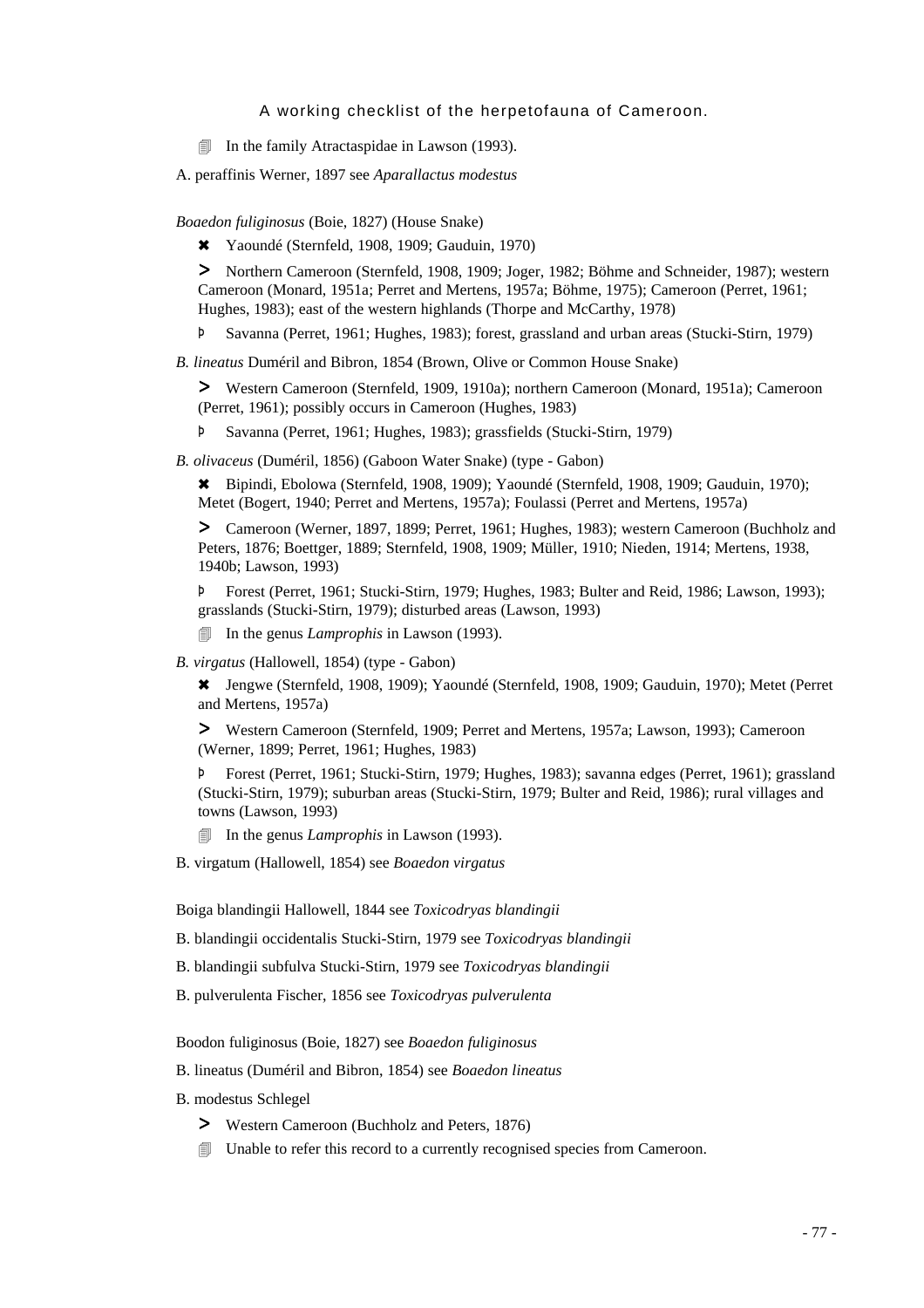B. niger Fischer

- > Western Cameroon (Buchholz and Peters, 1876)
- 4 Unable to refer this record to a currently recognised species from Cameroon.
- B. nigrum Fischer
	- > Cameroon (Reichenow, 1874)
	- **I** Unable to refer this record to a currently recognised species from Cameroon.
- B. olivaceus (Duméril, 1856) see *Boaedon olivaceus*
- B. unicolor Boie
	- > Western Cameroon (Buchholz and Peters, 1876)
	- 4 Unable to refer this record to a currently recognised species from Cameroon.
- B. virgatus (Hallowell, 1854) see *Boaedon virgatus*

Bothrolycus albopunctatus (Peters, 1870) see *Scaphiophis albopunctatus*

*B. ater* Günther, 1874

6 'Camaroon Mountains' (type locality) (Günther, 1874)

> Western Cameroon (Buchholz and Peters, 1876; Andersson, 1901; Boulenger, 1905c; Sternfeld, 1908, 1909; Müller, 1910; Mertens, 1968; Stucki-Stirn, 1979); Cameroon (Perret, 1961; Hughes, 1983)

Þ Forest (Perret, 1961; Hughes, 1983)

*Bothrophthalmus lineatus* (Peters, 1863) (Red and Black-striped Snake)

6 Bipindi, Longji, Ebolowa, Yaoundé (Sternfeld, 1908, 1909);

> Western Cameroon (Buchholz and Peters, 1876 - as Bothrophthalmus lineatus infuscatus; Werner, 1899; Sternfeld, 1909; Müller, 1910; Mertens, 1940b; Böhme, 1975; Lawson, 1993); Cameroon (Hughes, 1983)

Þ Forest (Perret, 1961; Hughes, 1983; Lawson, 1993); near streams and swampy areas (Stucki-Stirn, 1979)

*B. lineatus brunneus* Günther, 1863

\* Metet (Bogert, 1940); Foulassi (Perret and Mertens, 1957a); Nkolgem (=Nkolngem?), Eloumden (Gauduin, 1970)

- > Cameroon (Perret, 1961)
- 4 Regarded as a synonym of *Bothrophthalmus lineatus* by some.

B. lineatus infuscatus Buchholz and Peters, 1875 see *Bothrophthalmus lineatus*

#### *Buhoma depressiceps* (Werner, 1897)

\* Metet (Bogert, 1940); Essangmvut (Perret and Mertens, 1957a); Mt Nkolodon, Kala, Ngoa-Ekélé, Ekékam III (Gauduin, 1970); Barombi Station (western Cameroon) (type locality), Foulassi (Ziegler, *et al.,* 1997)

> Western Cameroon (Werner, 1897, 1899; Andersson, 1901; Boulenger, 1905c; Sternfeld, 1908, 1909; Müller, 1910; Mertens, 1940b; Andersson, 1901; Sternfeld, 1908, 1909; Mertens, 1968; Ziegler, *et al.*, 1997); Cameroon (Perret, 1961; Hughes, 1983)

- Þ Forest (Perret, 1961; Hughes, 1983)
- 4 Previously in the genus *Geodipsas*.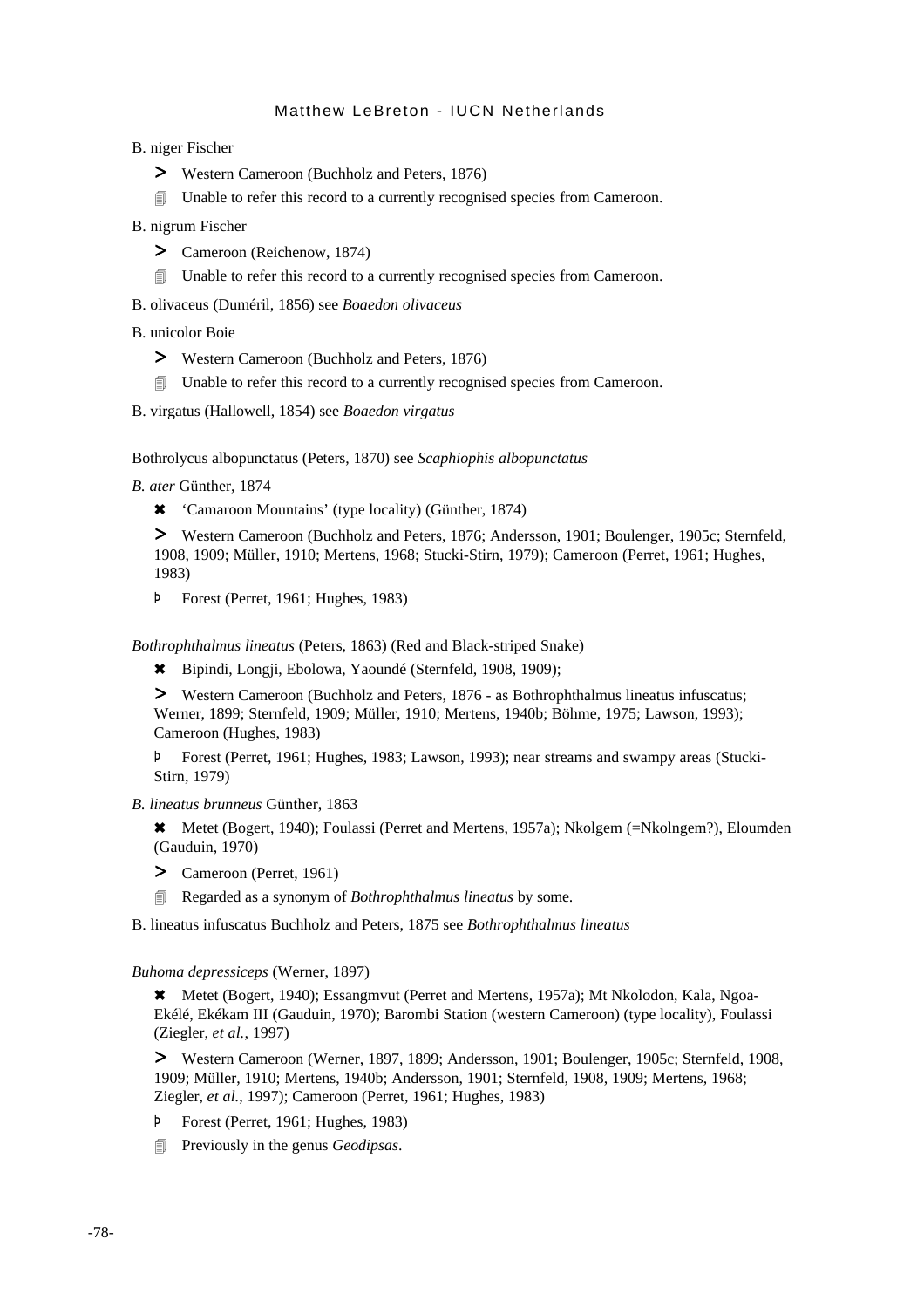*Chamaelycus fasciatus* (Günther, 1858)

6 Yaoundé (Werner, 1899; Sternfeld, 1908, 1909); Bipindi, Longji (Sternfeld, 1908, 1909); Kala, Nkolgem (=Nkolngem?) (Gauduin, 1970)

> Western Cameroon (Sternfeld, 1909; Müller, 1910); Cameroon (Perret, 1961; Hughes, 1983)

Þ Savanna (Perret, 1961; Stucki-Stirn, 1979); grasslands (Stucki-Stirn, 1979); forest (Hughes, 1983)

*C. werneri* (Mocquard, 1902)

- $\star$  Metet (Bogert, 1940)
- > Cameroon (Hughes, 1983)
- Þ Forest (Hughes, 1983)

Chlorophis carinatus Andersson, 1901 see *Philothamnus heterodermus carinatus*

- C. emini
	- \* South Cameroon (Sternfeld, 1909)
	- > Cameroon (Sternfeld, 1908)
	- **I** Unable to refer this record to a currently recognised species from Cameroon.

C. gracilis Sternfeld, 1910a

- \* Dodo (type locality?) (northern Cameroon) (Sternfeld, 1910a)
- 4 Unable to refer this record to a currently recognised species from Cameroon.

C. heterodermus Hallowell, 1857 see *Philothamnus heterodermus or Philothamnus heterodermus heterodermus*

C. hoplogaster Günther, 1863b see *Philothamnus irregularis* or *Philothamnus irregularis irregularis*

C. irregularis irregularis (Leach, 1819) see *Philothamnus irregularis irregularis*

C. neglectus see *Philothamnus irregularis* or *Philothamnus irregularis irregularis*

Coluber florulentus Geoffroy, 1827 see *Haemorrhois florulentus perreti*

Crotaphopeltis acarina Roman, 1974 see *Crotaphopeltis hippocrepis* (after Joger, 1985 and Rasmussen, 1985)

- *C. hippocrepis* (Reinhardt, 1843)
	- > Northern and western Cameroon (Joger, 1982)

*C. hotamboeia* (Laurenti, 1768) (Savanna White-lipped Snake)

6 Bangouvé (Monard, 1951a); Nkolgem (=Nkolngem?) (Gauduin, 1970)

> Cameroon (Sternfeld, 1908, 1909; Perret, 1961; Hughes, 1983); western Cameroon (Sternfeld, 1910a; Gauduin, 1970; Böhme, 1975); northern Cameroon (Sternfeld, 1910a; Monard, 1951a; Böhme, 1975; Joger, 1982; Böhme and Schneider, 1987)

Þ Savanna (Perret, 1961; Hughes, 1983); grasslands (Stucki-Stirn, 1979); not in rainforest or extremely arid areas (Rasmussen, 1985); suburban, swamp (Bulter and Reid, 1986)

: http://www.calacademy.org/research/herpetology/frogs/pred2.htm

*Dasypeltis fasciata* Smith, 1849 (Western-forest Egg-eater) (type – Sierra Leone)

6 Evelessi, Meyo (Sangmelima) (Perret and Mertens, 1957a; Gans, 1959); Batouri, Gadi (=?Gadji), Doumé, Lomié district, Bitye (Dja district), Sangmelima, Foulassi, Yaoundé, Ebolowa, Lolodorf, Bipindi (Luckungg River = Lokoundjé River?), Efulen, 30 km east of Kribi, Longji (Gans, 1959); Nkolgem (=Nkolngem?), Nkolfep (Gauduin, 1970)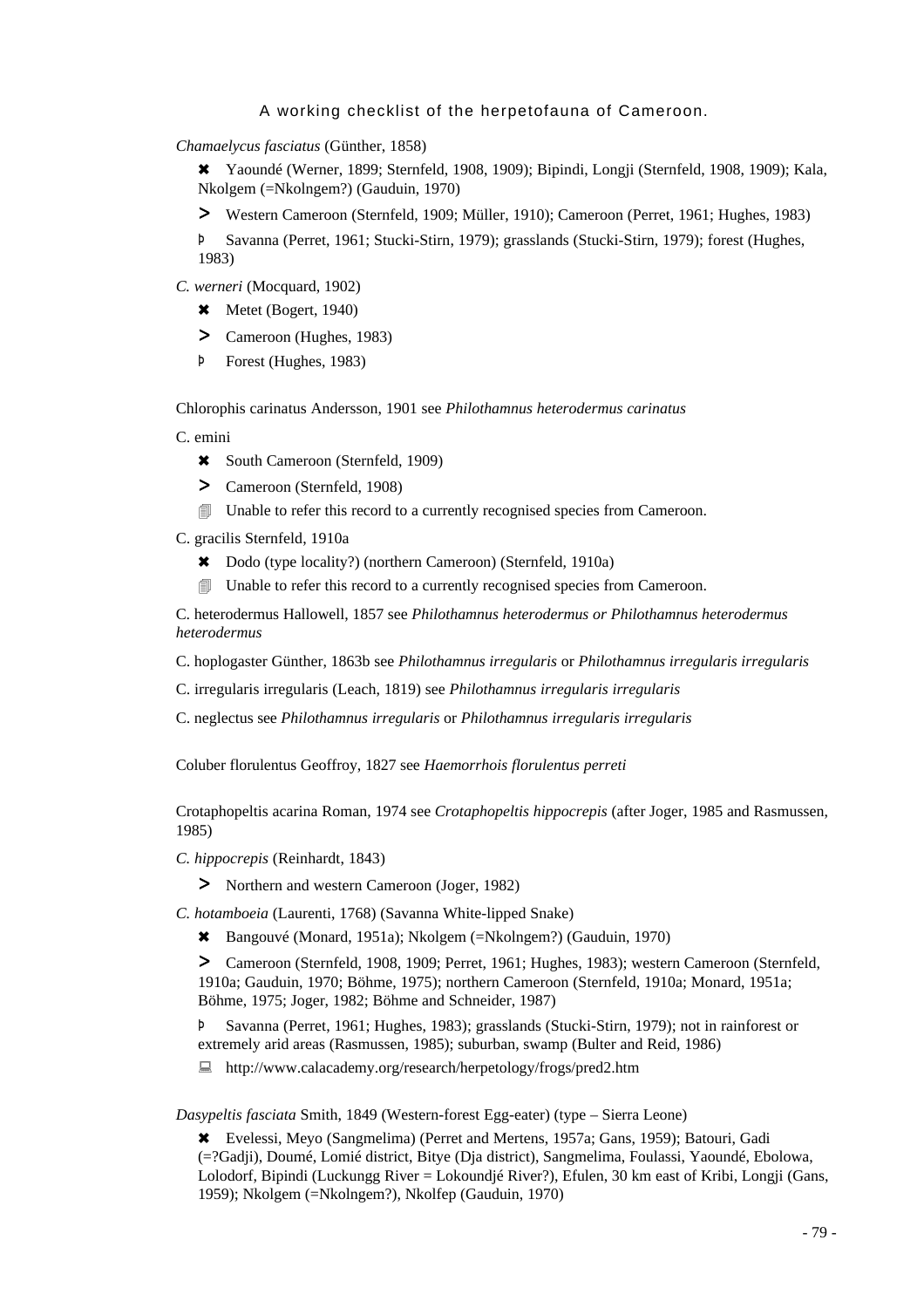> Cameroon (Perret, 1961; Hughes, 1983); western Cameroon (Böhme, 1975; Joger, 1982; Lawson, 1993)

Þ Lowland rainforest regions (Boulenger, 1919); forest (Gans, 1959; Perret, 1961; Hughes, 1983); edges of savanna (Perret, 1961); grasslands (Stucki-Stirn, 1979); savanna (Hughes, 1983); disturbed areas or farmbush (Lawson, 1993)

- *D. macrops* Boulenger, 1907
	- 6 Efulen (type locality) (Boulenger, 1907; Sternfeld, 1908, 1909); Metet (Bogert, 1940)
	- > Western Cameroon (Müller, 1910; Mertens, 1940b)

### D. palmarum Leach, 1818

- > Western Cameroon (Buchholz and Peters, 1876)
- 4 Unable to refer this record to a currently recognised species from Cameroon.
- D. scaber macrops Boulenger, 1907 see *Dasypeltis macrops*

*D. scabra* (Linnaeus, 1754) (type - South Africa) (Common Egg-eater or African Egg-eating Snake)

6 Pdmarum (Werner, 1899); Longji, Bipindi, Yaoundé (Sternfeld, 1908, 1909); Batouri, Gadi (=?Gadji), 30 km east of Kribi (Gans, 1959)

> Western Cameroon (Joger, 1982; Lawson, 1993); Cameroon (Perret, 1961; Hughes, 1983); northern Cameroon (Böhme, 1975)

Þ Not found in desert, dense lowland forest or on mountain peaks (Gans, 1959); savanna (Perret, 1961; Hughes, 1983); forest and grasslands (Stucki-Stirn, 1979)

#### *Dendrolycus elapoides* (Günther, 1874)

6 Camaroon Mountains (western Cameroon) (type locality) (Günther, 1874 - as Lychphidion elapoides)

> Western Cameroon (Boulenger, 1905c - as Lychphidion elapoides; Sternfeld, 1908, 1909 - as Lychphidion elapoides; Perret, 1961); Cameroon (Hughes, 1983)

Þ Forest (Hughes, 1983)

Dendrophis flavigularis Hallowell, 1854b see *Thrasops flavigularis*

#### *Dipsadoboa brevirostris* (Sternfeld, 1908)

- 6 Southern Cameroon (Sternfeld, 1908, 1909)
- > Western Cameroon (Sternfeld, 1908, 1909)
- Þ Rainforest (Sternfeld, 1908)

*D. duchesneii* (Boulenger, 1901) (type - lower Congo)

6 Batouri district, Bipindi, Bitye, Bona, Mbikiliki, Nkoemvon, Nyong River, Ototomo (Rasmussen, 1989)

> Western Cameroon (Müller, 1910; Mertens, 1940b; Joger, 1982; Rasmussen, 1989; Lawson, 1993); Cameroon (Perret, 1961; Hughes, 1983); northern Cameroon (Rasmussen, 1989)

Þ Forest (Perret, 1961; Stucki-Stirn, 1979; Hughes, 1983; Bulter and Reid, 1986; Lawson, 1993); rainforest, probably arboreal (Rasmussen, 1989)

- D. elongata (Barbour, 1914) see *Dipsadoboa viridis viridis* (after Rasmussen, 1993)
- *D. isolepis* Boulenger, 1907

6 Efulen (type locality) (Boulenger, 1907; Sternfeld, 1908, 1909); Nkolgem (=Nkolngem?) (Gauduin, 1970 - as *Dipsadoboa isolepis*?)

> Cameroon (Perret, 1961)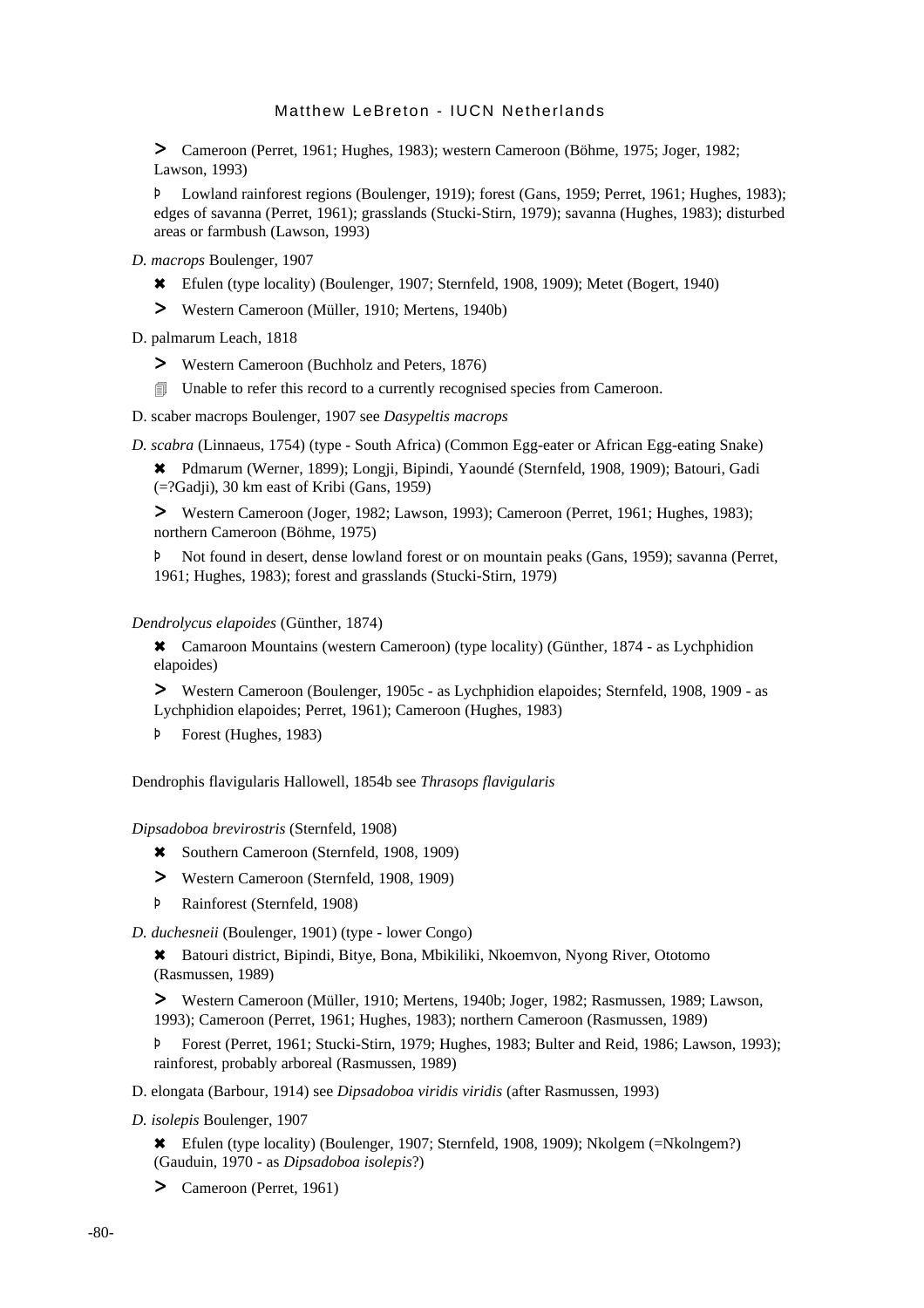Þ Forest (Perret, 1961)

**EXECONSIDERED A** synonym of *Dipsadoboa weileri* by Rasmussen (1993) but considered valid by Meirte (1992).

*D. underwoodi* Rasmussen, 1993

6 Mukonje Farm (Mundame) (western Cameroon) (type locality), Bipindi, Bitye, Dja River district, Efulen, Kribi, Lolodorf, Sangmelima, Tatjing (Rasmussen, 1993); Nkolgem (Obala) (Gauduin, 1970 - after Rasmussen, 1993; Schätti, *et al.,* 1997); Kala (Schätti, *et al.,* 1997)

> Western Cameroon (Nieden, 1914 - after Rasmussen, 1993; Rasmussen, 1993; Schätti, *et al.*, 1997)

*D. unicolor* Günther, 1858 (Günther's Green-tree Snake)

 $\star$  Kala (Gauduin, 1970)

> Western Cameroon (Boulenger, 1905c; Sternfeld, 1909; Monard, 1951a; Perret and Mertens, 1957a; Böhme, 1975; Lawson, 1993; Rasmussen, 1993); northern Cameroon (Sternfeld, 1909); Cameroon (Perret, 1961; Hughes, 1983)

Þ Forest (Perret, 1961; Stucki-Stirn, 1979; Hughes, 1983; Lawson, 1993; Rasmussen, 1993); edges of savanna (Perret, 1961); grassland (Stucki-Stirn, 1979)

**5** Specimens from Mundame (Müller, 1910; Nieden, 1914) and Nkolgem (Gauduin, 1970) are *Dipsadoboa underwoodi* (after Rasmussen, 1993); specimens from Bipindi (Werner, 1899; Sternfeld, 1909), Ngoko (Sternfeld, 1909), Johann Albrectshöhe (Nieden, 1914); Metet (Bogert, 1940) and Nkolgem (Gauduin, 1970) are *Dipsadoboa weileri* (after Rasmussen, 1993); specimens from Rio del Rey (Boulenger, 1887b), Yaoundé (Werner, 1899), Victoria (Werner, 1899; Sternfeld, 1909; Stucki-Stirn, 1979), Dibongo (Müller, 1910), Mubenge (Mertens, 1938), Buéa (Mertens, 1940b; Eisentraut, 1963, Stucki-Stirn, 1979), Tiko (Stucki-Stirn, 1979), are *Dipsadoboa viridis viridis* (after Rasmussen, 1993)

*D. viridis viridis* (Peters, 1869)

6 Yaoundé (Werner, 1899 - as *Dipsadoboa unicolor* - after Rasmussen, 1993); Bipindi (Sternfeld, 1908, 1909 - as *Dipsadoboa unicolor* - after Rasmussen, 1993); Dibongo (Müller, 1910 - as *Dipsadoboa unicolor* - after Rasmussen, 1993); Lolodorf (Barbour, 1914; Perret, 1960c - after Rasmussen, 1993); Batouri district, Bipindi, Bitye, Efulen, Foulassi, Kombé, Kribi, 5 miles inland of Kribi, Maamenyin, Melok (Sangmelima), Meyo (Sangmelima), Nyong River, 27 km west Yaoundé (Rasmussen, 1993)

> Western Cameroon (Boulenger, 1887b; Mertens, 1938; Mertens, 1940b; Eisentraut, 1963; Stucki-Stirn, 1979 - all after Rasmussen, 1993; Rasmussen, 1993); Cameroon (Perret, 1961 - as Dipsadoboa elongata, after Rasmussen, 1993)

Þ Forest (Perret, 1961; Stucki-Stirn, 1979); mainly lowland forest (Rasmussen, 1993)

*D. weileri* (Lindholm, 1905)

6 Surroundings of Bibundi (western Cameroon) (type locality) (Lindholm, 1905); Bipindi (Werner, 1899 - as *Dipsadoboa unicolor* - after Rasmussen, 1993 ; Sternfeld, 1909 - as *Dipsadoboa unicolor* - after Rasmussen, 1993); Ngoko (Sternfeld, 1909 - after Rasmussen, 1993); Metet (Bogert, 1940 - after Rasmussen, 1993); Nkolgem (Gauduin, 1970, after Rasmussen, 1993); Fotaboe Batibo, Batouri, Bitye, Dja River district, Djoum, Efulen, Foulassi, Kpwang, 5 miles inland from Kribi, Lomié, Mimbo, Ngam, Nnéméyong, Nsana (Ambam), Sangmelima, Ssibangi, Tatjing, Yaoundé (Rasmussen, 1993)

> Western Cameroon (Nieden, 1914 - after Rasmussen, 1993; Rasmussen, 1993)

Þ Forest floor and grass fields (Rasmussen, 1993)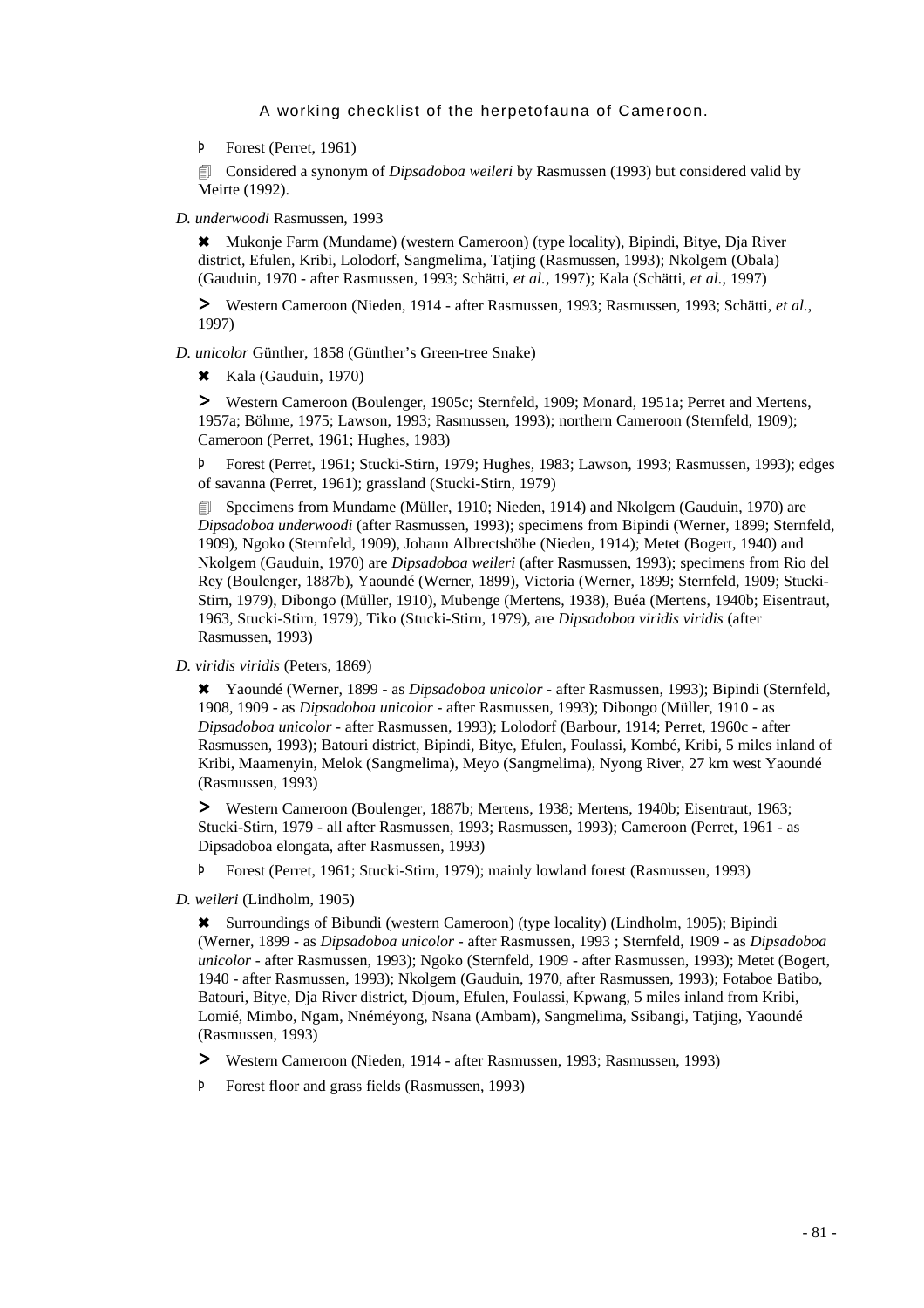Dipsadomorphus blandingii (Hallowell, 1844) see *Toxicodryas blandingii*

D. brevirostris (Sternfeld, 1908) see *Dipsadoboa brevirostris*

D. pulverulentus (Fischer, 1856) see *Toxicodryas pulverulenta*

D. viridis (Peters, 1869) see *Dipsadoboa viridis viridis*

Dipsadophidium weileri Lindholm, 1905 see *Dipsadoboa weileri*

Dipsas Blandingii Hallowell, 1844 see *Toxicodryas blandingii*

D. pulverulenta (Fischer, 1856) see *Toxicodryas pulverulenta*

D. valida

- > Western Cameroon (Günther, 1874)
- **I** Unable to refer this record to a currently recognised species from Cameroon.

Dipsoglyphophis duchesneii (Boulenger, 1901) see *Dipsadoboa duchesneii*

*Dispholidus typus* (Smith, 1829) (Boomslang)

- 6 Yaoundé (Gauduin, 1970 presence in Yaoundé regarded as '*possibly accidental'*)
- > Northern Cameroon (Perret, 1961); Cameroon (Hughes, 1983)
- Þ Savanna (Perret, 1961; Gauduin, 1970; Hughes, 1983); grasslands (Stucki-Stirn, 1979)

*Dromophis lineatus* (Duméril, Bibron and Duméril, 1854) (Buff-striped or Grey Grass Snake)

- > Northern Cameroon (Sternfeld, 1910a; Joger, 1982); Cameroon (Perret, 1961; Hughes, 1983)
- Þ Savanna (Perret, 1961; Hughes, 1983); grasslands (Stucki-Stirn, 1979)

*D. praeornatus* (Schlegel, 1837)

> Northern Cameroon (Perret, 1961 - as Dromophis praeornatus gribinguiensis); Cameroon (Hughes, 1983)

Þ Savanna (Perret, 1961; Hughes, 1983); grasslands (Stucki-Stirn, 1979)

D. praeornatus gribinguiensis Angel, 1921 see *Dromophis praeornatus*

Dryophis kirtlandii Hallowell, 1944 see *Thelotornis kirtlandi*

Elapops modestus Günther, 1859 see *Aparallactus modestus*

*Gastropyxis smaragdina* (Schlegel, 1837) (Keel-scaled Green Snake or Emerald Snake) (type - Gold Coast)

6 Longji, Bipindi, Jengwe, Ngoko (Sternfeld, 1908, 1909); Campo, Mabiogo (Monard, 1951a); Foulassi, Mintyaminyumin, Ebolowa (Perret and Mertens, 1957a); Nkolfep, Nkolgem (=Nkolngem?), Kala (Gauduin, 1970); Kribi (Böhme, 1975)

> Cameroon (Reichenow, 1874; Werner, 1897, 1899; Perret, 1961; Hughes, 1983); western Cameroon (Buchholz and Peters, 1876; Boettger, 1889; Boulenger, 1905c; Sternfeld, 1909; Müller, 1910; Mertens, 1938, 1940b; Gauduin, 1970; Lawson, 1993)

Þ Forest (Perret, 1961; Stucki-Stirn, 1979; Hughes, 1983; Lawson, 1993); suburban (Butler and Reid, 1986); disturbed areas (Lawson, 1993)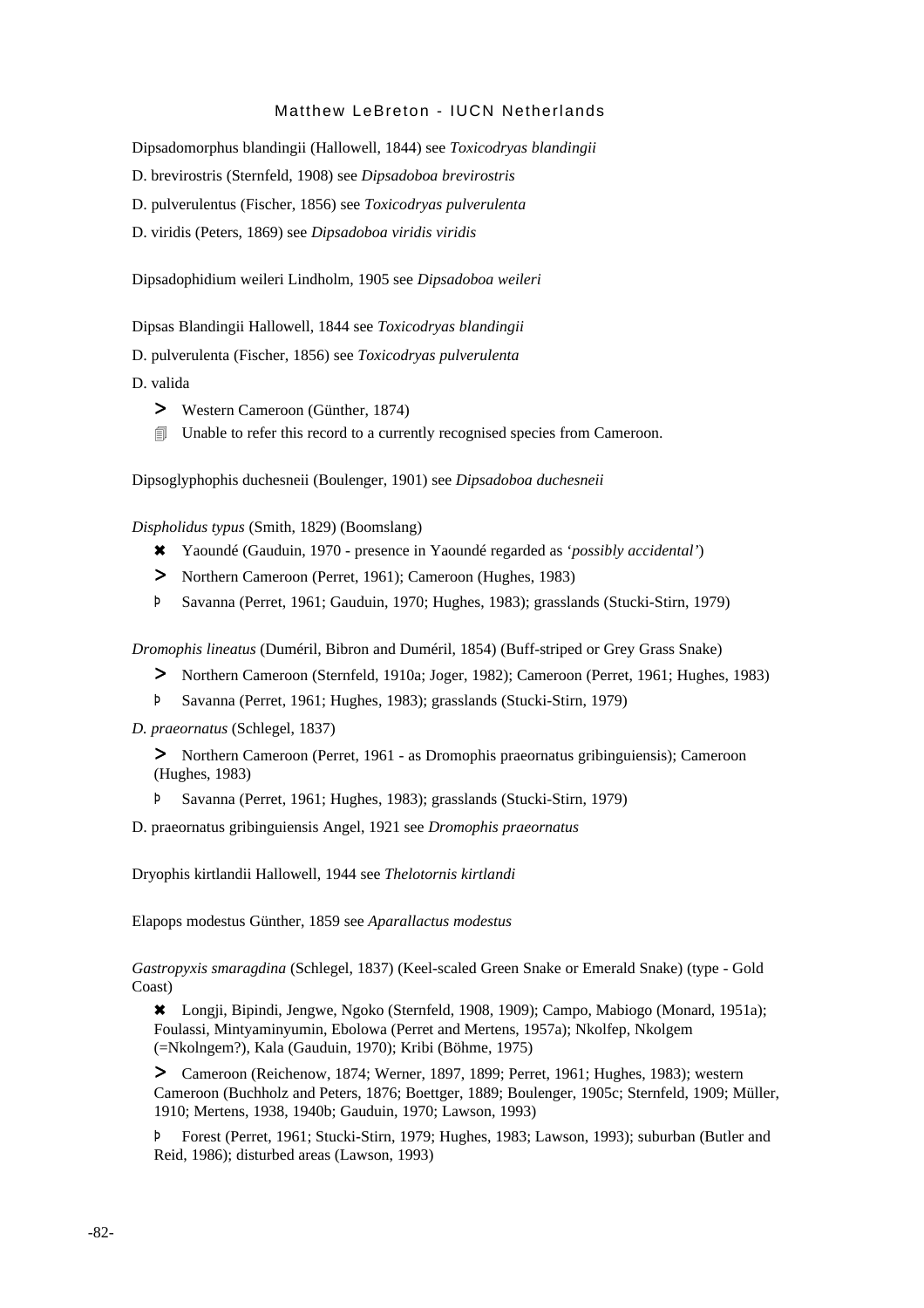Geodipsas depressiceps (Werner, 1897) see *Buhoma depressiceps* (see Ziegler *et al.,* 1997)

G. mapajensis Andersson, 1901 see *Buhoma depressiceps*

*Gonionotophis brussauxi* (Mocquard, 1889) (type - Congo)

6 Bipindi, Kribi (Sternfeld, 1908, 1909); Dibongo (Müller, 1910); Nkolgem (=Nkolngem), Kala (Gauduin, 1970)

> Western Cameroon (Sternfeld, 1909; Müller, 1910; Lawson, 1993); Cameroon (Perret, 1961; Hughes, 1983)

Þ Forest (Perret, 1961; Stucki-Stirn, 1979; Hughes, 1983; Lawson, 1993)

*G. grantii* (Günther, 1863a)

> Cameroon (Sternfeld, 1910; Perret, 1961; Hughes, 1983)

Þ Forest (Perret, 1961; Stucki-Stirn, 1979); savanna edges (Perret, 1961); grasslands (Stucki-Stirn, 1979); savanna (Stucki-Stirn, 1979; Hughes, 1983)

G. microps see *Mehelya stenophthalmus*

G. vossi (Boettger, 1892) see *Gonionotophis brussauxi*

*Grayia caesar* (Günther, 1863a) (type - Bioko)

\* Metet (Bogert, 1940)

> Cameroon (Werner, 1899; Perret, 1961; Hughes, 1983); western Cameroon (Sternfeld, 1908, 1909; Mertens, 1968; Gauduin, 1970; Stucki-Stirn, 1979; Lawson, 1993)

- Þ Forest (Perret, 1961; Stucki-Stirn, 1979; Hughes, 1983)
- *G. ornata* (Barboza du Bocage, 1866)
	- \* Metet (Bogert, 1940); Meyo (Sangmelima) (Perret and Mertens, 1957a)

> Western Cameroon (Günther, 1874 - as *Liurus ornatus*; Perret and Mertens, 1957a; Gauduin, 1970); Cameroon (Sternfeld, 1910b; Perret, 1961; Hughes, 1983); northern Cameroon (Perret, 1961)

- Þ Forest and savanna (Perret, 1961; Hughes, 1983)
- *G. smithii* (Leach, 1818) (type Congo)

6 Yaoundé (Werner, 1899; Sternfeld, 1908, 1909); Longji (Sternfeld, 1908, 1909); Bipindi (Sternfeld, 1908, 1909; van Dijk, 1994); Akom II (van Dijk, 1994)

> Western Cameroon (Sternfeld, 1908, 1909; Mertens, 1938, 1940b; Gauduin, 1970; Lawson, 1993); Cameroon (Hughes, 1983); northern Cameroon (Perret, 1961)

Þ Savanna (Perret, 1961; Hughes, 1983); forest (Stucki-Stirn, 1979; Hughes, 1983); grasslands (Stucki-Stirn, 1979); farm, ponds, streams (Bulter and Reid, 1986)

- ù Collected by people of the Bipindi/Akom II area (van Dijk, 1994).
- G. smythii (Leach, 1818) see *Grayia smithii*
- G. striata Sternfeld, 1910b see *Grayia ornata*
- G. triangularis (Hallowell)
	- > Western Cameroon (Buchholz and Peters, 1876; Boettger, 1899)
	- 4 Unable to refer this record to a currently recognised species from Cameroon.

*G. tholloni* Mocquard, 1897 (Tholloni's Water Snake)

- Þ Savanna (Perret, 1961)
- **I** Possibly in 'eastern Cameroon' (Perret, 1961)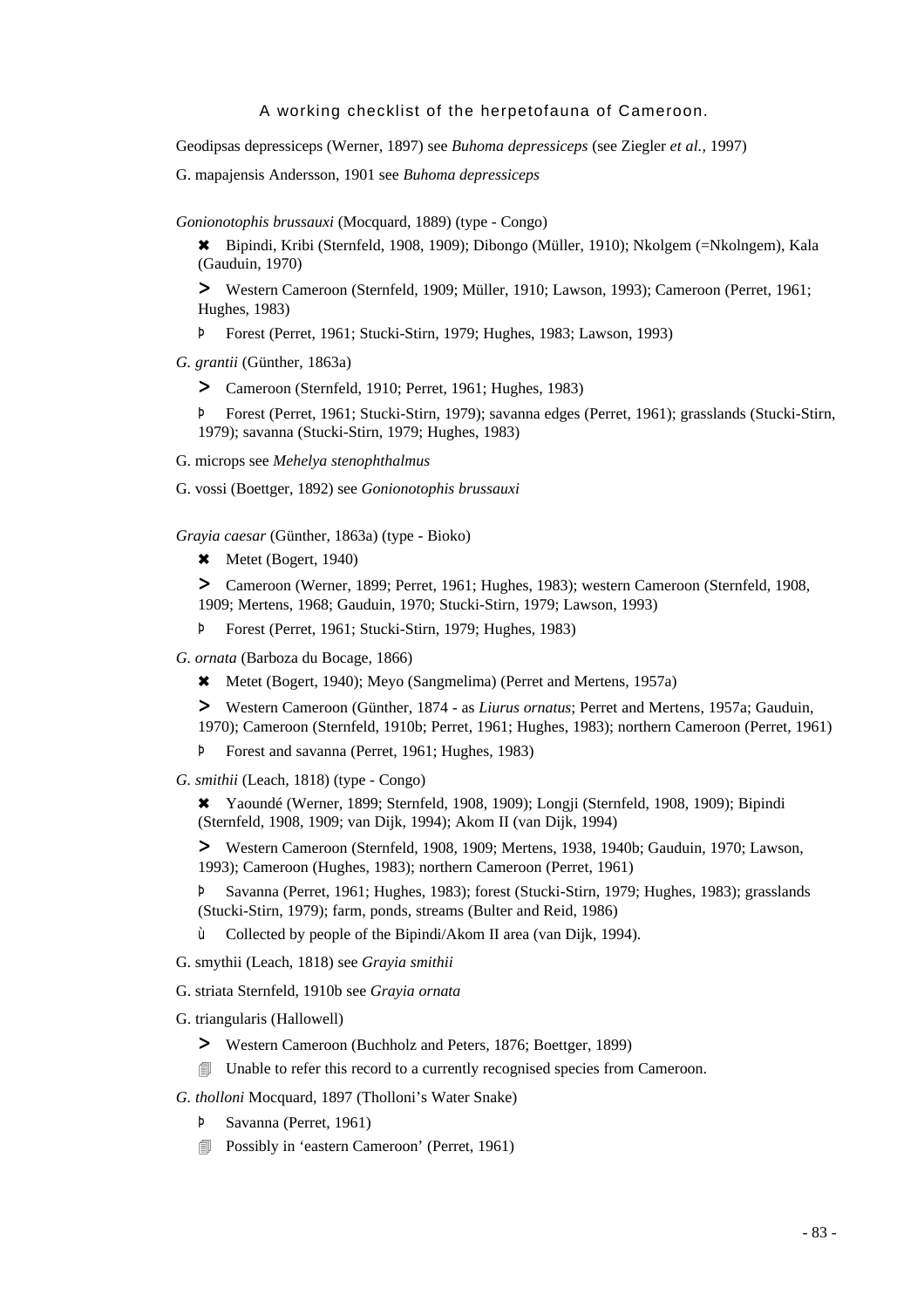*Haemorrhois florulentus perreti* (Schätti, 1988)

- 6 Soulédé (northern Cameroon) (type locality) (Schätti, 1988)
- > Northern Cameroon (Joger, 1982; Schätti, 1988); Cameroon (Hughes, 1983)
- Þ Savanna (Hughes, 1983)

*Hapsidophrys lineata* Fischer, 1856 (Black-lined Green Snake or Striated Tree Snake)

6 Yaoundé (Werner, 1899); Bipindi (Sternfeld, 1908, 1909); Metet (Bogert, 1940); Nkolgem (=Nkolngem?), Kala (Gauduin, 1970)

> Western Cameroon (Buchholz and Peters, 1876; Werner, 1899; Boulenger, 1905c; Sternfeld, 1908, 1909; Müller, 1910; Perret and Mertens, 1957a); Cameroon (Perret, 1961; Hughes, 1983)

Þ Forest (Perret, 1961; Hughes, 1983); grasslands, edges of rivers and swampy areas (Stucki-Stirn, 1979)

H. smaragdina (Schlegel, 1876) see *Gastropyxis smaragdina*

*Hemirhagerrhis nototaenia* (Günther, 1864)

- > Possibly occurs in Cameroon (Hughes, 1983)
- Þ Savanna (Hughes, 1983)

Heterolepis poënsis Smith, 1847 see *Mehelya poensis*

Holuropholis olivaceus Duméril, 1856 see *Boaedon olivaceus*

*Hormonotus modestus* (Duméril, Bibron and Duméril, 1854) (Yellow Forest Snake) (type - Guinea)

6 Yaoundé (Sternfeld, 1908, 1909); Metet (Bogert, 1940)

> Cameroon (Werner, 1899; Perret, 1961; Hughes, 1983); western Cameroon (Sternfeld, 1908, 1909; Müller, 1910; Lawson, 1993)

Þ Forest (Perret, 1961; Stucki-Stirn, 1979; Hughes, 1983)

*Hydraethiops laevis* Boulenger, 1804

- $\text{\textbullet}$  Efulen (Sternfeld, 1908, 1909)
- > Cameroon (Perret, 1961; Hughes, 1983)
- Þ Forest (Perret, 1961; Hughes, 1983)

*H. melanogaster* Günther, 1872

6 Longji (Sternfeld, 1908, 1909); Campo Faunal Reserve (Ota *et al*., 1987); Nkolfep, Nyong River (Mbalmayo), Ototomo, Nkolgem (=Nkolngem?) (Gauduin, 1970)

> Western Cameroon (Buchholz and Peters, 1876; Gauduin, 1970); northern Cameroon (Perret, 1961); Cameroon (Hughes, 1983)

Þ Forest (Perret, 1961; Hughes, 1983; Ota *et al*., 1919) and savanna (Perret, 1961)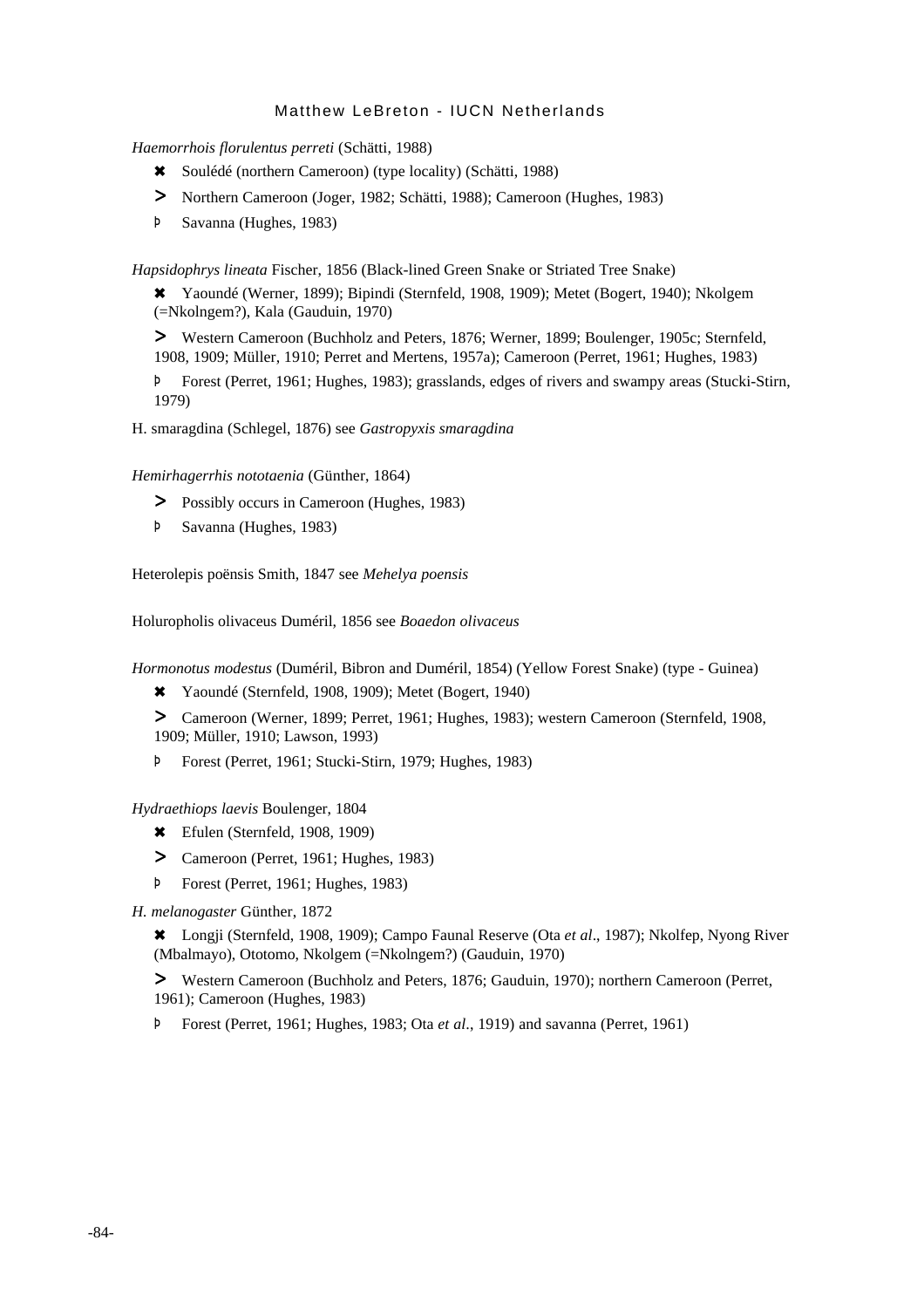Lamprophis fuliginosus (Boie, 1827) see *Boaedon fuliginosus*

- L. lineatus (Duméril and Bibron, 1854) see *Boaedon lineatus*
- L. olivaceum (Duméril, 1856) see *Boaedon olivaceus*
- L. olivaceus (Duméril, 1856) see *Boaedon olivaceus*
- L. virgatum (Hallowell, 1854) see *Boaedon virgatus*

Leptodira duchesnii Boulenger, 1901 see *Dipsadoboa duchesneii*

L. elongata see *Dipsadoboa viridis viridis*

L. hotamboeia (Laurenti, 1768) see *Crotaphopeltis hotamboeia*

Liurus ornatus see *Grayia ornata*

 $\Box$  A single record of this species from western Cameroon by Günther (1874) under this name may be *Grayia ornata* (Böhme, *in litt*., 1998)

*Lycophidion capense* Smith, 1931 (Common or Cape Wolf Snake)

- > Cameroon (Perret, 1961; Hughes, 1983)
- Þ Savanna (Perret, 1961; Stucki-Stirn, 1979; Hughes, 1983); grasslands (Stucki-Stirn, 1979)

4 Specimens of Monard (1951a) and probably also of Villiers (1952) are *Lycophidion semicinctum* (after Perret and Mertens, 1957b).

**4** As only general references to this species were found, the occurrence of this species in Cameroon requires confirmation.

L. capense ocellata Günther

> Western Cameroon (Buchholz and Peters, 1876)

**If Unable to refer this record to a currently recognised species from Cameroon. Possibly referable** *Lycophidion capense*.

- L. elapoides Günther, 1874 see *Dendrolycus elapoides*
- L. fasciatum (Günther, 1858) see *Chamaelycus fasciatus*
- L. hotamboeia (Laurenti, 1768) see *Crotaphopeltis hotamboeia*
- *L. irroratum* (Leach, 1829)

> Cameroon (Sternfeld, 1908, 1909; Perret, 1961; Hughes, 1983); western Cameroon (Günther, 1874; Böhme and Schneider, 1987)

- Þ Savanna (Perret, 1961; Hughes, 1983); forest (Stucki-Stirn, 1979; Hughes, 1983)
- *L. laterale* Hallowell, 1857 (type Gabon)

6 Yaoundé (Werner, 1899; Sternfeld, 1908, 1909); Bipindi, Longji (Sternfeld, 1908, 1909); Metet (Bogert, 1940); Bindjal? (Monard, 1951a- see Perret and Mertens, 1957b); Nkolfep, Nkolgem (=Nkolngem?) (Gauduin, 1970); southern Cameroon (Broadley, 1992b)

> Western Cameroon (Werner, 1899; Sternfeld, 1908, 1909; Müller, 1910; Broadley, 1992b; Lawson, 1993); Cameroon (Perret, 1961; Hughes, 1983)

Þ Forest (Perret, 1961; Stucki-Stirn, 1979; Hughes, 1983; Broadley, 1992b); savanna (Perret, 1961)

- *L. nigromaculatum* (Peters, 1863)
	- > Western Cameroon (Buchholz and Peters, 1876); Cameroon (Hughes, 1983)
	- Þ Forest (Hughes, 1983)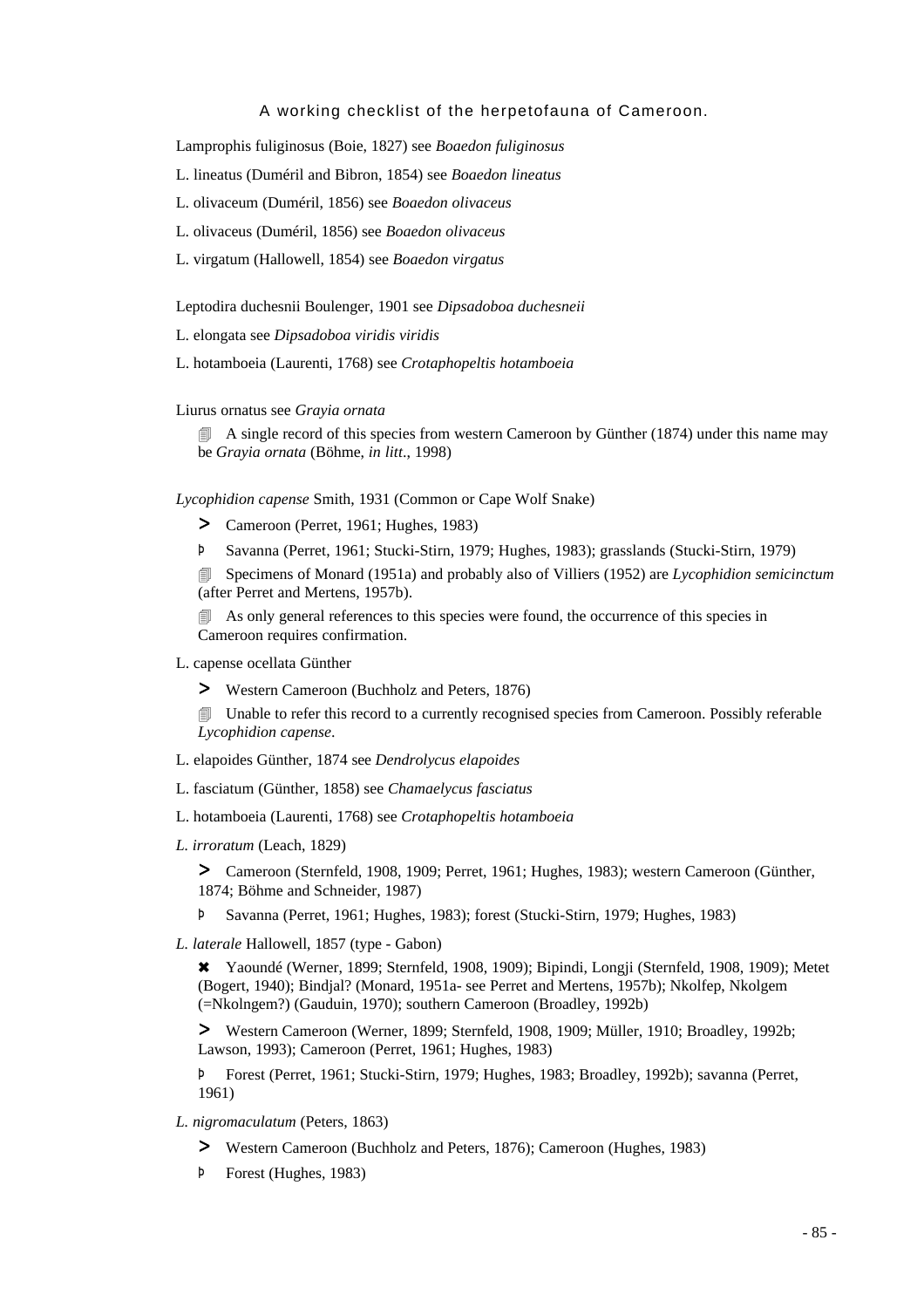**As only a very old record (Buchholz and Peters, 1876) and a general reference to this species** (Hughes, 1983) were found, the occurrence of this species in Cameroon requires confirmation.

*L. ornatum* Parker, 1936 (Ornate Wolf Snake)

- > Western Cameroon (Broadley, 1992b)
- Þ Forest (Broadley, 1992b)

*L. semicinctum* Duméril and Bibron, 1854

 $\star$  Dipikar (Villiers, 1952 – probably this species)

> North Cameroon (Monard, 1951a – as Lycophidion semicinctum and also as Lycophidion capense - after Perret and Mertens, 1957b; Broadley, 1992b); Cameroon (Perret, 1961; Hughes, 1983)

Þ Savanna (Perret, 1961; Hughes, 1983; Broadley, 1992b); grasslands (Stucki-Stirn, 1979)

Lycophidium see *Lycophidion*

*Mehelya capensis* (Smith, 1847)

- > Cameroon (Hughes, 1983)
- Þ Forest (Hughes, 1983); savanna (Hughes, 1983)
- 4 Possibly referable to *Mehelya capensis savorgnani.*

*M. capensis savorgnani* (Mocquard, 1887)

- > Southern Cameroon (Perret, 1961); Nkolgem (=Nkolngem?) (Gauduin, 1970)
- Þ Forest (Perret, 1961)

*M. crossi* (Boulenger, 1895)

- > Cameroon (Hughes, 1983)
- Þ Savanna (Hughes, 1983); suburban (in Nigeria) (Bulter and Reid, 1986)

**EXECUTE:** As only a general reference to this species was found, the occurrence of this species in Cameroon requires confirmation.

*M. guirali* (Mocquard, 1887) (type - Nigeria)

6 Bipindi (Sternfeld, 1908, 1909); Campo (Monard, 1951a)

> Western Cameroon (Sternfeld, 1908, 1909; Perret and Mertens, 1957a; Mertens, 1968; Lawson, 1993); Cameroon (Perret, 1961; Hughes, 1983)

Þ Forest (Perret, 1961; Stucki-Stirn, 1979; Hughes, 1983; Lawson, 1993); grassland (Stucki-Stirn, 1979); swamp (Bulter and Reid, 1986); farmbush and villages (Lawson, 1993)

*M. poensis* (Smith, 1847) (Western-forest File Snake) (type - Bioko)

6 Yaoundé (Werner, 1899; Sternfeld, 1908; Gauduin, 1970); Longji, Bipindi (Sternfeld, 1908); Metet (Bogert, 1940); Foulassi (Perret and Mertens, 1957a); Nkolgen (=Nkolngem?), Kala, Ototomo (Gauduin, 1970); Kribi (Böhme, 1975)

> Cameroon (Reichenow, 1874; Perret, 1961; Hughes, 1983); western Cameroon (Buchholz and Peters, 1876; Boettger, 1889; Sternfeld, 1909; Müller, 1910; Mertens, 1940b; Gaudin, 1970; Lawson, 1993)

Þ Forest (Perret, 1961; Stucki-Stirn, 1979; Hughes, 1983); grasslands (Stucki-Stirn, 1979); suburban, farm, pond/stream, swamp (Bulter and Reid, 1986); around dwellings (Lawson, 1993)

*M. riggenbachi* (Sternfeld, 1910a)

6 Ubac (western Cameroon) (type locality) (Sternfeld, 1910a; Perret, 1961)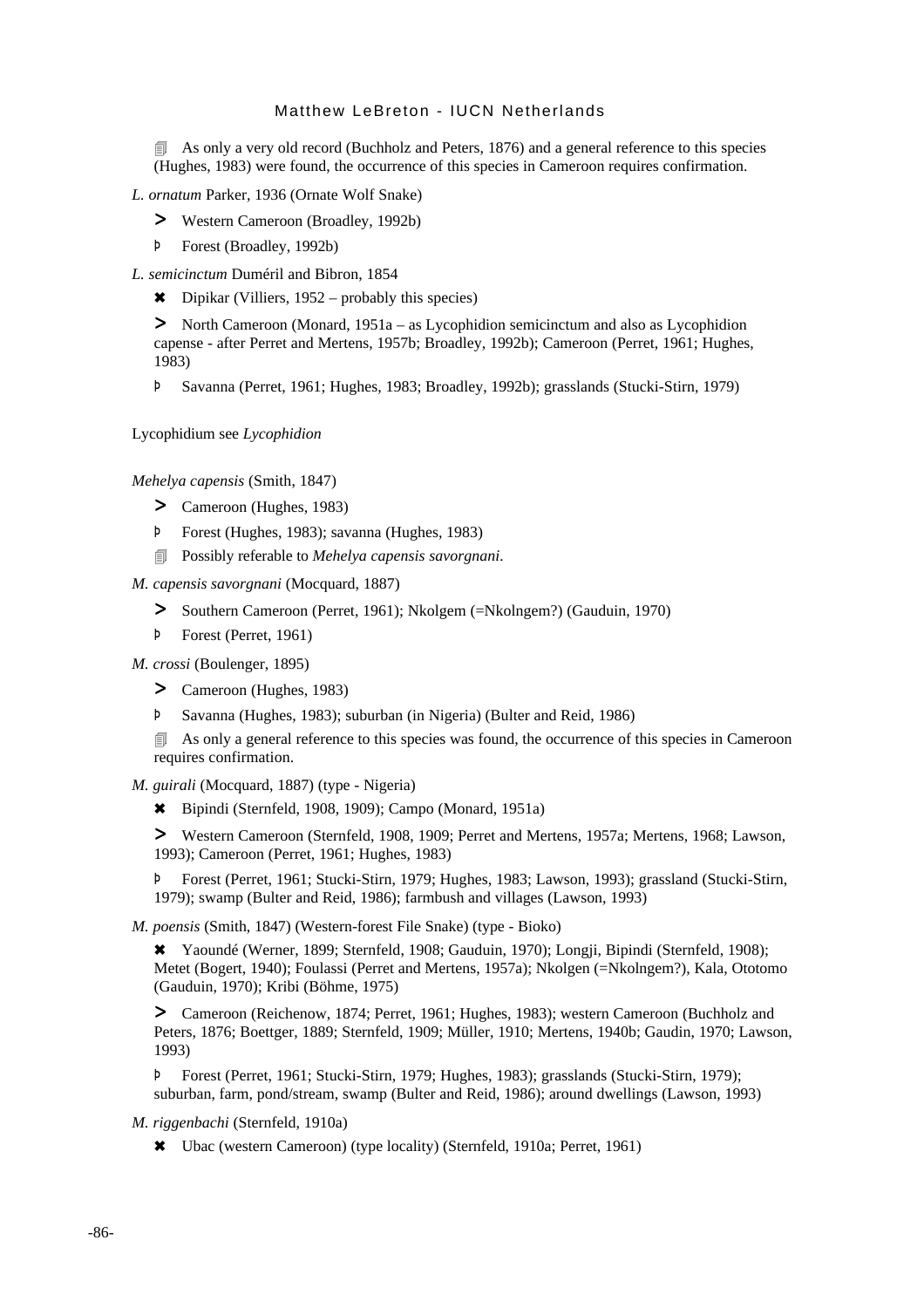*M. stenophthalmus* (Mocquard, 1887) (Small-eyed File Snake) (type - Congo)

6 Bipindi (Sternfeld, 1908, 1909); Foulassi (Perret and Mertens, 1957a); Kala (Gauduin, 1970)

> Western Cameroon (Müller, 1910; Mertens, 1940b; Gauduin, 1970; Lawson, 1993); Cameroon (Perret, 1961; Hughes, 1983)

Þ Forest (Perret, 1961; Stucki-Stirn, 1979; Hughes, 1983); savanna edges (Perret, 1961); grasslands (Stucki-Stirn, 1979)

*Meizodon coronatus* (Schlegel, 1837) (Coroneted Smooth Snake or Western Crowned Snake)

6 Yaoundé (Gauduin, 1970)

> Cameroon (Perret, 1961; Joger, 1982; Hughes, 1983); western Cameroon (Mertens, 1968); northern Cameroon (Joger, 1982; Böhme and Schneider, 1987)

Þ Savanna (Perret, 1961; Stucki-Stirn, 1979; Hughes, 1983); grasslands (Stucki-Stirn, 1979); suburban (Bulter and Reid, 1986)

M. coronatus camerunensis Monard, 1951a see *Meizodon coronatus*

M. longicaudatus Günther

- > Western Cameroon (Buchholz and Peters, 1876)
- 4 Unable to refer this record to a currently recognised species from Cameroon.

*M. regularis* Fischer, 1856

- 6 Bipindi? (Sternfeld, 1909)
- > Central Cameroon (Monard, 1951a); Cameroon (Hughes, 1983)
- Þ Savanna (Hughes, 1983)

*Natriciteres fuliginoides* (Günther, 1856) (type - west Africa)

6 Longji, Bipindi, Jengwe (Sternfeld, 1908, 1909; Loveridge, 1958); Metet (Bogert, 1940; Loveridge, 1958); Dipikar (Monard, 1951a); Ngam (Perret and Mertens, 1957a); Déhané, Kribi, Lolodorf, Molundu (=?Moloundou), Sakbayémé (Loveridge, 1958); Eloumden, Ngona, Nkolgem (=Nkolngem?), Kala (Gauduin, 1970)

> Cameroon (Werner, 1897, 1899; Perret, 1961; Hughes, 1983); western Cameroon (Boulenger, 1905c; Sternfeld, 1908, 1909; Müller, 1910; Mertens, 1940b; Loveridge, 1958; Lawson, 1993); central Cameroon (Monard, 1951a; Loveridge, 1958)

Þ Forest (Perret, 1961; Stucki-Stirn, 1979; Hughes, 1983; Bulter and Reid, 1986; Lawson, 1993); savanna (Hughes, 1983)

*N. olivacea* (Peters, 1854) (Olive March Snake or Olive Grass Snake) (type - Mozambique)

6 Yaoundé (Sternfeld, 1909)

> Northern Cameroon (Sternfeld, 1908, 1909; Loveridge, 1958); western Cameroon (Mertens, 1938; Loveridge, 1958); Cameroon (Perret, 1961; Hughes, 1983)

Þ Savanna (Loveridge, 1958; Perret, 1961; Hughes, 1983); sometimes on forest edges and clearings (Loveridge, 1958); grasslands and forests (Stucki-Stirn, 1979)

*N. variegata* (Peters, 1861) (type - Gold Coast)

6 Southern Cameroon (Sternfeld, 1908); Foulassi, Meyo (Sangmelima) (Perret and Mertens, 1957a); Bitye, Yaoundé (Loveridge, 1958); Eloumden, Nkolfep, Ekékam III, Nkolgem (=Nkolngem?) (Gauduin, 1970)

> Cameroon (Perret, 1961; Hughes, 1983); western Cameroon (Lawson, 1993)

Þ Forest (Perret, 1961; Stucki-Stirn, 1979; Hughes, 1983) and savanna (Hughes, 1983); farm (Bulter and Reid, 1986)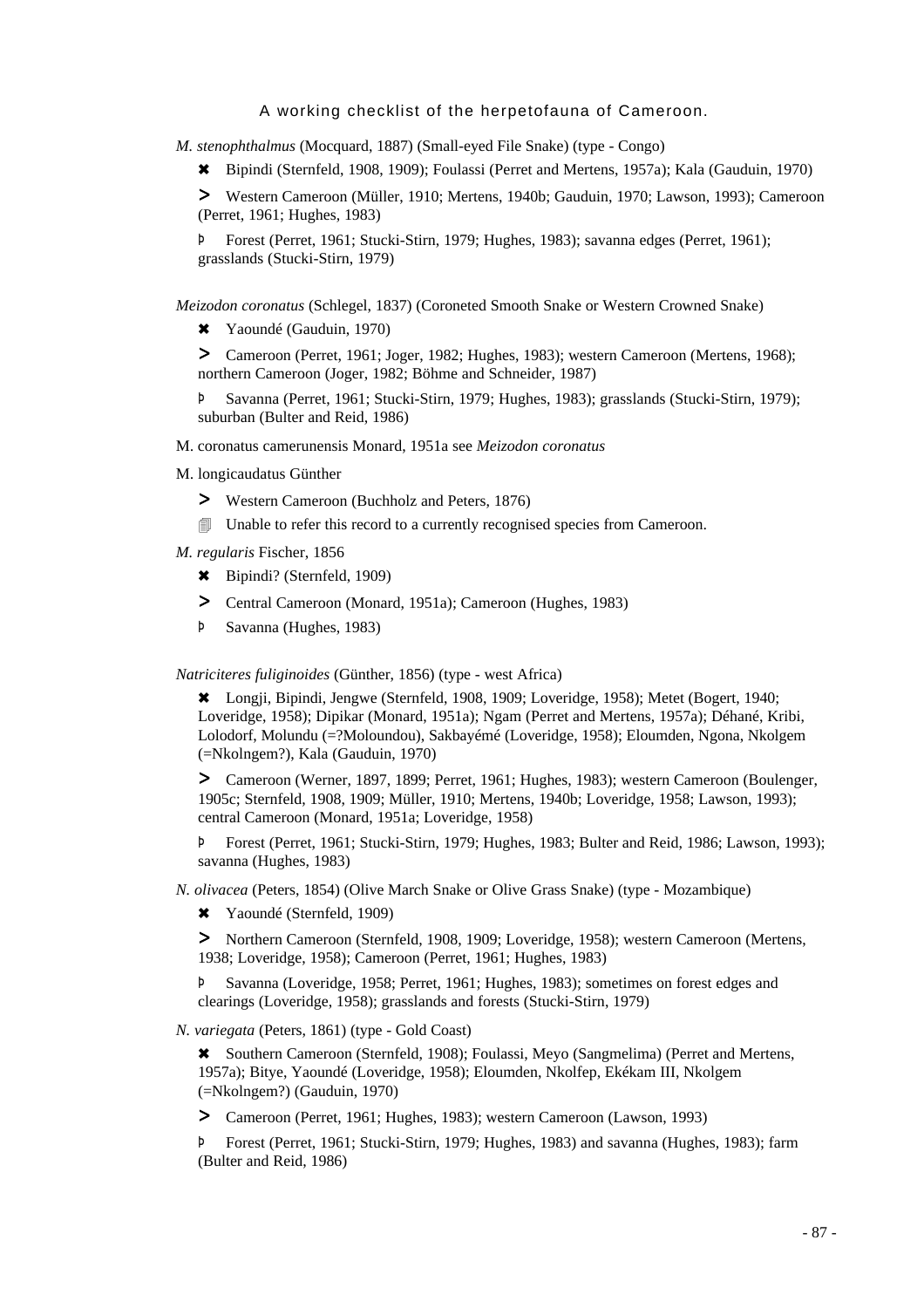N. variegatus (Peters, 1861) see *Natriciteres variegata*

*N*. sp A

\* Rumpi Hills forest reserve (Lawson, 1993)

Natrix anoscopus (Cope, 1861) see *Afronatrix anoscopus*

N. ferox see *Afronatrix anoscopus*

N. fuliginoides Günther, 1856 see *Natriciteres fuliginoides*

N. olivacea olivacea (Peters, 1854) see *Natriciteres olivacea*

Neusterophis fuliginoides (Günther, 1856) see *Natriciteres fuliginoides*

Oophilositum fasciatum (Günther, 1858) see *Chamaelycus fasciatus*

O. werneri (Mocquard, 1902) see *Chamaelycus werneri*

Philodendros lineatus (Duméril and Bibron, 1854) see *Dromophis lineatus*

*Philothamnus angolensis* Barboza du Bocage, 1882

- > Northern Cameroon (Joger, 1982 see Böhme and Schneider, 1987); Cameroon (Hughes, 1983)
- Þ Forest and savanna (Hughes, 1983)

*P. battersbyi* (Loveridge, 1951a) (Northeastern Green Snake)

- > Cameroon (Hughes, 1983)
- Þ Savanna (Hughes, 1983)

**EXECUTE:** As only a general reference to this species was found, the occurrence of this species in Cameroon requires confirmation.

P. bequaerti (Schmidt, 1923) see *Philothamnus irregularis bequaerti*

P. carinatus (Andersson, 1901) see *Philothamnus heterodermus carinatus*

- *P. heterodermus* (Hallowell , 1857) (type Gabon)
	- \* Southern Cameroon (Perret, 1961)

> Western Cameroon (Buchholz and Peters, 1876; Werner, 1897; Müller, 1910; Mertens, 1940b; Upton *et al*., 1992a; Lawson, 1993); Cameroon (Werner, 1899); northern Cameroon (Böhme and Schneider, 1987)

- Þ Forest (Perret, 1961); farmbush (Lawson, 1993)
- **I** Unable to determine which subspecies to refer these records to.

*P. heterodermus carinatus* (Andersson, 1901) (Green Forest Snake)

6 Mapanja? (western Cameroon) (type locality) (Andersson, 1901); Longji, Ebolowa (Sternfeld, 1908, 1909; Loveridge, 1958); Sangmelima, Essangmvut (Perret and Mertens, 1957a); Dibongo, Metet, Molundu (=?Moloundou) (Loveridge, 1958)

> Western Cameroon (Sternfeld, 1908, 1909; Müller, 1910; Perret and Mertens, 1957a; Loveridge, 1958; Böhme, 1975); Cameroon (Perret, 1961; Hughes, 1983)

Þ Rainforest (Loveridge, 1958); forest (Perret, 1961; Hughes, 1983)

*P. heterodermus heterodermus* (Hallowell, 1857)

6 Bipindi, Longji, Ebolowa (Sternfeld, 1908, 1909; Loveridge, 1958); Jengwe (Sternfeld, 1908, 1909); Barombi (Sternfeld, 1909); Ngam (Perret and Mertens, 1957a); Bitye, Efulen, Kribi, Metet, Molundu (=?Moloundou), Sakbayémé (Loveridge, 1958);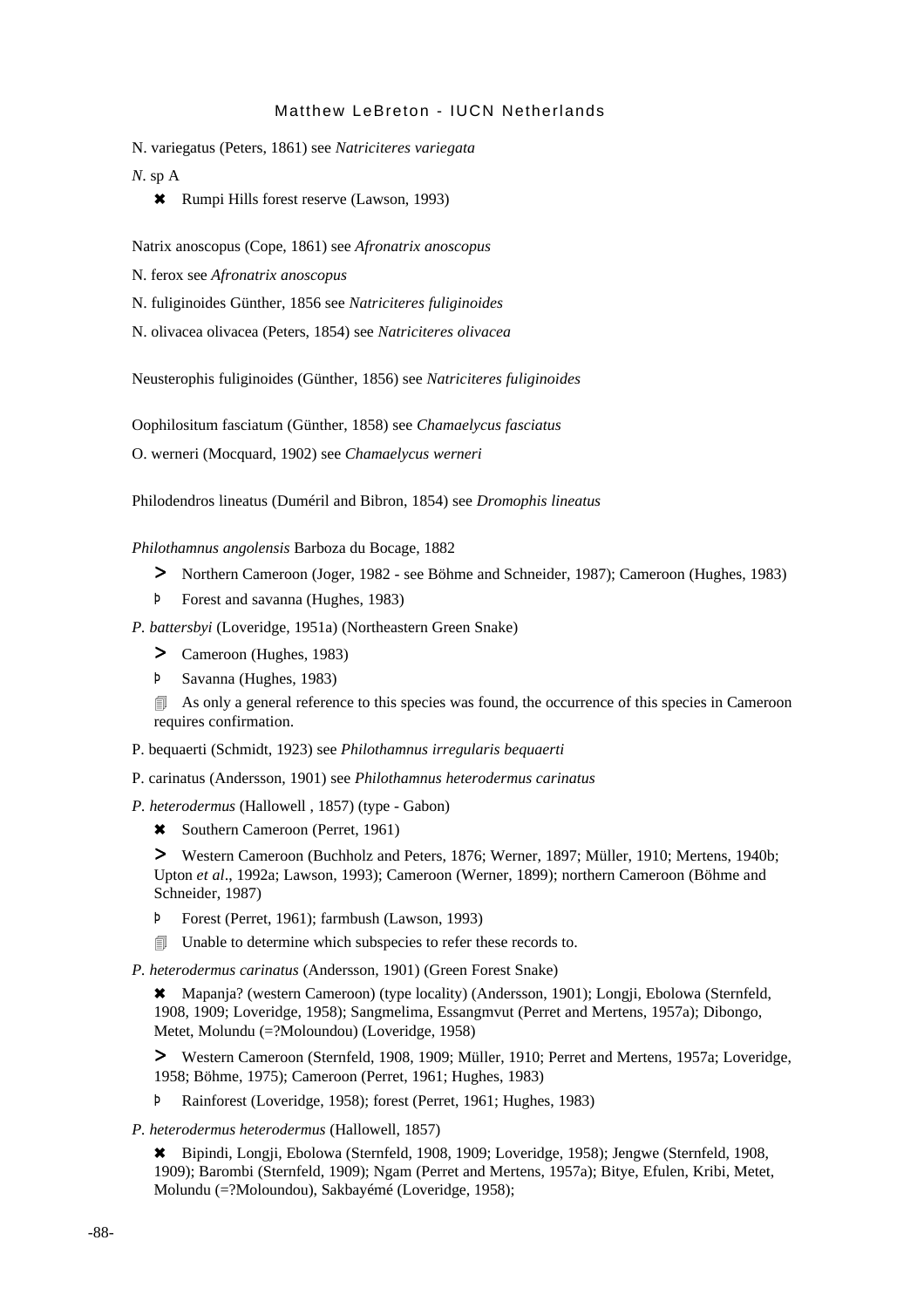- > Western Cameroon (Sternfeld, 1908, 1909; Loveridge, 1958); Cameroon (Hughes, 1983)
- Þ Forest (Hughes, 1983; Bulter and Reid, 1986)

*P. heterolepidotus* (Günther, 1863a) (Slender Green Snake or Strange-scaled Green Snake)

\* Kribi (Loveridge, 1958)

> Northern Cameroon (Loveridge, 1958); Cameroon (Perret, 1961; Stucki-Stirn, 1979; Hughes, 1983)

Þ Tropical rainforest and gallery forest along equatorial river systems (Loveridge, 1958); savanna (Perret, 1961; Hughes, 1983); forest and grassland (Stucki-Stirn, 1979)

P. heterolepidotus chlorophis Stucki-Stirn, 1979 see *Philothamnus heterolepidotus* or *Philothamnus heterolepidotus heterolepidotus*

- *P. hughesi* Trape and Roux-Estève, 1990
	- > Cameroon (Trape and Roux-Estève, 1990)

*P. irregularis* (Leach, 1819) (Irregular or Western Green Snake)

6 Yaoundé (Sternfeld, 1908, 1909 - as Chlorophis neglectus); Bipindi (Sternfeld, 1908); Hang Loa (Böhme and Schneider, 1987)

> Cameroon (Reichenow, 1874); western Cameroon (Buchholz and Peters, 1876 - as Philothamnus irregularis longifrenatus; Mertens, 1940b - as Chlorophis neglectus)

4 Record of Joger (1982) from Bafout is *Philothamnus angolensis* (after Böhme and Schneider, 1987)

- 4 These records are probably referable to *Philothamnus irregularis irregularis.*
- *P. irregularis bequaerti* (Schmidt, 1923)
	- > Cameroon (Hughes, 1983)
	- Þ Savanna (Hughes, 1983)

**4** As only a general reference to this subspecies was found, its occurrence in Cameroon requires confirmation.

- *P. irregularis irregularis* (Leach, 1819)
	- 6 Bipindi (Monard, 1951a; Loveridge, 1958); Yaoundé (Loveridge, 1958)

> Cameroon (Sternfeld, 1909; Perret, 1961; Hughes, 1983); northern Cameroon (Sternfeld, 1910a; Monard, 1951a; Loveridge, 1958); central Cameroon (Monard, 1951a; Loveridge, 1958); western Cameroon (Loveridge, 1958)

Þ Found near rivers, swamps and lakes and also in rainforest (Loveridge, 1958); savanna (Perret, 1961; Hughes, 1983); forest and grasslands (Stucki-Stirn, 1979)

P. irregularis longifrenatus Buchholz and Peters, 1876 see *Philothamnus irregularis*

P. nigrofasciatus Buchholz and Peters, 1876

- > Western Cameroon (Buchholz and Peters, 1876)
- $\Box$  Unable to refer this record to a currently recognised species from Cameroon.
- *P. nitidus* (Günther, 1863)

6 Yaoundé (Sternfeld, 1909); Assobam, Bitye, Dja River district, Kribi, Sakbayémé, Yaoundé, Mowange (Loveridge, 1958)

> Cameroon (Werner, 1897, 1899; Perret, 1961; Hughes, 1983); western Cameroon (Sternfeld, 1909; Müller, 1910; Mertens, 1938; Loveridge, 1958)

Þ Forest (Perret, 1961; Stucki-Stirn, 1979; Hughes, 1983); edges of savanna (Perret, 1961); grasslands (Stucki-Stirn, 1979)

- *P. ornatus* Barboza du Bocage, 1872
	- \* Batouri (Perret, 1961)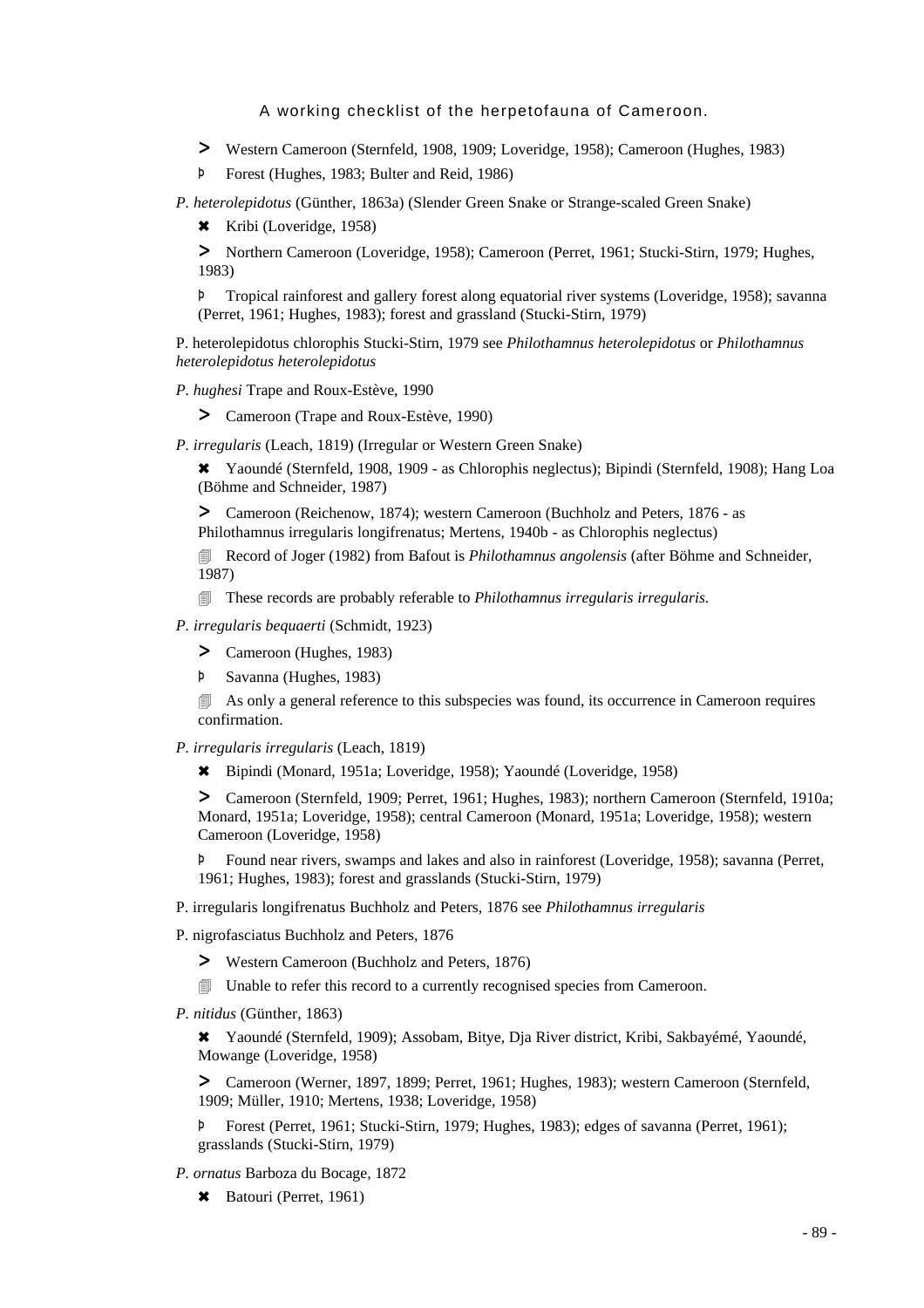Þ Savanna (Perret, 1961); grasslands (Stucki-Stirn, 1979)

*P. semivariegatus* (Smith, 1847) (Spotted Wood Snake or Spotted Bush Snake or Variegated Bush Snake)

> Western Cameroon (Boulenger, 1905c; Lawson, 1993); northern Cameroon (Monard, 1951a; Loveridge, 1958); Cameroon (Perret, 1961; Hughes, 1983)

Þ Forest (Loveridge, 1958; Stucki-Stirn, 1979); savanna (Loveridge, 1958; Perret, 1961; Hughes, 1983); coastal plains (Loveridge, 1958); grasslands (Stucki-Stirn, 1979)

P. semivariegatus nitidus (Günther, 1863a) see *Philothamnus nitidus*

*Poecilopholis cameronensis* Boulenger, 1903

- \* Efulen (Sternfeld, 1908, 1909; Perret, 1961)
- > Cameroon (Hughes, 1983)
- Þ Forest (Perret, 1961; Hughes, 1983)

*Prosymna ambigua* Barboza du Bocage, 1873

- > Cameroon (Hughes, 1983); northern Cameroon (Böhme and Schneider, 1987)
- Þ Savanna (Hughes, 1983)
- P. ambigua bocagei Boulenger, 1897 see *Prosymna greigerti*

*P. greigerti* Mocquard, 1906

\* Batouri (Perret, 1961)

> Northern Cameroon (Sternfeld, 1908 - as Prosymna meleagris; Loveridge, 1958 - as Prosymna meleagris laurenti; Broadley, 1980; Joger, 1982 - as Prosymna meleagris; Böhme and Schneider, 1987); Cameroon (Perret, 1961 - as Prosymna meleagris laurenti; Hughes, 1983)

Þ Grasslands (Stucki-Stirn, 1979 - as Prosymna meleagris); dry savanna and wooded (*Acacia*, *Commiphora*) steppe (Broadley, 1980); savanna (Perret, 1961 - as Prosymna meleagris; Perret, 1961 – as *Prosymna greigerti*; Stucki-Stirn, 1979 - as Prosymna meleagris; Hughes, 1983)

P. meleagris (Reinhardt, 1843) see *Prosymna greigerti* (see Joger, *in litt.*, 1998)

P. meleagris greigerti Mocquard, 1906 see *Prosymna greigerti*

P. meleagris laurenti Loveridge, 1958 see *Prosymna greigerti*

*Psammophis elegans* (Shaw, 1802) see *Psammophis elegans univittatus*

*P. elegans univittatus* Perret, 1961

- 6 Zidim (type locality) (northern Cameroon) (Perret, 1961)
- > Northern Cameroon (Perret, 1961); Cameroon (Hughes, 1983 *Psammophis elegans*)
- Þ Savanna (Perret, 1961; Hughes, 1983 *Psammophis elegans*)

*P. phillipsii* (Hallowell, 1844) (Hissing Sand Snake) (type - Liberia)

> Central Cameroon (Monard, 1951a - after Perret and Mertens, 1957b); northern Cameroon (Joger, 1982); Cameroon (Perret, 1961; Hughes, 1983); western Cameroon (Gauduin, 1970; Lawson, 1993)

Þ Forest (Perret, 1961; Hughes, 1983); grasslands (Stucki-Stirn, 1979); savanna (Hughes, 1983); suburban areas, farms (Bulter and Reid, 1986)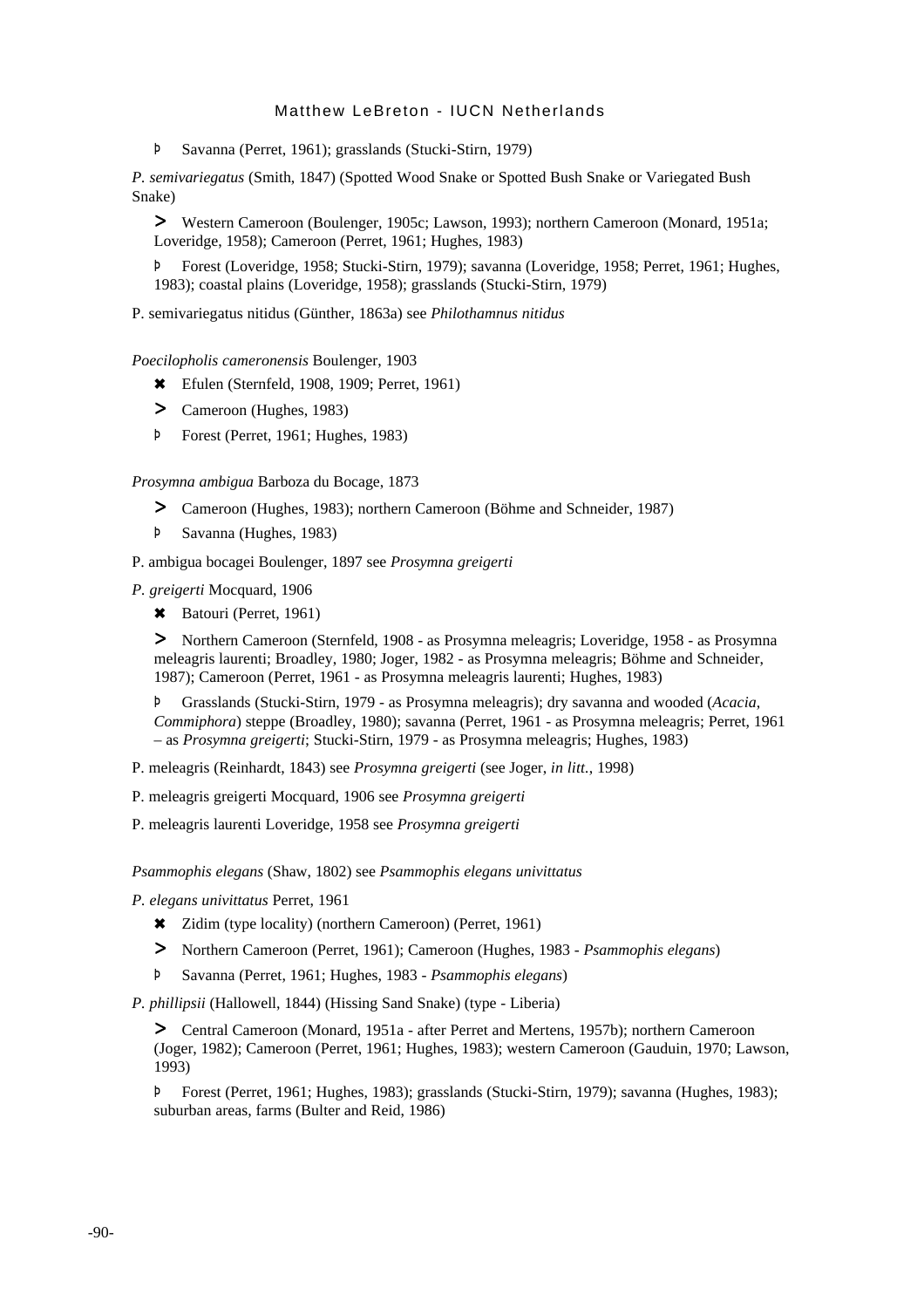- P. regularis (Fisher, 1856) see *Meizodon regularis*
- *P. rukwae* Broadley, 1966

> Northern Cameroon (Böhme, 1975 - as Psammophis subtaeniatus; Joger, 1982 - as *Psammophis cf. rukwae*)

- *P. sibilans* (Linnaeus, 1785)
	- \* Nkolgem (=Nkolngem?) (Gauduin, 1970)

> Western Cameroon (Buchholz and Peters, 1876); northern Cameroon (Sternfeld, 1908, 1909); Cameroon (Sternfeld, 1910a; Perret, 1961; Hughes, 1983)

**EXECORD EXECORD FIGUREY RECORD IS PSAMMOPHIS phillipsi** (see Perret and Mertens, 1957b), and of Böhme (1975) is *Dromophis lineatus* (see Joger, 1982); other records are either *Psammophis rukwae* or *P. phillippsi* as P. sibilans does not occur in Cameroon (Joger, *in litt.* 1998).

P. sibilans phillipsi (Hallowell, 1844) see *Psammophis phillipsii*

- P. subtaeniatus (Peters, 1881) see *Psammophis rukwae*
- P. subtaeniatus sudanensis Werner, 1919 see *Psammophis sudanensis*

*P. sudanensis* Werner, 1919 (Northern Stripe-bellied Sand Snake)

- Þ Savanna (Perret, 1961)
- **■** Potentially in eastern Cameroon (Perret, 1961)

Pseudoboodon albopunctatus Andersson, 1901 see *Bothrolycus ater*

P. brevicaudatus Andersson, 1901 see *Bothrolycus ater*

*Rhamnophis aethiopissa* Günther, 1862

6 Longji, Bipindi (Sternfeld, 1908, 1909); Ngam (Perret and Mertens, 1957a)

> Western Cameroon (Buchholz and Peters, 1876; Werner, 1899; Andersson, 1901; Sternfeld, 1908, 1909; Müller, 1910; Lawson, 1993); Cameroon (Perret, 1961; Hughes, 1983)

Þ Forest (Perret, 1961; Stucki-Stirn, 1979; Hughes, 1983; Lawson, 1993); grasslands (Stucki-Stirn, 1979); farmbush (Lawson, 1993)

- R. æthiops Günther, 1862 see *Rhamnophis aethiopissa*
- *R. batesii* (Boulenger, 1908)
	- 6 Akok (Kribi R) (type locality) (see Lawson, 1993); Efulen, Akok (Sternfeld, 1909)
	- > Cameroon (Perret, 1961; Hughes, 1983); western Cameroon (Lawson, 1993)
	- Þ Forest (Perret, 1961; Stucki-Stirn, 1979; Hughes, 1983); grasslands (Stucki-Stirn, 1979)

*Rhamphiophis acutus* (Günther, 1888) see *Rhamphiophis acutus togoensis*

*R. acutus togoensis* (Matschie, 1893) (Western Striped-beaked Snake)

> Cameroon (Hughes, 1983 - *Rhamphiophis acutus*); northern Cameroon (Chirio and Ineich, 1991)

- Þ Savanna (Hughes, 1983 - *Rhamphiophis acutus*)
- *R. oxyrhynchus* (Reinhardt, 1843)
	- \* Duma (Sternfeld, 1910a)

> Northern Cameroon (Monard, 1951a; Böhme, 1975; Joger, 1982); Cameroon (Perret, 1961; Hughes, 1983); northern Cameroon (Monard, 1951a; Böhme, 1975; Joger, 1982)

- Savanna (Perret, 1961; Hughes, 1983)
- 4 These records are probably referable to *Rhamphiophis oxyrhynchus oxyrhynchus.*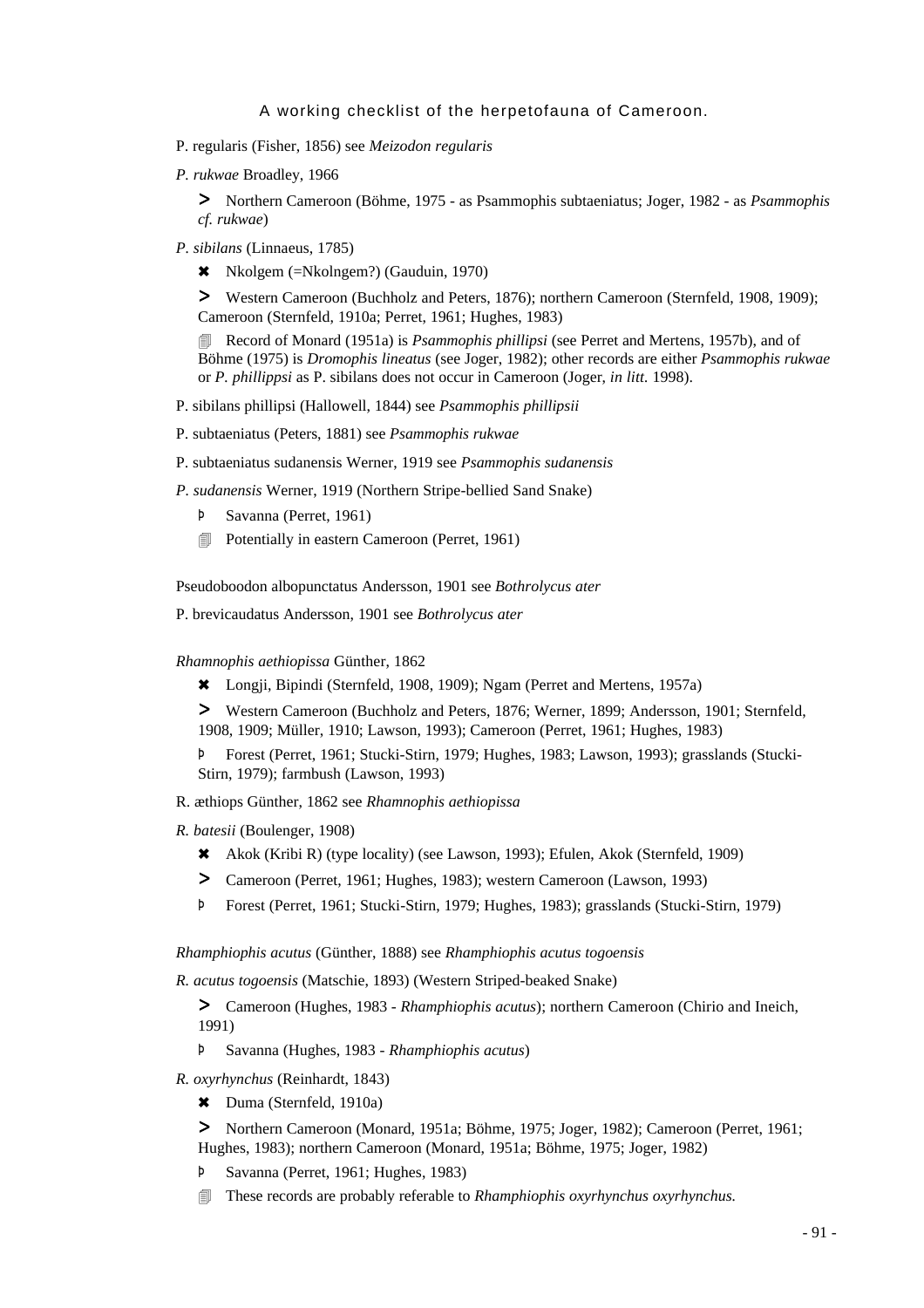: http://www.biol.lu.se/zooekologi/jon/herpbild/hb18.htm

*R. oxyrhynchus oxyrhynchus* (Reinhardt, 1843) (Western Brown Beaked Snake)

- > Cameroon (Perret, 1961); northern Cameroon (Chirio and Ineich, 1991)
- Þ Savanna (Perret, 1961; Stucki-Stirn, 1979); forest (Stucki-Stirn, 1979)

*Scaphiophis albopunctatus* Peters, 1870 (Grey-beaked Snake)

\* Duma (Broadley, 1994)

> Western Cameroon (Sternfeld, 1908, 1909); central Cameroon (Monard, 1951a); northern Cameroon (Joger, 1982; Broadley, 1994); Cameroon (Perret, 1961; Hughes, 1983);

Þ Savanna (Perret, 1961; Stucki-Stirn, 1979; Hughes, 1983); forest (Stucki-Stirn, 1979); grasslands (Stucki-Stirn, 1979); variety of habitats including moist woodland, savanna and forest (Broadley, 1994)

Simocephalus chalneri

- > Cameroon (Sternfeld, 1909)
- Þ Unable to refer this record to a currently recognised species from Cameroon.
- S. guirali (Mocquard, 1887) see *Mehelya guirali*
- S. insignis Chabanaud see *Gonionotophis brussauxi*
- S. phyllopholis Werner see *Mehelya capensis*
- S. poensis (Smith, 1847) see *Mehelya poensis*
- S. Riggenbachi Sternfeld, 1910a see *Mehelya riggenbachi*
- S. rostralis Sternfeld, 1910a see *Gonionotophis grantii*
- S. stenophthalmus Mocquard, 1887 see *Mehelya stenophthalmus*

Tarbophis variegatus (Reinhardt, 1843) see *Telescopus variegatus*

Telescopus dipsadomorphoides (Ahl)

- > Western Cameroon (Perret, 1961)
- Þ Unable to refer this record to a currently recognised species in Cameroon.
- *T. variegatus* (Reinhardt, 1843)

> North Cameroon (Sternfeld, 1908, 1909; Monard, 1951a; Perret, 1961; Joger, 1982); Cameroon (Hughes, 1983)

Þ Grasslands (Stucki-Stirn, 1979); savanna (Perret, 1961; Hughes, 1983)

*Thelotornis kirtlandi* (Hallowell, 1844) (Forest Vine Snake or Green-headed Vine Snake)

6 Bipindi, Longji (Sternfeld, 1908, 1909); Ilanga (Perret and Mertens, 1957a); Ototomo (Gauduin, 1970); Campo Faunal Reserve (Ota *et al*., 1987)

> Western Cameroon (Buchholz and Peters, 1876; Werner, 1899; Sternfeld, 1909; Müller, 1910; Gauduin, 1970; Lawson, 1993); Cameroon (Perret, 1961; Hughes, 1983)

Þ Forest (Perret, 1961; Stucki-Stirn, 1979; Hughes, 1983; Bulter and Reid, 1986; Lawson, 1993); savanna edges (Perret, 1961); grasslands (Stucki-Stirn, 1979); tropical evergreen forest (Ota *et al*., 1987)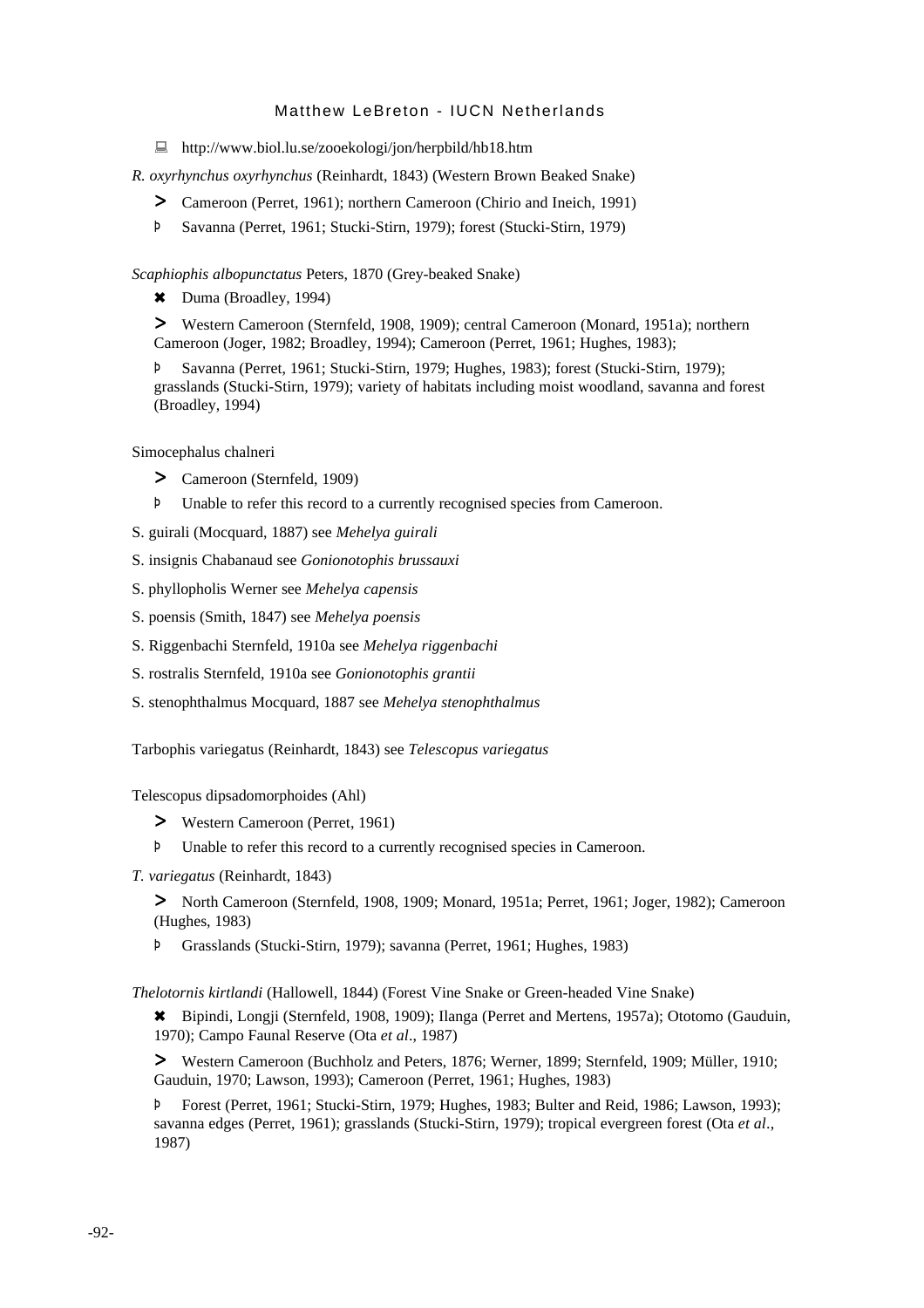Thrasops aethiopissa see *Rhamnophis aethiopissa*

T. batesii see *Rhamnophis batesii*

*T. flavigularis* (Hallowell, 1852) (type - Liberia)

6 Bipindi, Yaoundé, Ebolowa (Sternfeld, 1908, 1909); Metet (Bogert, 1940); Foulassi (Perret and Mertens, 1957a); Nkolgem (=Nkolngem?) (Gauduin, 1970)

> Western Cameroon (Boulenger, 1905c; Sternfeld, 1908, 1909; Mertens, 1938, 1940b; Gauduin, 1970; Joger, 1982; Lawson, 1993); Cameroon (Werner, 1899; Perret, 1961; Hughes, 1983)

Þ Forest (Perret, 1961; Stucki-Stirn, 1979; Hughes, 1983; Bulter and Reid, 1986); grasslands (Stucki-Stirn, 1979)

T. pustulatus Buchholz and Peters, 1876

- 6 Cameruns (type locality) (Buchholz and Peters, 1876)
- Þ Unable to refer this record to a currently recognised species from Cameroon.

T. splendens Andersson, 1901 see *Rhamnophis aethiopissa*

*Toxicodryas blandingii* (Hallowell, 1844) (Black and Yellow Tree Snake, Brown Tree Snake) (type - Liberia)

6 Bipindi (Sternfeld, 1908, 1909); Jengwe (Sternfeld, 1908); Longji (Sternfeld, 1909); Campo (Monard, 1951a); Ekékam III, Eloumden, Nkolfep (Gauduin, 1970)

> Western Cameroon (Buchholz and Peters, 1876; Werner, 1897, 1899; Boulenger, 1905c; Sternfeld, 1908, 1909; Müller, 1910; Mertens, 1938; Gauduin, 1970; Lawson, 1993); Cameroon (Perret, 1961; Hughes, 1983)

Þ Forest (Perret, 1961; Hughes, 1983; Stucki-Stirn, 1979; Bulter and Reid, 1986); grasslands (Stucki-Stirn, 1979); farm, swamp (Bulter and Reid, 1986); farmbush (Lawson, 1993)

ù Collected by people of the Bipindi/Akom II area (van Dijk, 1994)

*T. pulverulenta* (Fischer, 1856) (Blotchy Tree Snake)

6 Bipindi (Sternfeld, 1908, 1909; van Dijk, 1994); Longji, Jengwe (Sternfeld, 1908, 1909); Metet (Bogert, 1940); Mbanlam (Perret and Mertens, 1957a); Kala, Eloumden, Nkolgem (=Nkolngem?) (Gauduin, 1970); Akom II (van Dijk, 1994)

> Western Cameroon (Buchholz and Peters, 1876; Werner, 1897, 1899; Sternfeld, 1908, 1909, 1914; Müller, 1910; Lawson, 1993); Cameroon (Perret, 1961; Hughes, 1983)

Þ Forest (Perret, 1961; Stucki-Stirn, 1979; Hughes, 1983; Bulter and Reid, 1986; Lawson, 1993); grasslands (Stucki-Stirn, 1979); farmbush (Lawson, 1993)

Tropidonotus depressiceps Werner, 1897 see *Buhmoa depressiceps*

T. ferox see *Afronatrix anoscopus*

T. fuliginoides (Günther, 1856) see *Natriciteres fuliginoides*

T. olivaceus (Peters, 1854) see *Natriciteres olivacea*

T. variegatus (Peters, 1861) see *Natriciteres variegata*

Xenurophis caesar (Günther, 1863) see *Grayia caesar*

## Viperidae

*Atheris chloroechis* (Schlegel, 1855)

> Cameroon (Hughes, 1983)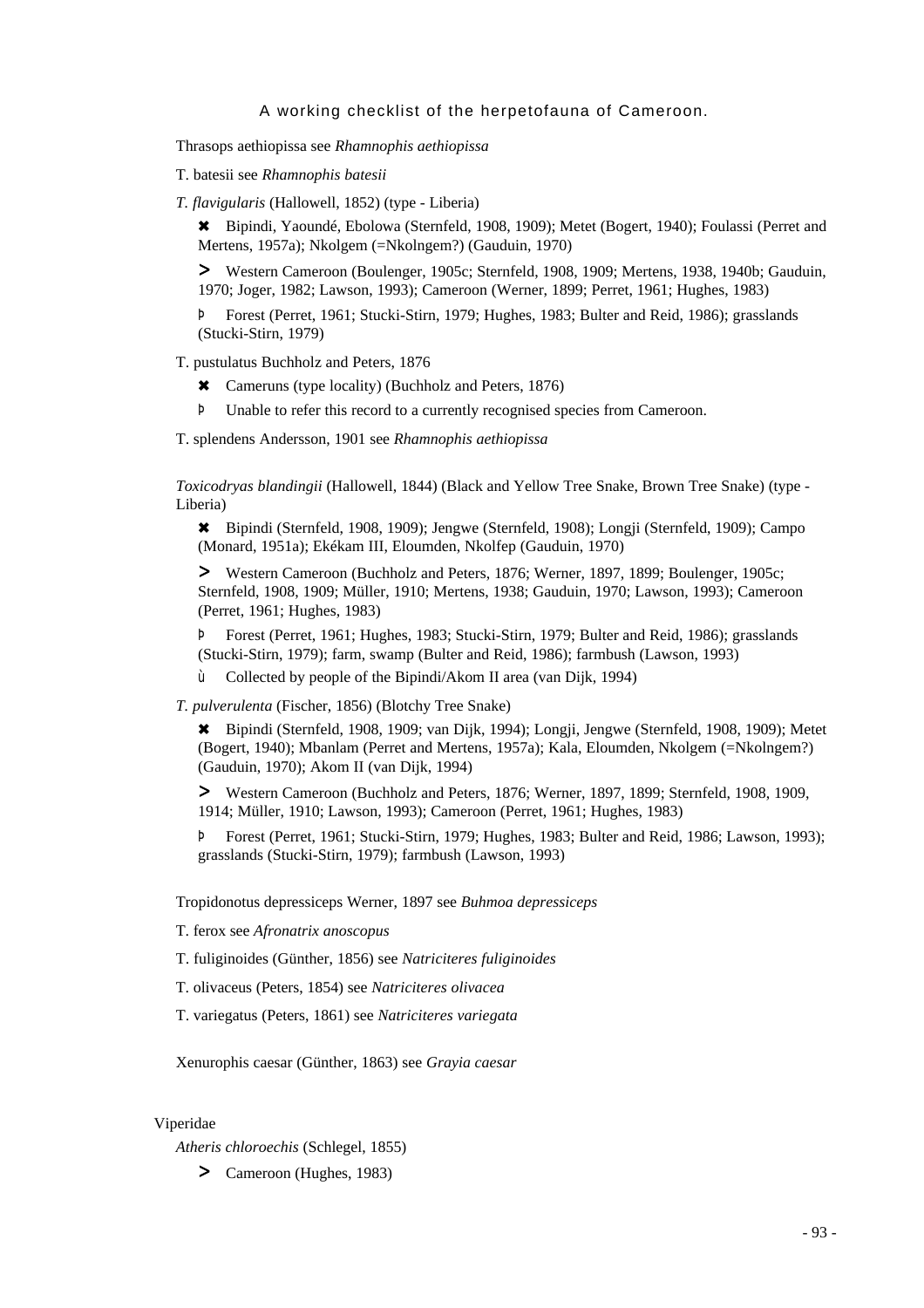Þ Forest (Hughes, 1983)

**In Carry 1983** Only a general reference to this species in Cameroon was found (Hughes, 1983). No actual specimen records were seen.

*A. squamigera* (Hallowell, 1854) (Tree Viper or Green Bush Viper)

6 Longji, Bipindi, Ebolowa, Jengwe (Sternfeld, 1908, 1909); Metet (Bogert, 1940); Foulassi (Perret and Mertens, 1957a); Campo Faunal Reserve (Ota *et al*., 1987)

> Cameroon (Werner, 1899; Perret, 1961); western Cameroon (Müller, 1910; Lawson, 1993); central Cameroon (Perret and Mertens, 1957a)

Þ Forest (Perret, 1961; Bulter and Reid, 1986; Ota *et al*., 1987)

*Bitis arietans* (Merrem, 1820) (Puff Adder)

> Northern Cameroon (Sternfeld, 1910a; Böhme, 1975); western Cameroon (Perret and Mertens, 1957a); Cameroon (Perret, 1961; Hughes, 1983); central Cameroon (Joger, 1982)

Þ Savanna (Perret, 1961; Hughes, 1983); grasslands (Stucki-Stirn, 1979)

: http://www.biol.lu.se/zooekologi/jon/herpbild/hb21.htm

*B. gabonica* (Duméril and Bibron, 1854) (Gaboon Viper or Forest Puff Adder) (type - Gabon)

6 Bipindi, Yaoundé, Longji (Sternfeld, 1908, 1909); Djaposten (Bogert, 1940); Akak (Monard, 1951a); Kondéyébaé (Perret and Mertens, 1957a); Campo Faunal Reserve (Ota *et al*., 1987); Bipindi, Akom II (van Dijk, 1994)

> Western Cameroon (Buchholz and Peters, 1876; Werner, 1899; Sternfeld, 1908, 1909; Müller, 1910; Mertens, 1938, 1940b; Lawson, 1993); Cameroon (Boulenger, 1887a,b; Perret, 1961; Hughes, 1983)

Þ Forest (Perret, 1961; Hughes, 1983; Ota *et al.*, 1987); coastal forest, sometimes in inland grassland (Stucki-Stirn, 1979); savanna (Hughes, 1983); farmbush and plantations and rarely forest (Lawson, 1993)

ù Eaten in Korup (western Cameroon) and in other parts of Cameroon, including Yaoundé, dried heads are also used for a snake bite prophylaxis (Lawson, 1993); collected by people of the Bipindi/Akom II area (van Dijk, 1994).

*B. gabonica rhinoceros* (Schlegel)

4 Regarded by some as a validsubspecies of *Bitis gabonica*

B. lachesis Bogert, 1940 see *Bitis arietans*

*B. nasicornis* (Shaw, 1802) (Rhinoceros-horned Viper) (type - Africa)

6 Longji, Bipindi (Sternfeld, 1908, 1909); Yaoundé (Sternfeld, 1909); Djaposten (Bogert, 1940); Foulassi (Perret and Mertens, 1957a); Campo Faunal Reserve (Ota *et al*., 1987)

> Western Cameroon (Buchholz and Peters, 1876; Boettger, 1899; Werner, 1899; Sternfeld, 1908, 1909; Müller, 1910; Mertens, 1938; Böhme, 1975; Hughes, 1983; Lawson, 1993); Cameroon (Perret, 1961)

Þ Forest (Perret, 1961; Stucki-Stirn, 1979; Hughes, 1983; Ota *et al*., 1987; Bulter and Reid, 1986); swamp (Stucki-Stirn, 1979; Bulter and Reid, 1986); palm plantations and farmbush (Lawson, 1993)

ù Eaten by people in the Mundemba area (Lawson, 1993)

Echis carinatus (Schneider, 1801) see *Echis ocellatus* (after Hughes, 1976b)

**Echis carinatus records in Cameroon have been referred to** *Echis ocellatus* **(after Hughes,** 1976b)

*E. ocellatus* Stemmler, 1970

> Central Cameroon (Sternfeld, 1910a); northern Cameroon (Sternfeld, 1910a; Perret, 1961; Stemmler, 1970; Hughes, 1976b; Böhme, 1975; Joger, 1982); Cameroon (Hughes, 1983)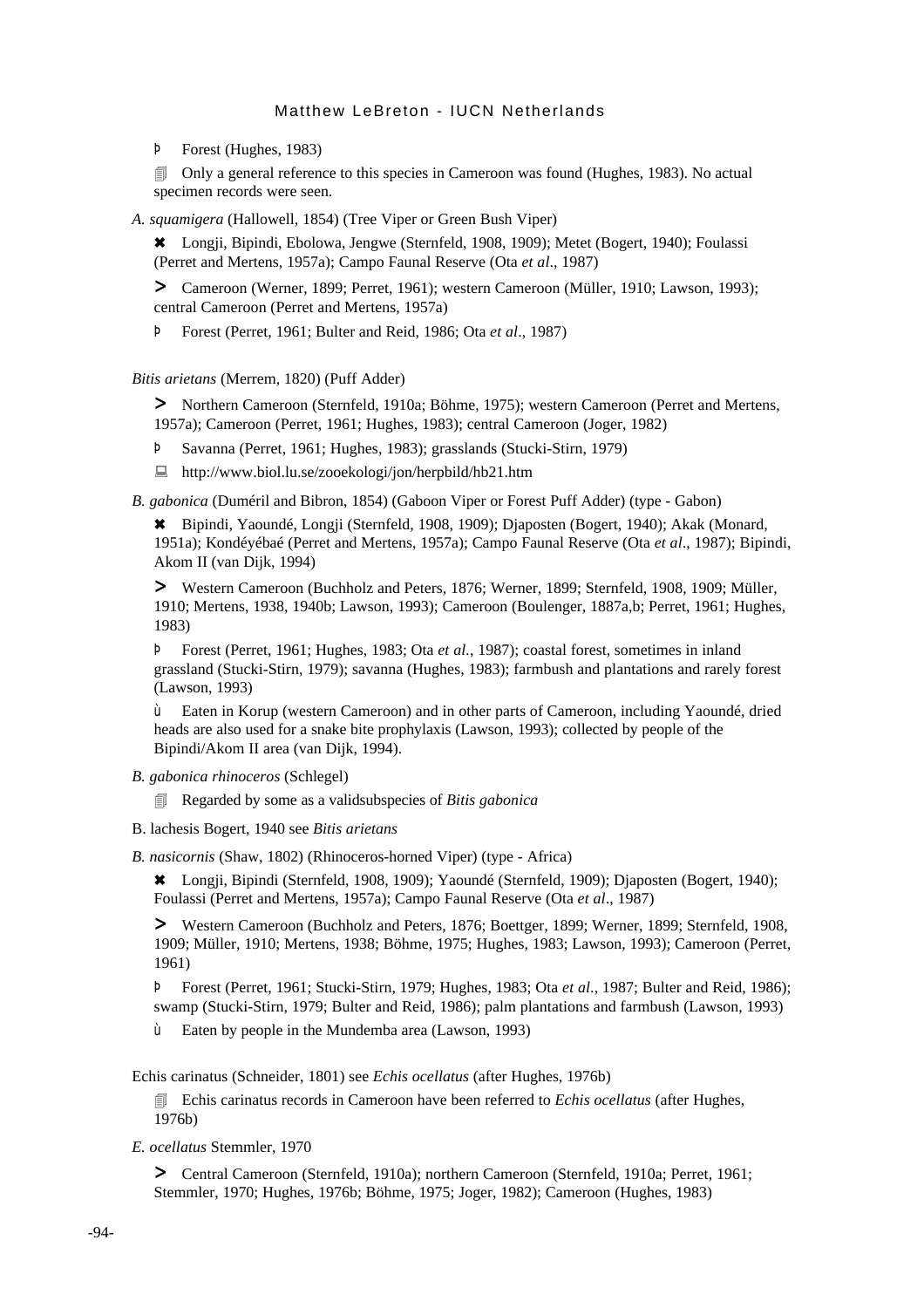Þ Savanna (Perret, 1961; Hughes, 1983)

Pœcilostolus Burtonii Günther, 1863a see *Atheris squamigera*

Urobelus gabonicus Duméril and Bibron, 1854 see *Bitis gabonica*

Vipera nasicornis Shaw, 1802 see *Bitis nasicornis*

V. rhinoceros Schlegel see *Bitis gabonica rhinoceros* (Schlegel)

#### Causidae

*Causus lichtensteinii* (Jan, 1859) (Lichtenstein 's Night Adder or Forest Night Adder) (type - Ghana)

6 Bipindi, Ebolowa (Sternfeld, 1908, 1909); Yaoundé (Böhme, 1975; Hughes, 1978)

> Western Cameroon (Werner, 1899; Boulenger, 1905c; Sternfeld, 1908, 1909; Müller, 1910; Mertens, 1940b; Böhme, 1975; Hughes, 1978; Lawson, 1993); Cameroon (Perret, 1961; Hughes, 1983); north Cameroon (Hughes, 1978)

Þ Forest (Perret, 1961; Stucki-Stirn, 1979; Hughes, 1983; Lawson, 1993); coastal forest, savanna and subsahara (Hughes, 1978); grasslands (Stucki-Stirn, 1979); forest edge (Lawson, 1993)

*C. maculatus* (Hallowell, 1842) (type - Liberia)

> Northern Cameroon (Joger, 1982; Böhme and Schneider, 1987); Cameroon (Hughes, 1983); western Cameroon (Upton *et al*., 1992a; Lawson, 1998)

- Þ Forest and savanna (Hughes, 1983); farm (Bulter and Reid, 1986)
- *C. resimus* (Peters, 1862) (Green Night Adder or Night Adder or Green Viper)
	- > Eastern Cameroon (Hughes, 1978); Cameroon (Hughes, 1983)
	- Þ Savanna (Hughes, 1978, 1983)
- *C. rhombeatus* (Lichtenstein, 1823) (Night Adder or Rhombic Night Adder)
	- 6 Yaoundé (Werner, 1899; Sternfeld, 1908, 1909)

> Western Cameroon (Buchholz and Peters, 1876; Sternfeld, 1908, 1909; Mertens, 1940b; Perret and Mertens, 1957a); northern Cameroon (Sternfeld, 1908, 1909, 1910a; Monard, 1951a; Hughes, 1978); central Cameroon (Monard, 1951a); Cameroon (Perret, 1961; Hughes, 1983)

Þ Savanna (Perret, 1961; Hughes, 1978, 1983); forest and grasslands (Stucki-Stirn, 1979)

#### Atractaspididae

*Amblyodipsas unicolor* (Reinhardt, 1843) (Western Purple-glossed Snake)

> Potentially in Cameroon (Perret, 1961); northern Cameroon (Broadley, 1971b); Cameroon (Hughes, 1983)

Þ Savanna (Perret, 1961; Broadley, 1971b; Hughes, 1983); forest (Perret, 1961; Stucki-Stirn, 1979); grasslands (Stucki-Stirn, 1979)

*Atractaspis aterrima* Günther, 1863a (Western-forest Burrowing Adder)

6 Kribi (Werner, 1899)

> Cameroon (Sternfeld, 1908, 1909; Perret, 1961; Hughes, 1983); northern Cameroon (Monard, 1951a)

Þ Savanna (Perret, 1960c, 1961; Hughes, 1983); forest (Stucki-Stirn, 1979; Hughes, 1983); grassland (Stucki-Stirn, 1979)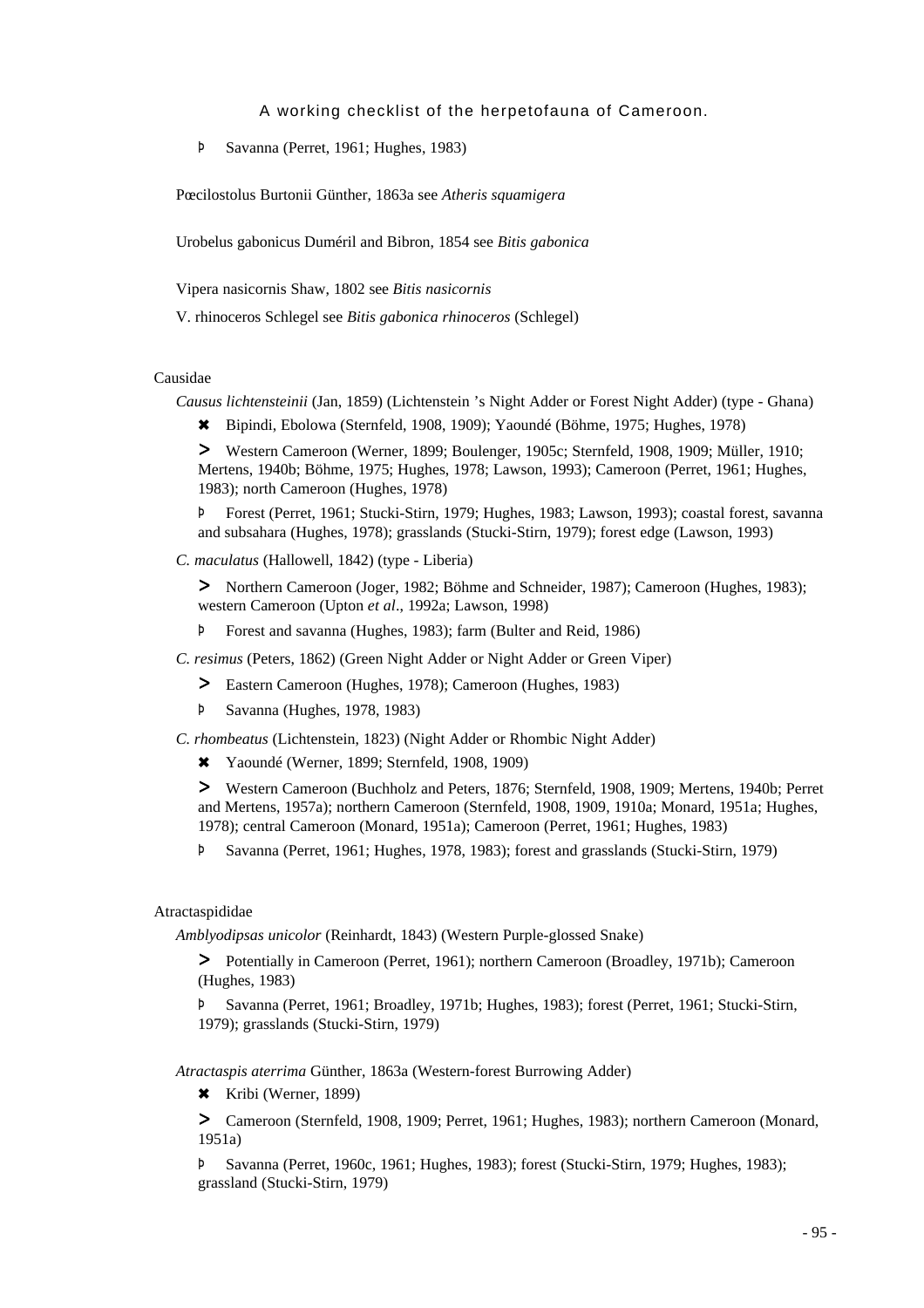A. bibronii Smith, 1849

- \* Cameroon (Reichenow, 1874)
- $\Box$  Unable to refer this record o a currenlty recognised species for Cameroon.
- *A. boulengeri* Mocquard , 1897

6 Bipindi (Werner, 1899; Sternfeld, 1908, 1909); Yaoundé, Kribi (Sternfeld, 1908, 1909); Foulassi, Metet (Perret and Mertens, 1957a); southern Cameroon (Perret, 1960c)

- > Cameroon (Werner, 1897; Laurent, 1950; Perret, 1961; Hughes, 1983)
- Þ Forest (Perret, 1960c, 1961; Hughes, 1983)

*A. coalescens* Perret, 1960c

- 6 Bangwa (western Cameroon) (type locality) (Perret, 1960c)
- > Western Cameroon (Perret, 1960c, 1961)
- Þ Elevated savanna (Perret, 1960c, 1961)
- *A. congica* Peters, 1877
	- 6 Kribi (Werner, 1899); southern Cameroon (Perret, 1960c)
	- > Cameroon (Laurent, 1950; Perret, 1961; Hughes, 1983)
	- Þ Forest (Perret, 1960c, 1961; Hughes, 1983)

*A. corpulenta* (Hallowell, 1856) (type - Liberia)

6 Bipindi (Sternfeld, 1908, 1909); Foulassi (Perret and Mertens, 1957a); southern Cameroon (Perret, 1960c); Campo Faunal Reserve (Ota *et al*., 1987)

> Western Cameroon (Werner, 1899; Sternfeld, 1909; Lawson, 1993); Cameroon (Laurent, 1950; Perret, 1961; Hughes, 1983)

Þ Forest (Laurent, 1950; Perret, 1960c, 1961; Stucki-Stirn, 1979; Hughes, 1983; Bulter and Reid, 1986); edges of savanna (Perret, 1961); grasslands (Stucki-Stirn, 1979)

*A. dahomeyensis* Barboza du Bocage, 1887

> Cameroon (Sternfeld, 1908, 1909; Hughes, 1983; Laurent, 1950); potentially in western Cameroon (Perret, 1961)

Þ Savanna (Perret, 1961; Hughes, 1983); forest (Stucki-Stirn, 1979)

*A. irregularis irregularis* (Reinhardt, 1843)

\* Dia River district (Laurent, 1950)

> Central Cameroon (Monard, 1951a); western Cameroon (Böhme, 1975); Cameroon (Laurent, 1950; Perret, 1961; Hughes, 1983)

Þ Savanna (Perret, 1960c, 1961; Hughes, 1983); forest edges (Perret, 1960c); grasslands (Stucki-Stirn, 1979); forest (Stucki-Stirn, 1979; Hughes, 1983)

A. matschiensis see *Atractaspis boulengeri*

*A. microlepidota microlepidota* Günther, 1872 (Small-scaled Burrowing Adder)

- > Northern Cameroon (Perret, 1960c, 1961)
- Þ Savanna (Perret, 1960c, 1961)

A. microlepidota micropholis Günther, 1872 see *Atractaspis micropholis*

- *A. micropholis* Günther, 1872
	- > Northern Cameroon (Monard, 1951a); possibly occurs in Cameroon (Hughes, 1983)
	- Þ Grasslands (Stucki-Stirn, 1979); savanna (Hughes, 1983)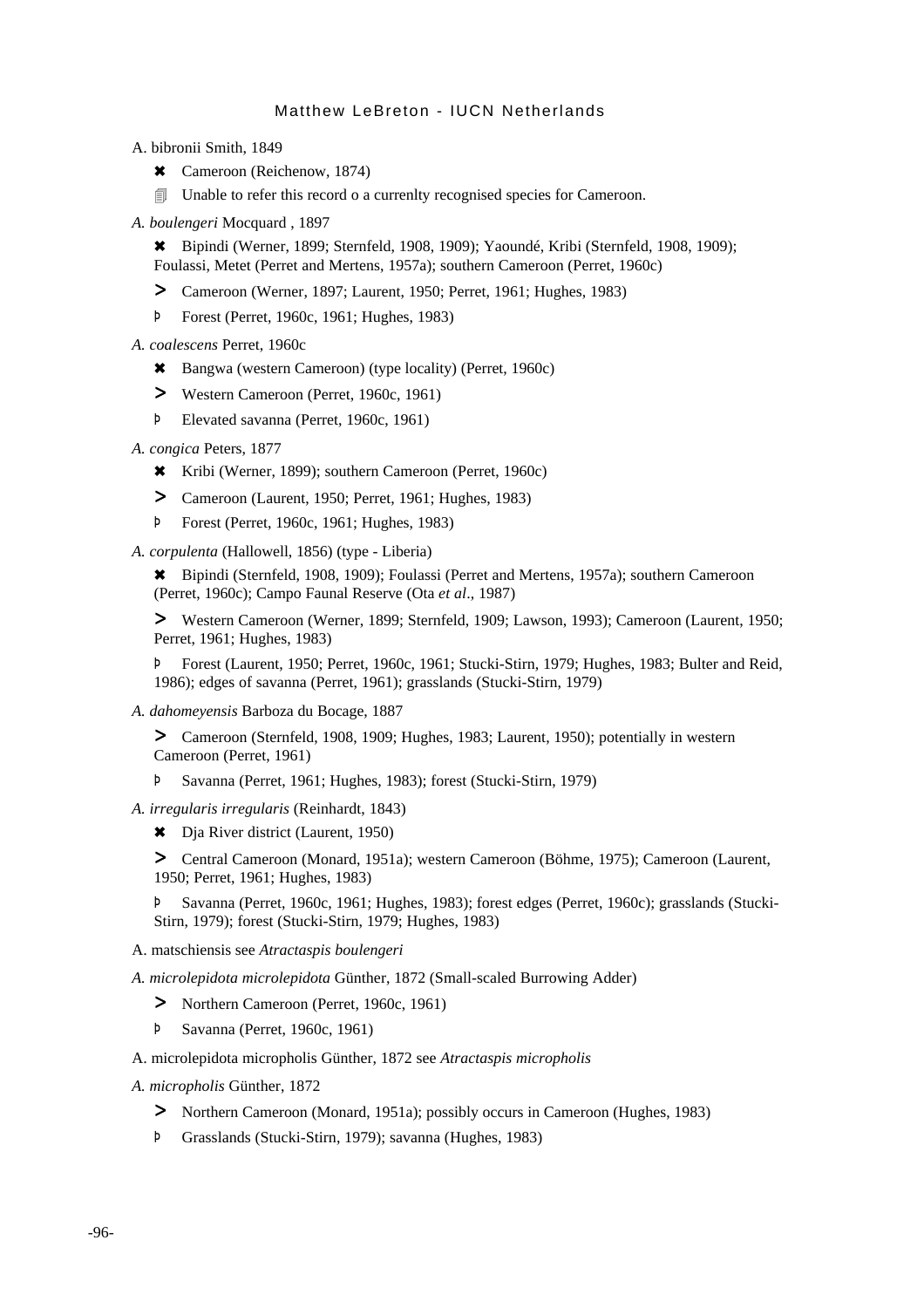*A. reticulata* Sjöstedt, 1896

6 Ekundu (western Cameroon) (type locality) (Sjöstedt, 1896; Perret, 1961); Yaoundé (Sternfeld, 1908, 1909; Laurent, 1950); Campo Faunal Reserve (Ota *et al*., 1987)

> Cameroon (Werner, 1899; Hughes, 1983); western Cameroon (Sternfeld, 1908, 1909; Laurent, 1950; Perret, 1960c; Lawson, 1993)

- Þ Forest (Hughes, 1983)
- *A. reticulata heterochilus* Boulenger, 1901
	- 6 Bitye (Laurent, 1950); Ngam (Perret and Mertens, 1957a)
	- > Western Cameroon (Perret, 1960c); Cameroon (Perret, 1961)
	- Þ Forest (Perret, 1960c, 1961)

A. watsoni reiensis Monard, 1951a see *Atractaspis micropholis*

Brachycranion corpulentum Hallowell, 1856 see *Atractaspis corpulenta*

Calamelaps unicolor unicolor (Reinhardt, 1843) see *Amblyodipsas unicolor*

Cynodontophis notatus notatus see *Polemon (Cynodontophis) notatus notatus*

C. aemulans Müller, 1910 see *Polemon (Cynodontophis) notatus notatus*

*Elapocalamus gracilis* Boulenger, 1911

- 6 Bitye (type locality), Nnéméyong (Perret, 1960c); southern Cameroon (Perret, 1961)
- Þ Forest (Perret, 1961)

Miodon collaris brevior Witte and Laurent, 1947 see *Polemon (Miodon) collaris brevior*

M. collaris collaris (Peters, 1881) see *Polemon (Miodon) collaris collaris*

M. gabonensis gabonensis (Duméril, 1856) see *Polemon (Miodon) gabonensis gabonensis*

M. griseiceps Laurent, 1947 see *Polemon (Miodon) griseiceps*

M. notatus (Peters, 1882) see *Polemon (Cynodontophis) notatus notatus*

*Polemon (Cynodontophis) notatus aemulans* (Werner, 1902)

\* South-eastern Cameroon (Perret, 1961)

*P. (C.) notatus notatus* (Peters, 1882)

6 Bipindi, Kribi (Sternfeld, 1908, 1909); Dibongo (Müller, 1910); south-western Cameroon (Perret, 1961)

- > Western Cameroon (Sternfeld, 1909; Perret and Mertens, 1957a); Cameroon (Hughes, 1983)
- Þ Forest (Perret, 1961; Hughes, 1983)

*Polemon (Miodon) collaris brevior* (Witte and Laurent, 1947)

- > Cameroon (Perret, 1961)
- Þ Savanna (Perret, 1961); forest (Stucki-Stirn, 1979; Bulter and Reid, 1986)

*P. (Miodon) collaris collaris* (Peters, 1881) (Pale-collared Snake Eater) (type - French Congo)

- 6 Foulassi (Perret and Mertens, 1957a as *Polemon collaris*)
- > Cameroon (Perret, 1961); western Cameroon (Joger, 1982 as *Polemon collaris*)
- Þ Forest (Perret, 1961)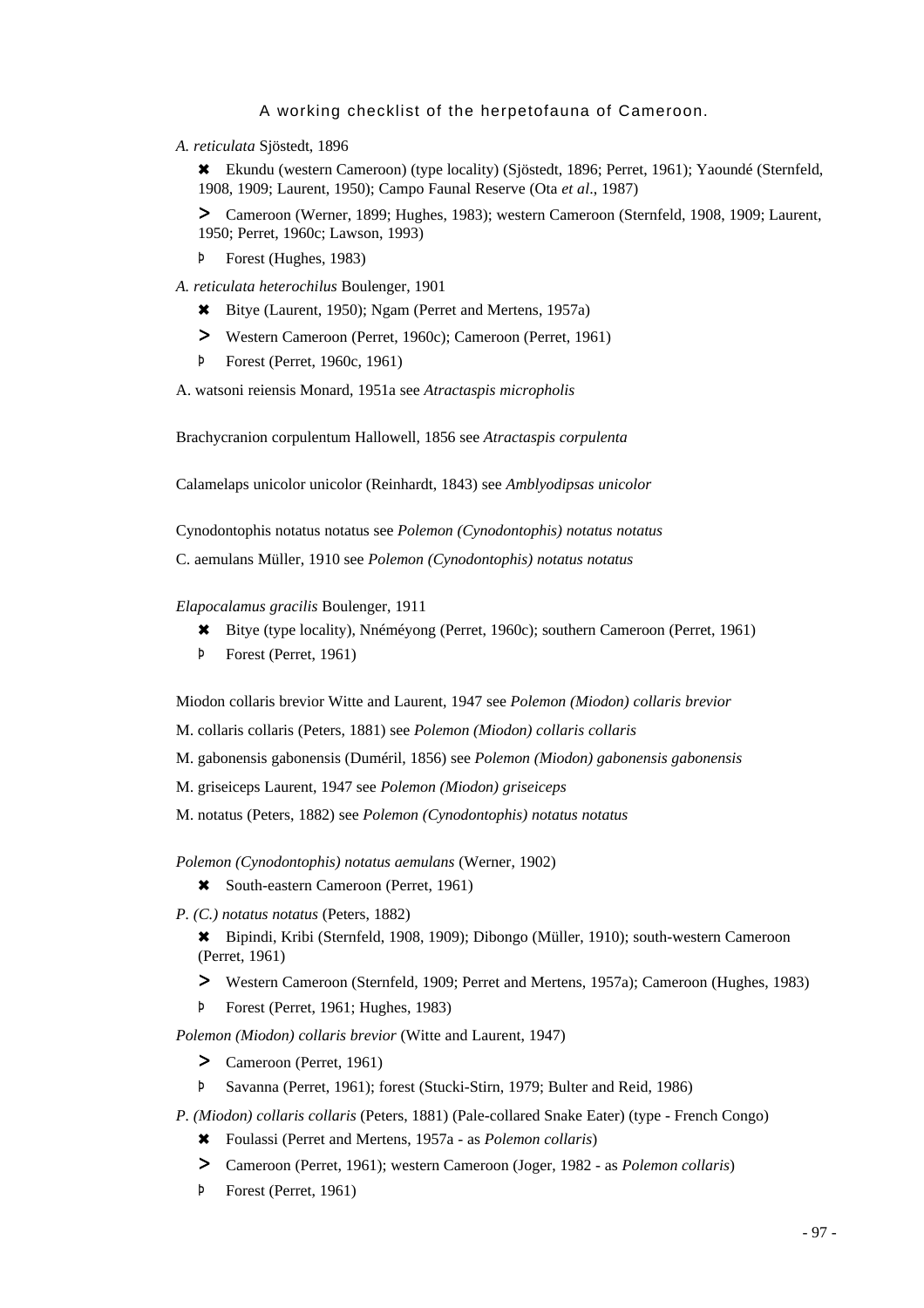- *P. (M.) gabonensis* (Duméril, 1856) (type Gabon)
	- 6 Longji (Sternfeld, 1908, 1909); Metet (Bogert, 1940)
	- > Cameroon (Werner, 1899; Hughes, 1983); western Cameroon (Sternfeld, 1909; Müller, 1910)
	- Þ Forest (Hughes, 1983)
- *P. (M.) gabonensis gabonensis* (Duméril, 1856)
	- > Cameroon (Perret, 1961)
	- Þ Forest (Perret, 1961; Stucki-Stirn, 1979)
- *P. (M.) gracilis* (Boulenger, 1911)
	- > Cameroon (Hughes, 1983)
	- Þ Forest (Hughes, 1983)

4 Only a general reference to this species in Cameroon was found (Hughes, 1983). No actual specimen records were seen.

*P. (M.) griseiceps* (Laurent, 1947)

- > Cameroon (Perret, 1961)
- Þ Forest (Perret, 1961)
- 4 Only a general reference to this species in Cameroon was found (Perret, 1961). No actual specimen records were seen.

*Polemon (Polemon) barthii* Jan, 1858 (type - Guinee)

- 6 Yaoundé (Sternfeld, 1908, 1909)
- > Cameroon (Werner, 1899); western Cameroon (Sternfeld, 1908, 1909)
- Þ Forest (Stucki-Stirn, 1979)
- *P. (P.) bocourti* Mocquard, 1897
	- \* Nkolgem (=Nkolngem?) (Gauduin, 1970))
	- > Western Cameroon (Müller, 1910); Cameroon (Perret, 1961; Hughes, 1983)
	- Þ Forest (Perret, 1961; Hughes, 1983); savanna edges (Perret, 1961); grasslands (Stucki-Stirn, 1979)

#### Elapidae

*Boulengerina annulata* (Buchholz and Peters, 1877) (type -Congo)

6 Bipindi (Sternfeld, 1908, 1909; van Dijk, 1994); Yaoundé (Sternfeld, 1908, 1909); Akom II (van Dijk, 1994)

> Cameroon (Werner, 1899; Perret, 1961; Hughes, 1983); western Cameroon (Sternfeld, 1909)

Þ Forest (Perret, 1961; Stucki-Stirn, 1979; Hughes, 1983); rivers and forest streams (Stucki-Stirn, 1979)

ù Collected by people of the Bipindi/Akom II area (van Dijk, 1994).

*B. annulata stormsi* Dollo, 1886 (Storm's Water Cobra)

**Possibly in Cameroon (Stucki-Stirn, 1979)** 

Dendraspis angusticeps (Smith, 1840) see *Dendroaspis angusticeps*

Dendraspis jamesonii Traill, 1843 see *Dendroaspis jamesoni*

Dendroaspis angusticeps (Smith, 1840) (type- Natal)

> Western Cameroon (Buchholz and Peters, 1876; Boulenger, 1887a)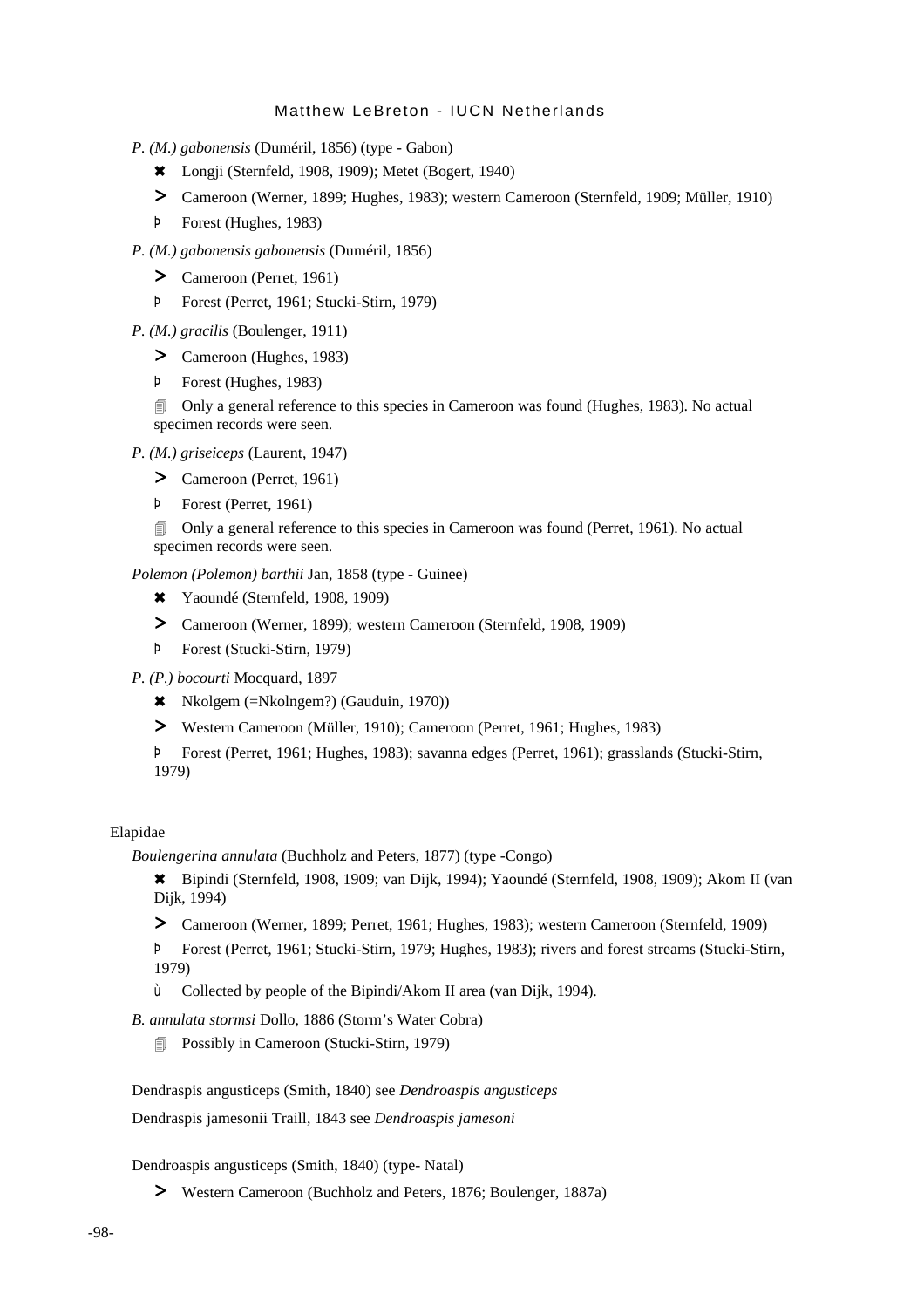4 Unable to refer this record to a currently recognised species for Cameroon.

*D. jamesoni* (Traill, 1843) (type - west Africa)

6 Bipindi (Sternfeld, 1908, 1909; van Dijk, 1994); Longji, Yaoundé (Sternfeld, 1908, 1909); Jengwe (Sternfeld, 1908); Metet (Bogert, 1940); Foulassi, Akok Yemefek, Meyo (Sangmelima) (Perret and Mertens, 1957a); Campo Faunal Reserve (Ota *et al*., 1987); Akom II (van Dijk, 1994)

> Western Cameroon (Buchholz and Peters, 1876; Boulenger, 1905c; Sternfeld, 1908, 1909; Mertens, 1938; Angel, 1940b,c; Lawson, 1993); Cameroon (Werner, 1897, 1899; Perret, 1961; Hughes, 1983)

Þ Forest (Perret, 1961; Stucki-Stirn, 1979; Hughes, 1983; Ota *et al*., 1987); edges of savanna (Perret, 1961); grasslands and urban areas (Stucki-Stirn, 1979); swamps, farms (Bulter and Reid, 1986); farmbush and palm plantations (Lawson, 1993)

ù Collected and eaten by people of the Mudemba area (Lawson, 1993); collected by people of the Bipindi/Akom II area (van Dijk, 1994).

*D. polylepis* Günther, 1864 (type - Mozambique) (Black Mamba or Mamba)

> West Africa (Peters, 1875 – not seen - cited in Håkansson and Madsen, 1983; Werner 1898 cited in Håkansson and Madsen, 1983); northern Cameroon (provisional sighting – not captured) (Stark, 1986)

- Þ Thickly forested habitats (Håkansson and Madsen, 1983)
- 4 These records need confirmation (Håkansson and Madsen, 1983; Stark, 1986)

*Elapsoidea guentheri* Barboza du Bocage, 1866 (type - Cabinda)

> Cameroon (Perret, 1961)

Þ Forest (Perret, 1961; Stucki-Stirn, 1979); savanna edges (Perret, 1961); grasslands (Stucki-Stirn, 1979)

4 Only a general reference to this species in Cameroon was found (Perret, 1961). No actual specimen records were seen.

E. güntheri Barboza du Bocage, 1866 see *Elapsoidea guentheri*

*E. laticincta* (Werner, 1919) (type - Sudan) (Sudanese Gater Snake)

- > Cameroon (Perret, 1961)
- Þ Forest (Perret, 1961)

4 Only a general reference to this species in Cameroon was found (Perret, 1961). No actual specimen records were seen.

*E. semiannulata* Barboza du Bocage, 1882 see *Elapsoidea semiannulata moebiusi*

*E. semiannulata moebiusi* (Werner, 1897) (type - Togo)

> North Cameroon (Loveridge, 1944 - not seen - cited in Broadley, 1971a; Broadley, 1971a); Cameroon (Hughes, 1983 – as *Elapsoidea semiannulata*; Golay, 1985)

Þ Savanna (Hughes, 1983 – as *Elapsoidea semiannulata*)

Naia haie (Linnaeus, 1758) see *Naja haje*

N. nigricollis Reinhardt, 1843 see *Naja nigricollis nigricollis*

Naja goldii Boulenger, 1895 see *Pseudohaje goldii*

*N. haje* (Linnaeus, 1758) (type - Egypt) (Egyptian or Brown Cobra)

> Cameroon area (Reichenow, 1874); western Cameroon (Buchholz and Peters, 1876); Cameroon (Boulenger, 1887a; Hughes, 1983); possibly in north Cameroon (Broadley, 1968); northern Cameroon (Joger, 1982)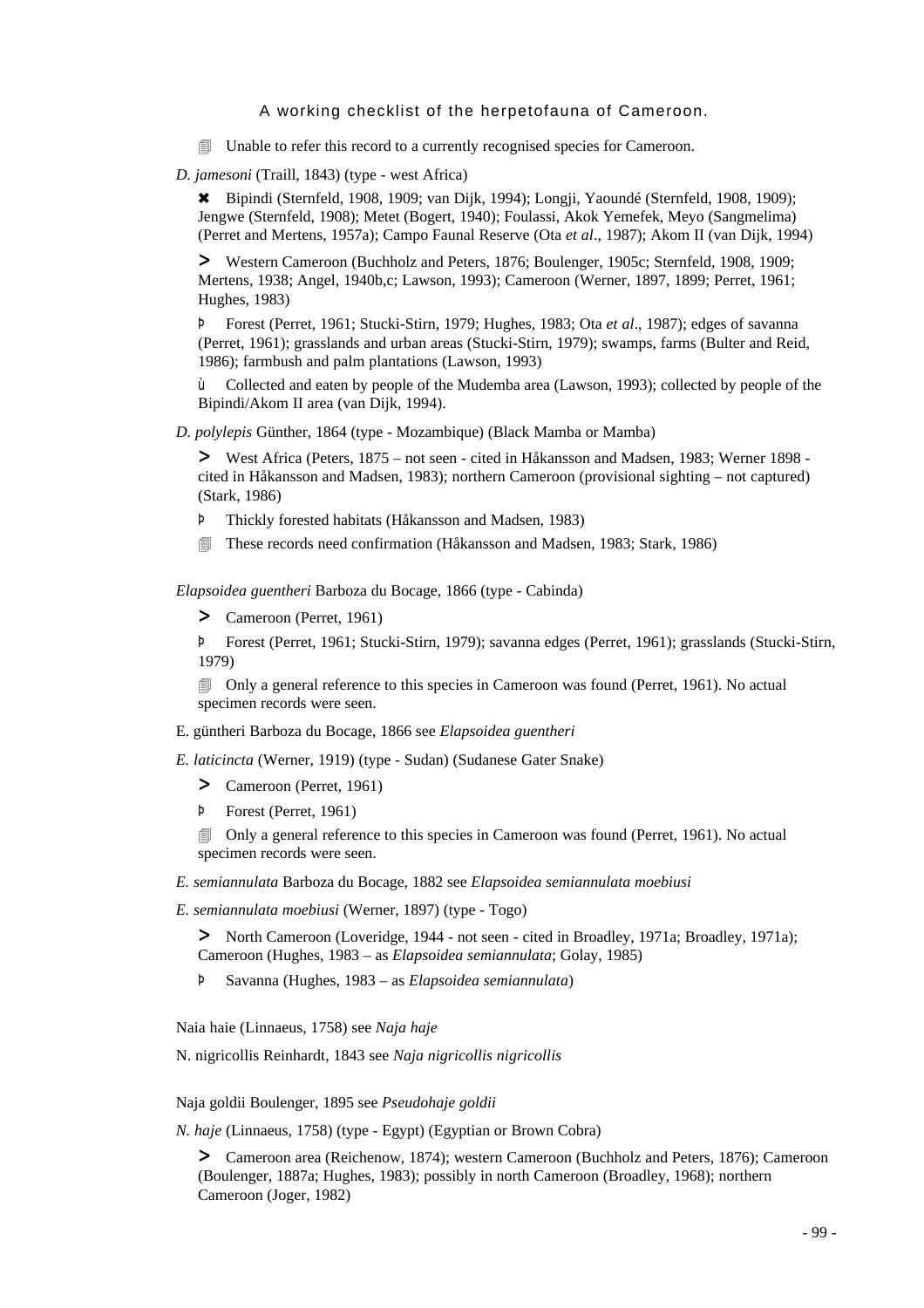Þ Dry savanna and semi-desert (Broadley, 1968); savanna (Stucki-Stirn, 1979; Hughes, 1983)

N. haje melanoleuca Hallowell, 1857 see *Naja melanoleuca*

*N. katiensis* Angel, 1922 (type - Mali)

> Cameroon (Hughes, 1983)

Þ Savanna (Hughes, 1983)

4 Only a general reference to this species in Cameroon was found (Perret, 1961). No actual specimen records were seen.

*N. melanoleuca* Hallowell, 1857 (Black Cobra or Forest Cobra) (type - Gabon)

6 Bipindi, Jengwe (Sternfeld, 1908, 1909); Metet (Bogert, 1940); Foulassi, Meyo (Sangmelima), Njôm (Perret and Mertens, 1957a); Dja Reserve (van der Zon *et al*., 1987); Campo Faunal Reserve (Ota *et al*., 1987)

> Cameroon (Werner, 1897, 1899; Perret, 1961; Broadley, 1968; O'Shea, 1981; Hughes, 1983); western Cameroon (Boettger, 1899; Sternfeld, 1908, 1909; Müller, 1910; Mertens, 1938, 1940b; Böhme, 1975; Joger, 1982; Lawson, 1993); northern Cameroon (Sternfeld, 1910a)

Þ Forest (Perret, 1961; Broadley, 1968; Stucki-Stirn, 1979; O'Shea, 1981; Hughes, 1983; Lawson, 1993); formerly forested areas, and in savanna along rivers (Broadley, 1968); grasslands (Stucki-Stirn, 1979); forested lake shores (O'Shea, 1981); suburban areas, farms (Bulter and Reid, 1986; Lawson, 1993); savanna (Hughes, 1983); cultivated field near a forest (Ota, *et al.,* 1987)

N. melanoleuca subfulva Laurent, 1955 see *Naja melanoleuca*

Regarded by some as a valid subspecies.

*N. nigricollis nigricollis* Reinhardt, 1843 (Spitting Cobra or Black-necked Cobra)

6 Bipindi, Akom II (van Dijk, 1994)

> Western Cameroon (Buchholz and Peters, 1876; Sternfeld, 1908, 1909; Perret, 1961); northern Cameroon (Perret, 1961; Broadley, 1968); Cameroon (Hughes, 1983)

Þ Deforested areas and savanna between sea level and 7500 ft (Pitman, 1938 - cited in Broadley, 1968); savanna (Perret, 1961; Hughes, 1983); moist savanna (Broadley, 1968); grasslands (Stucki-Stirn, 1979); suburban, farm, forest, swamp (Bulter and Reid, 1986)

**I** Collected by people of the Bipindi/Akom II area (van Dijk, 1994).

Paranaja anomola (Sternfeld, 1917) *see Paranaja multifasciata anomala*

*P. multifasciata anomala* (Sternfeld, 1917)

6 Assobam (type locality) (Perret, 1960c; Golay, 1985); Bitye, Dja River, Gadji, Foulassi (Perret, 1960c)

> Northern Cameroon (Perret, 1960c); Cameroon (Hughes, 1983 - as *Paranaja multifasciata*; Perret, 1961)

- Þ Forest (Perret, 1961; Stucki-Stirn, 1979; Hughes, 1983 as *Paranaja multifasciata*)
- O Endemic to Cameroon (Golay, 1985)

*Pseudohaje goldii* (Boulenger, 1895) (Black Forest Cobra, Tree Cobra) (type - Nigeria)

6 Bipindi (Sternfeld, 1908, 1909; Hughes, 1976a); southern Cameroon (Perret, 1961; Rasmussen, 1989); Foulassi, Dja River district, Longji (Hughes, 1976a)

> Western Cameroon (Sternfeld, 1908, 1909); Cameroon (Hughes, 1983)

Þ Forest (Perret, 1961; Hughes, 1976a; Stucki-Stirn, 1979; Hughes, 1983; Bulter and Reid, 1986); swampy areas next to streams (Stucki-Stirn, 1979)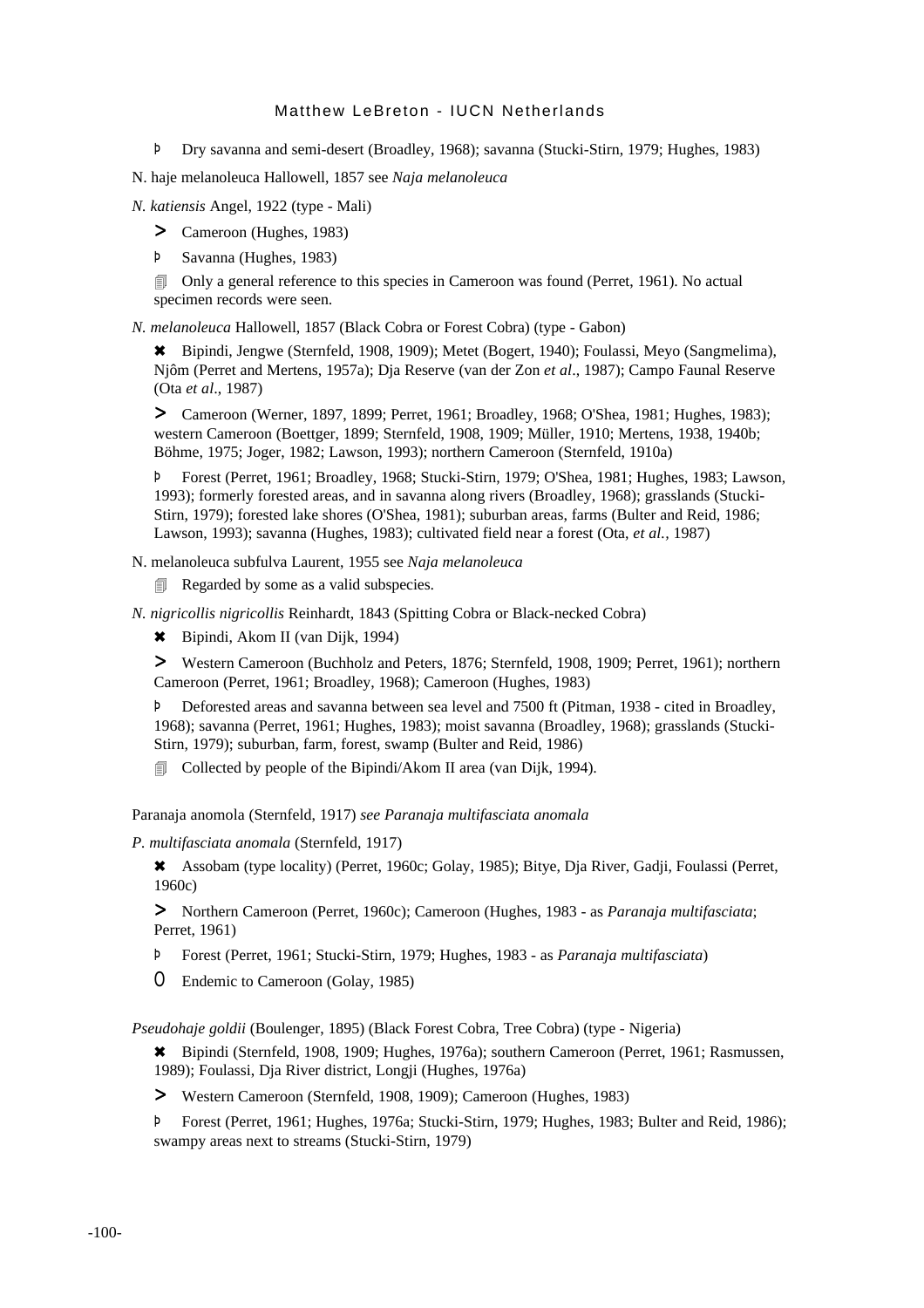# **Literature Cited**

Abercrombie, C.L. 1978 Notes on West African Crocodilians (Reptilia, Crocodylia). *Journal of Herpetology,* 12(2): 260-262.

Study of the status of *Osteolaemus tetraspis* and *Crocodylus cataphractus* in Cameroon and Gabon.

- Affa'a, F.-M. 1986 La faune de protozoaires parasites de *Xenopus fraseri* au Sud-Cameroun ses variations avec l'origine géographique des populations-hôtes. *Protistologica,* 22(3): 327-330. Parasites of *Xenopus fraseri* from Cameroon.
- Affa'a, F.M. and Amiet, J.L. 1985 Quelques observations sur l'évolution de la faune d'héterotriches endocommensaux chez *Bufo regularis* et *B. maculatus. Protistologica,* 21(2): 273-278. Abundance and development of parasites of *Bufo regularis* and *B. maculatus* collected in Cameroon*.*
- Affa'a, F.M. and Lynn, D.H. 1994 A review of the classification and distribution of five opalinids from Africa and North America. *Canadian Journal of Zoology,* 72(4): 665-674. Study of opalinids ('frog parasites'), some collected from frogs in Cameroon.
- Affa'a, F.-M., Ndongo, N. and Granosik, L. 1995 Etudes morphologique et morphometrique des ciliés Prosicuophora, commensaux de *Bufo regularis* et *B. maculatus* de la region de Yaoundé (Cameroun). *Archiv für Protistenkunde*, 145(1-2): 127-131. Description of a new frog parasite from Yaoundé.
- Ahl, E. 1924 Über einige afrikanische Frösche. *Zoologische Anzeiger*, 60(9-10): 269-273. Description of *Phrynobatrachus latifrons and P. perpalmatus werneri* and other species not from Cameroon.
- Ahl, E. 1929 Zur Kenntnis der Baumfroschgattung *Chiromantis* Peters. *Zoologischer Anzeiger*, 80(1-2): 27- 37.

Key to species of *Chiromantis*, list of species, synonyms, localities and some descriptions (adults and larvae).

- Ahl, E. 1930a Zur Kenntnis der afrikanischen Baumfrosch-Gattung *Leptopelis*. *Sitzungsberichte der Gesellschaft naturforschender Freunde zu Berlin, Jahrgang* 1929: 185-222. Key to the species of *Leptopelis* and descriptions of new species with localities.
- Ahl, E. 1930b Ueber die afrikanischen Arten der Baumfroschgattung *Megalixalus. Sitzungsberichte der Gesellschaft naturforschender, Freunde*, 1930: 89-102. Key to the species of *Megalixalus* with descriptions and localities for each species.
- Ahl, E. 1931 Zur Systematik der afrikanischen Arten der Baumfrosch-gattung *Hyperolius* (Amph. Anur.). *Mitteilungen aus dem Zoologischen Museum in Berlin,* 17(1): 1-132. Key to species of *Hyperolius*, series of new *Hyperolius* described from Cameroon and other African countries. Localities also given.
- Alderton, D. 1991 *Crocodiles and alligators of the world*. Blandford Publishing, London. Ecology, distribution and descriptions of crocodiles.
- Amiet, J.-L. 1970a Morphologie et développment de la larve de *Leptodactylodon ventrimarmoratus* (Boulenger) (Amphibien Anoure). *Annales de la Faculté des Sciences du Cameroun*, 4: 53-71. Description of the larvae of *Leptodactylodon ventrimarmoratus.*
- Amiet, J.-L. 1970b Espèces nouvelles ou mal connues de *Leptodactylodon* (Amphibia Anoures) de la Dorsale camerounais. *Annales de la Faculté des Sciences du Cameroun,* 5: 57-81. *Leptodactylodon ornatus*, *L. erythrogaster* and *L. polycanthus* described and *L. mertensi* redescribed. Two forms of *L. albiventris* also discussed.
- Amiet, J.-L. 1970c Les Batraciens orophiles du Cameroun. *Annales de la Faculté des Sciences du Cameroun*, 5: 83-102.

Discusses distribution and habitat of 20 species of amphibians found in the highlands of western Cameroon.

- Amiet, J.-L. 1971a Le têtard d'*Astylosternus corrugatus* Boulenger (Amphibien Anoure). *Annales de la Faculté des Sciences du Cameroun*, 6: 85-98. Description and photos of the unusual tadpole of Astylosternus corrugatus along with localities, a map and a description of the habitat.
- Amiet, J.-L. 1971b *Leptodactylodon* nouveaux du Cameroun (Amphibiens Anoures). *Annales de la Faculté des Sciences du Cameroun*, 7-8: 141-172. Not seen (cited by Amiet, 1980b).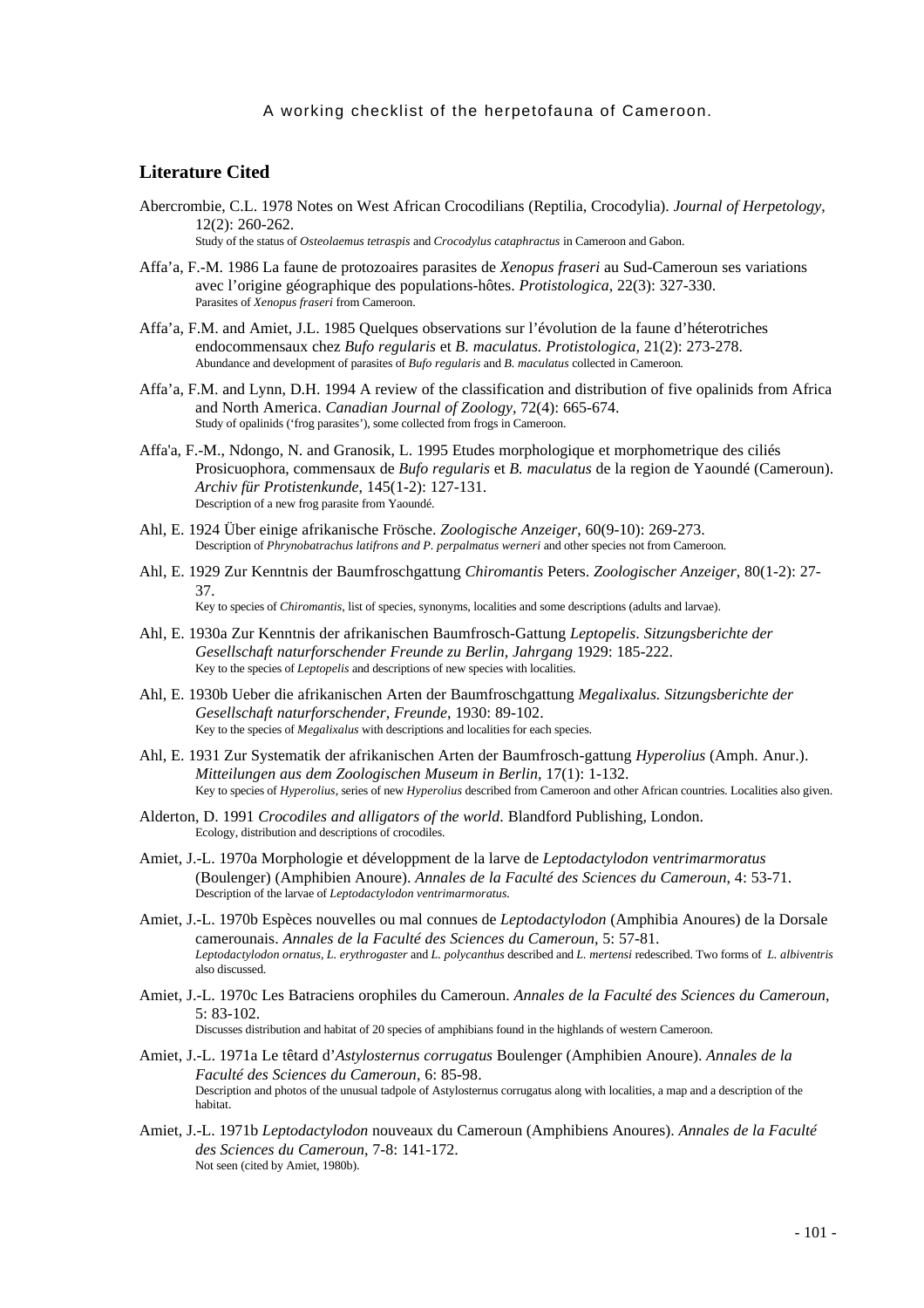Amiet, J.-L. 1972a Description of cinq nouvelle espèces Camerouns de *Cardioglossa*. *Biologica Gabonica,* 8: 201-231.

New *Cardioglossa* species described from Cameroon. Localities for other *Cardioglossa* species given also.

- Amiet, J.-L. 1972b Notes faunistiques, éthologiques et écologiques sur quelques Amphibiens Anoures du Cameroun. *Annales de la Faculté des Sciences du Cameroun*, 9: 127-153. Comments on various amphibian species from Cameroon.
- Amiet, J.-L. 1972c Description de trois Bufonidés orophiles du Cameroun appartenant au groupe de *Bufo preussi* Matschie (Amphibiens Anoures). *Annales de la Faculté des Sciences du Cameroun*, 11: 121- 140.

Description of *Bufo mertensi, B. tandyi* and *B. bambutensis* with localities, habitat, ecology and photos.

- Amiet, J.-L. 1972d Les *Cardioglossa* camerouniases. *Science et Nature,* 114: 11-24. Photos and ecological information about *Cardioglossa* species from Cameroon.
- Amiet, J.-L. 1972e Compte rendu d'une mission batrachologique dans le Nord-Cameroon. *Annales de la Faculté des Sciences du Cameroun,* 12: 63-77. List of amphibians collected during a trip to northern Cameroon.
- Amiet, J.-L. 1973a Notes faunistiques, éthologiques et écologiques sur quelques Amphibiens Anoures du Cameroun, (2<sup>e</sup> série). *Annales de la Faculté des Sciences du Cameroun*, 13: 135-161. Ecology and behaviour (also some localities and maps) of a number of amphibians from Cameroon.
- Amiet, J.-L. 1973b Voix d'amphibiens camerounaise II Arthroleptinae: genre *Cardioglossa. Annales de la Faculté des Sciences du Cameroun,* 14: 149-164. Description of calls of *Cardioglossa* spp., including a 45 r.p.m. record and localities of recordings.
- Amiet, J.-L. 1973c Caractères diagnostiques de *Petropedetes perreti, nov. sp.* et notes sur les autres espèces camerounaises du genre (Amphibiens Anoures). *Bulletin de l'Institute Français d'Afrique Noire,* (A)35(2): 462-474. Description of *Petropedetes perreti*, with localities and maps. Distribution of *P. cameronensis*, *P. palmipes*, *P. newtoni* and *P. johnstoni* also discussed.
- Amiet, J.-L. 1974 Voix d'amphibiens camerounias IV. Ranidae : genres *Ptychadena*, *Hildebrandtia* et *Dicroglossus*. *Annales de la Faculté des Sciences du Cameroun,* 18: 109-128. Sonagrams and descptions of the calls of various *Ptychadena*, *Hildebrandtia* and *Dicroglossus* from Cameroon.
- Amiet, J.-L. 1975 Écologie et distribution des amphibiens anoures de la région de N'kongsamba. *Annales de la Faculté des Sciences du Cameroun* 20: 33-107. Not seen (cited by Amiet, 1978a and Gartshore, 1986).
- Amiet, J.-L. 1976a Observations anatomiques et biologiques sur le genre *Werneria* Poche, 1903. (Amphibiens Anoures, fam. Bufonidae). *Revue de Zoologie Africaine,* 90(1): 33-45. Description of adult, larva, call and secondary sex characters of *Werneria* spp.
- Amiet, J.-L. 1976b Voix d'Amphibiens camerounais. V. Bufonidae: genres *Bufo, Werneria* et *Nectophryne*. *Annales de la Faculté des Sciences du Cameroun,* 21-22: 139-157. Sonagrams of descriptions of the calls of various Cameroonian frogs.
- Amiet, J.-L. 1976c Les formes larvaires d'*Hyperolius krebsi* Mertens et *H. koehleri* Mertens (Amphibiens Anoures). *Annales de la Faculté des Sciences du Cameroun,* 21-22: 159-169. Descriptions and diagrams of the tadpoles of *Hyperolius krebsi* and *H. koehleri*.
- Amiet, J.-L. 1978a Les *Astylosternus* du Cameroun (Amphibia, Anura, Astylosterninae). *Annales de la Faculté des Sciences du Yaoundé*, 23-24: 99-227. Review of the genus *Astylosternus* with descriptions of the new species *A. fallax, A. laurenti, A. montanus, A. nganhanus, A. perreti, A. ranoides, A. rheophilus* and *A. schioetzi*. Illustrations and a key also provided.
- Amiet, J.-L. 1978b Les Amphibiens Anoures de la région de Mamfe (Cameroun). *Annales de la Faculté des Sciences du Yaoundé,* 25: 189-219. Species recorded in the Mamfé area of western Cameroon, with some biogeographical comments.
- Amiet, J.-L. 1978c A propos d'*Hyperolius platyceps* (Boulenger), *H. kuligae* Mertens et *H. adametzi* Ahl (Amphibien Anoures). *Annales de la Faculté des Sciences du Yaoundé,* 25: 221-256. Diagnostic features of *Hyperolius platyceps, H. kuligae* and *H. adametzi* are given. *Hyperolius platyceps pleurotaenia* shown to be unnecessary.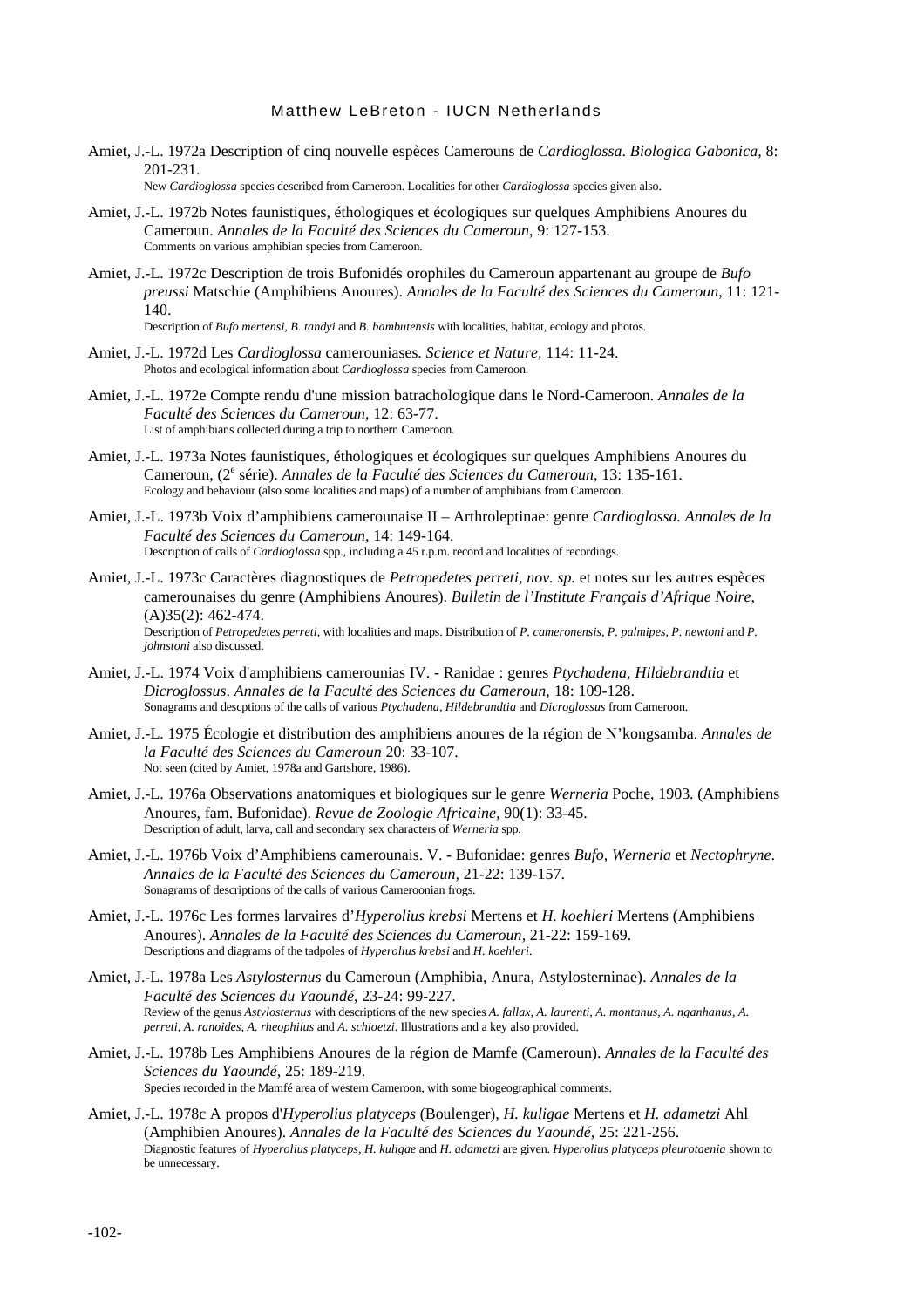- Amiet, J.-L. 1978d *Liste provisoire des amphibiens anoures du Cameroun*. Unpublished list. Not seen (cited in various papers).
- Amiet, J.-L. 1979 Description de l'adulte et de la larve d'*Hyperolius boelpei* n. sp. (Amphibia Anura, Hyperoliidae). *Annales de la Faculté des Sciences du Yaoundé*, 26: 113-124. Description of the adult and larvae of *Hyperolius bopeleti.*
- Amiet, J.-L. 1980a Un *Hyperolius* nouveau du Cameroun: *Hyperolius endjami* n. sp. (Amphibia Anura, Hyperoliidae). *Revue Suisse de Zoologie*, 87(2): 445-460. Description of adult and larva and call of *Hyperolius endjami*.
- Amiet, J.-L. 1980b Revision du genre *Leptodactylodon* Andersson (Amphibia, Anura, Astylosternidae). *Annales de la Faculté des Sciences du Yaoundé*, 27: 69-224. Revision of *Leptodactylodon*, key to species, description of new species, ecological data, call sonograms and illustrations.
- Amiet, J.-L. 1981a Écologie, éthologie et development de *Phrynodon sandersoni* Parker, 1939 (Amphibia, Anura, Ranidae). *Amphibia-Reptilia,* 2(1): 1-13. Description of tadpole and its development and also of the habitat. Also a comparison with *Petropedetes*.
- Amiet, J-L. 1981b Une nouvelle *Cardioglossa* orophile de la Dorsale camerounaise: *C. schioetzi* nov. sp. (Amphibia, Anura, Arthroleptinae). *Annales de la Faculté des Sciences du Yaoundé*, 28: 117-131. Description of *Cardioglossa schioetzi*, with map, illustrations and sonagram.
- Amiet, J.-L. 1983a Une espèce méconnue de *Petropedetes* du Cameroun: *Petropedetes parkeri* n. sp. (Amphibia: Anura: Ranidae, Phrynobatrachinae). *Revue Suisse de Zoologie*, 90(2): 457-468. *Petropedetes parkeri* adult and tadpole described, with localities and distribution.
- Amiet, J.-L. 1983b Un essai de cartographie des Anoures du Cameroun. *Alytes (Paris),* 2(4): 124-146. Details of a project to map the distributions of the amphibia of Cameroon. Shows maps for some species.
- Amiet, J.-L. 1986 La Batrachofaune sylvicole d'un secteur forestier du Cameroun: La région de Yaoundé. *Memoires du Muséum National d'Histoire Naturelle, zoologie,* 132: 29-42. Forest amphibian fauna of Cameroon reviewed, habitats and localities, comparisons made between the richness of the western highlands, Yaoundé area and south-east Cameroon.
- Amiet, J.-L. 1987 Aires disjointes et taxons vicariants chez les Anoures du Cameroun: implications paléoclimatiques. *Alytes (Paris),* 6(3-4): 99-115. Present distribution of Amphibians in Cameroon is associated with past climatic events. Accompanied by distribution maps for some frogs from southern Cameroon.
- Amiet, J.-L. 1989 Quelques aspects de la biologie des Amphibiens Anoures du Cameroun. *Année Biologique*, 28(2): 73-136.

Comments on various aspects of amphibian biogeography and ecology in Cameroon.

- Amiet, J.-L. 1990 Images d'Amphibiens camerounais. I. Sacs vocaux et postures de chant. *Alytes (Paris),* 8(1): 3-10. Colour photographs of calling frogs from Cameroon.
- Amiet, J.-L. 1991a Images d'Amphibiens camerounais. II. L'enfouissement et la phonation bouche ouverte
- chez *Conraua crassipes* (Buchholz and Peters, 1875). *Alytes (Paris)*, 8(3-4): 99-104. Colour photographs of burrowing and calling of *Conraua crassipes.*
- Amiet, J.-L. 1991b Images d'Amphibiens camerounais, III. Le comportement de garde de œufs. *Alytes (Paris),* 9(1): 15-22. Colour photos of nest guarding behaviour.
- Amiet, J.-L. 1991c Images d'Amphibiens camerounais, IV. Les constructeurs de nids. *Alytes (Paris),* 9(3): 71- 77. Colour photographs of mating and nest construction.

Amiet, J.-L. 1991d Un *Leptopelis* méconnu de la faunae foristière camerounaise (Amphibia, Anura Hyperoliidae). *Alytes (Paris),* 9(4) 89-102. Description of *Leptopelis omissus*, with map, description of larva, call and distribution.

Amiet, J.-L. and Affa'a, F-M. 1985 A propos des stratégies d'infestation chez les Protozoaires parasites au endocommensaux de Amphibiens Anoures du Cameroun. *Revue d'écologie (La Terre et Vie)*, 40(3): 389-398.

Review of modes of parasite infestation of Cameroonian amphibians. Tadpole habitats also given per genus.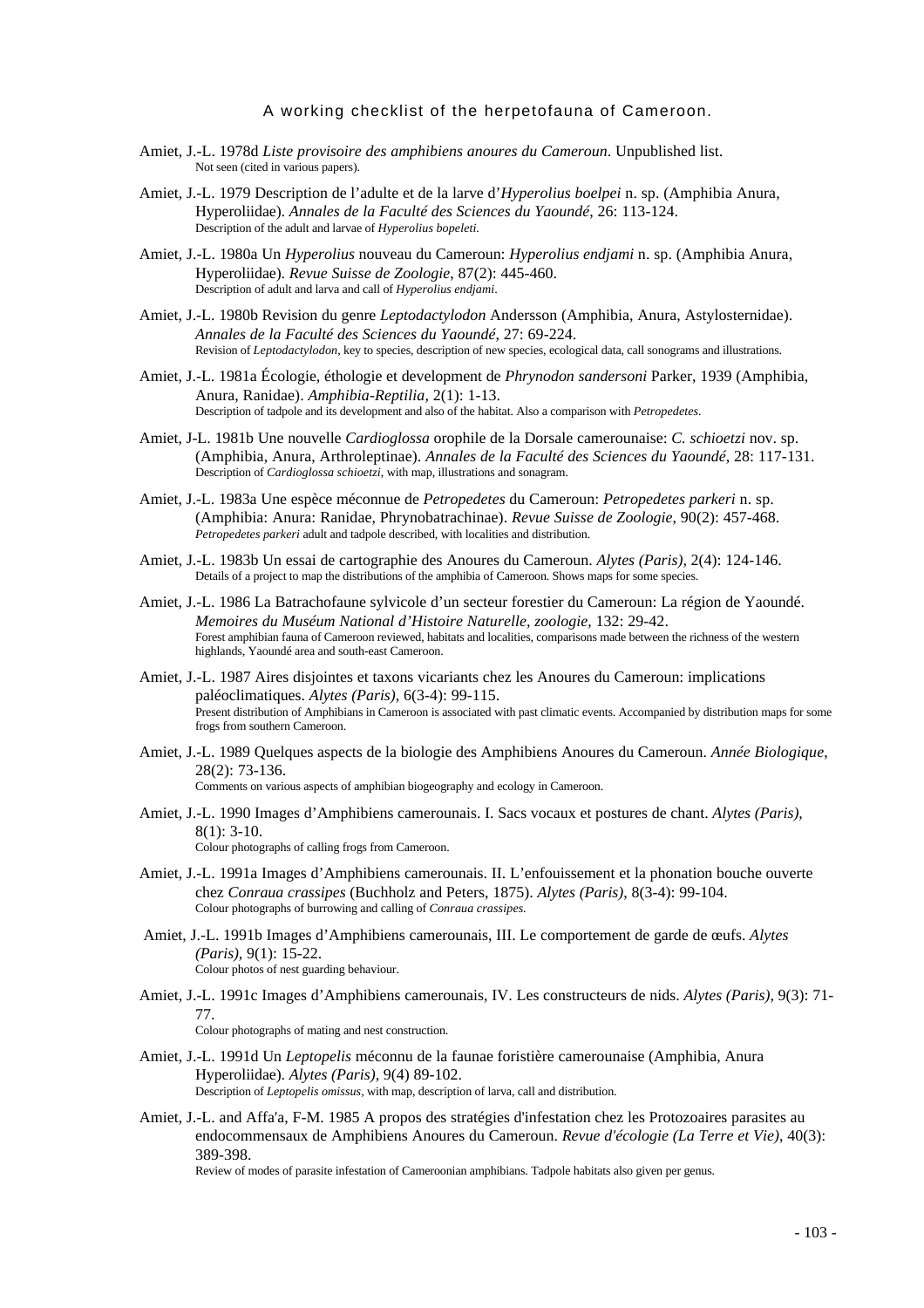- Amiet, J.-L. and Perret, J.-L. 1969 Contributions à la faune de la région de Yaoundé (Cameroun) II. Amphibiens Anoures. *Annales de la Faculté des Sciences (Yaoundé, Cameroun)*, 3: 117-137. Localities for amphibians collected in the Yaoundé area.
- Amiet, J.-L. and Schiøtz, A. 1972 Voix d'amphibiens camerounais. I Astylosterninae: genres *Leptodactylodon*, *Scotobleps* et *Nyctibates*. *Annales de la Faculté des Sciences du Cameroun,* 12: 79-100. Description and sonagrams of calls of various *Leptodactylodon*, *Scotobleps* and *Nyctibates*

Amiet, J.-L. and Schiøtz, A. 1974 Voix d'amphibiens camerounais. III - Hyperoliinae: genre *Leptopelis. Annales de la Faculté des Sciences du Cameroun,* 17: 131-163. Description and sonagrams of calls of various *Leptopelis* spp.

- AMNH. 1998 http://www.amnh.org/Exhibition/Expedition/Endangered/frog/frog.html Information on *Conraua goliath*, produced by the American Museum of Natural History.
- Andersson, L.G. 1901 Some new species of snakes from Cameroon and South America, belonging to the collections of the Royal Museum in Stockholm. *Bihang till Kongl. Svenska Vetenskaps – Akademiens Handlingar,* 27(4)(5): 1-26. Descriptions of a number of Colubrid snakes from Cameroon and elsewhere.
- Andersson, L.G. 1903 Neue Batrachier aus Kamerun, von den Herren Dr. Y. Sjöstedt und Dr. R. Jungner gesammelt. *Verhandlungen der Kaiserlich-Königlichen zoologische-botanischen Gesellschaft in Wien,* 53: 141-145. Description of 4 new species and 3 new genera, only 1 specific locality.
- Andersson, L.G. 1905 Batrachians from Cameroon collected by Dr. Y Sjöstedt in the years 1890-1892. *Arkiv für Zoologi*, 2(20): 1-29. Descriptions of new amphibian species (without precise localities) and re-descriptions of already described species .
- Andersson, L.G. 1907 Verzeichnis einer Batrachier sammlung von Bibundi bei Kamerun, des Naturhistorischen Museums zu Wiesbaden. *Jahrbücher der Nassauischen vereins für Naturkunde,* 60(2): 228-245. List of amphibian species with some pictures, descriptions and localities.
- Angel, M.F. 1930 Reptiles et Batraciens recueillis par M. Monod au Caméroun. *Bulletin du muséum national d'histoire naturelle*, (2)2(3): 253-254. List of reptiles and amphibians collected in Cameroon with localities, some with a description of specimen.
- Angel, F. 1940a Deux nouvelles espèces de *Lygosoma* du Caméroun matériaux de la mission P. Lepesme, R. Paulian et A. Villiers (1<sup>re</sup>). *Bulletin du Muséum National d'Histoire naturelle*, (2)12(2): 82-85. *Lygosoma lepesme*i and *L. pauliani* described.
- Angel, F. 1940b Description de trois Amphibiens nouveaux du Cameroun, matériaux de la mission P. Lepesme, R. Paulian et A. Villiers. *Bulletin du Muséum national d'histoire naturelle*, (2)12(5-7): 238-243.

Three new species of amphibian from the western highlands with localities (*Bufo villiersi, Megalixalus decoratus* and *Arthroleptis manengoubensis*).

- Angel, F. 1940c Reptile et Amphibiens recueillis au Cameroun par la mission P. Lepesme, R. Paulian et A. Villiers. *Bulletin du Muséum national d'histoire naturelle,* (2)12(5-7): 390-399. List of reptiles and amphibians collected on the northwest coast and western highlands of Cameroon.
- Anon. 1962 *Cameroon; official standard names approved by the U.S. Board on Geographic Names*. United States Office of Geography. Gazeteer for Cameroon.
- Anon. 1995 *African Data Sampler User's Guide (CD-ROM Version). A Geo-Referenced Database for all African Countries*. World Resources Institute, Washington. Digital maps of African countries.
- Arnold, E.N. 1989 Systematics and adaptive radiation of equatorial African Lizards assigned to the genera *Adolfus, Bedriagaia, Gastropholis, Holaspis* and *Lacerta* (Reptilia: Lacertidae). *Journal of Natural History (London),* 23: 525-555.

Key to species of *Adolfus, Holaspis* and *Lacerta*, synonyms, systematics and ecology.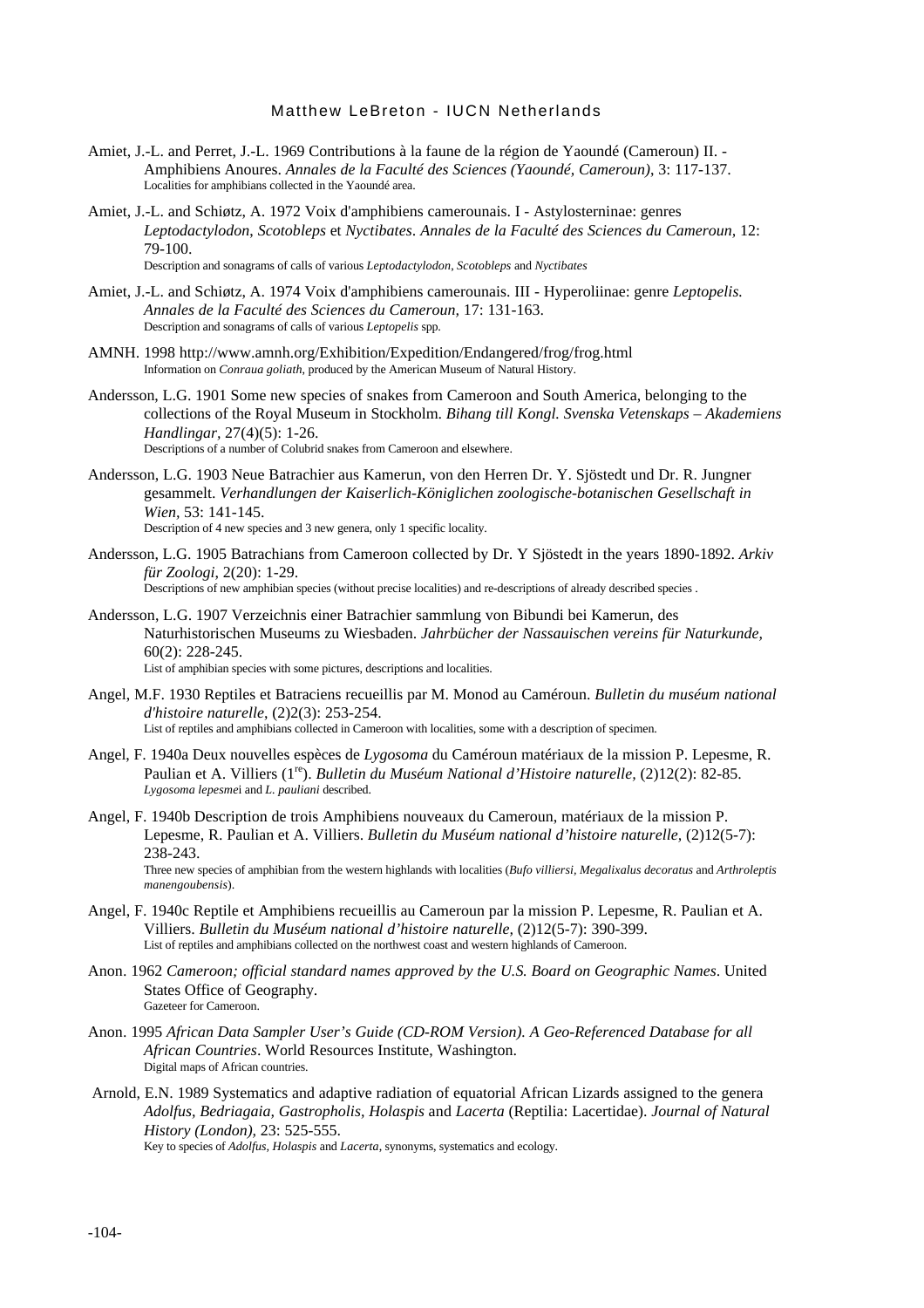- Arnoult, J. and Lamotte, M. 1968 Les Pipidae de l'Ouest africain et du Cameroun. *Bulletin de l'Institute Français d'Afrique Noire,* (A)30(1): 270-306. Pipids from Cameroon with no information on distribution/habitat. Doesn't recognise *Hymenochirus boettgeri boettgeri* as occurring in Cameroon.
- van den Audenaerde, D.T., 1967 Les Gekkonidae de l'Afrique centrale. *Revue de Zoologie et de Botanique Africaines*, 76(1-2): 163-177. Key to species (French) and description of distribution for each species and habitat of some species.
- Baillie, J. and Groombridge, B. (eds.) 1996 *The 1996 Red List of Threatened Animals*. IUCN, Gland, Switzerland and Cambridge, U.K. 386 pp.

World list of the threatened animal species classified by the IUCN.

- Baker, M.R. 1982 On two new nematode parasites (Trichostrongyloidea: Molineidae) from Amphibians and Reptiles. *Proceedings of the Helminthological Society of Washington*, 49(2): 252-257. *Bufo polycercus* listed as host of a nematode parasite with localities.
- Barbour, T. 1911 Some West African Amphibians. *Bulletin of the Museum of Comparative Zoology, Harvard,* 54(2): 129-136.

Series of amphibians from Cameroon listed and described with localities.

- Barbour, T. and Loveridge, A. 1929 Typical reptiles and amphibians in the Museum of Comparative Zoology. *Bulletin of the Museum of Comparative Zoology*, 69: 205-360. Not seen (cited in Klaver and Böhme, 1992).
- Barboza du Bocage, J.V. 1895 Sur un Batracien nouveau de Fernão do pó. *Jornal de sciencias, mathematicas, physicas e naturaes, Lisboa*, (2)3(12): 270-272. Description of Tympanceros Newtonii (=*Petropedetes newtoni*).
- Ben Slimane, B. and Durette-Desset, M.C. 1996 Two new species of *Oswaldocruzia* (Nematoda: Trichostrongylina, Molineoidea) parasitizing amphibians from Cameroon. *Helminthologica*, 33(3): 143-147. Descriptions of two new nematode parasites from Cameroon frogs.
- Blandford, M.J. 1993 A checklist and key to the skinks of Central Africa. *Bulletin of the Chicago Herpetological Society*, 28(7): 140-143. Key to the genera of skinks in central Africa. Checklist of species with distribution by country.
- Boettger, O. 1893 *Katalog der Reptilien-Sammlung im Museum der Senkerbergischen Naturforschenden gesellschaft in Frankfurt Am Main*. I. Teil (Rhyncocephalen, Schildkröten, Krokodile, Eidechsen, Chamäleons). Frankfurt a. M. List of part of the reptile collection of the Senckenberg Museum with localities for specimens listed.
- Boettger, O. 1889 Herpetologische Miscellen. *Bericht über die Senckenbergische naturforschende gesellschaft in Frankfurt am Main, (Vorträge und Abhandlungen)*, 1889: 267-316. Description of *Megalixalus schneideri* and records of other species from Cameroon.
- Bogert, C.M. 1940 Herpetological results of the Vernay Angola expedition with notes on African reptiles in other collections. *Bulletin of the American Museum of Natural History,* 77: 1-107. List of specimens collected in Angola, Cameroon and other African countries.
- Böhme, W. 1975 Zur Herpetofaunistik Kameruns, mit Beschreibung eines neuen Scinciden. *Bonner Zoologische Beiträge,* 26(1-3): 2-48. List of species collected in Cameroon, some in the south forests.
- Böhme, W. and Klaver, C.J.J. 1981 Zur innerartlichen Gliederung und zur Artgeschichte von *Chameleo quadricornis* Tornier, 1899 (Sauria: Chamaeleonidae). *Amphibia-Reptilia,* 1(3-4): 313-328. The subspecies *Chameleo quadricornis gracilor* is described.
- Böhme, W. and Schmitz, A. 1996 A new lygosomine skink (Lacertilia: Scincidae: *Panaspis*) from Cameroon. *Revue Suisse de Zoologie,* 103(3): 767-774. Description of *Panaspis chriswildi* from Mt Kupe.
- Böhme, W. and Schneider, B. 1987 Zur Herpetofaunistik Kameruns (III) mit Beschreibung einer neuen *Cardioglossa* (Anura: Arthroleptidae). *Bonner Zoologische Beiträge,* 38(3): 241-263. Collection of herpetofauna from western highlands and northern Cameroon.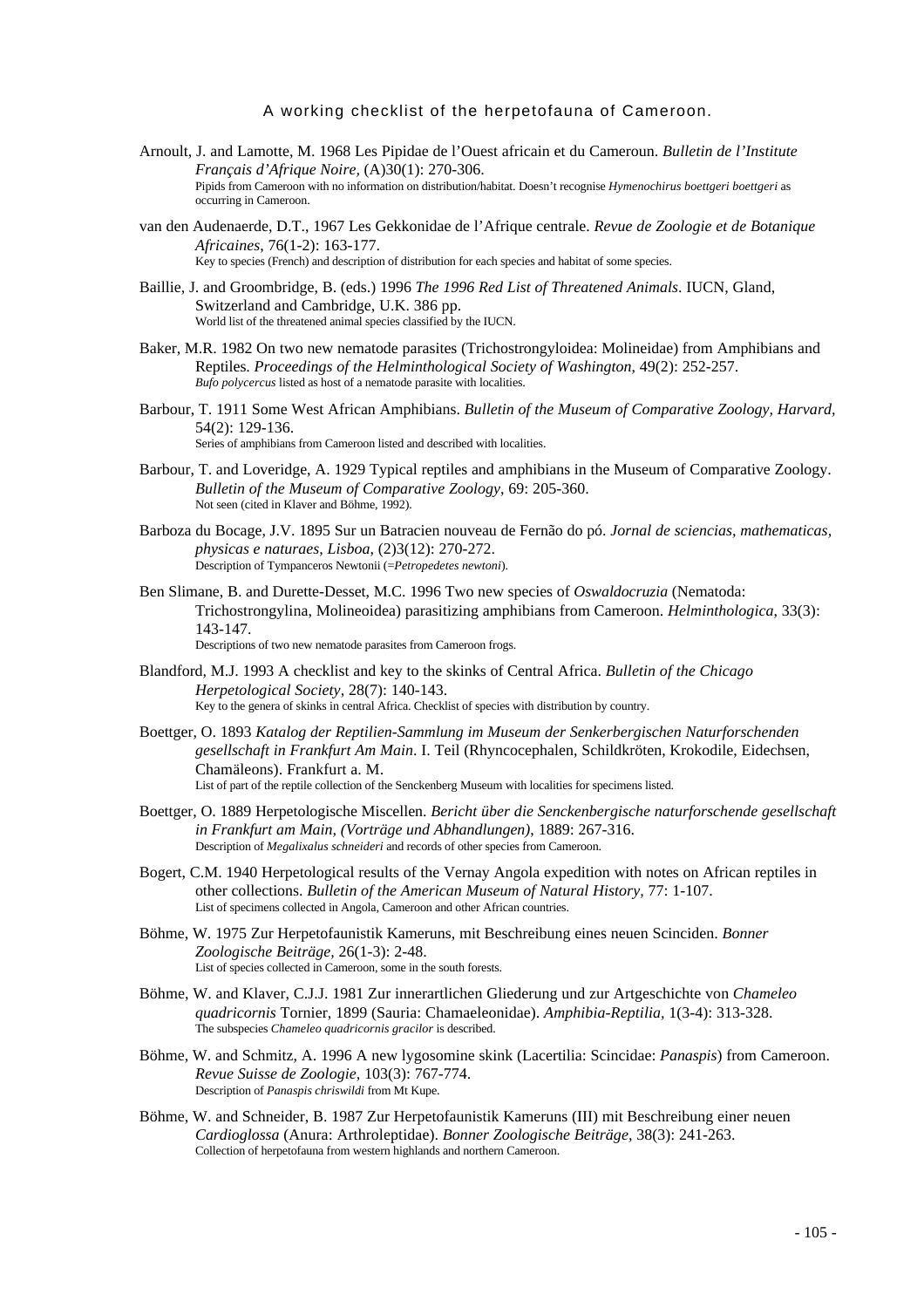- Böhme, W. and Ziegler, T. 1997 A taxonomic review of the *Varanus (Polydaedalus) niloticus* (Linnaeus, 1766) species complex. *Herpetological Journal,* (7): 155-162. Review of *Varanus niloticus niloticus* and *V. n. ornatus. V. n. ornatus* elevated to species level.
- Boulenger, G.A. 1887a List of the Reptiles collected by Mr. H.H. Johnston on the Cameroon Mountain. *Proceedings of the Scientific Meetings of the Zoological Society of London,* 1887: 127. List of five reptiles collected on Mt Cameroon.
- Boulenger, G.A. 1887b A List of the Reptiles and Batrachians collected by Mr. H.H. Johnston on the Rio del Rey, Cameroons District, W. Africa*. Proceedings of the Scientific Meetings of the Zoological Society of London,* 1887: 564-565. List of reptiles and amphibians found in Cameroons district of Cameroon, with descriptions of Cornufer johnstoni (=*Petropedetes johnstoni*) and *Bufo superciliaris*.
- Boulenger, G.A. 1904 Descriptions of Two new Genera of Frogs of the Family Ranidae from Cameroon. *The Annals and Magazine of Natural History*, (7)13(76): 261-262. Description of *Nyctibates corrugatus* and Bulua ventrimarmorata (= *Leptodactylodon ventrimarmoratus*)
- Boulenger, G.A. 1905a Descriptions of new West African frogs of the genera *Petropedetes* and *Bulua. The Annals and Magazine of Natural History, including zoology and botany and geology*, (7)15(87): 281- 283.

*Petropedetes palmipes* and *Bulua albiventris* described.

- Boulenger, G.A. 1905b Report of the Batrachians collected by the late L. Fea in west Africa. *Annali del Museo civico di storia naturale di Genova,* (3)2: 157-172. List of amphibians from west African countries with descriptions and localities.
- Boulenger, G.A. 1905c Report of the Reptiles collected by the late L. Fea in west Africa. *Annali del Museo civico di storia naturale di Genova,* (3)2: 196-216. List of reptiles from west African countries with descriptions and localities.
- Boulenger, G.A. 1906 Descriptions of new Batrachians discovered by Mr. G. L. Bates in South Cameroon. *The annals and magazine of natural history including zoology, botany and geology,* (7)17: 317-323. Descriptions and localities of frogs in southern Cameroon.
- Boulenger, G.A. 1907 Descriptions of three new Snakes discovered by Mr. G. L. Bates in South Cameroon. *The Annals and Magazine of Natural History (including Zoology, Botany and Geography)*, (7)19(112):324-326. Descriptions of *Dasypeltis macrops*, *Dipsadoboa isolepis* and *Aparallactus batesii*.
- Boulenger, G.A. 1913 On the presence of two closely allied species of Toads of the genus *Nectophryne* in Cameroon. *The Annals and Magazine of Natural History (including Zoology, Botany and Geography),* (8)12(8): 70-72. *Nectophryne batesii* described and compared to *N. afra*.
- Boulenger, G.A. 1914 *The Annals and Magazine of Natural History (including Zoology, Botany and Geography)*, (8)14: 482. Not seen (cited in Uetz, 1999).
- Boulenger, G.A. 1919 A list of snakes of west Africa, from Mauritania to the French Congo. *Proceedings of the Zoological Society (London),* 1919: 267-298 List of snake species by country.
- Bour, R. 1983 Trois population endémiques du genre *Pelusios* (Reptilia, Chelonii, Pelomedusidae) aux îles Seychelles; relations avec les espèces africaines et malgaches. *Bulletin du Muséum national d'histoire naturelle, section A, Zoologie, biologie et écologie animales,* (4)5(1): 343-382. Key to *Pelusios*, distribution maps and line drawings of plastrons for all African species, also descriptions of species from Madagascar.
- Broadley, D.G. 1968 A review of the African Cobras of the genus *Naja* (Serpentes: Elapinae). *Arnoldia (Rhodesia),* 3(20): 1-14. Habitat and distribution of *Naja* species*.*
- Broadley, D.G. 1971a A revision of the African Snake genus *Elapsoidea* Bocage (Elapidae). *Occasional Papers of the National Museum of Rhodesia, Natural Sciences*, (B)4(32): 577-626. Key to the species of *Elapsoidea,* description, localities and ecological information for each species.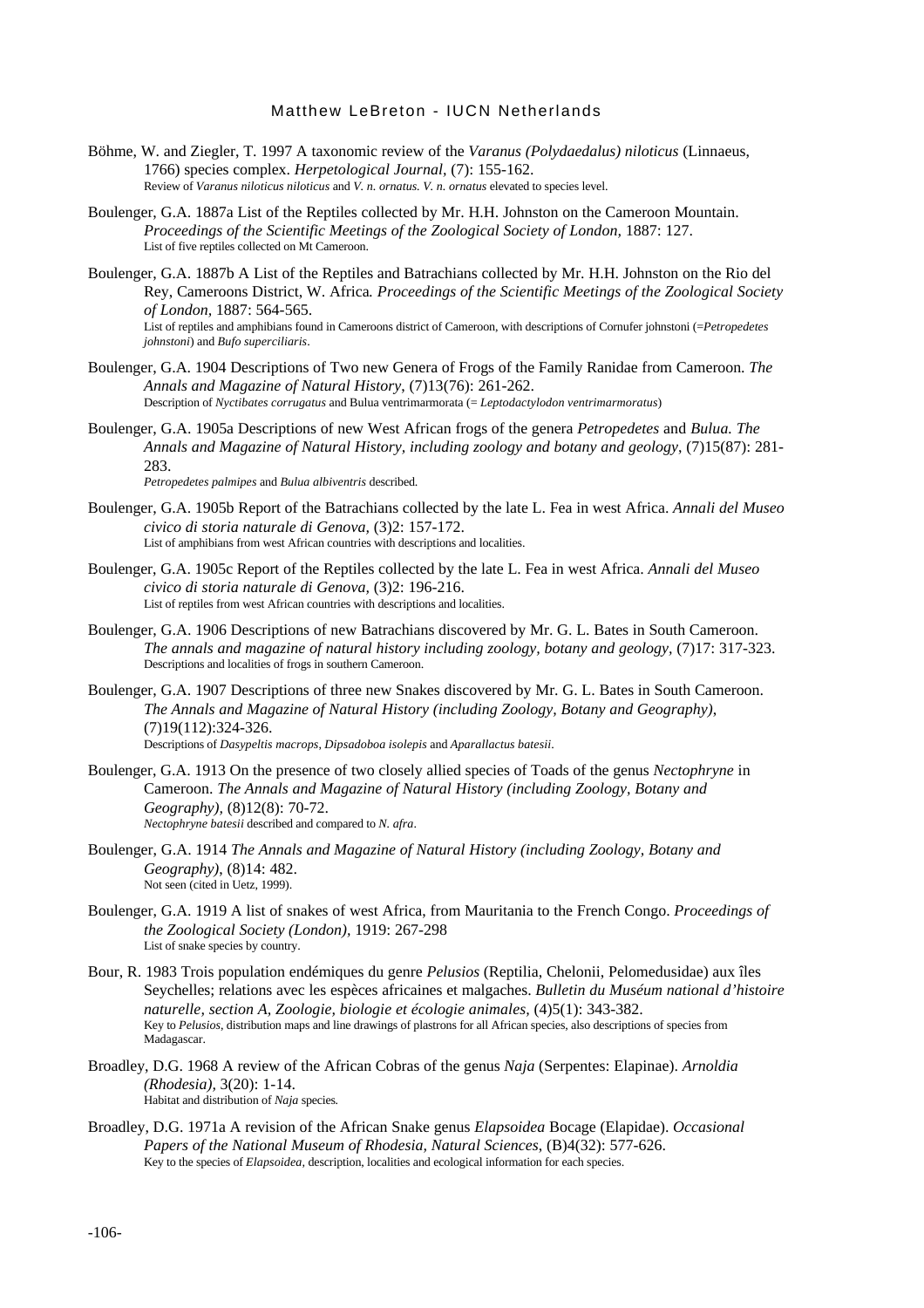Broadley, D.G. 1971b A revision of the African Snake genus *Amblyodipsas* and *Xenocalamus*. Bocage (Elapidae). *Occasional Papers of the National Museum of Rhodesia, Natural Sciences*, (B)4(33): 629-697.

Key to the species of *Amblyodipsas* with description, localities and ecological information for each species.

- Broadley, D.G. 1980 A revision of the African snake genus *Prosymna* Gray (Colubridae). *Occasional Papers of the National Museums and Monuments (Rhodesia) B (Natural Sciences),* 6(7): 481-556. Description of genus, key to species, systematic account, synonyms, habitat, distribution, localities and maps.
- Broadley, D.G. 1987 A review of geographical variation in *Gerrhosaurus major* Duméril (Sauria: Cordylidae). *Herpetological Journal*, 1(5): 194-198. Key to the subspecies of *Gerrhosaurus major* with localities, maps and descriptions.
- Broadley, D.G. 1989a *Kinixys belliana*: Bell's Hinged Tortoise. Pp 49-52 in Swingland, I.R. and Klemens, M.W. *The conservation Biology of Tortoises. Occasional Papers of the IUCN Species Survival Commission (SSC)*, 5: 1-203. Review of habitat and threats to *Kinixys belliana.*
- Broadley, D.G. 1989b *Kinixys erosa*: Serrated Hinged Tortoise. Pp 56-57 in Swingland, I.R. and Klemens, M.W. *The conservation Biology of Tortoises. Occasional Papers of the IUCN Species Survival Commission (SSC)*, 5: 1-203. Review of habitat and threats to *Kinixys erosa.*
- Broadley, D.G. 1989c *Kinixys homeana*: Home's Hinged Tortoise. Pp 58-59 in Swingland, I.R. and Klemens, M.W. *The conservation Biology of Tortoises. Occasional Papers of the IUCN Species Survival Commission (SSC),* 5: 1-203. Review of habitat and threats to *Kinixys homeana.*
- Broadley, D.G. 1992a The savannah species of *Kinixys* (Testudinidae). *Journal of the Herpetological Association of Africa*, 40: 12-13. Key to the species of *Kinixys* of southern Africa, maps and localities also.
- Broadley, D.G. 1992b The taxonomy and zoogeography of the genus *Lycophidion* (Serpentes: Colubridae). *Journal of the Herpetological Association of Africa*, 40: 30-36. Review of character states, phenetic classification and Africa wide distribution maps.
- Broadley D.G. 1994 A review of the African genus *Scaphiophis* Peters (Serpentes: Colubridae). *Herpetological Journal*, 4(1): 1-10. Habitat, distribution and localities for *Scaphiophis* in Africa.
- Brygoo, É.R. and Roux-Estève, R. 1981 Un genre de Lézards Scincinés d'Afrique: *Melanoseps. Bulletin du Muséum national d'histoire naturelle, Sect. A, Zoologie, biologie et écologie animales,* (4)3(4): 1169-1191. Descriptions, distributions, relationships, maps and key to the species of *Melanoseps*.
- Brygoo, É.R. and Roux-Estève, R. 1983 *Feylinia*, genre de Lézards africains de la famille des Scincidae, sousfamille de Feyliniinae. *Bulletin du Muséum national d'histoire naturelle, section A, Zoologie, biologie et écologie animales*,(4)5(1): 307-341. Key to *Feylina*, description of each species, distribution maps and specimen localities.
- Buchholz, R., and Peters, W. 1876 Hr W. Peters las über die von Hrn. Professor Dr. R. Buchholz in Westafrika gesammelten Amphibien. *Monatsberichte der Königlich Preussischen Akademie der Wissenschaften zu Berlin*, 4 Marz. 1876, 196-212.
- Bursey, C.R., McAllister, C.T. and Freed, P.S. 1997 *Occhoristica jonnesi* sp. n. (Cyclophyllidae: Linstowiidae) from the House Gecko, *Hemidactylus mabouia*, (Sauria: Gekkonidae), from Cameroon. *Journal of the Helminthological Society of Washington*, 64(1): 55-58. Description of a new species of cestode parasite form *Hemidactylus mabouia* in Cameroon.
- Butler, J.A. and Reid, J. 1986 Habitat preferences of snakes in the Southern Cross River State, Nigeria. Pp 483-488 in Rocek, Z. (ed.) *Studies in Herpetology, Proceedings of the European Herpetological Meeting (3rd ordinary general meeting of the Societas Europaea Herpetologica)* Prague, 1985. Habitats of snakes captured in Nigeria.
- Cannatella, D.C. and Trueb, L. 1988 The evolution of pipoid frogs: intergeneric relationships of the aquatic frog family Pipidae (Anura). *Zoological Journal of the Linnean Society*, 94: 1-38. Not seen (cited in Lawson, 1993). *Xenopus tropicalis* and *Xenopus epitropicalis* reassigned to *Silurana*.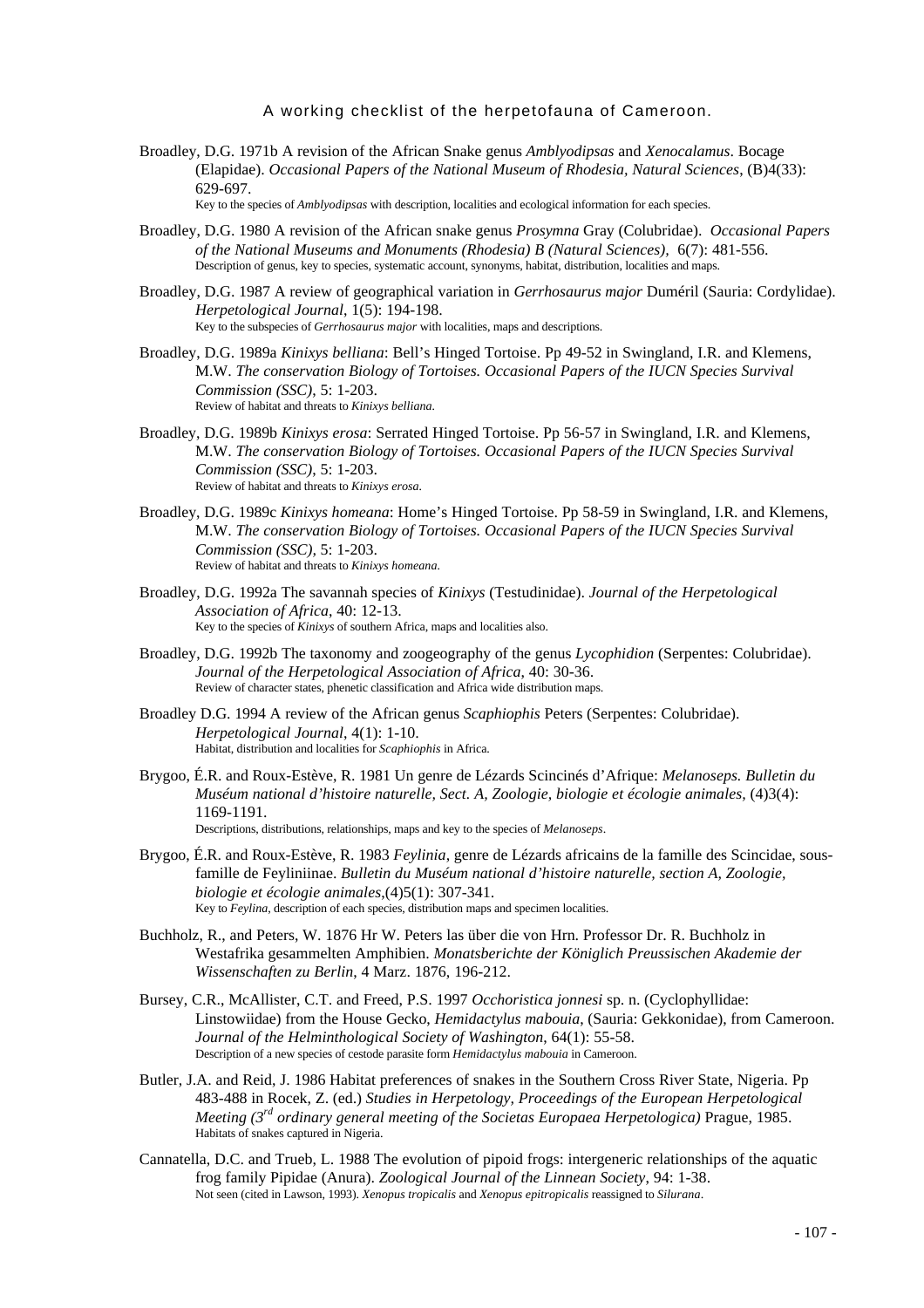- Channing, A., du Preez, L. and Passmore, N. 1994 Status, vocalisation and breeding biology of two species of African bullfrogs (Ranidae: Pyxicephalus). *Journal of Zoology (London),* 234:141-148. Diagnoses *Pyxicephalus edulis* and *P. adspersus,* includes colour photographs and a description of the call.
- Chirio, L. and Ineich, I. 1991 Les genres *Rhamphiophis* Peters, 1854 et *Dipsina* Jan, 1863 (Serpentes, Colubridae): revue des taxons reconnus et description d'une espèce nouvelle. *Bulletin du Muséum National d'Histoire naturelle,* (4)13(A)(1-2), 217-235. Key to species of *Rhamphiophis* and *Dipsina*, with distribution maps and photos from Nigeria.
- Cott, H.B. and Pooley, A.C. 1972 Crocodiles: The Status of Crocodiles in Africa, Volume 2. *International Union for the Conservation of Nature (IUCN) Publications (new series), Supplementary Paper 33*.
- Dejean, A. and Amiet, J.-L. 1992 Un cas de myrmécophilie inattendu la cohabitation de l'Anoure *Kassina senegalensis* avec la fourmi *Megaponera foetens. Alytes (Paris)*, 10(1): 31-36. Record of *Kassina senegalensis* in an ant nest in Cameroon with colour photos.
- van Dijk, H., 1994 *Inventory of non-timber forest products in the Bipindi-Akom II Area, south Cameroon*. Intermediate Report Draft. Tropenbos, Kribi, Cameroon. Contains an appendix with a brief list of forest reptiles and amphibians utilised by people in the Bipindi-Akom II area for food/materials etc.
- Drewes, R.C. 1984 A phylogenetic analysis of the Hyperoliidae (Anura): Treefrogs of Africa, Madagascar, and the Seychelles Islands. *Occasional papers of the California Academy of Sciences,* 139: 1-70. Systematics of the Hyperoliidae, key to genera for adult males and lists of valid species for each genus.
- Dupouy, J., and Knoepffler, L.-P. 1978 *Polystoma chiromantis* n. sp. (Monogenea) chez *Chiromantis rufescens* (Günther, 1868) du Cameroun, du Gabon et de Centrafrique. *Bulletin du muséum national d'histoire naturelle,* (3) 353: 217-220. Description of a new monogenean parasite from *Chiromantis rufescens.*
- Durette-Desset, M.-C. and Vaucher, C. 1979 Etude d'une collection de Nématodes parasites d'Amphibiens et de Reptiles du Cameroun. I – Trichostrongyloïdea (Nematoda). *Revue Suisse de Zoologie*, 86(2): 509-525.

List of parasites from reptiles and amphibians collected in Cameroon.

- Ebwekoh, O. And Wild, C. 1996 A case of predation on a montane chameleon *Chamaeleo montium* by a White-crested Hornbill *Buceros albocristatus*. *The British Herpetological Society Bulletin*, 55: 43. Comments on possible predation on *Chamaeleo montium* by a Hornbill.
- Eisentraut, M. 1963 *Die Wirbeltier des Kamerungebirges*. Parey Verlag, Hamburg. Not seen (cited in Klaver and Böhme, 1992).
- Ernst, C.H. and Barbour, R.W. 1989 *Turtles of the world*. Smithsonian Institution Press, Washington. Key to turtle species with a description of each species, and their habitats, distribution and behaviour.
- Fischer, J.G. 1856 Neue schlangen des Hamburgischen Naturhistorischen Museums. *Abhandlungen des Naurwissenschaftlichen Vereins in Hamburg,* 3(4): 81-116. Not seen (cited in Uetz, 1999).
- Fischthal, J.H. 1976 Some Digenetic Trematodes of Lizards from Cameroon, Togo and Zaïre. *Revue de Zoologie Africaine*, 90(3): 640-648. List of trematode species with descriptions, lizard hosts and localities.
- Fischthal, J.H. 1977 Some Digenetic Trematodes of Anurans from Central and West Africa. *Revue de Zoologie Africaine*, 91(1): 115-130. List of trematode species with descriptions, Anuran hosts and localities.
- Frost, D. R. (ed.) 1985. *Amphibian Species of the World*. Allen Press and the Association of Systematics Collections, Lawrence, Kansas. Not seen.
- Fuhn, I.E. 1970 Contribution à la systématique des Lygosomines Africains (Reptilia, Scincidae) I. Les espèces attributées au genre *Ablepharus. Revue Roumaine de Biologie (Série de Zoologie)*, 15(6): 379-393. Species of Ablepharus (=*Panaspis*) reviewed and reclassified. Includes localities and distribution.
- Fuhn, I.E. 1972 Révision du phylum forestier du genre *Panaspis* Cope (Reptilia, Scincidae, Lygosominae). *Revue Roumaine de Biologie (Série de Zoologie)*, 17(4): 257-271. Review of *Panaspis*, key to species, descriptions, synonyms, type localities, distribution, habitat. Many species moved to *Panaspis* from *Lygosoma*.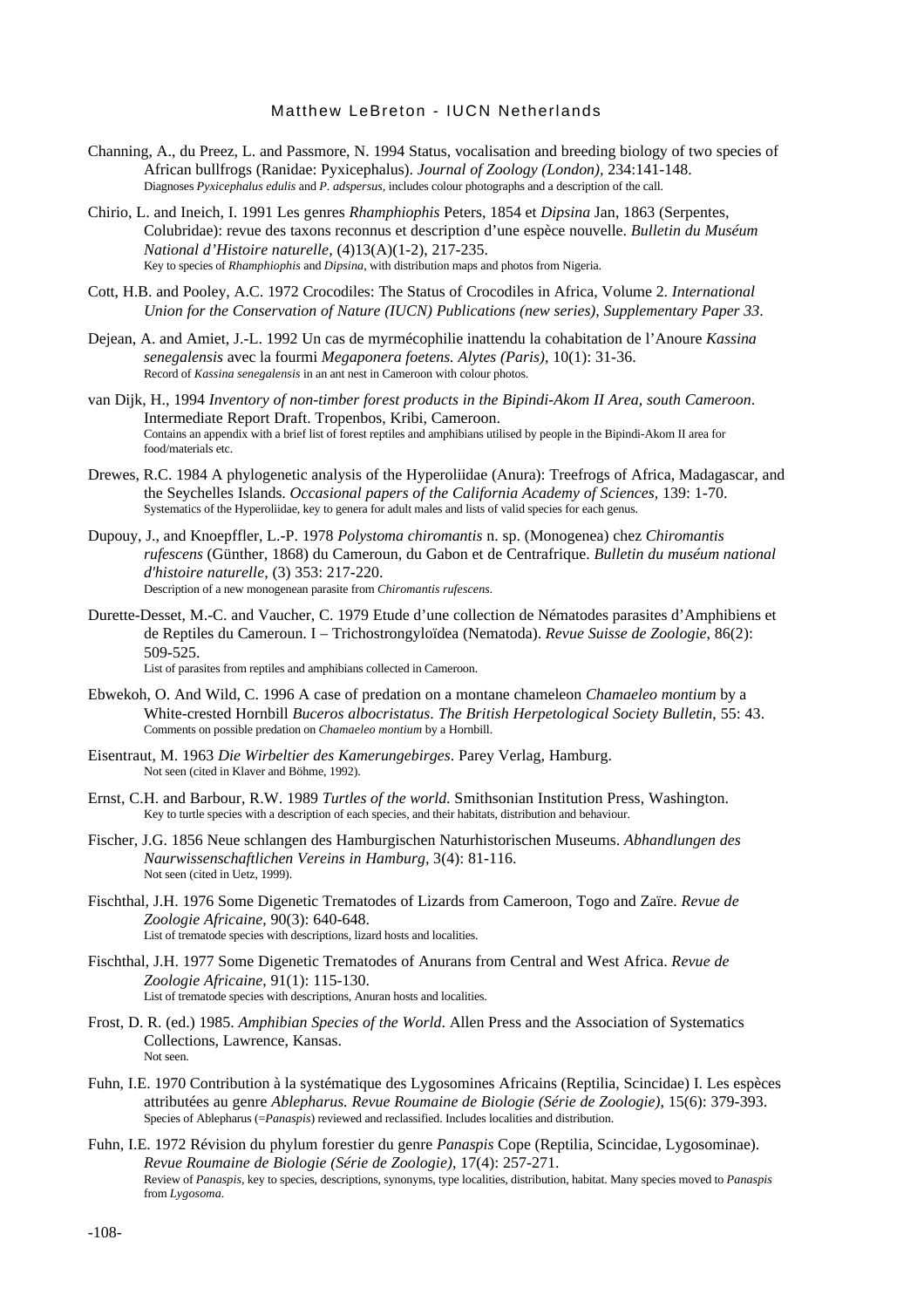- Gans, C. 1959 A taxonomic revision of the African snake genus «*Dasypeltis*» (Reptilia: Serpentes). *Annalen van het Koninklijk museum van Belgish-Congo Tervuren (België) Reeks in 8°, Zoologische Wetenschappen,* 74: 1-237. Key to species, localities and habitats of *Dasypeltis* species.
- Gans, 1967 A checklist of recent Amphisbaenians (Amphisbaenia, Reptilia). *Bulletin of the American Museum of Natural History,* 135(2) 61-106. Checklist of amphisbaenid species with distribution.
- Gans, C. 1987 Studies on Amphisbaenians Reptilia 7. The small Round-headed species (*Cynisca*) from western Africa. *American Museum Novitates,* 2896: 1-84. Review of amphisbaenid species with localities, distribution and some habitat information.
- Gans, C. and Lehman, G.C. 1973 Studies on Amphisbaenians (Amphisbaenia, Reptilia), 5. The species of *Monopeltis* from north of the river Zaire. *Occasional papers of the Museum of Zoology University of Michigan,* 669: 1-34. List of species with localities and distribution.
- Garden, O.A. 1991 Bell unhinges an enigma. *British Herpetological Society Bulletin,* 38: 32-35. Notes two subspecies of *Kinixys belliana*: *belliana* (central and central eastern Cameroon) and *nogueyi* (western and northern Cameroon).
- Gartshore, M.E. 1986 The status of montane herpetofauna of the Cameroon highlands. In: Stuart, S.N. (ed.) *Report of the ICBP Cameroon montane forest survey. November 1983-April 1984.* International Council for Bird Preservation, Cambridge. Reviews records of species found in the western highlands, presents new records and comments on their conservation status.
- Gassmann, M. 1975 Contribution à l'étude des Trématodes d'Amphibiens du Cameroun. *Annales de Parasitologie (Paris)*, 5(5): 559-577. List of amphibian trematode hosts and localities in Cameroon. For some trematodes more then one host and more than one locality is given and it is not possible to determine which localities the amphibians were collected at.
- Gauduin, P. 1970 Contributions à la faune de la région de Yaoundé. III- Notes sur la Colubridés (Reptiles, Ophidiens). *Annales de la Faculté de Sciences du Cameroun,* 4: 73-99. List of Colubrid snakes with descriptions from the Yaoundé area.
- Gewalt, W. 1977 Einige Bemerken über Fan, transport und Haltung des Goliathfrosches (*Conraua goliath* Boulenger). D*. Zool. Garten N.F. Jena* 47(3-4): 161-192. Not seen (cited in Sabater-Pi, 1985).
- Golay, P. 1985 *Checklist and Keys to the Terrestrial Proteroglyphs of the World (Serpentes: Elapidae - Hydrophidae)*. Elapsoïdea, Geneva. Key and checklist of snakes, also includes synonyms.
- Gorsham, S.W. 1974 *Checklist of world Amphibians up to January 1, 1970/Liste des Amphibiens du Monde d'apres l'etet du 1er Janvier 1970.* The New Brunswick Museum, New Brunswick. List of recognised species of frogs with synonyms and distribution per genus by continent.
- Grandison, A.G.C. 1981 Morphology and phylogenetic position of the West African *Didynamipus sjoestedti* Andersson, 1903 (Anura, Bufonidae). *Monitore zoologico italiano (supplemento),* 15(11): 187-215. Review of specimens and knowledge of *Didynamipus sjoestedti*.
- Guibé, J. and Lamotte, M. 1958 Les *Ptychadena* (Batraciens, Ranidés) du Cameroun. *Bulletin de l'Institute Français d'Afrique Noire,* (A)20(4): 1448-1463. Key, list of species and some localities of *Ptychadena* from Cameroon.
- Günther, A. 1863a On new species of Snakes in the Collection of the British Museum. *The Annals and Magazine of Natural History including Zoology, Botany and Geology*, (3)11(61): 20-25. Descriptions of some new snakes form Africa and some comments on taxonomy and biogeography.
- Günther, A. 1863b On some species of Tree-Snakes (*Ahætulla*). *The Annals and Magazine of Natural History including Zoology, Botany and Geology*, (3)11(64): 283-286. No specimens from Cameroon dealt with, but some new descriptions of species occurring in Cameroon and a key to this genus are presented.
- Günther, A. 1874 Descriptions of some new or imperfectly known species of reptiles from the Camaroon Mountains. *Proceedings of the Zoological Society of London,* 1874: 442-445. List of a small number of species collected from Cameroon.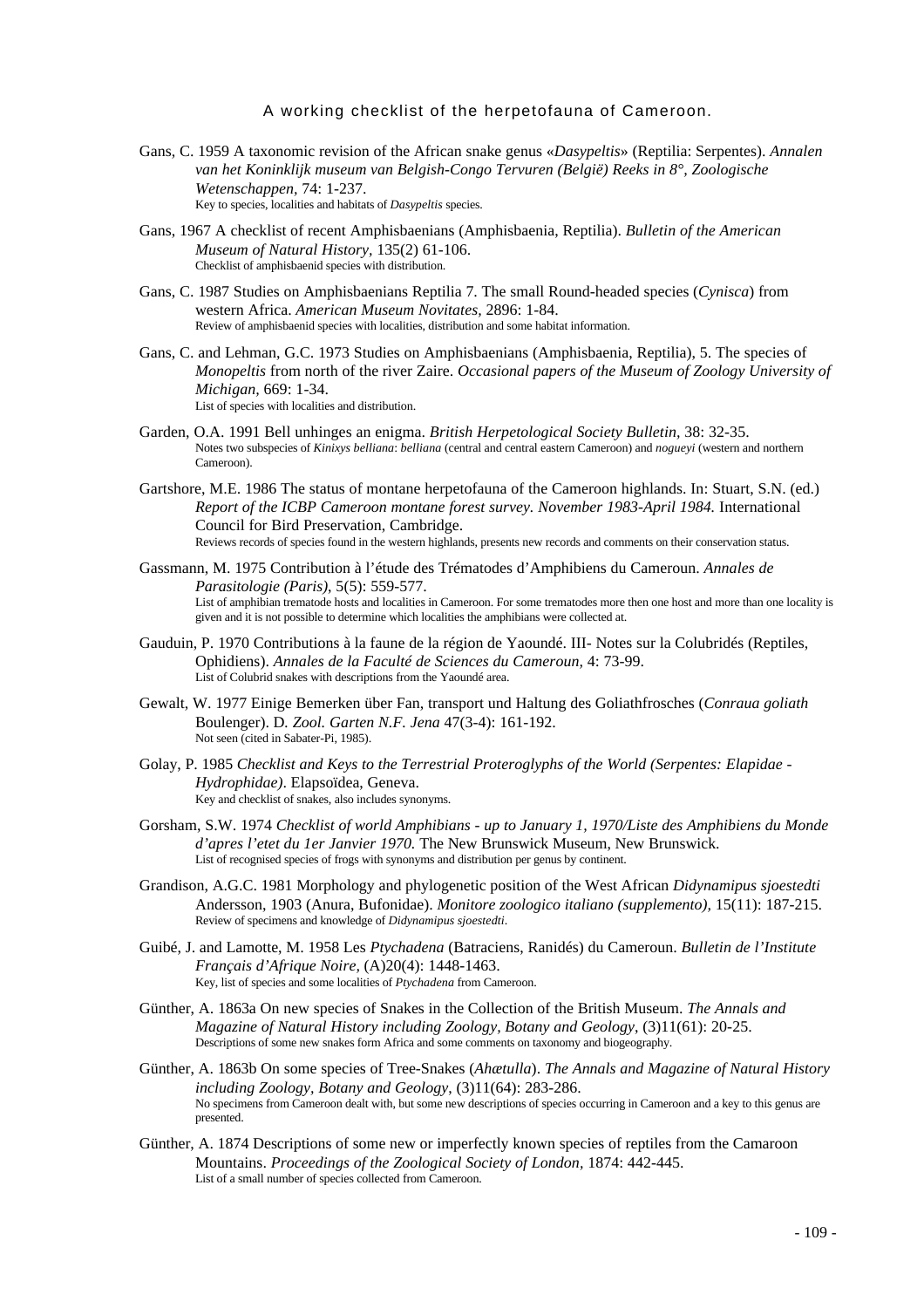- Hahn, D.E. 1980 Liste der rezenten Amphibien und Reptilien, Anomalepididae Leptotyphlopidae Typhlopidae. *Das Tierreich,* 101: 1-93. Review of 3 families with some general distribution information. *Leptotyphlops perreti* is not included and *Typhlina braminus* is moved to *Ramphotyphlops braminus*.
- Hallowell, E. 1854a Description of two new species of Reptilia from Western Africa. *Proceedings of the Academy of Natural Sciences of Philadelphia*, 6(1852): 62-65. Descriptions of new species with localities.
- Hallowell, E. 1854b On a new Genus and two new species of African Serpents. *Proceedings of the Academy of Natural Sciences of Philadelphia*, 6(1852): 203-205. Descriptions of new species with localities (in Nigeria).
- Hallowell, E. 1856 Remarks on the Geographical distribution of Reptiles, with descriptions of several species supposed to be new, and corrections of former papers. *Proceedings of the Academy of Natural Sciences of Philadelphia*, 7(1854): 98-105. Descriptions of new species and a general discussion of reptiles in Africa.
- Håkansson, T. and Madsen, T. 1983 On the distribution of the Black Mamba (*Dendroaspis polylepis*) in West Africa. *Journal of Herpetology*, 17(2): 186-189. Old records of *Dendroaspis polylepis* in West Africa reconsidered.
- Hughes, B. 1976a Zoogeography of West African False Cobras (*Pseudohaje* spp)*. Bulletin de l'Institute Français d'Afrique Noire,* (A)38(2): 457-466. Distribution, localities and habitat of *Pseudohaje goldii* (and others not in Cameroon)*.*
- Hughes, B. 1976b Notes on African Carpet Vipers, *Echis carinatus, E. leucogaster and E. ocellatus* (Viperidae, Serpentes). *Revue Suisse de Zoologie*, 83(2): 359-371.
- Hughes, B. 1978 Latitudinal clines and ecogeography of the West African Night Adder *Causus maculatus* (Hallowell, 1842) Serpentes, Viperidae. *Bulletin de l'Institut Fondemental d'Afrique noire,* (A)39(2): 358-384. Contains information on distribution and habitat of *Causus maculatus*, *C. rhombeatus* and *C. resimus*.

Hughes, B. 1983 African Snake faunas. *Bonner Zoologische Beiträge*, 34(1-3) 311-356.

- Zoogeography of snakes of northwest Africa.
- Hulselmans, J.L.L. 1970 Preliminary notes on African Bufonidae. *Revue de Zoologie et de Botanique Africaines*, 81(1-2): 149-155. Notes on distribution, habitat and taxonomy of *Bufo funereus*, *B. latifrons*, and *B. gracilipes*.
- Hulselmans, J.L.J. 1977 Further notes on African Bufonidae, with descriptions of new species and subspecies (Amphibia Bufonidae). *Revue de Zoologie Africaine*, 91(2): 512-524. Species from the *Bufo regularis* complex described. Localities, calls, distribution and photos accompany the description.
- Ineich, I. 1993 Geographic distribution: *Hemitheconyx caudicinctus* (African Gecko). *Herpetological Review,*  $24(2) \cdot 67$ Record of *Hemitheconyx caudicinctus* for Cameroon (see also Böhme, 1975).
- Iverson, J.B. 1992 *A Revised Checklist with Distribution Maps of the Turtles of the World*. Iverson, Richmond, Indiana. Keys, descriptions and point distribution maps of turtles and tortoises world wide.
- Joger, U. 1979 Zur Ökologie und Vebreitung wenig bekannter Agamen Westafrikas (Reptilia: Sauria: Agamidae). *Salamandra,* 15(1): 31-52. Distribution, behaviour and habitats of four species of *Agama*, of these only *A. sankaranica* has been recorded in Cameroon.
- Joger, U. 1981 Zur Herpetofaunistik Westafrikas. *Bonner Zoologische Beiträge*, 32(3-4): 279-340. Mostly relates to Nigeria and countries to the west, but maps show a few records from some *Bufo* species in Cameroon.
- Joger, U. 1982 Zur Herpetofaunistik Kameruns (II). *Bonner Zoologische Beiträge,* 33(2-4): 313-339. List of herpetofauna collected in north and northwest Cameroon and also in Kribi.
- Joger, U. 1984a Taxonomic Revision der Gattung *Tarentola* (Reptilia: Gekkonidae). *Bonner Zoologische Beiträge,* 35(1-3): 129-174. Revision of the genus and a review of the species with descriptions and distribution maps. New species and sub-genera are described.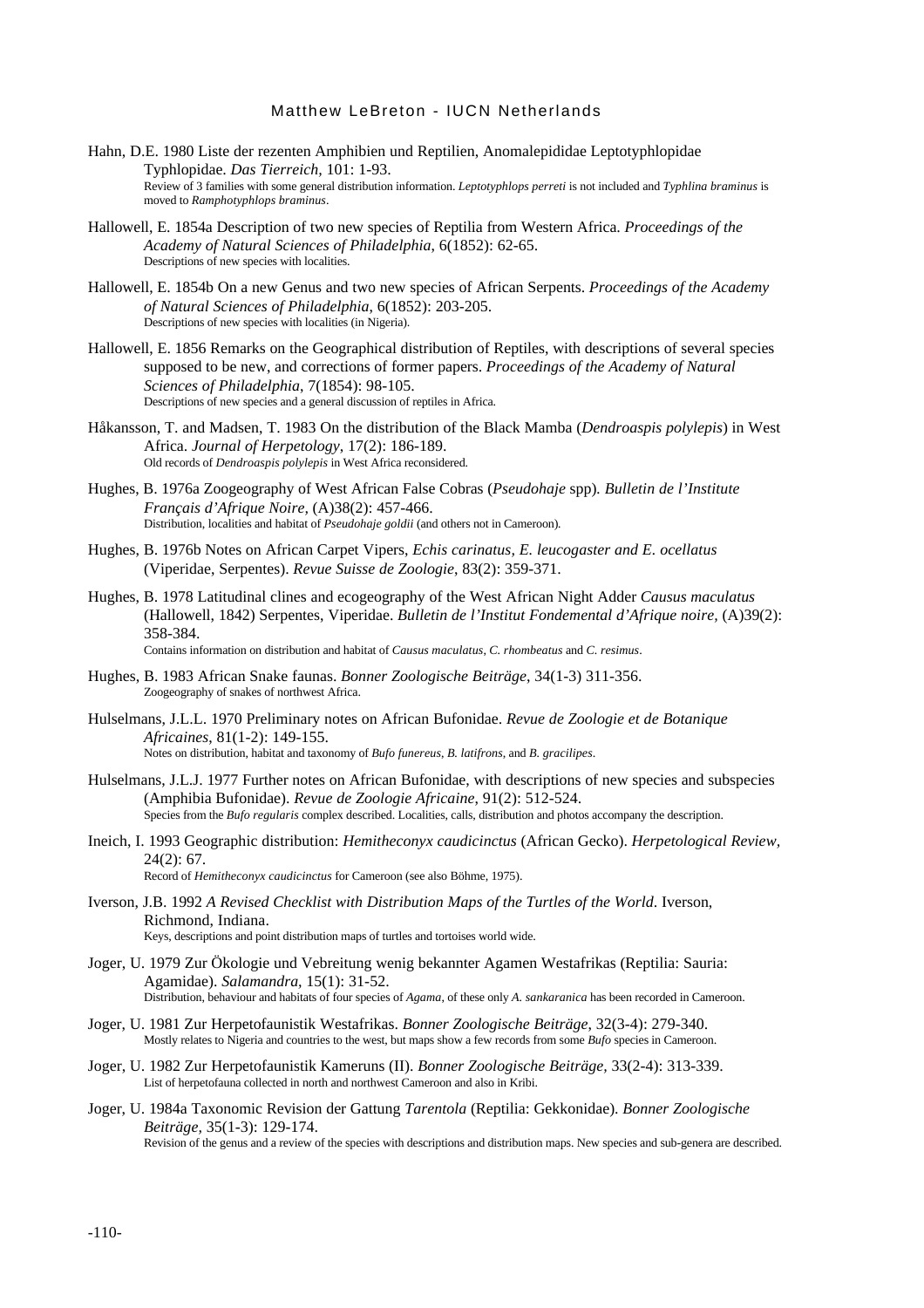- Joger, U. 1984b Morphologische und biochemisch-immunologische Untersuchungen zur Systematik und Evolution der Gattung Tarentola (Reptilia: Gekkonidae). *Zoologische Jahrbücher, Abteilung für anatomie und ontogenie der tiere*, 112(2): 137-256. Key to species of *Tarentola,* with distribution maps. Evolutionary relationships determined through morphology and biochemistry.
- Kingdon, J. 1990 *Island Africa. The evolution of Africa's rare animals and plants*. Collins, London.
- Klaver, Ch. J.J. 1981 Lung-morphology in the Chamaeleonidae (Sauria) and its bearing upon phylogeny, systematics and zoogeography. *Zeitschrift für zoologische Systematik und Evolutionforschung*, 19(1): 1-72.
	- Not seen (cited in Klaver and Böhme, 1992).
- Klaver, C. and Böhme, W. 1986 Phylogeny and classification of the Chamaeleonidae (Sauria) with special reference to the hemipenis morphology. *Bonner Zoologische Monographien*, 22: 1-64. Localities for species in the *Chameleo (Trioceros)* subgenus, comparison of hemipenis morphology of Chamaeleonidae species.
- Klaver, C. and Böhme, W. 1992 The species of the *Chameleo cristatus* group from Cameroon and adjacent countries, West Africa. *Bonner Zoologische Beiträge*, 43(3): 433-476. List and key to the species of *Chameleo* related to *Chameleo cristatus* from Cameroon. *Chamaeleo wiedersheimi perreti* described .
- Klaver, C.J.J. and Böhme, W. 1997 Chamaeleonidae. *Das Tierreich (The Animal Kingdom),* 112: 1-85. Checklist of Chameleons, with distribution and synonyms.
- Kluge, A.G. 1969 The evolution and geographic origin of the New World *Hemidactylus mabouia-brookii* complex (Gekkonidae, Sauria). *Miscellaneous Publication, Museum of Zoology, University of Washington,* 138: 1-78. Focus is on south and central America but there is a map of the locations of *Hemidactylus mabouia* in Africa. The data for the records are not provided however.
- Kluge, A.G. 1991 Checklist of gekkonid lizards. *Smithsonian Herpetological Information Service*, 85: 1-35. World-wide list of gecko names with synonyms (no distribution information).
- Kobel, H.R., Du Pasquier, L. Fischberg, M. and Gloor, H. 1980 *Xenopus amieti* sp. nov. (Anura: Pipidae) from the Cameroons, another case of tetraploidy. *Revue Suisse de Zoologie,* 87(4): 919-926. New *Xenopus* species from western Cameroon, with comments on distribution of other species.
- Kofron, C.P. 1992 Status and habitats of the three African crocodiles in Liberia. *Journal of Tropical Ecology*, 8(3): 265-273. The distributions and habitats of *Crocodilus niloticus*, *C. cataphractus* and *Osteolaemus tetraspsis* in Liberia reviewed.
- Lamotte, M. 1967 Le problème de *Ptychadena* (Fam. Ranidae) Du groupe *mascareniensis* dans l'Ouest Africain. *Bulletin du Muséum National d'Histoire Naturelle,* (2)39(4): 647-656. *Ptychadena mascareniensis* (from Cameroon) and *P. hylaea* are diagnosed. Deals mainly with far west Africa.
- Lamotte, M., Perret, J.-L. and Dzieduszycka, S. 1959a Contribution à l'étude des Batraciens de l'Ouest africain. IX. – Les formes lavaires de *Petropedetes palmipes, Conraua goliath* et *Acanthixalus spinosus. Bulletin de l'Institute Français d'Afrique Noire,* (A)21(2): 762-776. Diagrams and descriptions of larval development of *Petropedetes palmipes, Conraua goliath* and *Acanthixalus spinosus,* with localities for specimens also.
- Lamotte, M. and Xavier, F. 1966a *Phrynobatrachus natalensis* (Smith) et *Phrynobatrachus francisci* (Boulenger): deux espèces de l'Ouest africain difficiles à distinguer. *Bulletin de l'Institute Français d'Afrique Noire*, (A)28(1): 343-361 *Phrynobatrachus natalensis* and *P. francisci* diagnosed.
- Lamotte, M. and Xavier, F. 1966b Étude comparée de deux espèces de *Phrynobatrachus* souvent confondes: *Phr. plicatus* Gunther et *Phr. auritus* Boulenger. *Bulletin de l'Institute Français d'Afrique Noire*, (A)28(4): 1605-1619 *Phrynobatrachus auritus* and *P. plicatus* diagnosed with maps and diagrams..
- Lampe, E. 1911 Erster Nachtrag zum Katalog der Reptilien-und Amphibien-Sammlung des naturhistorischen Museums der stadt Wiesbaden. *Jahrbücher nassau. Ver. Naturk*. 64: 137-236. Not seen (cited in Klaver and Böhme, 1992).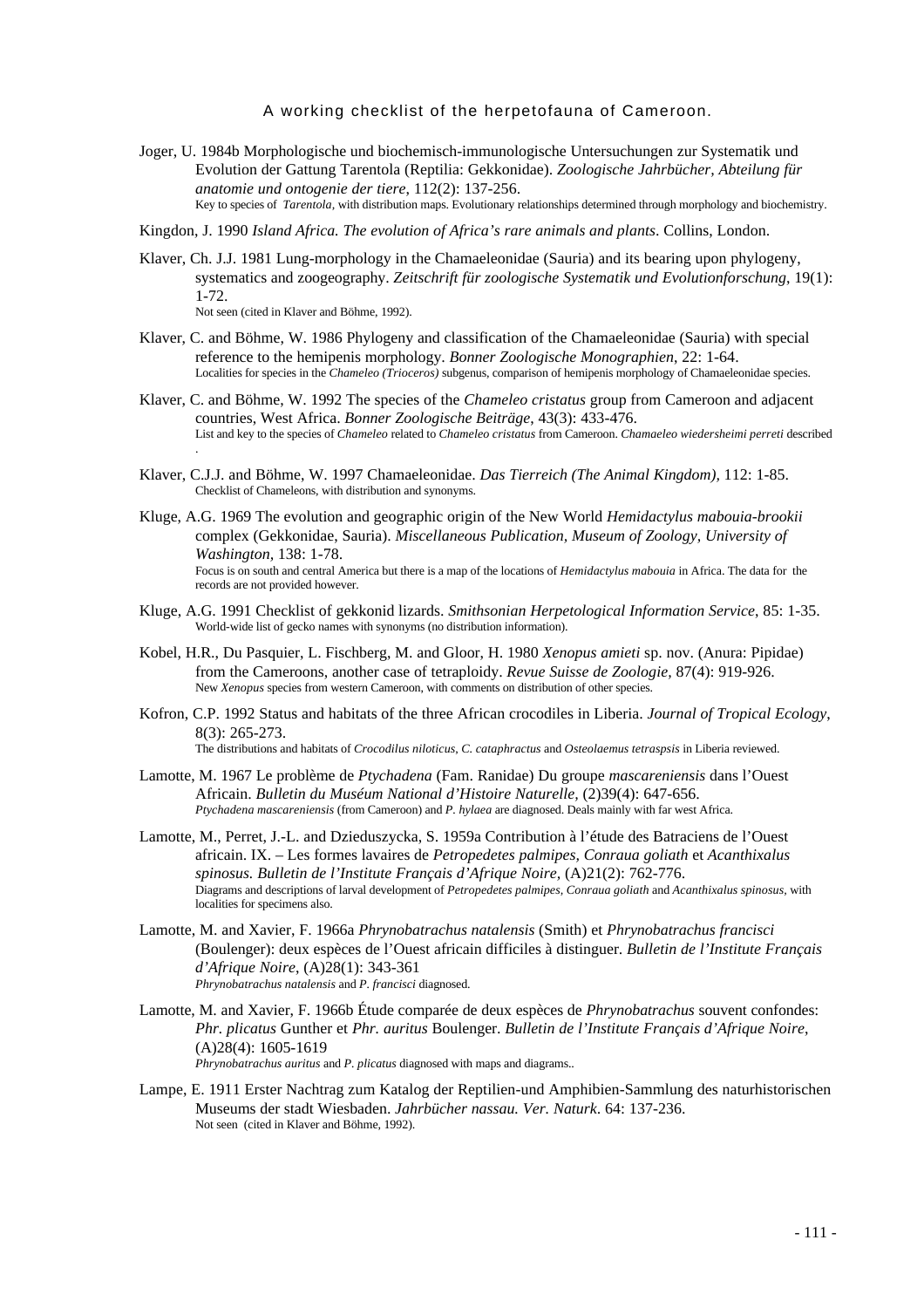- Laurent, R. 1943 Les *Hyperolius* (Batraciens) du Musée du Congo. *Annalen van het Museum van Belgisch Congo Turvuren (België) C.-Dierkunde: Visschen, Reptilien, Amfibieën / Annales du Musée du Congo Belge. C. - Zoologie. Poissons, Reptiles, Amphibiens*, (1)4(2): 61-140. List of *Hyperolius* specimens in the Congo Museum, with localities and comments.
- Laurent, R. 1947a On some misuses of *Hyperolius* names. *The Annals and Magazine of Natural History*, (11)112(25): 288-294. Comments on the correct use of *Hyperolius* names.
- Laurent, R. 1947b Two new forms of the genus *Hyperolius. The Annals and Magazine of Natural History,* (11)112(26): 294-296. Description of *Hyperolius steindachnerii pardalis*.
- Laurent, R. 1950 Revision du genre *Atractaspis* A. Smith. *Memoires, Institute Royal des sciences naturelles de Belgique,* (2)38: 1-49. Key to species of *Atractaspis,* description and distribution of each species, plus some localities.
- Laurent, R. 1951 Aperçu des formes actuellement reconnaissables dans la superespèce *Hyperolius marmoratus. Annales de la Société Royale Zoologique de Belgique*, 82(2): 379-397. Distribution, synonyms and comments on *Hyperolius marmoratus* group species.
- Laurent, R.F. 1961 Note sur les *Hyperolius* et quelques *Afrixalus* (Salienta) du Musée de Berlin. *Revue de Zoologie et de Botanique Africaines*, 64(1-2): 65-96. Descriptions, taxonomic comments and localities of *Afrixalus* and *Hyperolius* from Africa in the Berlin Museum.
- Laurent, R. 1962 On the races of *Kinixys belliana* Gray. *Breviora (Museum of Comparative Zoology, Harvard University),* 176: 1-6. Examines the validity of the races of *Kinixys belliana* and provides a key to the valid races.
- Laurent, R. 1964 A revision of the *punctatus* group of African *Typhlops* (Reptilia: Serpentes). *Bulletin of the Museum of Comparative Zoology, Harvard University,* 130(6): 389-444. Review of *Typhlops*, key to species, phylogenies and distribution maps.
- Laurent, R. 1982 Le genre *Afrixalus* Laurent (Hyperoliidae) en Afrique centrale. *Koninklijk museum voor midden-afrika, Tervuren, België, Annalen Reeks in 8º, Zoologische Wetenschappen,* 235: 1-58. Deals with Rwanda, Zaire and Burundi but mentions a species also occurring in Cameroon.
- Laurent, R.F. 1987 Essai de caractérisation morphometrique des deux espèces du genre *Nectophryne* Buchholz and Peters (Anura, Bufonidae). *Revue Suisse de Zoologie,* 94(4): 647-653. *Nectophryne afra* and *N. batesii* are distinguished and localities of specimens are given.
- Lawson, D.P. 1993 The reptiles and amphibians of the Korup National Park Project, Cameroon. *Herpetological Natural History*, 1(2): 27-90. Checklist of species found in the Korup National Park, Cameroon, and surrounds. Accompanied by ecological information and photos.
- Lindholm, W.A. 1905 Beschreibung einer Neuen Schlangenart (*Dipsadophidium weileri* nov. gen. et nov. sp.) aus Kamerun. *Jahrbücher des Nassauischen vereins für naturkunde*, 58: 183-187. Description of *Dipsadophidium weileri* from Bibundi.
- Loman, J. 1998 http://darwin.biol.lu.se/zooekologi/jon/hb02.htm Internet site with some herpetofauna records and photos - information accessed on 27 May 1998.
- Loumont, C. 1983 Deux espèces nouvelles de *Xenopus* du Cameroun (Amphibia, Pipidae). *Revue Suisse de Zoologie*, 90(1): 169-177. *Xenopus boumbaensis and X. andrei* described (including call), discussion of distribution of Xenopus epitropicalis (=*Silurana epitropicalis*) also.
- Loumont, C. 1984 Current distribution of the genus *Xenopus* in Africa and future prospects. *Revue Suisse de Zoologie*, 91(3): 735-746. Distribution of *Xenopus* species and subspecies reviewed and discussed with maps and localities.

Loumont, C. and Kobel, H.R. 1991 *Xenopus longipes* sp. nov., a new polyploid pipid from western Cameroon. *Revue Suisse de Zoologie,* 98(4): 731-738. A new species with comments on distribution and habitat.

Loveridge, A. 1936 African reptiles and amphibians in the Field Museum of Natural History. *Publications of the Field Museum of Natural History, Zoological Series*, 23: 1-111. Not seen (cited in Klaver and Böhme, 1992).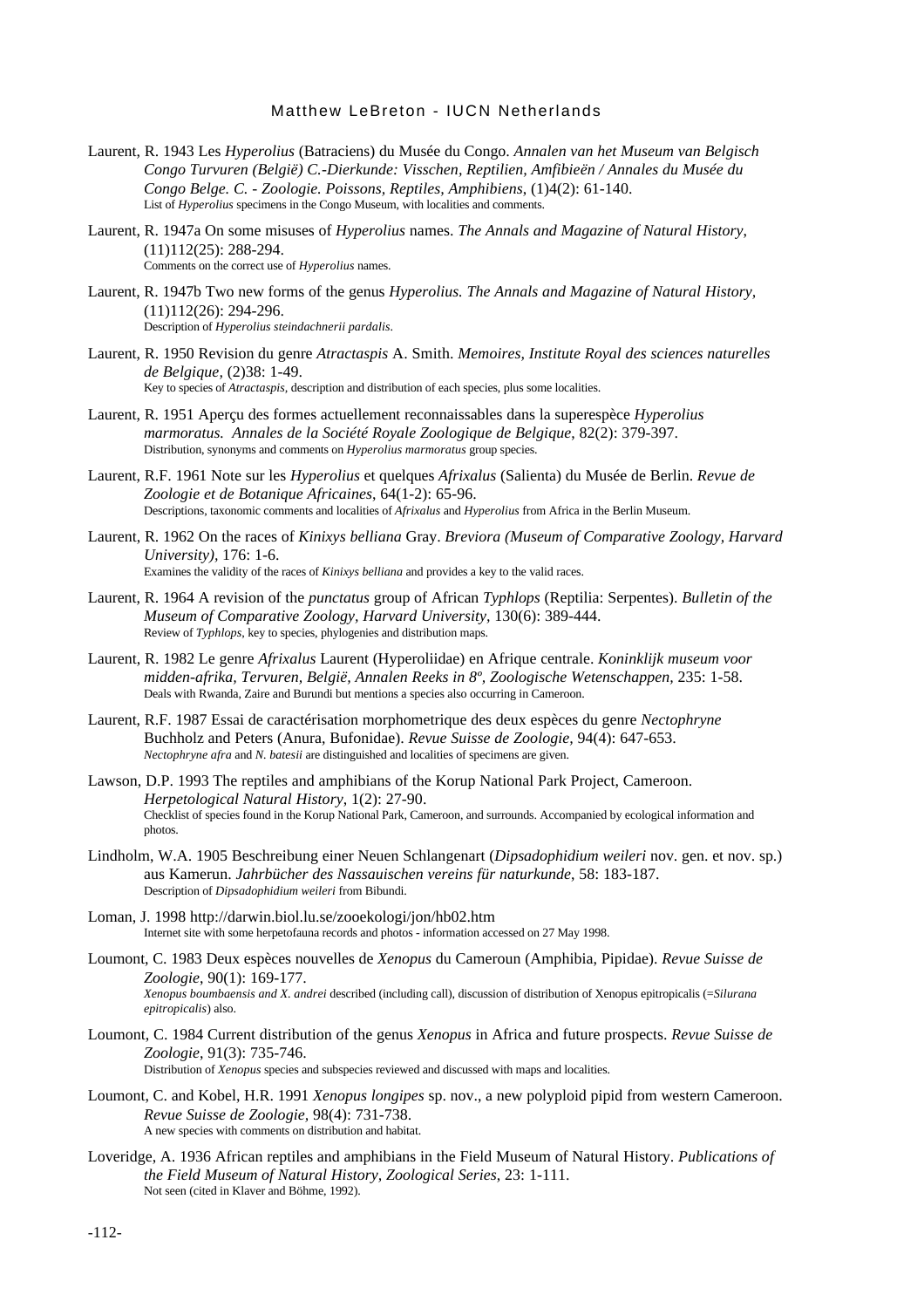- Loveridge, A. 1937 Zoological results of the George Vanderbilt Africa expedition of 1934. VII. Reptiles and Amphibians. *Proceeding of the National Academy of Sciences, Philadelphia*, 89: 265-296. Not seen (cited in Klaver and Böhme, 1992).
- Loveridge, A. 1941a Revision of the African Lizards of the family Amphisbaenidae. *Bulletin of the Museum of comparative Zoölogy at Harvard College,* 87(5): 354-451. Key to genera and species, with illustrations descriptions and habitats of most species.
- Loveridge, A. 1941b Revision of the African terrapins of the family Pelomedusidae. *Bulletin of the Museum of Comparative Zoology, Harvard,* 88: 467-524. Not seen (cited in Ernst and Barbour, 1989).
- Loveridge, A. 1942 Revision of the African lizards of the Family Gerrhosauridae. *Bulletin of the Museum of Comparative Zoology, Harvard,* 89(11): 1-543. Review of species of Gerrhosauridae with notes on ecology – written before *Gerrhosaurus* was recorded in Cameroon.
- Loveridge, A. 1947 Revision of the African Lizards of the Family Gekkonidae. *Bulletin of the Museum of Comparative Zoölogy at Harvard College,* 98(1): 1-469. List of African Gekkonidae with descriptions, biological data synonyms, localities and range. A key, and some local names are also given.
- Loveridge, A. 1958 Revision of Five African Snake Genera. *Bulletin of the Museum of Comparative Zoology, Harvard*, 119(1): 1-198.

Revision of *Natriciteres*, *Philothamnus*, and *Prosymna* (and also *Lycodonomorphus* and *Chilorhinophis* but these genera do not occur in Cameroon). Key to species, descriptions, range, localities, habitat and ecological information (habits, breeding, diet, parasites etc.).

- Loveridge, A. and Williams, E.E. 1957 Revision of the African tortoises and turtles of the suborder Cryptodira. *Bulletin of the Museum of Comparative Zoology, Harvard,* 115(6): 163-557. Key to Cryptodira of Africa with distribution, localities for each species, and some maps.
- Mann, M., Risley, M.S., Eckhard, R.A. and Kasinsky, H.E. 1982 Characterization of spermatid/sperm Basic Chromosomal Proteins in the genus *Xenopus* (Anura, Pipidae). *The Journal of Experimental Zoology*, 222(2): 173-186. Biochemistry of *Xenopus* sperm. Localities of *Xenopus* from Cameroon.
- Matschie, P. 1893 Neue Reptilien und Amphibien aus West-Afrika. *Sitzungs-Bericht der Gesellschaft naturforschender Freunde zu Berlin*, 1893(6): 170-175. Descriptions of *Arthtoleptis variabilis*, *Bufo preussi* from Cameroon and Mabuia büttneri (=*Mabuya buettneri*) from Togo.
- Mayer, W. and Bischoff, W. 1996 Beiträge zur taxonomischen Revision der Gattung *Lacerta* (Reptilia: Lacertidae). Teil 1: Zootoca, Omanosaura, Timon und Teira als eigenständige Gattungen. *Salamandra*, 32(3): 163-170. Lacerta dugesii Milne-Edwards, 1829 placed in the genus *Teira*.
- Meirte, D. 1992 Cles de determination des serpents d'Afrique. *Koninklijk museum voor midden-Afrika Tervuren, België. Annalen Zoologische Wetenschappen,* 267: 1-161 Key to species, nomenclatural and taxonomic changes and some distribution information.
- Mertens, R. 1922 Ein neues Chamäleon aus Kamerun. *Zoologischer Anzeiger,* 54(2-8): 190-192. Description of *Chameleon serratus*.
- Mertens, R. 1937 Eine neue, tiergeographisch bemerkenswerte Eidechse aus Kamerun. *Senckenbergiana,* 19(5-6): 381-384. Description of *Cnemaspis koehleri.*
- Mertens, R. 1938 Herpetologische Ergebnisse einer Reise nach Kamerun. *Abhandlungen der Senckenbergischen Naturforschenden Gesellschaft,* 442: 1-52. Herpetofauna collected in western Cameroon between about Victoria and Johann Albrechtshütte.
- Mertens, R. 1939 Über das Höhenvorkommen der Froschlurche am Großen Kamerun-Berge. *Abhandlungen und berichte aus dem museum für naturkunde und Vorgeschichte und dem Naturwissenschaftlichen verein in Magdeburg*, 7(1): 121-128. List of species (with comments) from Mt Cameroon and Buea.
- Mertens, R. 1940a Amphibien aus Kamerun, Senckenbergiana Wissenschaftliche Mitteilungen gesammelt von M. Köhler und Dr. H. Graf. *Der Senckenbergischen Naturforschenden Gesellschaft*, 22(3-4): 103-135. List of amphibians from Mt. Cameroon and Bamenda.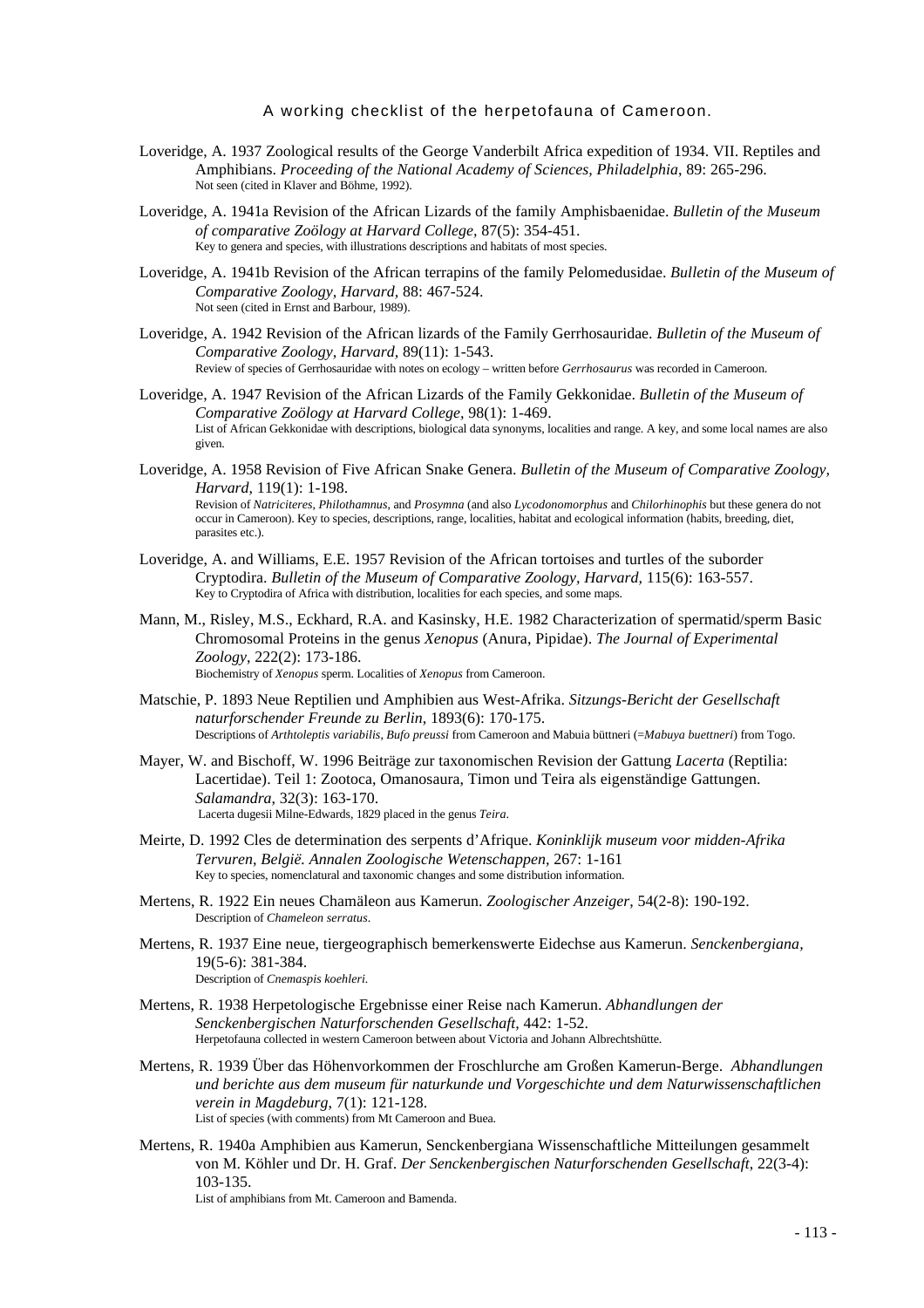Mertens, R. 1940b Zur Herpetologie Kameruns und Deutsch-Ostafrikas. *Zoologischer Anzeiger,* 131: 239- 250.

List of reptiles, with descriptions and localities, from a trip to Cameroon, most from the western coast. Also a description of a new frog from north Cameroon.

- Mertens, R. 1966 Liste der rezenten Amphibien und Reptilien: Chamaeleonidae. *Das Tierreich*, 83: 1-37. List of Chamaeleonidae species with distributions and synonyms.
- Mertens, R. 1968 Zur Kenntnis der Herpetofauna von Kamerun und Fernando Poo. *Bonner Zoologische Beiträge,* 19(1-2): 69-84. Includes a list of herpetofauna collected in Cameroon, mainly in the northwest.
- Metcalf, M.M. 1923 The opalinid ciliate infusorians. *United States National Museum Bulletin*, 120: 1-484. Detailed work on global distribution of ciliates, information on hosts and general localities also given.
- Mignot, J.-P. and Affa'a, F.-M. 1995 Patterning in opalinids. 3. The cytoskeleton of *Cepeda sudafrican* (Fantham, 1923) Affa'a & Lynn 1994, an intermediate type between *Opalina ranarum* and *Protoopalina pseudonutti. Archiv für Protistenkunde*, 145(3-4): 241-249. Use of a staining technique to view a frog 'parasite' cytoskeleton. Uses some specimens from Cameroon.
- Monard, A. 1949 Vertébrés nouveaux du Cameroun. *Revue Suisse de Zoologie,* 56(38): 731-745. New mammals, birds and two reptiles from Cameroon.
- Monard, A. 1951a Reptiles. (Resultants de la Mission Zoologique Suisse au Cameroun.) *Memoires de l'Institute d'Afrique Noire, centre du Cameroun. Serie: Sciences naturelles*, 1: 123-170. List of specimens collected in Cameroon, with descriptions and localities. Checklist of snakes and lizards and some habitat and distribution comments under each species.
- Monard, A. 1951b Batraciens. (Resultants de la Mission Zoologique Suisse au Cameroun.) *Memoires de l'Institute d'Afrique Noire, centre du Cameroun. Serie: Sciences naturelles*, 1: 171-185. List of specimens collected in Cameroon, with descriptions and localities.
- Moody, S.M. and Böhme, W. 1984 Merksmalsvariation und taxonomische Stellung von *Agama doriae* Boulenger, 1885 und *Agama benueensis* Monard, 1951 (Reptilia: Agamidae) aus dem Sudangürtel Afrikas. *Bonner Zoologische Beiträge,* 35(1-3): 107-128. Study of *Agama doriae* and *A. benueensis*, now regarded as subspecies of *A. doriae*.
- Mocquard, F. 1887 Du genre *Heterolepis* et des espèces qui il composent, dont trois nouvelles. *Bulletin des Sciences par la Société Philomatique, Paris*, (7)11: 1-34. Not seen (cited in Uetz, 1999).
- Müller, L. 1907 Über einen neuen Gecko aus Kamerun und eine neue colubrine Schlange aus centralchina. *Zoologischer Anzeiger*, 31(25): 824-830. Description of *Ancyclodactylus spinicollis.*
- Müller, L. 1909 Vorläufige Mitteilung über ein neues Chamäleon und einen neuen Gecko aus Kamerun. *Jahrbücher Nassauischen Vereins für Naturkunde,* 62: 111-115. Two new species described for Cameroon, *Chameleo camerunensis* and *Diplodactylus weileri*.
- Müller, L. 1910 Beiträge zur Herpetologie Kameruns. *Abhandlungen der K. Bayer, Akademie der Wissenschaften, II Kl*., 24(3); 545-626. List of reptiles and amphibians from Cameroon with localities and comments.
- Murith, D., Miremad-Gassmann, M. and Vaucher, C. 1978 Contribution á l'étude des Polystomes d'Amphibiens du Cameroun. *Revue Suisse de Zoologie*, 85(3): 861-698. Records of parasites from frogs in Cameroon.
- Nieden, F. 1908 Die amphibienfauna von Kamerun. *Mitteilungen aus dem Zoologischen Museum in Berlin,* 3(4) 489-518. List of species collected in Cameroon with localities
- Nieden, F. 1910a Neue reptilien und amphibien aus Kamerun. *Arkiv für Naturgeschichte,* 76(1): 234-246. List of species collected in Cameroon, with some new species described and some species new for Cameroon.

Nieden, F 1910b Die Reptilien (auβer den Schlangen) und Amphibien. *Die Fauna der deutschen Kolonien*. *(Herausgegben mit Unterstützung des Reichs-Kolonialamtes vom Zoologischen Museum in Berlin.)* Reihe I: Kamerun, 2: 1-74. List of species of reptiles (except snakes – see Sternfeld, 1909) and amphibians from Cameroon. Key to species, localities, descriptions and figures.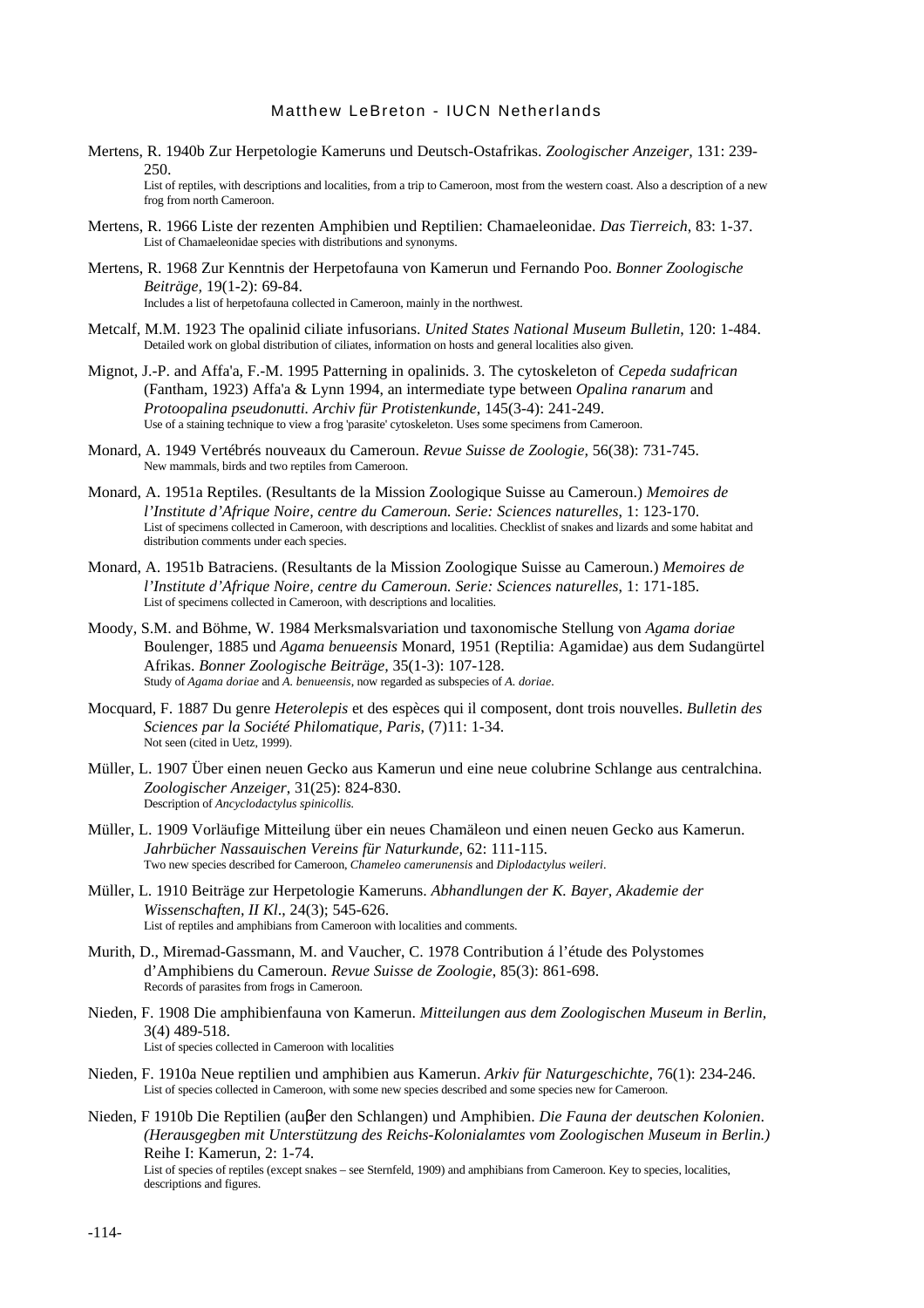- Nieden, F. 1912 Übersicht über die afrikanischen schleichenlurch (Amphibia apoda). *Sitzungsberichte der Gesellschaft Naturforschender Freunde zu Berlin*, 1912: 186-214*.* Systematic list of caecilians, with description of *Herpele multiplicata*.
- Nieden, F. 1914 Beschreibung einer neuen *Tejiden*-Art nebst Bemerkungen über einige Kriech tiere des Naturhistorischen Museums in Lübek. *Sitzungsbericht de Gesellschaft naturforschender Freunde zu Berlin,* 1914: 364-367. List of specimens from various places.
- Nussbaum, R.A. 1981 *Scolecomorphus lamottei,* A New Caecilian from West Africa (Amphibia: Gymnophiona: Scolecomorphidae). *Copeia,* 1981(2): 265-269. Description, of *Scolecomorphus lamottei,* photos of specimen, comparison to *Scolecomorphus bornmuelleri* (now *Crotaphatrema)*.
- Nussbaum, R.A. 1985 Systematics of caecilians (Amphibia: Gymnophiona) of the family Scolecomorphidae. *Occasional Papers of the Museum of Zoology, Michigan*, 713: 1-49. *Scolecomorphus bornmuelleri* and *S. lamottei* moved to *Crotaphatrema*.
- Nussbaum, R.A. and Wilkinson, M. 1989 On the classification and phylogeny of Caecilians (Amphibia: Gymnophiona), a critical review. *Herpetological Monographs,* 3: 1-42. Systematically reviews all families and species of caecilians.
- Ohler, A. 1996 Systematics, morphometrics and biogeography of the genus *Aubria* (Ranidae, Pyxicephalinae). *Alytes (Paris),* 13(4): 141-166. Review of *Aubria* species, distribution maps, description of larvae.
- Ohler, A. and Kazadi, M. 1990 Description d'une nouvelle espèce du genre *Aubria* Boulenger, 1917 (Amphibiens, Anoures) et redescription du type d*'Aubria subsigillata* (A. Duméril, 1856). *Alytes (Paris),* 8(2): 25-40. Review of *Aubria subsigillata* with maps and photos.
- O'Shea, M. 1981 The Forest Cobra (*Naja melanoleuca*) Hallowell. *Herptile,* 6(2): 40-42. Description, habitats and habits of *Naja melanoleuca*.
- Ota, H., Hikida, T. and Barcelo, J. 1987 On a small collection of lizards and snakes from Cameroon, West Africa. *African Study Monographs,* 8(2) 111-123. Brief list of reptiles collected in the Reserve Faune de Campo in south-west Cameroon.
- Parker, H.W. 1936 The amphibians of the Mamfe Division, Cameroons. I. Zoogeography and systematics. *Proceedings of the Zoological Society of London,* 1936: 135-163. Collection of amphibians from northwest Cameroon highlands including description of some new species. Also some biogeographical information.
- Passmore, N.I. and Carruthers, V.C. 1979a *South Afican Frogs*. Witwatersrand University Press, Johannesburg. Descriptions and photographs of frogs from South Africa.
- Passmore, N.I. and Carruthers, V.C. 1979b *Voices of South Afican Frogs*. Witwatersrand University Press, Johannesburg. Recordings of frog calls in South Africa. Record accompanying Passmore and Curruthers (1979a).
- Pawley, R. 1987 The management of the Goliath Frog, *Conraua goliath*: a goliath problem? *Bulletin of the Chicago Herpetological Society,* 22(5): 96-97. Discusses captive management of *Conraua goliath*.
- Perret, J.-L. 1957a Observations sur *Rana goliath* Blgr. *Bulletin de la Société Neuchâteloise de Sciences naturelles,* 80: 98-101. Localities and review of biology of *Conraua goliath*. Later republished in English (see Perret, 1987).
- Perret, J.-L. 1957b Découverte de la femelle *Chameleo quadricornis* Tornier et note sur les Caméléons du Cameroun. *Revue Suisse de Zoologie,* 64(4): 79-89. Description of the female of *Chameleo quadricornis* and a key to Cameroon *Chameleo* species, localities given in this paper come from other sources.
- Perret, J.-L. 1957c Un nouveau *Phrynobatrachus* du Cameroun*. Revue Suisse de Zoologie,* 64(27): 527-531. Description of *Phrynobatrachus circogaster,*with localities for other species of *Phrynobatrachus.*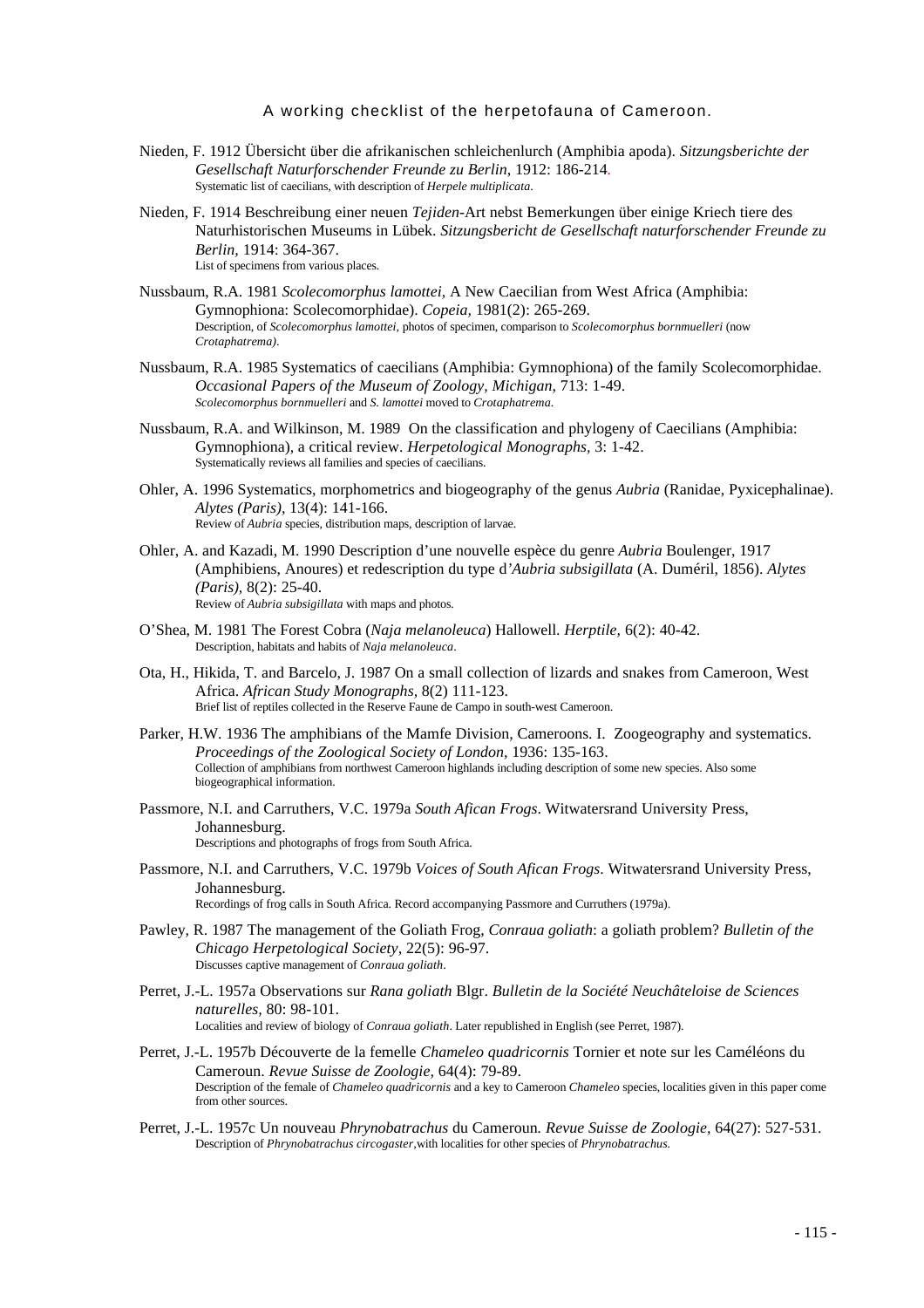- Perret, J.-L. 1958a Notes sur des Batraciens du genre *Kassina* du Cameroun et d'Afrique nord-equatoriale. *Bulletin de l'Institute Français d'Afrique Noire,* (A)20(4): 1437-1447 Lists 3 *Kassina* species from Cameroon with a few localities.
- Perret, J.-L. 1958b Observations sur des rainettes africaines du genre *Leptopelis* Günther. *Revue Suisse de Zoologie* 65(5): 259-275.

*Leptopelis notatus, L. ocellatus* and *L. brevirostris* redescribed and figured, including calls, habitat, reproduction, photos.

- Perret, J.-L. 1959a Études Herpétologiques Africains. *Bulletin de la Société Neuchâteloise de Sciences naturelles,* 82: 247-253. List of miscellaneous African reptiles and frogs with localities, habitats and some comparative descriptions.
- Perret, J.-L. 1959b Batraciens nouveaux du Cameroun. *Revue Suisse de Zoologie,* 66(30): 711-721. Descriptions and diagnostics of two amphibians from Cameroon.
- Perret, J.-L. 1960a Batraciens du genre *Afrixalus* du Cameroun. *Revue de Zoologie et de Botanique Africaines,* 61(3-4): 355-374. Key to species and subspecies of *Afrixalus,* descriptions of new species and previously described ones and some locality and distribution information.
- Perret, J.-L. 1960b Études herpétologiques africaines II. *Bulletin de la Société Neuchâteloise de Sciences naturelles,* 83: 93-100 Notes on various amphibians from Africa, new species, localities, and local names.
- Perret, J.-L. 1960c Une nouvelle et remarquable espèce *d'Atractaspis* (Viperidae) et quelques autres Serpentes d'Afrique. *Revue Suisse de Zoologie*, 67(5): 129-139. Description of *Atractaspis coalescens*, key to the species of *Atractaspis,* localities and habitats given for each species of *Atractaspis* in Cameroon and notes on *Elapocalamus* and *Dipsadoboa*.
- Perret, J.-L. 1961 Études Herpétologiques Africanes III. *Bulletin de la Société Neuchâteloise de Sciences naturelles*, 84: 133-138. List of snakes from the 'région camerounaise' with very brief distribution/habitat comments.
- Perret, J.-L. 1962a Revision des types de *Leptopelis* et note sur quelques *Hyperolius* (Amphibia Salienta) de la région camerounaise, conservés au Museum de Berlin. *Revue de Zoologie et de Botanique Africaines*, 65: 235-241. List of type specimens in the Berlin Museum with current names, descriptions and taxonomic comments.
- Perret, J.-L. 1962b La biologie l'*Acanthixalus spinosus* (Amphibia Salienta). *Recherchés et Etudes Camerounaises*, 1(1961): 90-101. Review of biology of *Acanthixalus spinosus* with information on call, larvae and general ecology. No new localities.
- Perret, J.-L 1963 Les Gekkonidae du Cameroun, avec la description de deux sous-espèces nouvelles. *Revue Suisse de Zoologie,* 70(3): 47-60. List of Gekkonidae from Cameroon, with localities, descriptions and new species.
- Perret, J-L. 1966 Les amphibiens du Cameroun. *Zoologische Jahrbücher (Abteilung für Systematijk Ökologie und Geographie de Tiere),* (8) 93: 289-464. Comprehensive list of amphibian species from Cameroon with specimen localities and comments on habitat.
- Perret, J.-L. 1971a Les espèces du genre *Nectophrynoides* d'Afrique (Batraciens Bufonidés). *Annales de la Faculté des Sciences (Yaoundé, Cameroun),* 6: 99-109. Description of Nectophrynoides mirei (= *Wolterstorffina mirei*) from Cameroon.
- Perret, J.-L. 1971b Redécouverte de *Bufo villiersi* Angel. *Revue de Zoologie et de Botanique Africaines*, 84: 130-139.

*Bufo villiersi* is redescribed, with localities, pictures and information on affinities.

- Perret, J.-L. 1972 Les espèces des genres *Wolterstorffina* et *Nectophrynoides* d'Afrique (Amphibia Bufonidae). *Annales de la Faculté des Sciences (Yaoundé, Cameroun)*, 11: 93-119. Taxonomic comments, photos, ecological notes and localities for *Wolterstorffina* spp. Also descriptions of non-Cameroon *Nectophrynoides spp*.
- Perret, J.-L. 1973a Contribution à l'étude de *Panaspis* (Reptilia, Scincidae) d'Afrique occidentale avec le description de deux espèces nouvelles. *Revue Suisse de Zoologie,* 80(2): 595-630. List of species of *Panaspis* with localities.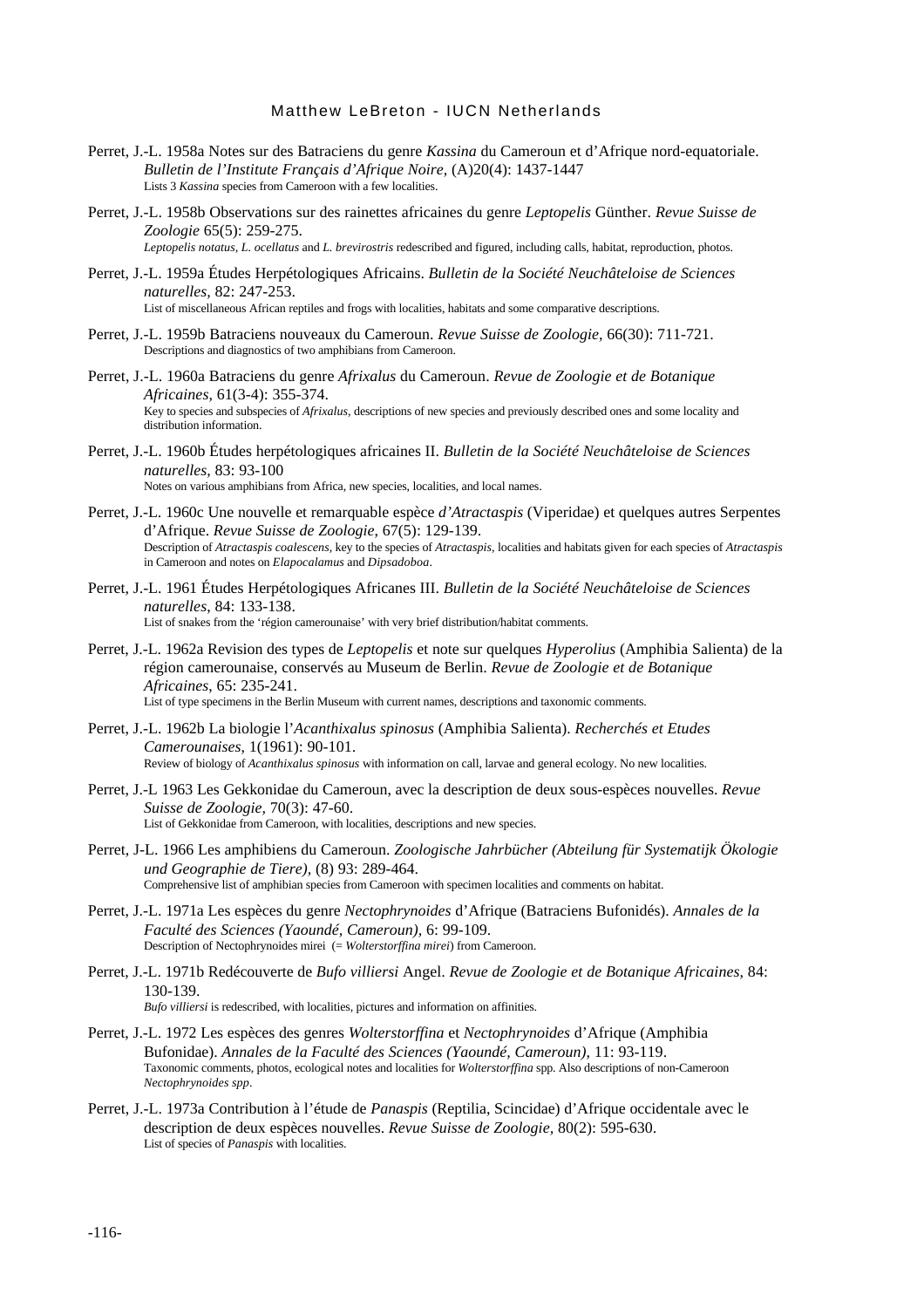- Perret, J.-L. 1973b *Leptopelis palmatus* (Peters) et *Leptopelis rufus* Reichenow (Amphibia Salienta): deux espèces distinctes. *Annales de la Faculté des Sciences (Yaoundé, Cameroun)*, 15-16: 81-90. *Leptopelis palmatus* occurs only on Île de Prince and *L. rufus* is from Cameroon and Gabon according to this paper. Thus all records attributed to *L. palmatus* and those attributed to *L. rufus* are placed under *L. rufus* in this paper.
- Perret, J.-L. 1975a Revision critique de quelques types de reptiles et batraciens africains. *Revue Suisse de Zoologie*, 82(1): 185-192. Revision of type specimens of various reptiles and amphibians from Africa.
- Perret, J.-L. 1975b Les sous-espèces d'*Hyperolius ocellatus* Günther (Amphibia Salientia). *Annales de la Faculté des Sciences (Yaoundé, Cameroun)*, 20: 23-31. Descriptions and localities for the sub-species of *Hyperolius ocellatus.*
- Perret, J.-L. 1975c La différentiation dans le genre *Panaspis* Cope (Reptilia, Scincidae). *Bulletin de la Société Neuchâteloise de Sciences naturelles*, 98: 5-16. Sub-genera of *Panaspis* defined and general distribution and habitat information given, no localities mentioned.
- Perret, J.-L. 1976 Identité de quelques *Afrixalus* (Amphibia, Salienta, Hyperoliidae). *Bulletin de la Société Neuchâteloise de Sciences naturelles,* 99: 19-28. Descriptions, habitats, localities and distribution of *Afrixalus* spp.
- Perret, J.-L. 1977 Les *Hylarana* (Amphibiens, Ranidés) du Cameroun. *Revue Suisse de Zoologie,* 84(4): 841- 868.

Key to species plus the habitat, distribution, voice, and description of six *Hylarana* from Cameroon.

- Perret, J.-L. 1979 Remarques et mise au point sur quelques espèces de *Ptychadena* (Amphibia, Ranidae). *Bulletin de la Société Neuchâteloise de Sciences naturelles*, 102: 5-21. Status of *Ptychadena* species discussed and revised, new data on morphology and calls are given.
- Perret, J.-L. 1981 Le statut de *Ptychadena schubotzi* (Sternfeld) (Amphibia, Ranidae). *Bulletin de la Société Neuchâteloise de Sciences naturelles,* 104: 53-57. *Ptychadena schubotzi* described (not from Cameroon) but *P. trinodis* and *P. longirostris* (from Cameroon) mentioned.
- Perret, J.-L. 1982 Le sous-genre *Leptosiaphos* (Lacertilia, Scincidae) et ses implications. *Bulletin de la Société Neuchâteloise de Sciences naturelles,* 105: 107-121. Morphological characters and synonyms of the species of *Panaspis (Leptosiaphos)* discussed. No specimens from Cameroon. (sub genus includes – *aloysiisabaudiae, amieti, fuhni, gemmiventris, ianthinoxantha, lepesmei, pauliani* and *vigintiserierum*)
- Perret, J.-L. 1983 Nouvelles données sur *Hylarana occidentalis* Perret (Amphibia, Ranidae). *Bulletin de la Société Neuchâteloise de Sciences naturelles*, 106: 109-113. *Hylarana occidentalis* and *H. lepus* are distinguished.
- Perret, J.-L. 1985 Observations sur les espèces africaines du genre *Cnemaspis* Strauch (Lacertilia, Gekkonidae). *Bulletin de la Société Neuchâteloise de Sciences naturelles*, 108: 29-42. Includes notes on habitat and localities of African *Cnemaspis* species.
- Perret, J.-L. 1986a Considérations sur le genre *Phlyctimantis* Laurent et combaz (Anura, Hyperoliidae). *Bulletin de la Société Neuchâteloise de Sciences naturelles*, 109: 19-26. Redescription of *Phlyctimantis leonardi* with localities and photos of specimens. Description of *P. boulengeri* with localities, habitat and photos.
- Perret, J.-L. 1986b Révision des espèces africains du genre *Cnemaspis* Strauch*,* sous*-*genre *Ancyclodactylus* Müller (Lacertilia, Gekkonidae), avec la description de quarte espèces nouvelles. *Revue Suisse de Zoologie,* 93(2): 457-505. Key to species of *Cnemaspis, r*eview of the species, new species described and old species redescribed.
- Perret, J.-L. 1987 Observations on *Rana goliath* Boulenger. *Bulletin of the Chicago Herpetological Society,* 22(5): 98-101.

Localities and review of biology of *Conraua goliath.* English translation of Perret (1957a).

- Perret, J.-L. 1988a Sur quelques genres d'Hyperoliidae (Anura) restés en question. *Bulletin de la Société Neuchâteloise de Sciences naturelles*, 111: 35-48. Description of new genera of Hyperoliidae, with diagnostic characters of adults and larvae and some photos.
- Perret, J.-L. 1988b Les espèces de *Phrynobatrachus* (Anura, Ranidae) à éperon palpébral. *Archives des Sciences, Genéve,* 41(2): 275-294. Species of *Phrynobatrachus* reviewed and a key is given; one new species, not from Cameroon, is described.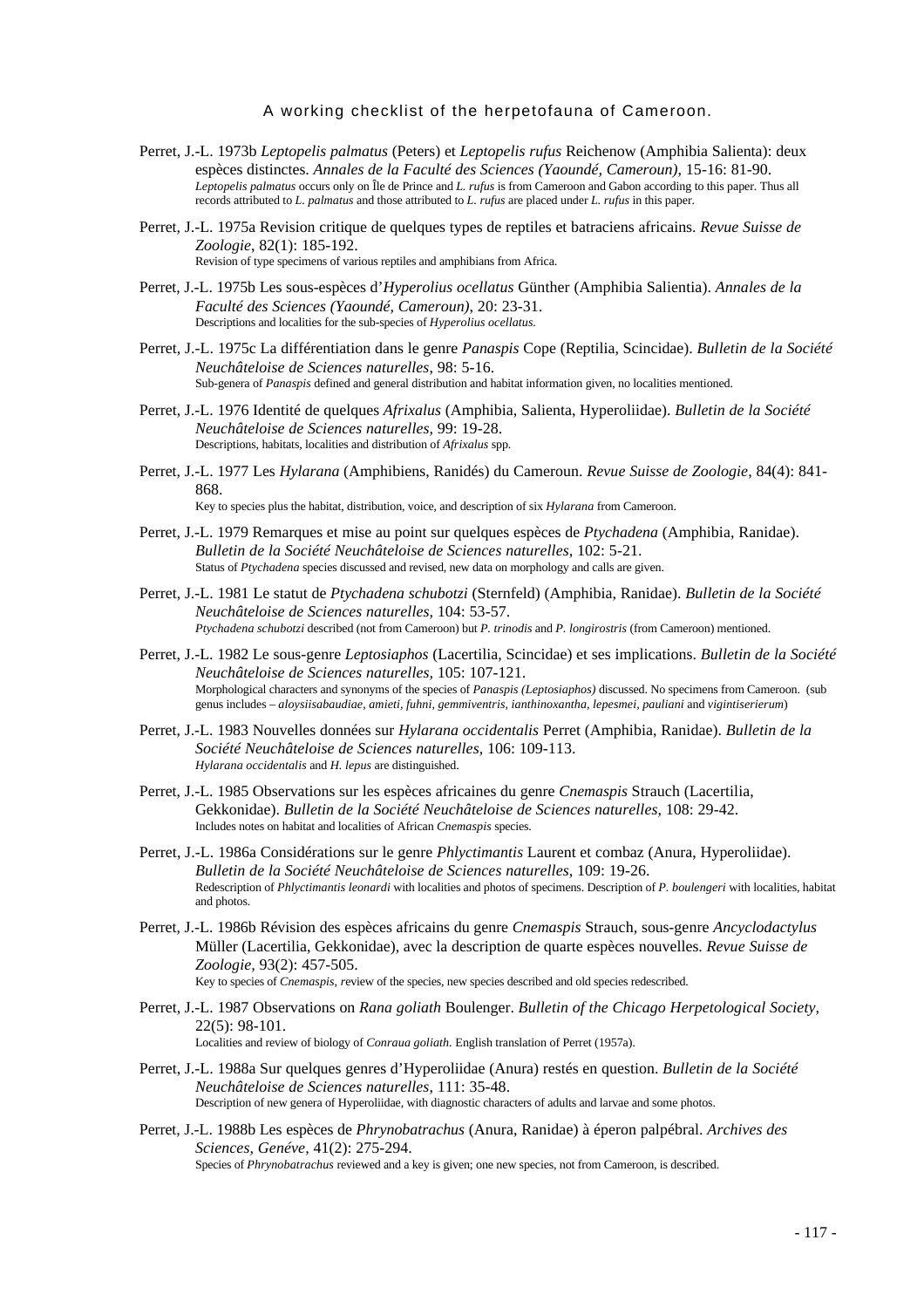- Perret, J.-L. 1991 Le status d'*Arthroleptis bivittatus* (F. Müller) (Anura, Arthroleptidae). *Bulletin de la Société Neuchâteloise de Sciences naturelles*, 114: 71-76. Comments on various *Arthroleptis* species. Suggests *A. bivittatus* may need to be synonymised with *A. poecilonotus,* but does not do this.
- Perret, J.-L. 1994 Revision of the genus *Aubria* Boulenger 1917 (Amphibia: Ranidae) with the description of a new species. *Tropical Zoology,* 7: 255-269. Localities, distribution and habitat of *Aubria* spp. in Cameroon.
- Perret, J-L. and Mertens, R. 1957a Étude d'une collection herpétologique faile au Cameroun de 1952 à 1955. *Bulletin de l'Institute Français d'Afrique Noire,* (A)19(2): 548-601. List of herpetofauna collected in Cameroon with comments on habitat.
- Perret, J.-L. and Mertens, R. 1957b Revision matériel herpétologique Cameroun, étudié par A. Monard. *Revue Suisse Zoology,* 64(3): 73-78.

Comments on the nomenclature used by and the identification of Monard (1951).

- Pitman, C.R.S. 1938 *Guide to the snakes of Uganda*. Kampala Uganda Historical Society. Not seen (cited by Broadley, 1968).
- Rasheed, S. 1965 Some parasitic nematodes from the Cameroons (West Africa). *Journal of Helminthology*, 39: 67-100.

Not seen (cited by Klaver and Böhme, 1997).

- Rasmussen, J.B. 1985 A new species of *Crotaphopeltis* from East Africa, with remarks on the identity of *Dipsas hippocrepis* Reinhardt, 1843 (Serpentes: Boiginae). *Steenstrupia,* 11(4): 113-129. Description of a new species of *Crotaphopeltis* from Somalia, comments on synonymies of *C. hippocrepis* and *C. hotamboeia*.
- Rasmussen, J.B. 1989 A taxonomic review of the *Dipsadoboa duchesnei* complex. *Bonner Zoologische Beiträge*, 40(3-4): 249-264. Reviews *Dipsadoboa duchesnei* and *D. brevirostris* with localities, distribution and ecology.

Rasmussen, J.B. 1997 Geographic distribution: *Rhinotyphlops praeocularis. Herpetological Review,* 28(3): 160.

*Rhinotyphlops praeocularis* recorded in Nigeria (known previously in Congo, Zaire and Angola).

- Rasmussen, J.B. 1993 A taxonomic review of the *Dipsadoboa unicolor* complex, including a phylogenetic analysis of the genus (Serpentes, Dipsadoboa, Boiginae). *Steenstrupia* 19(4): 129-196. Key to the species of *Dipsadoboa* with information on habitat and distribution and a taxonomic review of the *Dipsadoboa unicolor* complex.
- Reichenow, A. 1874 Eine Sammlung Lurche und Kriechthiere von Westafrika. *Archiv für Naturgeschichte*, 40: 287-298. List of specimens collected in west Africa including descriptions of *Petropedetes cameronensis* and *Leptopelis rufus*.

Roux, J. 1906 Synopsis of the toads of the genus *Nectophryne*, B.&P., with special Remarks on some known Species and Description of a new Species from German East Africa. *Proceedings of the Zoological Society of London*, (1906); 58-65. Revision of *Nectophryne* specimens in London and Paris museums. Includes localities.

- Roux-Estève, R. 1974 Révision systématique de Typhlopidae d'Afrique Reptilia Serpentes. *Mémoires du Muséum National d'Histoire Naturelle A, Zoology*, 87: 1-313 Review of Typhlopidae with localities and some habitat information.
- Roux-Estève, R. 1979 Une nouvelle espèce de *Leptotyphlops* (Serpentes) du Cameroun: *Leptotyphlops perreti. Revue Suisse de Zoologie,* 86(2): 463-466. New species from southern forests (including Dja River District) but not further mentioned in the literature. !!Check what has happened to this species!!
- Sabater-Pi, J. 1962 La Rana goliat; aportacion a suestudio. *Zoo, Revista del Parque de Barcelona,* 1: 23-25. Not seen (cited in Sabater-Pi, 1985).
- Sabater-Pi, J. 1967 Notas sobre la ecología de la Rana Gigante de Río Muni (*Conraua goliath*, Boulenger). *Zoo, Revista del Parque Zoologico de Barcelona,* 7: 24-25. Review of history of *Conraua goliath*, plus field work notes including diet, habitat and similar species.
- Sabater-Pi, J. 1985 Contribution to the Biology of the Giant Frog (*Conraua goliath*, Boulenger). *Amphibia-Reptilia*, 6: 143-153. Study of distribution, habitat and conservation status of *Conraua goliath*.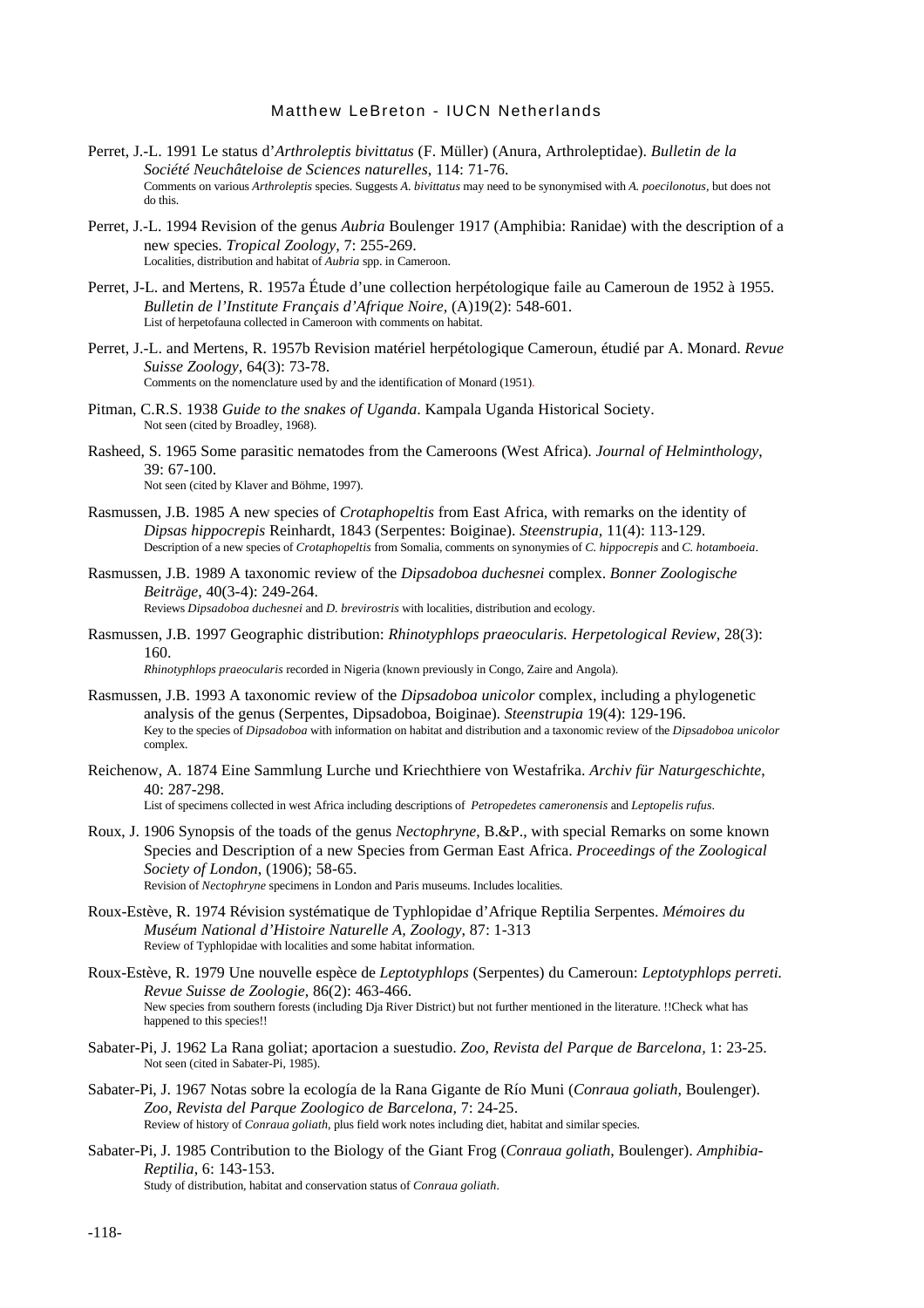- Sanderson, I.T. 1936 The amphibians of the Mamfe Division, Cameroons. II. Ecology of the Frogs. *Proceedings of the Zoological Society of London,* 1936: 165-208. Habitat and other ecological information on frogs from the highlands of western Cameroon, including effects of habitat change on species.
- Schätti, B. 1988 Systematics and phylogenetic relationships of *Coluber florulentus* Geoffroy 1827. (Reptilia Serpentes). *Tropical Zoology*, 1: 95-116. Description of new subspecies of *Coluber florulentus*, with distribution, synonyms, diagrams and a key to the species and subspecies of *Coluber*.
- Schätti, B., Perret, J.-L. and Mariaux, J. 1997 *Catalogue commenté des types d'amphibiens et de reptiles du Muséum d'histoire naturelle de Genève*. http://www.ville-ge.ch/musinfo/mhng/erpi/cat1.html Internet site with a list of the type specimens in the Muséum d'Histoire Naturelle in Geneva with comments on the various taxa listed.
- Schmidt, K.P. 1919 Contributions to the herpetology of the Belgian Congo based on the collection of the American Congo Expedition, 1909-1915. Part 1. Turtles, crocodiles, lizards and chameleons*. Bulletin of the American Museum of Natural History*, 39: 385-684. Not seen (cited by Ernst and Barbour, 1989).
- Scheel, J.J. 1970 Notes of the biology of the African Tree-toad, *Nectophryne afra* Buchholz Peters, 1875, (Amphibia, Bufonidae). *Revue de Zoologie et de Botanique Africaines,* 81(3-4): 225-236. Review of specimens of *Nectophryne afra*, habitat on Bioko, reproductive data, behaviour, genetics and photos.
- Schiøtz, A. 1963 The amphibians of Nigeria. *Videnskabelige Meddelelser fra Dansk Naturhistorisk Forening i København,* 125: 1-92. Extensive list of frog species from Nigeria with descriptions of new species, localities and some habitat data.
- Schiøtz, A. 1964 The voices of some west African amphibians. *Videnskabelige Meddelelser fra Dansk Naturhistorisk Forening i København,* 127: 35-83. Descriptions and sonagrams of west African frog calls (none recorded in Cameroon).
- Schiøtz, A. 1967 Tree frogs (Rhacophoridae) of west Africa. *Spolia Zoologica Musei Hauniensis,* 25: 1-346. Primarily deals with countries to the west of Cameroon. One study site is in Cameroon – at Ndop in the west. Information on call, habitat, larvae, morphology and distribution is provided.
- Schiøtz, A. 1971 The superspecies *Hyperolius viridiflavus* (Anura). *Videnskabelige Meddelelser fra Dansk Naturhistorisk Forening i København,* 134: 21-76. A 'subjective working list' to attempt to sort out some of the problems in the problematic *Hyperolius viridiflavus* superspecies group.
- Schiøtz, A. 1975 *The tree frogs of easten Africa.* Steestrupia, Copenhagen.
- Seehausen, O. 1986 Lurchherpetologische Beobachtungen im Regenwald Südkameruns. Teil I. Die Küstenregion. *Sauria,* 9(1): 3-7. Records various species on a collecting trip to southern Cameroon.
- Seehausen, O. 1987 Lurchherpetologische Beobachtungen im Regenwald Südkameruns. Teil II. Das Inland. *Sauria,* 8(4): 23-26. Records various species on a collecting trip to southern Cameroon.
- Sjöstedt, Y. 1896 *Atractaspis reticulata*, eine neue Schlange aus Kamerun. *Zoologischer Anzeiger*, 19(520): 516-517. Description of *Atractaspis reticulata* from Cameroon*.*
- Sjöstedt, Y. 1897 Zwei neue Eidechsen aus West-Afrika. *Zoologische Anzeiger,* 20(524): 56. Descriptions of *Lygosoma gemmiventris* and *L. vigintiserierum*.
- Smith, A. 1847 *Illustrations of the zoology of South Africa. Reptilia*. London. Not seen (cited in Uetz, 1999).
- Stark, M.A. 1986 Geographical distribution: *Dendroaspis polylepis* (Black Mamba). *Journal of the Herpetological Association of Africa*, 32: 31. Reports a tentative sighting of *Dendroaspis polylepis* in Cameroon.
- Stemmler, O. 1970 Die Sandrasselotter aus westafrika: *Echis carinatus ocellatus subsp. nov*. (Serpentes, Viperidae). *Revue Suisse de Zoologie*, 77(2): 273-282. The Carpet Viper from western Africa is described as a new subspecies *Echis carinatus ocellatus.*
- Sternfeld, R. 1908 Die schlangenfauna von Kamerun*. Mitteilungen aus dem Zoologischen Museum in Berlin,* 3(4): 397-432. List and key to Cameroon snakes.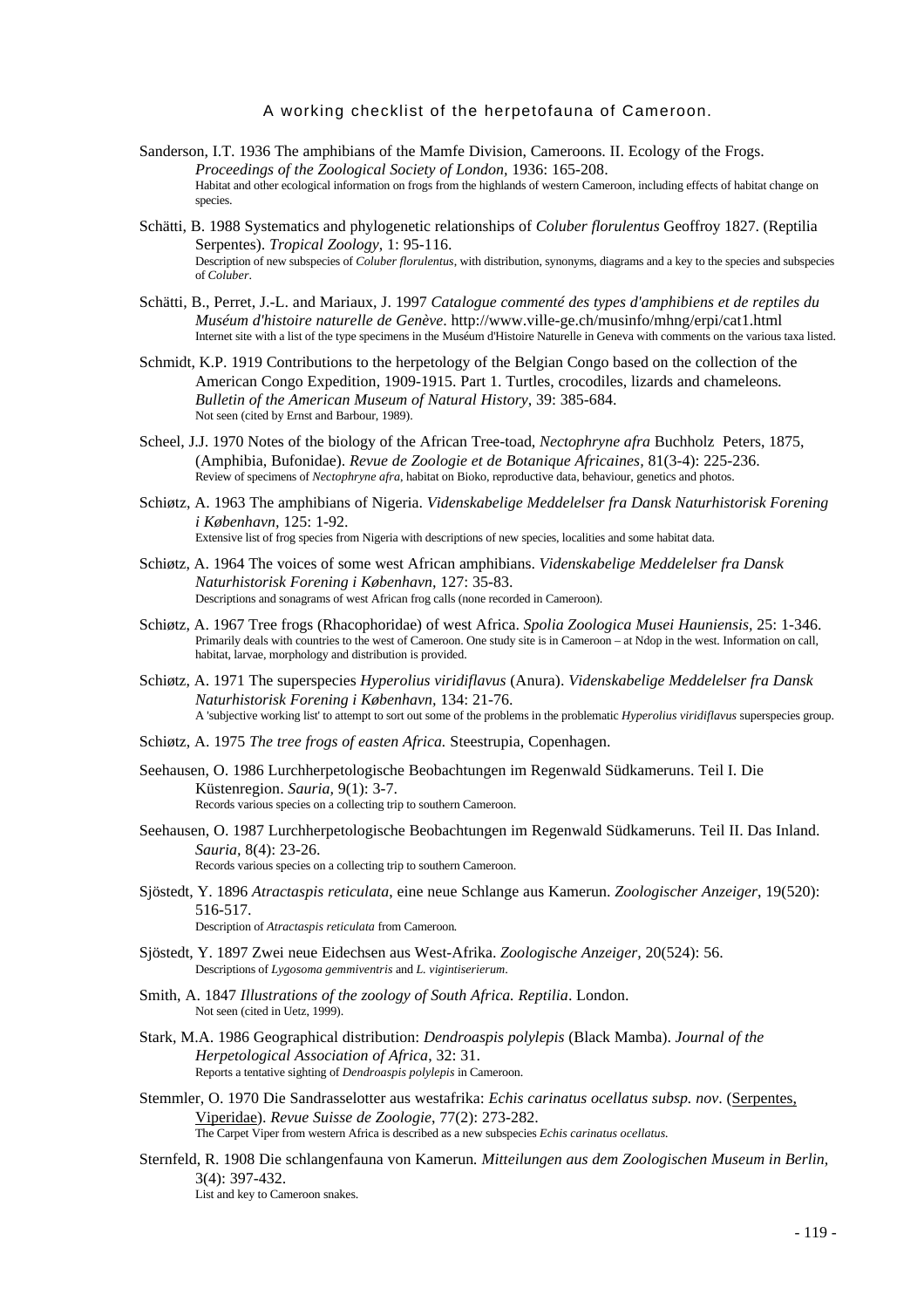Sternfeld, R. 1909 Die Schlangen Kameruns. *Die Fauna der deutschen Kolonien (Herausgegben mit Unterstützung des Reichs-Kolonialamtes vom Zoologischen Museum in Berlin)*. Reihe I: Kamerun 1: 1-28.

List of snake species from Cameroon with localities, key and figures.

- Sternfeld, R. 1910a Neue Beiträge zur Schlangenfauna Kameruns. *Mitteilungen aus dem Zoologischen Museum in Berlin*, 5(1): 61-65. List of snakes from Cameroon with descriptions and localities.
- Sternfeld, R. 1910b Neue Schlangen aus Kamerun, Abessynien u. Deutsch-Ostafrika. *Mitteilungen aus dem Zoologischen Museum in Berlin*, 5(1): 67-70. List of snakes from Cameroon and other African countries with localities and descriptions. Grayia striata (= *G. ornata*) described.
- Sternfeld, R. 1912 Eine neue Scincidengattung aus Südafrika und eine neue Amphisbaenide aus Kamerun. *Sitzungsberichte der Gesellschaft Naturforschender Freunde zu Berlin*, 1912: 248-250. Description of the Amphisbaenid Chirindia schaeferi (=*Cynisca schaeferi*).
- Sternfeld, R. 1916 Zwei neue Echsen aus Neukamerun. *Sitzungsbericht de Gesellschaft naturforschender Freunde zu Berlin,* 1916(5): 173-174. Descriptions (with localities) for *Eremias mandjarum* and *Lygosoma houyi* from Cameroon.
- Stimson, A. 1969 Liste der rezenten Amphibien und Reptilien: Boidae (Boinae and Bolyeriinae and Loxoceminae and Pythoninae). *Das Tierreich,* 89: 1-49. List of valid Boidae taxa and synonyms, with distribution.
- Stuart, S.N. 1990 Biodiversity in Sub-saharan Africa and its Islands. Conservation Management, and Sustainable Use. *Occasional Papers of the IUCN Species Survival Commission*, 6: 1-242.
- Stucki-Stern, M.C. 1979 *Snake Report 721. A comparative study of the herpetological Fauna of the former west Comeroon/Africa*. Herpeto-verlag, Switzerland. Descriptions, photos, localities and ecological information for snakes from western Cameroon. Also includes a number of descriptions of subspecies.
- Tandy, M. and Drewes, R.C. 1985 Mating calls of the 'Kassinoid' genera *Kassina, Kassinula, Phlyctimantis* and *Tornierella* (Anura: Hyperoliidae). *South African Journal of Science*, 81: 191-195. No localities given in Cameroon but gives information on the calls of *Kassina cassinoides*, *K. senegalensis*, *Phlyctimantis leonardi.*
- Taylor, E.H. 1968 *The caecilians of the world*: *A Taxonomic Review*. University of Kansas Press, Lawrence, Kansas. World-wide review of Caecilians, including a key. All species described, along with photos of specimens, ecological information and some localities.
- Thorpe, R.S. and McCarthy, C.J. 1978 A preliminary study using multivariate analysis of a species complex of African house snakes (*Boaedon fuliginosus). Journal of Zoology, (London),* 184: 489-506. Names assinged to members of the *Boaedon fuliginosus* species complex. Distribution of species (one in Cameroon) also given.
- Tinsley, R.C. 1978 The morphology and distribution of *Eupolystoma* species (Monogenoidea) in Africa, with a description of *E. anterorchis sp. n.* from *Bufo pardalis* at the Cape. *Journal of Helminthology,* 52: 291-302.

Comments on a Monogenian genus with a frog host from Cameroon.

- Tinsley, R.C. 1981 Interactions between *Xenopus* species (Anura Pipidae). *Monitore zoologico italiano (supplemento),* 15(9): 133-150. Review of distribution patterns, habitat, genetics and parasite exchange in *Xenopus* spp.
- Tornier, G. 1902 Die Crocodile, Schildkröten und Eidechsen in Kamerun. *Zoologische Jahrbücher, Abtheilung für Systematik, Geography und biologie der Thiere,* 15(6): 663-667. List of species collected in Cameroon, some with descriptions and localities. Note that the specimens used in the redescription of *Hemidactylus muriceus* are actually specimens of *H. intestinalis* (not found in Cameroon) (see Perret, 1975a).
- Trape, J.F. and Roux-Estève, R. 1990 Note sur une collection de serpentes du Congo avec description d'une espèce nouvelle. *Journal of African Zoology,* 104(5): 375-383. Description of *Philothamnus hughesi* (from Congo but also in Cameroon)*.*
- Uetz, P. 1999 The Living Reptile Database. http://www.embl-heidelberg.de/~uetz/LivingReptiles.html Internet site providing a searchable database of many reptile species with information on distribution by country.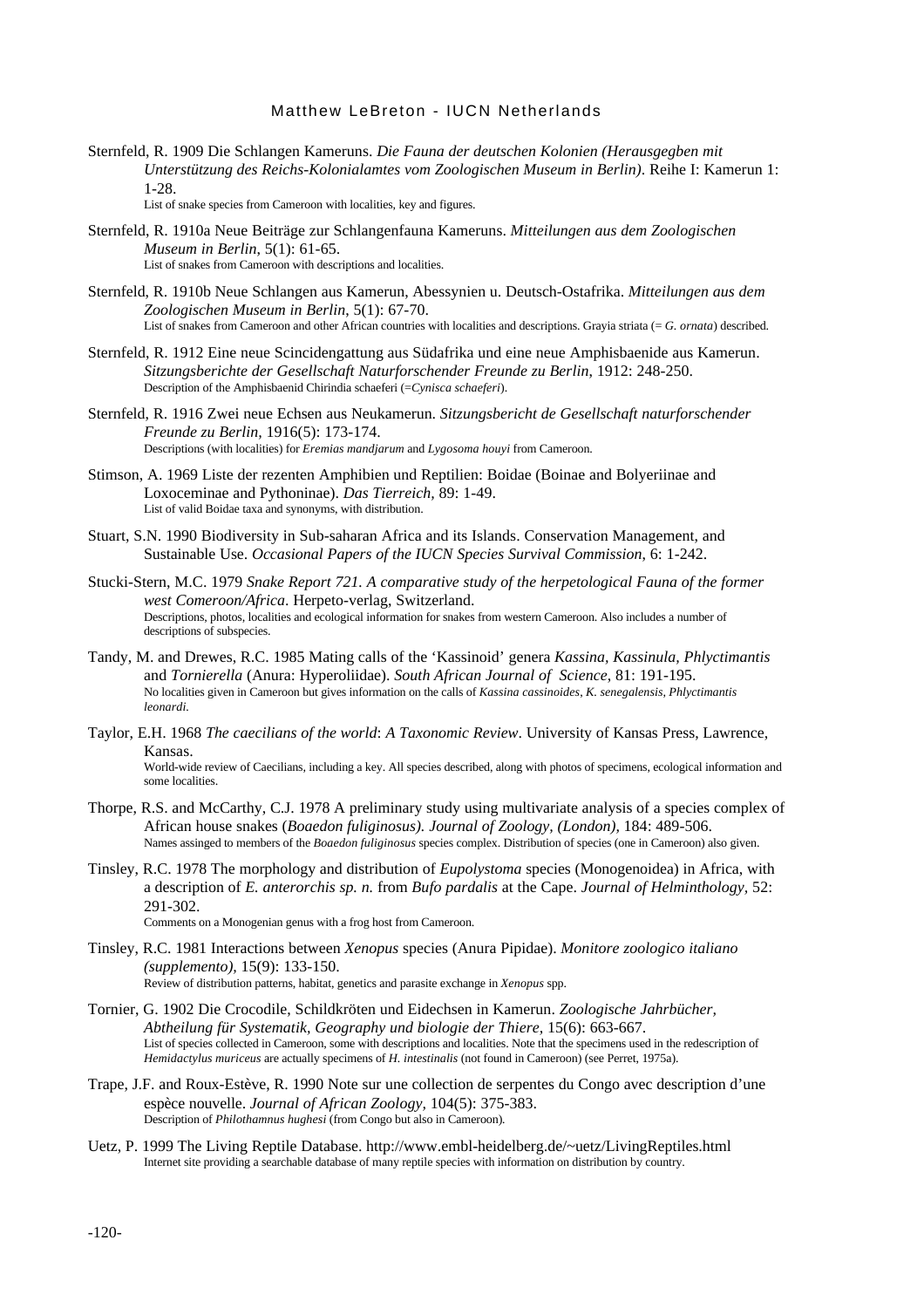- Upton, S.J., Freed, P.S. and Freed, D.A. 1992a Two new species of *Caryospora* (Apicomplexa) from snakes in Cameroon with redescriptions of two coccidians from *Hemidactylus mabouia* (Gekkonidae). *Systematic Parasitology,* 23(2): 135-140. Descriptions of parasites from *Hemidactylus mabouia*, *Philothamnus heterodermus* and *Causus maculatus.*
- Upton, S.J., Freed, P.S, Freed, D.A. McAllister, C.T. and Goldberg, S.R. 1992b Testicular Myxosporidiasis in the flat backed toad *Bufo maculatus* (Amphibia: Bufonidae), from Cameroon, Africa. *Journal of Wildlife Diseases,* 28(2): 326-329. New species of Myxoxoa parasite described from *Bufo maculatus* from Cameroon.
- Vaucher, C. And Durette-Desset, M.-C. 1980 Etude d'une collection de Nématodes parasites d'Amphibiens et Reptiles du Cameroun II *Spinitectus camerunensis* n. sp. (Spiruroidea). *Revue Suisse de Zoologie*, 87(1): 125-130. Description of a new parasite from *Petropedetes newtoni* from Cameroon*.*
- Vigny, C. 1979 The mating calls of 12 species and subspecies of the genus *Xenopus* (Amphibia Anura). *Journal of Zoology (London),* 188: 103-122. Sonagrams and descriptions of *Xenopus* spp. No individuals from Cameroon. Calls were recorded in the laboratory. *Xenopus muelleri, X. clivii, X. fraseri* and *X. tropicalis* calls presented.
- Villiers, A. 1952 La Collection de Serpentes de l'I.F.A.N. (Acquisitions 1951). *Bulletin de l'Institute Français d'Afrique Noire*, 14(3): 881-898. List of snake specimens (with localities and some descriptions) acquired by IFAN in 1951. Cameroon specimens are all included in Monard (1951) and are cited here under that work.
- Welch, K.R.G. 1984a Herpetology of Africa and southwest Asia: a preliminary checklist of the orders Gymnophiona and Urodela. *Herptile,* 9(2): 50-52. Checklist of Gymnophiona and Urodela species with distribution.
- Welch, K.R.G. 1984b Herpetology of Africa and southwest Asia: a preliminary checklist of Crocodilians and Chelonians. *Herptile,* 9(2): 71-75. Checklist of Crocodilian and Chelonian species with distribution.
- Welch, K.R.G. 1994a *Lizards of the world: A Checklist. 1 Gekkos*. R&A Research and Information Limited, KCM Books, Somerset, England. Checklist of species of geckos of the world with distribution notes.
- Welch, K.R.G. 1994b *Lizards of the world: A checklist. 5. Agamidae, Chamaeleonidae, Cordylidae and Gerrhosauridae*. R&A Research and Information Limited, KCM Books, Somerset, England. Checklist of species of lizards of the world with distribution notes.
- Wermuth, H. 1965 Liste der rezenten Amphibien und Reptilien: Gekkonidae, Pygopodidae, Xantusiidae. *Das Tierreich,* 80: 1-246. List of valid Gekkonidae taxa and synonyms, with distribution.
- Wermuth, H. 1967 Liste der rezenten Amphibien und Reptilien: Agamidae. *Das Tierreich,* 86: 1-127. List of valid Agamidae taxa and synonyms, with distribution.
- Werner, F. 1897 Ueber Reptilien und Batrachien aus Togoland, Kamerun und Tunis aus dem Königlichen Museum für Naturkunde in Berlin. *Verhandlungen der Kaiserlich-Königlichen zooloischebotanischen Gesellschaft in Wien,* 47: 395-408*.* List of reptiles and amphibians with a few localities and some very general distribution comments.
- Werner, F. 1898 Ueber Reptilien und Batrachien aus Togoland, Kamerun und Tunis. *Verhandlungen de Kaiserlich-Königlichen zoologische-botanischen Gesellschaft in Wien*, 48: 191-213. List of species with a few localities, on the western coast of Cameroon.
- Werner, F. 1899 Ueber Reptilien und Batrachien aus Togoland, Kamerun und Deutsch-Neu-Guinea grösstentheils aus dem k. museum für Naturkunde in Berlin. *Verhandlungen der Kaiserlich-Königlichen zooloische-botanischen Gesellschaft in Wien,* 49: 132-157
- Werner, F. 1902 Prodromus einer Monographie der Chamäleonten. *Zoologische Jahrbücher, Abteilung für anatomie und ontogenie der tiere,* 15: 295-460. Not seen (cited by Klaver and Böhme, 1992).
- Wieczorek, A.M., Channing, A. and Drewes, R.C. 1998 A review of the taxonomy of the *Hyperolius viridiflavus* complex. *Herpetological Journal,* 8: 29-34. Discussion of the complexities of the *Hyperolius viridiflavus* complex. No new localities.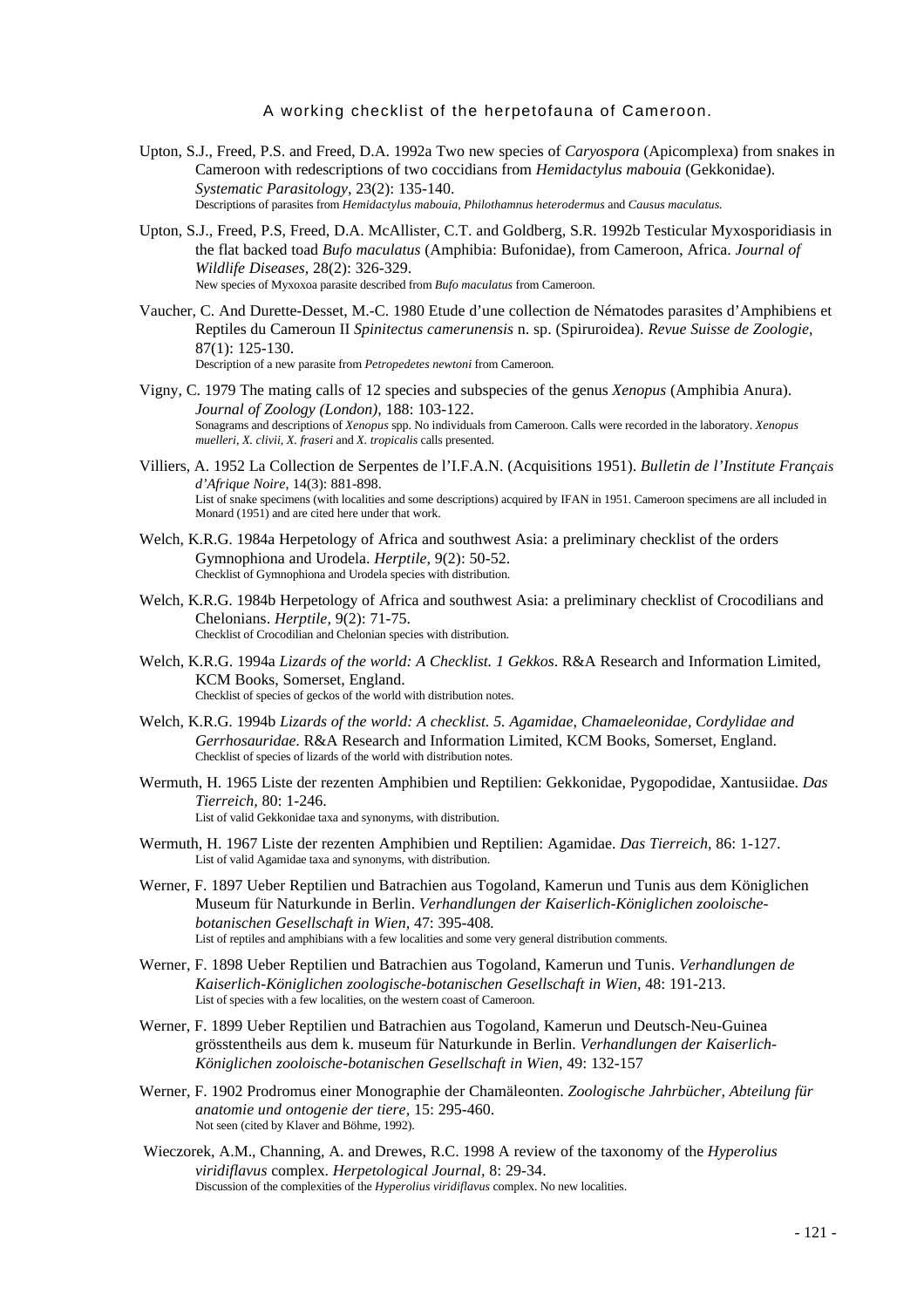- Wild, C. 1993 Notes on the rediscovery and congeneric association of the Pfeffer's Chameleon, *Chameleo pfefferi* (Tornier, 1900) (Sauria: Chamaeleonidae) with a brief description of the hitherto unknown female of the species. *British Herpetological Society Bulletin,* 45: 25-32. Description, localities, distribution and comments on *Chameleo pfefferi*.
- Wild, C. 1994 Ecology of the western pygmy Chameleon *Rhampholeon spectrum* Buchholz 1874 (Sauria: Chamaeleonidae). *British Herpetological Society Bulletin*, 49: 29-35. Habitat, localities and comments on *Rhampholeon spectrum.*
- de Witte, G.F., 1963 The Colubrid Snake Genera *Chamaelycus* Boulenger and *Oophilositum* Parker. *Copeia,* 1963(4): 634-636. Reviews species in *Oophilositum* and places them in the genus *Chamaelycus.*
- Ziegler, T., Vences, M. Glaw, F. and Böhme, W. 1997 Genital morphology and systematics of *Geodipsas* Boulenger, 1896 (Reptilia: Serpentes. Colubridae), with description of a new genus. *Revue Suisse de Zoologie*, 104(1): 95-114. The genus *Buhoma* described for Geodipsas depressiceps.
- van der Zon, A.P.M., Ngog Nje, J., Nkemi, J. and Kwabong, J.-P. 1987 *Tourneé dans la Réserve du Dja*. Unpublished report. Contains a list of mammals, birds, reptile and fishes seen during a visit to Dja Reserve.

## **Additional literature dealing with Cameroon**

- Affa'a, F.-M. 1983 *Neonyctotherus*, un genre nouveau de ciliés hétérotriches, commensal de têtards d'amphibiens anoures du Cameroun. *Protistologica,* 19(2): 141-147. Ciliate parasites from *Astylosternus batesi* and *Nyctibates corrugatus* described, but no localities given.
- Affa'a, F.-M. 1986 Description de Nouveaux Sicuophoridae (Ciliés Heterotriches) Endocommensaux d'Anoures Camerounais. *Archiv für Protistenkunde*, 132(3): 213-230. Occurrence of ciliates in amphibians from Cameroon. No localities.
- Affa'a, F. 1990 Observation de trois Sicuophoridae nouveaux (Ciliophora, Clevellandellina) parasites d'Amphibiens du Cameroun. *Annales des Sciences Naturelles, Zoologie et Biologie animale*, *Paris,*  $11(1): 1-8.$ Descriptions of new parasites from *Bufo maculatus, B. regularis* and '*Dicroglossus occipitalis'*.
	-
- Affa'a, F.-M. and Amiet, J.-L. 1990 Les modes d'association avec les espèces-hôtes chez les Nyctothères d'Amphibiens du Sud-Cameroun. *Revue d'Ecologie (La Terre et la Vie),* 45(4): 345-355. Occurrence of ciliates in amphibians from Cameroon. No localities.
- Affa'a, F.-M. and Amiet, J-L. 1994 Progrès récents dans la connaissance des Nyctothères (Protozoaires, Ciliés Hétérotriches) associés aux Anoures. *Alytes (Paris)*, 12(2): 75-92. Review of published information relating to Amphibia-Nytotheria relationships in Cameroon.
- Ahl, E. 1930 Zur Kenntnis der afrikanischen Froschgattung *Kassina* Girard. *Zoologischer Anzeiger*, 88(9-10): 277-283. No localities in Cameroon.
- Ahl, E. 1930 Zwei neue Baumfrösche der Familie Polypedatidae. *Zoologischer Anzeiger*, 87(9-10): 228-230. Description of *Hylambates brevipalmatus*.
- Ahl, E. 1931 Amphibia Anura III Polypedatidae. *Das Tierreich,* 55: 1-477. List of recognised 'Polypedatidae' species, with descriptions and distributions.
- Amiet, J.-L. 1974 Le têtard d'*Hyperolius obstetricans* Ahl (Amphibien Anoure). *Bulletin de l'Institute Français d'Afrique Noire,* (A)36(4): 973-981. Diagrams and description of larval development of 'Hyperolius obstetricans'*.*
- Amiet, J.-L. and Affa'a, F.-M. 1985 A propos de strategies d'infestation chez les protozoaines parasites ou endocommensaux de Amphibiens Anoures du Cameroun. *Revue d'écologie, La Terre et Lavie,* 40: 389-398.

Review of strategies of endocommensals of Cameroon frogs. No localities mentioned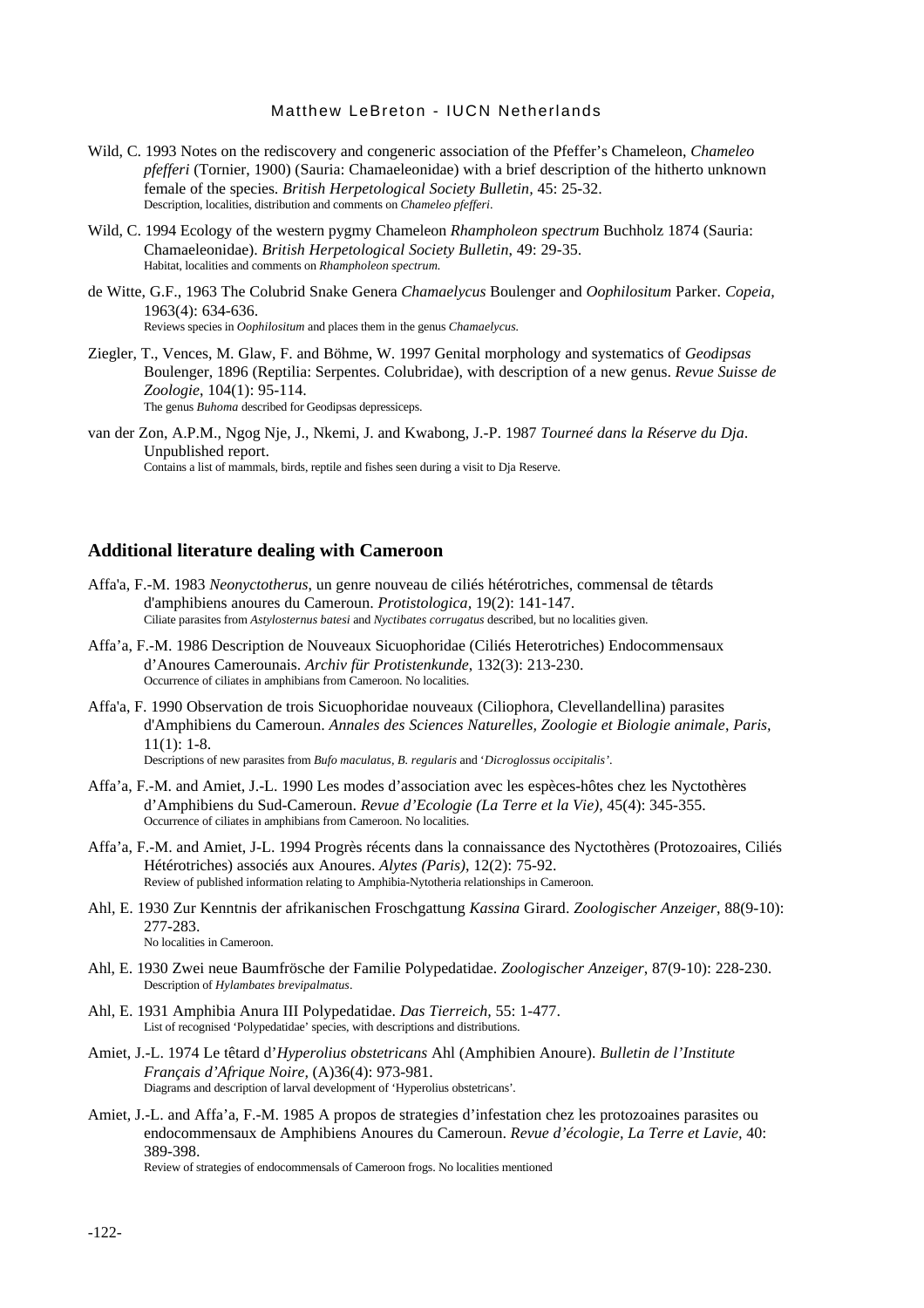- Bauer, A.M., Vindum, J.V. and Drewes, R.C. 1992 A summary of African Holdings and African research of the Department of Herpetology, Californian Academy of Sciences. *Journal of the Herpetological Association of Africa,* 41: 10-13. Collection contains 374 amphibians, 1 crocodile, 97 lizards and 39 snakes from Cameroon.
- Boettger, O. 1892 *Katalog der Batrachier-Sammlung im Museum der Senckenbergischen Naturforschenden Gesellschaft in Frankfurt Am Main*. Frankfurt Am Main. No specimens from Cameroon.
- Böhme, W. 1994 Amphibien und Reptilien aus dem tropischen Afrika. *DATZ (Aquarien, Terrarien),* 47(4): 240-243. Popular article about African tropical herpetofauna, including colour photos of *Werneria preussi, Conraua crassipes* and *Wolterstorffina parvipalmata.*
- Bauer, A. and Günther, R. 1991 An annotated type catalogue of the geckos (Reptilia: Gekkonidae) in the Zoological Museum, Berlin. *Mitteilungen aus den Zoologischen Museum in Berlin,* 67(2): 279-310. Lists gecko types in Berlin museum – *Hemidactylus muriceus* is the only one found in Cameroon.
- Branch, W.R. 1981 Recent African Herpetological Literature, 2. *Journal of the Herpetological Association of Africa,* 26: 11-16. Bibliography used to find papers on Cameroon.
- Branch, W.R. 1983 Recent African Herpetological Literature, 4. *Journal of the Herpetological Association of Africa,* 29: 1-6. Bibliography used to find papers on Cameroon.
- Branch, W.R. 1984 Recent African Herpetological Literature, 5. *Journal of the Herpetological Association of Africa,* 30: 18-21. Bibliography used to find papers on Cameroon.
- Branch, W.R. 1985 Recent African Herpetological Literature, 6. *Journal of the Herpetological Association of Africa,* 31: 23-25. Bibliography used to find papers on Cameroon.
- Branch, W.R. 1986 Recent African Herpetological Literature, 7. *Journal of the Herpetological Association of Africa,* 32: 27-30. Bibliography used to find papers on Cameroon.
- Branch, W.R. 1987 Recent African Herpetological Literature, 8. *Journal of the Herpetological Association of Africa,* 33: 25-29. Bibliography used to find papers on Cameroon.
- Branch, W.R. 1988 Recent African Herpetological Literature, 9. *Journal of the Herpetological Association of Africa,* 35: 43-48. Bibliography used to find papers on Cameroon.
- Branch, W.R. and Haagner, G.V. 1991 Recent African Herpetological Literature, 12. *Journal of the Herpetological Association of Africa,* 39: 40-45. Bibliography used to find papers on Cameroon.
- Broadley, D.G. 1977 Recent Literature on African Herpetology, 11. *Journal of the Herpetological Association of Africa,* 15: 27-34. Bibliography used to find papers on Cameroon.
- Broadley, D.G. 1989 A reappraisal of the genus *Panaspis* Cope, with the description of a new species of *Leptosiaphos* (Reptilia: Scincidae) from Tanzania. *Arnoldia (Zimbabwe),* 9(52): 439-449. Elevates *Leptosiaphos* subgenus to generic level. Key to genera.
- Busak, S.D. 1969 Bibliography of the Chameleontidae, 1864-1964. *Smithsonian Herpetological Information Services*, 17: 1-12. List of 520 popular and scientific articles relating to the Chamaeleonidae.
- Butler, J.A. 1993 Seasonal reproduction in the African Olive Grass Snake, *Psammophis phillipsi* (Serpentes: Colubridae). *Journal of Herpetology*, 27(2): 144-148. Collection of *Psammophis phillipsi* analysed for reproductive traits. No localities given for specimens although Cameroon specimens were used.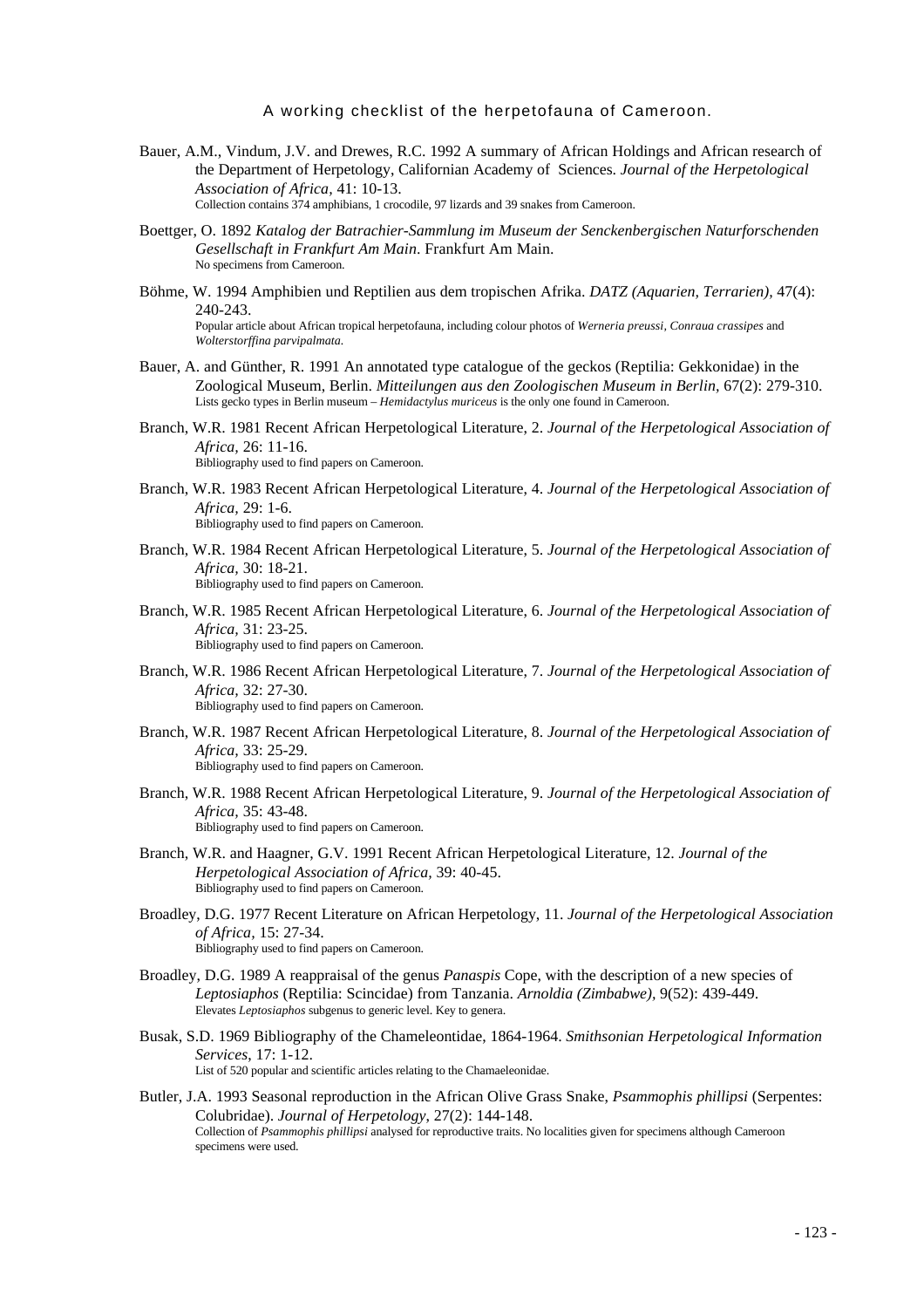- Camp, C.L. 1923 Classification of the lizards. *Bulletin of the American Museum of Natural History*, 48: 289- 435.
- Cloudsley-Thompson, J.L. 1988 The Puff Adder (*Bitis arietans*). *Bulletin of the British Herpetological Society*, 26: 23-25. Popular review of habits, habitats, diet, venom, breeding and folklore of *Bitis arietans*.
- van Dijk, D.E. 1981 Some problems encountered during a study of the literature on Africa Anura. *Monitore zoologico italiano (supplemento),* 15(22): 401-408. Details problems encountered while compiling a bibliography of African Anura.
- Dubois, A. 1984 Miscellanea nomenclatorica batrachologica (I). *Alytes (Paris)*, 3(1): 39-43. *Abrana floweri* placed in *Rana*.
- Dupouy, J. 1978 *Polystoma ebriensis* Maeder, 1973 (Ver Monogène), Parasite de l'Amphibien anoure *Ptychadena aequiplicata* au Cameroun, Description de l'adulte. *Revue de Zoologie Africaine*, 92(3): 775-785. Parasite of *Ptychadena aequiplicata.*

van Eijsden, E.H.Th., 1975a De voortplanting van de westafrikaanse klauwkikkers I. *Xenopus tropicalis* (Gray) II. *Hymenochirus b. boettgeri* (Tornier). *Lacerta,* 34(2): 19-24.

Description of the larvae, eggs and captive mating of *Xenopus tropicalis.*

- van Eijsden, E.H.Th., 1975b De voortplanting van de westafrikaanse klauwkikkers I. *Xenopus tropicalis* (Gray) II. *Hymenochirus b. boettgeri* (Tornier). *Lacerta,* 34(2): 19-24. Description of the larvae, eggs and captive mating of *Hymenochirus b. boettgeri.*
- Eisentraut, M. 1973 Die wirbeltierfauna von Fernando Poo und Westkamerun unter besonderer Berücksichtigung der Bedeutung der pleistozänen Klimaschwankungen für die heutige Faunen verteilung. *Bonner Zoologische Monographien*, 3: 1-428. Evolution of fauna of Bioko and western Cameroon.
- Golay, P., Smith, H.M., Broadley, D.G., Dixon, J.R., McCarthy, C., Rage, J.-C., Schätti, B. and Toriba, M. 1993. *Endoglyphs and other major venomous snakes of the world. A checklist*. Azemiops, Geneva. Used to find the valid names for some old or invalid snake names.
- Greer, A.E. 1970 A subfamilial Classification of scincid lizards. *Bulletin of the Museum of Comparative Zoology,* 139(3): 151-183. List of genera in each subfamily, with descriptions and distribution of subfamilies.
- Haagner, G.V. and Branch, W.R. 1992 Recent African Herpetological Literature, 13. *Journal of the Herpetological Association of Africa,* 41: 47-59. Bibliography used to find papers on Cameroon.
- Haagner, G.V., Branch, W.R. and Burger, M. 1993 Recent African Herpetological Literature, 15. *African Herp News,* 20: 52-59. Not seen.
- Haagner, G.V., Burger, M., and Branch W.R. 1995 Recent African Herpetological Literature, 16. *African Herp News,* 23: 50-63. Not seen.
- Haagner, G.V., Burger, M., and Branch W.R. 1997 Recent African Herpetological Literature, 17. *African Herp News,* 26: 46-56. Not seen.
- Hirschmann, W. 1990 Gangsystematik der Parasitiformes Teil 512. Weltweite Revision der Gattung *Uroactinia* Hirschmann v. Zirngiebl-Nicol 1964 (Uroactiniini, Uroactiniinae). *Acarologie (Nuremberg)*, 37: 1-65. List of parasite records - some with localities and hosts - none found for herpetofauna from Cameroon.
- Jacobs, G. 1975 Keys to the herpetofauna of the Eastern Hemisphere, Part II Africa. *Smithsonian Herpetological Information Service,* 30: 1-13. Bibliography of papers containing keys to African herpetofauna, listed by country.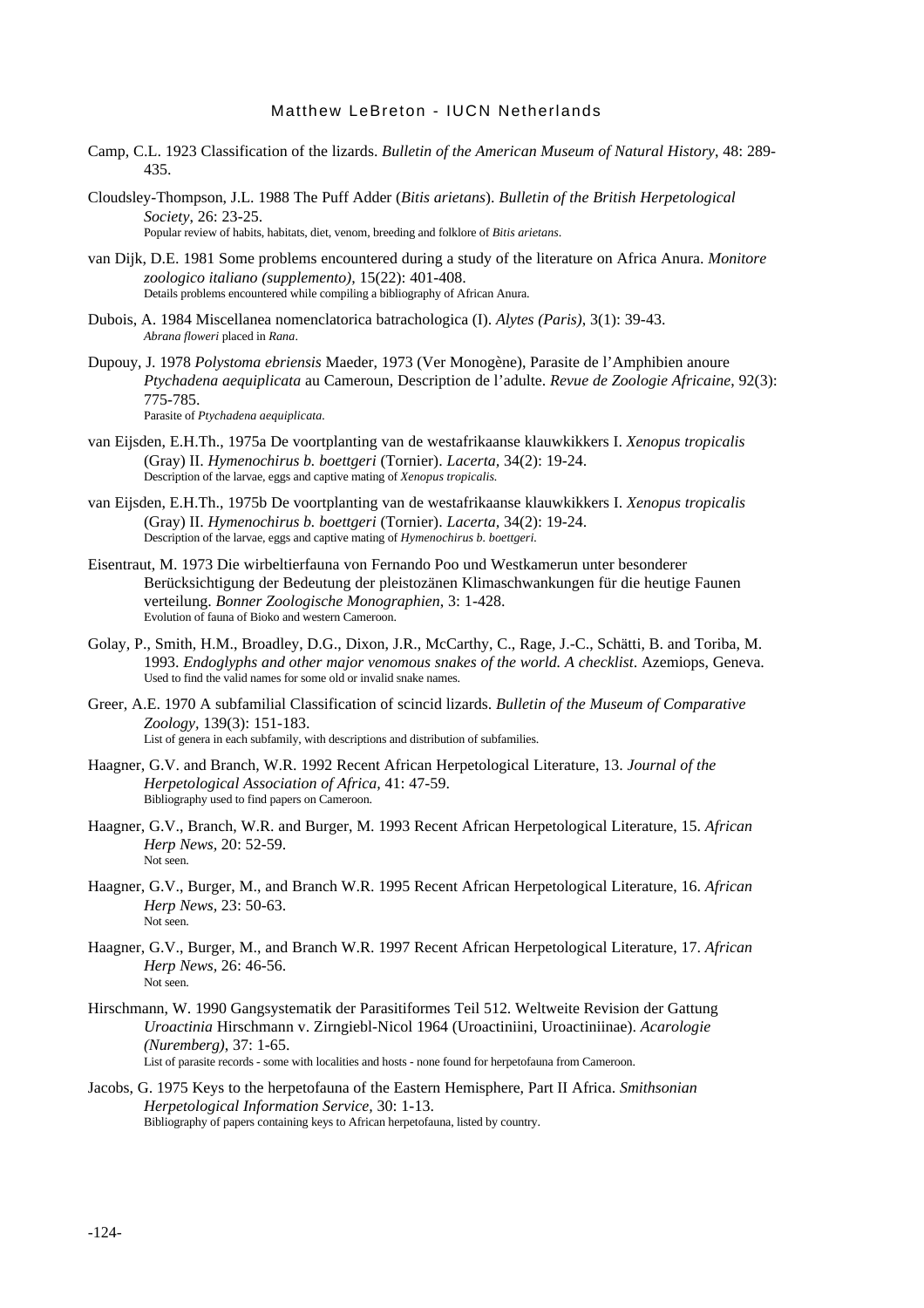- Joger, U. 1990 The herpetofauna of the Central African Republic, with description of a new species of *Rhinotyphlops* (Serpentes: Typhlopidae). Pp 85-192 in Peters, G. and Hutterer, R. (eds.) *Vertebrates in the Tropics*. Museum Alexander Koenig, Bonn. Checklist of Central African Republic herpetofauna, with a number of records from adjacent to the country. For Cameroon no new localities are provided.
- Kluge, A.G. 1993 *Gekkonid Lizard Taxonomy*. International Gecko Society, San Diego, California. Lists all valid Gekkonidae taxa cross-referenced with *nomen nuda* and synonyms (no distribution information).
- Kluge, A.G. and Nussbaum, R.A. 1995 A review of African-Madagascan gekkonid lizard phylogeny and biogeography (Squamata). *Miscellaneous Publications, Museum of Zoology, University of Michigan*,  $183 \cdot 1 - 20$ Phylogenetic analysis of geckos in Africa and Madagascar. Biogeographical aspects not given much detail and regarded as unimportant. No specimen localities.
- Largen, M.J. 1998 A preliminary review of the amphibians of Ethiopia. *Herpetological Journal*, 8: 7-12.
- Lamotte, M. 1963 Contribution á l'étude des Batraciens de l'Ouest africain XVII. Le development lavaire de *Hymenochirus (Pseudhymenochirus) merlini* Chabanaud. *Bulletin de l'Institute Français d'Afrique Noire,* A25(3): 944-953. Development of *Hymenochirus merlini* tadpoles.
- Lamotte, M. and Perret, J.-L. 1963 Contribution à l'étude des Batraciens de l'Ouest africain. XVI- Les formes de cinq espéces d'*Hyperolius* du Cameroun. *H. hieroglyphicus*, *H. steindacheri pardalis*, *H. acutirostris*, *H. viridiflavus*, *H. tuberculatus. Bulletin de l'Institute Français d'Afrique Noire,* A25(2): 543-558. Descriptions and diagrams of adults and tadpoles of *Hyperolius hieroglyphicus*, *H. steindacheri pardalis*, *H. acutirostris*, *H. viridiflavus* and *H. tuberculatus*
- Lamotte, M., Perret, J.-L. and Dzieduszycka, S. 1959b Contribution à l'étude des Batraciens de l'Ouest africain. X. – Les formes lavaires de *Cryptothylax greshoffi, Leptopelis notatus* et *Ptychadena taenioscelis. Bulletin de l'Institute Français d'Afrique Noire,* (A)21(4): 1336-1350. Diagrams and descriptions of larval development of *Cryptothylax greshoffi, Leptopelis notatus* and *Ptychadena taenioscelis*.
- Lamotte, M. and Xavier, F. 1972 Les amphibiens anoures a développment direct d'Afrique. Observations sur la biologie de *Nectophrynoides tornieri* (Roux). *Bulletin de la Société Zoologique de France,* 97(3): 413-428.

Development of *Arthropleptis poecilinotus* tadpoles.

- Lamotte, M. and Xavier, F. 1981 "Amphibiens 32." in Flore et Faune aquatiques de l'Afrique sahelosoudanienne*. Editions de l'Office de la Recherch Scientifique et Technique Outre-Mer Collection Intitiations. - Documentations Techniques,* 45: 773-816. List of species form the sahelo-sudanian region of west Africa with descriptions, some diagrams, general distribution comments and a key to species.
- Laurent, R. 1941 Contribution á la systématique du genre *Hyperolius* Rapp. (Batraciens). *Revue de Zoologie et de Botanique Africaines,* 34(2): 149-166. Subgeneric grouping of *Hyperolius* and a key to the species.
- Laurent, R. 1951 Catalogue des Rainettes Africains (genres *Afrixalus* et *Hyperolius*) de la collection du Museum National d'Histoire Naturelle de Paris. *Annales de la Société Royale Zoologique de Belgique*, 82(1): 23-50. List of *Afrixalus* and *Hyperolius* specimens from the Museum National d'Histoire Naturelle, Paris.
- Laurent, R. 1951 Quelques donnees nouvelles sur la systematique et l'ecologie du genre *Hyperolius* Rapp. *Annales de la Société Royale Zoologique de Belgique*, 82(2): 329-339. Various comments on *Hyperolius* some dealing with Cameroon species.
- Laurent, R. 1954 Etude de quelques espèces méconnues du genre *Ptychadena*. *Annalen van het Koninklijk Museum van Belgisch Congo, Tervuren (België) Reeks in 8º, Zoologische Wetenschappen,* 34: 1-34. Deals mainly with species not found in Cameroon and all specimens discussed are from outside Cameroon.
- Laurent, R.F. 1983 La superéspece *Hyperolius viridiflavus* (Duméril & Bibron, 1841) (Anura Hyperoliidae) en Afrique centrale. *Monitore zoologico italiano (supplemento)*, 18(1): 1-93. Relationships and evolution of the superspecies *Hyperolius viridiflavus.* No specimens from Cameroon discussed. Mainly deals with Zaïre, Rwanda and Burundi.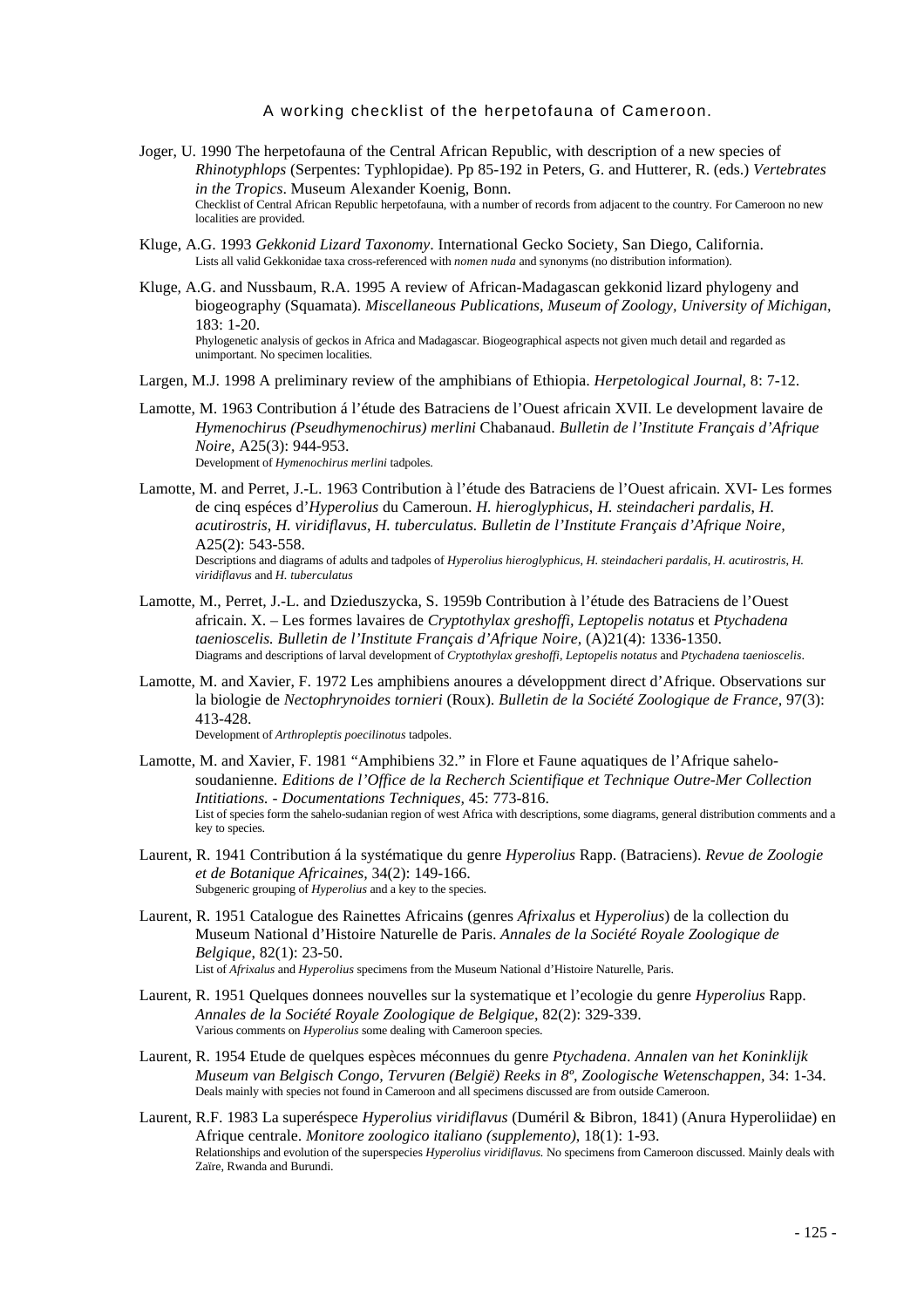- Orts, S.G. 1970 Description et écologie des formes lavaires de *Bufo superciliaris* BLGR (Amphibia, *Bufonidae*). *Revue de Zoologie et de Botanique Africaines,* 81(3-4): 207-219. Description and diagrams of larvae and photos of adults of *Bufo superciliaris.*
- Perret, J.-L. 1975 Rainettes africaines. *Musées de Genève*, 151: 8-12. General descriptions of some genera of African frogs (*Hyperolius*, *Afrixalus*, *Leptopelis*, *Kassina*, *Chiromantis*).
- Perret, J.-L. 1982 Les écailles de deux Gymnophiones africains (Batraciens apodes), obsevées au microscope électronique à balayage. *Bonner Zoologische Beiträge*, 33(2-4): 343-347. Electron micrographs of the scales of *Geotrypetes seraphi*ni and *Herpele squalostoma*.
- Perret, J.-L. 1997 Description de *Ptychadena arnei n. sp.* (Amphibia, Ranidae), une espèce méconnue d'Afrique occidentale. *Bulletin de la Société Neuchâteloise des Sciences naturelles*, 120: 77-86. Description of *Ptychadena arnei* (not from Cameroon). Discussion of distribution of *P. bibroni* also included.
- Perret, J.-L. and Amiet, J.-L. 1970 Remarques sur les *Bufo* (Amphibiens Anoures) del Cameroun. *Annales de la Faculté des Sciences (Yaoundé, Cameroun)*, 5: 47-55. Key to species of *Bufo* and a comparison of species (including photos).
- Perret, J.-L. and Wuest, J. 1983 La microstructure des écailles de quelques Scincidés africains et paléarctiques (Lacertilia), observée au microscope électronique à balayage II. *Revue Suisse de Zoologie,* 90(4): 913-928.
- Pitman, C.R.S. 1974 A g*uide to the snakes of Uganda*. Revised Edition. Wheldon and Wesley Ltd, Codicote. Guide book for snakes of Uganda with a key, descriptions, illustrations and detailed inforamtion about biology of each species.
- Pook, C.E. 1990 Notes on the genus *Atheris* (Family: Viperidae). *Bulletin of the British Herpetological Society*, 32: 31-36. Popular notes on habitat, habits and reproduction of *Atheris*.
- Poynton, J.C. and Broadley, D.G. 1985 Amphibia Zambesiaca 2. *Annals of the Natal Museum*, 27: 115-181. Not seen (cited in Lawson, 1993). *Dicroglossus occipitalis* reassigned to *Euphlyctis.*
- Rösler, H. 1993 Mitteilungen zur Biologie von *Tarentola annularis* (Geoffroy Saint-Hillaire, 1809) (Sauria: Gekkonidae). *Sauria,* 15(3): 11-16. General review of the taxonomy, systematics, distribution and captive care of *Tarentola annularis annularis*.
- Schätti, B., Perret, J.-L. 1997 Catalogue révisé des types d'amphibiens et de reptiles du Muséum d'histoire naturelle de Genève. *Revue Suisse de Zoologie*, 104(2): 357-370. List of types held in the Muséum d'histoire naturelle in Genève. The internet version (Schätti *et al*., 1997) also contains comments on the various taxa listed.
- Schiøtz, A. 1969 The Amphibia of West Africa: A Review. *The Nigerian Field*, 34(1): 4-17. General review of collecting, preservation, identification and distribution of west African amphibians. Deals with family and genera but only briefly. Mainly discusses species occuring west of Nigeria.
- Schiøtz, A. 1976 Zoogeographical patterns in the distributions of East African Treefrogs (Anura: Ranidae). *Zoologica Africana*, 11(2): 335-338.
- Spawls, S. 1988 Making a herpetological collecting trip to Africa. *British Herpetological Society Bulletin,* 24: 22-31.

Suggestions on collecting techniques, times of year and permits required for herpetological collecting trips in Africa.

- Spawls, S. 1990 Further comments on the genus *Atheris*. *Bulletin of the British Herpetological Society*, 34: 44-46.
- Spawls, S. 1991 Popular African Herpetological Literature A personal view. *Journal of the Herpetological Association of Africa*, 39: 30-40. Review of the popular literature and guide books on African herpetofauna. Comments on Pook's (1990) review of *Atheris*.
- Spawls, S. 1992 Activity patterns in nocturnal west African savanna snakes. *Journal of the Herpetological Association of Africa,* 40: 61-66. Seasonality and temperature studied in relation to activity. Conducted in Ghana but deals with some Cameroon species.
- Stolk, A. 1981 Afrikaanse schuimnest boomkikkers. *Aquarium*, 51(12): 325-327. Photos and general information on African foam-nest tree-frogs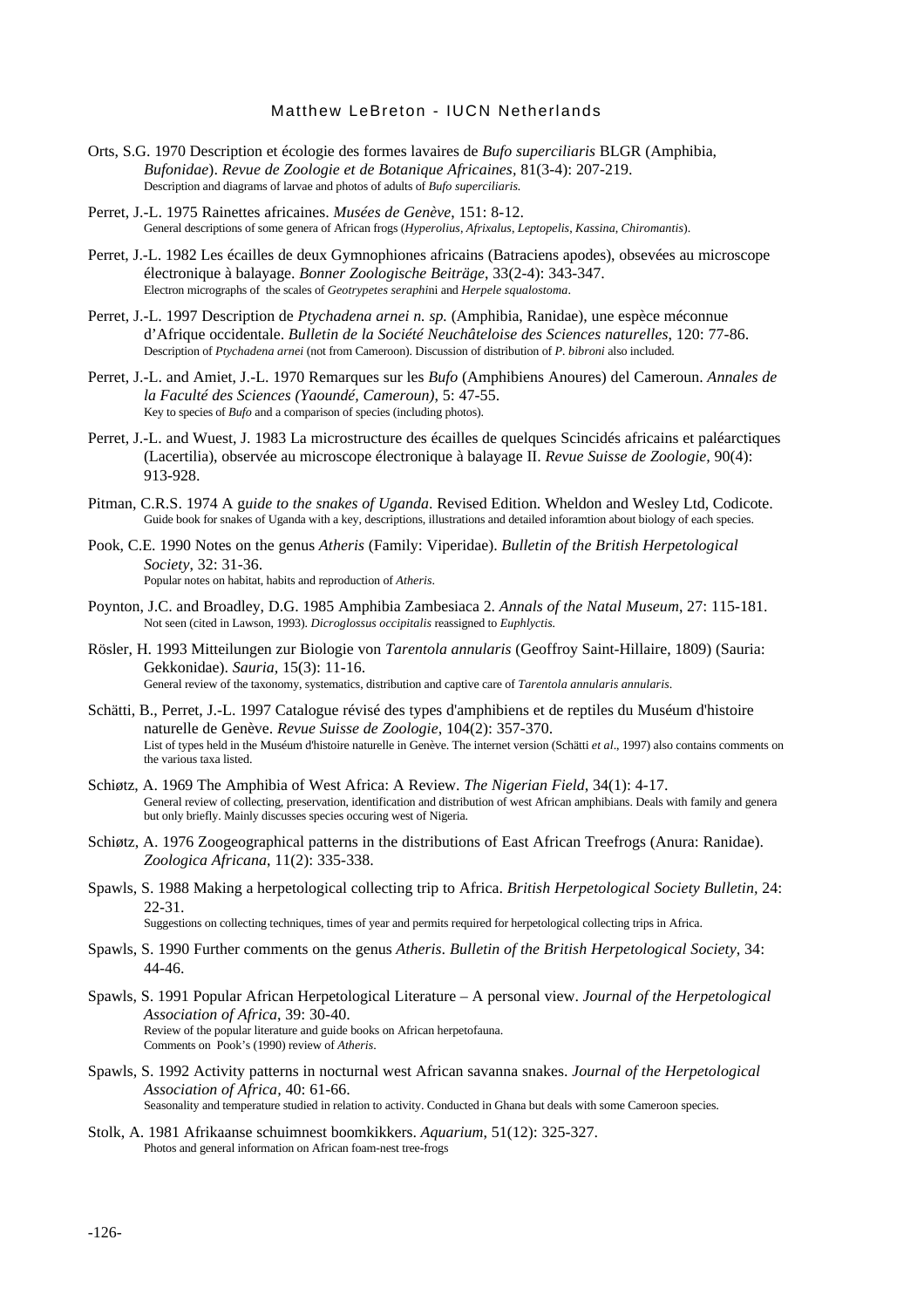- Taylor, E.H. 1969a A new family of African Gymnophiona. *The University of Kansas Science Bulletin*, 48(10): 297-305. The family Scolecomorphidae described, includes the genus Scolecomorphus (*Crotaphotrema*) which occurs in Cameroon.
- Taylor, E.H. 1969b Skulls of Gymnophiona and their significance in the Taxonomy of the group. *The University of Kansas Science Bulletin,* 48(15): 585-687. Descriptions of skull features the Caecilians.
- Villiers, A. 1975 Les serpentes de l'Ouest Africain. Initiations et études Africains No II. 3<sup>e</sup> édition. Université de Dakar - Institut Fondemental d'Afrique Noire. Les Nouvelles éditions africains, pp 1-195. Key to the snakes of west Africa with some photos, general distribution, ecological and behavioural comments for each species.
- Wallach, V. 1994 *Aparallactus lineatus* (Peters) and *Aparallactus niger* Boulenger: two valid species from West Africa. *Journal of Herpetology*, 28(1): 95-99. *Aparallactus lineatus* and *A. niger* are distinguished. Only *A. lineatus* has been recorded in Cameroon. No localities are given.
- Welch, K.R.G. 1982 *Herpetology of Africa: a checklist and bibliography of the orders Amphisbaenia, Sauria and Serpentes*. Robert E. Krieger Publishing Company, Malabar, Florida. Distribution of snake, lizard and amphisbaenid species in Africa.
- Welch, K.R.G. 1982 Herpetofauna of the old world II. Preliminary comments on the classification of skinks (Family Scincidae) with specific reference to those genera found in Africa, Europe and southwest Asia. *Herptile*, 7(4): 25-27. Taxonomic comments about tribes and subfamilies of skinks.
- Werner, F. 1902 Prodromus einer monographie der chamäleonten. *Zoologische Jahrbücher, Abtheilung für Systematik, Geography und biologie der Thiere,* 15(3-4): 293-460. Systematic list of all Chamaeleonidae, with descriptions of each species and general distribution.
- Werner, F. 1923 Übersicht der Gattungen und Arten der Schlangen der Familie Colubridae. I. Teil. *Archiv für Naturgeschichte*, 89A(8): 1-199. List of Colubridae species with type localities and synonymy.
- Werner, F.1925 Übersicht der Gattungen und Arten der Schlangen der Familie Colubridae. II. Teil. (Dipsadomorphidae und Hydrophiinae). *Neunzigster Jahrgang,* 1924A 12: 108-. List of Colubridae species with type localities and synonymy.
- Werner, F.1925 Übersicht der Gattungen und Arten der Schlangen der Familie Colubridae. III. Teil. (Colubrinae). *Zoologische Jahrbücher. Abteilung für Systematik, Ökologie und Geographie de Tiere,* 57: 1-196.

List of Colubridae species with type localities and synonymy.

Witte, G.F. de, and Laurent, R. 1947 Revision d'un groupe de Colubridae Africains, genres *Calamelaps, Miodon, Aparallactus* et formes affines. *Memoires du Museé Royal d'Histoire Naturelle de Belgique* (2)29: 1-134. Review of some species, and some changes of nomenclature, no localities only broad distribution given.

World Conservation Monitoring Centre 1993 *World checklist of threatened amphibians and reptiles*. Joint Nature Conservation Committee, Peterborough. Lists CITES species, IUCN Red Data Book species and EC regulation 338/97 species. Available online at: http://www.wcmc.org.uk/species/animals)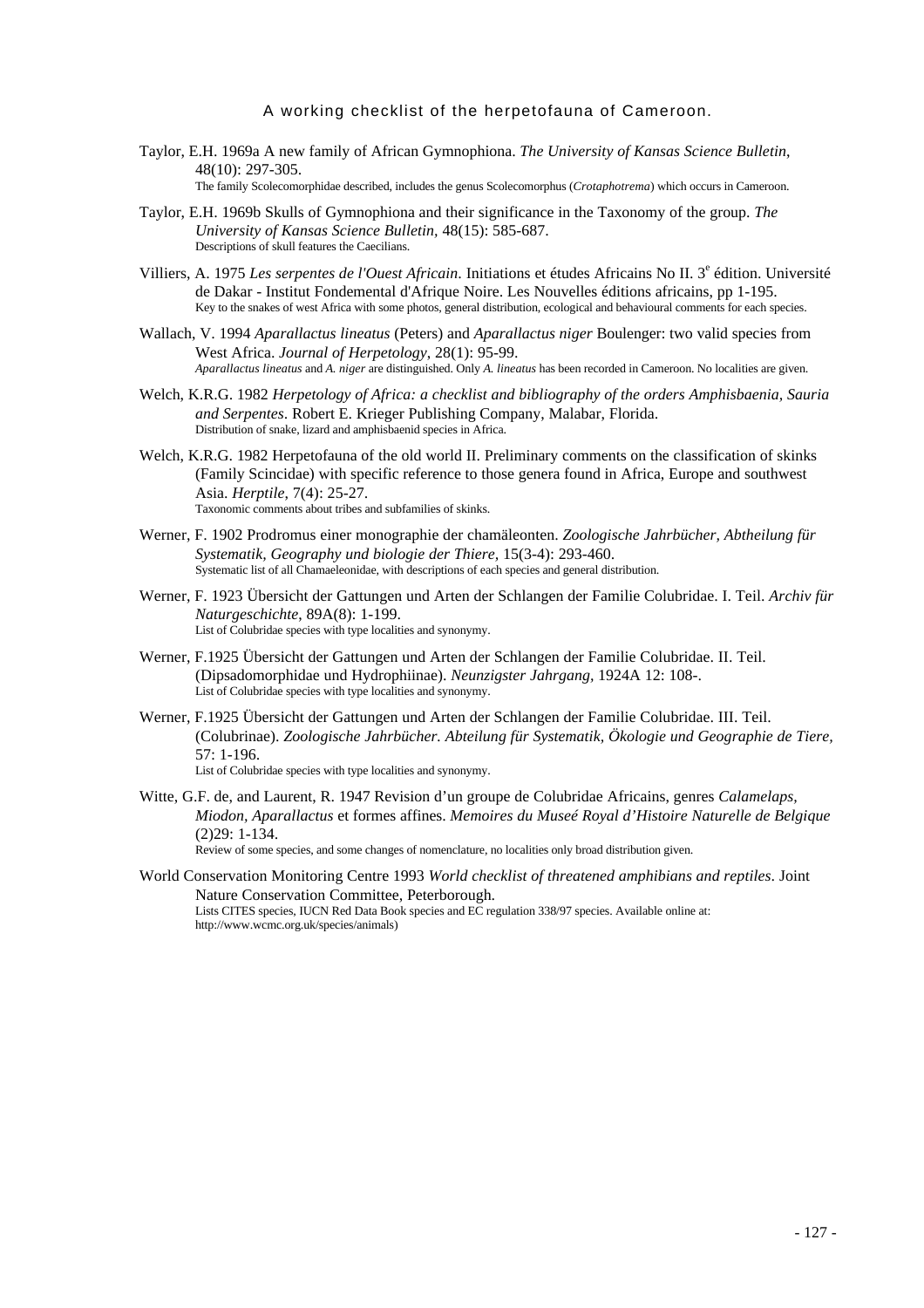**Appendix 1.** Checklist of herpetofauna occurring in the Dja Faunal Reserve Area.

This list includes species that have been found in Cameroon south of the Nyong River (see Figure 3, p3) and east of a curved line running through Metet, Moneko and Esaébeng to the southern border of Cameroon.

**Species in bold text** have been recorded adjacent to or in the Dja Faunal Reserve.

Species in plain text are recorded from the general area indicated above.

? Species with an question mark are from the Yaoundé area, and while not yet recorded from the reserve, may occur in the Dja Faunal Reserve area.

### **AMPHIBIA**

Gymnophiona

Caeciliidae

*Geotrypetes seraphini* (Duméril, 1859)

*Herpele squalostoma* (Stutchbury, 1834)

#### Pipidae

#### *Hymenochirus boettgeri* **Tornier, 1897**

#### *H. boettgeri boettgeri* **Tornier, 1897**

*H. boettgeri camerunensis* Perret and Mertens, 1957a

*Xenopus boumbaensis* Loumont, 1983 (southeast Cameroon)

*X. fraseri* Boulenger, 1905b

#### Bufonidae

*Bufo camerunensis camerunensis* Parker, 1936

*B. gracilipes* Boulenger, 1899

? *B. latifrons* Boulenger, 1900 ?

*B. maculatus* Hallowell, 1854

? *B. regularis* Reuss, 1834

#### *B. superciliaris* **Boulenger, 1887b**

O Appendix I CITES

*B. tuberosus* Günther, 1858

#### *Nectophryne afra* **Buchholz and Peters, 1876**

### *N. batesi* **Boulenger 1913**

? *Werneria mertensi* (Amiet, 1972c)

? *W. preussi* (Matschie, 1893)

#### Ranidae

#### *Aubria masako* **Ohler and Kazadi, 1990**

*A. subsigillata* (Duméril, 1856)

*Conraua crassipes* (Buchholz and Peters, 1876)

*C. goliath* (Boulenger, 1906)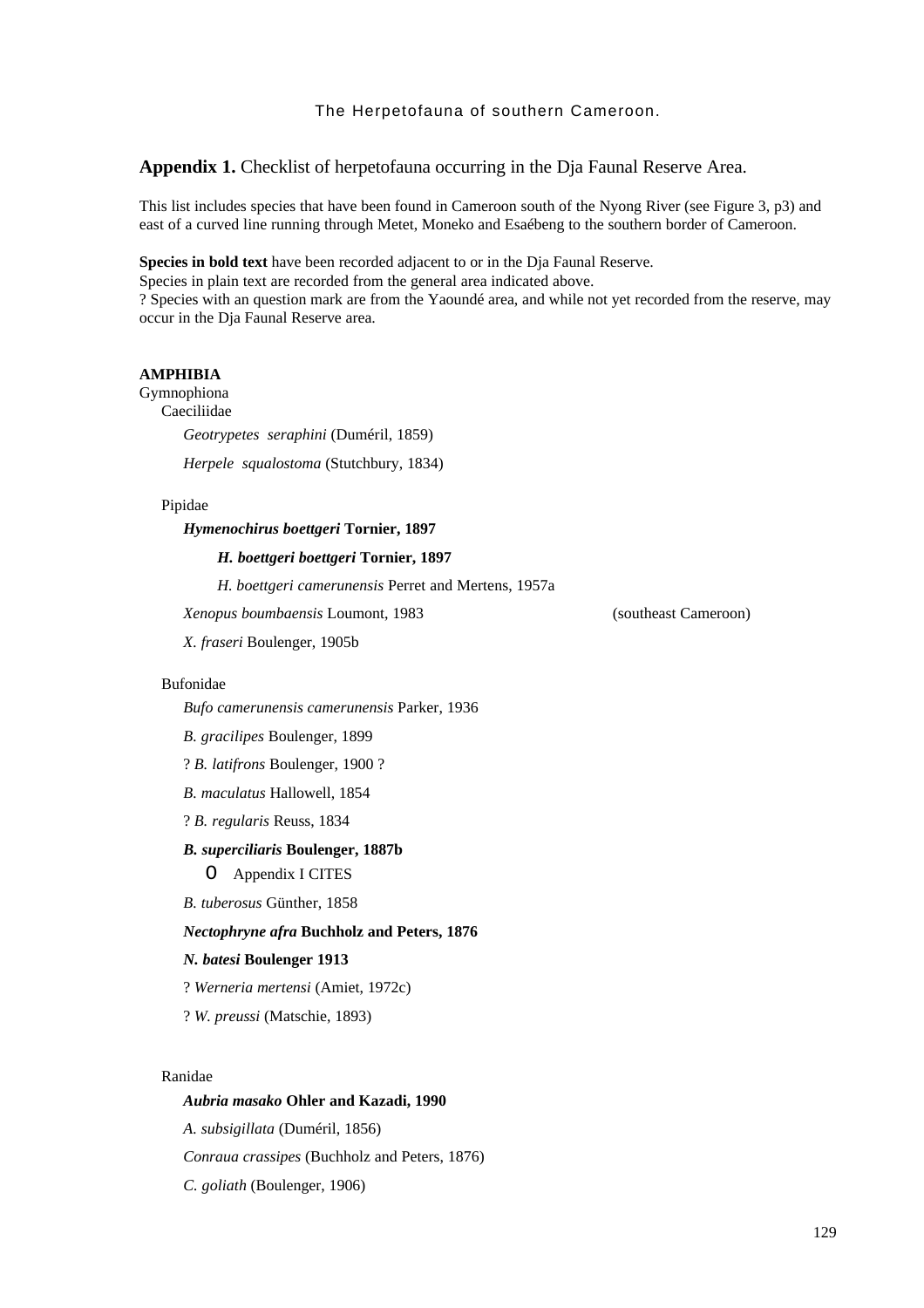- *Dicroglossus occipitalis* (Günther, 1858)
- *Dimorphognathus africanus* (Hallowell, 1857)
- *Hylarana albolabris* (Hallowell, 1856)
- *H. amnicola* Perret, 1977
- *H. lepus* (Andersson, 1903)
- ? *Petropedetes newtoni* (Barboza du Bocage, 1895)
- ? *P. parkeri* Amiet, 1983a

#### *Phrynobatrachus auritus* **Boulenger, 1900**

*P. batesi* (Boulenger, 1906)

- *P. calcaratus* (Peters, 1863)
- *P. cornutus* (Boulenger, 1906)
- *P. hylaios* Perret, 1959a
- *P. steindachneri* Nieden, 1910a
- ? *Phrynodon sandersoni* Parker, 1935
- *Ptychadena aequiplicata* (Werner, 1898)
- ? *P. maccarthyensis* (Andersson, 1937)
- *P. mascareniensis* (Duméril and Bibron, 1841)
- *P. mascareniensis bibroni* (Hallowell, 1845)
- *P. oxyrhynchus* (Smith, 1849) (Sharp-nosed Grass Frog)
- *P. perreti* Guibé and Lamotte, 1958
- *P. stenocephala* (Boulenger, 1901)
- *P. superciliaris* (Günther, 1858)

### Arthroleptidae

*Arthroleptis adelphus* Perret, 1966

- *A. poecilonotus* Peters, 1863
- *A. sylvaticus* (Laurent, 1954)
- *A. taeniatus* Boulenger, 1906
- *A. variabilis* Matschie, 1893
- ? *Astylosternus batesi* (Boulenger, 1900)
- *A. diadematus* Werner, 1898
- ? *A. schioetzi* Amiet, 1978a
- ? *Cardioglossa elegans* Boulenger, 1906
- *C. escalerae* Boulenger, 1903

## *C. gracilis* **Boulenger, 1900**

- *C. gratiosa gratiosa* Amiet, 1972a
- *C. leucomystax* (Boulenger, 1903)
- ? *C. nigromaculata* Nieden, 1908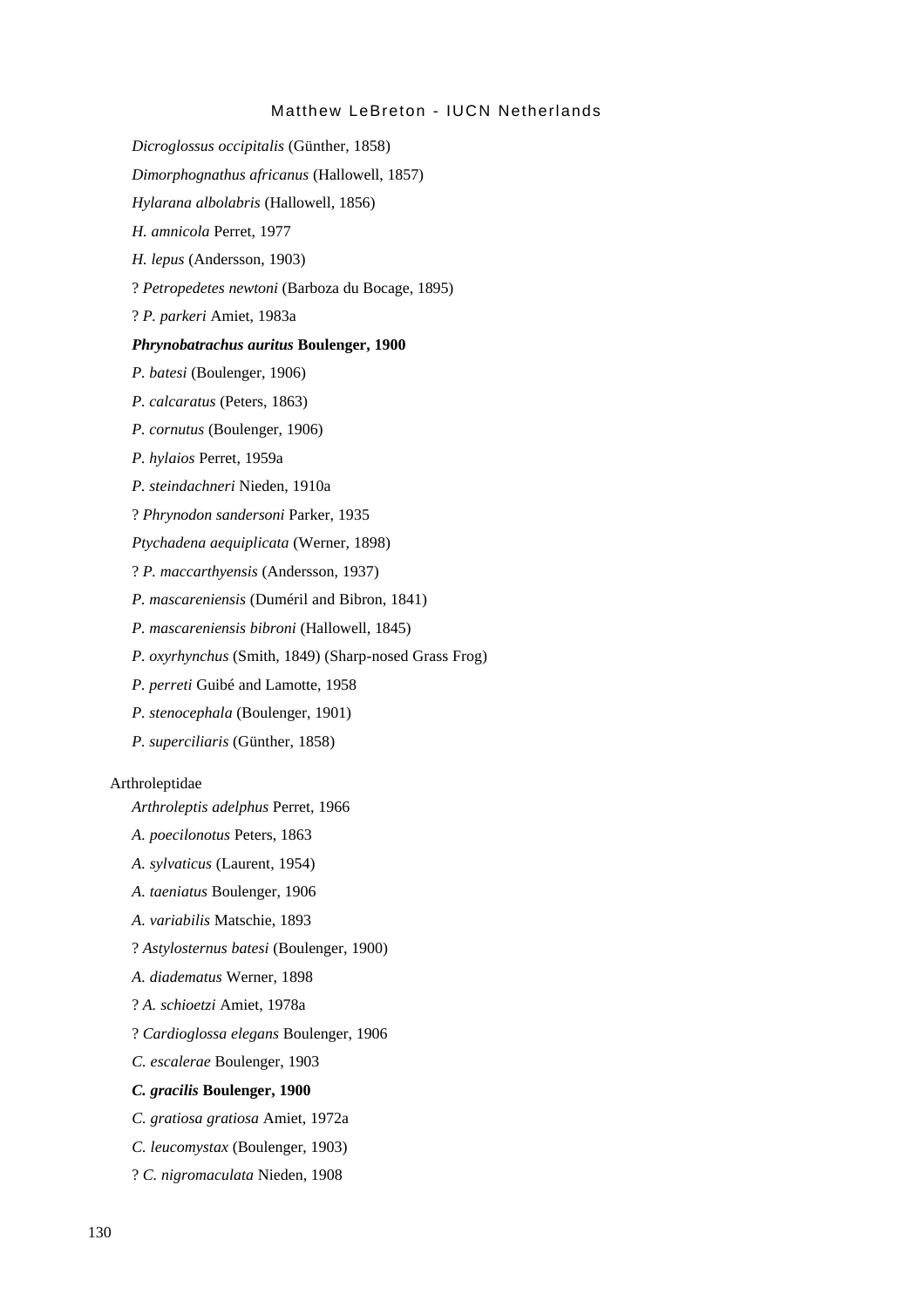? *Leptodactylodon albiventris albiventris* (Boulenger, 1905a)

? *L. ovatus* Andersson, 1903

? *L. ventrimarmoratus* (Boulenger, 1904)

? *Nyctibates corrugatus* Boulenger, 1904

? *Scotobleps gabonicus* Boulenger, 1900

? *Trichobatrachus robustus* Boulenger, 1900

#### Rhacophoridae

*Chiromantis rufescens* (Günther, 1868)

#### Hyperoliidae

*Acanthixalus spinosus* (Buchholz and Peters, 1876)

*Afrixalus fulvovittatus* (Cope, 1861)

*A. fulvovittatus brevipalmatus* (Ahl, 1931)

*A. fulvovittatus leptosomus* (Peters, 1877)

4 Subspecies of *Afrixalus fulvovittatus* are questionable (Amiet, *in litt.,* 1998)

*A. laevis* (Ahl, 1930b)

*A. paradorsalis* Perret, 1960a

*Alexteroon obstetricans* (Ahl, 1931)

? *Chlorolius koehleri* (Mertens, 1940a)

*Cryptothylax greshoffi* (Schilthuis, 1889)

*Hyperolius acutirostris* Buchholz and Peters, 1876

? *H. balfouri* (Werner, 1907)

? *H. balfouri viridistriatus* Monard, 1951a

? *H. bolifambae* Mertens, 1938

*H. cinnamomeoventris* Bocage, 1866

? *H. endjami* Amiet, 1980a

*H. kuligae* Mertens, 1940a

*H. mosaicus* Perret, 1959b

? *H. nasutus* Günther, 1864 (Long Reed Frog)

*H. ocellatus ocellatus* (Günther, 1858)

### *H. ocellatus purpurescens* **Laurent, 1943**

*H. pardalis* Laurent, 1947b

? *H. phantasticus* (Boulenger, 1899)

*H. platyceps* (Boulenger, 1900)

*H. tuberculatus* (Mocquard, 1897)

*Kassina decorata* (Angel, 1940b)

? *K. senegalensis* (Duméril and Bibron, 1841)

*Leptopelis aubryi* (Duméril, 1856)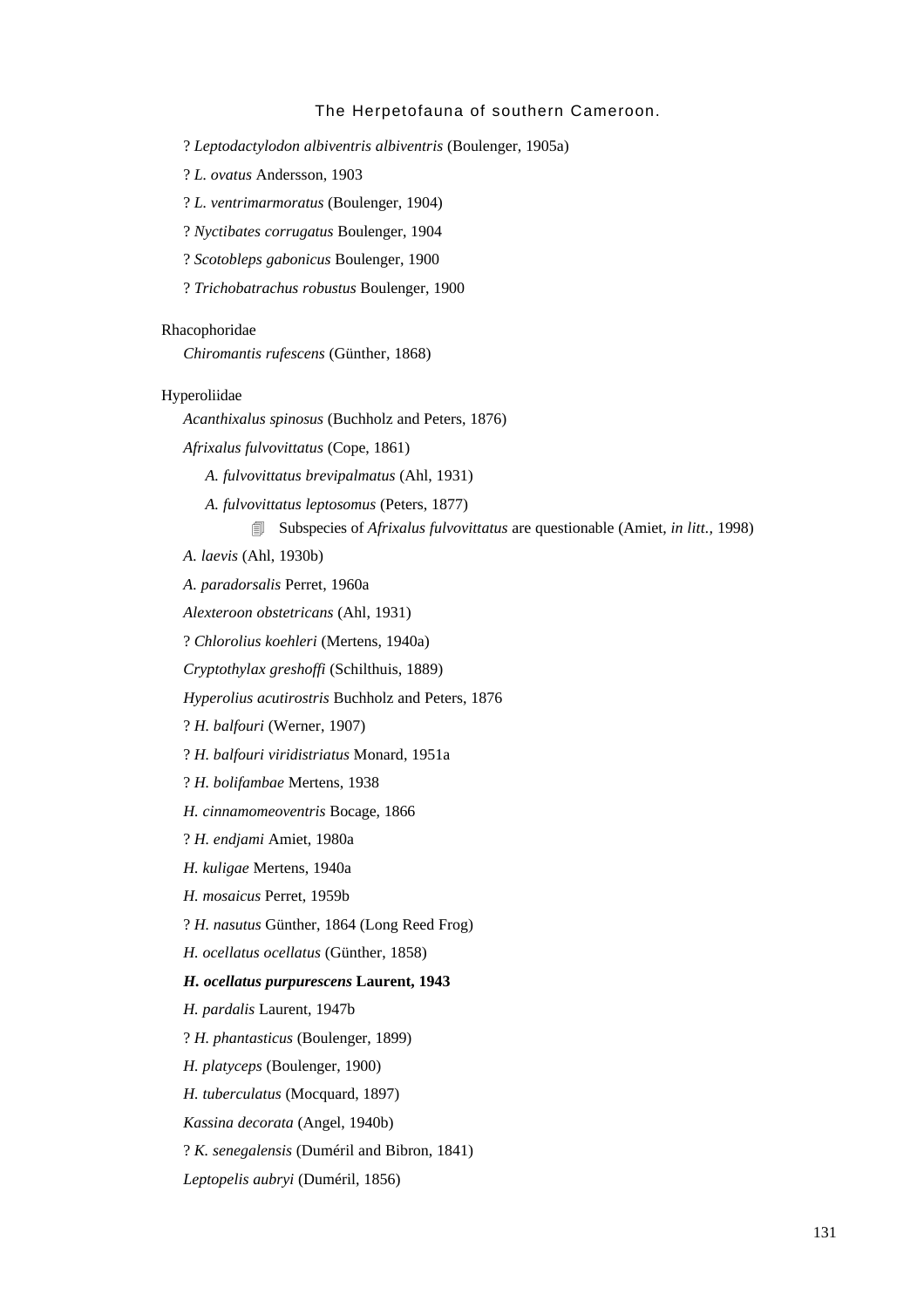*L. boulengeri* (Werner, 1898)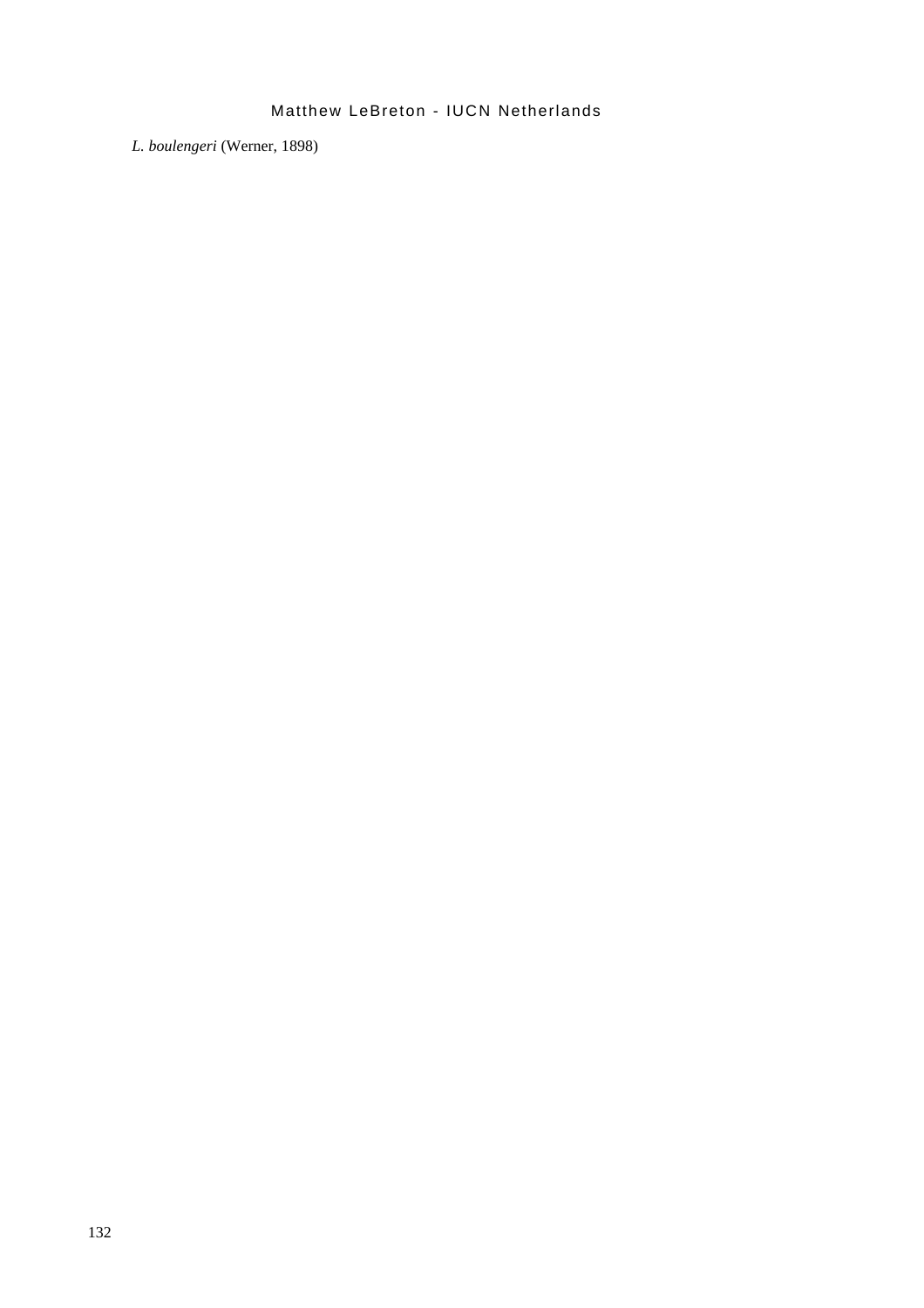*L. brevirostris* (Werner, 1898)

*L. calcaratus* (Boulenger, 1906)

#### *L. millsoni* **(Boulenger, 1894)**

? *L. modestus* (Werner, 1898)

*L. notatus* (Buchholz and Peters, 1876)

## *L. ocellatus* **(Mocquard, 1902)**

*L. omissus* Amiet, 1991d

? *L. rufus* Reichenow, 1874

*Opisthothylax immaculatus* (Boulenger, 1903)

### Hemisotidae

? *Hemisus guineensis* Cope, 1865

? *H. marmoratus* (Peters, 1854)

### **REPTILIA**

Crocodylia Crocodylidae ? *Crocodylus niloticus* Laurenti, 1768

### Chelonia

*Pelusios gabonensis* (Duméril, 1856)

O Appendix 3 CITES

*P. niger* (Duméril and Bibron, 1835)

O Appendix 3 CITES

### Testudinidae

Pelomedusidae

*Kinixys belliana belliana* Gray, 1831

O Appendix 2 CITES

## *K. erosa* **(Schweigger, 1812)**

O Appendix 2 CITES

#### Sauria

Agamidae

? *Agama agama* (Linnaeus, 1758)

#### Chamaeleonidae

*Chamaeleo cristatus* Stutchbury, 1837

O CITES Appendix 2

*C. (Trioceros) oweni* Gray, 1831

O Appendix 2 CITES

*Rhampholeon spectrum* (Buchholz, 1874)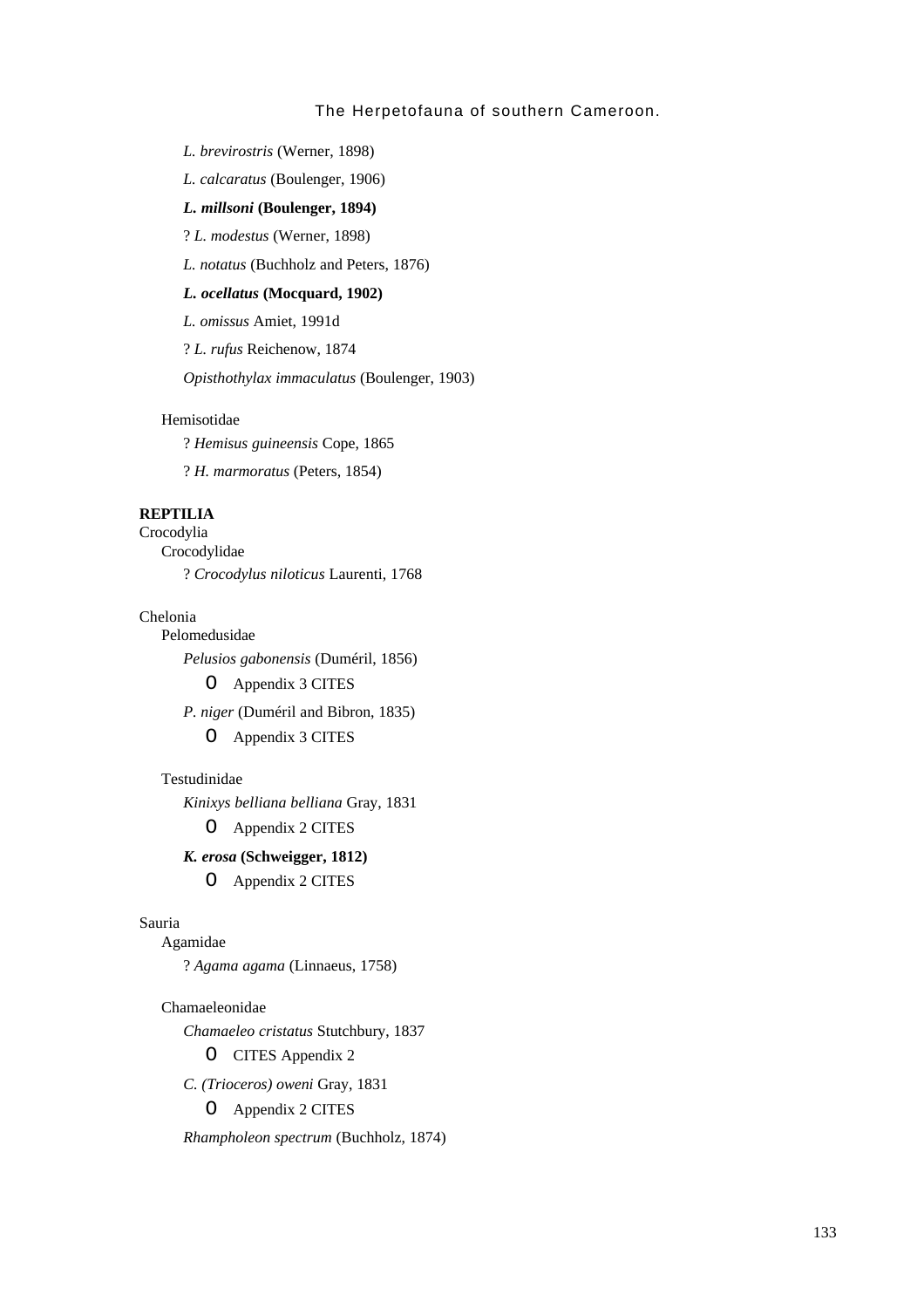## Gekkonidae

*Cnemaspis dilepis* Perret, 1963 ? *C. spinicollis* (Müller, 1907) *Hemidactylus brookii angulatus* Hallowell, 1854a *H. fasciatus fasciatus* Gray, 1842 *H. longicephalus* Bocage, 1873 *H. mabouia* (Moreau de Jonnès, 1818) *H. richardsoni* (Gray, 1845) *Lygodactylus conraui* Tornier, 1902 *L. fischeri* Boulenger, 1890 *L. gutturalis dysmicus* Perret, 1963 *Urocotyledon palmata* (Mocquard, 1897)

#### Lacertidae

*Adolfus africanus* (Boulenger, 1906)

## *Gastropholis echinata* **(Cope, 1862)**

*Holaspis guentheri guentheri* Gray, 1863

*Poromera fordii* Hallowell

### Scincidae

### *Feylinia currori* **Gray, 1845**

*Mabuya blandingii* (Hallowell, 1844)

*M. maculilabris maculilabris* (Gray, 1845)

*M. polytropis* Boulenger, 1903

#### *Melanoseps occidentalis* **(Peters, 1898)**

*Mochlus fernandi* (Burton, 1836)

? *Panaspis amieti* Perret, 1973a

*P. breviceps* (Peters, 1873)

*P. reichenowi* (Peters, 1874)

*P. rohdei* (Müller, 1910)

? *P. vigintiserierum* (Sjöstedt, 1897)

### Varanidae

*Varanus ornatus* (Daudin, 1803)

4 Bohme and Zeigler (1997) elevated the forest dwelling *Varanus niloticus ornatus* to species level. The records of *Varanus niloticus* in southern Cameroon now belong in *Varanus ornatus*.

#### Serpentes

Leptotyphlopidae

*Leptotyphlops perreti* **Roux-Estève, 1979**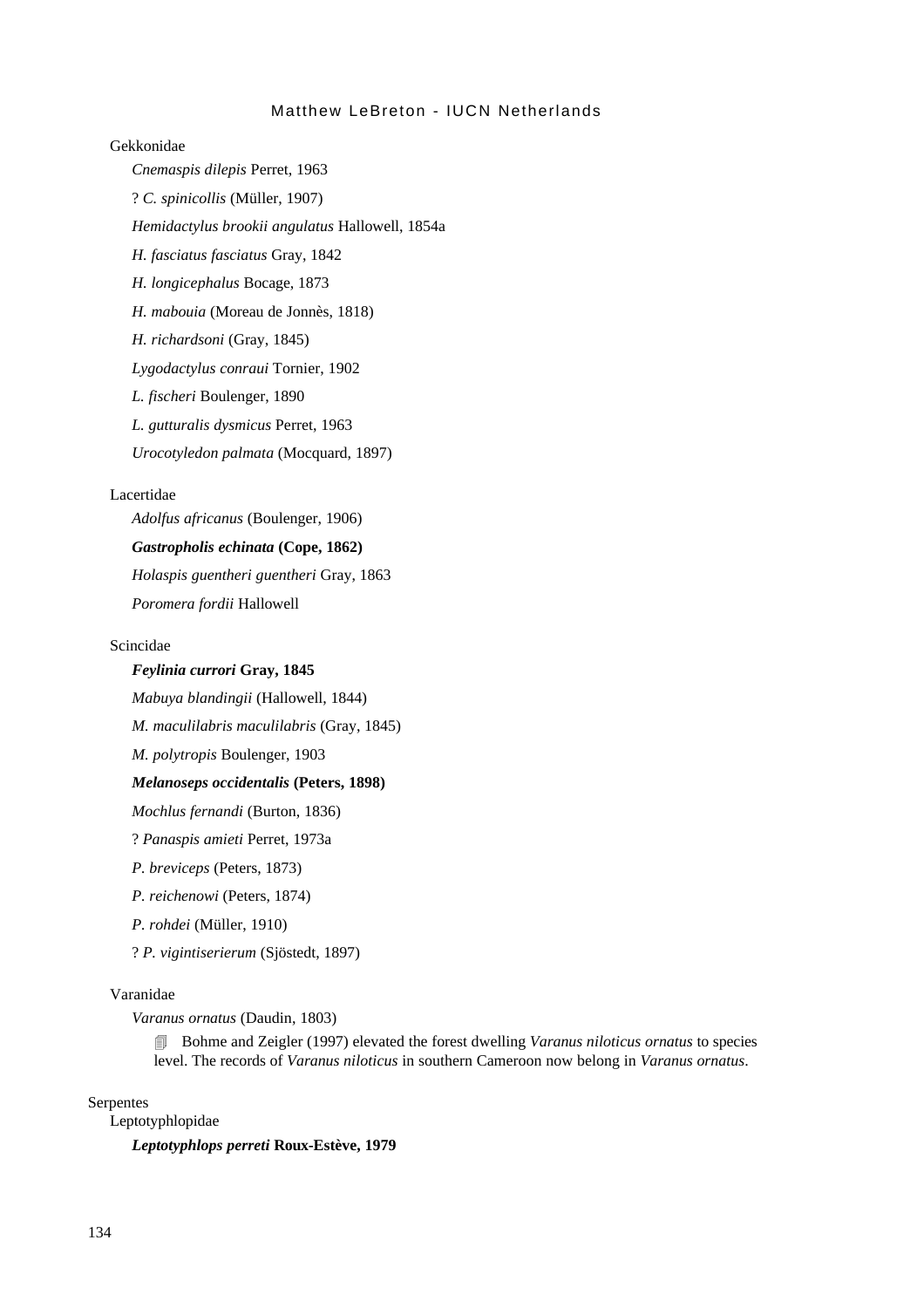#### Typhlopidae

### *Rhinotyphlops caecus* **(Duméril and Bibron, 1856)**

*Typhlops punctatus* (Leach, 1819)

*T. steinhausi* Werner, 1909

*T. vermis* Boulenger, 1914

*T. zenkeri* Sternfeld, 1908

#### Pythonidae

*Python sebae* (Gmelin, 1788)

O Appendix 2 CITES

### Colubridae

*Aparallactus modestus* (Günther, 1897)

? *Boaedon fuliginosus* (Boie, 1827)

*B. olivaceus* (Duméril, 1856)

*B. virgatus* (Hallowell, 1854)

? *Bothrophthalmus lineatus* (Peters, 1863)

*B. lineatus brunneus* Günther, 1863

*Buhoma depressiceps* (Werner, 1897)

? *Chamaelycus fasciatus* (Günther, 1858)

*C. werneri* (Mocquard, 1902)

#### *Dasypeltis fasciata* **Smith, 1849**

*D. macrops* Boulenger, 1907

? *D. scabra* (Linnaeus, 1754)

*Dipsadoboa duchesneii* (Boulenger, 1901)

? *D. isolepis* Boulenger, 1907

**EXECONSIDERED A** Synonym of *Dipsadoboa weileri* by Rasmussen (1993) but considered valid by Meirte (1992).

## *D. underwoodi* **Rasmussen, 1993**

? *D. unicolor* Günther, 1858

*D. viridis viridis* (Peters, 1869)

#### *D. weileri* **(Lindholm, 1905)**

*Gastropyxis smaragdina* (Schlegel, 1837)

? *Gonionotophis brussauxi* (Mocquard, 1889)

*Grayia caesar* (Günther, 1863a)

*G. ornata* (Barboza du Bocage, 1866)

? *G. smithii* (Leach, 1818)

*Hapsidophrys lineata* Fischer, 1856

#### *Hormonotus modestus* (Duméril, Bibron and Duméril, 1854)

? *Hydraethiops melanogaster* Günther, 1872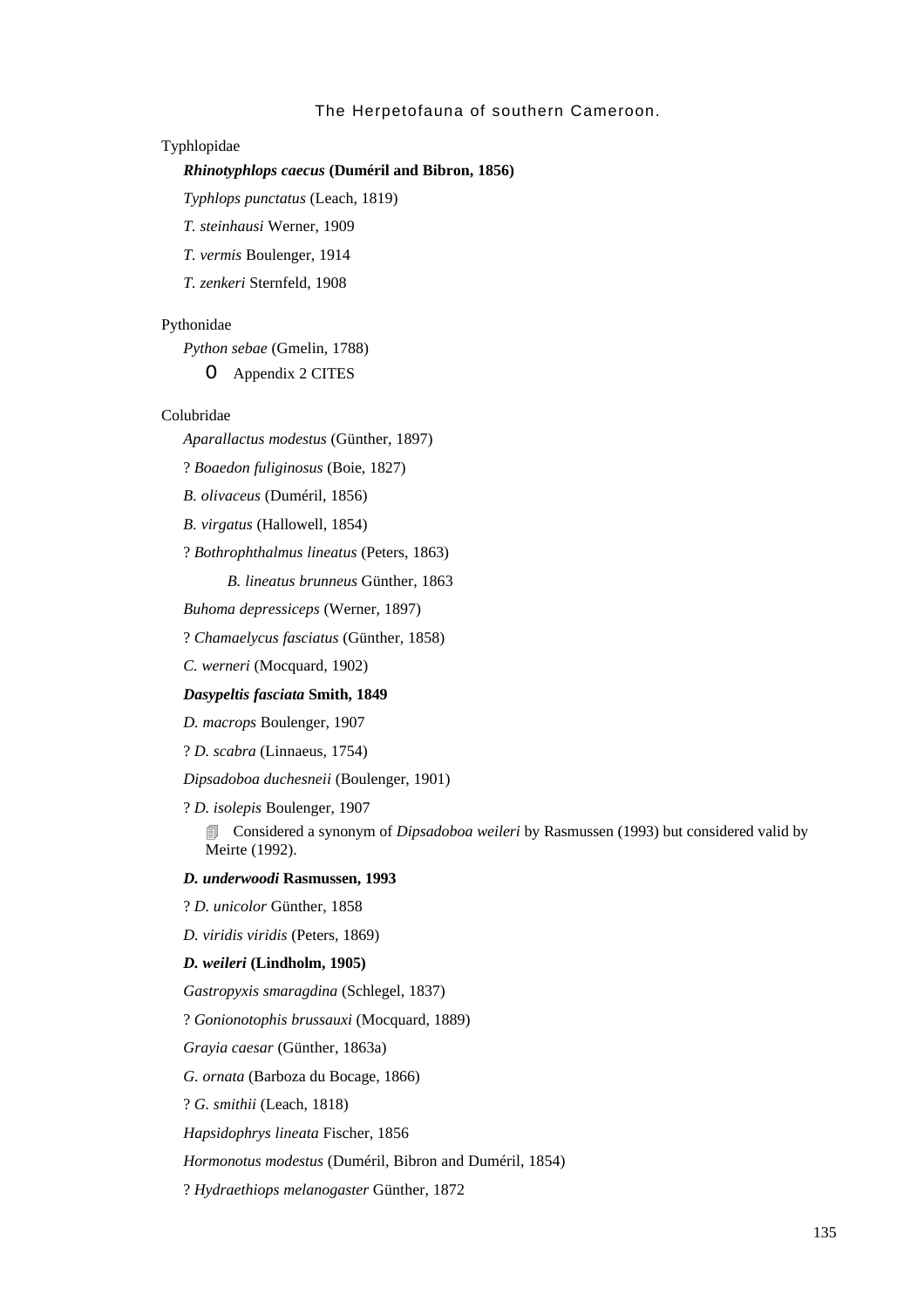*Lycophidion laterale* Hallowell, 1857 ? *Mehelya capensis savorgnani* (Mocquard, 1887) *M. poensis* (Smith, 1847) *M. stenophthalmus* (Mocquard, 1887) ? *Meizodon coronatus* (Schlegel, 1837) *Natriciteres fuliginoides* (Günther, 1856) ? *N. olivacea* (Peters, 1854) *N. variegata* (Peters, 1861) *Philothamnus heterodermus* (Hallowell , 1857) *P. heterodermus carinatus* (Andersson, 1901) *P. heterodermus heterodermus* (Hallowell, 1857) ? *P. irregularis* (Leach, 1819) ? *P. irregularis irregularis* (Leach, 1819) *P. nitidus* **(Günther, 1863)** ? *Psammophis sibilans* (Linnaeus, 1785) *Rhamnophis aethiopissa* Günther, 1862 ? *Thelotornis kirtlandi* (Hallowell, 1844) *Thrasops flavigularis* (Hallowell, 1852) ? *Toxicodryas blandingii* (Hallowell, 1844) *T. pulverulenta* (Fischer, 1856) Viperidae *Atheris squamigera* (Hallowell, 1854) *Bitis gabonica* (Duméril and Bibron, 1854) *B. nasicornis* (Shaw, 1802) Causidae ? *Causus lichtensteinii* (Jan, 1859) ? *C. rhombeatus* (Lichtenstein, 1823) Atractaspididae *Atractaspis boulengeri* Mocquard , 1897 *A. corpulenta* (Hallowell, 1856) *A. irregularis irregularis* **(Reinhardt, 1843)** ? *A. reticulata* Sjöstedt, 1896 *A. reticulata heterochilus* Boulenger, 1901 *Elapocalamus gracilis* Boulenger, 1911 *Polemon (Cynodontophis) notatus aemulans* (Werner, 1902) (southeast Cameroon) *P. (Miodon) collaris collaris* (Peters, 1881) *P. (Miodon) gabonensis* (Duméril, 1856)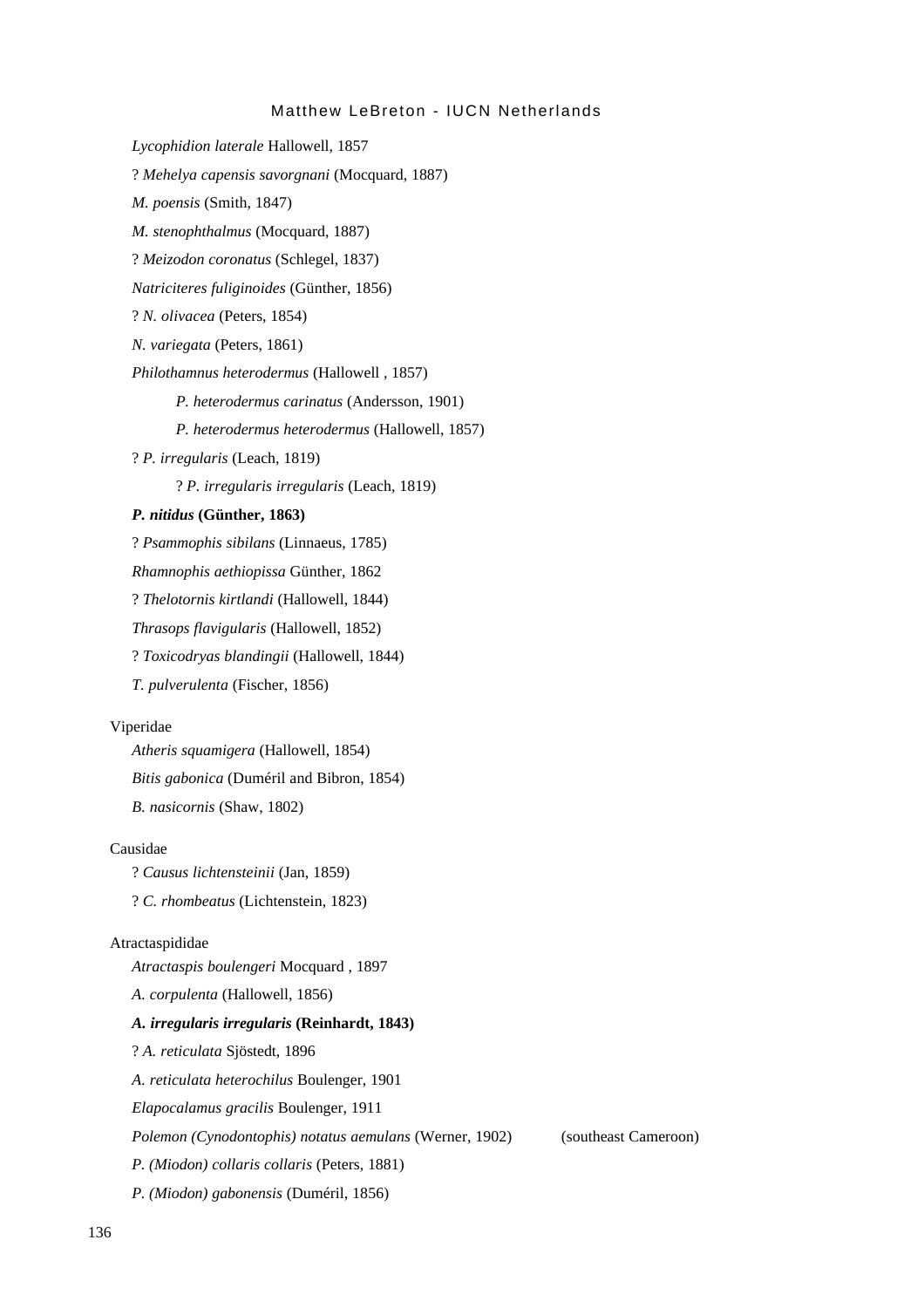? *Polemon (Polemon) barthii* Jan, 1858

? *P. (Polemon) bocourti* Mocquard, 1897

## Elapidae

? *Boulengerina annulata* (Buchholz and Peters, 1877)

*Dendroaspis jamesoni* (Traill, 1843)

*Naja melanoleuca* **Hallowell, 1857**

*Paranaja multifasciata anomala* **(Sternfeld, 1917)**

*Pseudohaje goldii* **(Boulenger, 1895)**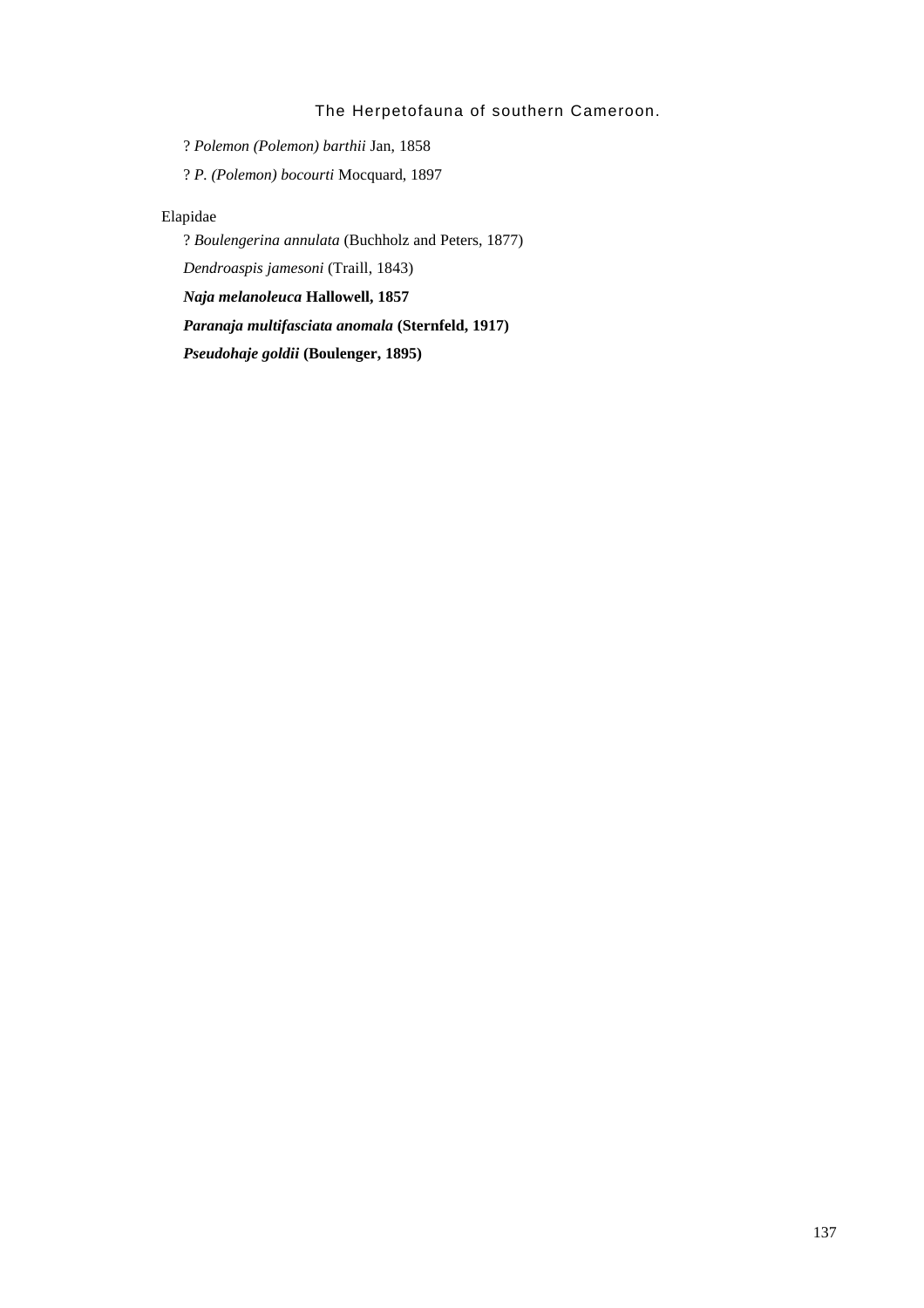| <b>Locality</b>     | Lat.                             | Long.              |
|---------------------|----------------------------------|--------------------|
| Abiete              | 2.92                             | 10.50              |
| Abong Mbang         | 3.98                             | 13.17              |
| Adjap               | Numerous villages in southern    |                    |
|                     | Cameroon by this name            |                    |
| Akok                | 2.77                             | 10.30              |
| <b>Akok Yemefek</b> | 3.23                             | 11.82              |
| Akom II             | 2.80                             | 10.60              |
| Ambam               | 2.38                             | 11.28              |
| Assobam             | 3.25                             | 14.03              |
| Assok               | Numerous villages in southern    |                    |
|                     | Cameroon by this name            |                    |
| Asso'oseng          | 2.82                             | 11.13              |
| Avebe               | 3.73                             | $11.\overline{54}$ |
| Bangouvé            | 4.17                             | 12.92              |
| Batanga (=?Batange) | 3.27                             | 9.92               |
| <b>Batouri</b>      | 4.43                             | 14.36              |
| Bengbis             | 3.45                             | 12.45              |
| Beri                | 4.73                             | 13.98              |
| Bibia               | 3.23                             | 10.70              |
| Bidou III (=Bidou)  | 2.85                             | 10.03              |
| <b>Bikok</b>        | 3.67                             | 11.78              |
| Bipindi             | 3.08                             | 10.42              |
| Bityé               | 3.02                             | 12.37              |
| Bongola (=Bongolo)  | 3.07                             | 10.88              |
| Campo               | 2.38                             | 9.83               |
| Déhané              | 3.50                             | 10.08              |
| Dibongo             | 3.70                             | 10.02              |
| Dipikar             | 2.25                             | 9.92               |
| Djaposten           | 2.50                             | 12.50              |
| (from Bogert, 1940) |                                  |                    |
| Djaposten           | 3.45                             | 13.46              |
| (north of Lomié)    |                                  |                    |
| Djoamenodjo         | 3.06                             | 13.60              |
| (=Djomedjo)         |                                  |                    |
| Djoum               | 2.66                             | 12.67              |
| Dokoa               | 4.37                             | 11.73              |
| Doumé               | 4.24                             | 13.45              |
| Duma                | 2.82                             | 10.12              |
| Ebamima             | 3.38                             | 11.90              |
| Ebogo               | Numerous villages in southern    |                    |
|                     | Cameroon by this name            |                    |
| Ebolowa             | 2.92                             | 11.15              |
| Efangono            | 3.07                             | 11.82              |
| Efulen              | 2.78                             | 10.53              |
| Ekekam III          | 3.88                             | 11.37              |
| Ekok                | Various villages by this name    |                    |
|                     | in southern, western and central |                    |
|                     | Cameroon                         |                    |
| $Ekuk (=?Ekouk)$    | 2.92                             | 11.33              |
| Elomzok             | 4.22                             | 11.60              |
| Eloumden            | 2.88                             | 11.18              |

| Locality          | Lat. | Long. |
|-------------------|------|-------|
| Endenge           | 2.61 | 12.08 |
| Enongal           | 2.88 | 11.18 |
| Esaébeng          | 2.57 | 11.80 |
| Eséka             | 3.65 | 10.78 |
| Essangmvut        | 2.82 | 12.27 |
| Foulassi          | 2.98 | 11.97 |
| Gadji             | 4.48 | 14.05 |
| Iemonkonn         | 3.87 | 12.04 |
| Ilanga            | 3.70 | 10.78 |
| Jengwe            | 2.22 | 9.90  |
| Kala              | 3.85 | 11.34 |
| Kienke            | 2.85 | 10.58 |
| Kombé             | 2.93 | 11.98 |
| Kondéyébaé        | 2.87 | 12.03 |
| Kpwang            | 3.05 | 11.97 |
| Kribi             | 2.45 | 9.97  |
| Lékié             | 4.20 | 11.37 |
| Libamba           | 3.55 | 11.10 |
| Lolodorf          | 3.24 | 10.72 |
| Lomié             | 3.16 | 13.62 |
| Longa             | 2.73 | 10.12 |
| Longji (Longyi)   | 3.08 | 9.98  |
| Maamenyin         | 3.07 | 10.80 |
| Mabiogo           | 2.30 | 9.88  |
| Makaî             | 3.93 | 10.90 |
| Makak             | 3.55 | 11.02 |
| Matomb            | 3.82 | 11.06 |
| Mbalmayo          | 3.52 | 11.50 |
| Mbanlam           | 3.28 | 9.90  |
| Mefo              | 2.97 | 11.98 |
| Melen             | 2.32 | 10.37 |
| Mensolo           | 2.43 | 12.92 |
| Mésam (Messam)    | 3.30 | 11.80 |
| Metak             | 3.93 | 11.42 |
| Metet             | 3.45 | 11.77 |
| Meyo (Amban)      | 2.33 | 11.28 |
| Meyo (Sangmelima) | 2.97 | 11.95 |
| Meyo-Centre       | 2.57 | 11.03 |
| Mfulaja           | 3.30 | 11.85 |
| Mimbo             | 2.98 | 11.97 |
| Minkama           | 4.18 | 11.58 |
| Minkang           | 2.82 | 12.07 |
| Mintom            | 2.69 | 13.29 |
| Mintyaminyumin    | 2.96 | 11.99 |
| Moloundou         | 2.04 | 15.21 |
| Momboué           | 2.67 | 15.35 |
| Moneko            | 3.03 | 11.75 |
| Mt. Mbam-Minkoum  | 3.96 | 11.42 |
| Mt. Nkoldon       | 3.94 | 11.51 |
|                   |      |       |

**Appendix 2a.** Gazetteer for localities in southern Cameroon mentioned in the text. (in decimal degrees) (from various sources).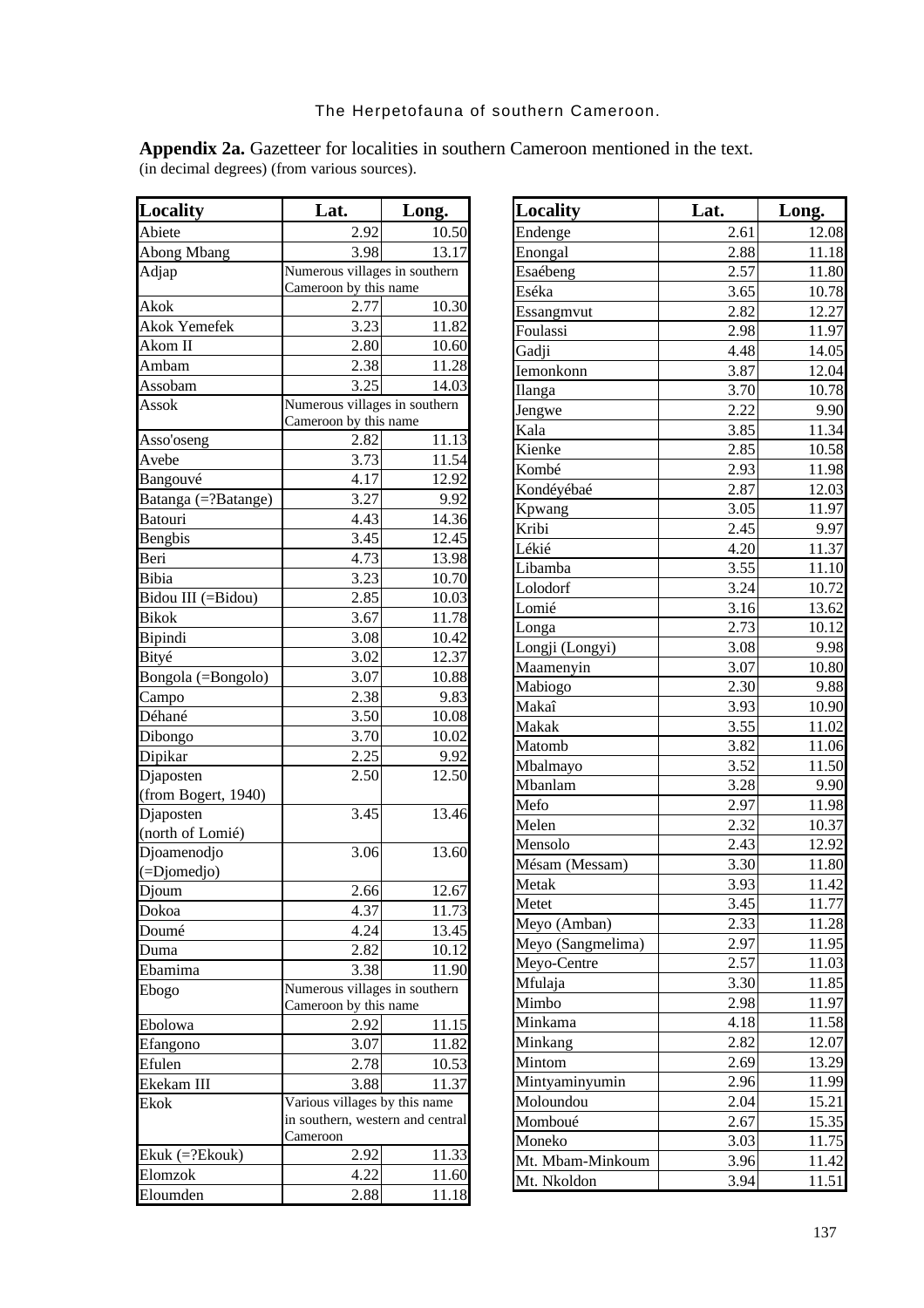| Locality     | Lat.                       | Long.              |
|--------------|----------------------------|--------------------|
| Nachtiga     | 4.35                       | 11.63              |
| Nanga Eboko  | 4.66                       | 12.37              |
| Ndzi         | 4.37                       | 11.72              |
| Ngaozip 1    | 3.05                       | 11.03              |
| <b>Ngoas</b> | 3.92                       | 11.33              |
| Ngoazip I    | 3.05                       | 11.03              |
| Ngoko        | 1.97                       | 15.53              |
| Ngomedzap    | 3.26                       | 11.12              |
| Ngôn         | 2.99                       | 11.94              |
| Ngona        | 3.92                       | 11.97              |
| Ngoulemakong | 3.90                       | 11.57              |
| Njôm         | 3.09                       | 11.93              |
| Nko          | Numerous small villages in |                    |
|              | southern and western       |                    |
|              | Cameroon by this name      |                    |
| Nkoemvon     | 2.83                       | 11.14              |
| Nkoétyé      | 2.87                       | 11.32              |
| N'kolbisson  | 3.88                       | 11.44              |
| Nkolembembe  | 3.25                       | 12.53              |
| Nkolenyang   | 3.33                       | 12.20              |
| Nkolfep      | 3.96                       | 11.43              |
| Nkolkomou    | 3.87                       | 11.41              |
| Nkolmeké     | 3.35                       | $12.\overline{43}$ |
| (Nkolmekaé)  |                            |                    |
| Nkolngem     | 4.10                       | 11.53              |
| Nkolodou     | 3.99                       | 11.45              |
| Nkometou     | 4.05                       | 11.55              |
| Nko'olong    | 2.55                       | 10.03              |
| (=Nkoolong)  |                            |                    |
| Nkumajap     | 3.22                       | 11.88              |

| <b>Locality</b>    | Lat.                                                            | Long. |
|--------------------|-----------------------------------------------------------------|-------|
| Nkut               | 3.08                                                            | 12.13 |
| Nlup               | 3.00                                                            | 11.96 |
| Nnéméyong          | 2.99                                                            | 11.62 |
| Nomayos            | 3.78                                                            | 11.43 |
| Nsana              | 2.27                                                            | 11.27 |
| Ntui (=Ntuj)       | 4.44                                                            | 11.62 |
| Nyabessan          | 2.41                                                            | 10.39 |
| Obala              | 4.16                                                            | 11.55 |
| Obokoué (Obokoé)   | 3.65                                                            | 11.33 |
| Olama              | 3.43                                                            | 11.28 |
| Olounou            | 2.82                                                            | 12.13 |
| Ongot              | 3.85                                                            | 11.38 |
| Otétèk             | 3.23                                                            | 11.92 |
| Ototomo            | 3.66                                                            | 11.35 |
| Oveng              | Numerous small villages in<br>southern Cameroon by this<br>name |       |
| Oyem               | 2.60                                                            | 12.07 |
| Pama River         | 3.28                                                            | 10.05 |
| Sakbayémé          | 4.03                                                            | 10.58 |
| Sangmelima         | 2.93                                                            | 11.98 |
| Tchangué           | 2.97                                                            | 10.95 |
| Tekomo (Tekomo II) | 3.18                                                            | 12.13 |
| Wom                | 3.22                                                            | 11.13 |
| Yaoundé            | 3.87                                                            | 11.51 |
| Yokadouma          | 3.57                                                            | 15.05 |
| Zamakoé            | 3.57                                                            | 11.50 |
| Zima (=Sangmelima) | 2.93                                                            | 11.98 |